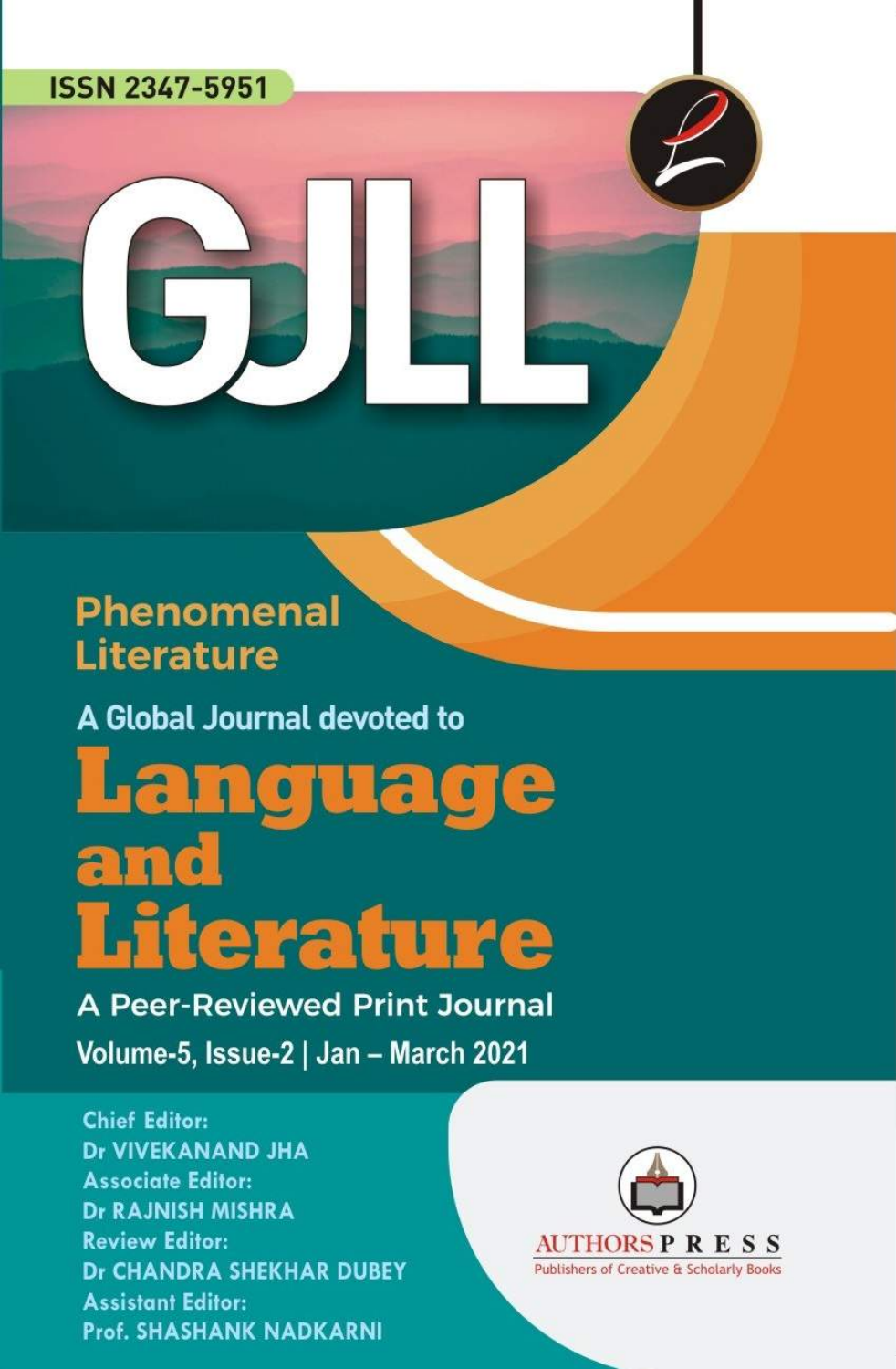**ISSN 2347-5951**

# **PHENOMENAL LITERATURE**

## A Global Journal Devoted to **Language and Literature**

**Volume 5 Issue 2 Jan-Mar 2021**

**A Peer-Reviewed Print Journal**

Chief Editor **Dr. Vivekanand Jha**

Associate Editor **Dr. Rajnish Mishra**

Review Editor **Dr. Chandra Shekhar Dubey**

Assistant Editor **Prof. Shashank Nadkarni**

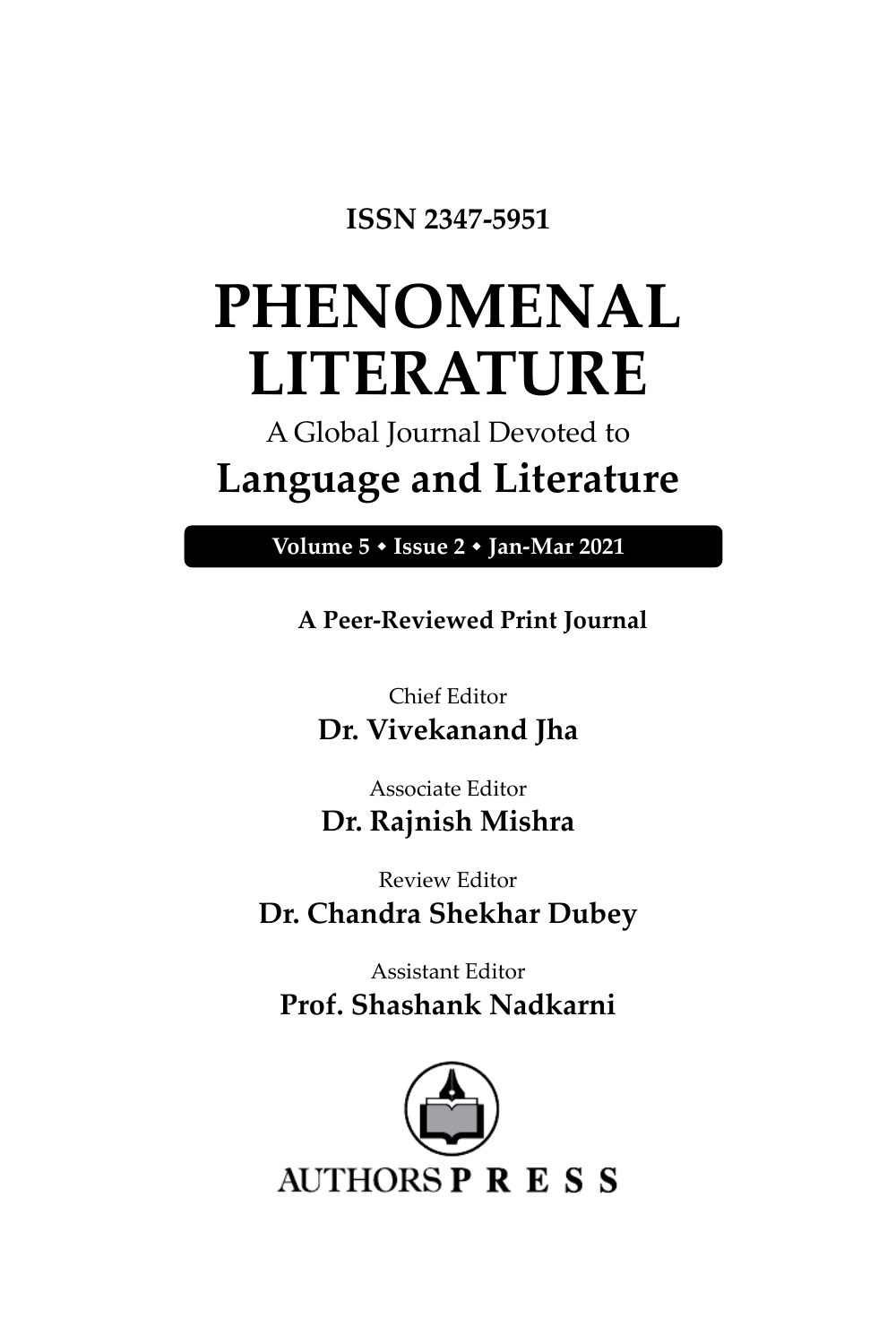### **Worldwide Circulation through Authorspress Global Network**

Q-2A Hauz Khas Enclave, New Delhi-110 016 E-mail: authorspressgroup@gmail.com Website: www.authorspressbooks.com

### **PHENOMENAL LITERATURE**

*A Global Journal Devoted to Language and Literature*

(Volume 5, Issue 2, Jan-Mar 2021) ISSN 2347-5951

Copyright © 2021 Chief Editor

### **Disclaimer**

The contents of all the articles included in this volume do not necessarily reflect the views of the editors. The authors of the articles are responsible for the opinions, criticisms and factual information presented. The contributors are also responsible for ensuring the proper adherence to the scientific rules of writing and copyright regulations. While the editors have tried their best to carefully review, format and make necessary corrections in the manuscripts, if there are still any lapses, the onus lies only with the authors of the articles.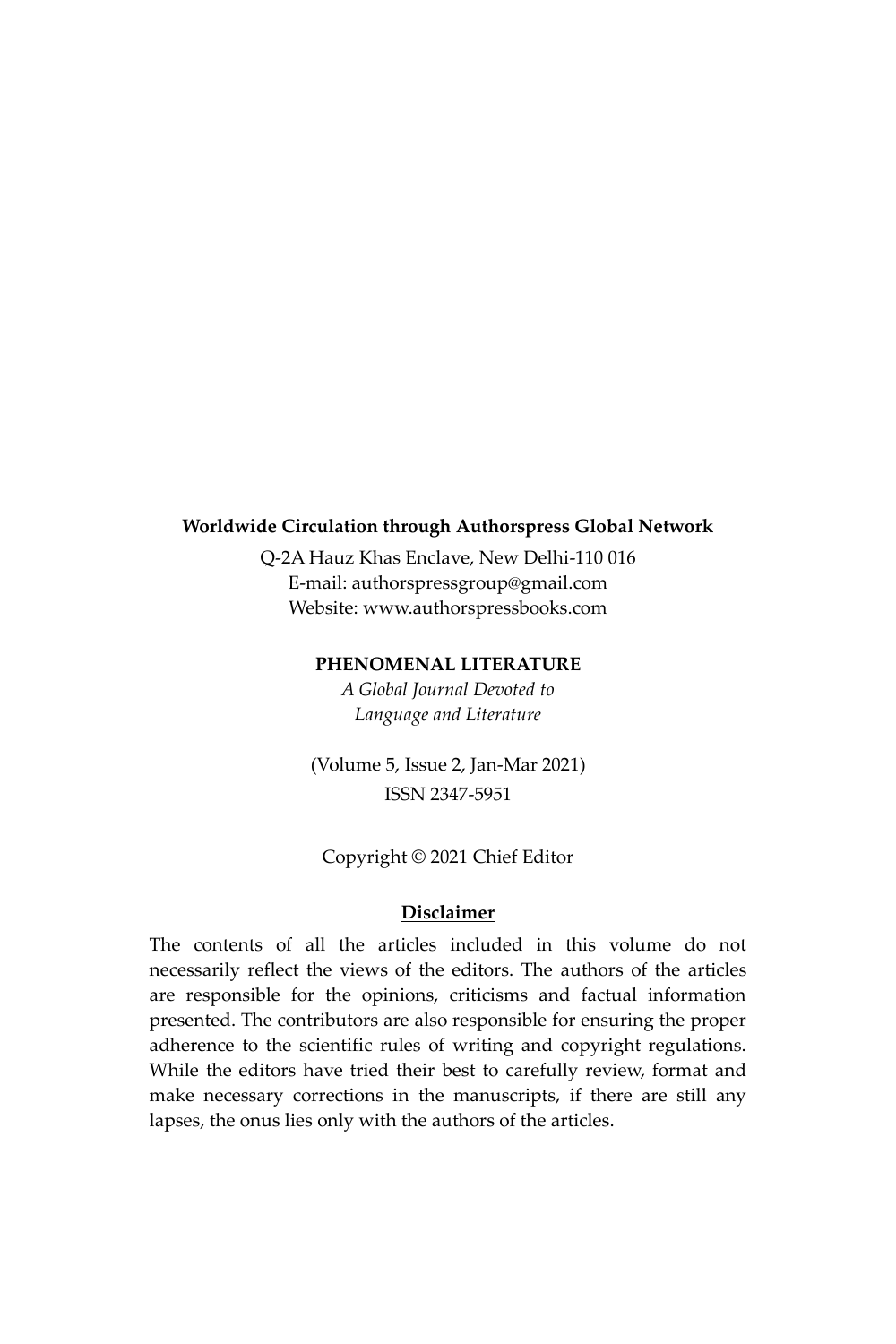## **CONTENTS**

### **P[OETRY](#page-9-0)**

| 1. | Metaphysical Immigration<br><b>Alan Cohen</b>                      | 9  |
|----|--------------------------------------------------------------------|----|
| 2. | <b>Flash Spacers</b><br><b>Alessio Zanelli</b>                     | 10 |
| 3. | The Challenge<br><b>Andrew Scott</b>                               | 12 |
| 4. | The Sentinel<br><b>Andrew Scott</b>                                | 13 |
|    | 5. The False and Fake<br>Avdhesh Jha                               | 15 |
| 6. | Golden Star<br><b>Beverly Matherne</b>                             | 16 |
| 7. | <b>Stairs</b><br>Bishnupada Ray                                    | 17 |
| 8. | External (Internal Thoughts)<br>Christian Loid Valenzuela          | 18 |
| 9. | Undone<br>Christian Loid Valenzuela                                | 19 |
|    | 10. Seaside Opus<br>Debra Amirault Camelin                         | 20 |
|    | 11. Today and Every Day<br>Dhruv Somayajula                        | 22 |
|    | 12. Ode to a Leaf Stuck on the Bottom of My Shoe<br>Donna Pucciani | 23 |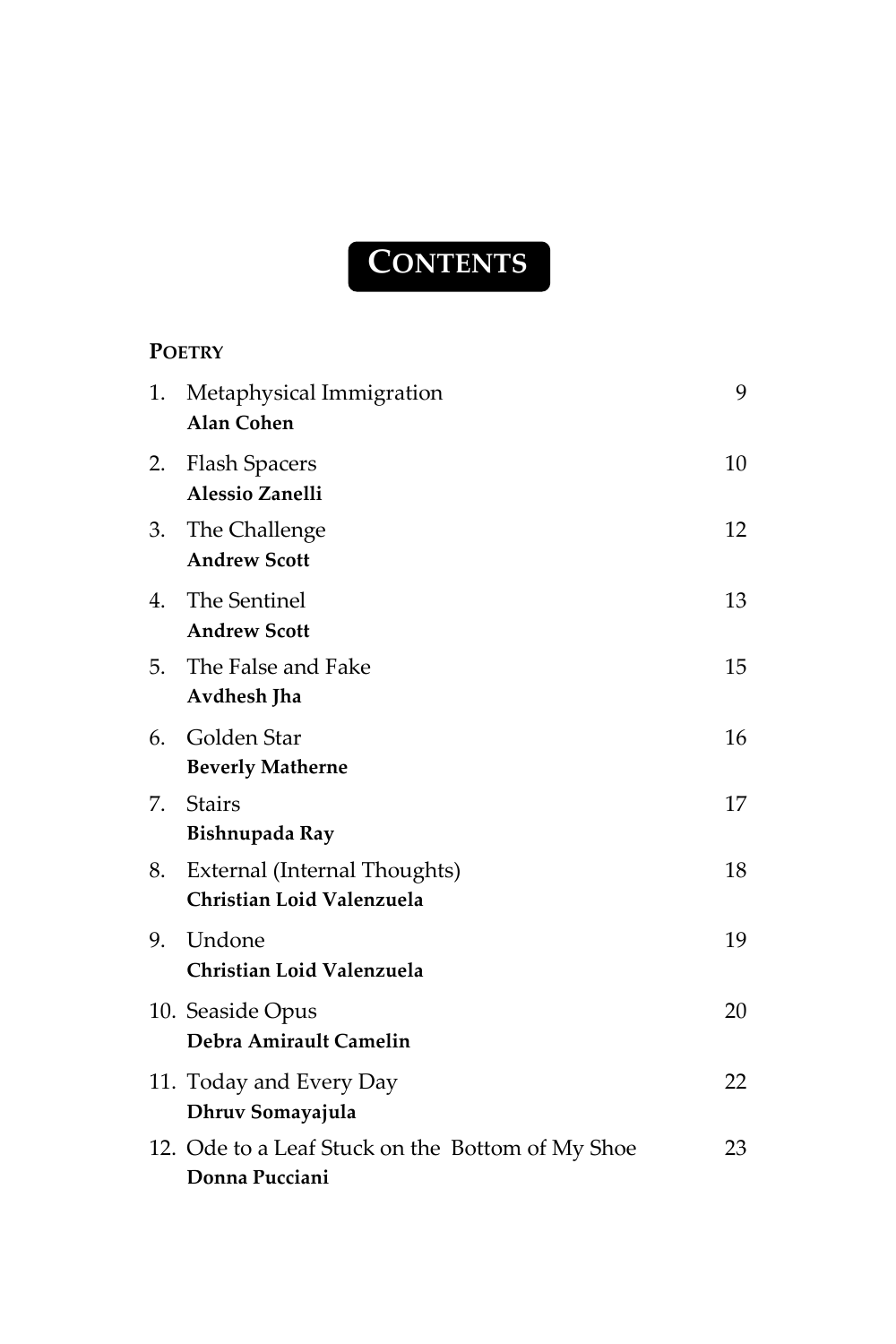| Page 4 | Phenomenal Literature (Volume 5, Issue 2, Jan-Mar 2021) |    |
|--------|---------------------------------------------------------|----|
|        | 13. In the Woods<br><b>Frank Joussen</b>                | 25 |
|        | 14. Deep Blue Anticipation<br>Frank Joussen             | 26 |
|        | 15. Awakening<br><b>Germain Droogenbroodt</b>           | 27 |
|        | 16. Bedazzled<br><b>Germain Droogenbroodt</b>           | 28 |
|        | 17. Flowers and Bumblebee<br>Guna Moran                 | 29 |
|        | 18. A Sonnet to the Past<br>James G. Piatt              | 30 |
|        | 19. At the Beach in Summertime<br>James G. Piatt        | 31 |
|        | 20. The Crosswalk<br><b>James Mulhern</b>               | 32 |
|        | 21. The Homeless Umbrella Man<br><b>James Ragan</b>     | 34 |
|        | 22. Spawn Season<br><b>James Ragan</b>                  | 36 |
|        | 23. The Line<br><b>Jeffrey Zable</b>                    | 38 |
|        | 24. What I Think<br>Jeffrey Zable                       | 39 |
|        | 25. Versified Intoxication<br><b>John Grey</b>          | 40 |
|        | 26. Chaos<br><b>Joseph Hart</b>                         | 42 |
|        |                                                         |    |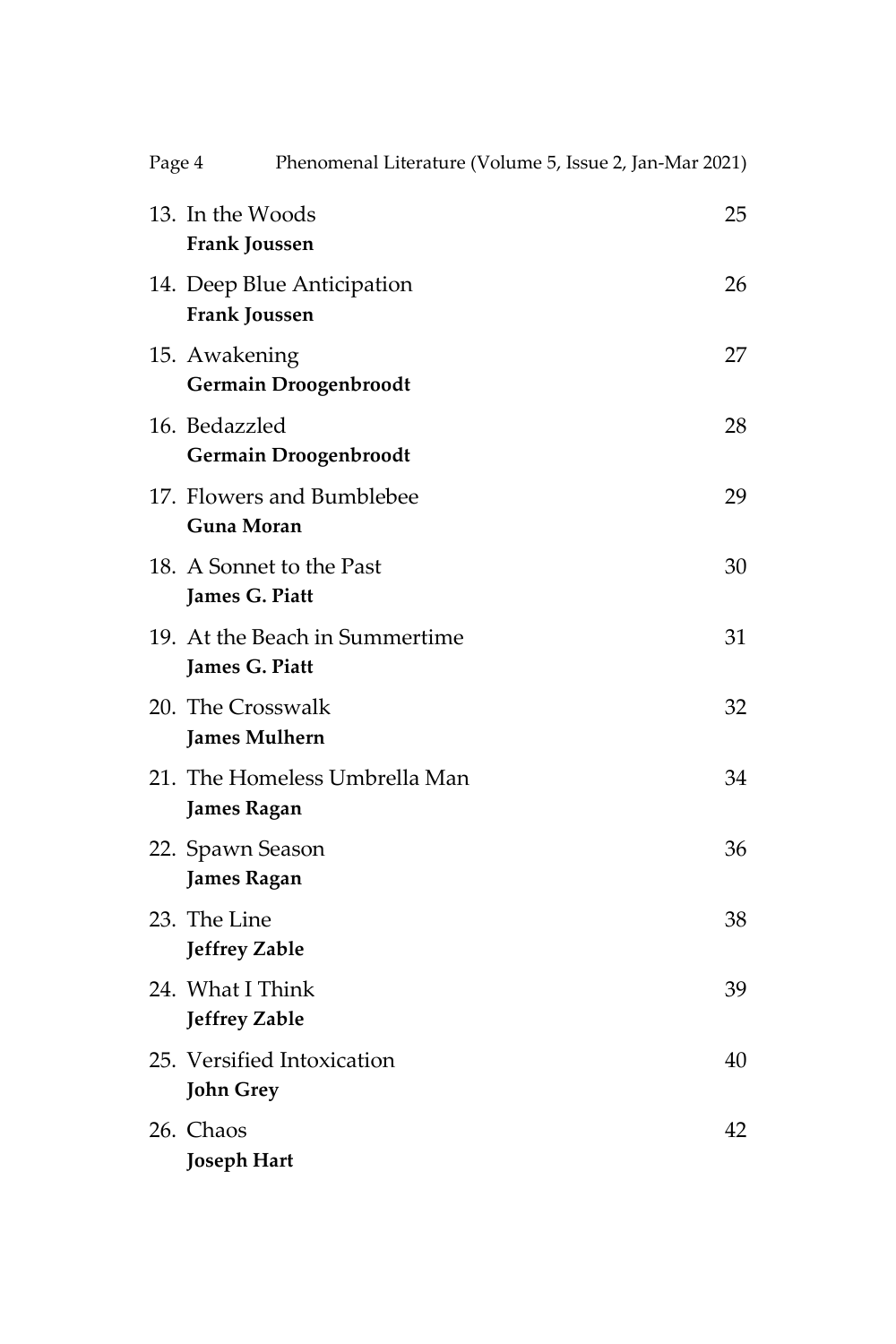| Contents                                                                                        | Page 5 |
|-------------------------------------------------------------------------------------------------|--------|
| 27. Creation<br>Keith Inman                                                                     | 43     |
| 28. Uttrayan, 2021<br>Kum Kum Ray                                                               | 44     |
| 29. Covenant Compass<br>Laraine Kentridge Lasdon                                                | 46     |
| 30. Falling Sky<br>Loretta Diane Walker                                                         | 47     |
| 31. Unforeseen Endings<br>Michael Keshigian                                                     | 49     |
| 32. Nights in Cummings Cove<br>Michael Keshigian                                                | 51     |
| 33. Virus in the Air, Spasms in my Back<br>Michael Lee Johnson                                  | 52     |
| 34. Leaves in December<br>Michael Lee Johnson                                                   | 53     |
| 35. To Be Born<br>Natalia Fernández                                                             | 54     |
| 36. Empty bottles<br>Nilamadhab Kar                                                             | 55     |
| 37. Drop that veil<br>Nilamadhab Kar                                                            | 56     |
| 38. Humming Birds<br>Pankajam Kottarath                                                         | 57     |
| 39. Confession of the Poetical Firefly to<br>Muse-Butterfly of Poesy<br><b>Paweł Markiewicz</b> | 58     |
| 40. A Warning for Mind<br>Pooja Vijay                                                           | 59     |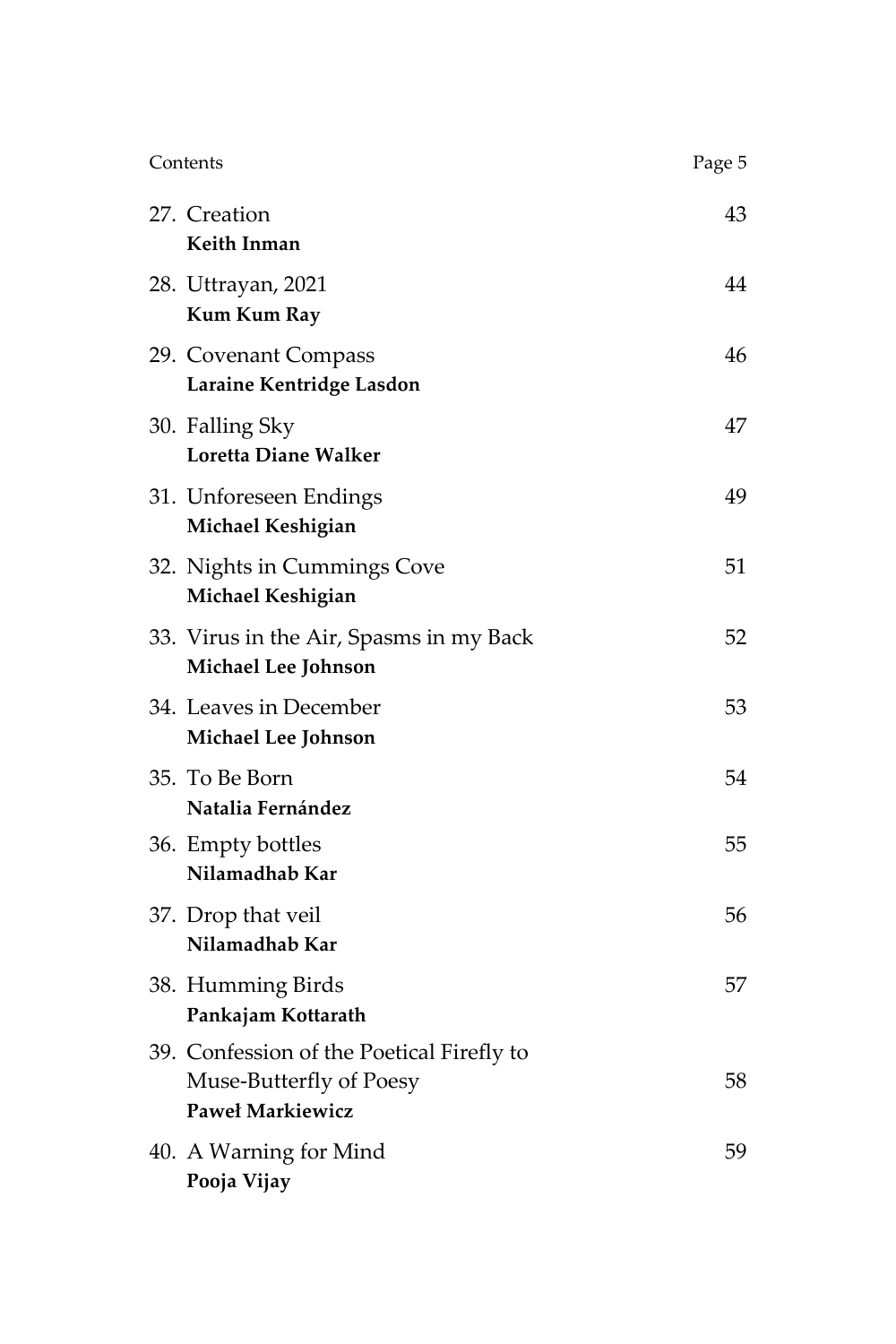| Page 6 | Phenomenal Literature (Volume 5, Issue 2, Jan-Mar 2021)   |     |
|--------|-----------------------------------------------------------|-----|
|        | 41. The Shakespearean Lure<br>Rajiv Khandelwal            | 60  |
|        | 42. Gravediggers<br>Roger G. Singer                       | 61  |
|        | 43. Park Bench Poet<br>Roger G. Singer                    | 62  |
|        | 44. After the Funeral<br>Sarah Brown Weitzman             | 63  |
|        | 45. Manic Adoration<br><b>Scott Thomas Outlar</b>         | 64  |
|        | 46. Gertrude Stein, facilitator of change<br>Sunil Sharma | 65  |
|        | 47. Unleashed<br><b>Susan P. Blevins</b>                  | 67  |
|        | 48. For You<br><b>Susan P. Blevins</b>                    | 68  |
|        | <b>SHORT STORY</b>                                        |     |
| 1.     | The Popess of French Letters<br><b>Albert Russo</b>       | 69  |
| 2.     | The Tree in My Bathtub<br>DJ Tyrer                        | 75  |
| 3.     | What They Knew<br><b>Eric Dreyer Smith</b>                | 80  |
| 4.     | Dinner by the Sea<br>Jevin Lee Albuquerque                | 85  |
| 5.     | A Long Fall<br>John Andreini                              | 93  |
| 6.     | Sanctioned Tyranny<br>M Shamsur Rabb Khan                 | 104 |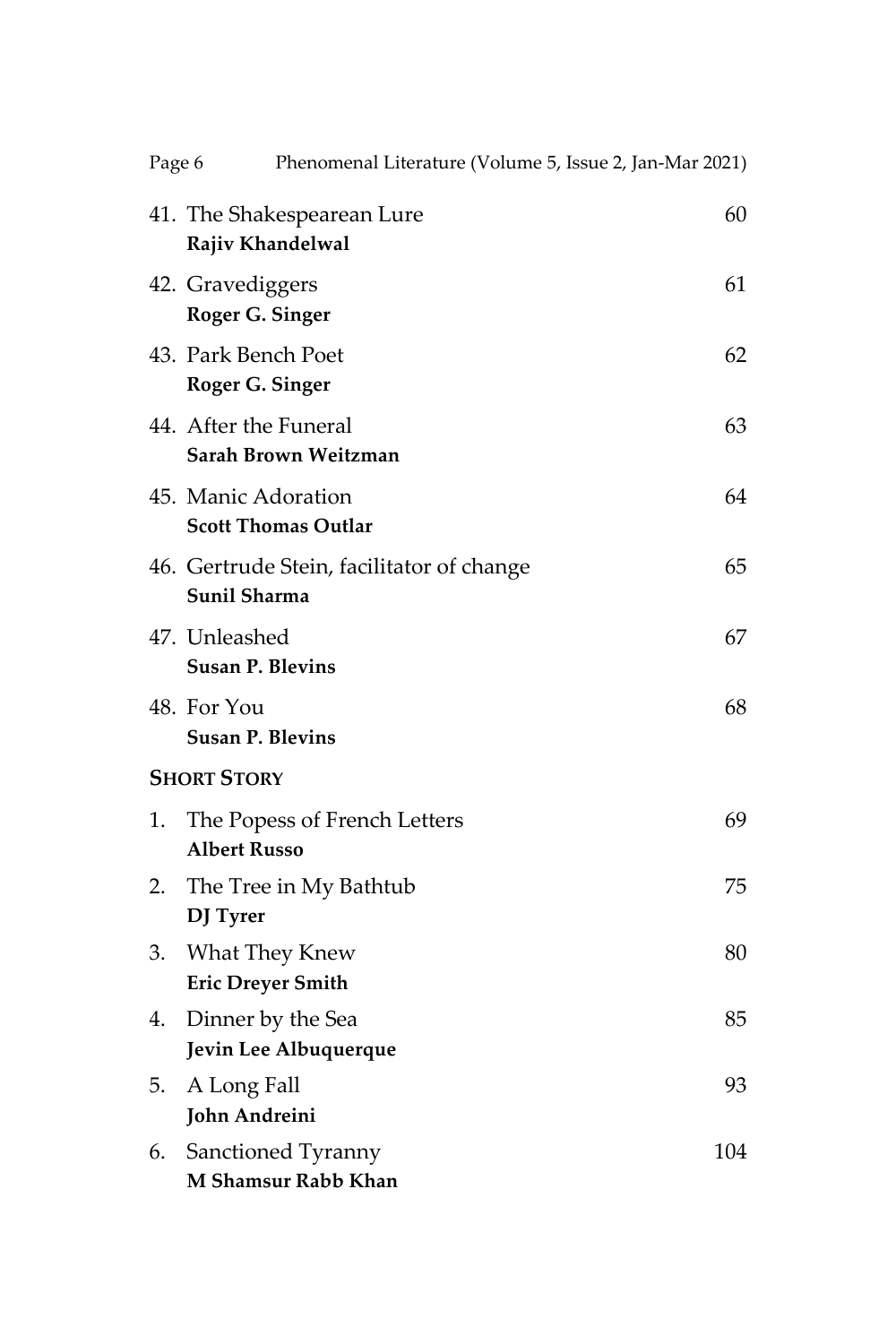| Contents             |                                                                             | Page 7 |
|----------------------|-----------------------------------------------------------------------------|--------|
| 7.                   | Judgment at TS9<br><b>Melanie Flores</b>                                    | 112    |
| 8.                   | A Lesson<br><b>Nels Hanson</b>                                              | 121    |
| 9.                   | The Mysteries of Water<br><b>Patty Somlo</b>                                | 123    |
|                      | 10. Punching Holes<br><b>Scott Levy</b>                                     | 129    |
|                      | 11. Fisherman's Catch<br><b>Tikvah Feinstein</b>                            | 135    |
|                      | 12. Old Pete<br>Vern Fein                                                   | 142    |
| <b>NOVEL EXCERPT</b> |                                                                             |        |
| 1.                   | The Marchioness<br><b>Felice Picano</b>                                     | 148    |
| <b>PLAY</b>          |                                                                             |        |
| 1.                   | Chance of a Lifetime<br>David James                                         | 158    |
| 2.                   | Tennis Dad<br><b>Gary Beck</b>                                              | 161    |
| 3.                   | The Reality that Questions itself Deep down inside<br>René van der Klooster | 166    |
| <b>ESSAY</b>         |                                                                             |        |
| 1.                   | <b>Heart Connections</b><br><b>Susan P. Blevins</b>                         | 171    |
|                      | <b>ARTICLE</b>                                                              |        |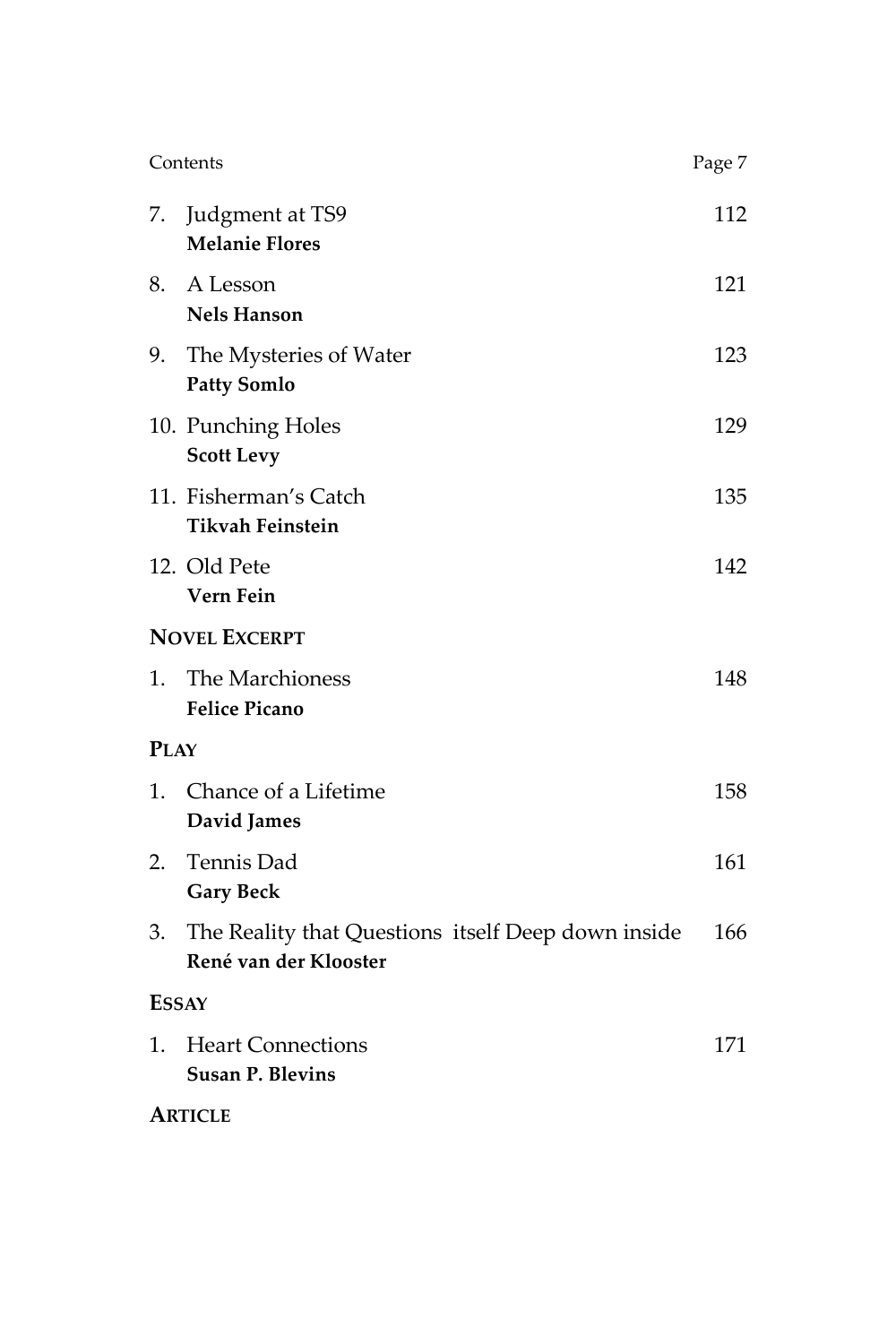|    | Page 8<br>Phenomenal Literature (Volume 5, Issue 2, Jan-Mar 2021)                                        |     |
|----|----------------------------------------------------------------------------------------------------------|-----|
| 1. | Return to Nature: An Ecocritical Study through<br>Gita Mehta's "A River Sutra"<br>Dr. Subas Chandra Rout | 175 |
|    | <b>BOOK REVIEWS</b>                                                                                      |     |
| 1. | Review of Chandra Shekhar Dubey's<br>Poetry Collection, "The Door And the World"<br>Swati Tyagi          | 186 |
|    | <b>CONTRIBUTORS</b>                                                                                      | 193 |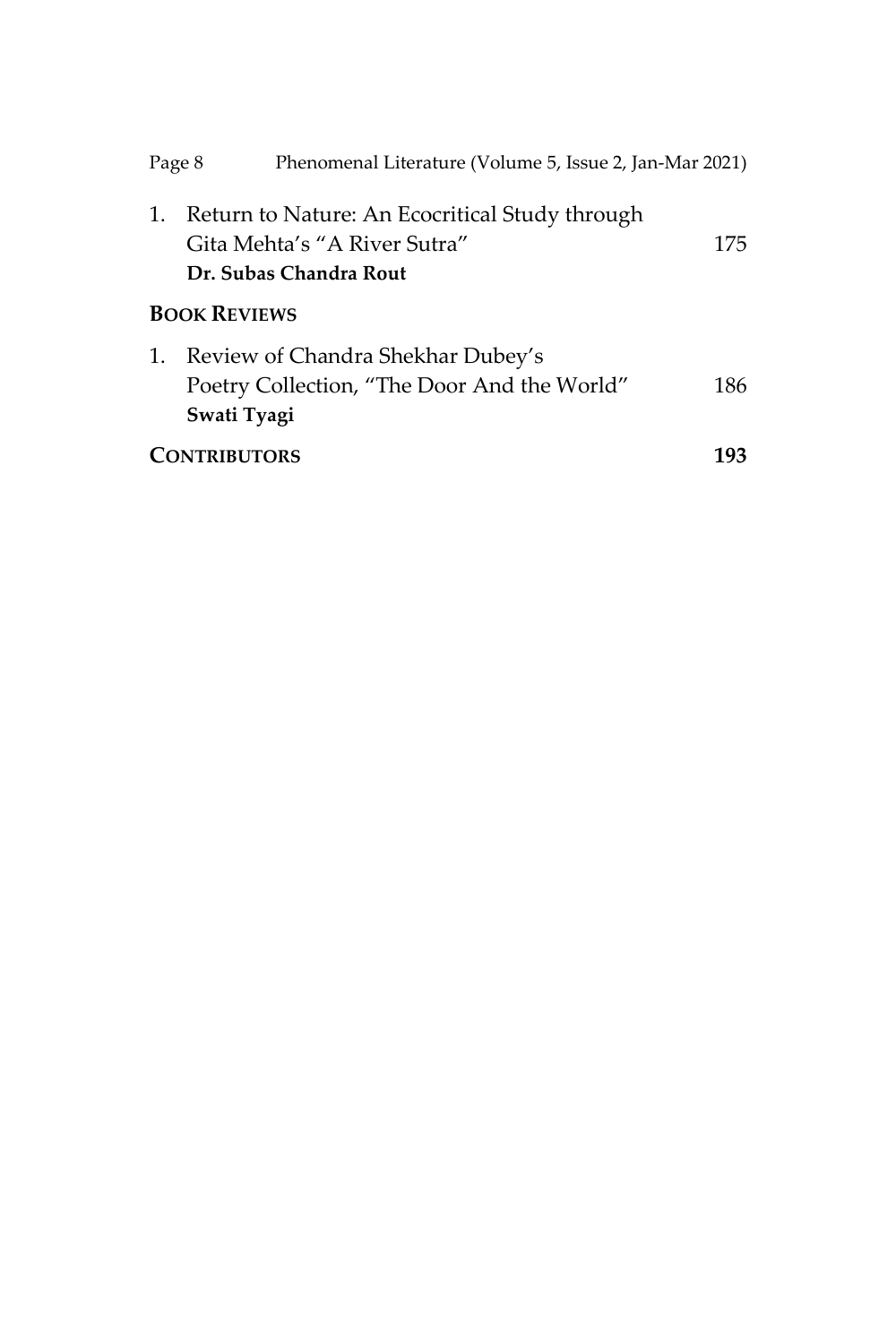## **POETRY**

## <span id="page-9-1"></span><span id="page-9-0"></span>**1 Metaphysical Immigration ALAN COHEN**

<span id="page-9-2"></span>At last we arrive at the border It took us a lifetime to find our way here We have no idea what is on the other side Another language, perhaps, another culture Another set of longings and laws, other promises

We only know we have lived here too long now Know too intimately these ways, our common ways And have come to dislike, or, at best, tolerate More than we embrace them We have done what we can do here

It may be our age now Some misplaced zeal, thrift, or disillusionment A passion for the new and unknown Why, to be frank, no longer matters to us We are crossing, setting out together again, starting over

 $\sim$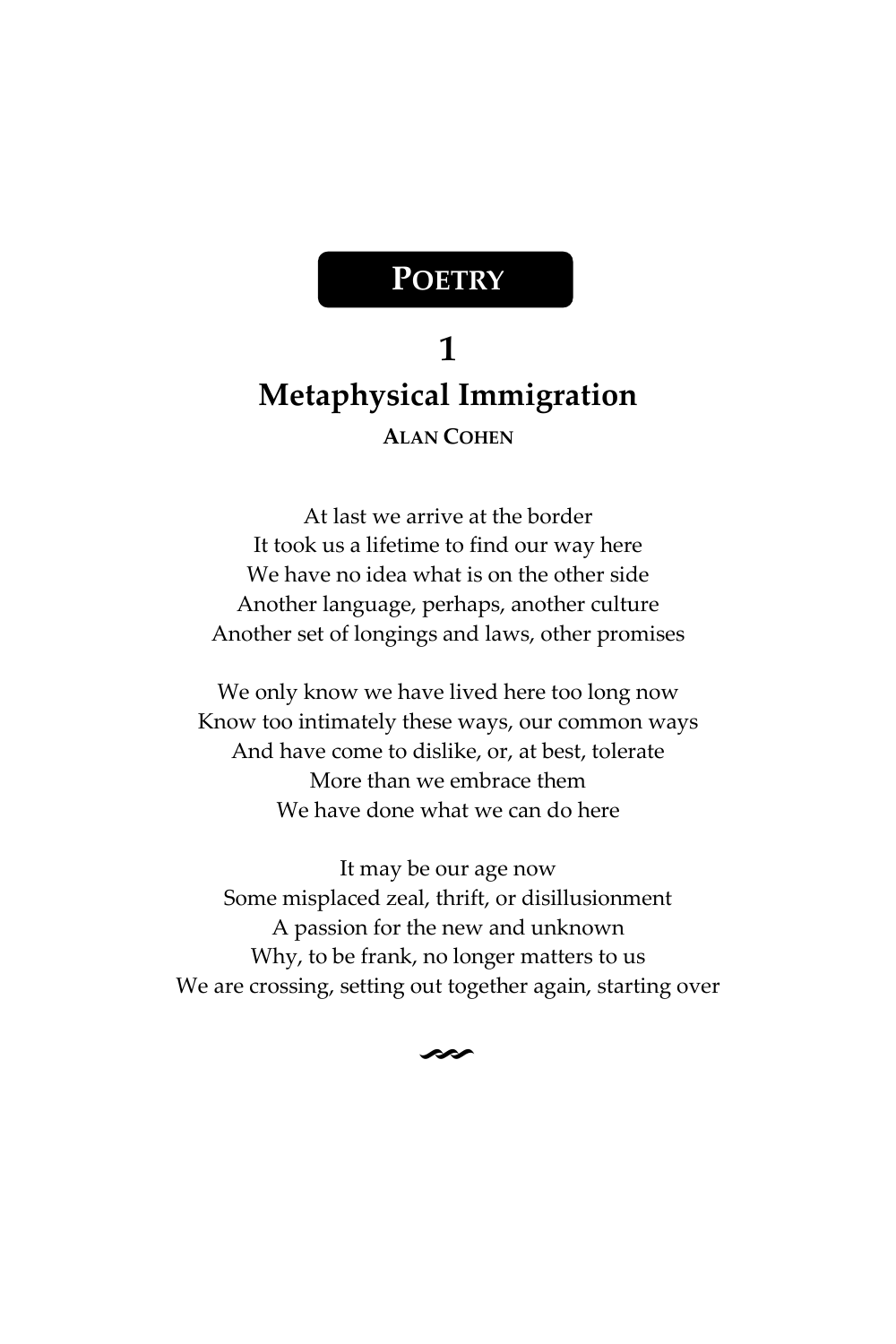**2**

## <span id="page-10-0"></span>**Flash Spacers For the crew of the Challenger, blown up in flight on 28 January 1986**

**ALESSIO ZANELLI**

<span id="page-10-1"></span>The countdown yet to end, the engines were ignited, smoke expanded. Space dreams back at home, secreted ones, along with fear, last wills, unsigned, and months of notes, a stack of abstruse papers scribbled on the sly

no one perhaps will ever find. The launch was smooth, about a minute feeling like the longest hour, all systems go except the final check. No beep, no glitch, no spike. The skyline bending quickly through the crew

compartment windows, stars appearing one by one across the vault, the daytime night. A few more seconds throttling up, and then the blast: the O-rings and the cold, the flight procedures and the wind shear, all of them

had played their part. Who knows if any doubts assailed the crew at liftoff: had they thought the mission was secure and they would have regained the surface safely? Sure, they sought no fame, just heaven, still the fiercest hell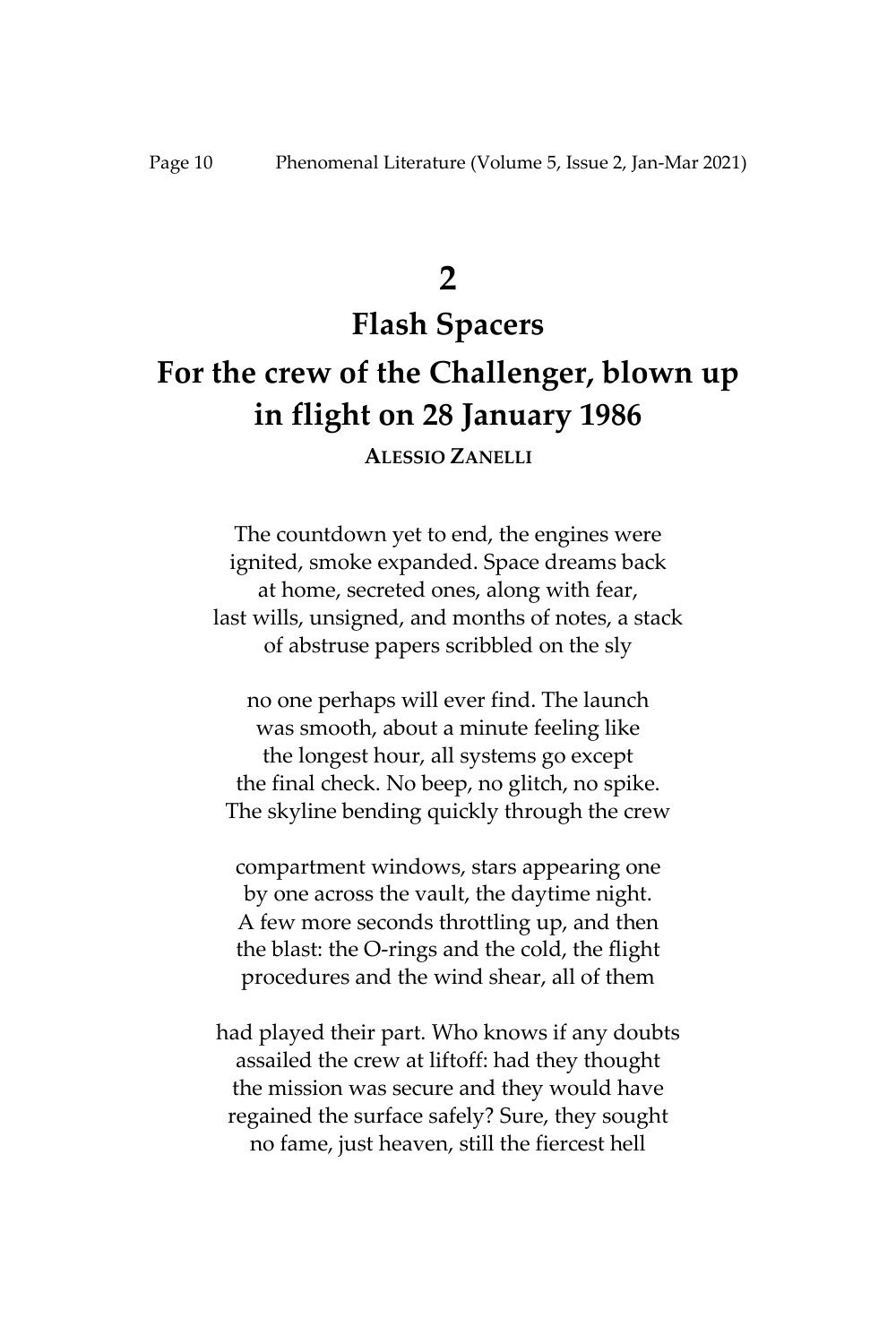Poetry Page 11

burst out of SRB's. Their shreds dispersed among propellant spray, the boundless blue, and ocean waves. Star sickness branded on our wafting minds, lamenting seven who consigned their lives to OV-99.

 $\sim$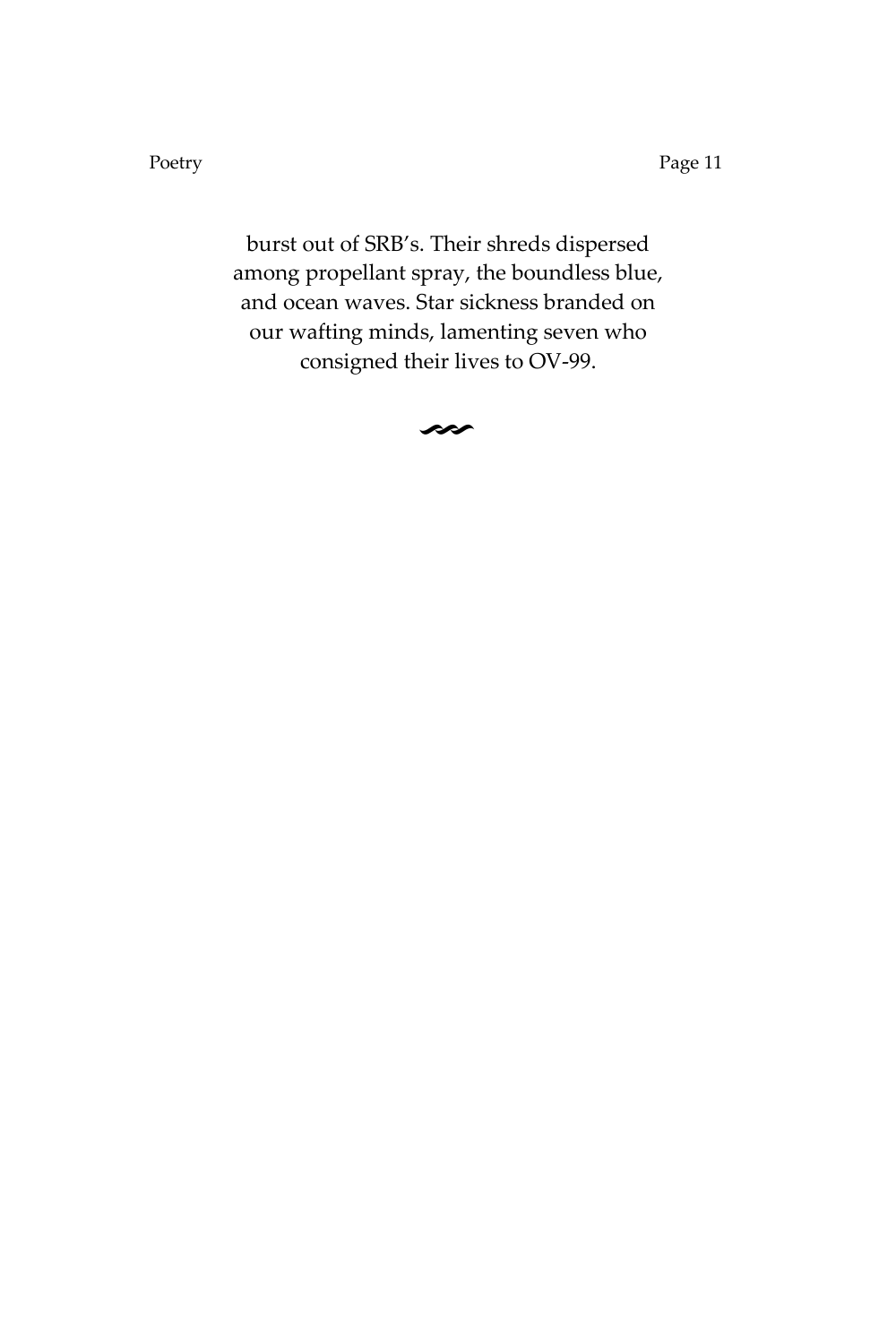## **3 The Challenge**

### **ANDREW SCOTT**

<span id="page-12-1"></span>How am I going to keep my self-respect? That is the question I constantly ask as this challenge has presented itself.

Like all, my world is changing. Consistently moving paths and plans causing mental fatigue.

Wish to walk with a high head, a pillar full of dignity that will not compromise. In my head, that is my wish.

Others are going through the same. Fighting an ugly transformation being brought by outside forces. I am in that battle too.

Anger is directed to the outside influences that are coming to manipulate my mind.

To stay as myself as this fight rages on. That is the ultimate challenge.

 $\sim$ 

<span id="page-12-0"></span>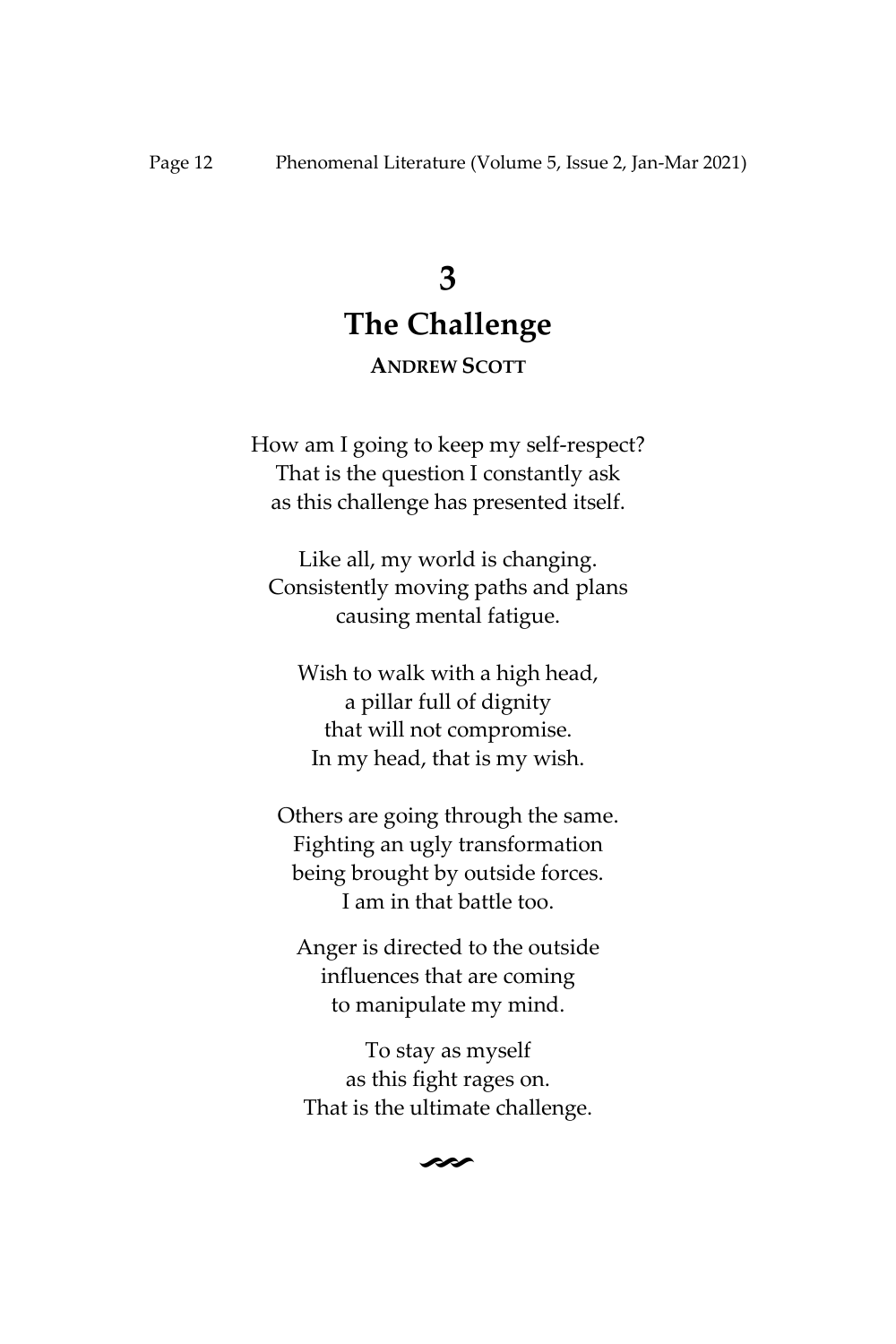## **4 The Sentinel**

### **ANDREW SCOTT**

<span id="page-13-1"></span><span id="page-13-0"></span>Silently, I pray each and every night to the stars lighting up the dark sky that I will never see or feel your shadow, hear you incoming soft steps. You may be the enemy however you are a human being.

My job is to guard the sleeping soldiers, protect them so they wake in the morning. My troop is relying on me for this and I will ensure this does happen.

As you creep around our camp, trying to deceive me, I think you must have a family that you would like to embrace again. It is the same in our tired barracks. The troops have wives and children they wish to see and laugh with. My eyes will find your shadow and guarantee they will see their family.

> Sadly, I have taken life, as I assume, my night crawler, that you have too. We both have a duty. It is not personal.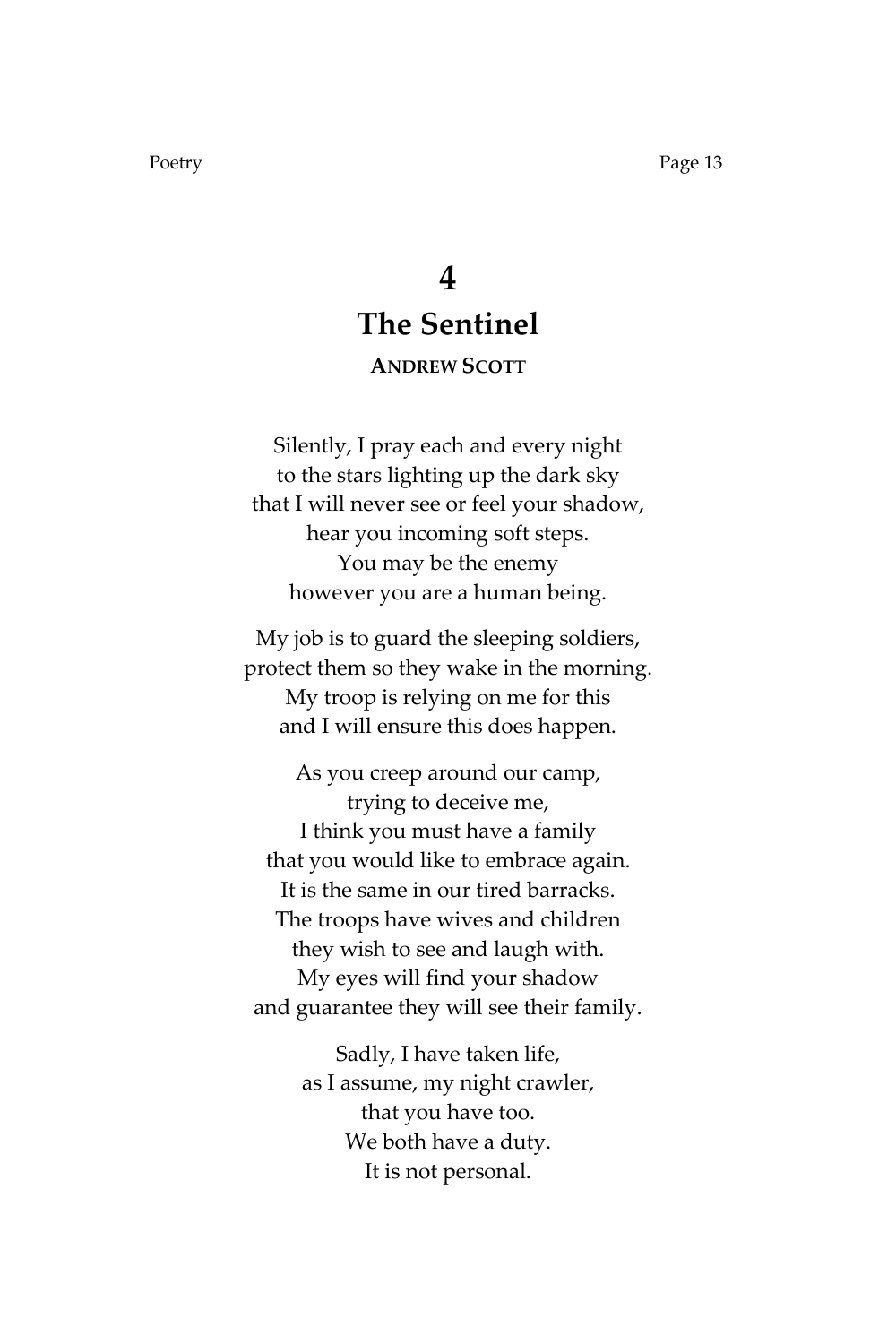Page 14 Phenomenal Literature (Volume 5, Issue 2, Jan-Mar 2021)

I have a duty that takes courage, feeling that you have the same. You are a person that is forced to be here. Remember as you sneak, so am I. I am the Sentinel that will not let you through.

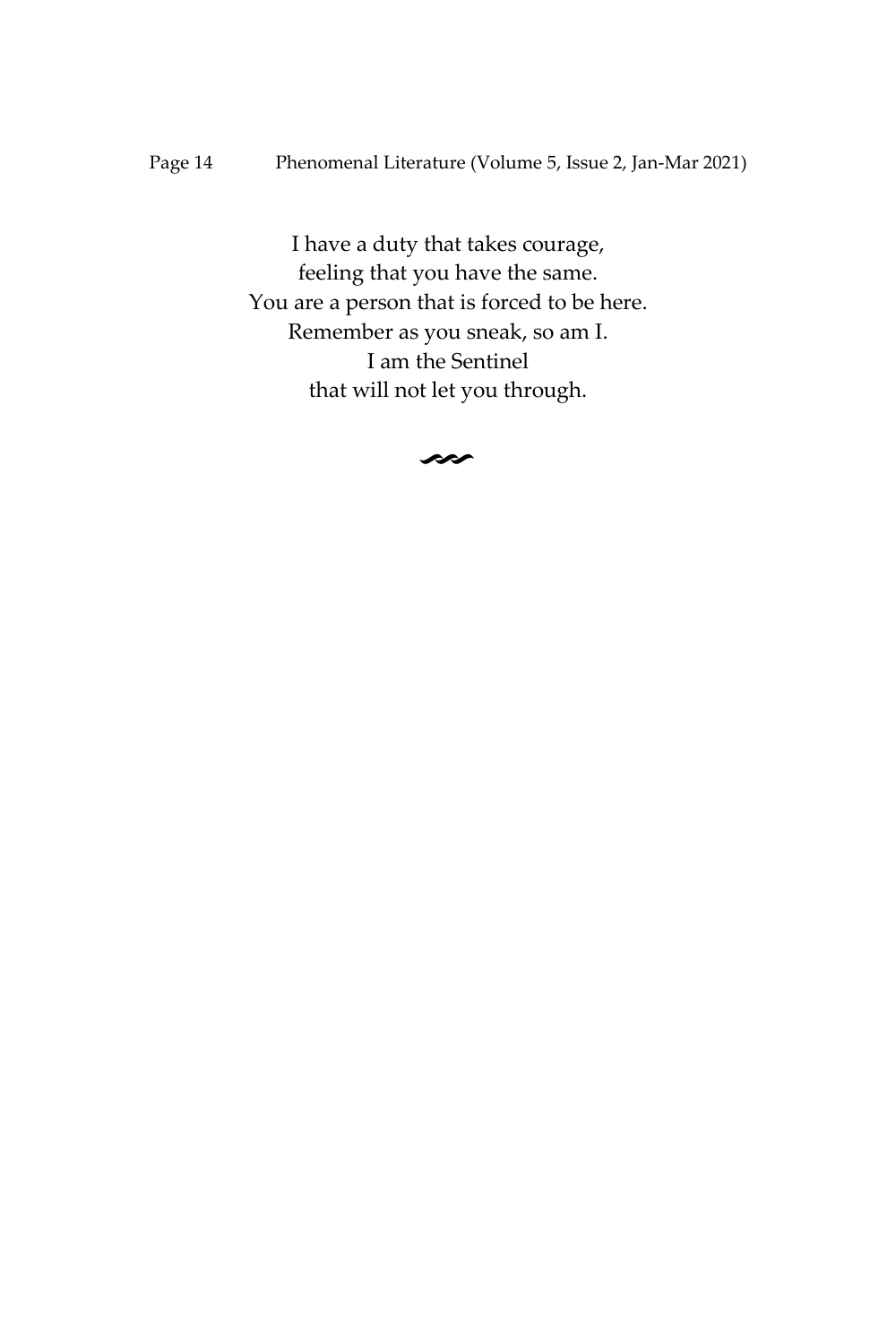Poetry Page 15

## **5 The False and Fake AVDHESH JHA**

<span id="page-15-1"></span><span id="page-15-0"></span>For you think, you know where you are, for you think, you know that you budge; Hey human, you are no more than a traveller, so travel alone, without any grudge.

For you think, you know what you are but for the fact you know not who you are; Hey human, if at all, do know yourself in the simplest way; to be that what you are.

Needn't bother about reputation or about what others think you could have been; If at all, think how humane you are, to help yourself be that what you could have been.

Praises don't add nor do humiliations subtract, its multiples and division are vague; For the fact, no one can praise, no one can humiliate, only if you know, it is false and fake.

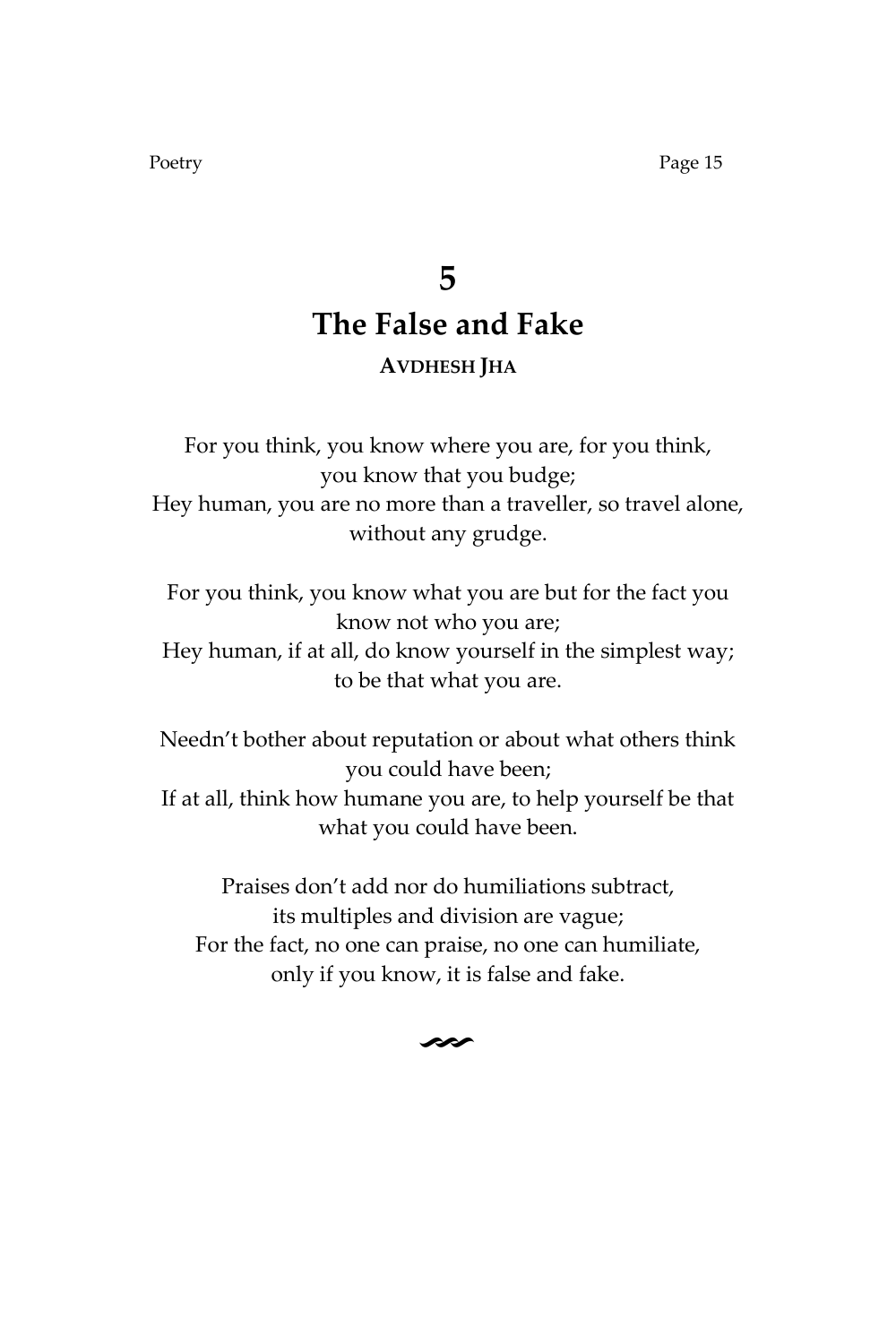## **6**

## **Golden Star**

### **BEVERLY MATHERNE**

<span id="page-16-1"></span><span id="page-16-0"></span>When I was in third grade, I loved Billy Martin. At recess, at bat, I'd hit the ball extra hard, extra high, To impress him. In English class, I diagrammed complex Sentences without a single error, and evenings, did My division problems perfectly, the number Of them more arduous than the actual solving, All that busy work and J.M.J. at the top of each sheet.

My little body, with all its might, wanted Billy to love me Back, Billy, my angel, my most golden star.

One school morning, his back toward me, Billy huddled with the boys, all of them snickering, not giving a damn about girls: girl athletes, girl grades, girl love.

Billy turned, looked me straight in the eye, then brandished My class photo, riddled with BB shots. The bell rang, A sword pierced my heart. Blood seeped through the heart Of my little-girl blouse, stained white roses I held in my hand,

Blood, searing blood, blood of wounded Jesus, Mary, and the saints.

 $\sim$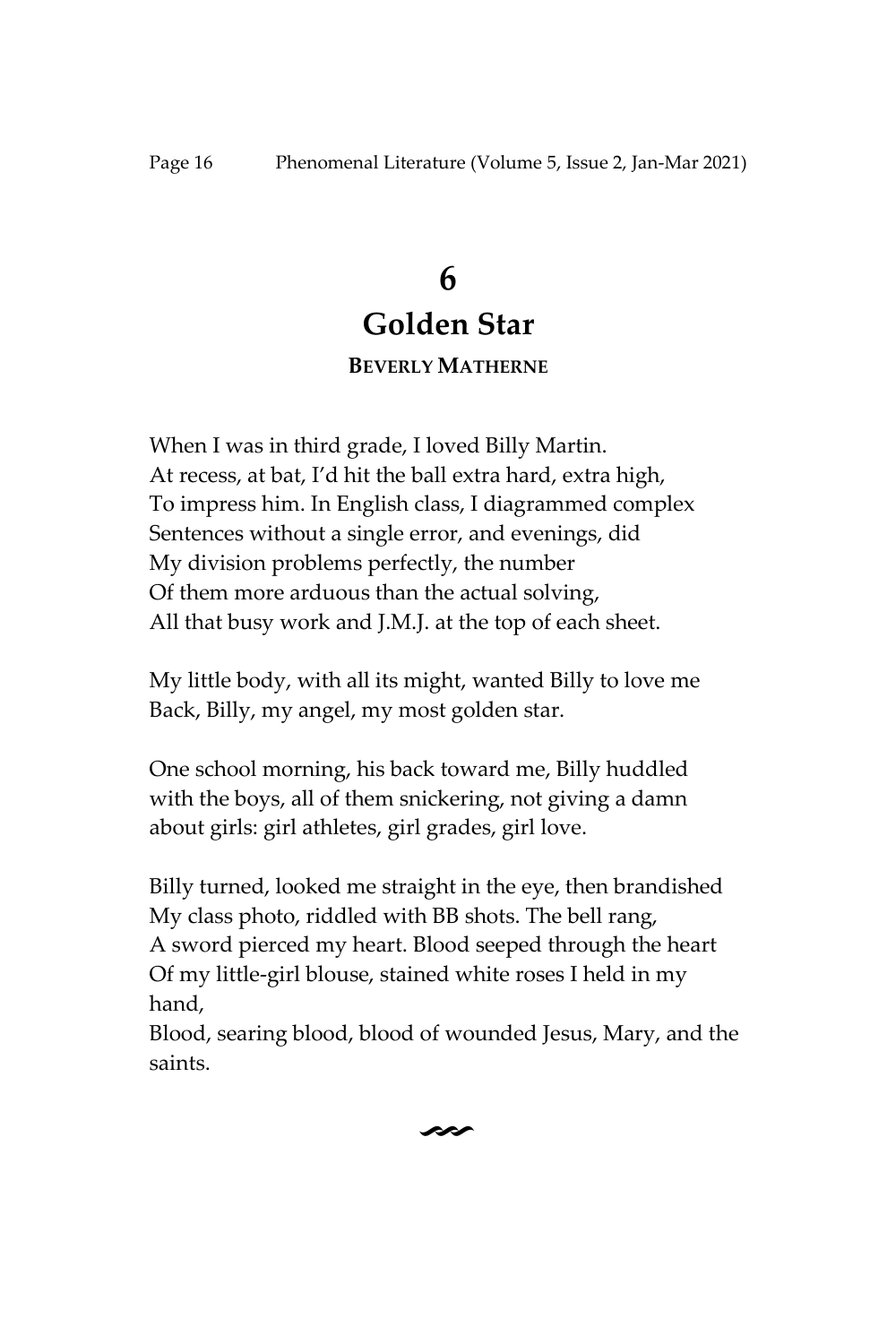## **7 Stairs**

### <span id="page-17-0"></span>**BISHNUPADA RAY**

<span id="page-17-1"></span>up the hill stairs go in a journey of faith perky and obtuse embracing an inclusion

middle upwards narrower right, righteous and disciplining the weak with a fear of exclusion

near the top, acute in angular deviation requiring a leap of faith before the final elevation.

 $\sim$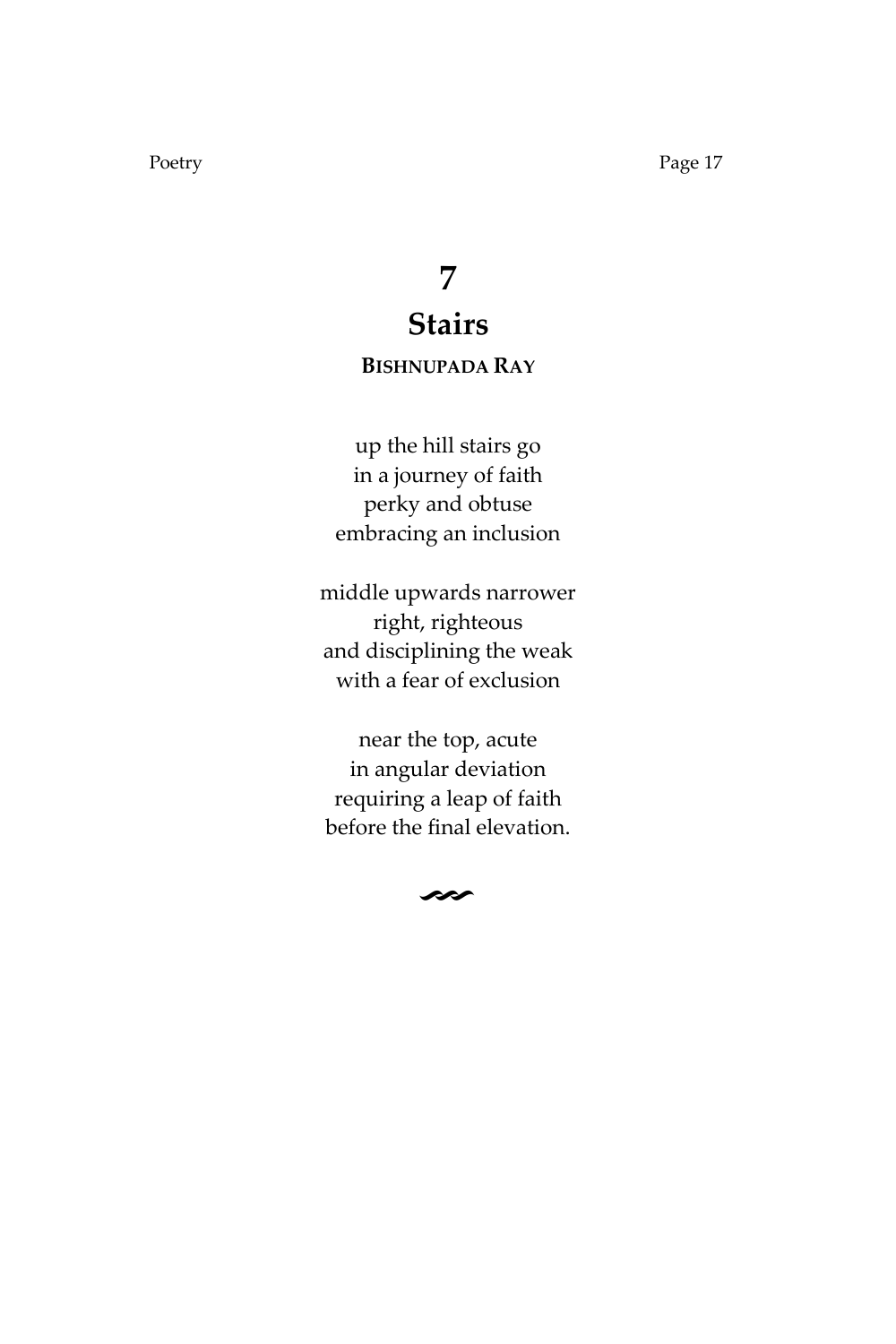## <span id="page-18-1"></span><span id="page-18-0"></span>**8 External (Internal Thoughts)**

**CHRISTIAN LOID VALENZUELA**

I was just living, (but the history hostage us from the past; is it me or preserving the old ways just kept all the remnants of history – the pain, the loss, the illusionary triumph) am I?

V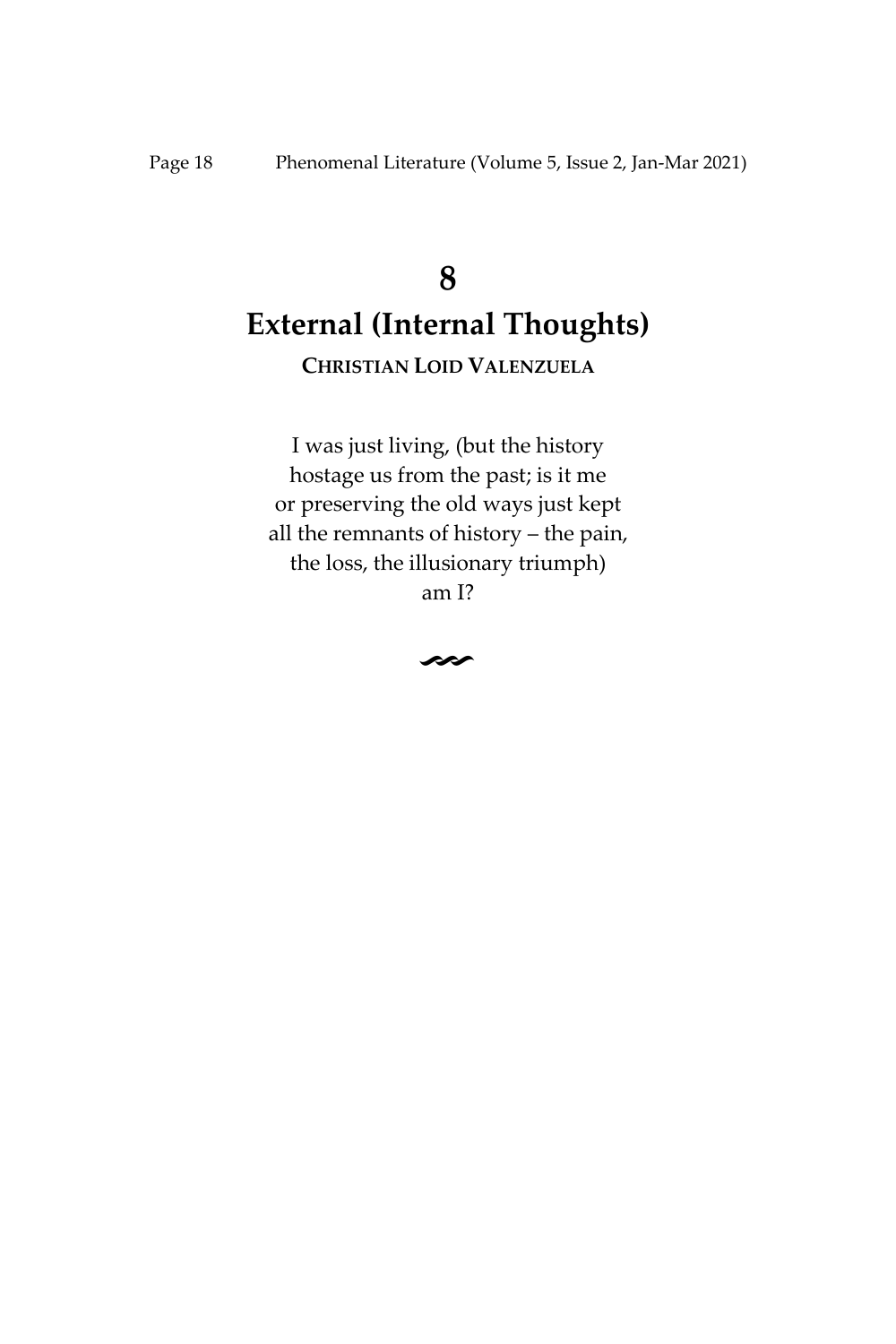## **9 Undone**

### <span id="page-19-0"></span>**CHRISTIAN LOID VALENZUELA**

<span id="page-19-1"></span>I repeatedly fail; all my blood turned into wasted effort; I kept on trying to be better; for myself and for them; But why do I repeatedly fail; hence, this is not over; I will repeatedly fail; I will repeatedly retry.

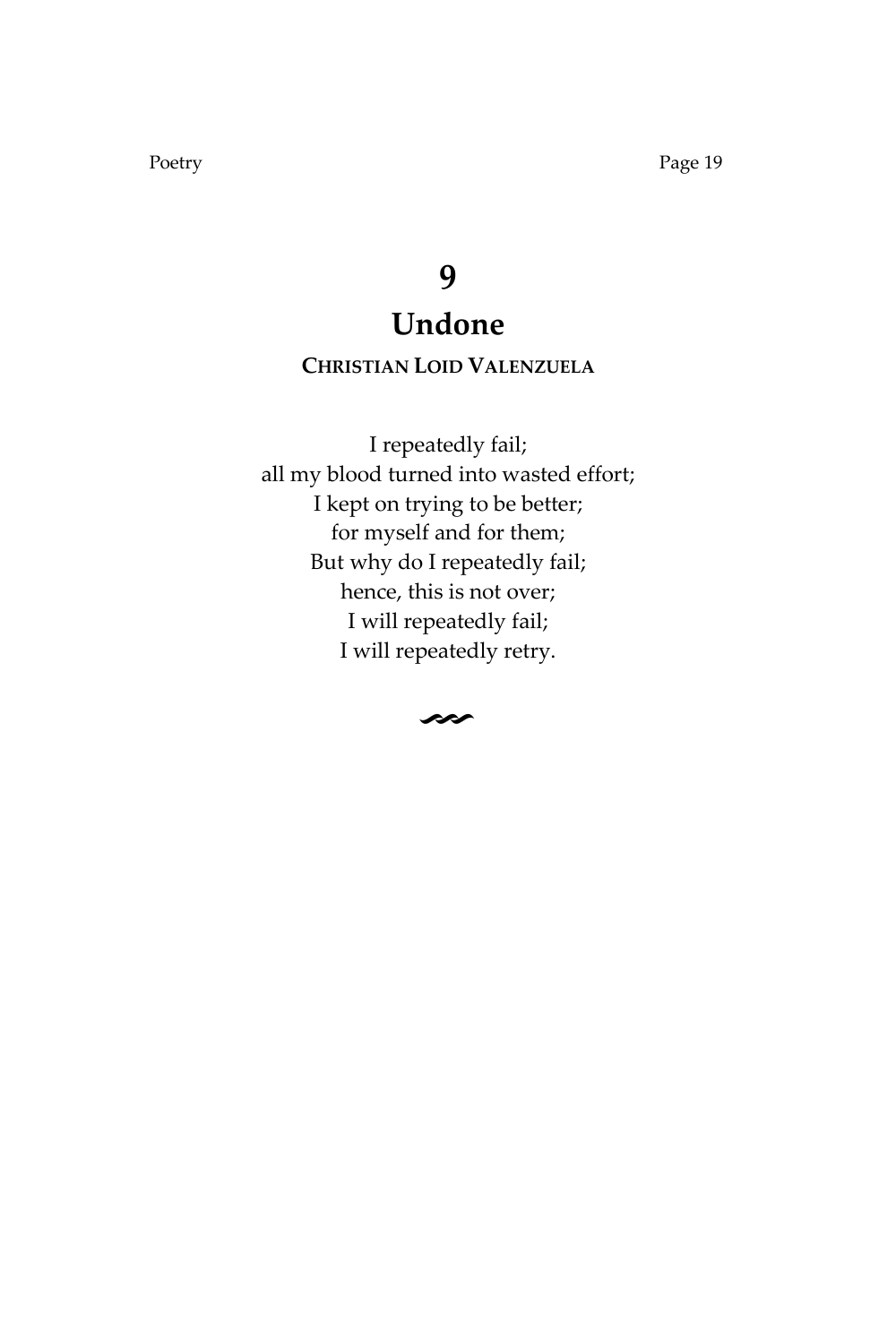## **10 Seaside Opus**

### **DEBRA AMIRAULT CAMELIN**

<span id="page-20-1"></span><span id="page-20-0"></span>I descend the stairs protecting fragile dunes and step barefoot into landscape art where the flat brush dipped in sea foam washes expansive sand canvas at low tide on Fundy shore. I seek that thin stretch of beach cradled by cliffs of metamorphic rocks and impassable seaweed mounds and framed by undulating cobalt waves.

The persistent tug of moon creates watery currents, and ripples carve treed branches intricate, wild in the sand. Elaborate imprints morph into a veiled forest: evoke sharp-focus landscape in Colville's style of magic realism.

Sage burns in the abalone shell propped on a rock, as I fan tendrils of smoke about my body cleansing away unwanted energy.

The cirrus clouds and oversized gulls eye shoreline akin to Michelangelo's heavenly frescos. Whitecaps dissipate into waterlogged edges: rolling waves resurface into masterful blends of Monet's limpid blues and greens. It is quiet here amidst the roar of the ocean and I pause to breathe in the fading scent of Indigenous medicine in the air.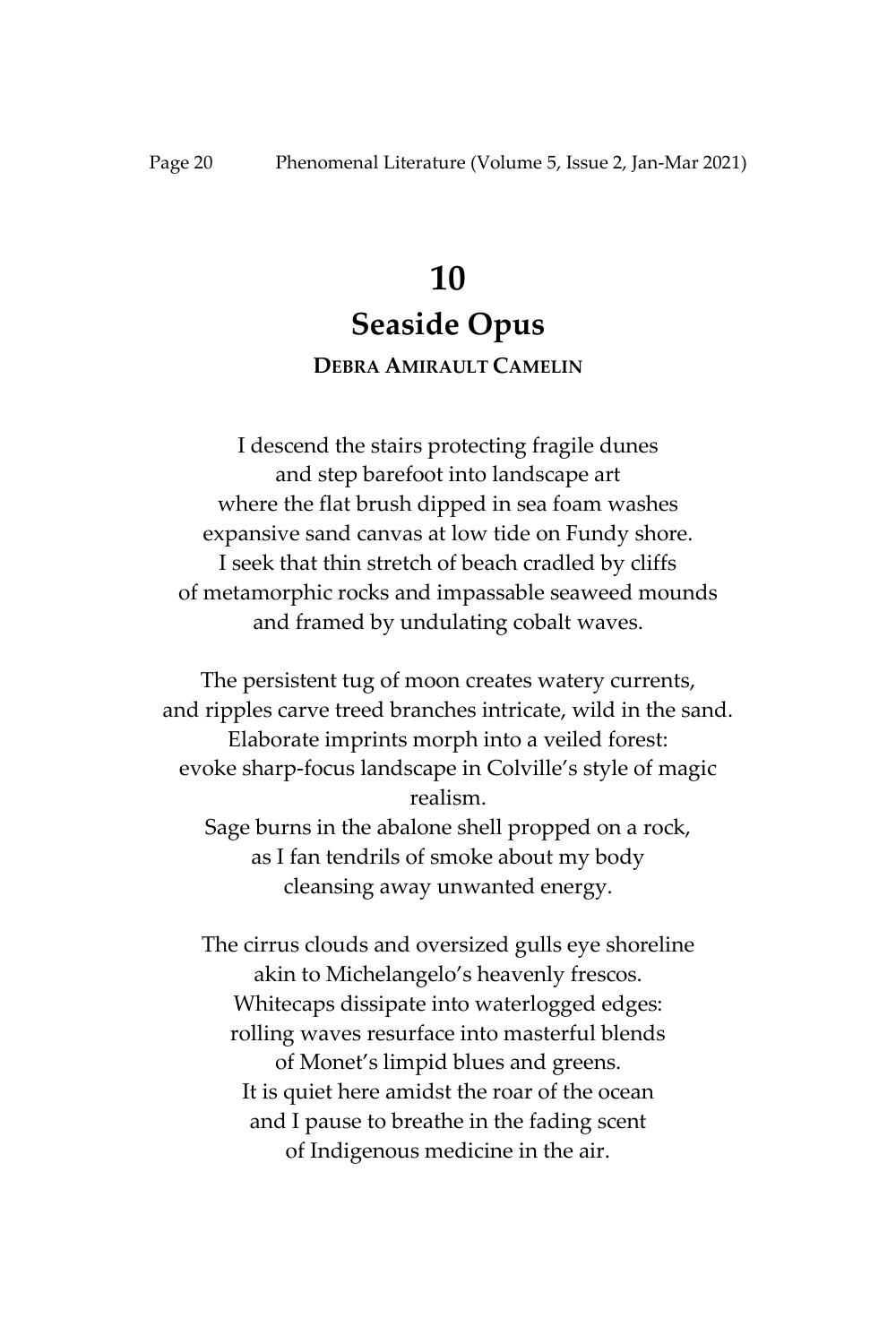Poetry Page 21

The painting draws bystander's eye across the seaboard. I am the blotch of yellow blouse and blue jeans caught at the edge of the scene.

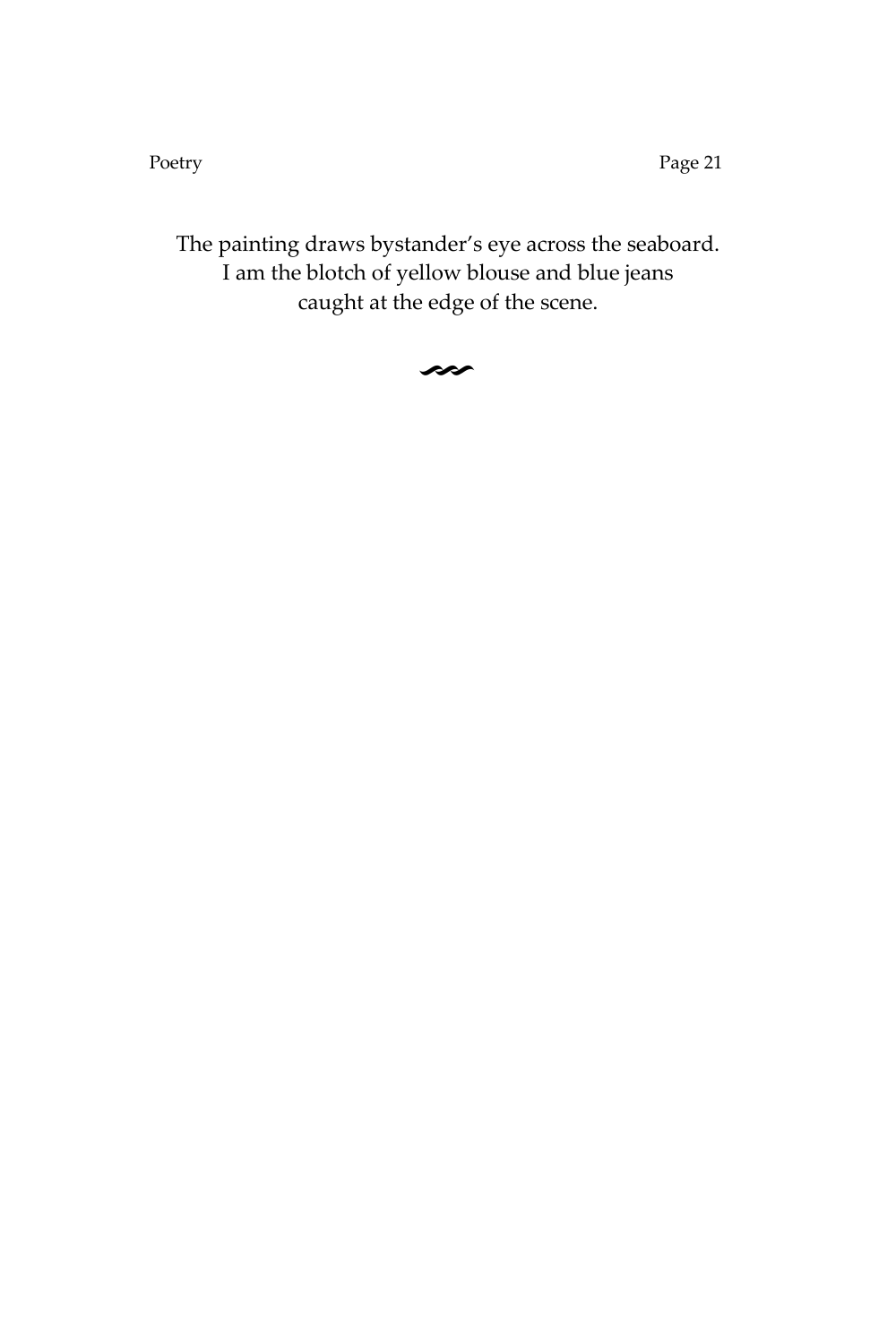## **11 Today and Every Day**

### **DHRUV SOMAYAJULA**

<span id="page-22-1"></span><span id="page-22-0"></span>Every day, I wake up and stare at my roof. Another day to tackle, numerous chores to do. I wish I slept some more, I could have postponed today. But today would still be here, waiting for me to come. The days don't stop, the job goes on, It makes no sense; life won't wait for me. That's the way it works – this life, it's only my story when I am in it. Life doesn't go away, even if I do, So I may at least get to work. Take my place in this world and fight the battles myself today. I know this all, and I remind myself, Today is another chapter, one of many, I get to write my story today and every day, what more can I ask from life, than that I live it today?

### $\sim$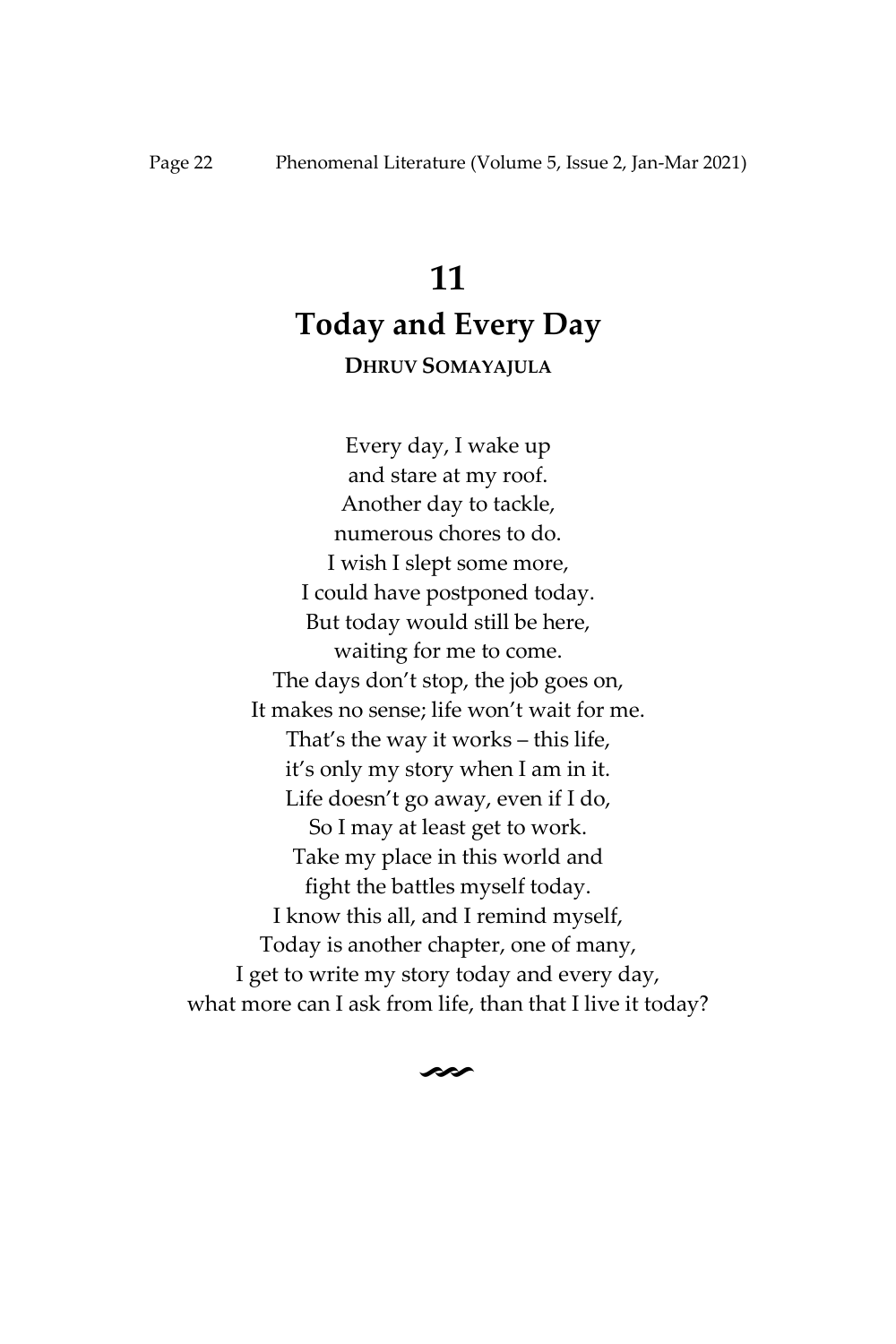### **12**

## <span id="page-23-1"></span><span id="page-23-0"></span>**Ode to a Leaf Stuck on the Bottom of My Shoe**

**DONNA PUCCIANI**

I discovered you late in life – yours and mine – after shuffling out to get the morning newspaper lounging in the frosted driveway like a hung-over torch singer.

We are all a bit jaded: you, me, the paper. You once shone green, then gold, now a dun, done-for brown, wrinkled and ready to become dust after this brief rescue. I peel you off my sole and thimp you damply out the door between thumb and forefinger, unwanted and unloved, a mere nuisance on my tragic Minnetonkas.

Oh yes, the newspaper. Once a harbinger of truth, betrayed by a circus of tweets and television propaganda, you are an anachronism, to be sure, and after my thirsty eyes drink up your vanishing facts, you head for the recycle bin, coming up next spring in sad daffodils.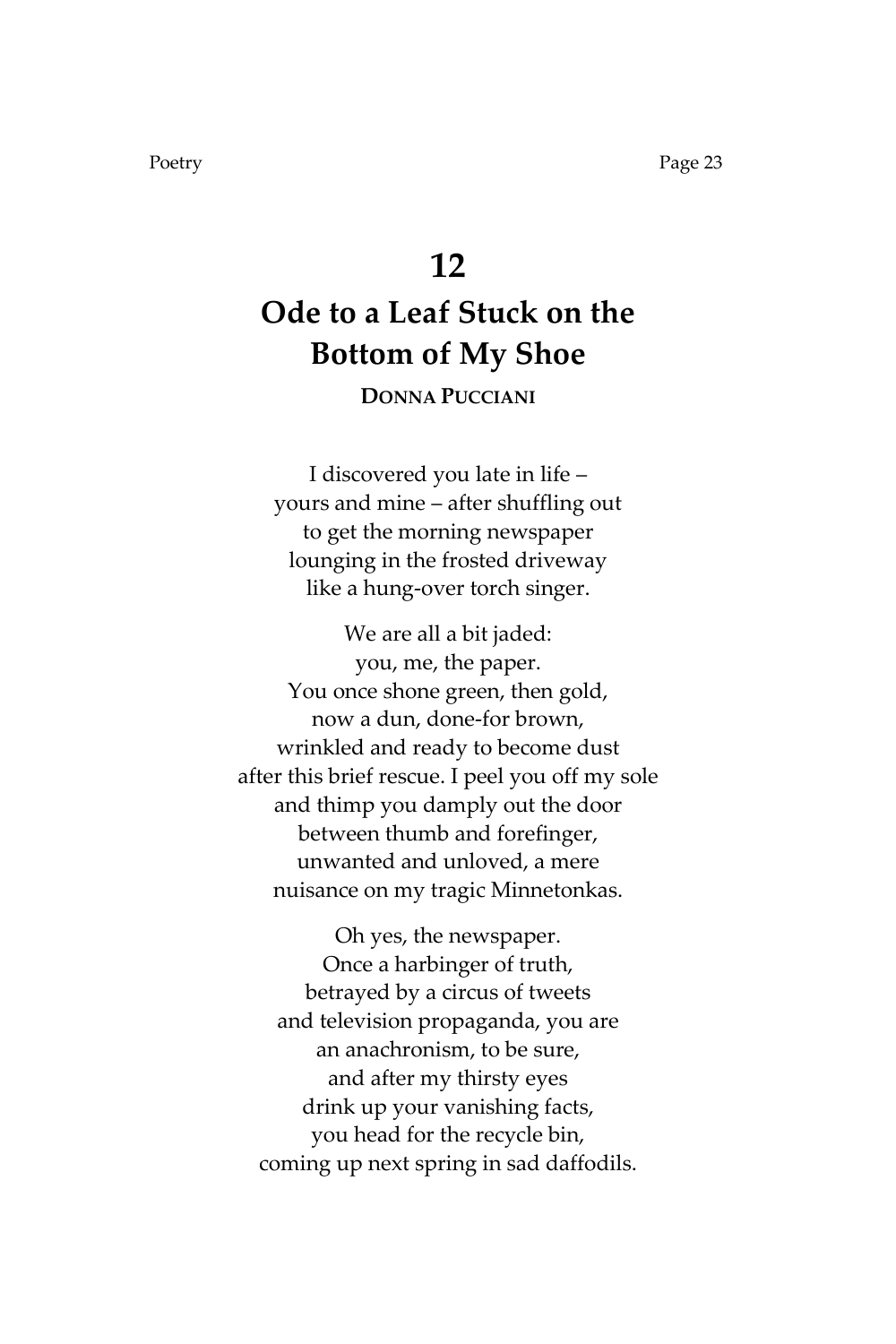I, too, am revisiting myself, the echo of past doings and undoings, a shadow-box in my inner museum of oddities that would titillate Cornell. I ready myself for the dustbin, not quite discarded by sun, moon, tides and terrors, still unprepared, like you, to leave the bright colors of this world, the intimacies of friends, the sound of their voices singing, if only in my head.

 $\sim$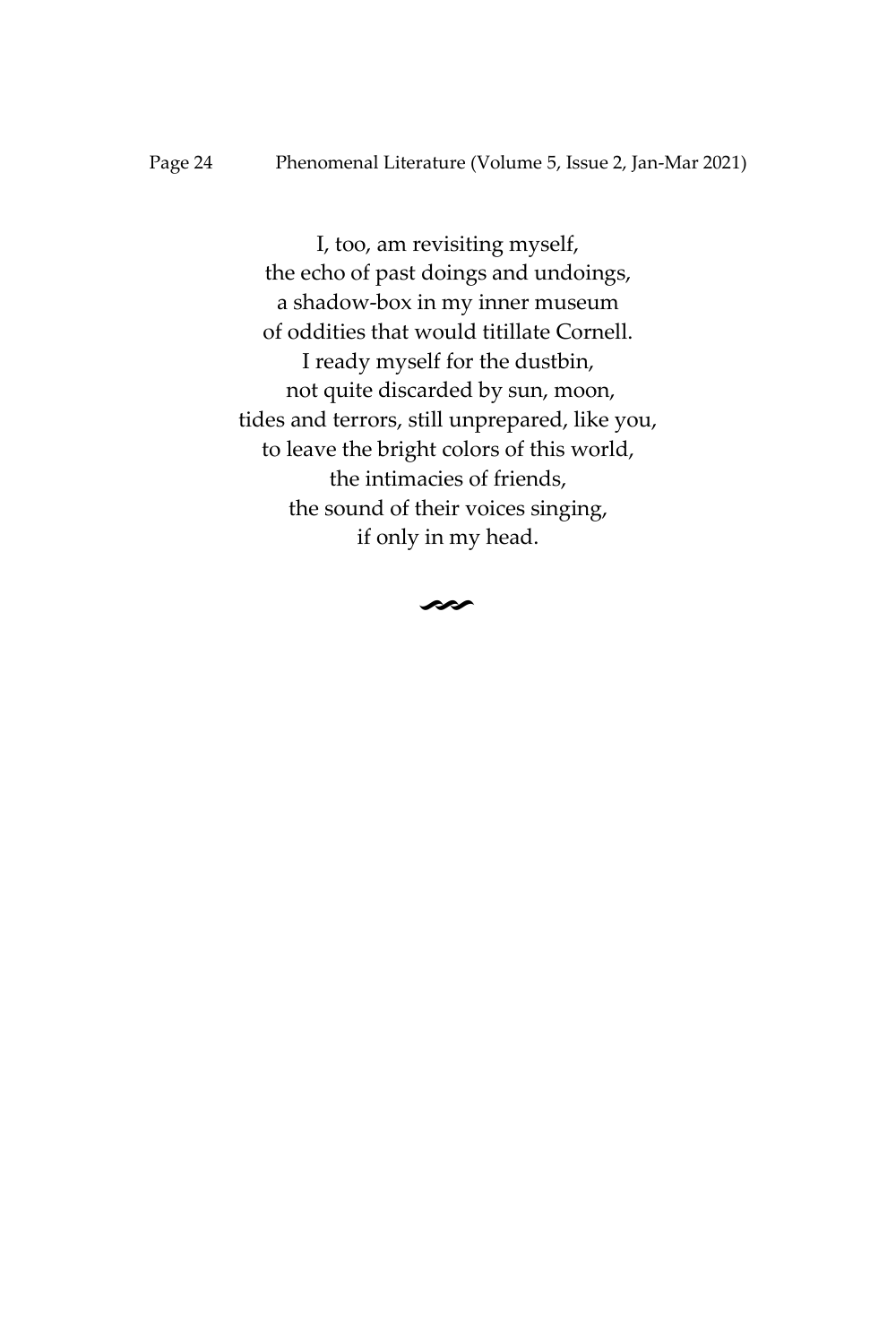## **13 In the Woods**

### **FRANK JOUSSEN**

<span id="page-25-1"></span><span id="page-25-0"></span>I needed time on my own, time to think my cloudy thoughts and smell the coming rain. So I took a solitary walk in the woods. No Robert Frost experience – not one horse, not two roads, no epiphany. But the silently cried out wish that I could run, run, run home, wherever home might be.

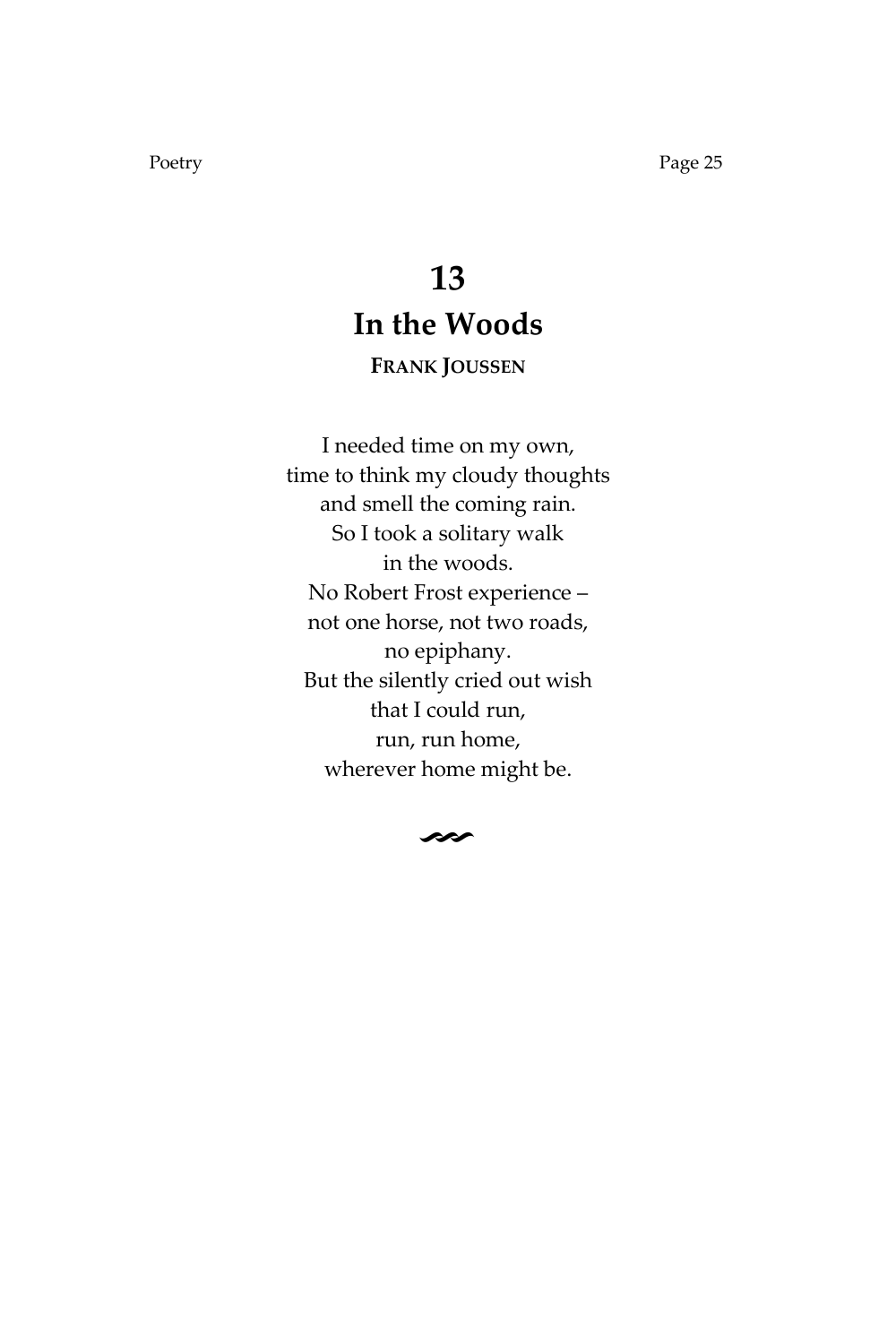## <span id="page-26-1"></span><span id="page-26-0"></span>**14 Deep Blue Anticipation**

### **FRANK JOUSSEN**

where are the songs that used to make my mind soar high into the sky or let my emotions sink deep blue deep into the sea? where is the book I can call my home, where´s the painting I can walk into?

the song you sing may be your own, the book you love the one you have to write, and in the bigger frame of things you are already in the picture.

 $\sim$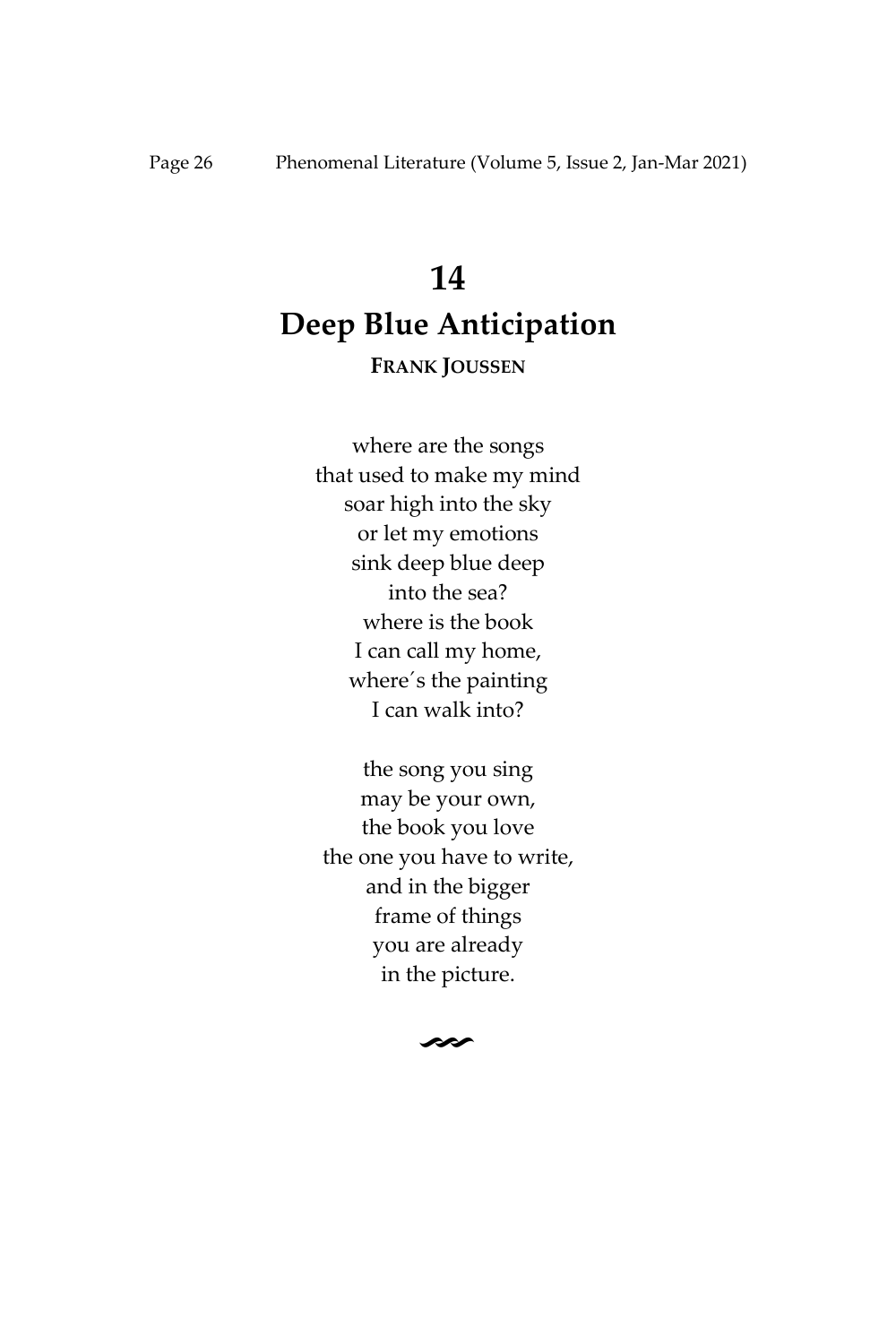## **15 Awakening**

### <span id="page-27-1"></span><span id="page-27-0"></span>**GERMAIN DROOGENBROODT**

Through a crack in the night the first rays of sunshine peep in like mirages transparent clouds float along the heavenly blue the awakening word has to find shelter now the road to the light.

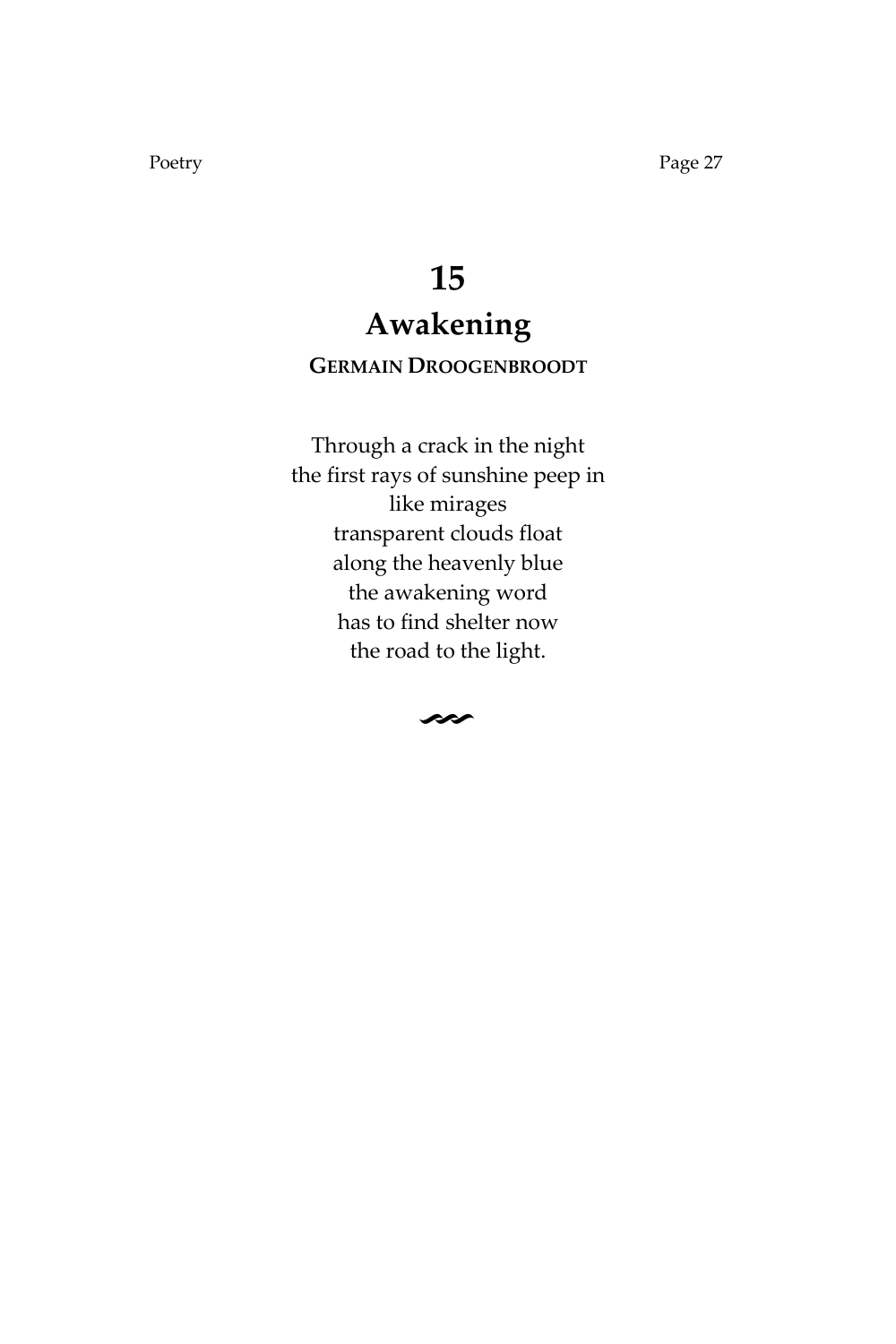## **16 Bedazzled**

### **GERMAIN DROOGENBROODT**

<span id="page-28-1"></span><span id="page-28-0"></span>From the dawn he thieves the poppy-red glow and eye-blue from the ripple of the sea from blossom and bloom the intoxicating perfume and if sometimes the day leaves him with empty hands then he bedazzles with the wine of bygone days.

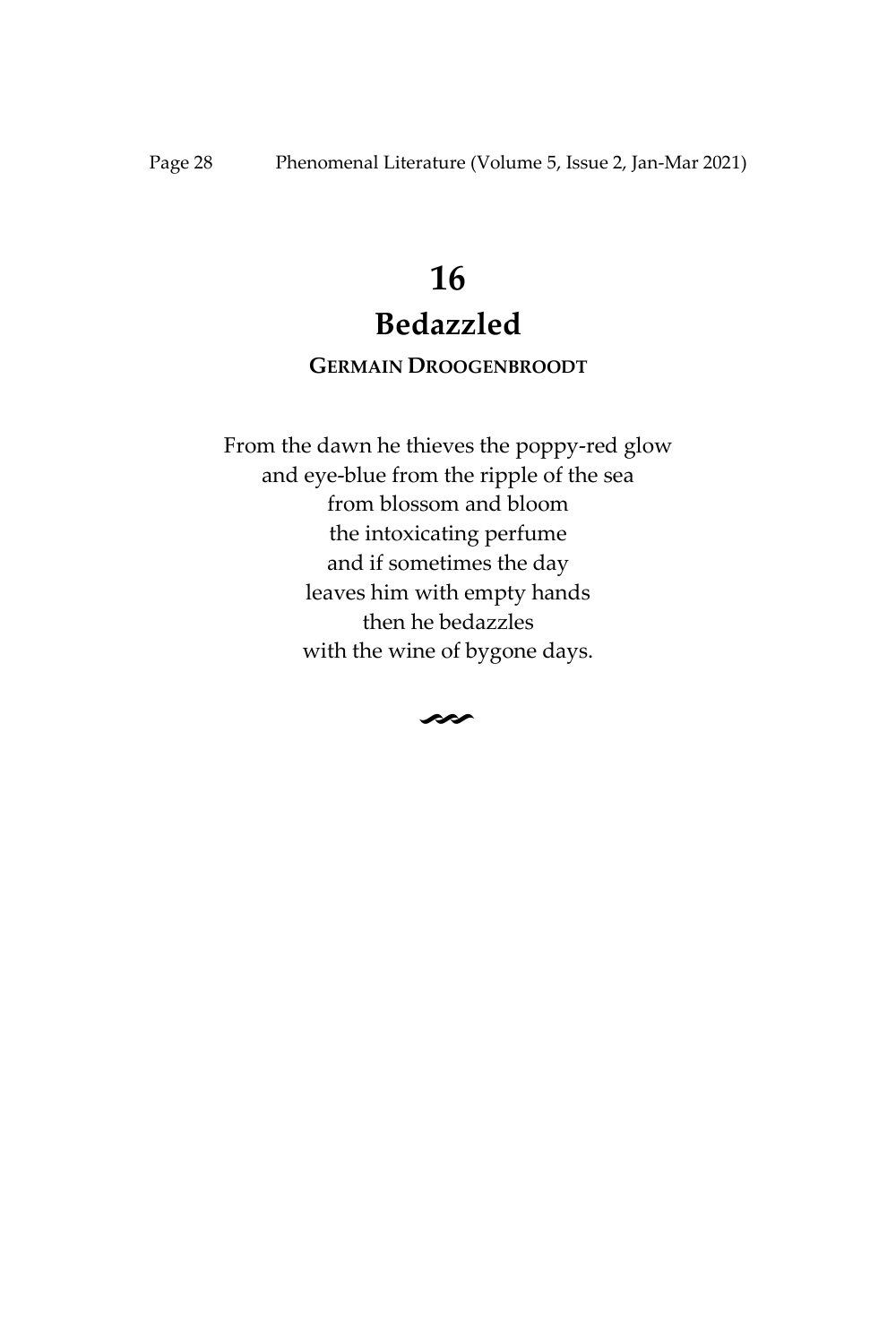## <span id="page-29-1"></span><span id="page-29-0"></span>**17 Flowers and Bumblebee**

### **GUNA MORAN**

Flowers are not Self-promotion Of the flower plant

Flowers would bloom in scheduled time would wilt and fall in scheduled time

As flowers bloom Bumblebees turn excited As soon as the flowers Wilt and drop They turn indifferent

What a bumblebee Would understand What a flower actually is



(Translated from Assamese by Bibekananda Choudhury)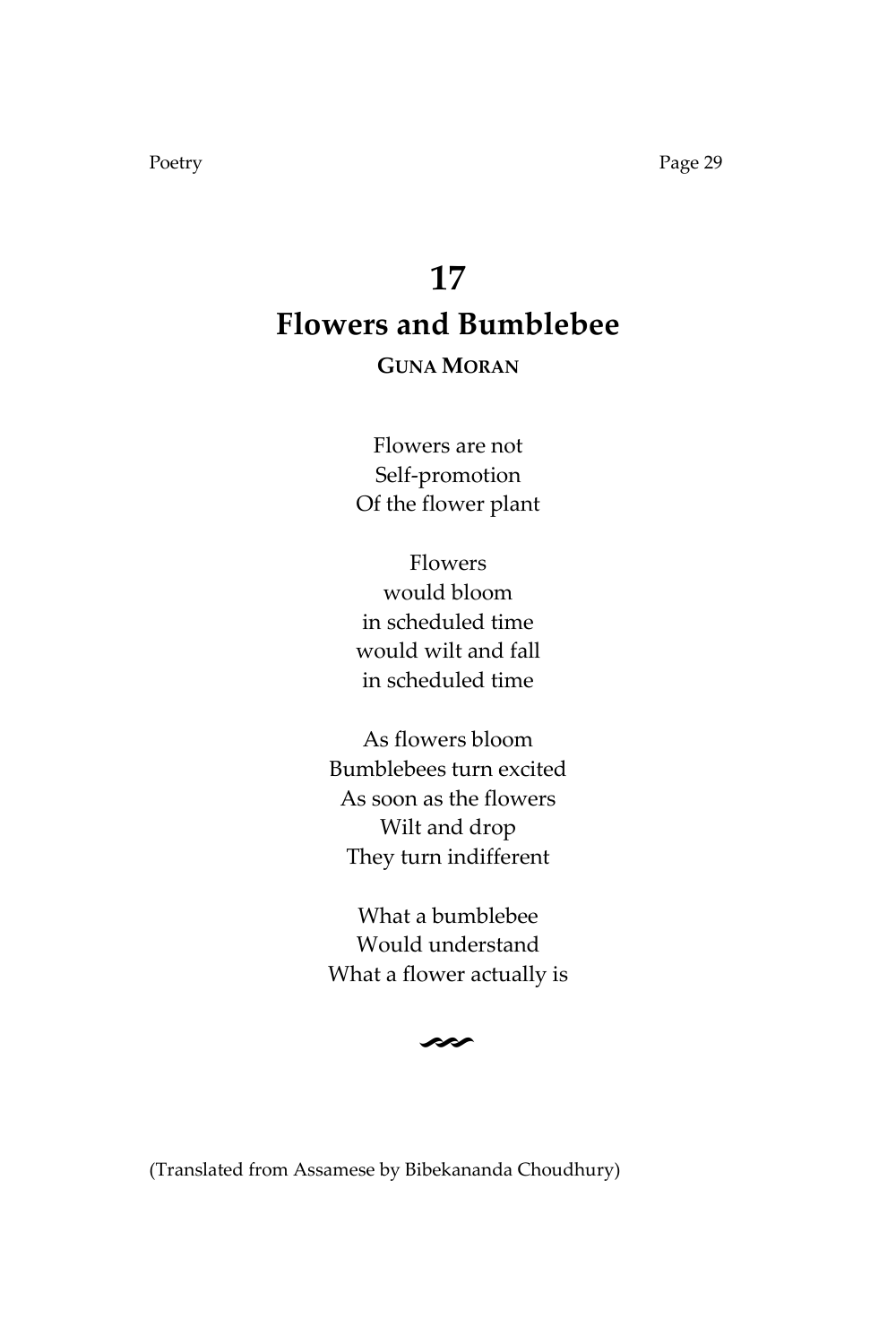### **18**

## **A Sonnet to the Past**

### **JAMES G. PIATT**

<span id="page-30-1"></span><span id="page-30-0"></span>When memories begin to hastily fade Into the tedious darkness of skies gray, I fear sleepless nights will come to stay Into the absurdity of thoughts sorely mislaid, Erasing those prayers, I once had made: As hours unwind, and seem to go astray: As the moon spins its hopeful glow my way, I revel in the beauty of God's heavenly parade, And observe the glint of a rhyme being born. Oh that my mind could go back to that year To hear the sweet melody of that golden horn, Experience melodious laughter, and good cheer, And the euphonic sounds of mirth still unborn, Listening closely to those songs so dear.

 $\sim$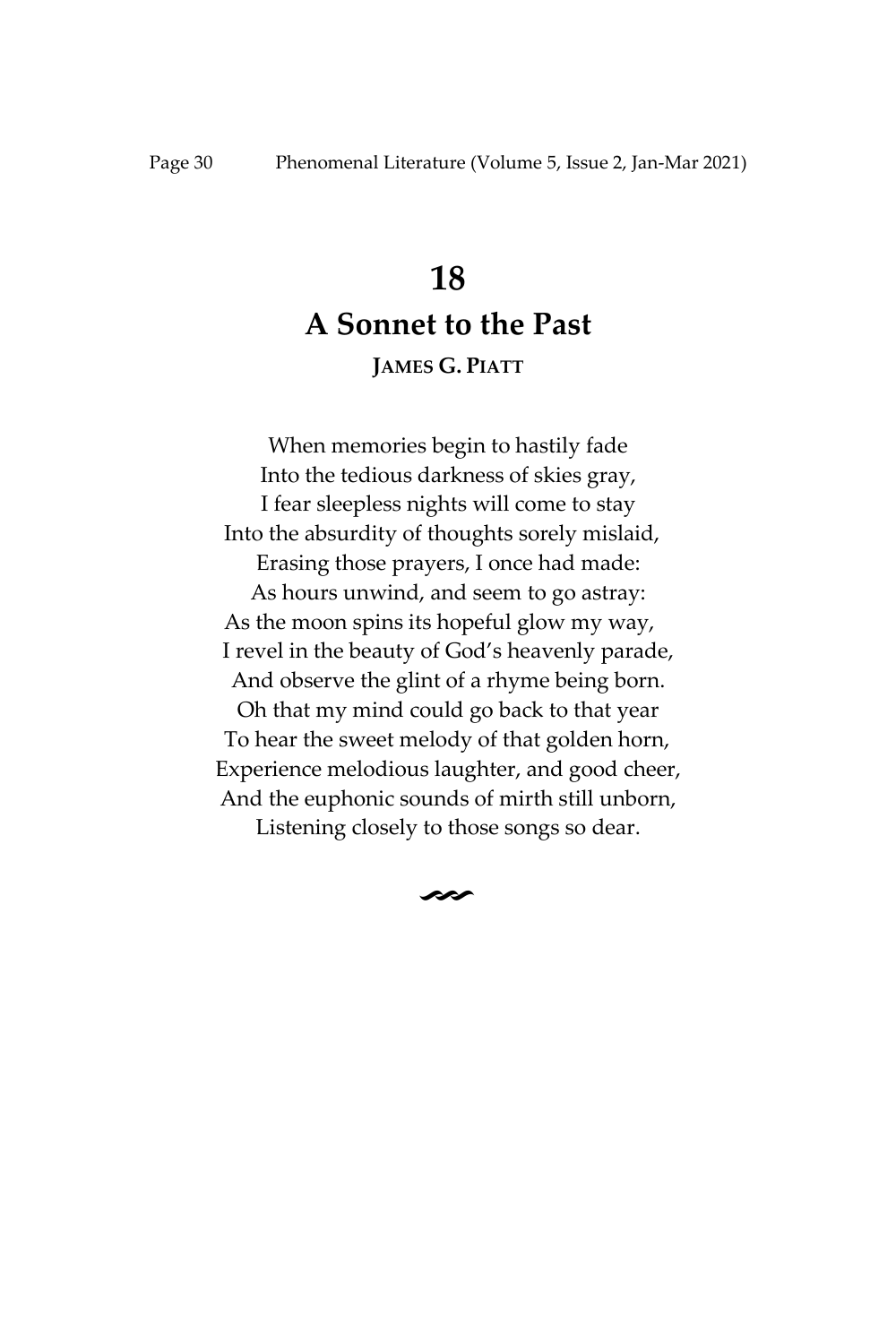## <span id="page-31-0"></span>**19 At the Beach in Summertime JAMES G. PIATT**

<span id="page-31-1"></span>I hear the ocean's roaring waves singing a briny melody as the tide's foaming whiteness visits upon the rocks climbing through the sand like ebony hands in prayer searching for redemption. As I look up high in the sky I see white clouds with beams of warmth streaking through them towards the sandy beach. Shore birds are running up and down the warm sand, digging into the mounds of kelp searching for tasty tidbits hiding below.

As I ramble slowly down the warm sand I notice clumps of twisted pieces of wood, and misshapen debris from downed ships. They were probably tumbled onto the shore by the rumbling tide, so old people like me could observe and wonder about their origin, and the reasons for their twisted shapes. There is a happy rhythm to a summer beach as the balmy breeze and heated sand warms past ocean memories into existence. There is a strange pulsation that causes me to wonder about the end of summer and start of fall, which will contain my fading memories of summer's pleasurable times.

 $\sim$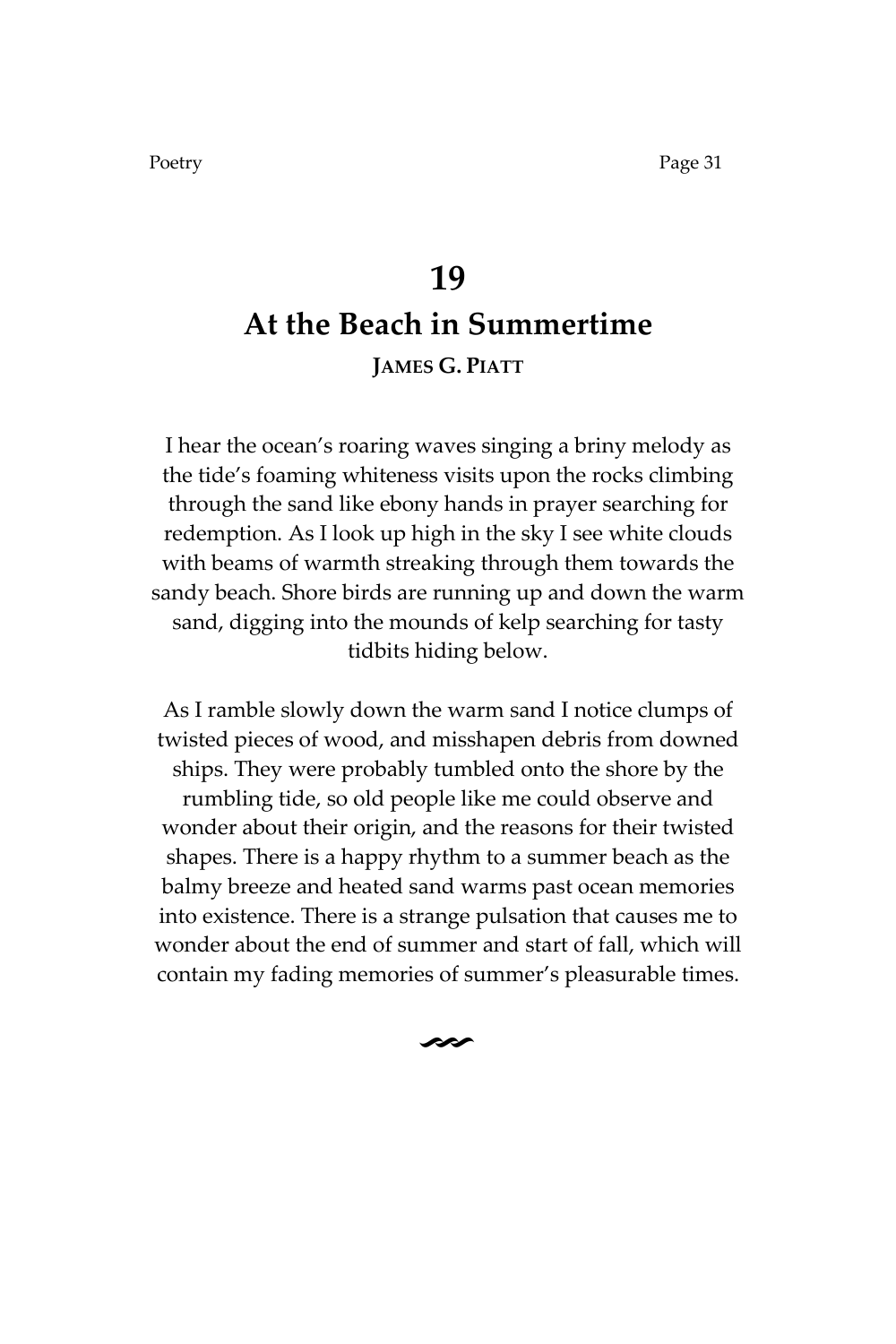## **20**

### **The Crosswalk**

### **JAMES MULHERN**

<span id="page-32-1"></span><span id="page-32-0"></span>Today I saw a father and son stepping onto the crosswalk. I braked and watched them pass. Son on father's shoulders, headed to the park with swings.

I drove on, thinking of you and wondered why you never lifted me and held my legs or brought me to the swings. But you were not that type of father.

Once, we built a shed together. I heard you say at a family party years later, 'Remember when Danny and I built the shed.' But it wasn't my brother who cut wood and hammered nails with you.

I was bothered just a bit. I had other memories, like when you held my hands as we knotted my tie, how we both looked in the mirror, and I saw myself in your face.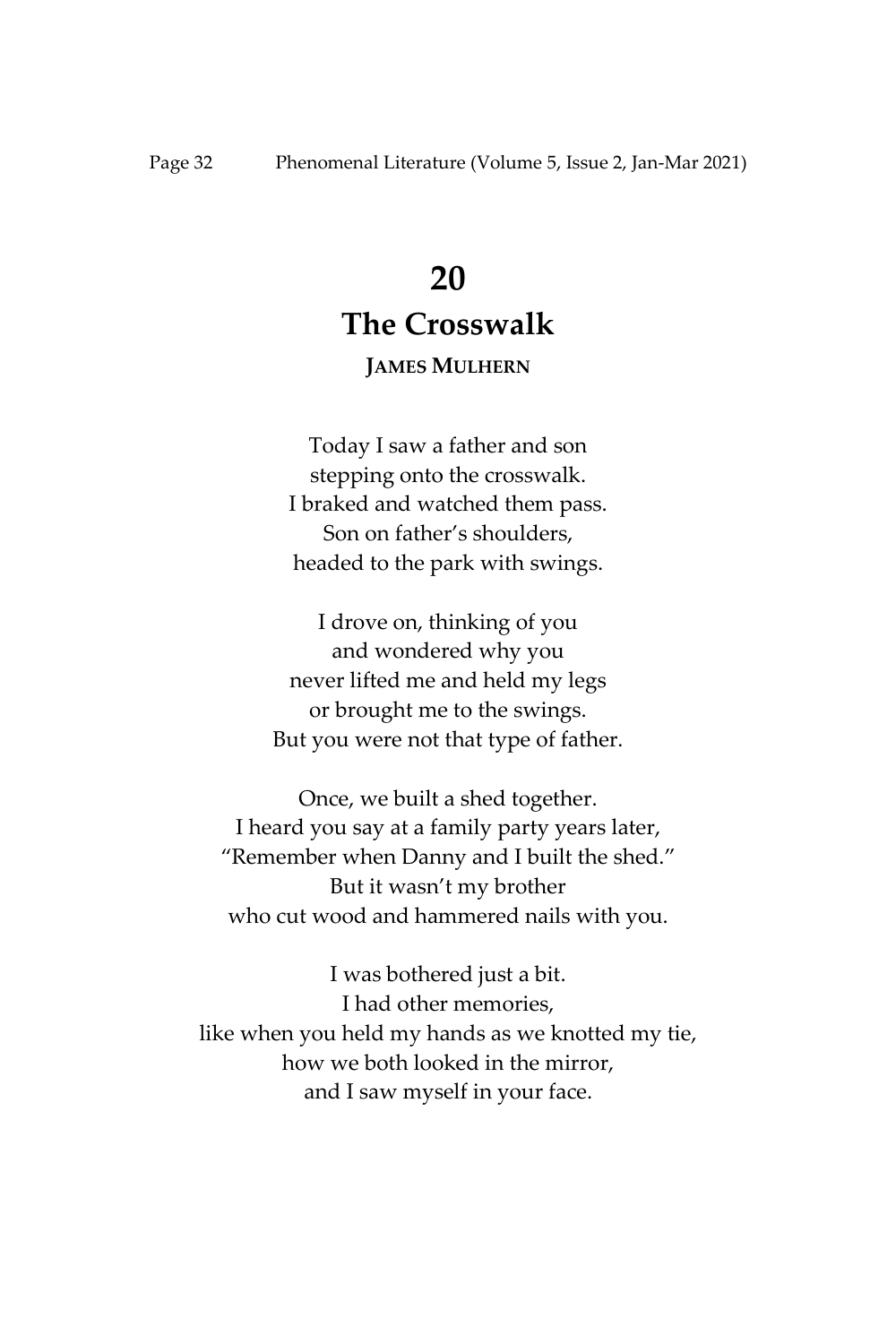Poetry Page 33

You patted my shoulders. Someone crossed the room and paused to take a picture. It was on the table by your coffin. Your hands on mine. Proof that we had closeness for a moment, and that is enough.

 $\rightsquigarrow$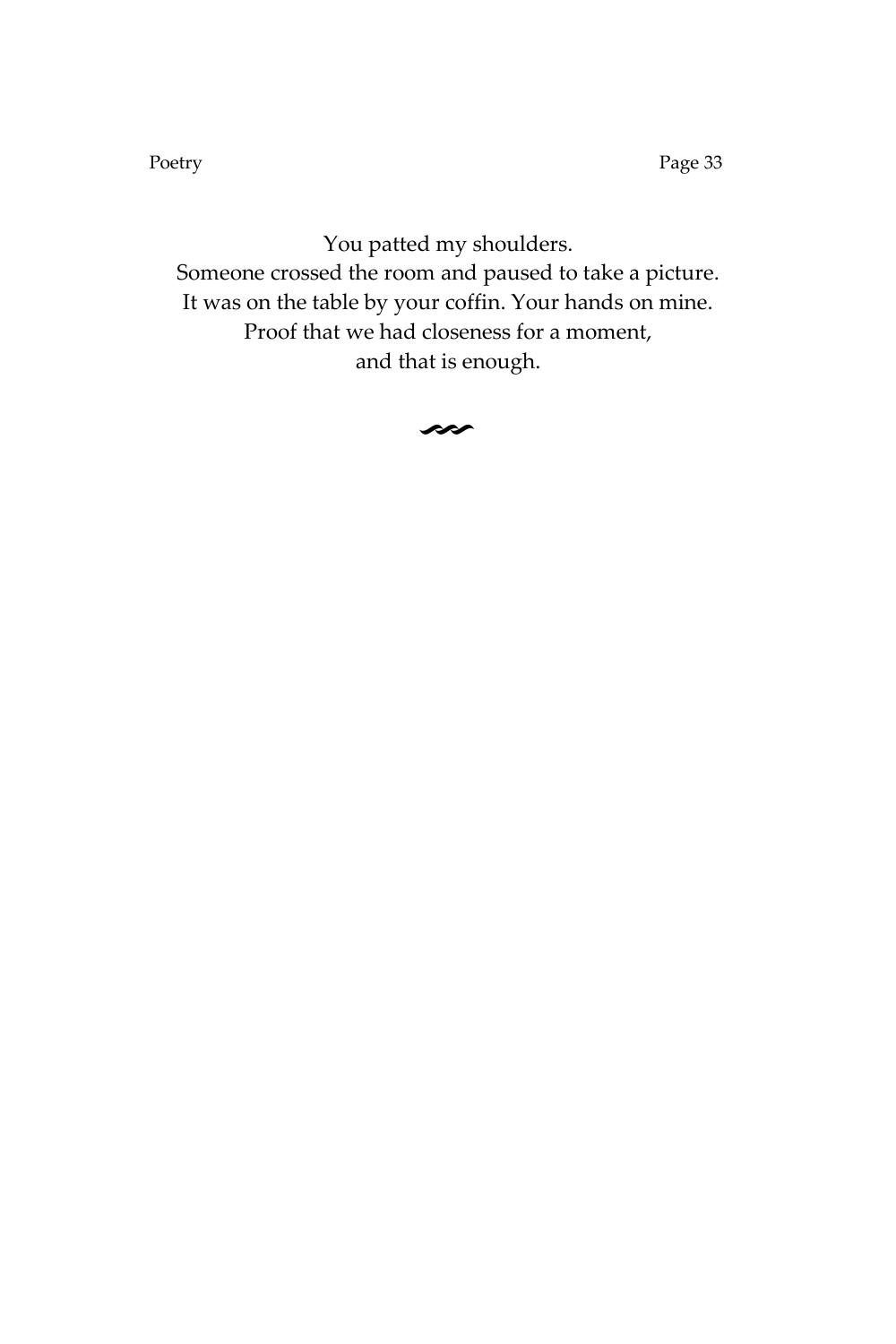## <span id="page-34-1"></span><span id="page-34-0"></span>**21 The Homeless Umbrella Man**

### **JAMES RAGAN**

He no longer walks his sack, hands wet along the bench where he sleeps, a hunchback, beneath a page of late news and a piddling hat, the odor of bird stains.

His clothes fit any season, hand-outs like his umbrellas, patched with oil cloth and grease to keep the rain out, to keep the smell of living

long his business at each door where for a dime, he begs to show his art of spinning parasols, of blowing up the ribs without a hitch or leak.

Umbrella man of a dying breed, His marble handles are pure antiques and well preserved like saddle hide in soap or ambergris.

Tonight at Mercy's Cancer Ward, he prays for the raining in his joints to leave his double-back and soul, for one embrace with a last-chance nurse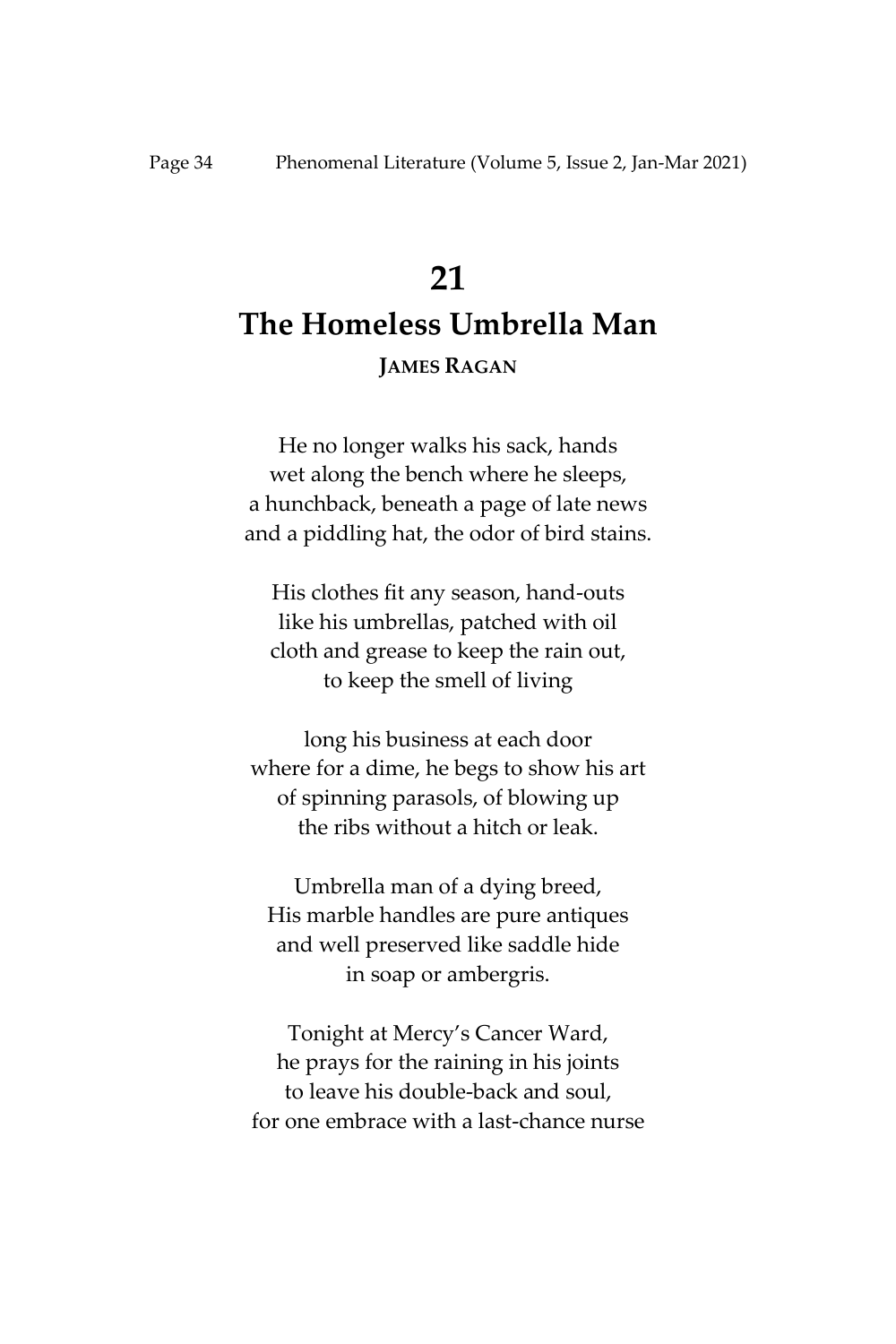Poetry Page 35

who once, for a slice of bread, he bartered the seduction of her middle class with hosiery, and with a matching parasol – rubbers for her feet.

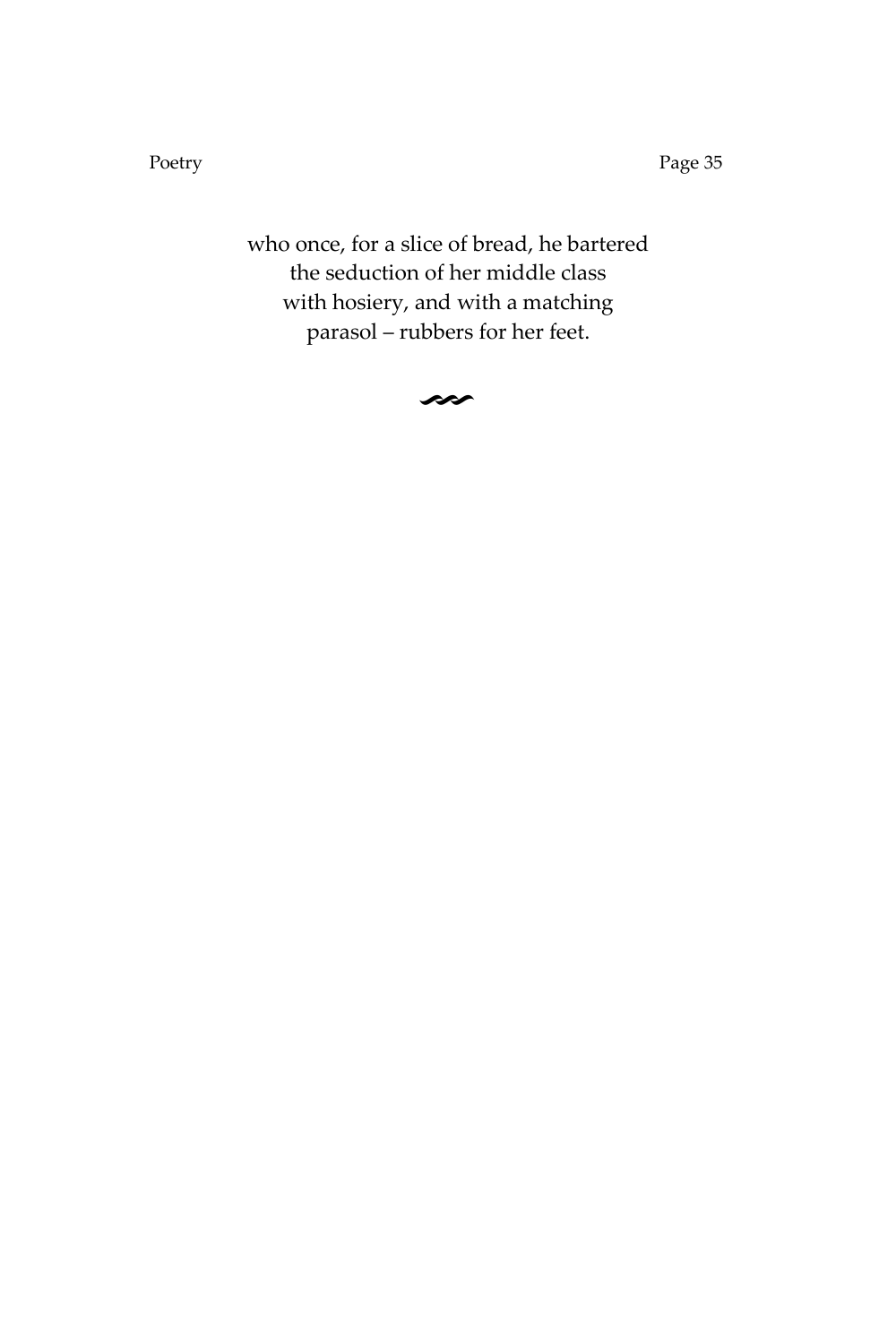# **22 Spawn Season**

### **JAMES RAGAN**

The light from a fire dies out. My girl whispers behind the doors to breathe in, to fall back into the stroke, and again the same pull of oars against kelp. Her same whole body rows without fault imagining a permanence to our embrace.

Outside, above the bin of cod scraped clean, a gull circles down to pick the scraps, crawls in, wings matted by fishbone, now settles near the whale's stripped spine, its hulk shelled like sand crystals. At night I dream scales around my skull.

In winter we build totems out of driftwood and walk the mound smooth, hands and knees, until we sleep alone where the ocean skins the corners of the boathouse. The jaws of dogs, barking waves on the run, drip with the juice of whalebone.

Even out of dreams we count our own body wounds, the deep blood, how the veins suck air into their sponge. We breathe fish odors, and watch how even mullets eat their young and beds we climb for leisure sound spooked by love-groans.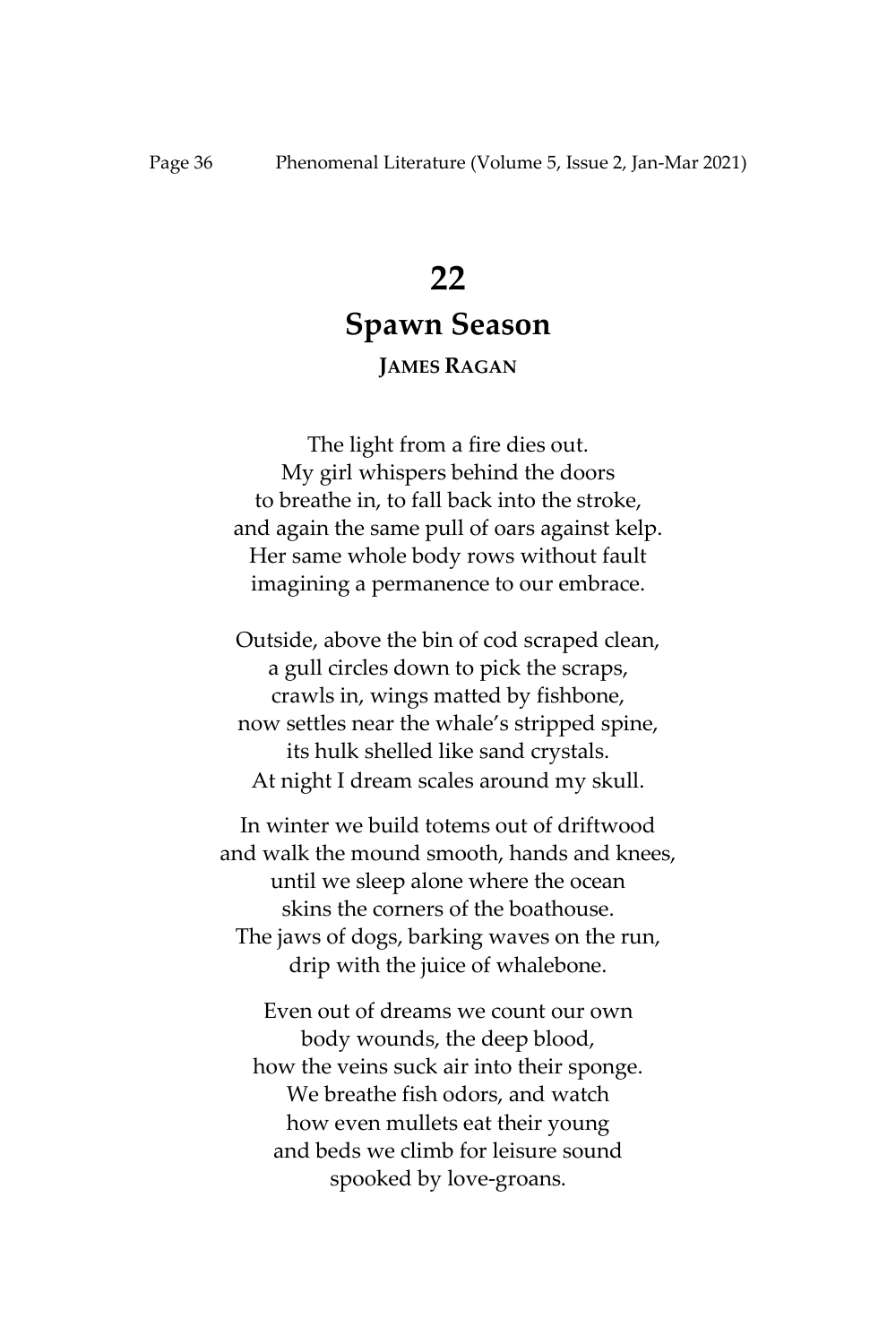Poetry Page 37

It will soon be spawn season. The air suffocates with flesh. It's the last Month of talking words still our own, and we celebrate with lovemaking, nearly out of skin, locking thighs in tune with radios. Soon the fish stalls will close. The flesh gone bone will rattle in the open bins like kettle drums.

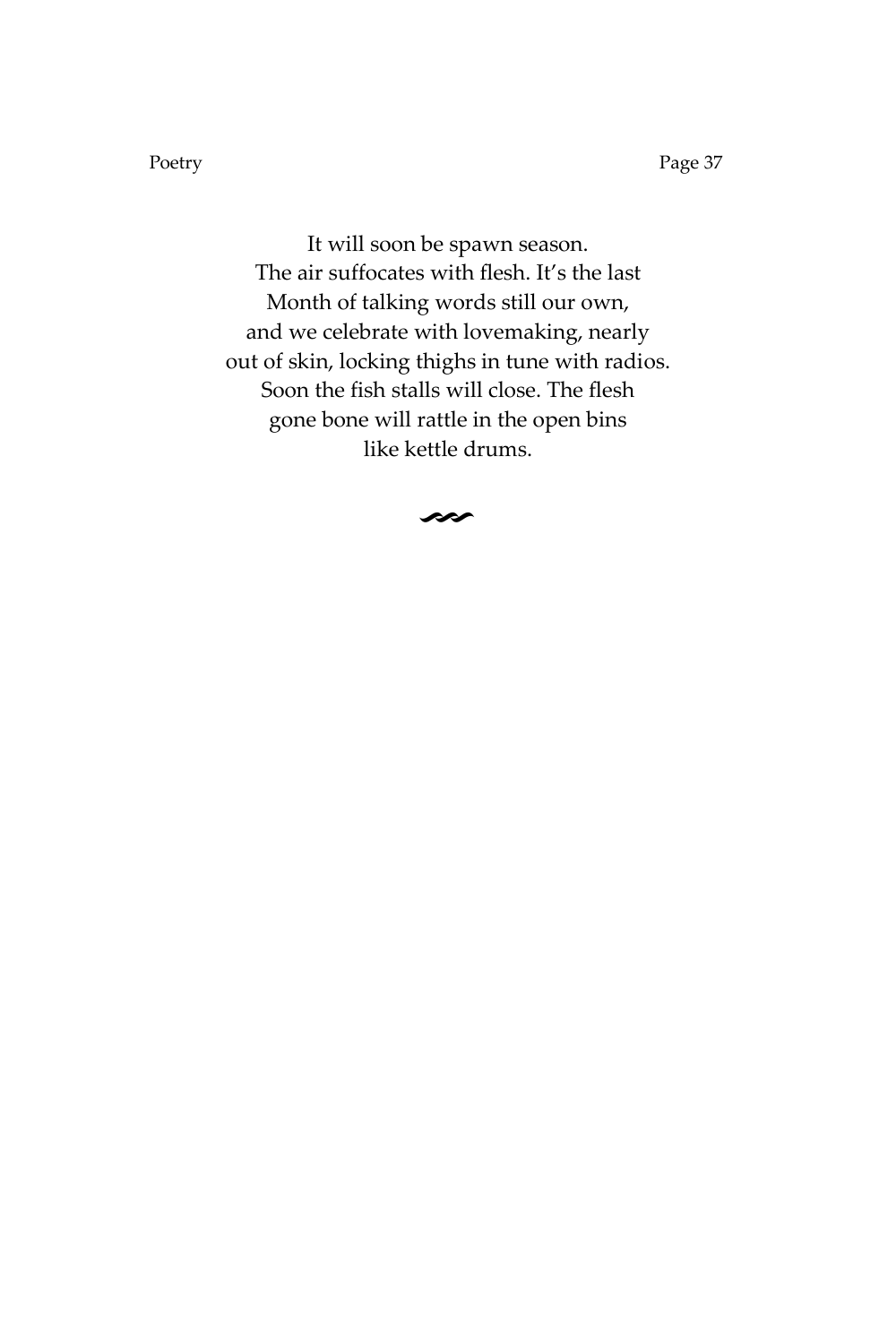# **23 The Line**

### **JEFFREY ZABLE**

Hemingway said something to the effect that war brings out the best in men: camaraderie, courage, conviction...

Many years ago I had a conversation with a guy who was in one of my college classes, who told me he'd enlisted at 18, went to Vietnam, and fought in an infantry division.

He said that the Army, and his experiences in Vietnam, had made him a man, someone who understood life and would never take bullshit from anyone.

Believing what he said at the time, I felt that in comparison I was seriously lacking in character, confidence, and commitment, and whenever we spoke I felt envious and guilty that I'd never put my life on the line...

 $\boldsymbol{\mathsf{\sim}}$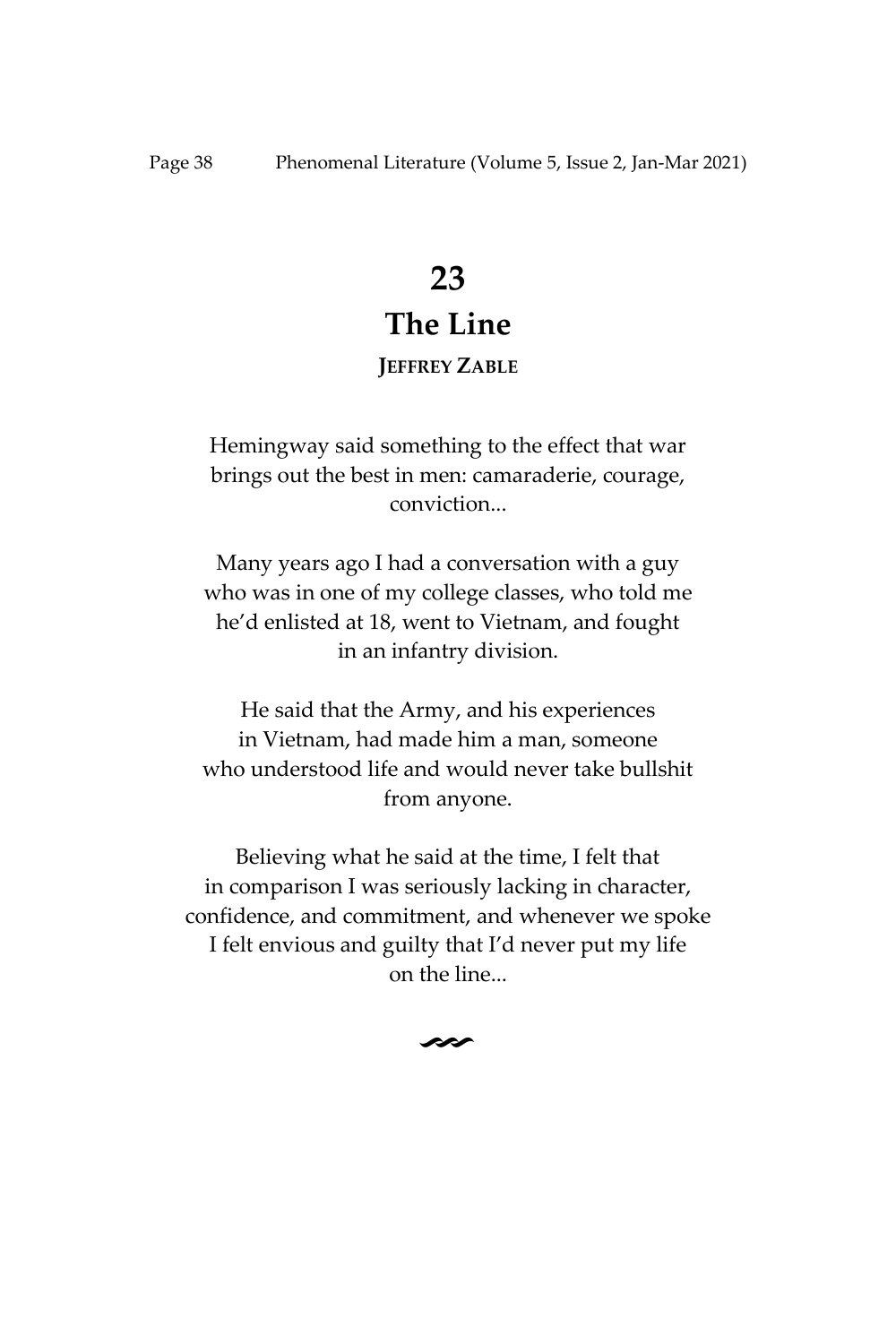## **24 What I Think JEFFREY ZABLE**

Certainly if I died tomorrow the only person who I think would be devastated, would be my wife. I believe she would cry uncontrollably, and whereas my closest friends would be sad, I doubt that any of them would cry uncontrollably. Probably, several of my former students, most of whom are now adults, would become teary eyed, but again I can't imagine that any of them would cry uncontrollably, though some might cry while watching me being lowered into my grave.

Does it disturb me that it wouldn't be overwhelming for others if I were no longer among them?

It bothers me a bit, ego-wise, as there are times when I wish I was more important to other people, but overall I've come to accept that I never really cultivated close, ongoing relationships with others, with the exception of my wife.

And so, I hope that I don't die tomorrow, as I think it would be something she'd not easily get over...

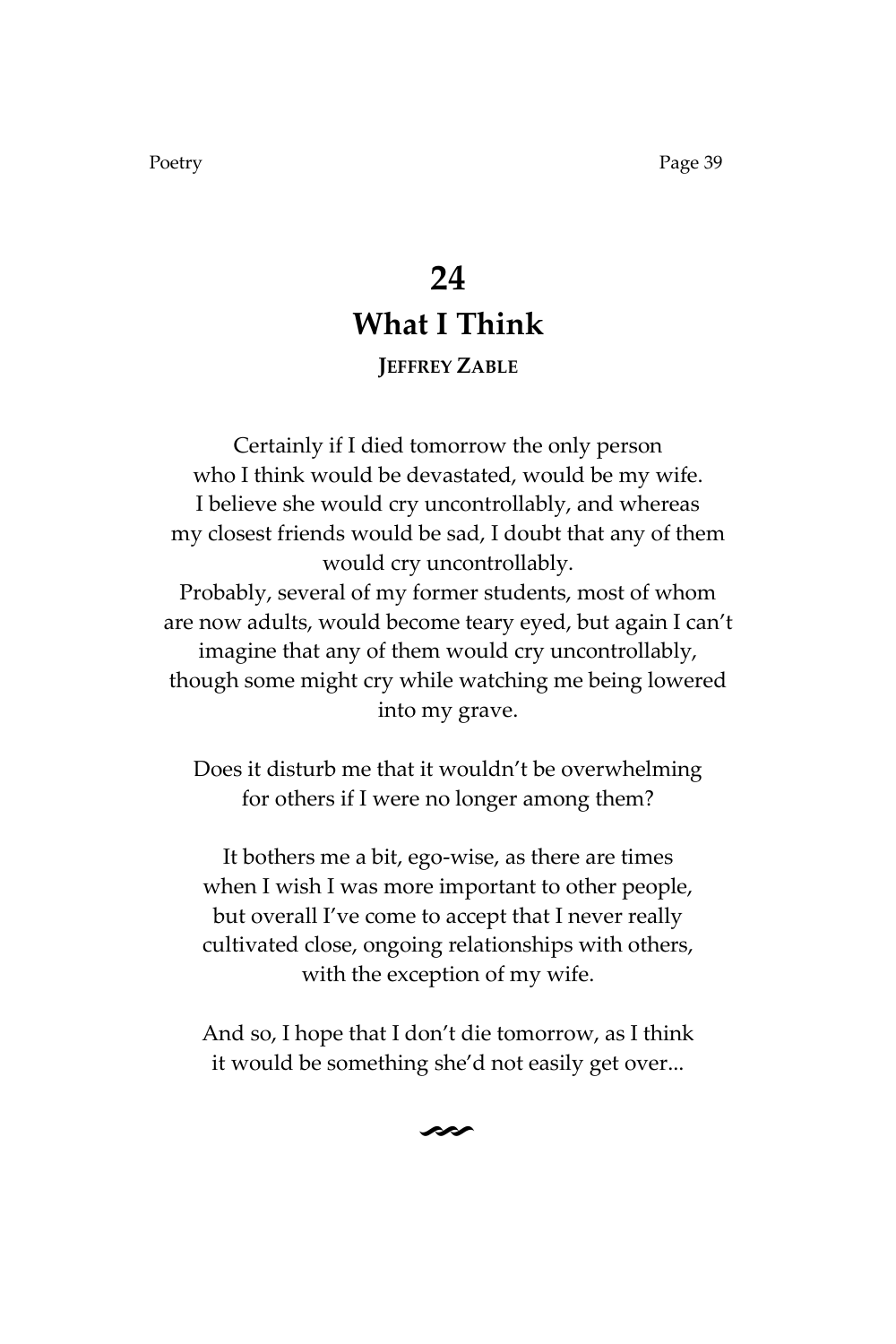# **25 Versified Intoxication**

# **JOHN GREY**

I sit at my desk like I'm up at the bar, disheveled. torpid, like I've a had a few subjunctives, metaphors and eye-rhymes too many.

> And there's not even a bar-tender to tell my troubles to. Just a computer screen and it is my trouble.

I admit it, ok. I can't stay away. My name is John and I'm a poet. I've been clean now since…since… since I finished up that last poem five minutes ago.

There's no I can call to talk me out of this, encourage me to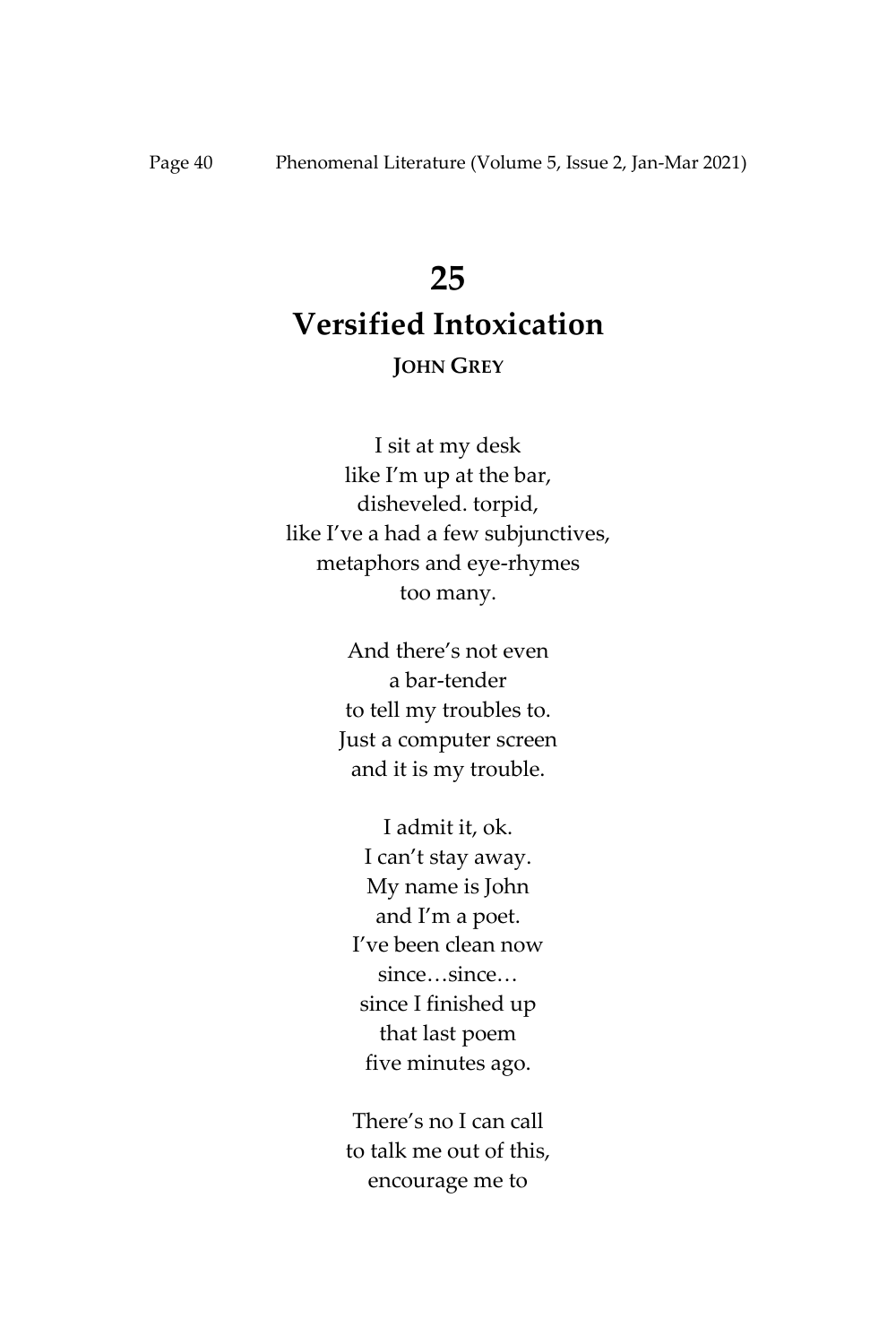Poetry Page 41

go for a walk, or grab a book and head out to the local coffee shop, or, at the very least, try working in prose for a while.

The fact is, 'Nobody loves a poet.' We lack self-discipline.

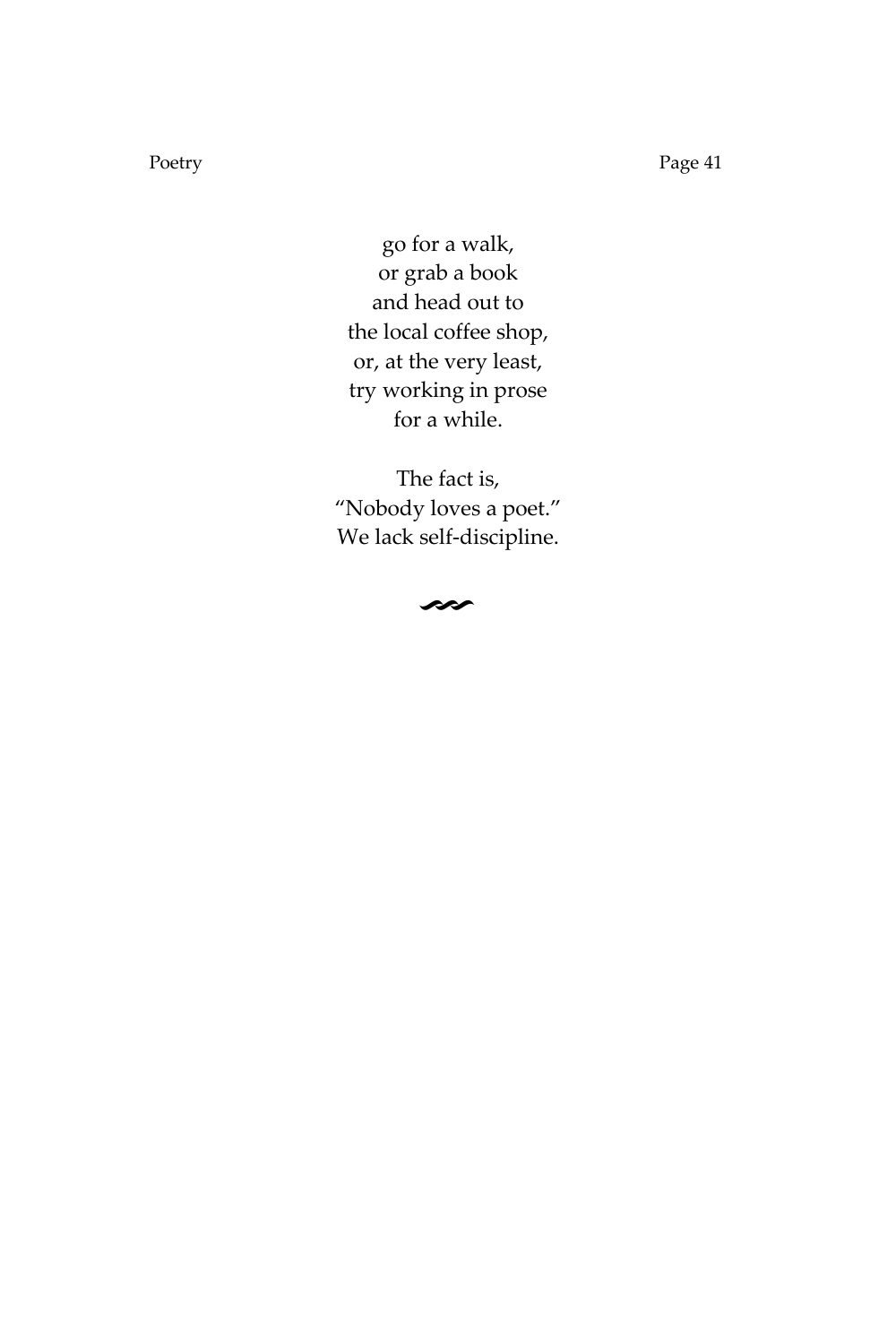## **Chaos**

### **JOSEPH HART**

'Guernica', Christ! What can anyone do? Think of solutions. Get out of the fire. Madmen make nonsense of all that you knew Was probable, right. Even God is for hire.

Science reveals that the world is a freak. Lovable babies, endearing and new, Grow up to be bigots. And each time you speak, A man with a purpose shoots bullets at you.

The people you love are as foreign to you As sailors and Chinamen over the sea; Strangers. You talk to them. Each time you do, You're holding a riddle, slippery, free.

You have no effect. And it's useless to try. Nothing's as sure as the love of a cat. Life is a promise. You're starting to cry In futility. Nothing's as futile as that.

 $\sim$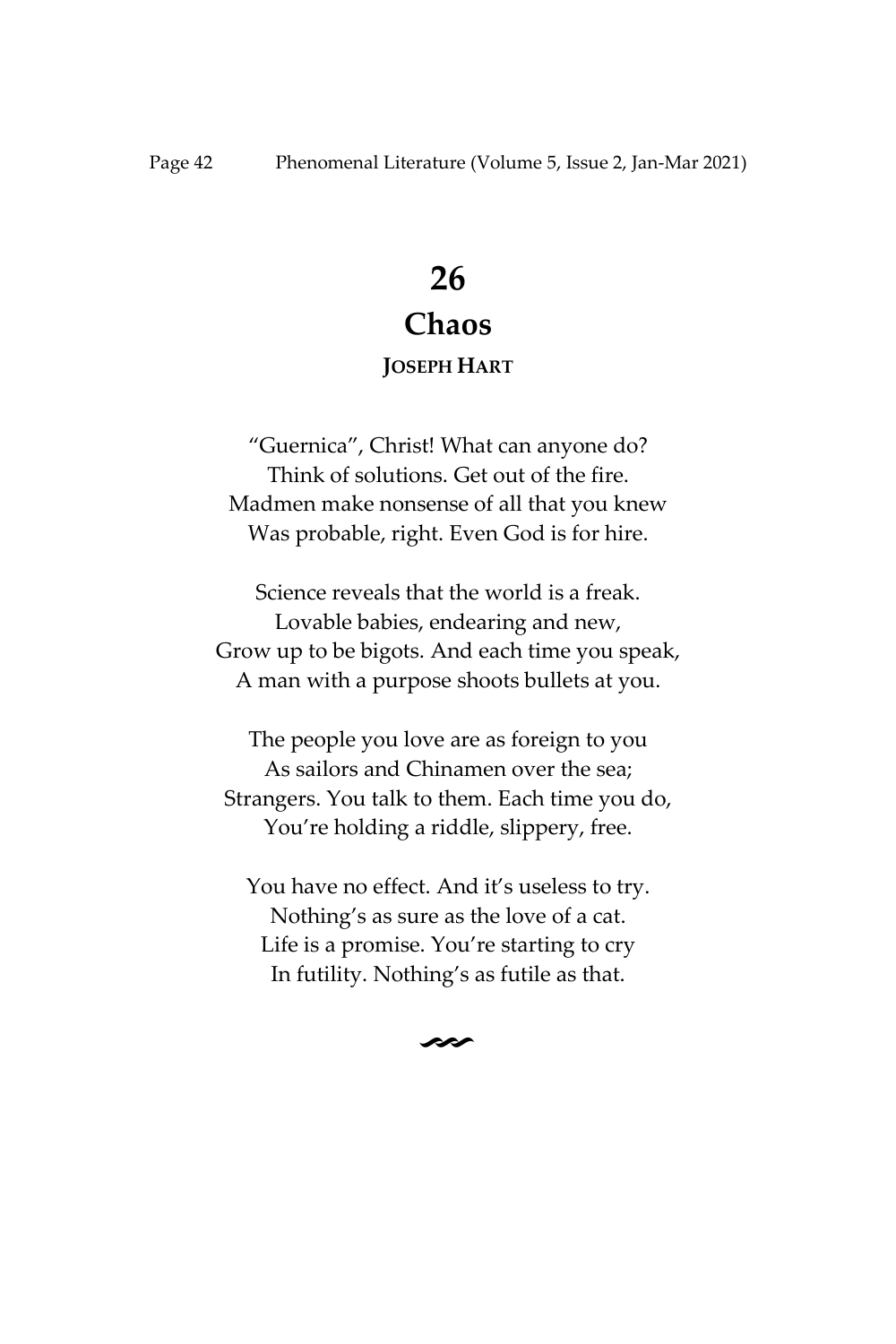# **27 Creation**

### **KEITH INMAN**

we drink from the same cup of nature's probability in quantum observation

an equation as beautiful as romance in the entanglement of what is equal to the square of the possible

an atom unobserved undeniably real divided by birth into existence

something born into light beyond conception a mathematics prismatic proof

life exists until it doesn't, a mass of force divided by matter

 $\sim$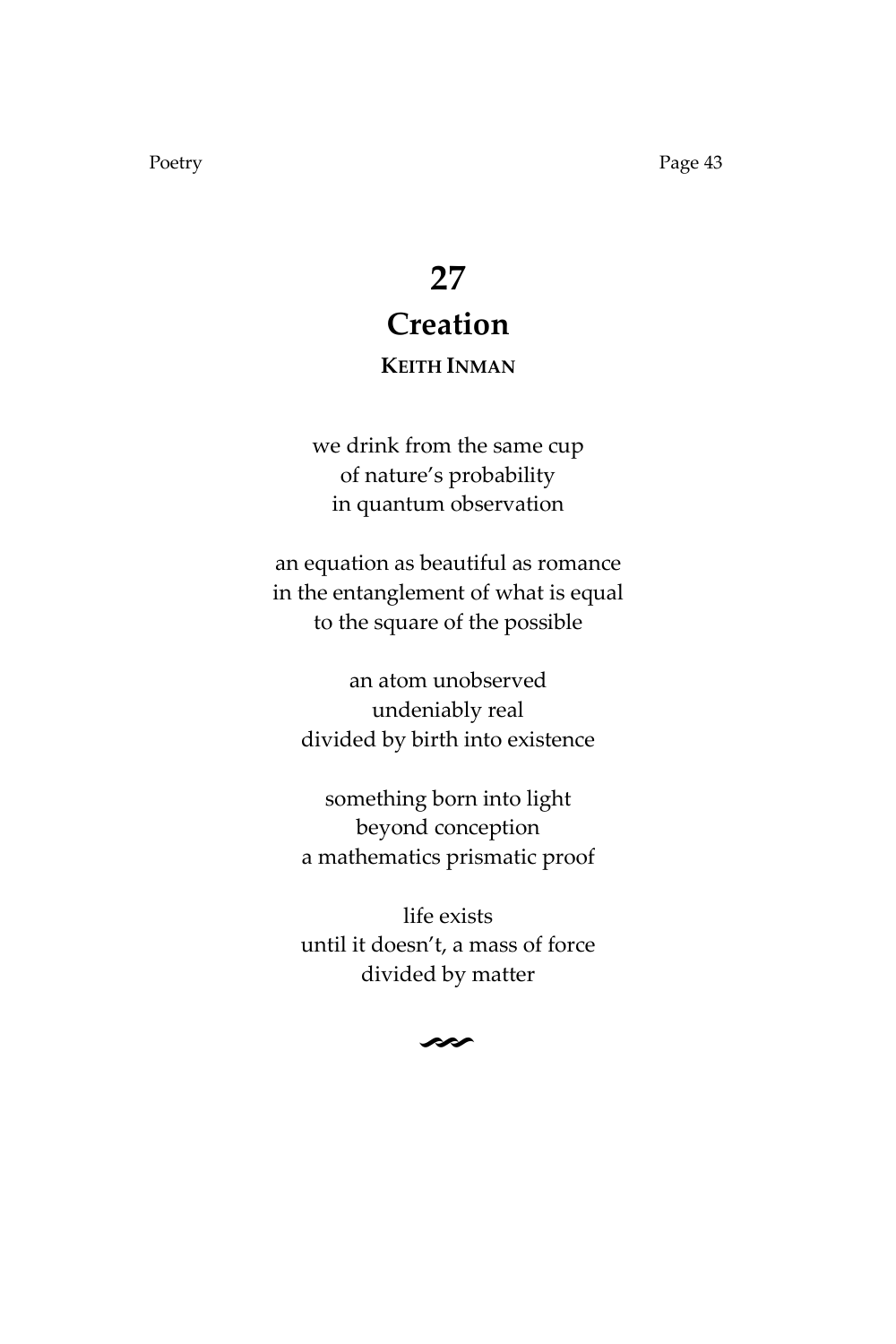### **Uttrayan, 2021**

**(When the Sun moves from Tropic of Cancer to Tropic of Capricorn; Heralding the End of Winters, in the Indian Sub-Continent, the Birth of Spring) KUM KUM RAY**

> Spiritual birth is through pangs of pain Sorrow aids the expression of the "Soul " Growth and pain go hand in hand Just as sorrows and joys Enhance each other.... Dualities Both Essential, in the journey to the 'Sublime' Beneath every pain and pine There runs a silver shinning, silver line,

Sexuality and Experience: Progression and regression In a Man or a Woman's life Contain both Creativity and Negation May be even 'Destruction';

Yet Repressed sexuality fetters.... Constrains..... The 'Meaning'…………………… The Purpose of the Divine Exuberance in the Beauty of 'Union'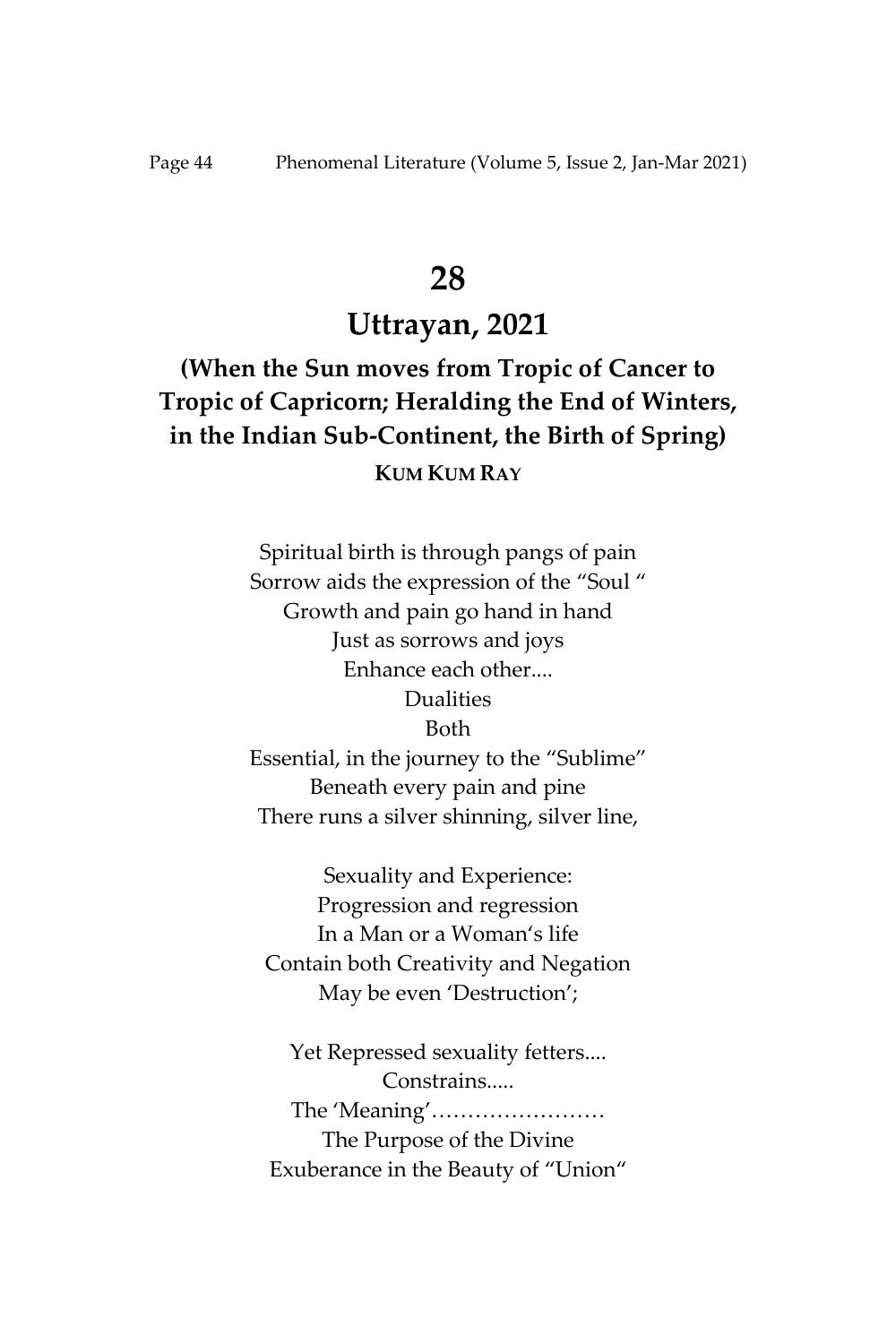If, denied………….., May lead to destructive Ego: Sexual Depravity: Pleasure in Sadistic Delight

Wisdom, has its price to pay, Choices in the realities of Life, However refined, Overwhelming, Yet have to be defined.

Repulsion and Attraction, Hate and Love, Are, Contraries. Essentials; Must for Life.

Man and Women Have both, A Heaven and Hell, in themselves Each a Balance; has to find, For All Creation, Belongs Together Wisdom lies in that alone

> The Land of higher Innocence, Then opens, it's Gates For One to dwell And tread gently, passionately,..... To the Ultimate Oblivion. And the Sublime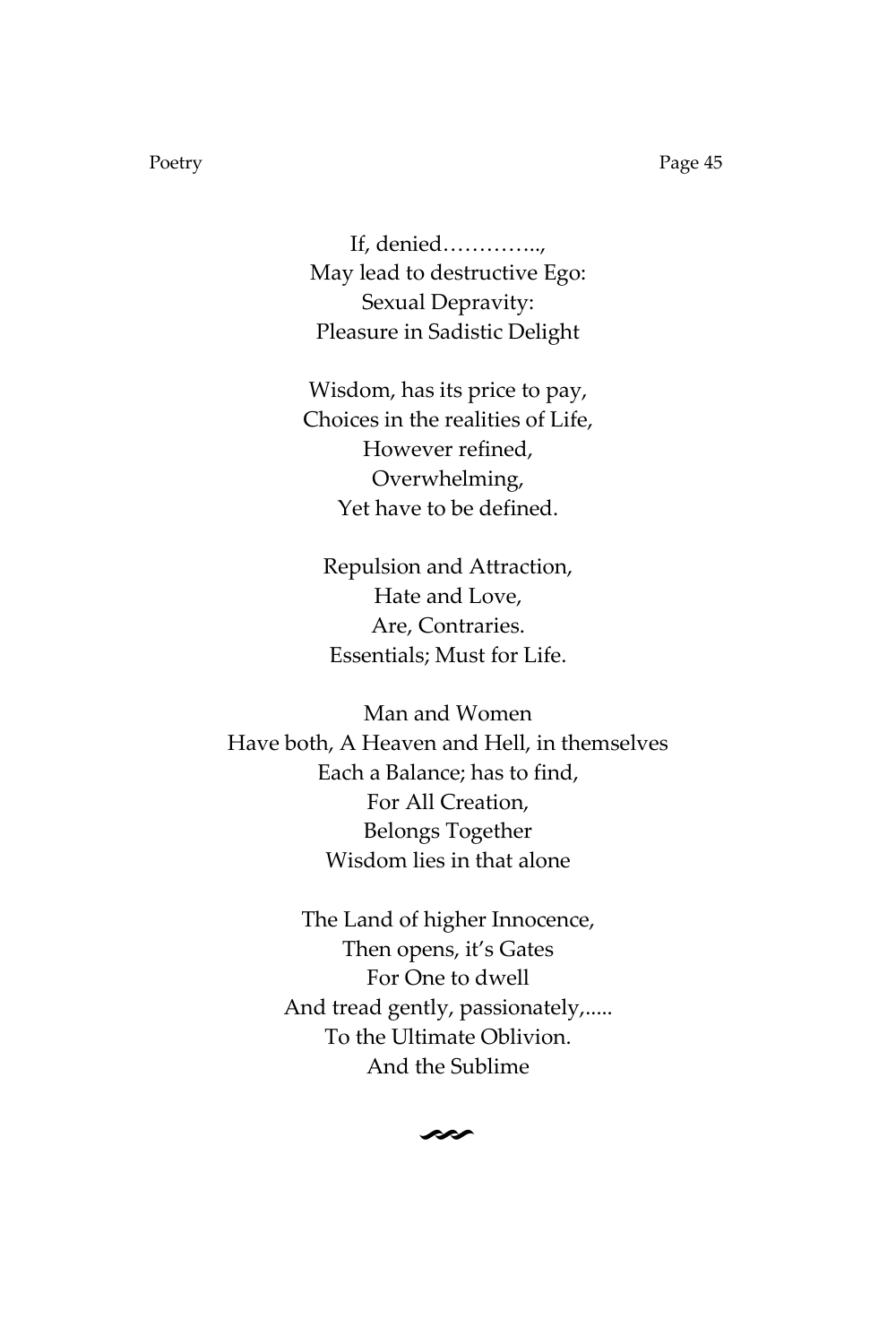### **Covenant Compass**

### **LARAINE KENTRIDGE LASDON**

You are trying to hold back tears. You are afraid of being afraid Boundaries buckle, tides suck back into moonlit shoals

Your eyes are as dry as Venus. A single lash snaps.

You are lost. Your compass has no North The shadowed sea becomes red with an eastern sun

Your face bubbles with salt and foam

and freezes in the ice flows of the south milk sap in your bloated breast, gently floats you to the West

You arch your back over chasms and mountains.

your hand reaches your lips speak no fathomless fate at the mercy of the serpent of Genesis persuades your journey Free will guides your compass to the gleamed west sunset shards towards acceptance and peace closer to a faraway God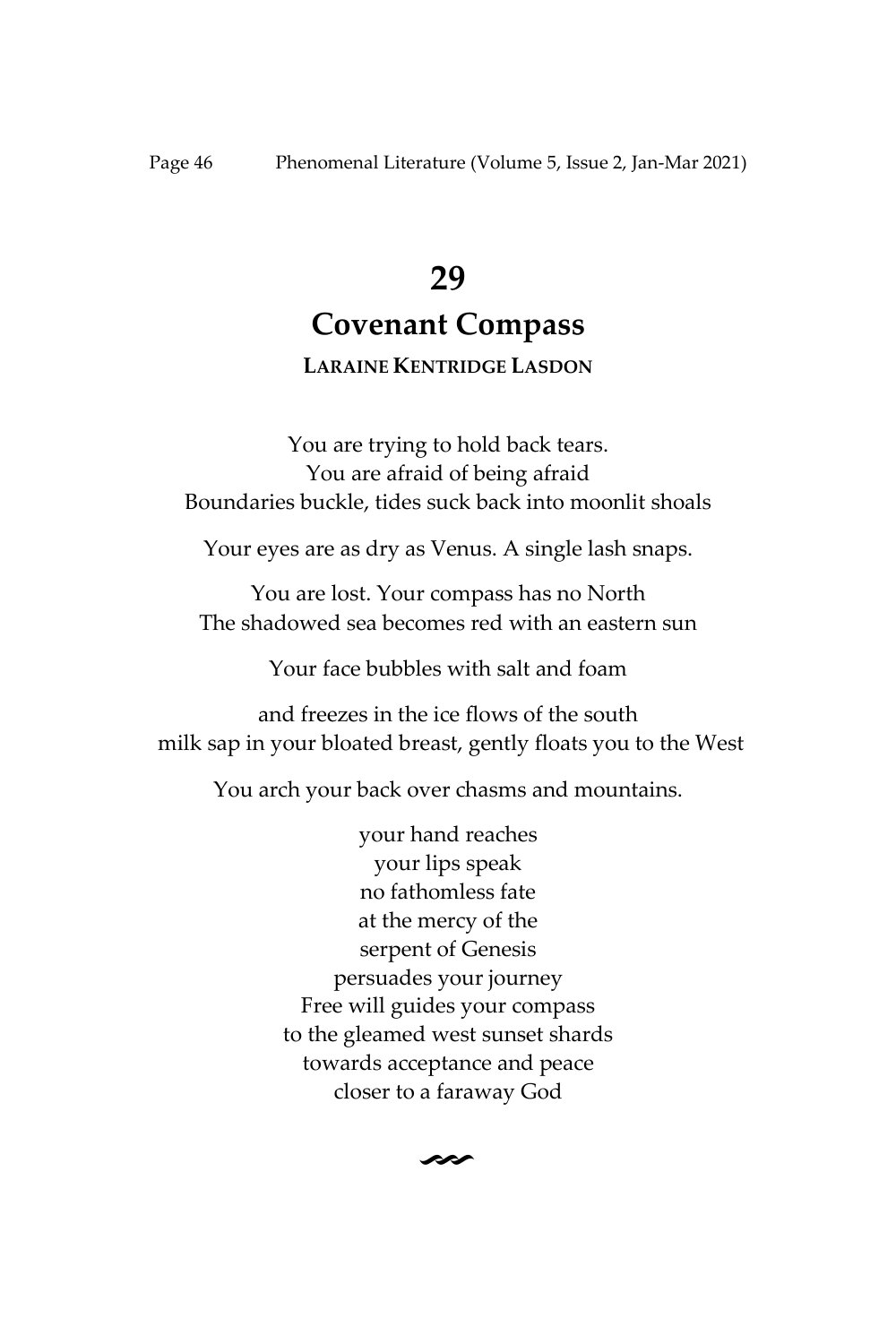## **30 Falling Sky LORETTA DIANE WALKER**

I watch a fat white moon hatch from an egg of darkness. Wonder if the air will peel the blackness from my body when I scrape against its invisible wall. I hear the surprised grass after softly landing on wild fields of bluebonnets.

A band of fire ants marches beneath the heavy beat of a spring sun in their red uniforms as the wind plays slow cadences. How far must they go before winter locks them below ground with its cold hands?

I want to see the day grow taller, watch spidery arms of light Web a clump of weeds struggling through a pile of stones in the back flower garden – pretend the horizon is a soft pair of hands like the ones my foremothers had before picking cotton, before digging into cotton sheets as cruelty was thrust into their bodies, and foul words tried to abolish the ghosts of their innocence. Am I a Falling sky?

I cry at the desperate chirping of a lost baby sparrow, its injured wing too fragile to lift it from fear. Maybe my tears are for all lost and fallen things, the marginalized, the troughs of hate filled with blood, an earth big with beauty and ugliness. I feel 7.5 billion bodies swelling with a desire for kindness. I can carry a country in my mouth.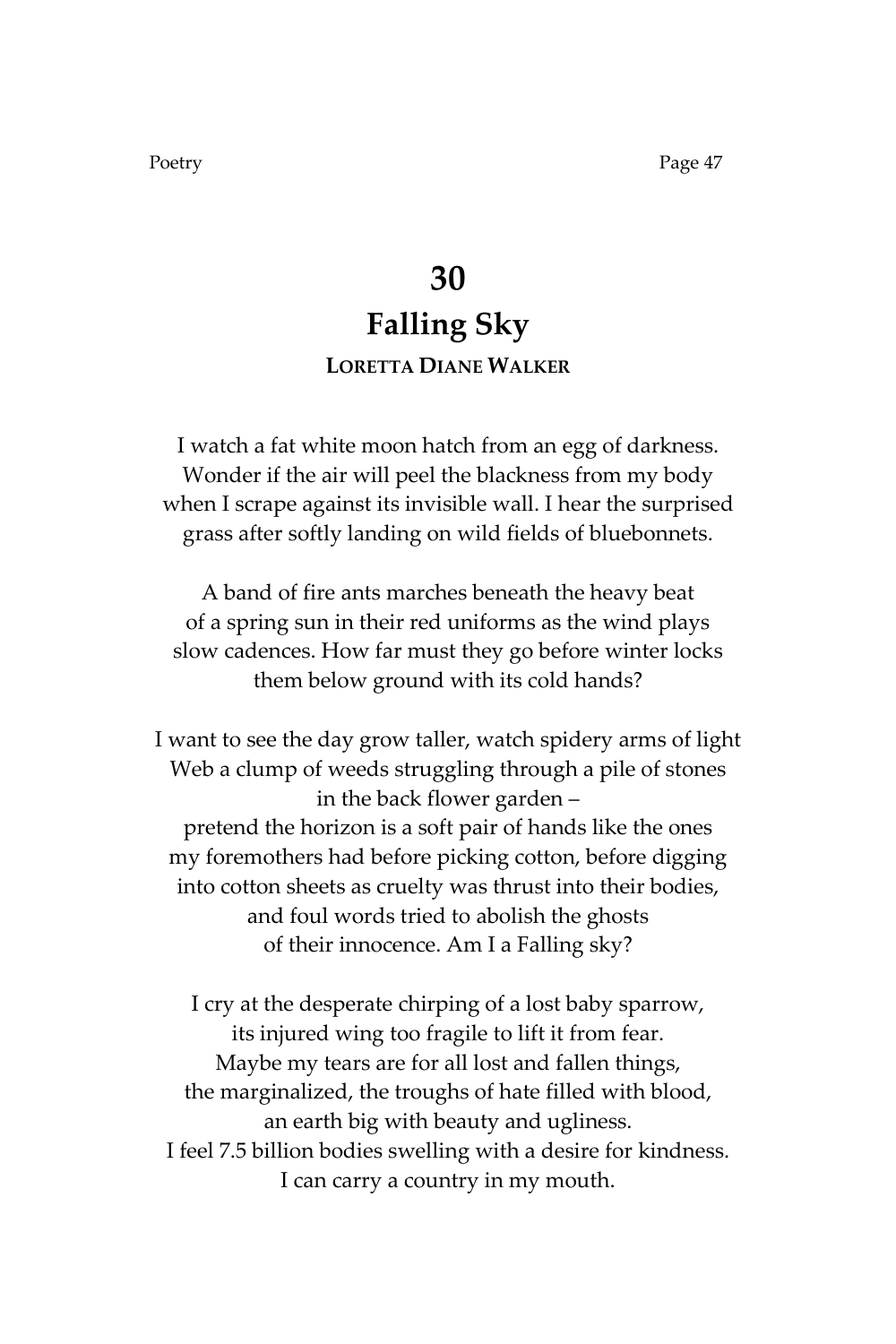Where shall I take it? I worry I will swallow the wrong flag. Maybe it's because I am a falling sky.

I understand the exchange between sun and moon each day after holding up the weight of their light. Even they know the mind needs rest from too much affliction and jubilation. Balance is glue, and I try not to hold onto what I cannot change or undo, dream an ocean of forgiveness. When I close my eyes, I am neither ocean nor a black woman, teacher, painter, poet – only a sky falling into a white so translucent there is nothing.

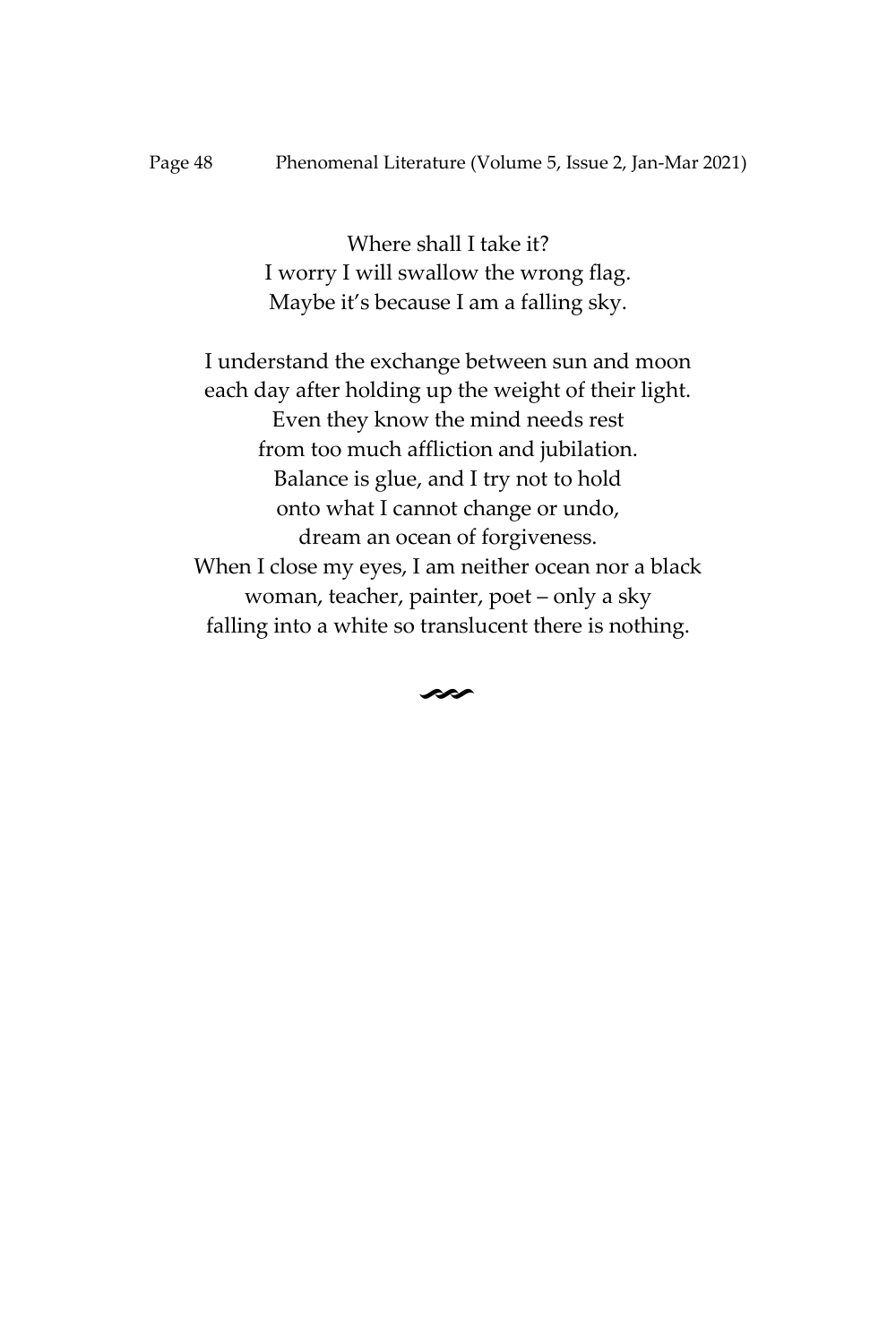# **31 Unforeseen Endings**

### **MICHAEL KESHIGIAN**

An older man once lived here before our purchase. He was raised in this home, married and became a widower years later, self-exiled as a result of a menial pension, limited societal skills and the death of his spouse. It didn't end well for him, the neighbors say, always alone, downsizing to three rooms from eight that existed, enough to cook, sleep, and exercise his passion for writing in a six by ten area with a desk, chair, and computer as necessary tools to engage his thoughts between appointed meals that occurred at indiscriminate times. Dishes were piled until the end of the week. Stuffed in desk drawers, we found printed pages of returned manuscripts, identified with his name and address atop five to fifty lines of various poems, tri-folded, but extended flat, no longer restricted to an envelope, the second drawer, a file, compiling a record of those efforts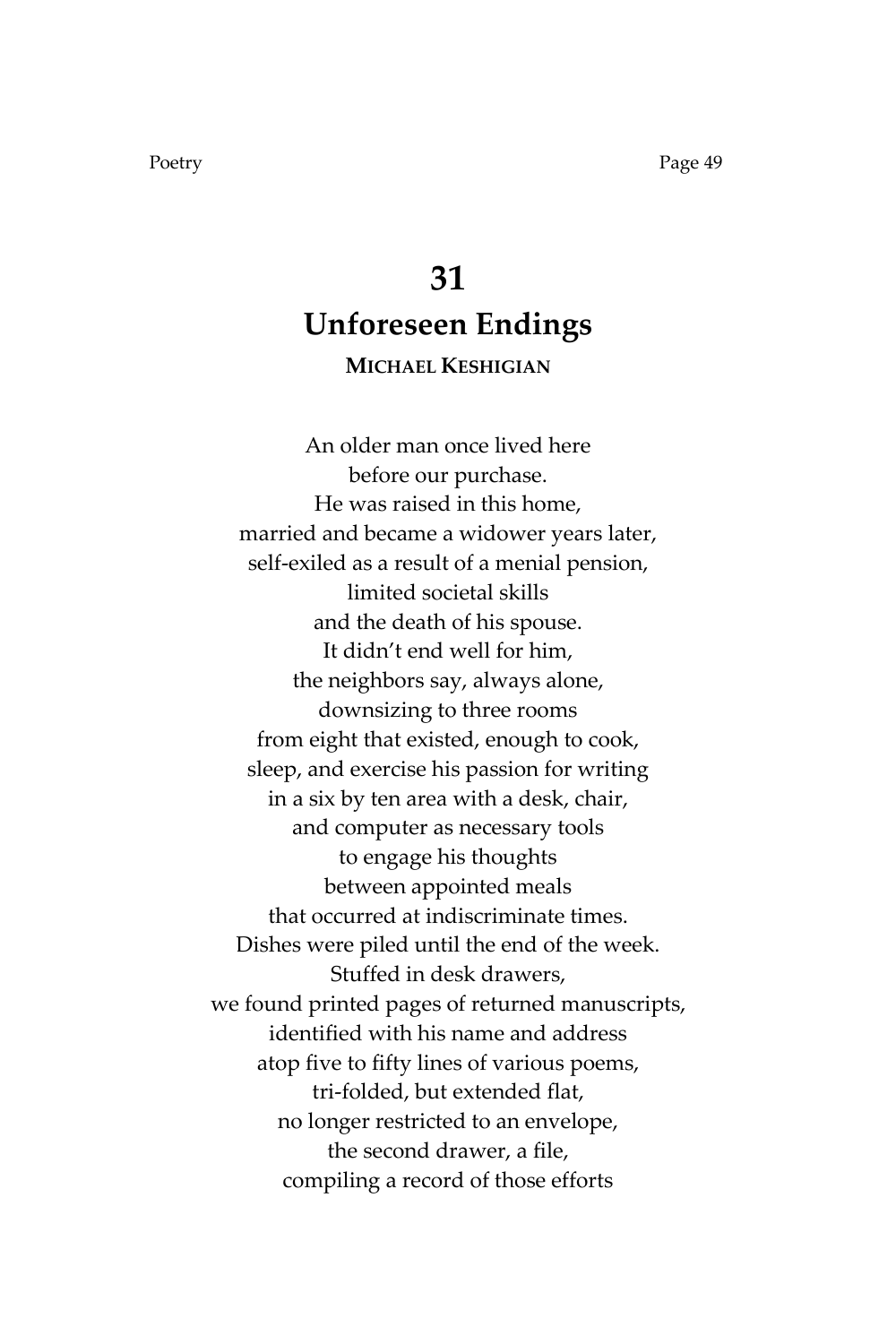no longer imprisoned in the first level. It seemed a lonely story identified by isolated artifacts, a story neither one of us considered would become our own. A home withered then released by time, as if severed by an axe from the expectation assumed at all beginnings.

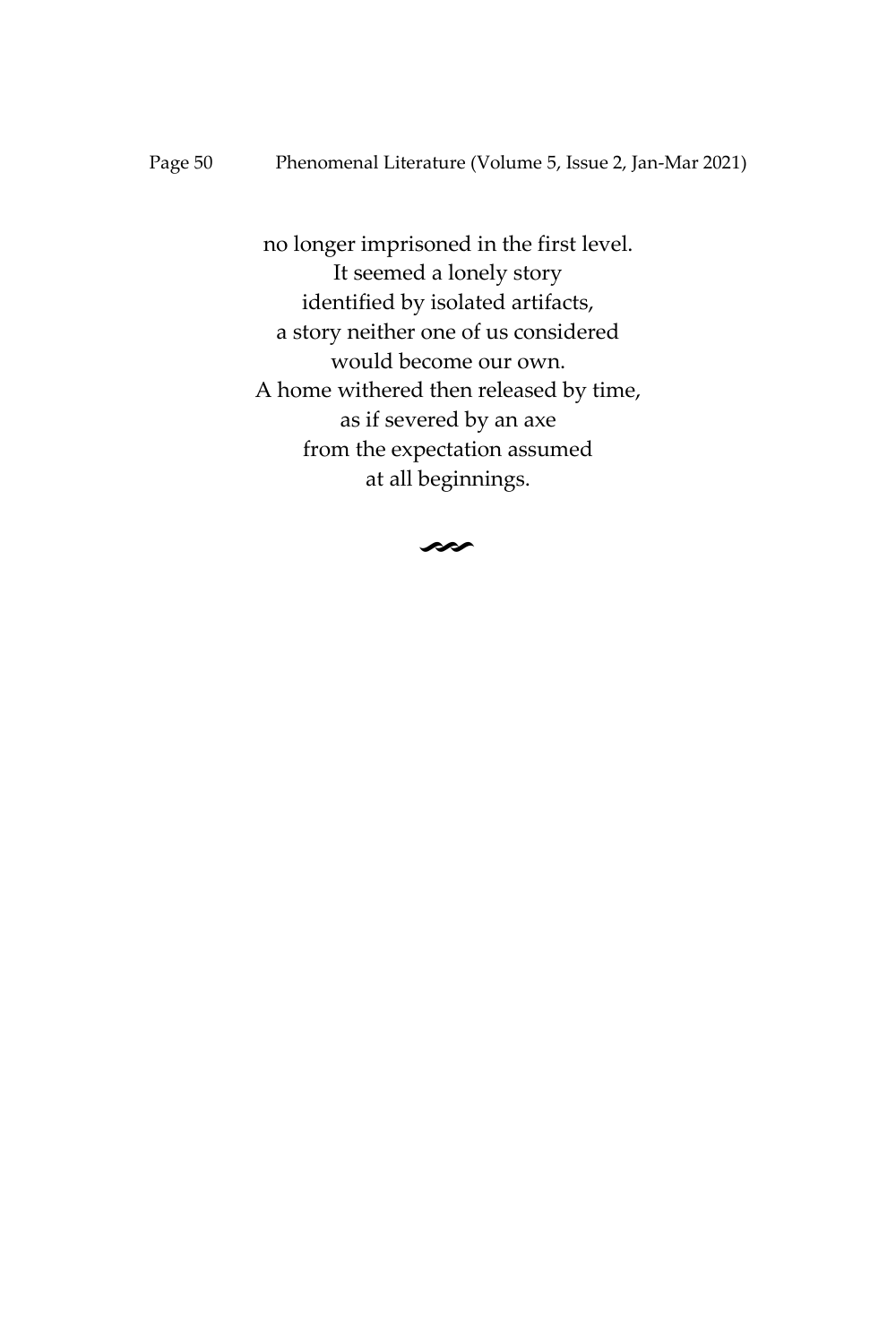# **32 Nights in Cummings Cove MICHAEL KESHIGIAN**

Those nights illuminated by the moon whose white dagger severed the wet surface, highlighted the stalks upon Gypsy Glen which stretched off the shoal into the crooked air and the lake wore a tarnished chink upon its silver armor. The tall pines, stilled by the sheen, waited till their presence faded back to distorted disfigurements to acknowledge the breeze. The cold air was always crisp and smelled of wild roses that circled the shoreline, exposed as the moon's silver eye adjusted its stare toward the brush and patches of mulch gingerly caressing the lapping lake. On nights such as these, he would gaze at the cottages, nesting beachside, their lights flickering in night's magnificent isolation. Little did he suspect that this moment of adoration, the opportunity to commune, would become a longing that would follow him.

V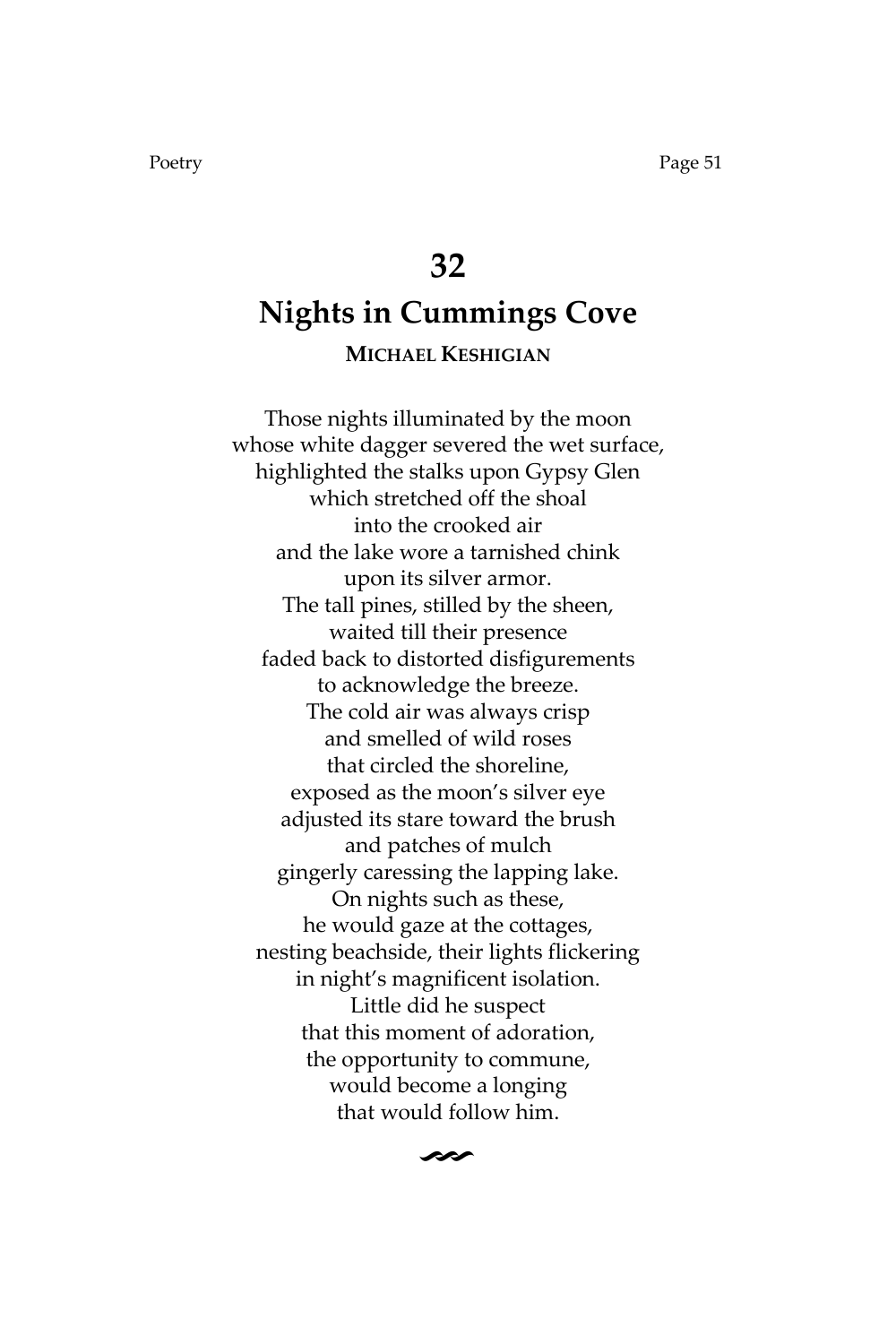## **Virus in the Air, Spasms in my Back MICHAEL LEE JOHNSON**

There's a virus in the air, but I can't see it. People are dying around me, but I can't save them. There are spikes pierced in my back, spasms, but I can't touch them. Heartbeats, hell pulsating, my back muscles, I covet in my prayers. I turn right to the left, in my bed, then hang still. Nails impaled, I bleed hourly, Jesus on that cross. Now 73 years of age, my half-sister 92, told me, 'getting old isn't for sissies.' I didn't believe her – until the first mimic words out of 'Kipper' my new parakeet's mouth, sitting in his cage alone were 'Daddy, it's not easy being green.'

 $\sim$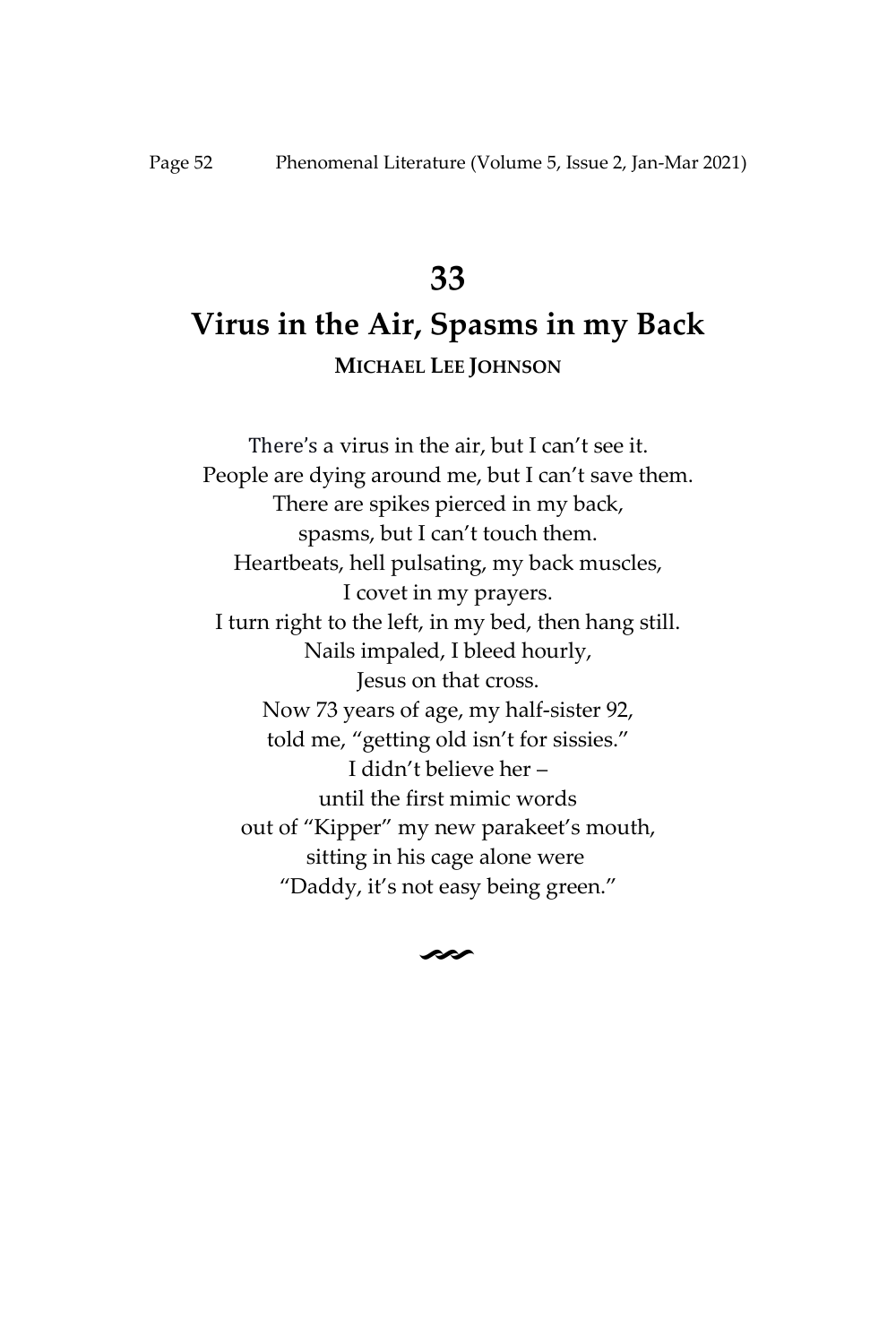# **34 Leaves in December**

### **MICHAEL LEE JOHNSON**

**L**eaves, a few stragglers in December, just before Christmas, some nailed down crabby to ground frost, some crackled by the bite of nasty wind tones.

Some saved from the matchstick that failed to light. Some saved from the rake by a forgetful gardener.

For these few freedom dancers left to struggle with the bitterness: wind dancers wind dancers move you are frigid bodies shaking like icicles hovering but a jiffy in the sky, kind of sympathetic to the seasons, reluctant to permanently go, rustic, not much time more to play.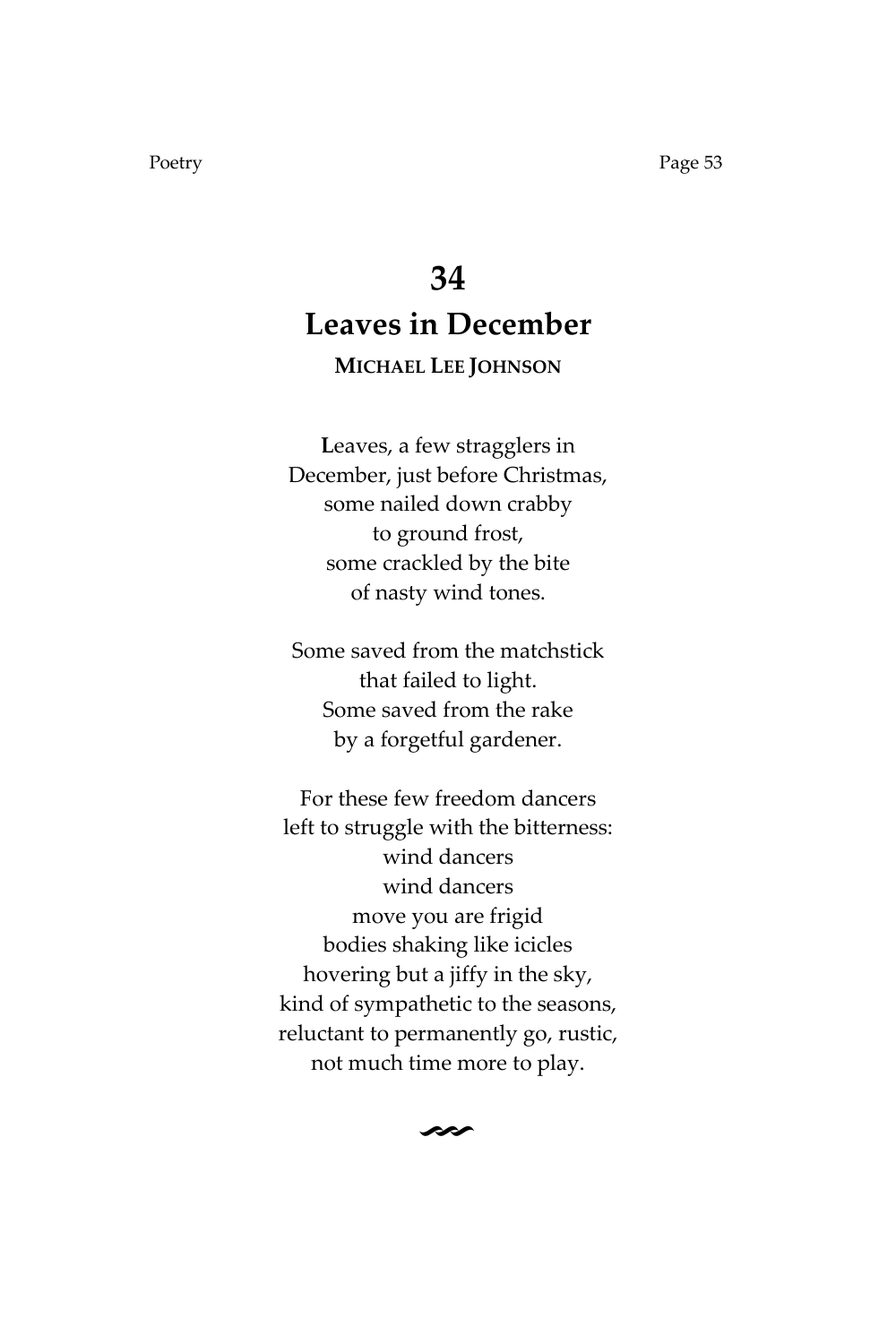### **To Be Born**

### **NATALIA FERNÁNDEZ**

I was born from moss and stone from salt and coal, while you were born from a rough land disdainful of your wings. I was born from myself with effort while you were fighting to be born from your greatness. Cartomancy deceived you: You were not insignificant as a microorganism but big enough to fit in the fingerprint of my emerging moss. I was born to welcome you. You were born to be welcomed to be called by your name when life entertains itself by painting clouds and improvising storms. We were born to be born. We were born to born each other.

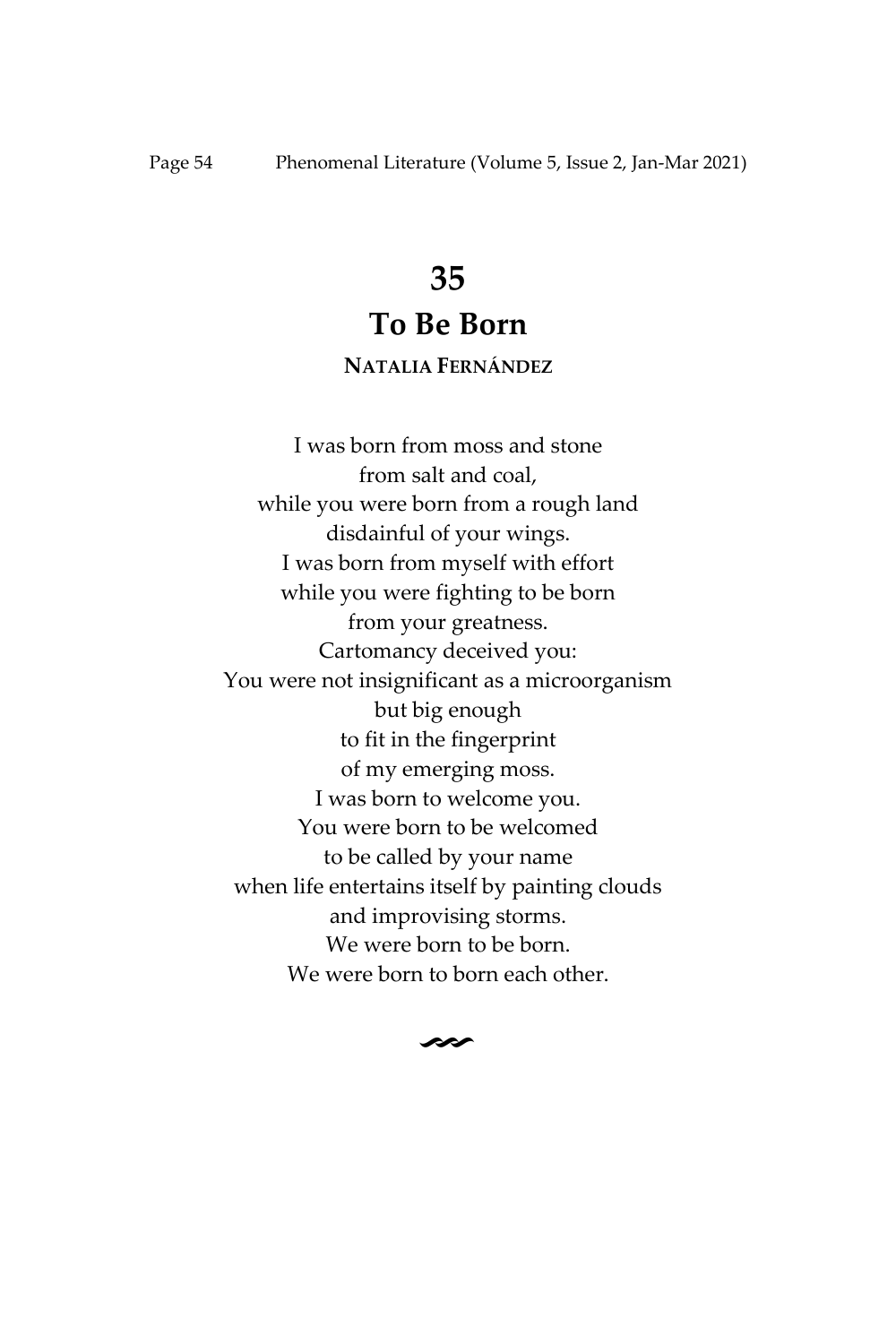# **36 Empty bottles NILAMADHAB KAR**

It looks like You are holding on To the empty bottles And standing in the rain, Hoping one day These will be full To quench your thirst

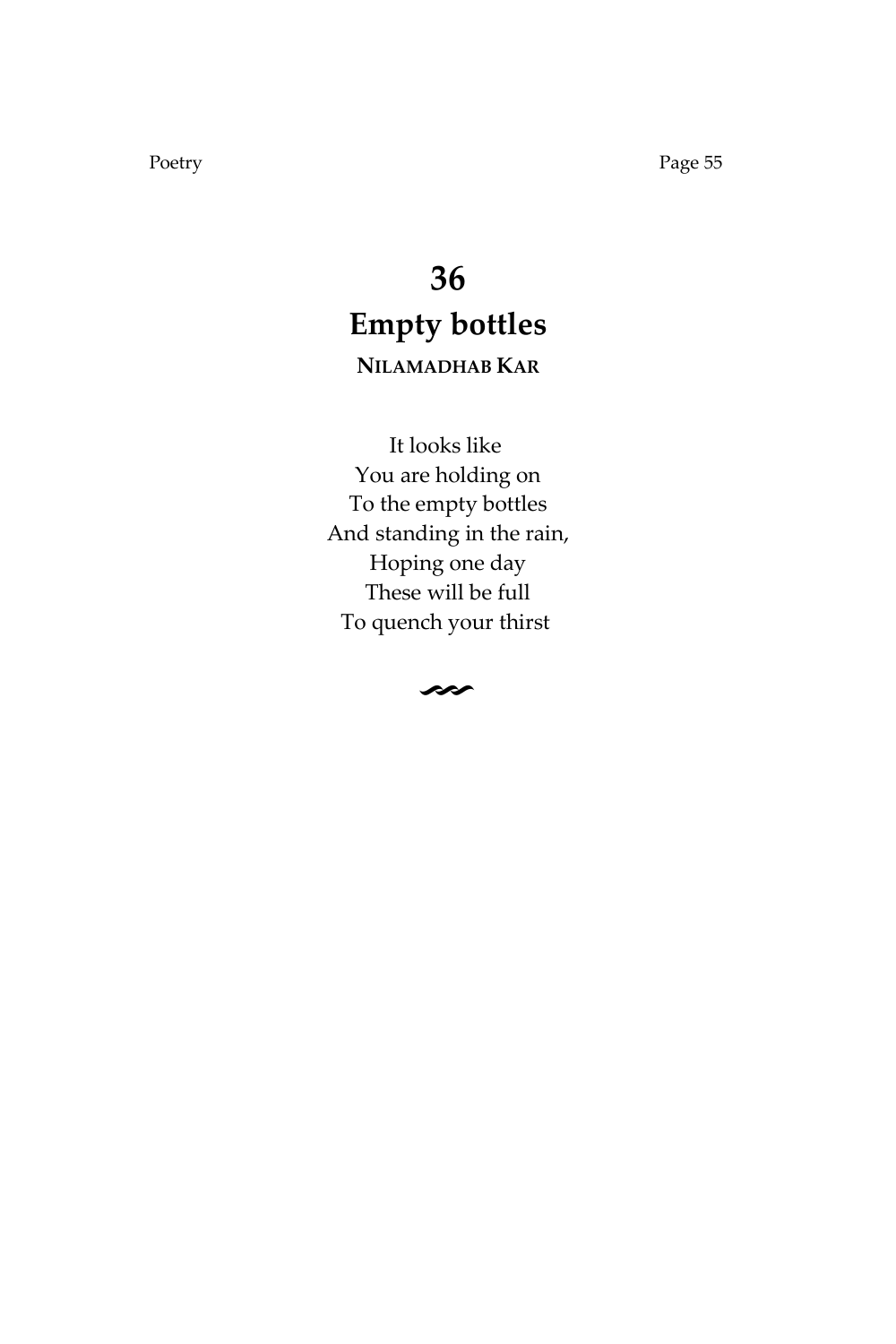## **37 Drop that veil NILAMADHAB KAR**

I wish you share all your woes With me, but you hide away even your Happiness, joys and pleasures An iota you don't part for a moment All your attempts to veil your emotions Fail miserably, and it all shows Through the windows of your heart

Drop that veil, It doesn't help you hide anything As I see all your interior And more. The veil just exposes Your intentions. Drop that veil, and merge. Make peace with yourself, and be your Own natural self, and remain assured, You have nothing to hide!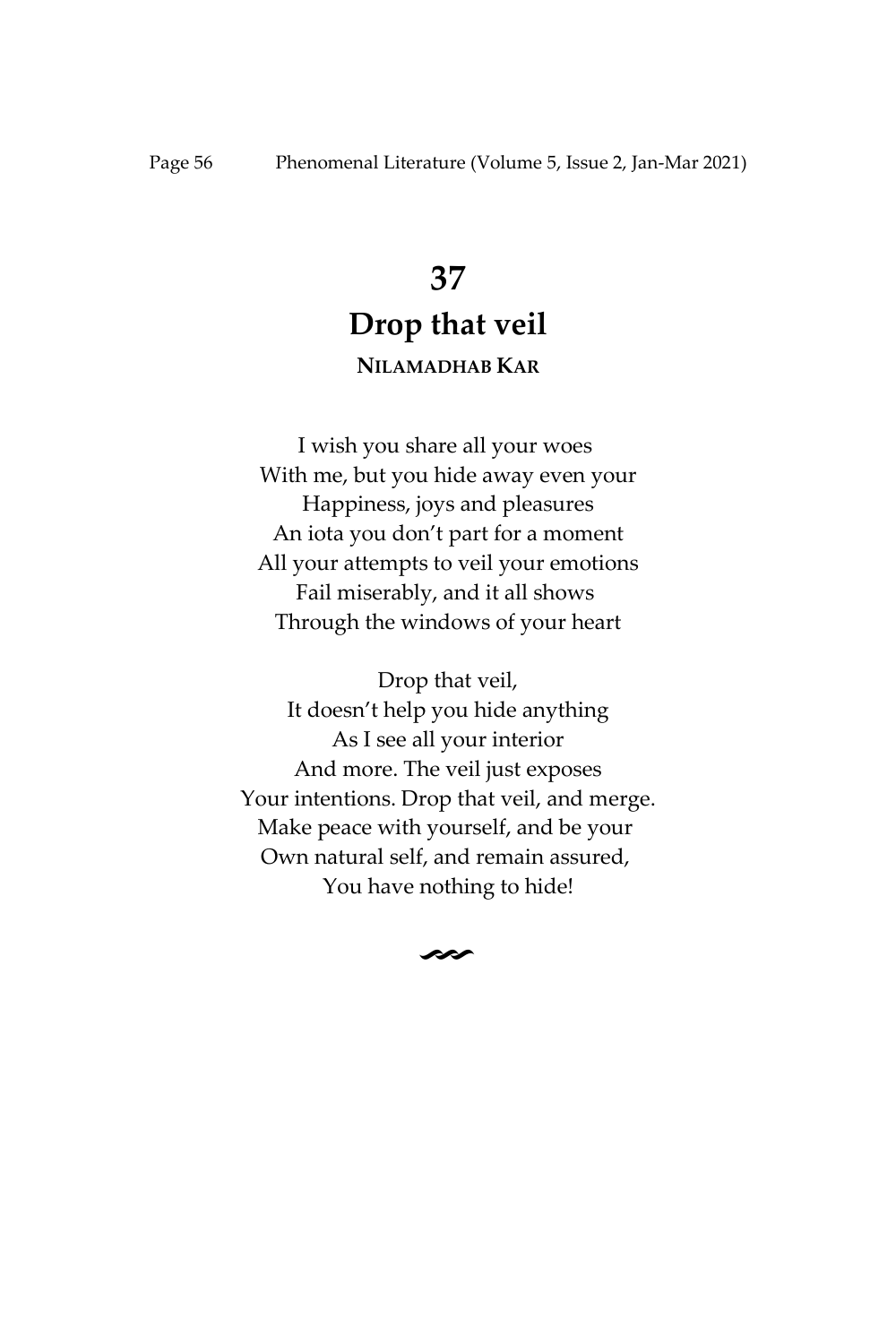# **38 Humming Birds**

### **PANKAJAM KOTTARATH**

Seeing the tiny bird, the tiniest of all, the ruby throated humming bird flying with wing whistles like a wandering vagrant, lapping nectar happily with short buzz, trills and chirps and vocalizing notes to attract mates, my nestled memories take wings.

Seeing them fly forward and backward, at times shifting to sides even stopping in midair; I wonder if I could be born as a humming bird I could have given slip-ups to my Mom while chasing me with a stick in her hand for teaching me strict etiquettes as a girl.

V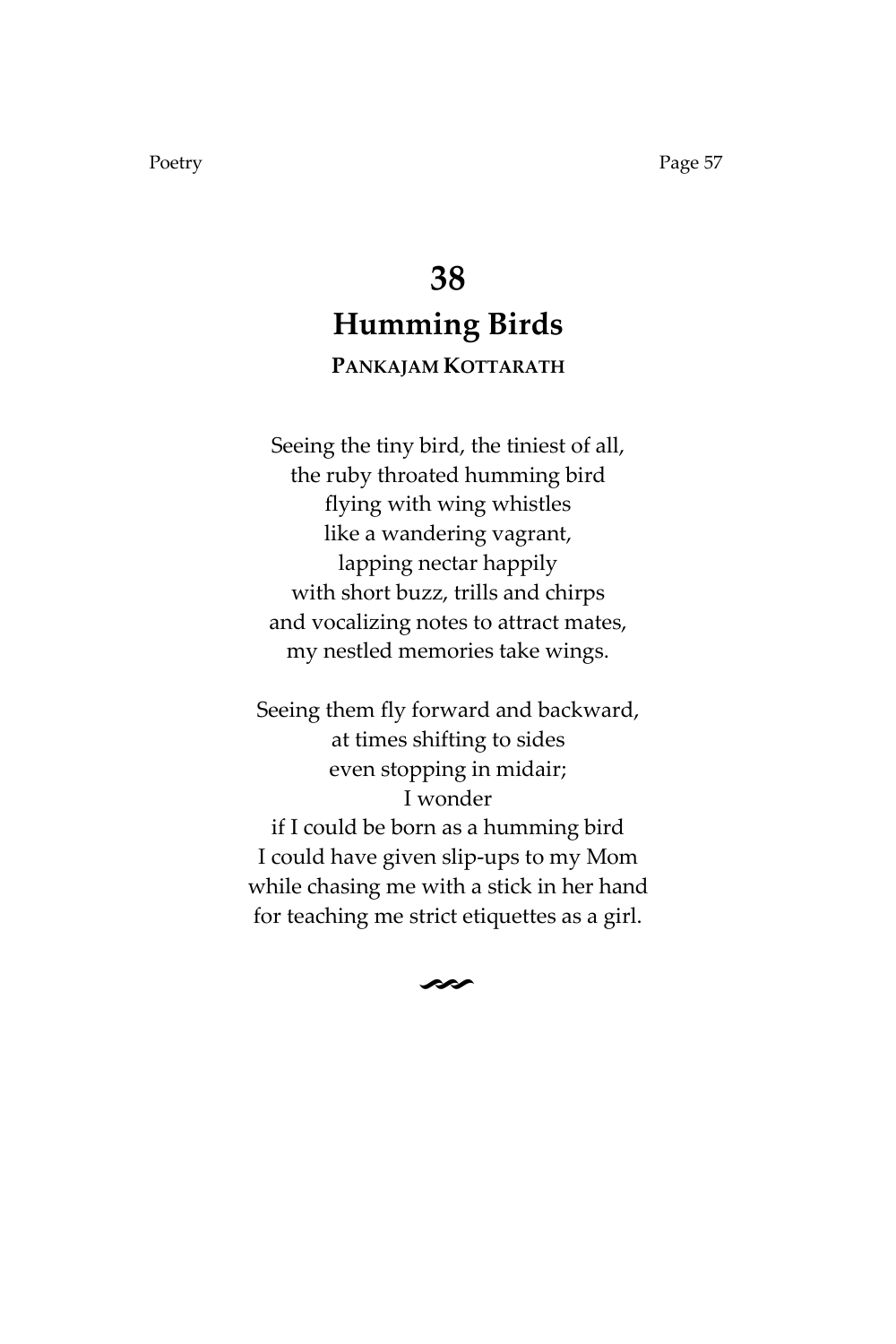# **Confession of the Poetical Firefly to Muse-Butterfly of Poesy**

**PAWEŁ MARKIEWICZ**

You must excuse me. You dear dreamer! I have overly felt my dreamery about Golden Fleece. I built my small paradise without any other ontological beings. I based the dreamiest sempiternity on tenderness of my wings. Thus. I painted my wings in color of an ambrosia. Withal: I liked dew of dawns for the sake of elves. I loved too much the wizardry of mayhap meek Erlkings. I had to read many fairy tales of the Winter Queen. I have enchanted your night rainbow. I have become a magician of dawn. I loved the Morning Starlet – the propitious Venus. I collected all shooting stars after a dreamier night.

> Excuse me. My dear butterfly fulfilled in same afterglow and bewitched by lights of moonlit and starlit nights! Let us dream over night! Unto an epiphany of first angels of red sky in the morning.

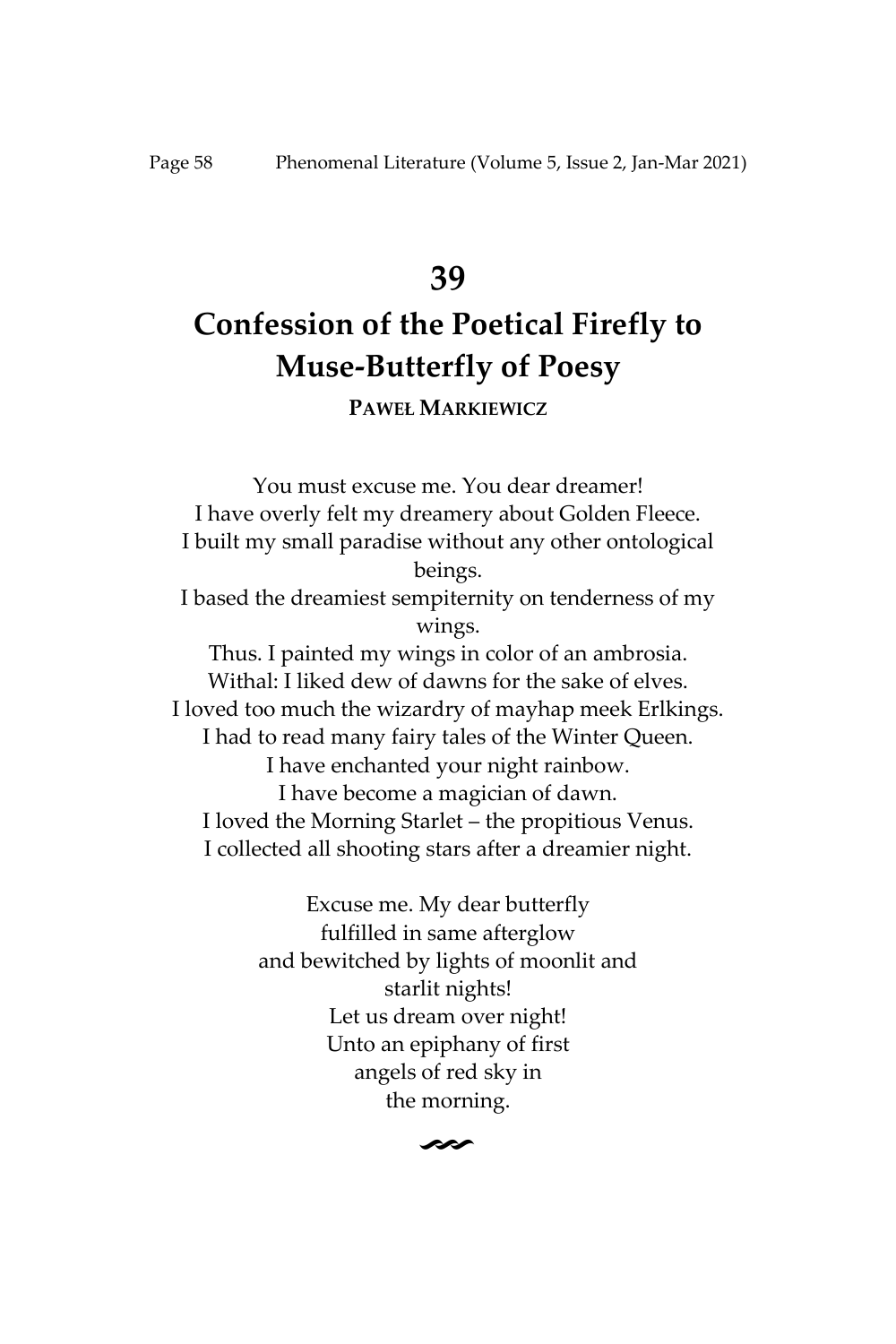# **40 A Warning for Mind POOJA VIJAY**

Always follows me without any fatigue, When I'm tired, becomes more energetic and starts scolding with blabbering words. Hey don't you have another path? You will be hurt when came behind me Because it's a way of thorns and pits Where I'm compelled to walk blindly, And hurts by piercing with thorns.

When I'm in darkness, comes with The devil face to frighten me Not helpful in a worse situation And urges me To take a wrong decision. At sometimes pretty good At sometimes pretty bad Acting opposite to the situations.

> Should act as positive And as encouraging To build a flowing life Without obstacles And remember this is My final warning to you!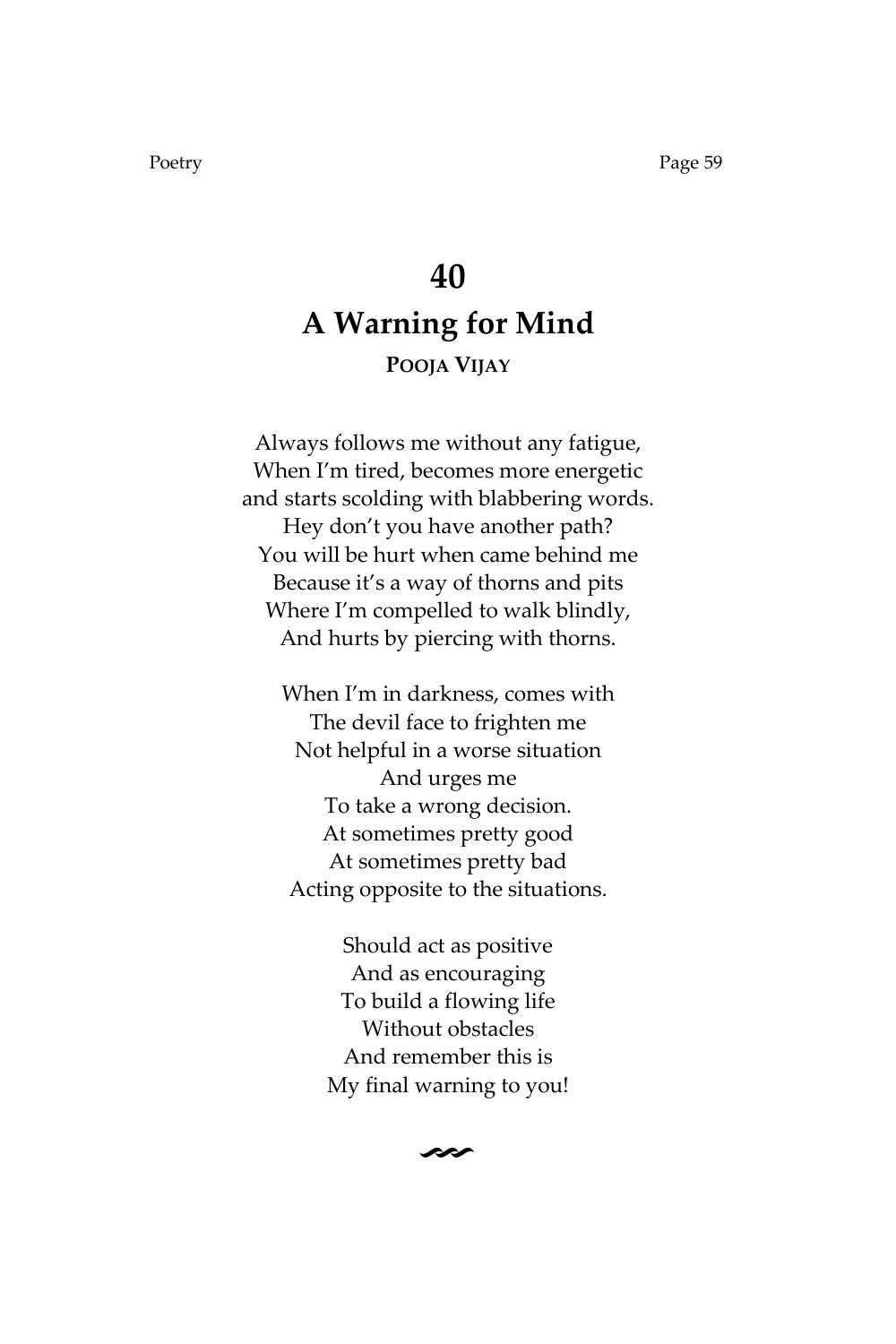# **The Shakespearean Lure**

### **RAJIV KHANDELWAL**

Holding you In the crook of my arms I run my fingers Over your heft and shape

Intoxicated

By your face Dotted by shades Of black and white And wallowing In the unique aroma Wafting from your body I revel In the prospector's pleasure Of owning you one day

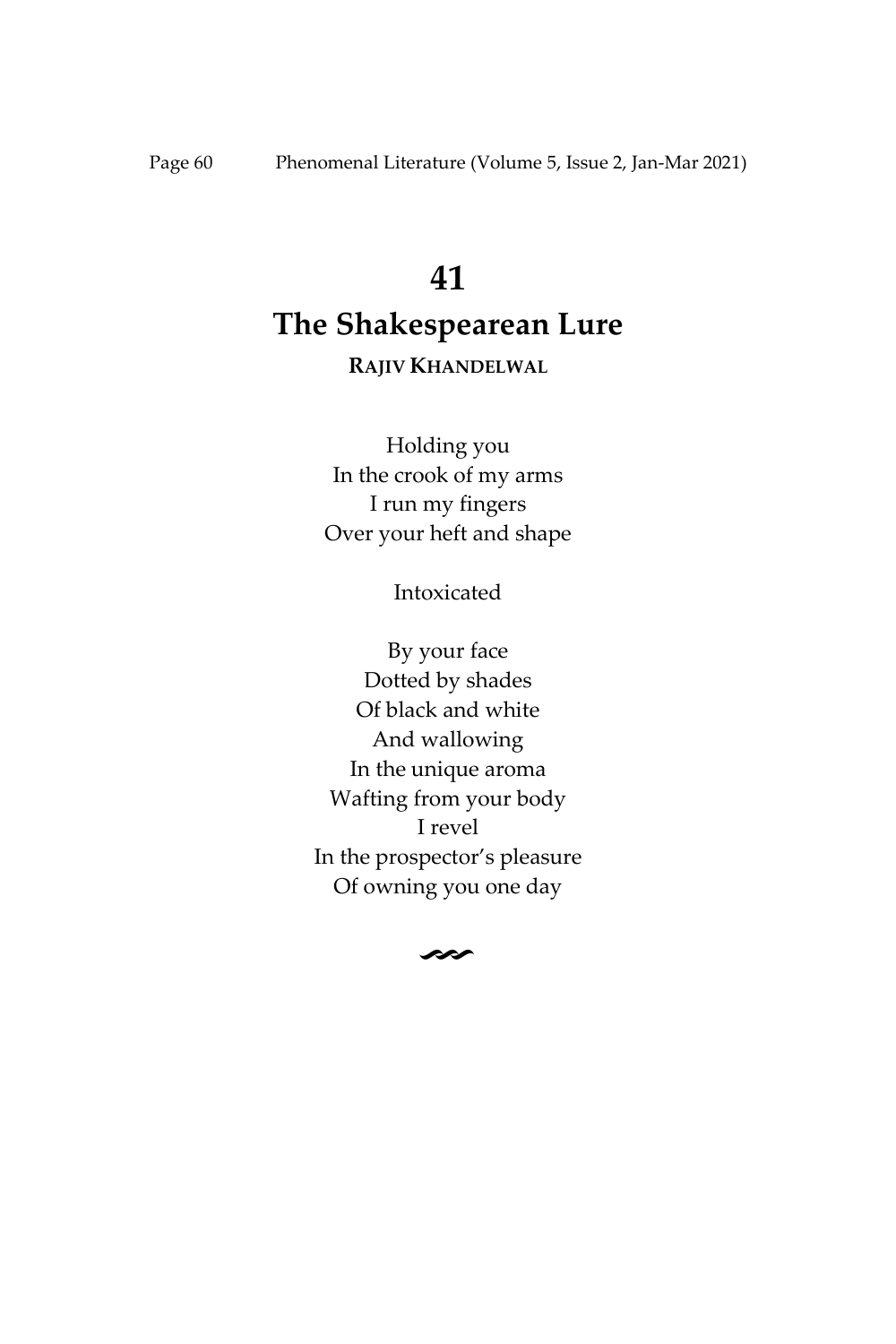# **42 Gravediggers**

**ROGER G. SINGER**

soft dirt foot print on a fresh grave, a death bed of brown earth and a few small stones,

shovels lean on a wooden shed where inside two men play cards,

soiled fingers sweaty shirts the odor of work in their hair, they snort and spit rising slowly cursing the heat and the dead.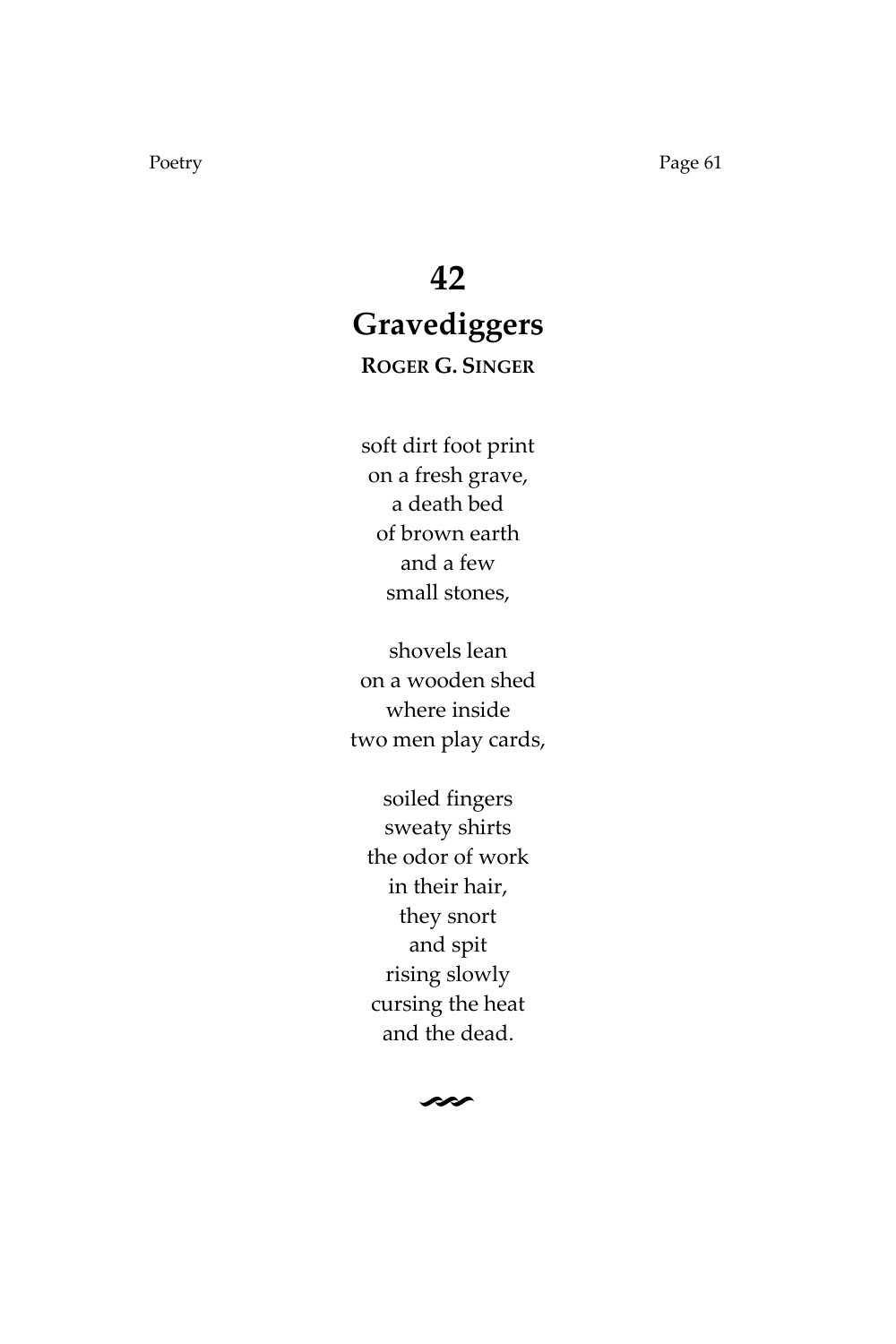## **Park Bench Poet**

### **ROGER G. SINGER**

he sees ghosts and speaks to clouds while sneering menacingly at people and dogs

> church bells nearby ring out praise and guilt

clouds knit together, breezes circle

> salvation walks backwards sometimes retrieving the innocent while rejecting the poor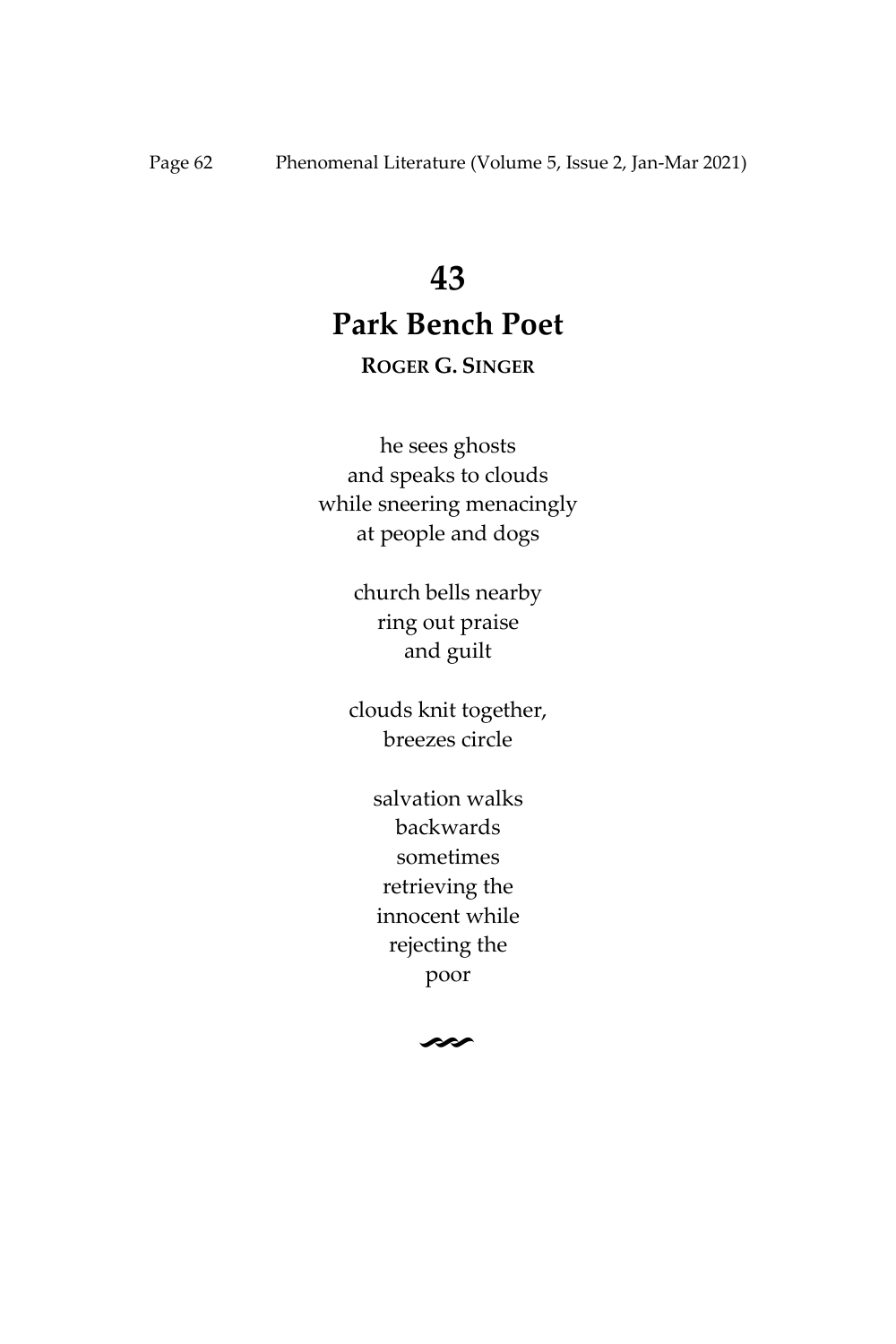# **44 After the Funeral**

### **SARAH BROWN WEITZMAN**

Now going through the house and my parents' lives too revealed by what they saved

and what they left behind for me to find, I feel nothing but pain for the past

trying to understand how I fell so short of what I intended to do with my life.

> How life twists and turns against us. How a childhood is not really understood

> until it is lived a second time in memory. How wonderful and how terrible

it seems now because it is gone and because it was mine.

 $\sim$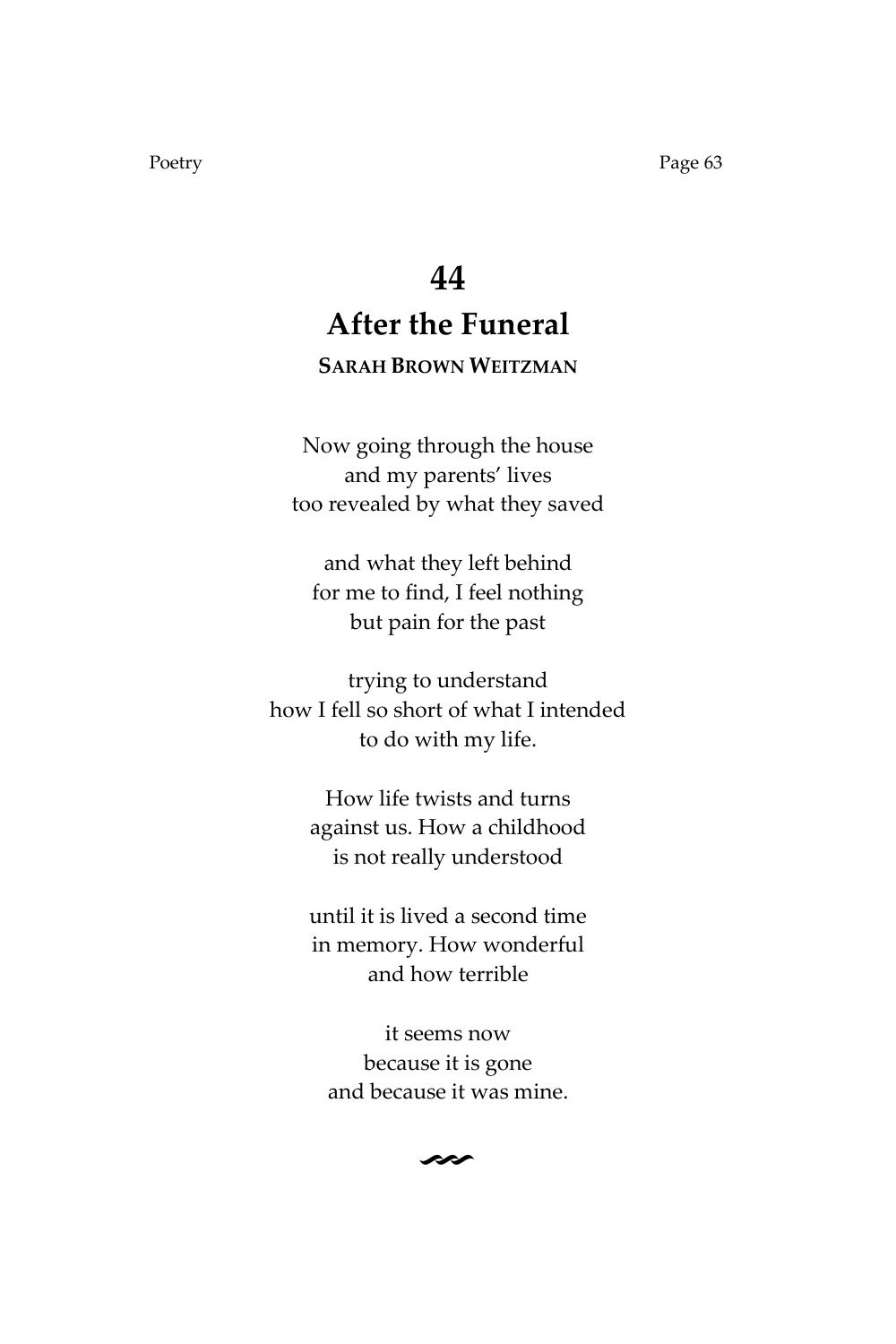# **45 Manic Adoration**

### **SCOTT THOMAS OUTLAR**

O God, I want to be overwhelmed

by something sweeter than the sour grapes of harvests past

by a symphony sung from the lips of a choir that has cast out all sirens

by a single shot of adrenaline not manufactured in a lab

O Lord, I wish to be consumed

by the maddened cry that heralds laughter beyond sorrow's edge

by the howling scream of a righteous wind come fiercely

by the final plunge into a vast expanse promising vistas unparalleled

V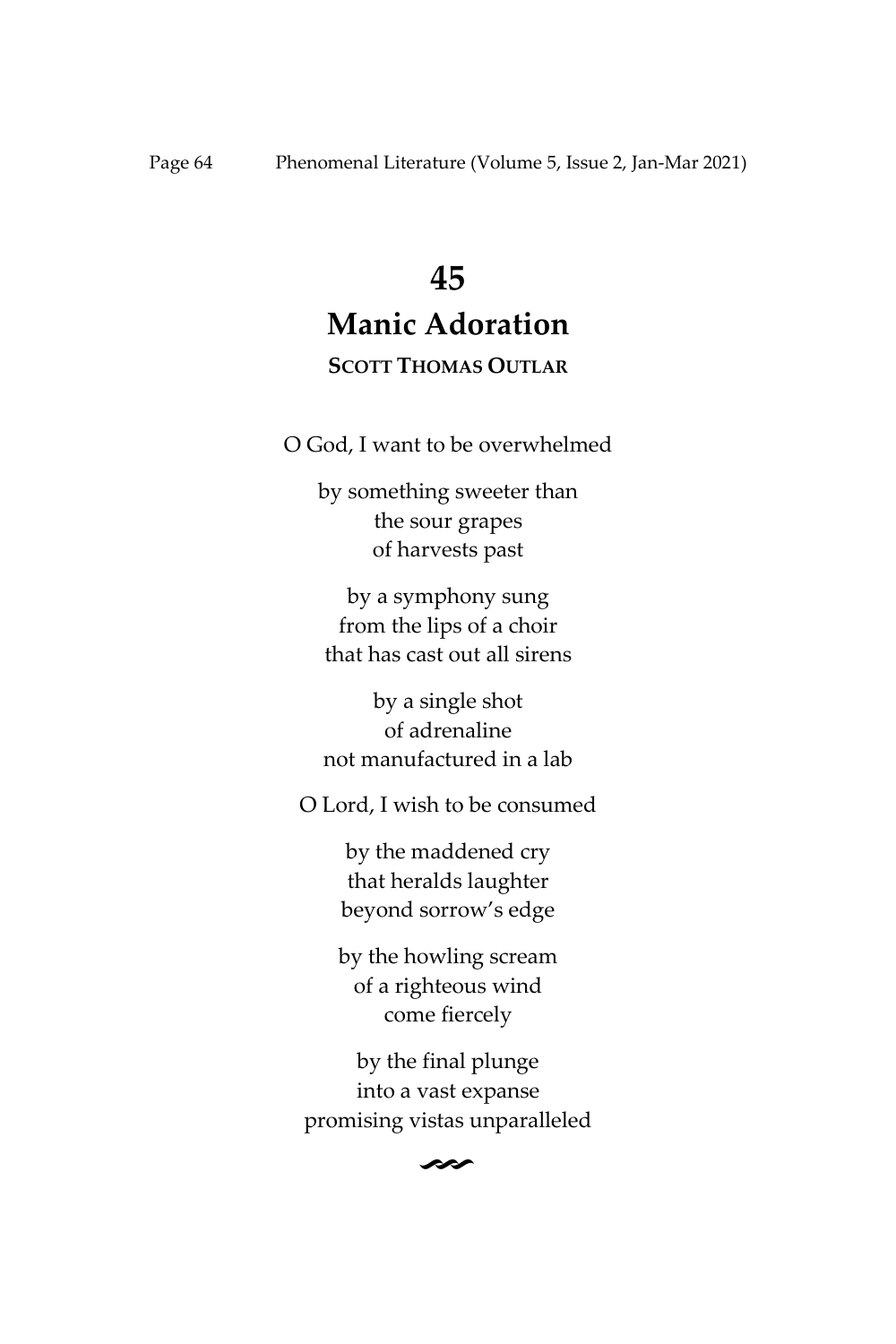# **46 Gertrude Stein, facilitator of change SUNIL SHARMA**

You heralded the experimental and radical via your Parisian salon, ushering the change in taste and perceptions of a jaded bourgeois public: to curate what is/will be, and, remain long; the dominant of the global art scene – the modern.

An expatriate, a Yankee, self-exiled woman, in the bohemian city, soon a centre, the centre; hosting on Saturday evenings, the shapers of thought – Joyce, Picasso, Hemingway, Pound, among many, who

You talked art with men only, more than their equal in a gendered society. The sole arbiter, and, a lady oracle predicting trends to come,

altered the way of seeing old things.

guiding the art and literary movements into the serious conversations.

Reversal of roles in a haughty male-world of writing and painting, with you, as the vanguard!

'The Lost Generation' christened in your home!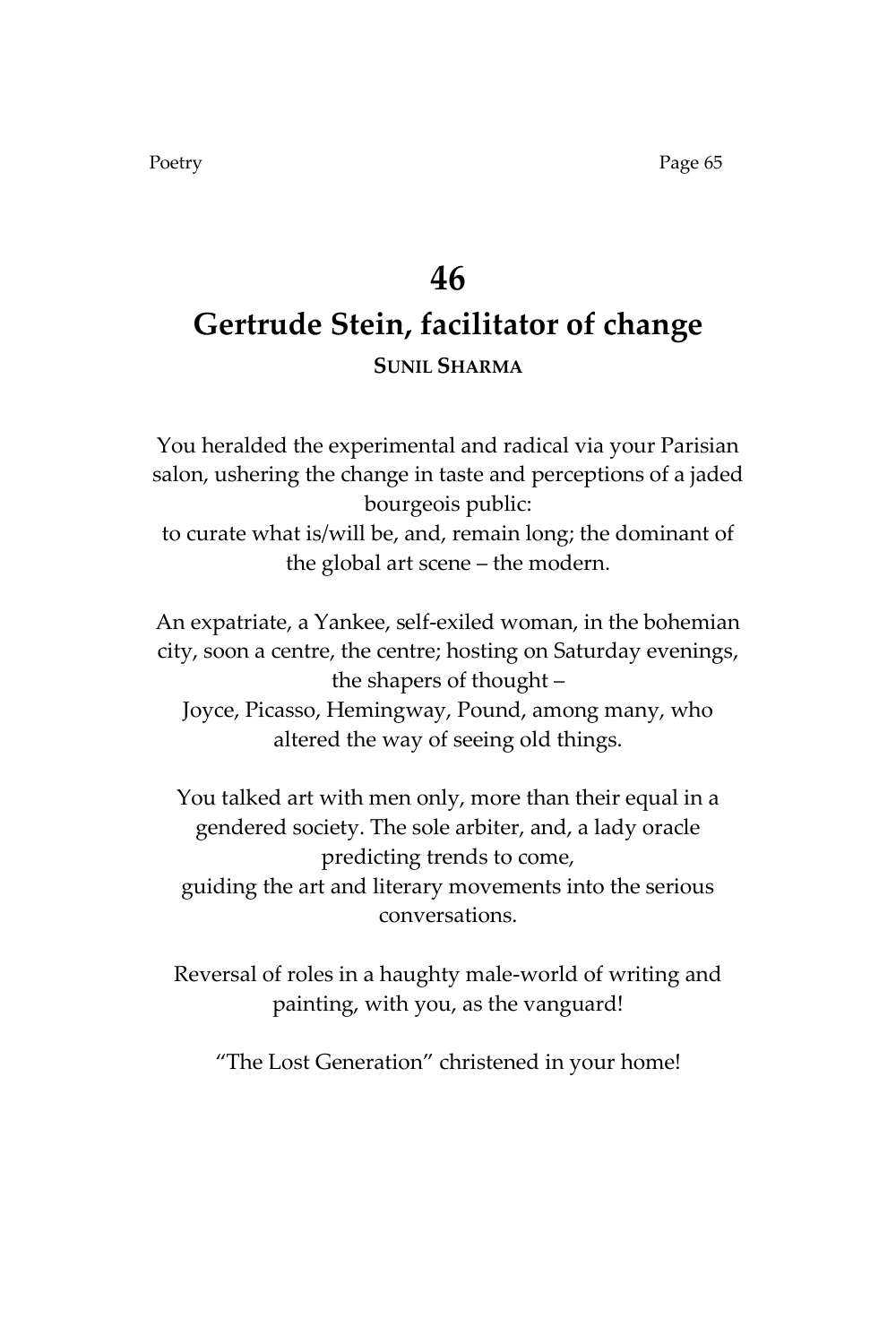Page 66 Phenomenal Literature (Volume 5, Issue 2, Jan-Mar 2021)

Wish you were reborn in this century, to separate the shallow from the substantial of the mass industry hungry for profits and conformism.

To inaugurate the bold, fresh and new, revive the pale-faced, anemic art,

> Come back, return dear Stein – to revitalize!

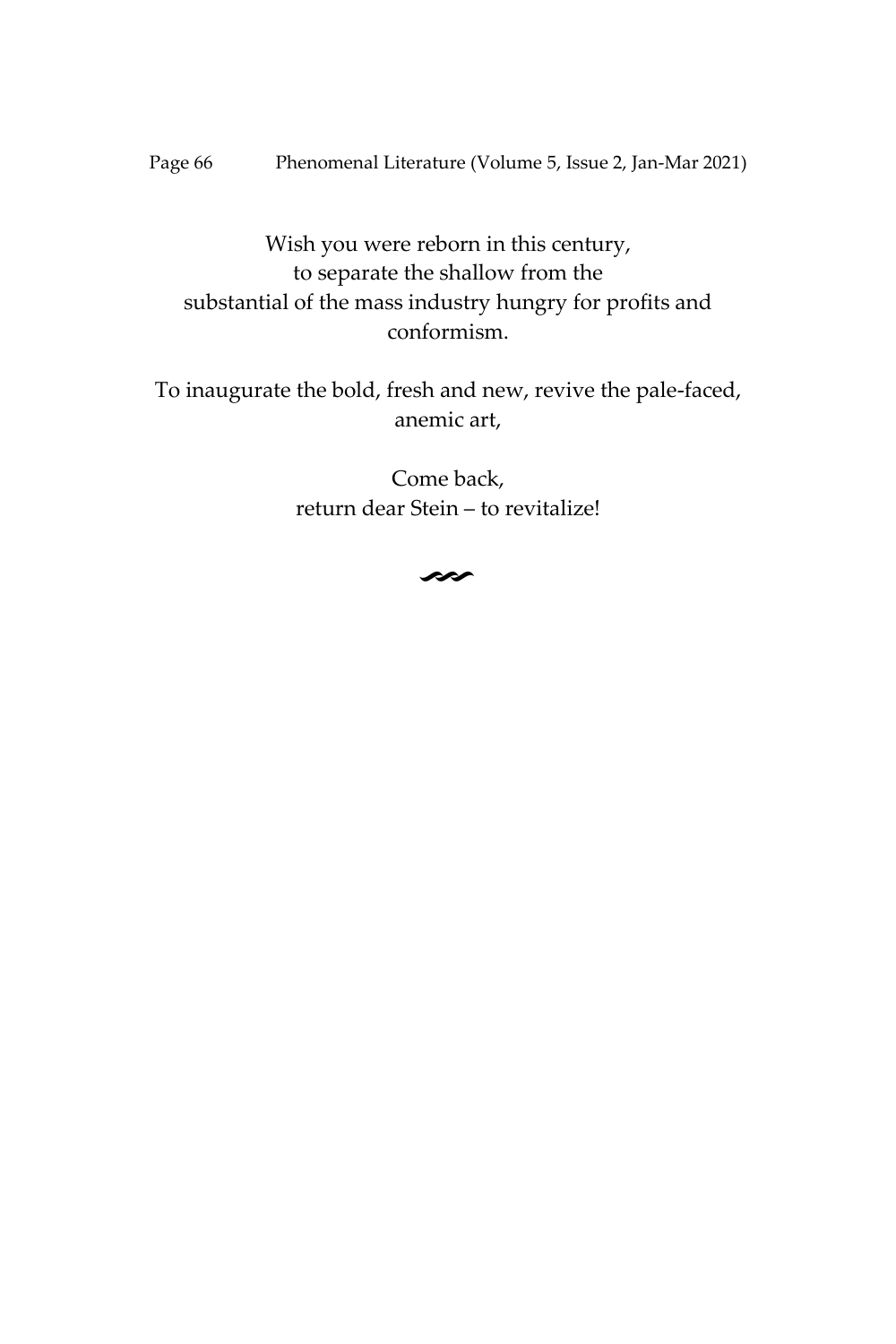# **47 Unleashed**

### **SUSAN P. BLEVINS**

Will you not unleash your carefully hidden beauty for all of us?

Will you not unlock the music of your heart and soul to your fingers on the keyboard?

Will you at last untether yourself from your self-imposed chains, the expectations of others?

Just let go and fly with your heart as your guide, your mind un-locked at last from your iron grip.

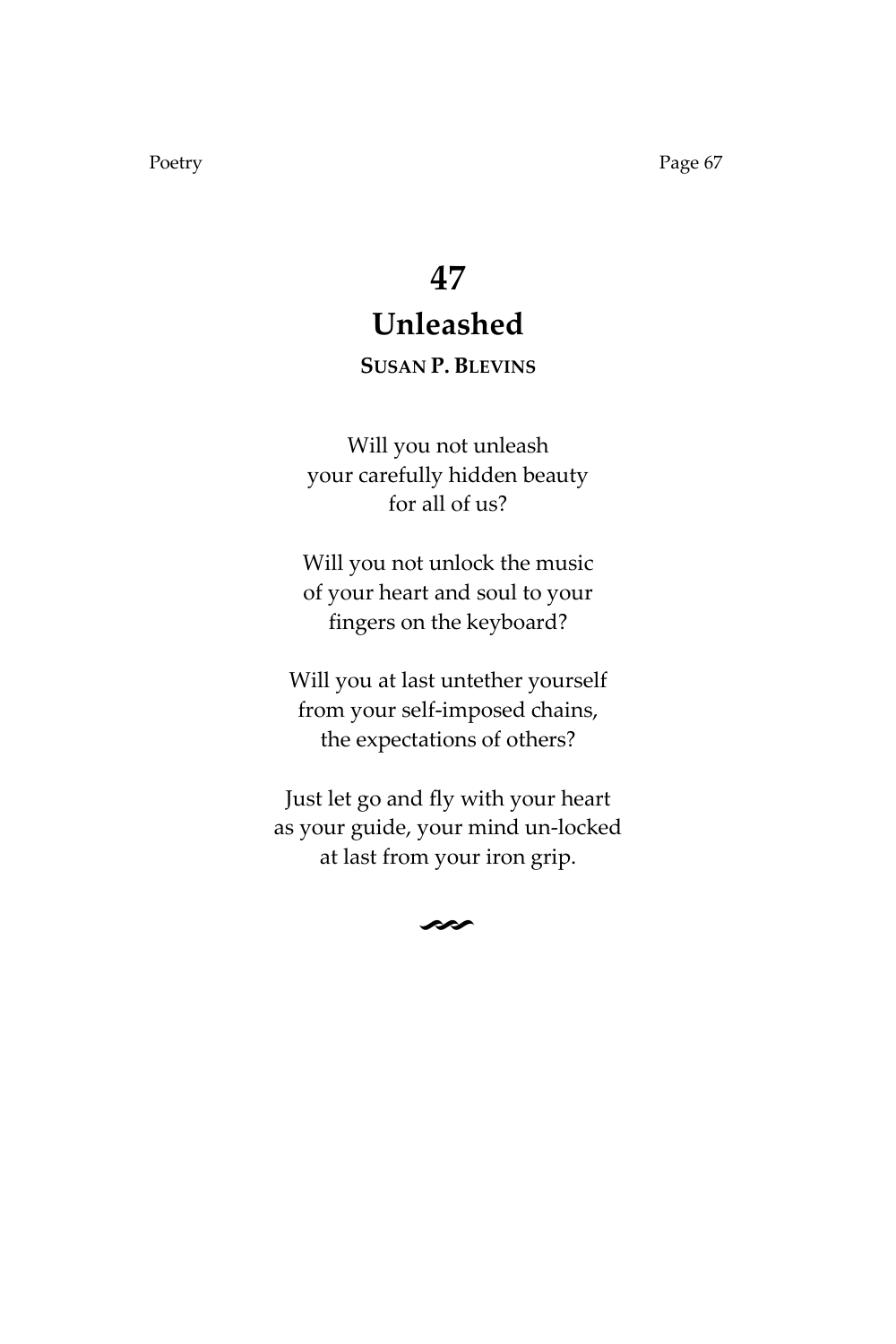### **For You**

### **SUSAN P. BLEVINS**

Do not weep do not anguish over scenes on a screen, words in a newspaper

Remember only that to the extent that our light shines forth, so to the same extent is darkness vanquished.

We are all called to be bearers of the divine Light, to choose the path of Consciousness, to awaken one another.

> We cannot change the world, we can only change ourselves.

If we can touch just one life, bring beauty, truth and light to it, then our life has been worth living.

Let us rejoice at our understanding of the need for peace. Peace begets peace. Joy is contagious. Let us remember, we too are the Way, the Truth and the Light.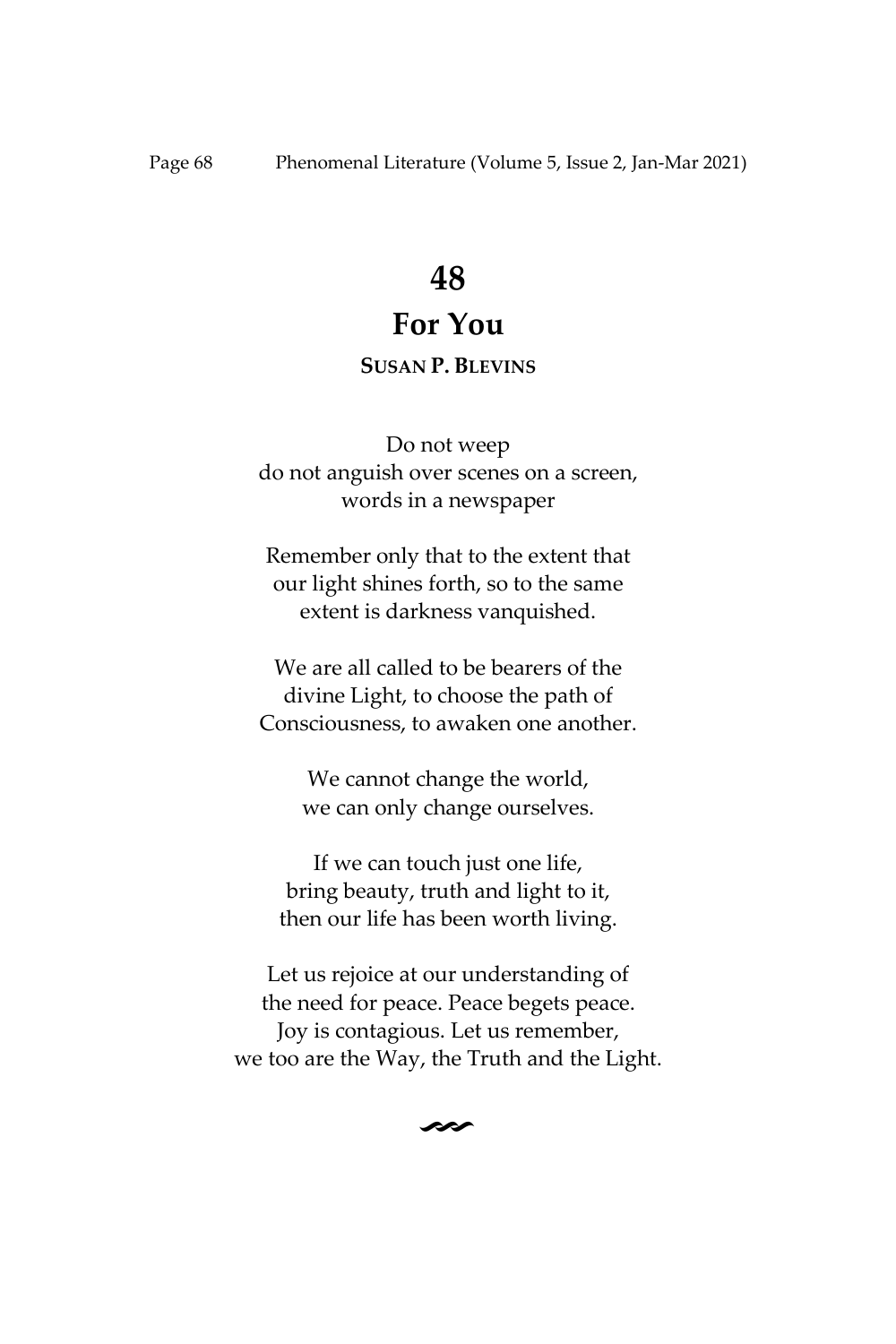# **SHORT STORY**

## **1 The Popess of French Letters ALBERT RUSSO**

Concerning the world of publishing in Paris, I have to recount an anecdote which I have experienced firsthand. Some will find it unbelievable, even outrageous, yet it is true, and this can only happen in France, the country of étiquette, savoirvivre and rafinement, for I have never seen or heard of such a story in the other cities where I have resided for a short period or traveled for the promotion of my books.

I was invited to a Salon Littéraire in the 16th arrondissemnt, near the Place Victor Hugo, held in the sumptuous apartment of la Marquise de la Frangipane.

The Marquise, a handsome Lady with short-cropped red hair coiffed à la garçonne, wearing a long dress in silver lamé, reminiscent of Les années folles (1920s), which suited her longilineal figure perfectly, greeted us with elegance and kindness. She was a close acquaintance of our dear Anne de Javel's. It was the latter who introduced us to her.

The vast lounge which was decorated with moldings, two French Empire crystal chandeliers, had two wings, separated by a long wooden panel which enclosed two magnificent pieces of stained glass, representing a hunting scene. The pannel opened like a door, so that the guests could easily pass from one wing to the other, and you could join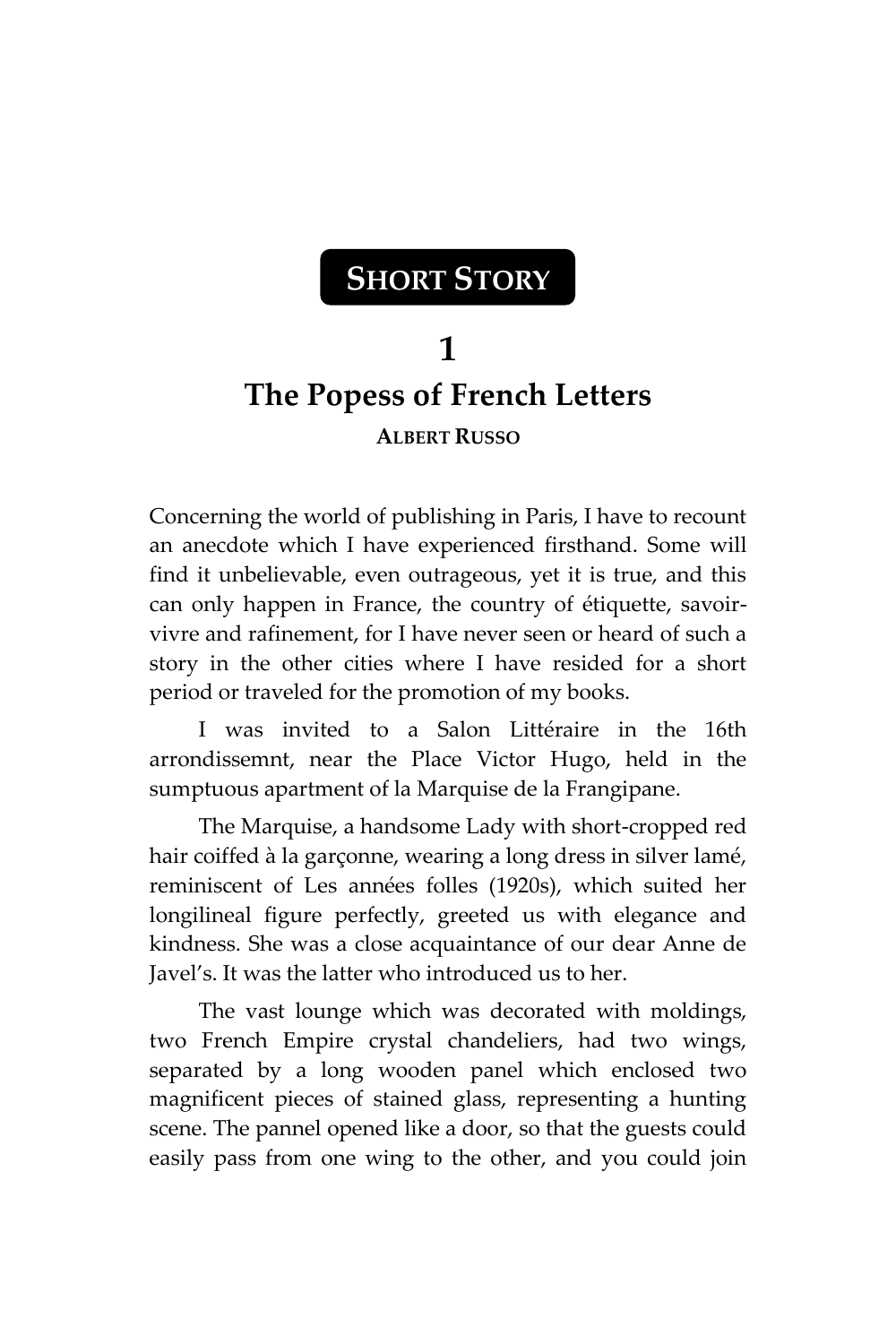either group at leisure. On the walls of the first wing hung a number of small classical sketches and masterpieces, while the second wing was graced with paintings by Tamara de Lempicka (my favorite here) and those of living French artists, such as Jules de Balincourt, Bettina Rheims, or Bleak le Rat – ok, ok, he is known as Blek le Rat, here I'm not joking), a graffiti master.

We were served luscious petis-fours and warm croissant stuffed with shrimps or crab meat from Le Nôtre, along with an array of softdrinks, red Bordeaux, Bourgogne, white Alsace wine or a glass of Veuve Cliquot champagne.

La Marquise was both an art collector and an avid reader, and she deemed that nothing was too good to honor the authors of contemporary French Literature. Indeed, she didn't stint on the quality of the food and the wines she served her 'protégés' and their admirers.

What I witnessed in this salon belongs to La Comédie Française, not the prestigious theatrical institution, but the real Parisian salon life of the twenty-first century, opened to a few select individuals, whose freakery I now discovered with amazement.

When the buffet was served, an army of avid fingers flew over the croissant and the sandwiches, like a flock of scavengers, grab as grab can; people with so-called food manners, shoving each other for all they were worth, as if to forestall the Great Famine. I stood open-mouthed before that scene, and waited for all the predators to leave the table, before I went to get scraps of what was left: a couple of shrimps that had fallen from a croissant, half of a buttered sandwich, which still contained some crab meat stuck to it, celery stalks, a few cherry tomatoes and cheese cubes, scattered here and there, left as flotsam. I gathered other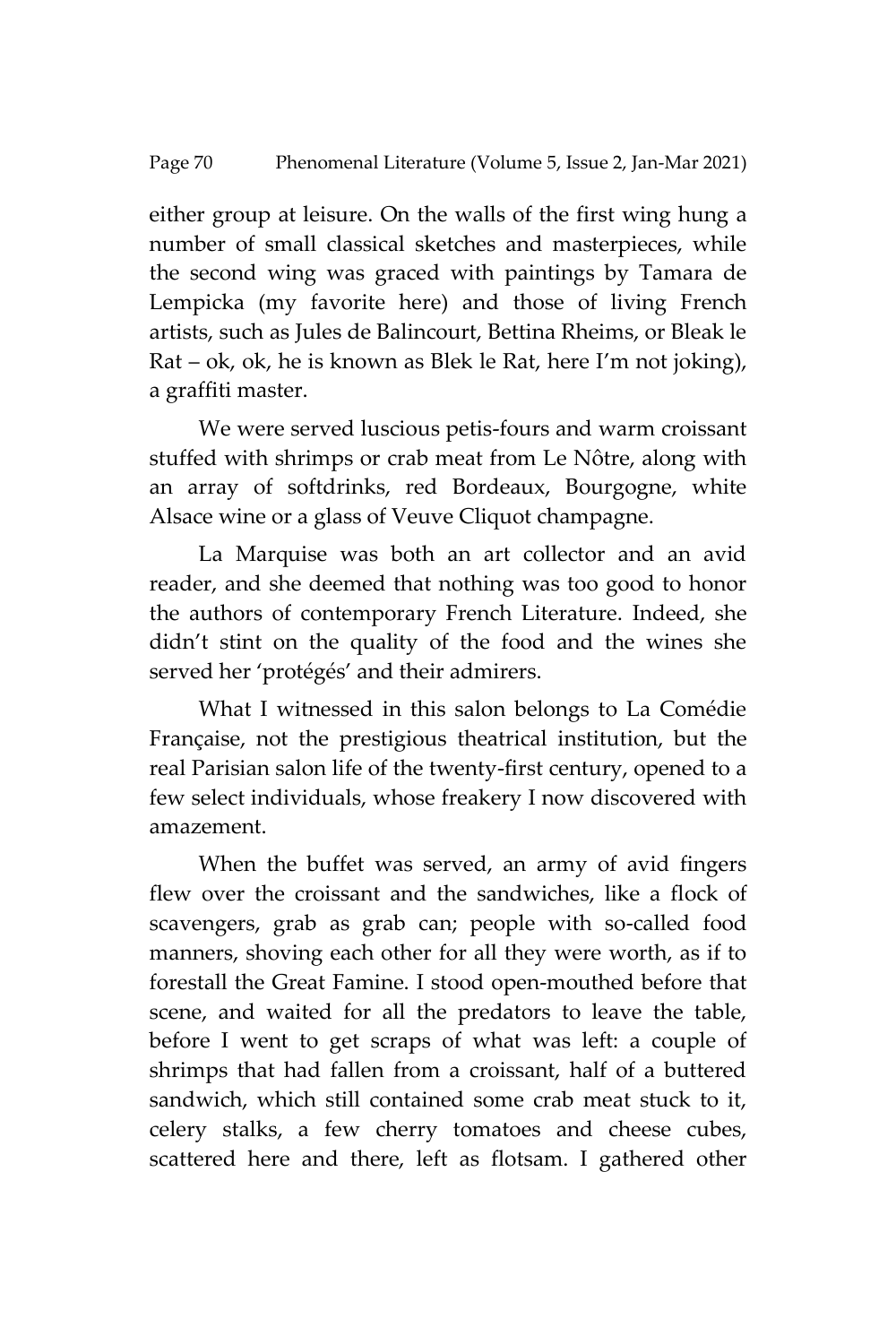jetsam, arranging it as neatly as I could on two small plates, and offered them to Margo and Anne de Javel, who winked at me knowingly. She apparently wasn't surprised at the assault.

I left my two muses, chatting and giggling, as they were watching what was going on around them, and decided to spy on some of the guests that struck me particularly by their mien or their grimaces.

Like that woman with puffed up cheeks, holding a glass of champagne, who had just spoken with an author, praising his work, and who was now re-joining her little group.

'What he writes is on the level of Harlequin, I don't understand how he got that literary prize!' she smirked.

Then that elderly 'beau' whose face was leathery and crumpled, said in cue:

'He must have fucked his editors, men AND women, to reach this status.'

Another man, a well-weathered critic, added sarcastically:

'Don't worry, I'll tear him up in my next article. And he shall bleed.'

But all of this I was expecting in one form or another. What left me non-plussed, totally flummoxed, was what I saw and heard in the second wing, the one with the modern paintings.

At one corner sat, slumped in a deep, round sonic armchair, a troll-like middle-aged female. She wore a greenish yellow – aptly called caca d'oie in French (goose shit) – very short sack dress, which didn't flatter her flabby stomach, as she might have expected. Her fat arms and calves were more porcine than human, especially since they were of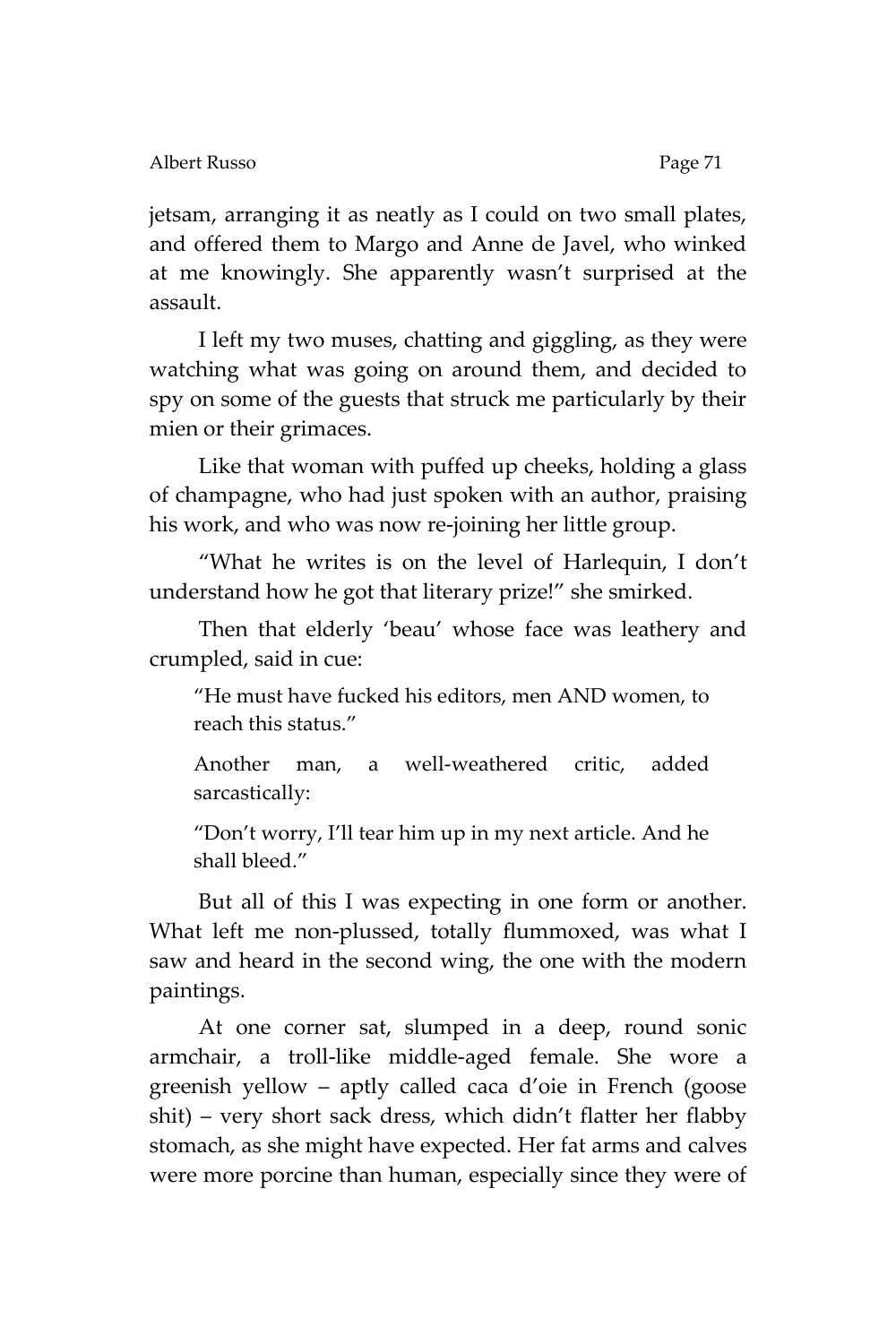a light pinkish color. Her hair was sticking out every which way and had the appearance of an old and worn toilet brush, as if her hair-dresser had left his job unfinished. She had no makeup, no ear rings and no jewel, just a bracelet around her left calve. But what really shocked me was that she sat with her fat legs spread wide apart, and you could see a dark shadow, for she wore no underwear.

'Who is she?', I asked my direct neighbor, discretely.

'Oh, so you don't know her?' he said, looking at me, with a patronizing grin. 'You don't know, Bertha Frimont, her holiness the Popess of French letters? Where have you been educated, young man?' he added scornfully, and walked away, shrugging his shoulders, while mumbling "another plouc! (a yoke)".

My curiosity was piqued further by what happened next. Said Bertha – she bore that name well and it reminded me of my history class, when we learned all about WWI. The Big Bertha was a huge German cannon, standing in the outskirts of Paris, and pointed at the French capital – was smoking with one hand and holding a glass of red wine with the other. She juggled with the two, drinking, smoking, then sipping again. Her gestures seemed mechanical, as if remotecontrolled, so rapidly they followed each other. And from her bulging and swimming eyes, you could see that she was drunk.

A young guy of about 25 to 30 lay half sprawled at her feet. His boner was apparent through the maroon flannel pants that hugged his long legs. He too was holding a glass of wine and, every now and then, they clinked their glasses. When she opened her mouth, in between the drinking and the smoking, you could hardly understand what she was mumbling, it was so inarticulate. Then, all of a sudden, she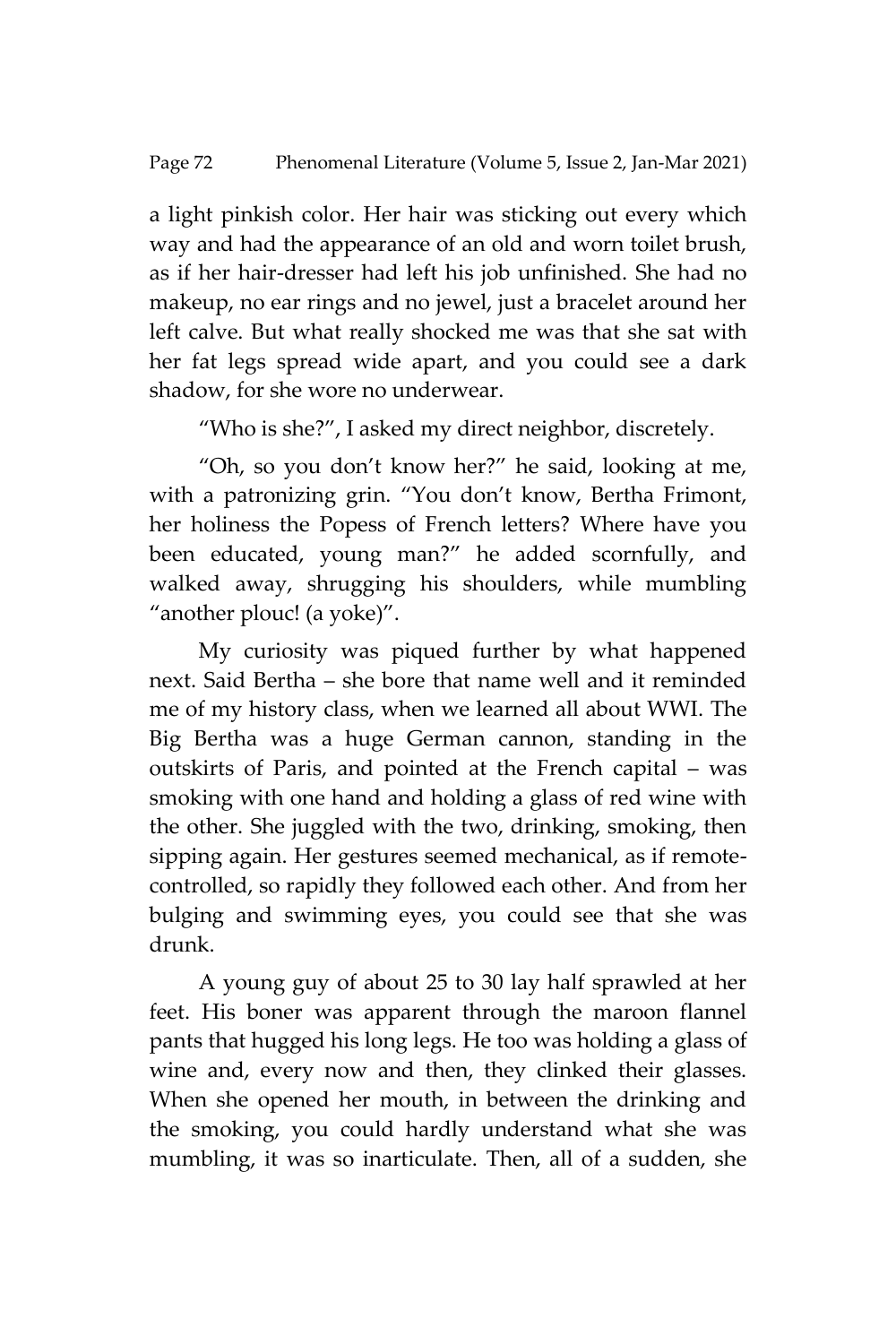placed her sandaled foot on the guy's boner and, in a surge of sudden awakening, she cleared her throat and said, this time very clearly:

'You have the ambitious teeth of a real writer. I like your lupine face. Come tomorrow to my office and we shall sign a publishing contract.'

'Er … Madame,' the boy said, 'I haven't started my novel yet.'

'Shut up and come as I said to my office, we shall arrange things. Now scram before I change my mind.'

'My gosh,' I thought, they have just met. 'She must be an avid consumer of young male flesh.'

Blushing, but excited like a child to whom his parents promised a wonderful toy, the boy got up and almost ran out of the room, lest the spell be broken. I guess he left the Salon immediately thereafter.

If all that wasn't enough, Frida drowned her cigarette butt, tossing it into the now half empty glass – it must have been her … tenth, at least.

Her fat fingers loosened and the glass tumbled to the foor. Seconds later she was snoring and grunting like a real sow. I was about to leave that incredible scene when oops, I noticed the trickle of piss that started to flow along her left thigh, and soon, that trickle became a stream, giving a louder thud, as it reached the parquet floor.

'NO, this can't be possible, god NO!' I repeated to myself, shaking my head with disbelief, 'and she is the Popess of French letters!!??" I won't tell anybody about this, not even Margo or Anne; they wouldn't believe me. But some day, when that troll will have left the literary scene, for surely she won't last very long, gorging herself, drinking and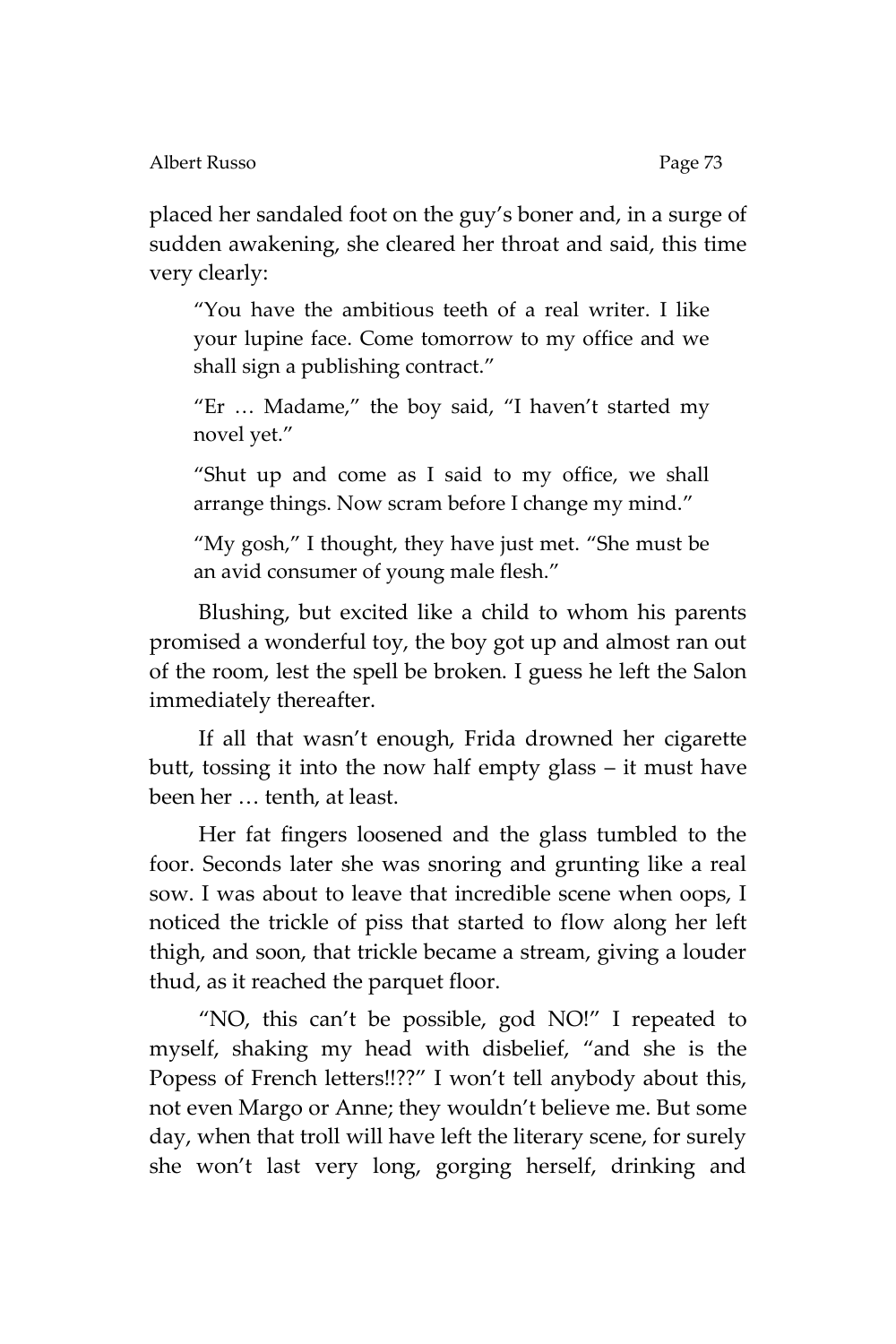smoking the way she does, I promise to put down what I have just witnessed into one of my books. And my future readers will conclude what they wish, whether they believe it was true, or just the figment of a sick imagination. LA PAPESSE DES LETTRES FRANÇAISES!

 $\overline{\phantom{a}}$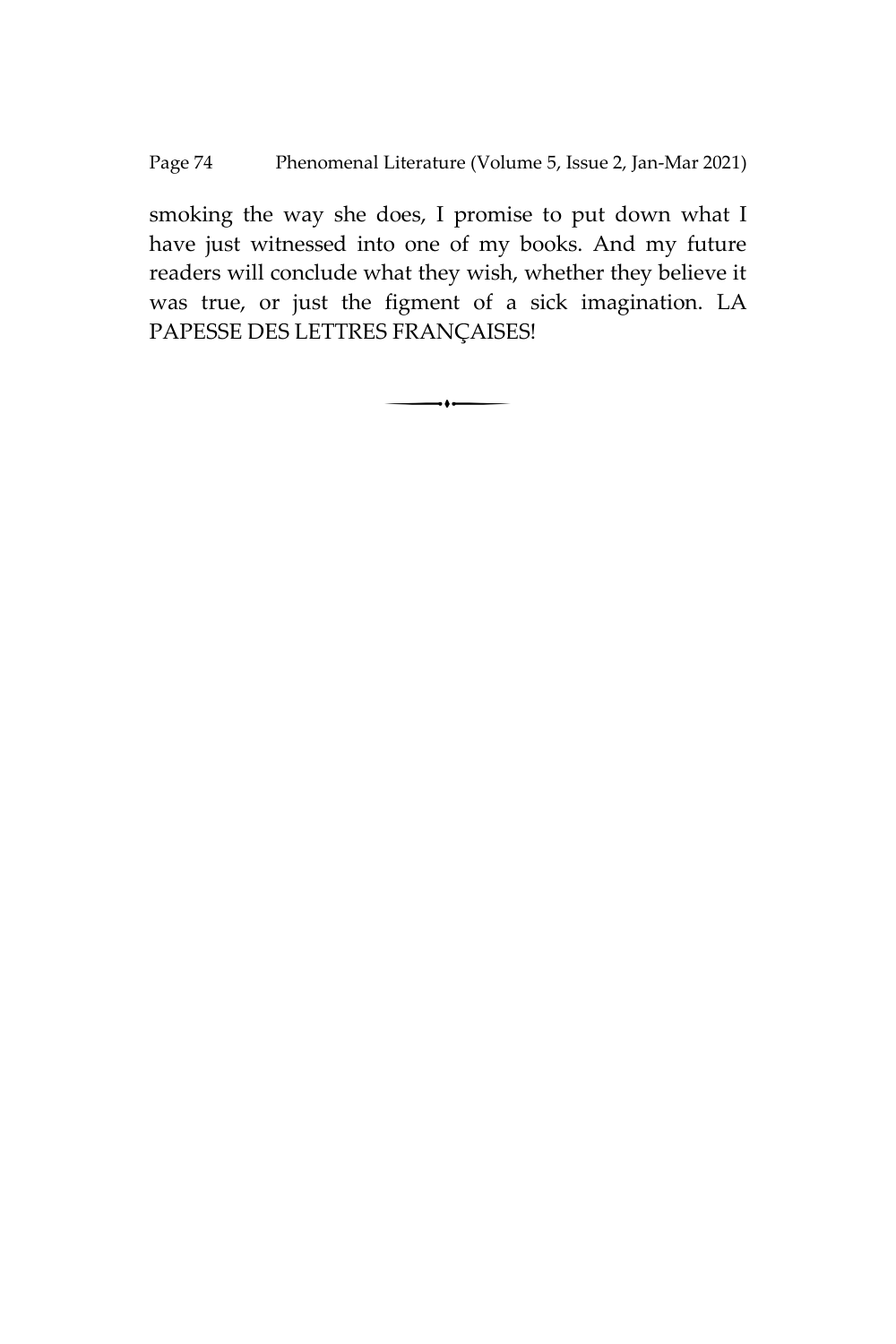# **2 The Tree in My Bathtub DJ TYRER**

I'd bought one of those bars of soap that comes with beans in it, intended to massage you as you wash (and, boy, did it feel good). Of course, I'd seen those posts about the beans supposedly lodging in drains and sprouting, but hadn't paid them any attention, assuming them to be no more than the latest urban legend.

A week after I first used that soap, I went on holiday. In fact, I took the bar with me on holiday, although I guess that's not really relevant. I was away for a week and, when I came home, I noticed a couple of shoots protruding from the plughole. I couldn't believe it; I'd really thought it was just a myth. I mean, you wouldn't imagine a bath's plughole was the most hospitable of places for a seed to germinate, but...

I tugged the green shoots up, but obviously left the beans themselves behind, for, the next day, two more shoots had replaced them. I snapped them off, but they grew back again. So, I decided to leave them in situ and pour some bleach down. Unfortunately, that didn't seem to have any effect.

The shoots grew larger and gained several leaves. It was a nuisance as it was definitely blocking the plughole, the water taking an inordinate time to drain away and a small scummy ring would remain around it for hours.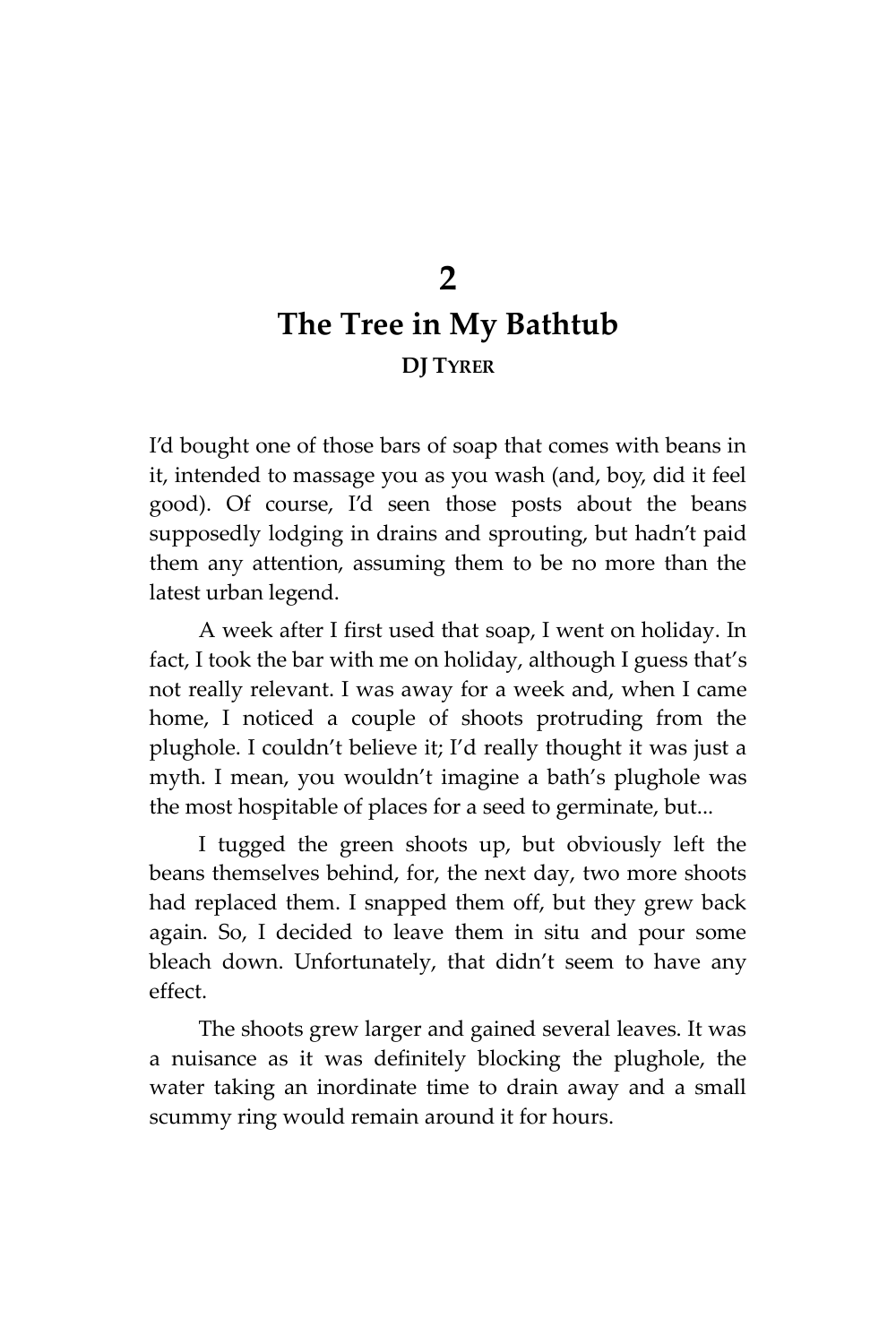I tried weed-killer next. I must have poured a dozen bottles down the drain, to no avail. I was probably endangering my life more than the plants: Who knows what toxic cocktail of gases was fermenting down there?

Well, I was at a loss as the little plant grew into a woody weed. It seemed as if I was going to have to pay a plumber to remove the section of pipe it had rooted itself in. Still, I had a business trip coming up and decided to deal with it when I got back.

When I got back, however, I was in for a shock: What had been a weed about three or four inches high was now a bushy shrub about three feet in height. I couldn't believe it; I didn't need a plumber any more, it seemed, by a lumberjack. It was ridiculous!

Not that I did anything about it. To be honest, I was too embarrassed to have anyone else see it. I mean, what would I say? 'Hi, could you landscape my bathroom?' I contemplated buying a strimmer or something, but I've never had more than a window box, so wasn't sure where to start. Besides, every time I'd weeded the plughole, it had grown back, so what reason was there to assume taking an axe to it would be any more effective.

So, I left it. I started showering at the gym – for the first time ever, I was glad I still had my membership. I kept the shower curtain pulled tight across the bath to conceal it, but I could see the silhouette growing bigger every day. It was no longer a shrub, but a tree: there was a tree in my bathtub and its branches were causing the curtain to bulge outwards and protrude over the rail. Pretty soon, it would fill the entire room.

I pulled the shower curtain back and found the space behind it was a solid-green mass of leaves. I couldn't see the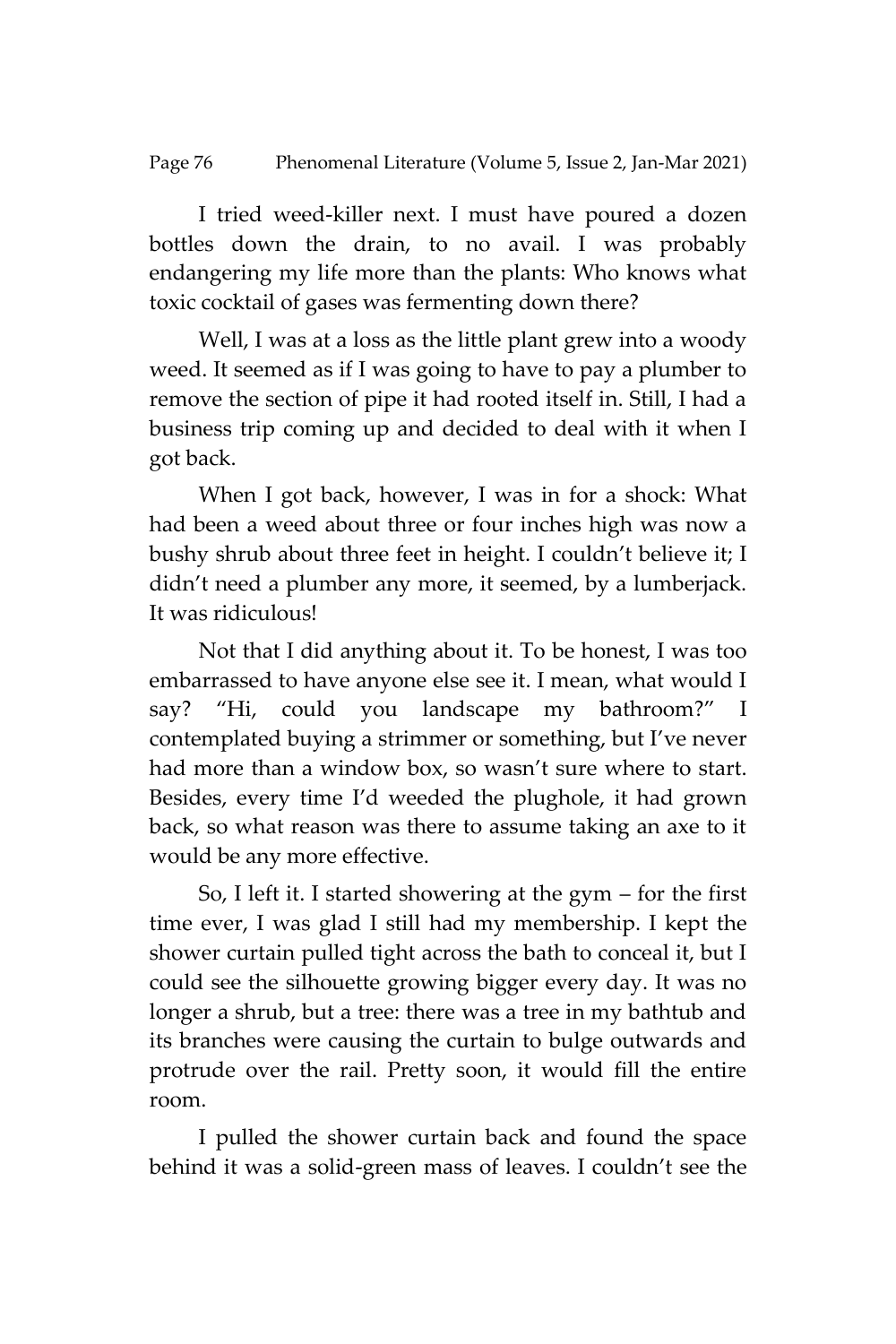DJ Tyrer Page 77

trunk of the tree, nor could I actually see the bath it was growing from, branching having spilled over the side towards the floor. It was as if a hedge had been transported into my bathroom. The roots must have extended right through the building's plumbing in order to support it. Soon, it would fill the entire room and, then, it would burst through the ceiling and into the flat above.

An axe wouldn't cut it, despite the pun, so I went out and hired a chainsaw, one of those big petrol-powered monsters that sounds like a motorbike. I filled it up, then fired it up and realised there was a damn good reason you're supposed to wear ear-protectors as well as goggles, especially when you're using it in a tiny bathroom.

I set to work and twigs started flying, but it seemed I was doing no more than some basic topiary. The mass of the tree was like iron and even the beast of a chainsaw didn't seem to be achieving anything other than filling the room with the stink of petrol fumes.

It was going to take something more. I'd heard of people using dynamite to get rid of tree stumps but, well, that seemed a little extreme in a confined space. I thought about it for a while and reached a decision: it was going to require fire.

Now, you may be thinking fire was a little drastic, even in the circumstances, but it was a bathroom and what's a bathroom full of? Well, okay, this particular one was full of tree, but a bathroom has plenty of water. It really didn't seem like too much of a risk, not with water literally on tap.

I'd bought an additional can of petrol for the chainsaw, so I fetched it and splashed it all over the leaves and did my best to pour it in amongst them. Then, I fetched some newspapers, crumpled them up and pushed the wad in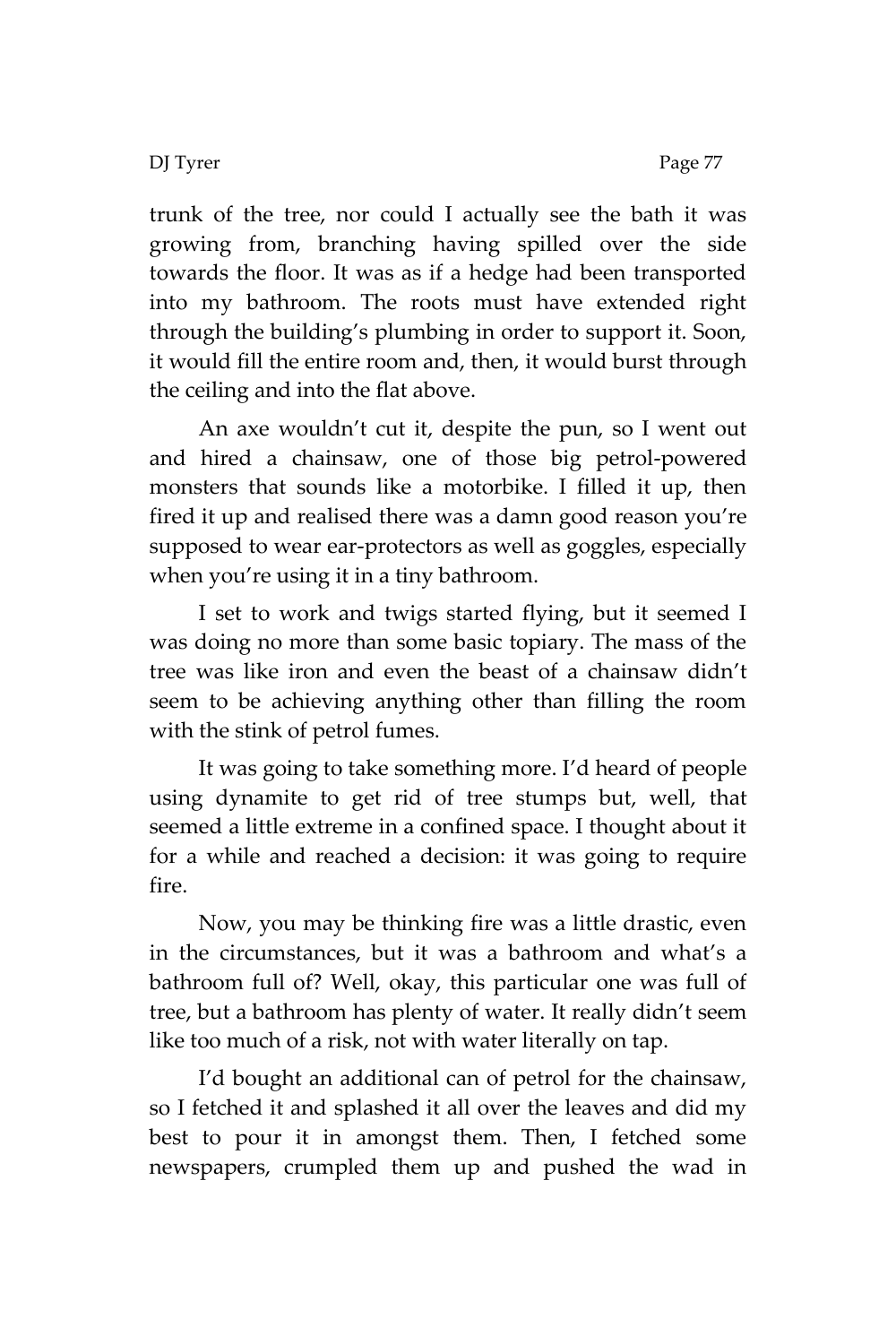amongst the leaves to act as a fuse. I took out a box of matches formerly reserved for the eventuality of power-cuts and lit the paper. The wad blazed to life with a sudden intensity that caught me off guard. I stumbled back in surprise and banged my head against the wall: I was stunned for a moment.

The paper smouldered and it seemed like I'd made a mistake. Then, there was a whoosh and the petrol ignited. I was attempting to stand and failing as wooziness overcame me, when the flames spread to the door. That wasn't supposed to happen, especially as the room was filling with smoke.

Somehow, I managed to stumble to my feet and I lunged for the basin and turned the taps on. Water spurted out and I emptied the toothbrush from the glass that held it and filled the cup with water and tossed it at the blazing tree to no appreciable effect. I tossed another and another, but the fire just seemed to grow worse and the room was filling with smoke and seeming to spin.

The glass fell from my hand and shattered. Then, I seemed to be falling, too, although into what seemed to be a bottomless pit rather than to the floor and, a moment later, everything went black.

Somehow, I survived. I've no idea how and nobody has been able to tell me. My flat was gutted, as was the one next door and that above. Everything was blackened and stank of smoke and was soaked from the firemen's hoses. Apparently, I was in much the same state when they found me.

My neighbours weren't happy with me. Not just those whose flats were burnt out, but those who lived below, whose homes had also been soaked. I tried to explain why I'd done it, but nobody seemed to believe me. Some people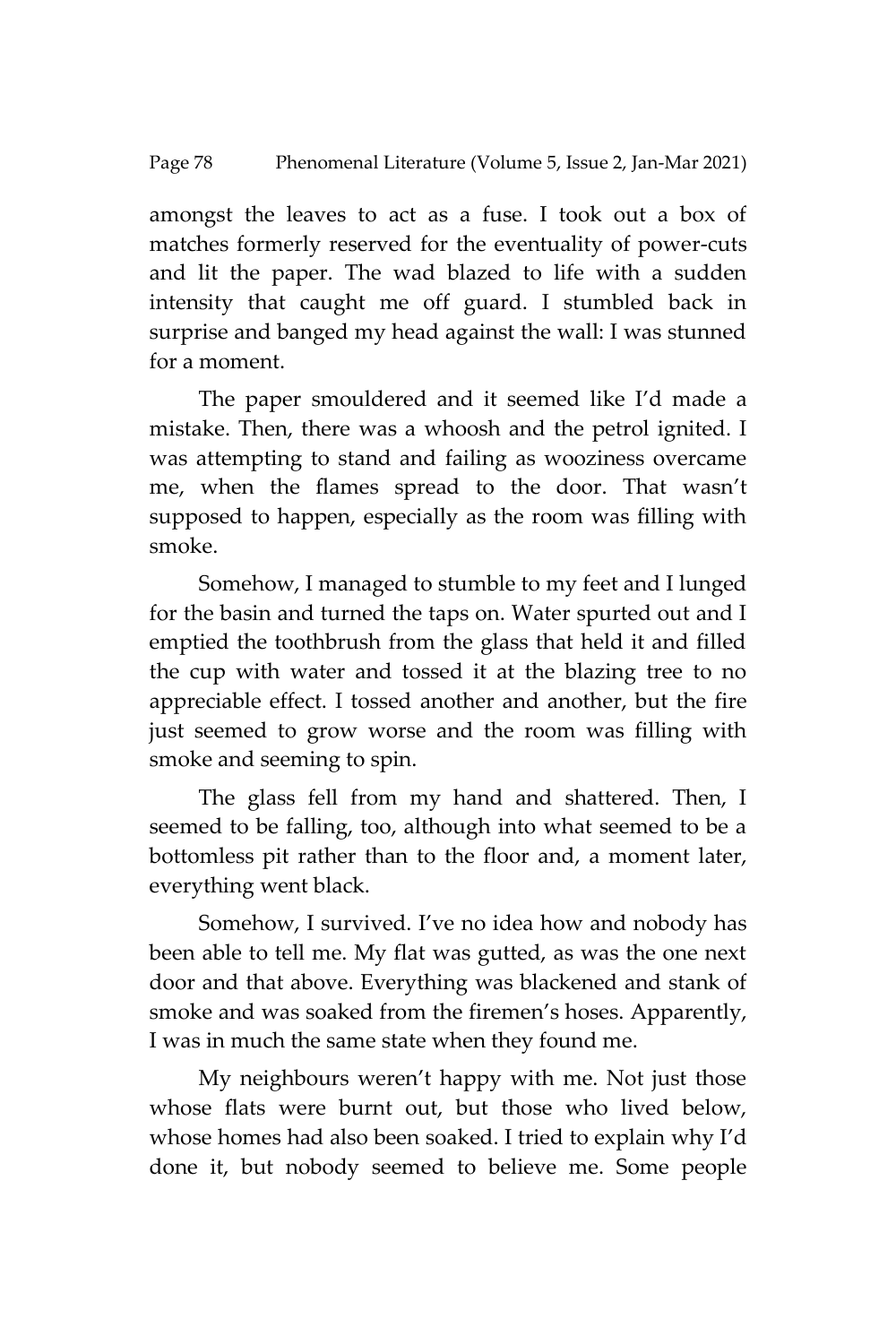DJ Tyrer Page 79

seemed to think I'd been trying to kill myself, while others thought I was just plain mad. It seemed there was no sign of the tree when the fire investigators finally went in; I can only assume the flames totally devoured it. (They certainly seemed fierce enough to have done so.)

So, here I am in this 'hospital' undergoing assessment. But, that's what happened; it's the truth. And, to think it all began with a tiny bean implanted in a bar of soap. Still, the massage effect *did* feel good.

 $\overline{\phantom{a}}$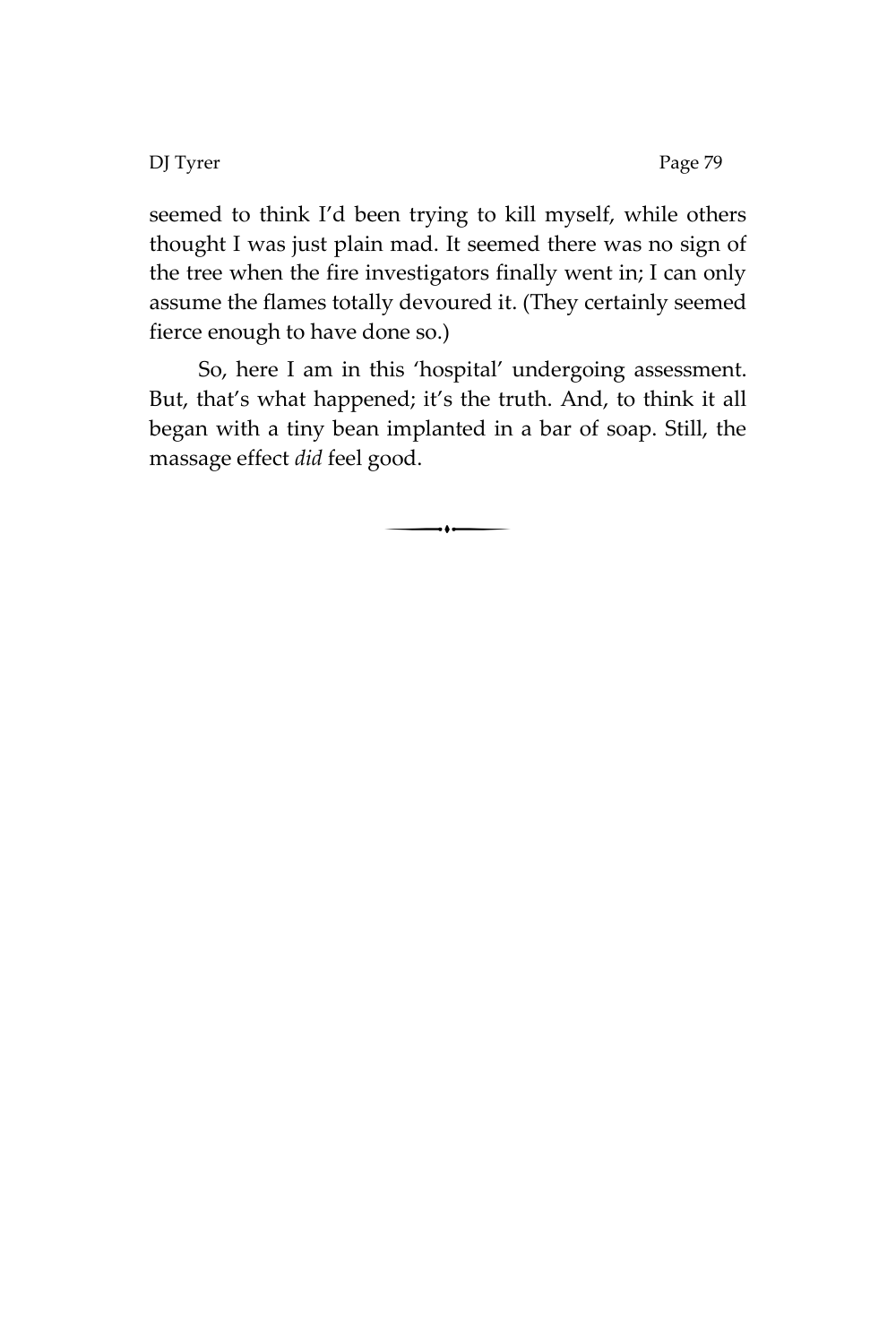## **3 What They Knew ERIC DREYER SMITH**

Mrs. Petersen knew what they were doing up the road. Mr. Baum had a good idea, too. He was the town baker and although he worked a lot he still heard the rumors. Then the people who worked up the street began ordering bread from him. He resisted hearing the rumours firsthand as fact from the people who worked there, but soon realized that listening to their stories was a part of doing business with them. He had to listen to get their money and they seemed to have to tell their stories. Therefore, it was not long before Mr. Baum really knew.

The children of the town said ghosts lived up the road. In a way this was close to the truth, but children do not know everything.

Mr. Kappel prayed for the longest time that it was not true. But when enough people said it was true, at least enough for a reasonable man to wonder if it were, then he prayed even harder that it would pass soon. When rumours blossomed, he prayed as hard as possible that they would be forgiven. Kappel worked at the church and it made sense that at least some of his prayers would be answered.

Mrs. Huber was a teacher and quite educated. She believed history was repeating itself. The logical conclusion would be that revenge would be taken. She felt ashamed, but kept teaching her lessons. She knew what was going on up the road.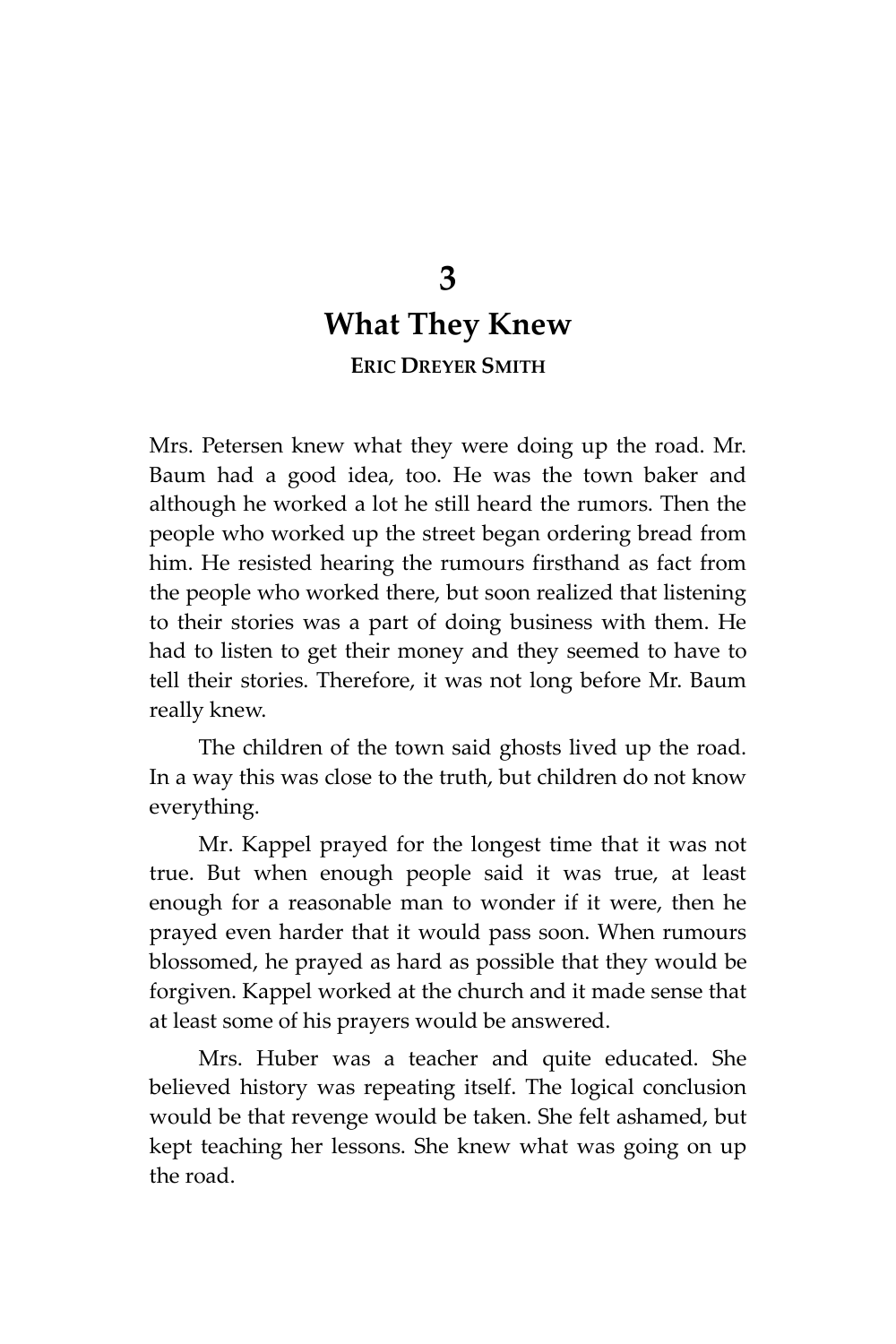Mr. Schuster pretended for the longest time that he had no idea what was going on. He knew the ones in town who liked to talk about it. The ones who bragged or condemned what was happening and he avoided both groups assiduously… He never walked up the road or looked in the sky toward that direction. When the workers from there came to town, he disappeared. The whole thing, from the very beginning, had been too big for him. He was one man. He knew there was nothing he could do.

Mrs. Koch was proud of what was happening. If anyone deserved this, then it was those people. She knew they could not get away with what they had been doing. They had been doing it for centuries and now they had to pay a little. It was only fair. What else did they expect for doing what they had always done?

Mr. Farber was more practical. He figured that it was better that it was happening to them than to people like those who lived in the town. This was the logical position. After all, there was a war going on. Something had to be done to ensure internal security. Those who were not our friends could easily become friends of the enemy. The people kept up the road were never our friends.

Mrs. Vogt was horrified by what was happening. The thought of it grew in her mind daily. Why had they chosen a place just up the road to do such things? The terribleness of it was seeping into her skin. She could not sleep. Then her daughter accidently died that summer. Some combination of this and that wore down the thin wire that was left of her mind, and she snapped.

Mrs. Zimmermann would often ask rhetorically at coffee: who was she to care what happened? No one had elected her the boss. At times it did seem a little insane to her,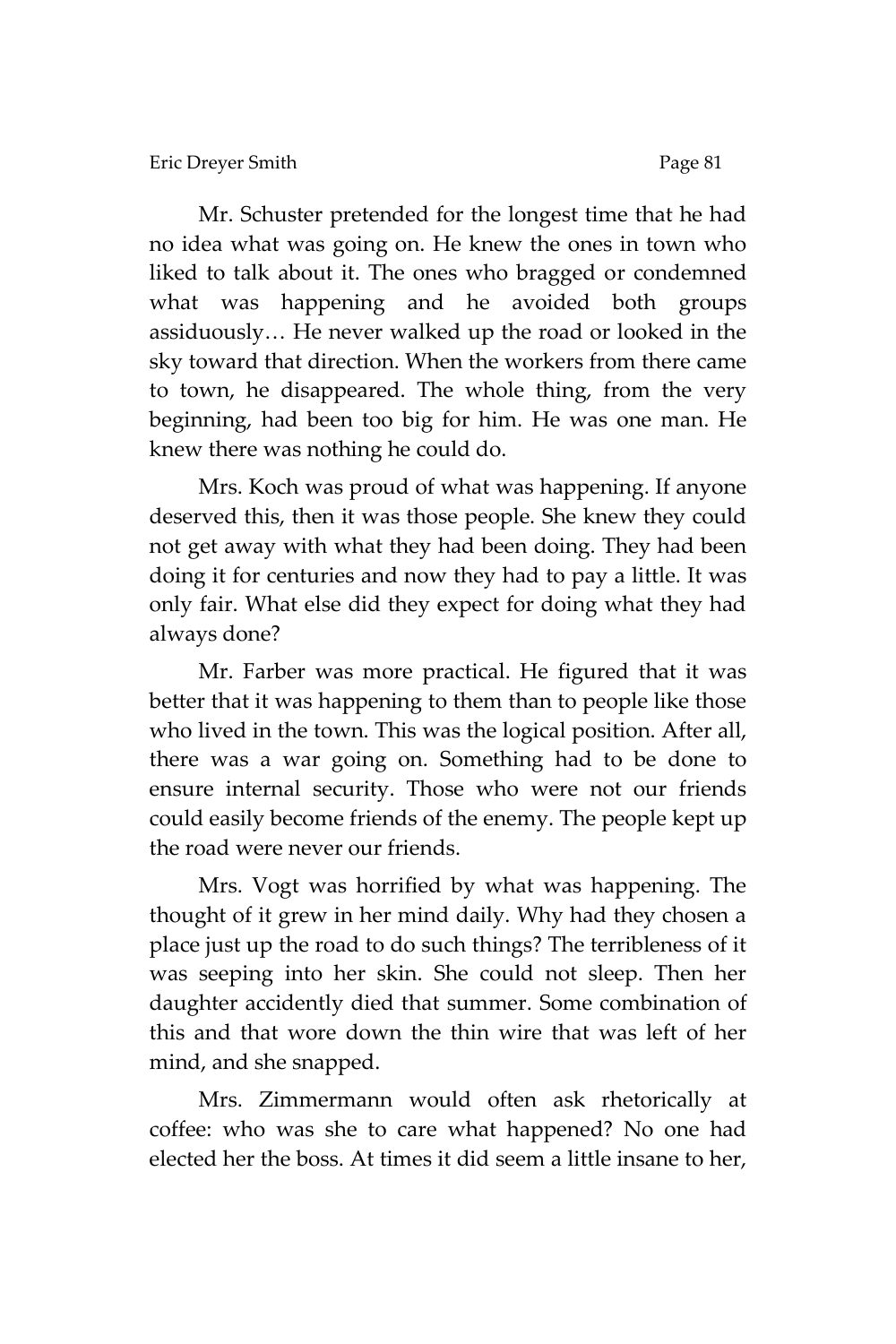but then again so did a lot of events. All things that happened in times such as these were bad. It did one no good to dwell too much on matters one could not control. This was wise philosophy. Besides, governments were always doing questionable activities.

Mr. Meyer thought about protesting. He made inquiries of others on the matter. No one responded favourably. He began thinking of ways he could get the place up the road closed or perhaps moved. He thought for a long time, but when he got no support, these thoughts remained thoughts and never became an idea. He never did get an idea before it was all over.

Mr. Thalberg was so old when this thing began that honestly his mind did not understand it. A few friends tried to explain it to him during conversations, but to no avail. It sounded like fantasy to Mr. Thalberg – the very little bit he understood of what they were trying to tell him. Were they talking about Hansel and Gretel? Did they think he was a child?

Mr. and Mrs. Fleischer were so stressed that this was happening so close to them that they did not have sex for seven years. They could not avoid the matter since the workers from up the road relied on their goods. Those workers insisted on telling their stories. It was profitable and maybe morally necessary to listen. Someone had to attempt to absolve the confessors. Someone had to play heaven's ear.

Mrs. Brandt was certain there were two nations within the country. It was divided between those who fostered what happened and those who would never have taken part in such business. Basically, the party system in the country justified her interpretation. It was the ones with guns who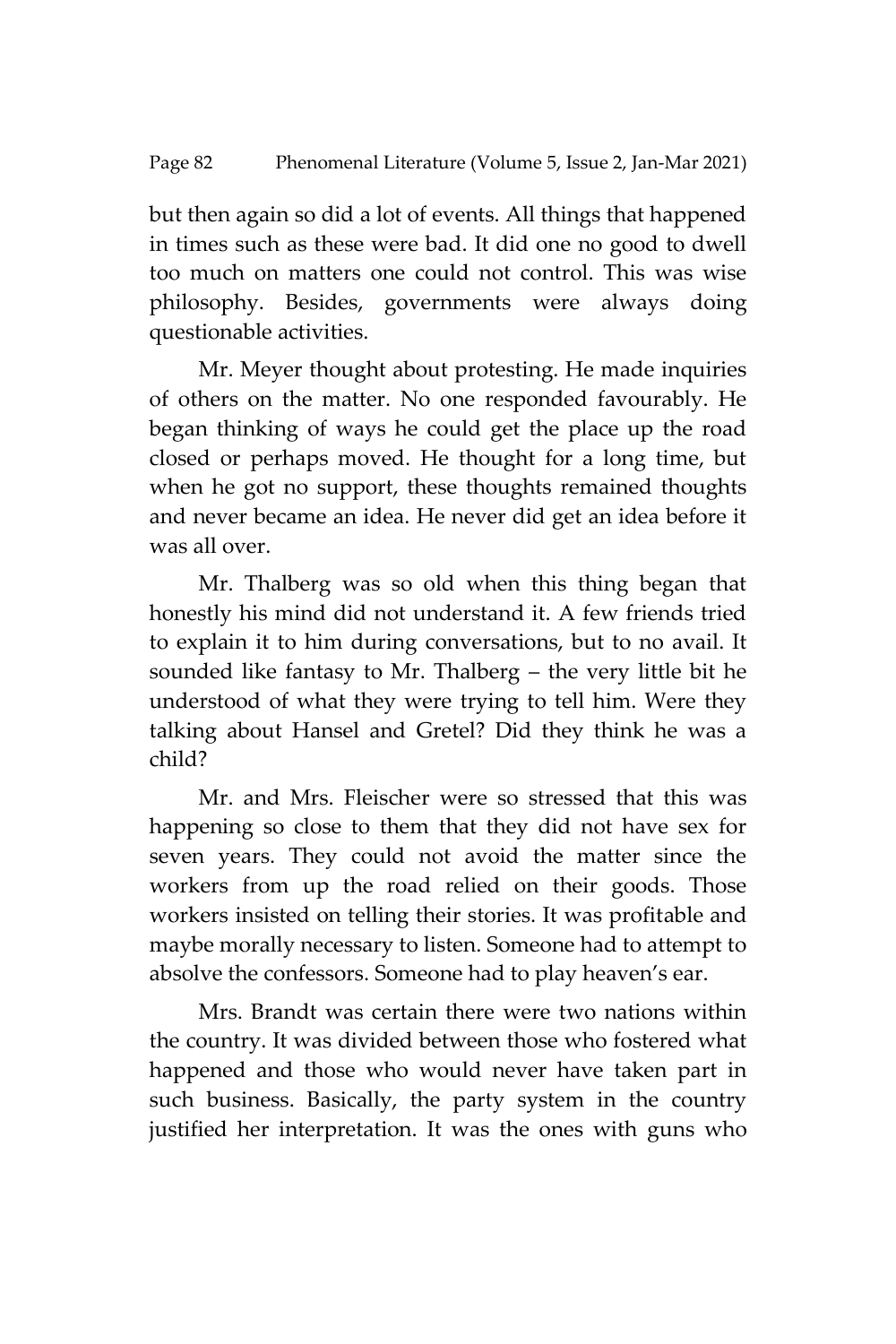made this happen. She was part of the other group. This knowledge consoled her.

Mr. and Mrs. Henrich never favored what was happening, and especially hated those in charge. They knew justice would come. All they had to do was wait. While they waited for justice, they sneered at people who seemed to support the activities up the road. When it was over, they were proud they had kept such a low profile through it all, and they continued to sneer.

Mr. Dreher kept concentrating on the time when the rumours were merely whispers not loud enough to be truly heard. If new thoughts came, he mumbled to himself to drown them out.

Mrs. Oster knew it was all her fault. She lost seventy pounds during those times.

Miss Schreiner saw opportunity in what was happening. She made it a point to marry Mr. Burger during those times, and came up with the idea of the town specializing in new goods that the workers up the road would need. She cleverly arranged for shipments on the new trains that were arriving. She and her husband made lots of money.

Mr. Busch lived in personal horror the whole time, since he recalled a family story that some of the hated people held up the road were his ancestors. He worried that a scientific method would be developed that would discover him.

Mr. Franz ran away and joined the Resistance. Mr. Bohm wrote a book about it one day.

Mr. Weissmuller thought if he never saw the gates up the road, then no one could ever blame him.

Mrs. Ritter made herself happy by forcing herself to vomit.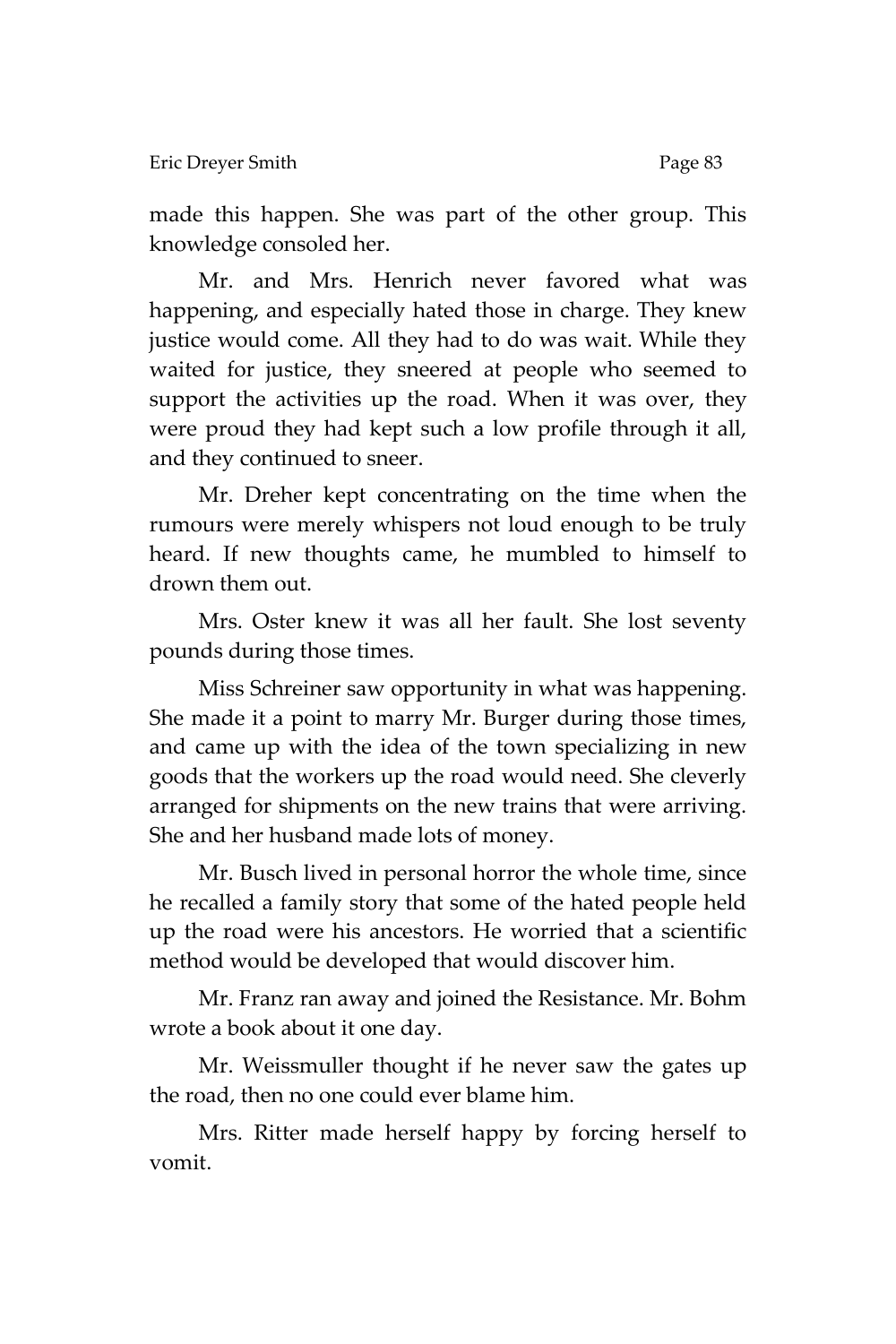Mr. Furst one night silently murdered a drunken worker from up the road.

The Barth sisters played cards so much that they had no time to think about it.

Mrs. Pabst insisted the place up the road was merely a bakery.

Mr. Gerste kept saying, "It could not be."

Mrs. Lehrer thought the workers from up the road were nice and that they must have come from good families.

Mr. Nacht tried to move away, to get far away from it, but he had so little money that he could not. He was a prisoner of those people up the road and was always angry about it.

In the end, a few people did move away. The town waited. It went on with things. Things would change since many of the old died forgetting, and the young were born before they could remember.

 $\overline{\phantom{a}}$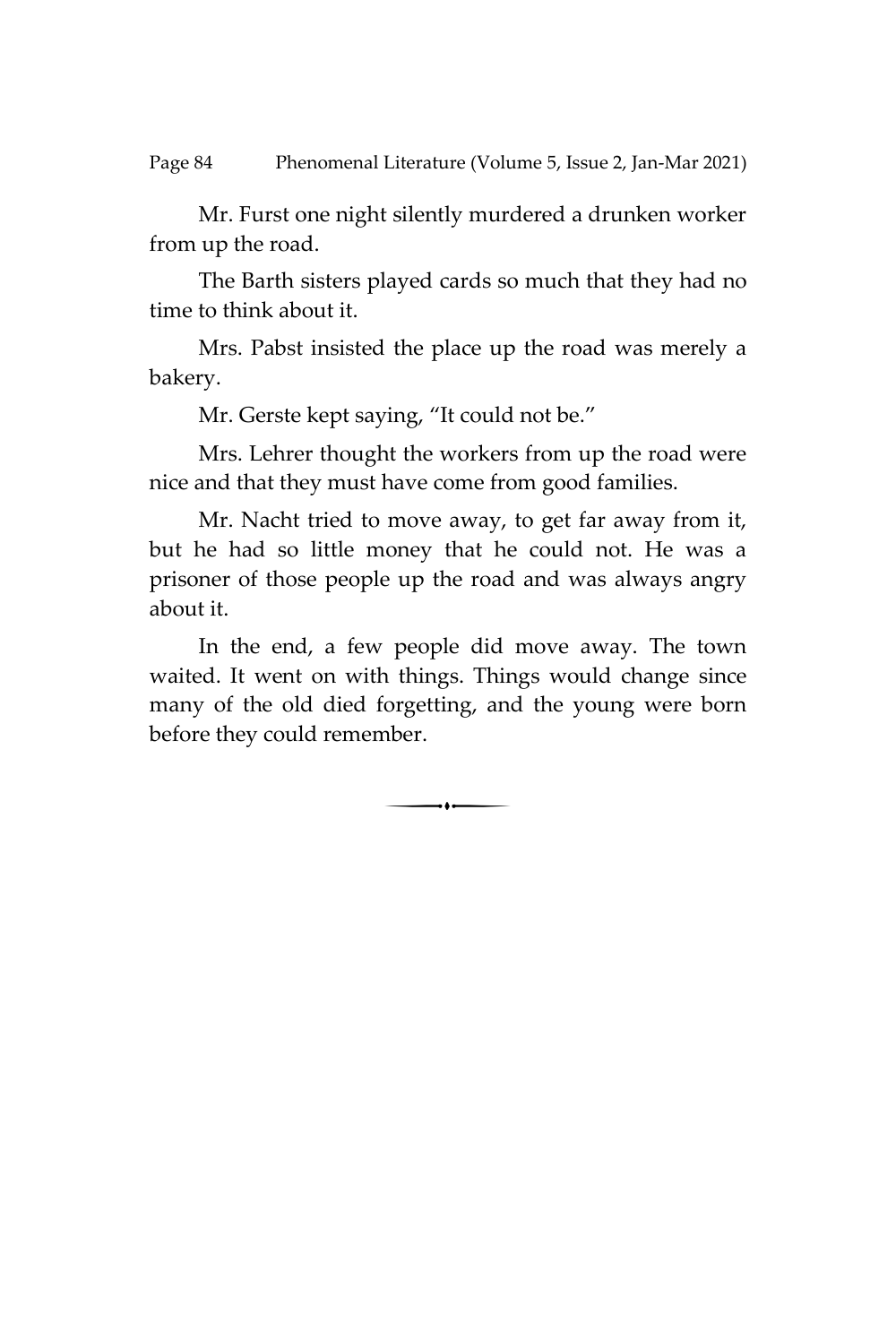## **4 Dinner by the Sea JEVIN LEE ALBUQUERQUE**

Makara had only been on land for three months, best three months of my life, and then she was gone, but I'm still dreamin', lost in my own sea, swim, snore, tongue swallow, gag, cry again wake up, front yard tangled in x-miss-treelights, sandwiched between manikins painted green, red, flamingos, reindeer woven in sticks, shrub yawn to the arrival of earth worms by the dozens, whiskey bottle still in hand, cold, earth worms tickle fingers, bare foot, only one, one shoe on, neighbors walk by, head shake moments in time, weathervane rooster raucous, landlady-artist "accidentally," sprays water in my direction, mirrors, make my way up, back down driveway, sea of life splash art studio where I live, suffer, but it is nearly the first day of spring: rebirth, purity, cleansing. How many chances does one get? ibuprofen, water, kombucha lemon-lime embarrassment shower. Landladyartist, from deck of art-house over rosemary shrubs, 'Don't forget Ganesh, it was her favorite. You should know that. Good luck, make sure you bring back my art!' dog of a thousand spirits at her side, bark-blessings, I'm out the door, past buddha statues, suns, bright yellow, cut out of wood, purple butterflies, made of metal, colorful fish, greenwooden-geckos-grin, prayer flags play, sage in the air, quickeye humming bird, humming to a chorus of blackbirds, I pick up 60lb cement Ganesh, painted orange, patched in broken mirrors, pack-up-Subi, rosemary down the Big Sur coast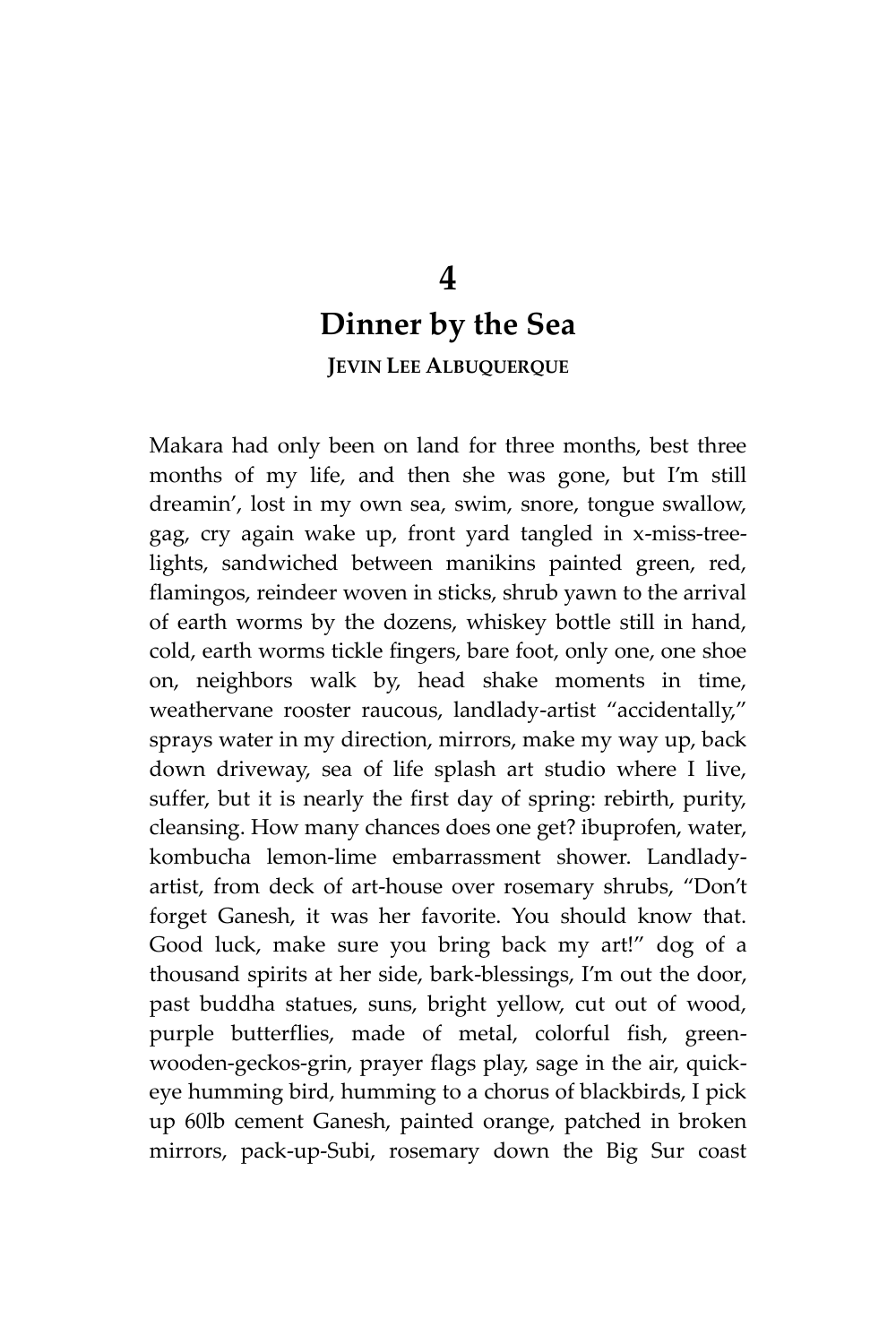### Page 86 Phenomenal Literature (Volume 5, Issue 2, Jan-Mar 2021)

reflection, lost in colorful mosaics of march-on to win her back from the sea.

My hand thumps to the drum pound, boom, boom, boom, sacred three count toward Big Sur, Ganesh staring back, through rearview, I swerve, try to make statue fall to the side, cement, stares, trunk trumpet, kind of blue, at my expense, the ocean tease tantric blasts of sunlight reflect Ganesh mirrors, sharp fragments of light rotating planetary through my interior, direct ocean light glare, blinded, by a woman who somewhere in the abyss swims freely to jazzzzwhales, porpoises play, sharks, fishermen toss gold overboard for a glimpse, blond hair flow in the waves, saffron eyes change with the tides, snap-jaws, hind legs kick, splash water, peacock feathers, into the deep, my mind descends, a blind fish, only now able to see, this could be my only opportunity, harsh reality sea, a world known only in stories, pilgrimage, cemented in myth, my mind unravels, marvels, ocean slap shores, rocks rise, mountains rise, the sea rising, the highest tide of the year. Boom. Boom. Boom.

Waves, tides, currents, flow over sacred rocks where I fish for Lingcod, Cabezon, Rockfish, bottom dwellers, in the muck, green meat to white over fire, head full of words, colors of the gods. Rearview, Ganesh eyes calm, lost in the boom boom boom. I wind along coastline, nearing site of hope, Soberanes, rising god of earth, vigilant of all who pass, crush those who cross, rules of the deep, etched in caverns of abalone caves, siren centers, sinners sent to tuna nets, plastic consumption only, currents of human waste. Jazzzz-up, Ganesh's eyes open, blue, trumpet, *tah-tah-tah*, tappin' orange toes, squirm away from cement prison, red hibiscus garland, blowin' in the wind, through side-window to sea, Soberanes in the rearview, nearing my destination date with the gatekeeper.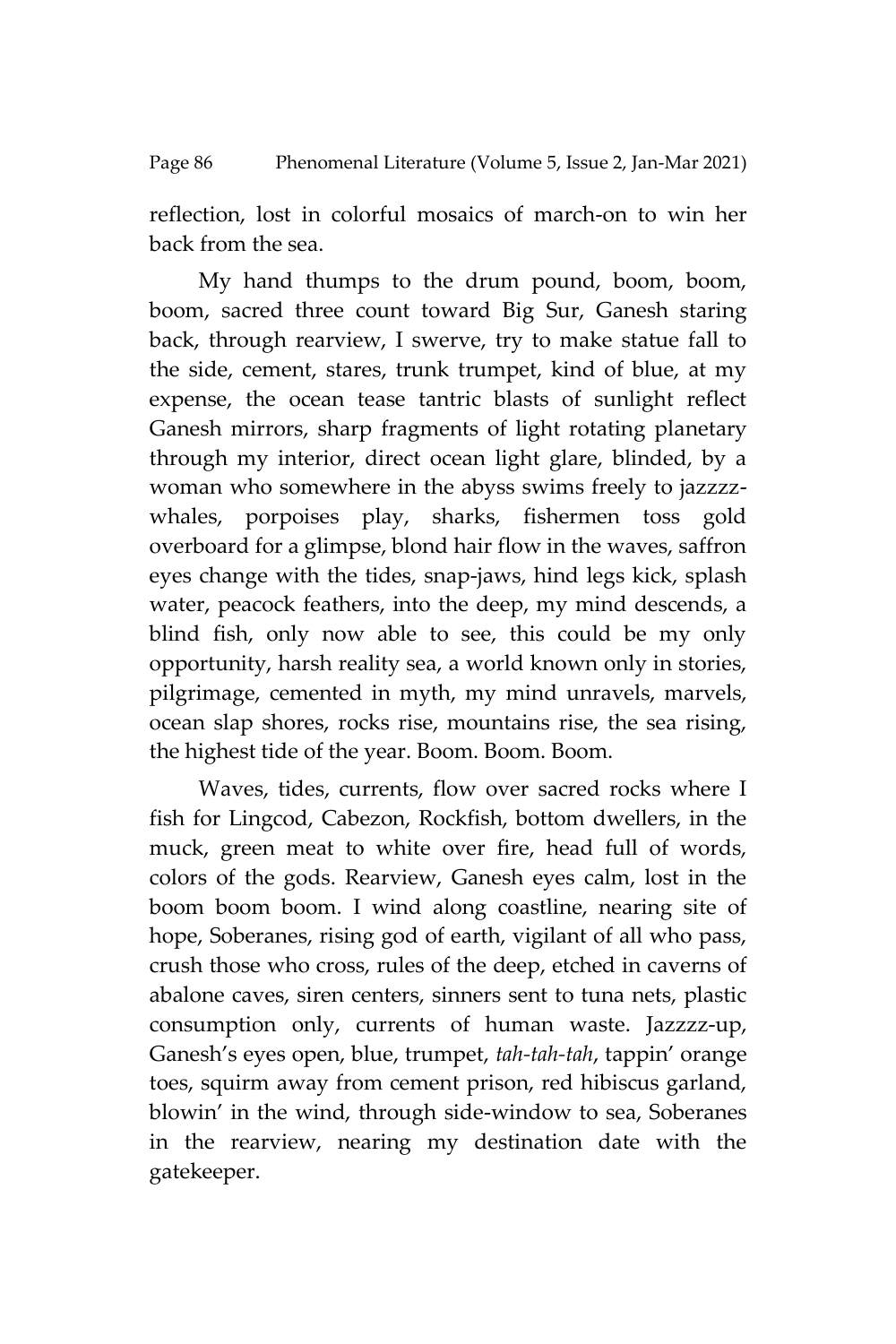I press the pound sign, ring the sea, restaurant below, wrought iron gate standing profoundly, guard cliffs, ocean,…and after some static, Ganesh eye roll through the rearview, "Crane?" I holler. "Yeah, is that you?" "Who else?" I respond. "Don't get smart," and the buzzzz, gate open, "I hope you brought your wallet," through speaker static, as I serpentine my way downhill to restaurant perched exotically over rock ledge, cliff, deep-green tide pools below, angelic hues of blue-water rush over rocks, spring into fresh parking lot, only one car in lot, jeep, mud on tires. "Bout time," says Crane, front of restaurant, stompin' about, sailor's hat on, checks over shoulder, out of habit. Sweaty face into passenger window, 'Who's that in back?' he asks, shaking his head. 'Kinda creepy, João, but hey, you are all set, I put everything beautiful in the shed, and the meals, in the freezer, you have some de-thawing to do, and don't get locked in there, knowing you. Nice dinner jacket. Didn't you wear that for your wedding?' 'You know I did.' 'You know I dated a Makara?' He steps back: 'O love of angel's tomb…land or sea." "Yeah, you read it to me." "Ok, fine, and about your sixmonth bar tab?" spits, looks away. I pull out plastic ashtray, stack of bills from coaching soccer, cash money, 'here's your money, bar-tab, storage… And, thank you.' 'No problem,' worn hands accept cash. He looks up to grassy hills, hovers over canyons in anticipation, 'Should be a good moon, should shine,' flying back, broken, 'I wish you the best, drum down there, below the arch, might a played a little,' he says, tapping twice on the door, on his way. 'Thanks,' I tell him, stop him, turns around, tears in his eyes, nods, off to jeep, kicks a tire, cranks up Opera, *La Bohème*. 'Make sure you shut it down on your way out,' peel out.

*Oh, to have this place to myself, alone, alone, alone, hope she will come back, on this sunset, on this moon, beginning of Spring*, a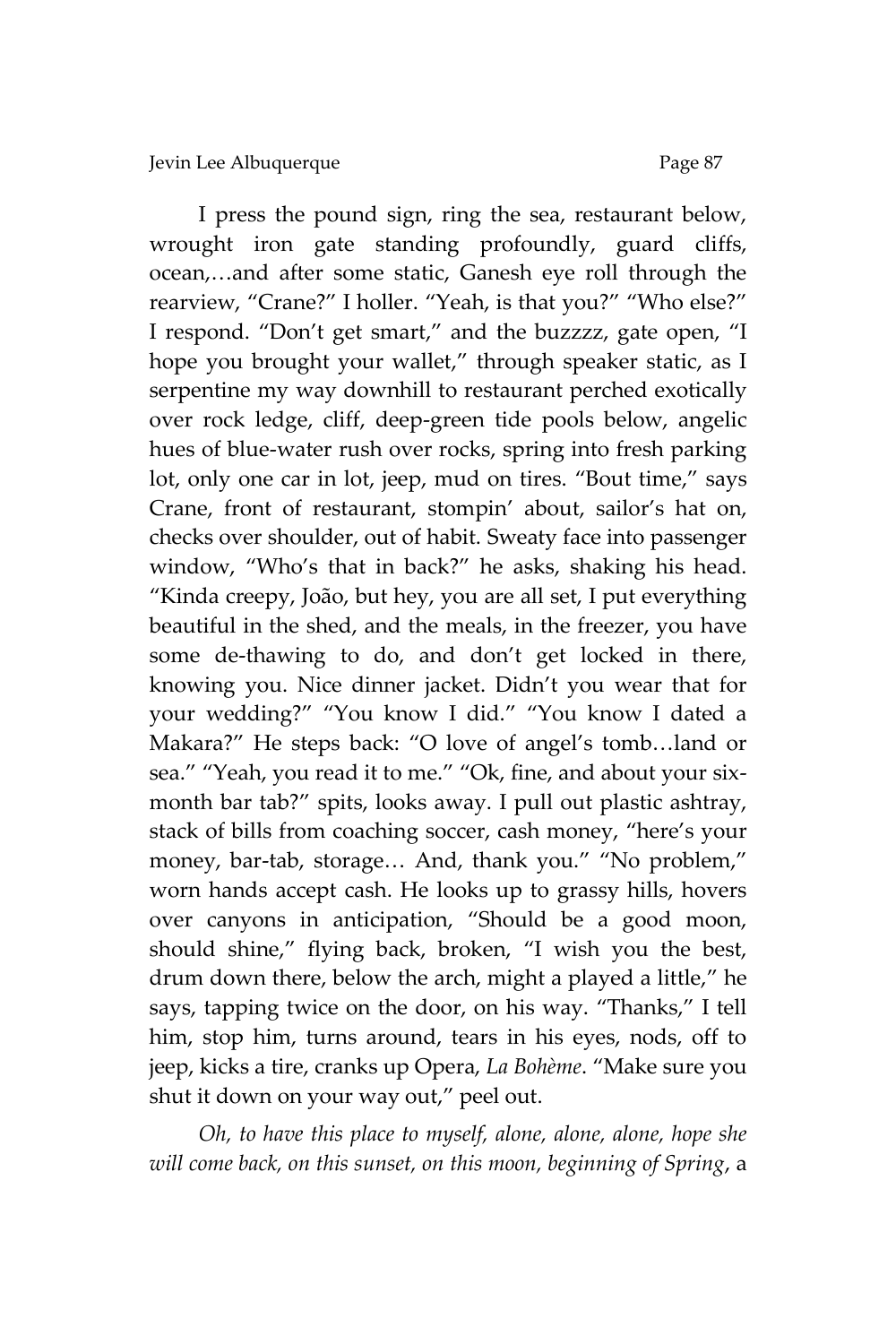jolt of energy up my leg to Ganesh snicker, I flip rearview up and out of view, but hear cement chuckles as I park, slam on the brakes, sending Ganesh slamming into my seat, small mirror shooting forward into the sunlight reflect, *You got this. "*Don't go anywhere,' I tell Ganesh, knowing I'm weak, afraid to look in mirrors, door shut, key-beep, lock Subi, to shed, check on supplies.

Upon entering, mirrors abound in fish, suns, geckos, all from the imagination of land-lady-art-house, I begin the hike down rocky terrain, a clean trail for tourists, winding down to sketchy rocky rocks, a rope I already slung across where I can hang chimes; rock indentations for mirrored creations to be placed, lures, reflect light to the deep dimensions, demons rise up, but you fight back up the hill for chimes, mirrors, clank walk back down, decorative rope attachments for the love of wind, rocks up rise in mirrors, already clang, clank, metal shimmers, in the afternoon sun meditation, *don't get lost, keep going*. Back up the trail tuna, out of the freezer to dethaw slowly on steel counter, spaghetti kelp with sea urchin meatballs, mussel-sea anemone soup, starfish crackers, sea snails, calamari-octopus tangle shrimp paella garnished with sea urchin, and enough appetizer *pa amb tomáquet* with herring to get the show on the road, awaiting the emergence of our table on the low tide, I take in the power of tide, turn, look at grassy hills, rising up behind me, trying to invoke the moon, over canyons of trees, fierce rocky coastline, ocean hissing back in *Dvořák* ecstasies, countering the mountains, never to be outdone, Makara, never to be outdone, *you must win her back*, I scamper back down to edge of the sea, scaling rocks through cave, to harness energy of ocean, rush up, flirt feet, a common heightened sense from years of fishing the edge; quiet tide pools behind me where we met, Makara rock, a hundred feet above, where seagull, talons clipped my hair,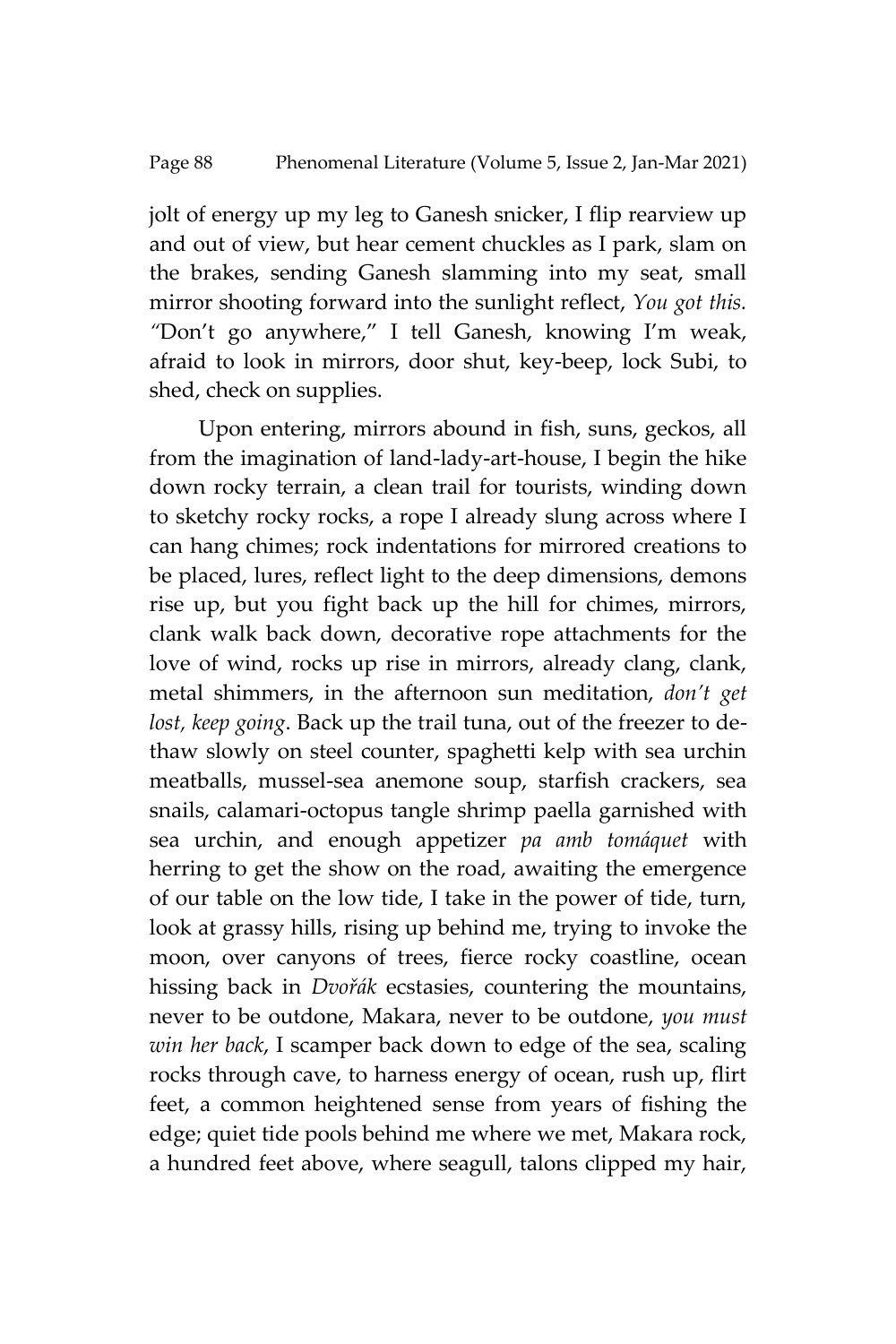near knock to my death, knocks Makara, spirit rattle rib-cage, blue eyes, hair to her thighs, in pools, gentle waterfall seduction waves, wash white skin, breasts shine in the sun, legs bare, in ecstatic feminine-divine control, controlling your every move, you move to the drum, strike, boom, boom, boom.

And back up to shed, retrieve birds, made of glass bottles, wings, beaks of metal, hang from the rope, in the arch between rocks, ready for flight, I face hundred-foot rock shaped like a Makara, pointed to the sea, a cathedral of rocks all around, caves, and the tide unveiling the surface of the table, solid black like Portuguese marble from my father's shop, through water glisten-green abalone legs, provoke tears, but I'm below the arch, back up the trail, ignoring emerald pool to the side where we swam, made love. One step, the other, to the boom boom boom, over vast metallic sheen, holding on, in fading light horizon.

Tuna de-thawing nicely on steel table, white wine, abalone, sea lion whiskers, dipped in olive oil, to sharpen the senses. "Detallitas," she often said, influenced by time in the Mediterranean sea. *Ok, you got this*, walk back more items, brightly colored sun, legs like an octopus, loud yellow, smiling greeting, mirrors reflect love only, no time for rain, moon must shine and through the arch the table reveals green seaweed beards, dripping off black slab; when I scurry down rocks, step down sacred three steps, the table is silhouetted against the horizon, only visible on this tide, on this day, this is the day! Another trip, up and back, the fish: wood cut-out pink, splashed in yellow, purple, blue eye, beautiful lips for kissing, making people happy; smaller fish, rockfish-like, pink, yellow lips, expanding eyes, mirrors, and perhaps a wink.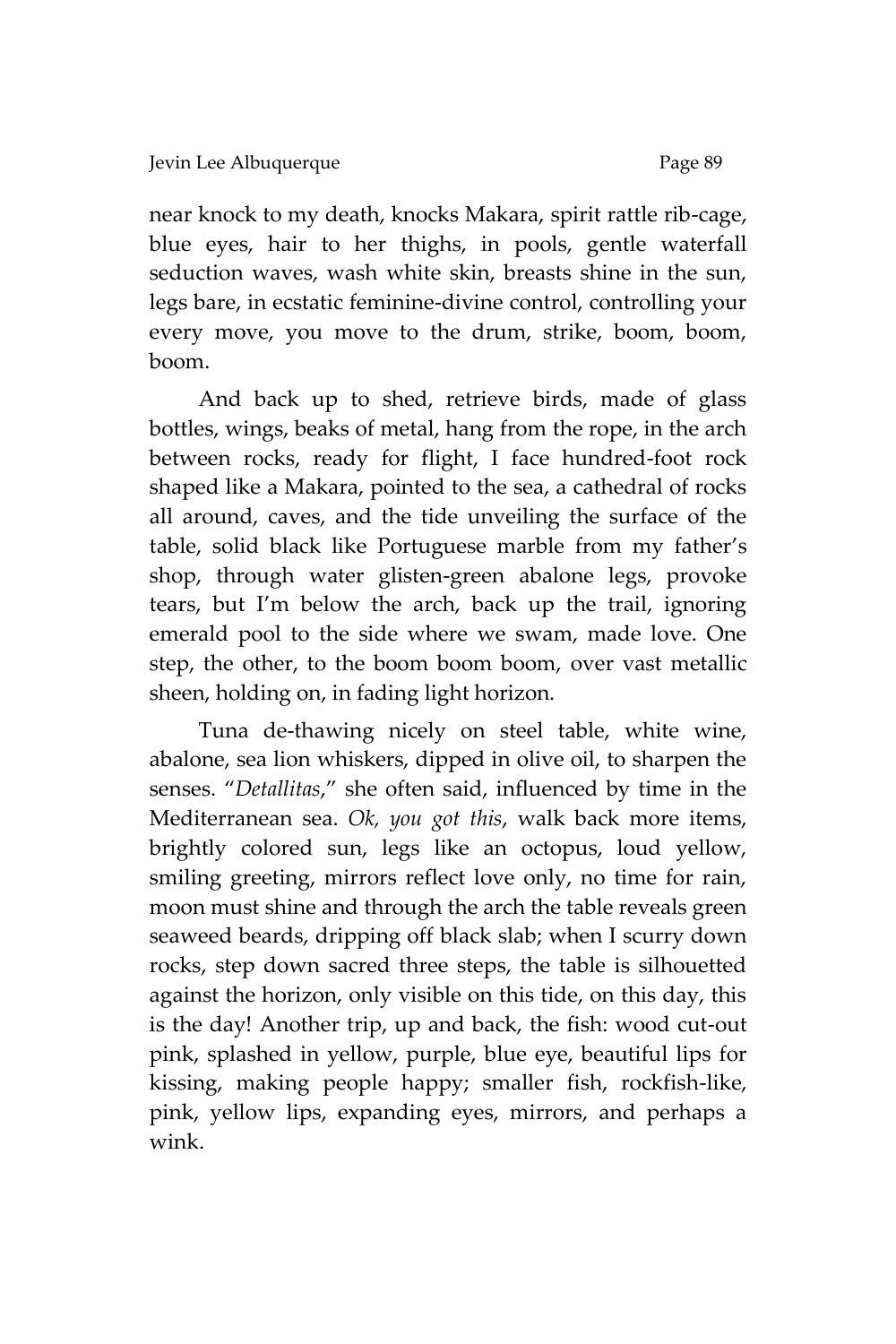Page 90 Phenomenal Literature (Volume 5, Issue 2, Jan-Mar 2021)

I stand at the edge, an art shrine at my back, reflecting, the table now a foot out of water, waves splash sunlight, clouds move in, out, in the balance, strike the hide of drum, boom, boom, boom, echoes through the caves out over the sea, cries, moving life in the deep, I know she can hear me, echoes in beauty of chimes, musical notes on a line, boom, boom, boom, the table sloshes with water, barnacle beautiful, legs dotted in aqua abalones, a sacred resin holding it together, we will be together, eat like royalty, ancients, who gathered on Makara rock scale, I wind around, hand grip, and up, around on top, Makara head facing the sea, I scan, whispers of fishermen who've tossed a line from a hundredfeet up, Japanese tell stories of the deadly Habuuuu, lightened by a hook-up, glimpse of a Makara; Indian fishermen meditations Ommmmm; puffs of yellow, blue, saffron, aqua-greeen; Filipino laughter, stories of great boats built by hand, other stories of suicide, over a Makarahhhh; cigarette cartons from around the world in plain view, etchings, so beautiful, I smell remains of tobacco, slide into metal sheen horizon, undulating to movement of creatures from the deep, my message is being received, peek over Makara rock, the table, three feet to the world, sparkle, in sun battle with increased clouds, I see a Habu, corner of my eye, disappear in chimes, happy fish bubbles, and a cacophony of mirrors, a searing sound, cuts, ripples water, back-down, one step at a time, careful of Habu hangouts.

Sun beginning to go down, worn arm to the boom, boom, boom, I step down sacred rock steps, stare, sexy-redbacked chairs in sunset splendor, walk plank, reefy, toward table, ankle deep in water splash; whole tuna presented proud on table, seaweed dotted with sea urchin meatballs, herring, whiskers dipped, in olive oil, *de Andalucia,* displayed on pa amb tomáquet, paella in the breeze, current, tickle the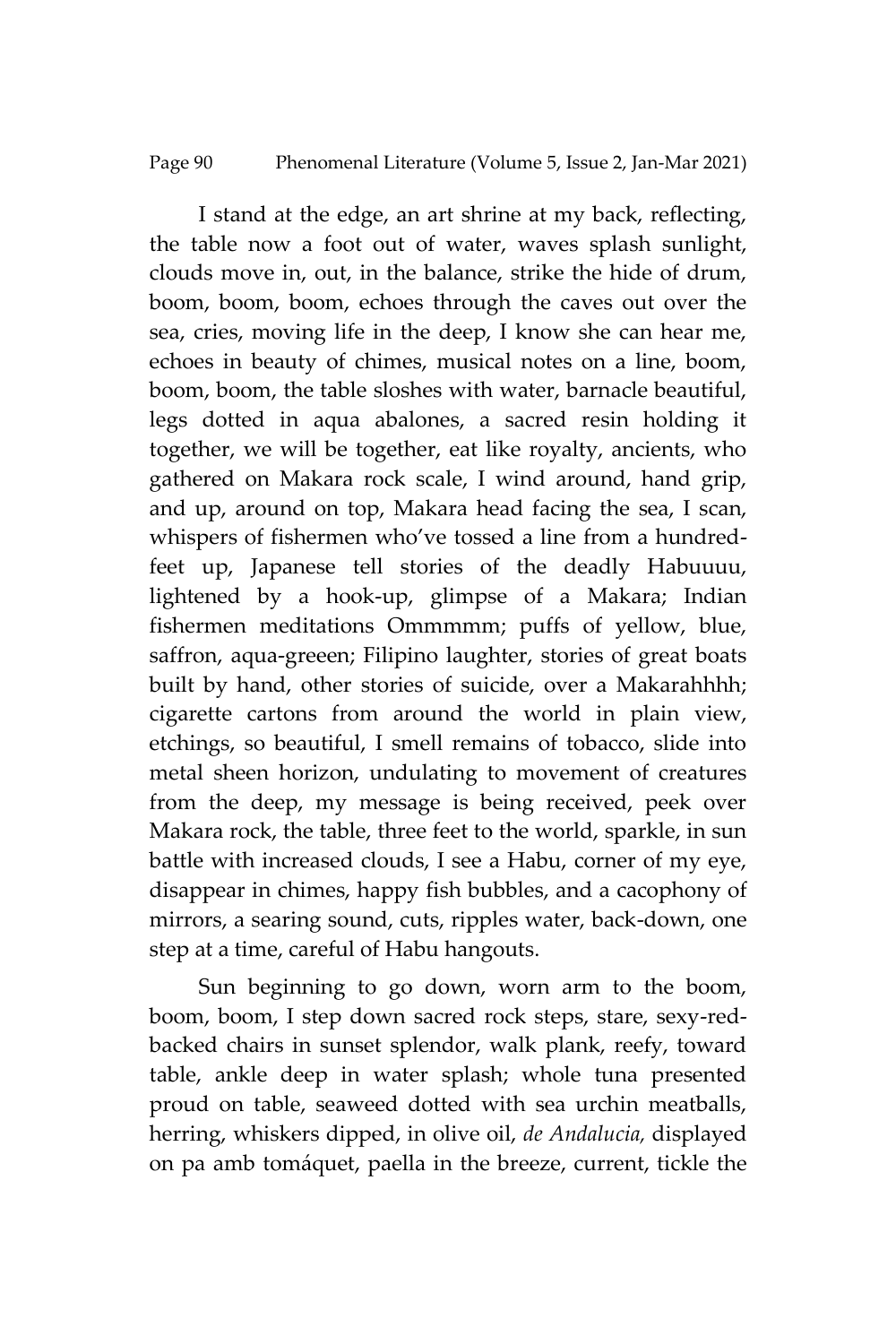senses, invoke Makara mantras, to cloudy skies splashed in sunset magnificence, await super-moon, lit-travel trail behind, to pools where we loved, rebirth, childbirth in the air, table, legs now exposed, abalones like spicy high heels, splash, sexy-sophisticated, silhouettoooos, once a year at best, this my best, mirrors flicker across sea, reflection to all who can see, feel reverberation art, love, the love I miss. Step, splash, step. Boom. Boom. Boom.

'If you want me back, wait for the low tide, create, something of my ceremony, and maybe, just, you will be lucky, but the sea, it's always the sea, identity is our challenge, who are we really? right now, I'm going back to the sea, but my heart was with you, until it wasn't,' as she rushed out the door, leaving a peacock feather behind, I twirl in hand, scratch face, a sunset now blunted by clouds, a desperate moon, trying to create. 'If the moon is right, I will join you, I have no choice, such are the wishes of the cosmos, now pour me another cosmo,' memories, delight spirit, only communicate in spirit, sip-wine, and she is gone, waves splash red chair where I sit, dampen black velvet coat, satin red interior, red-grey collar pop, champagne ready on ice, flutes, mighty table set, sunlight over ocean, feast, direct, laser show of mirrored light at my back, lures of seduction, for my goddess of the sea – Makarahhhh.

Retreat. Lapse, laps of waves, rush over sacred steps, block access to green bearded table in tears, tuna burnt by the sun, crabs, scaling abalone legs, to feast, at first I fight back, but hope is fading with the light, moon refusing to shine, darkening sea, sunset relegated to distance, far right, trying to hold on, trying to help, herring picked off by seagulls, who dip off Makara rock, opportunistic, eyeing my hair, spaghetti wilted, long gone, gestures of whiskers, anger sea lions who swim by, show teeth, splash whiskey, splash tongue, touch of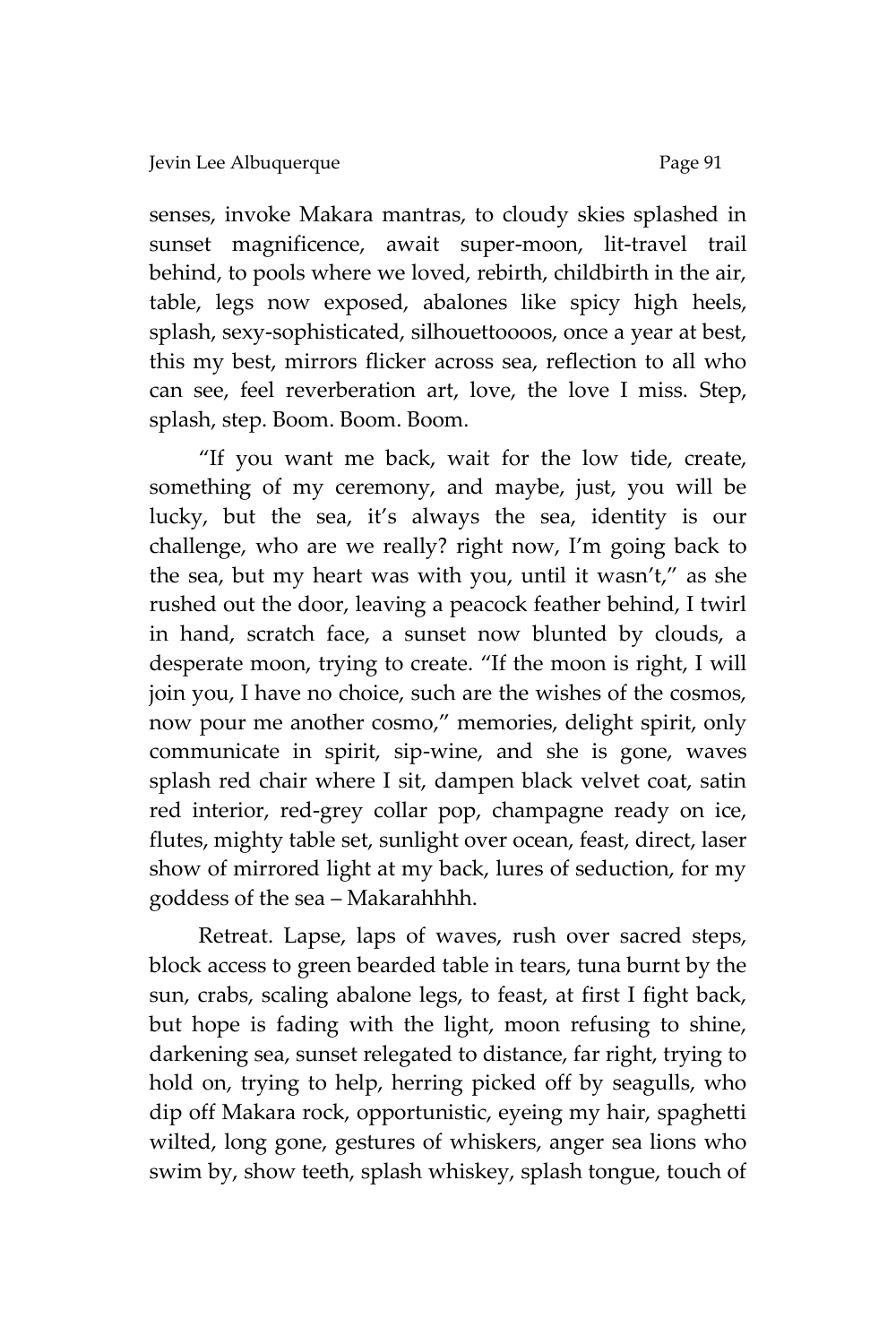waves, crush red chairs, low tide a blessing in hell; I will not have joy, deprived in the very sky that offered promise, a day now, without the sun.

Tide slide up feet, I'm drunk, think of slip into the sea, bonk head on submerged table, instinct, is to control death is to…back away from wave, frightened, I scramble to remove green geckos, mirrors minus moonlight, suns, chimes, slung over back, the weight of art! up the trail, flicker, light on in the restaurant, seagulls, gull overhead, out of sight, no moon in sight, I step, one, the other, sad eyes swollen, stop, whiskey out of backpack chimes over shoulder slung, slugged, toward dark hills, candlelight, inside restaurant, fire-hazard, I didn't see; shed art-items, run toward the flame, door locked, through back door, past freezer door, to the sight of Ganesh smothered in seaweed, belly filled, laughter, mirrors reflect light through the interior, speakers, blue train jazzzz, sea water on floor, Makarahhhh in sequin gown, fit body, blond hair flowing...turquoise eyes, to dance of peacock earrings, entice, click abalone heels, glitter in fractured mirrors reflect: 'You should have known it was my favorite,' she says, Makara sliding smooth hand over Ganesh, trumpet, belly, feet, and after a breath, red-gills exposed, 'lots of things you should know, this is not easy for me, you don't understand, but you will… I love you, on land, in the sea.'

 $\overline{\phantom{a}}$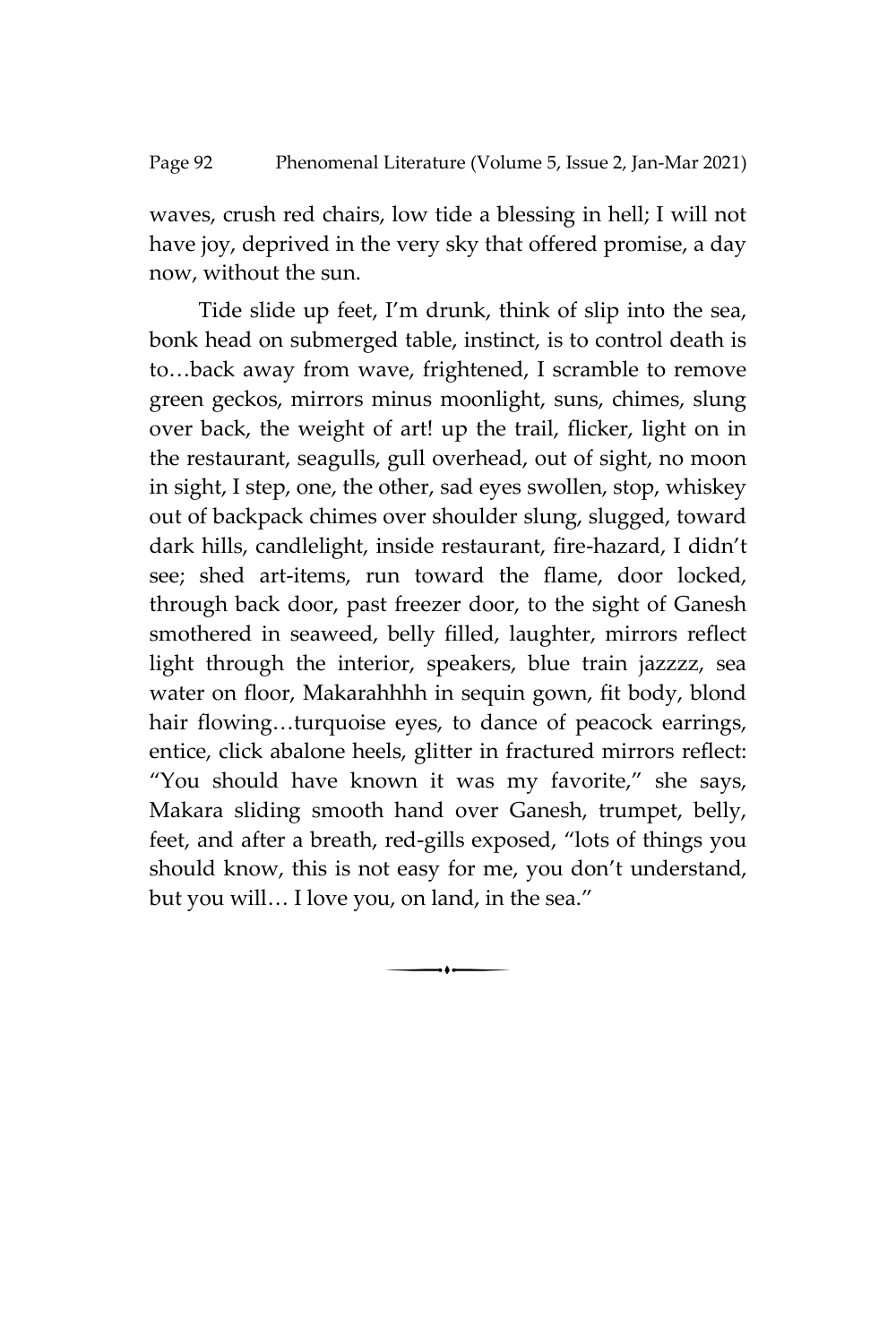# **5 A Long Fall**

## **JOHN ANDREINI**

*Rock a bye baby, on the tree top,*

The pediatric ward was in emergency mode trying to save the life of three-month old, unresponsive Kendra Schwarz.

*When the wind blows the cradle will rock,*

Kendra's parents were already at the hospital for their daily visit with their baby who was being treated for a heart deformity. They stood in the hallway clutching each other and crying amid the blizzard of activity.

*When the bough breaks, the cradle will fall,*

Twenty minutes later, a sweat stained, somber doctor pulled down his mask as he approached the parents. He asked if they would like to be with their baby one last time.

*And down will come baby, cradle and all.*

Four bedrooms, two-and-a-half baths, renovated kitchen and finished basement. Brianna Lundberg repeated the details in her mind like a child's poem she'd memorized as she pulled up in front of the two-story Craftsman in the pricey Laurelhurst section of Portland. She turned off the engine and stared at the immaculate house with its precisely coordinated yard of colorful flower varieties and mature roses, a large maple on one side and three birch trees on the other. The siding was red with extensive white trim and an arched portico leading to the front door. It was all so perfect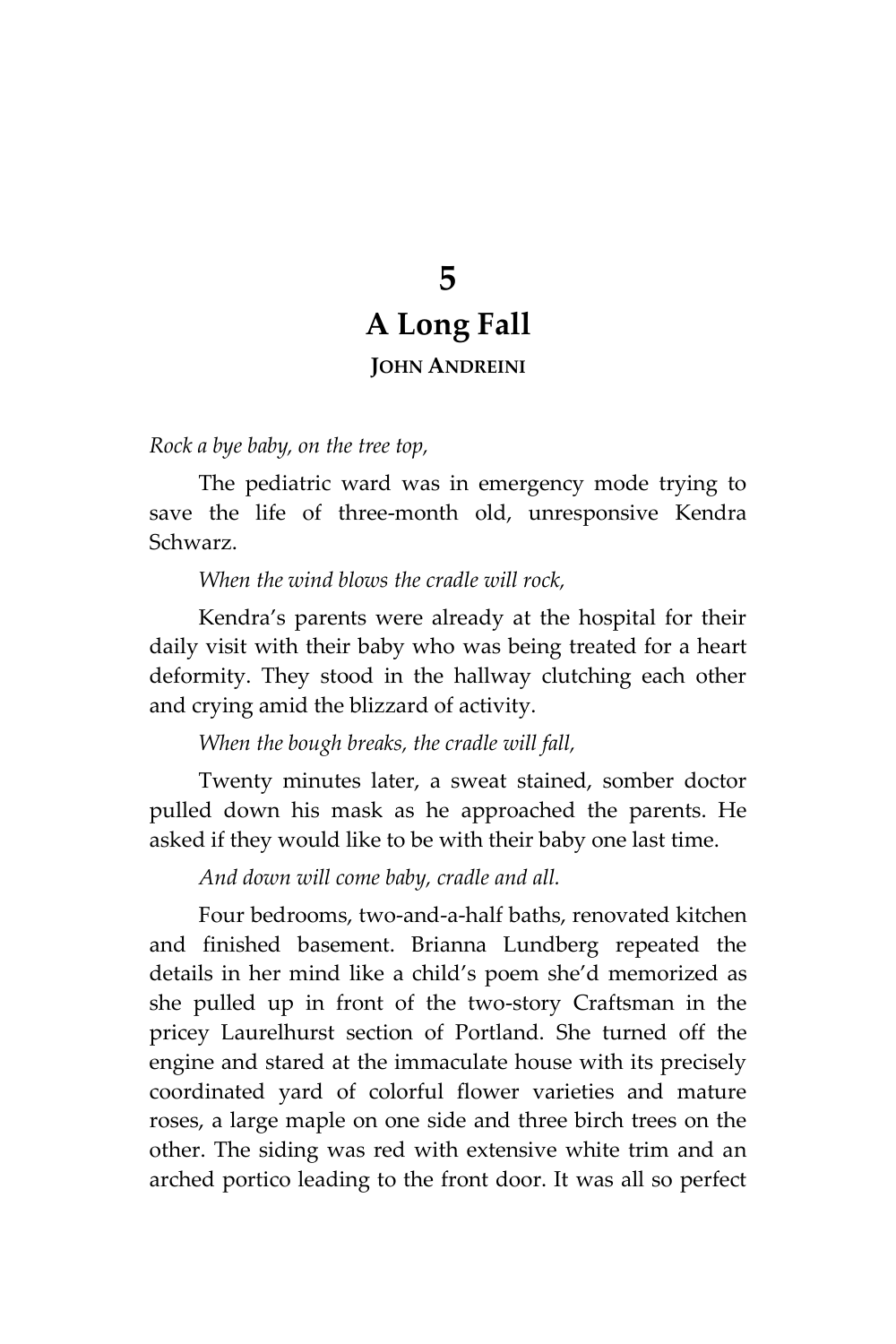#### Page 94 Phenomenal Literature (Volume 5, Issue 2, Jan-Mar 2021)

and inviting, and Brianna envisioned herself opening that front door to friends for holidays, summer parties and meetings of the Rose City Run Club. After an ugly divorce from an abusive surgeon, depression and six months in an apartment complex of screaming children and dish-rattling hip hop, she deserved something good in her life.

It took three tries, but Brianna managed to punch in the lock code the realter had given her and retrieve the front door key. Taking a deep breath, she unlocked the door and walked into the house. The beautiful wood floors immediately captured her attention, and then the openness of the living space and the cutest fireplace and…. She twirled in place like a ballerina as she felt herself falling in love. The kitchen was next, with new high-end appliances and then the two main floor bedrooms, finally hopping up the stairs to take in the master bedroom and bath and the other bedroom. It was all as perfect as Brianna could imagine and she regretted not having the realtor with her so she could start the paperwork. Once more through the main floor rooms and then down the stairs to the finished basement. She inhaled the lingering aroma of paint as she descended and was instantly impressed with the neutral colors and freshness of everything. On her left were two doorways, one to a small room that could either be an office or guest room. As she stood in the threshold, Brianna heard a toilet flush. Then, the door at the top of the stairs shut. The bathroom door opened and a woman came out, freezing when she saw Brianna.

'Whoa. What…are you a realtor?' asked Esme Alvarez, a Latina with obsidian black hair draping over her shoulders.

'Uh, no. I came to see the house. My realtor had an appointment and I wanted to check out the place so badly I came over by myself. You?'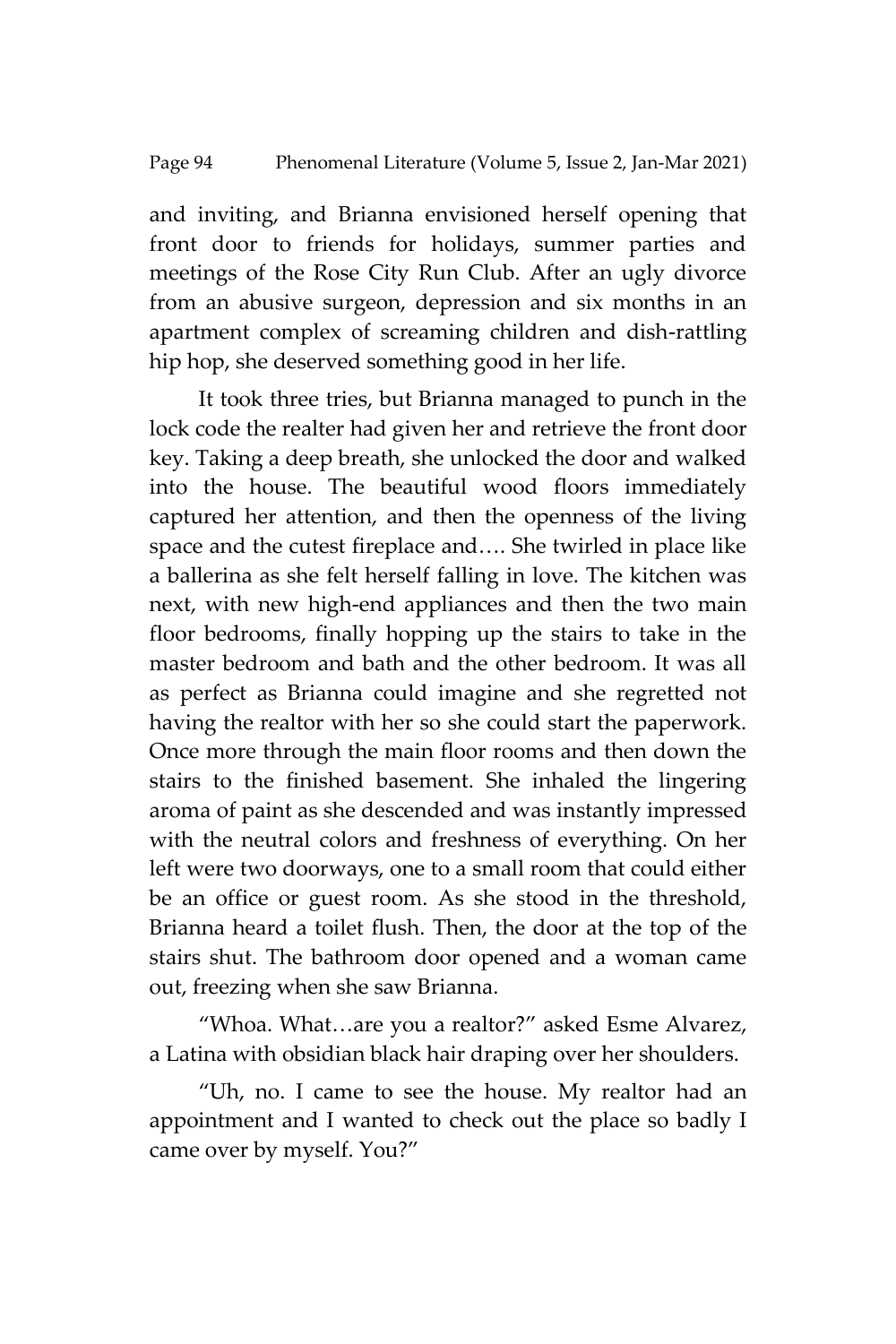John Andreini Page 95

'Same, only my realtor said his baby was sick. Wow, this is kind of weird. Huh?'

Brianna looked up the stairs. 'Well, what's even weirder is that someone closed the door up there just now."

'What?' asked Esme, with a mixture of bemusement and irritation. She brushed by Brianna and hiked up the stairs in her pencil dress and heels, the runner Brianna envious of her sharply defined calves.

'Jesus Christ,' Esme shouted from above.

'What?'

'Look. There's no doorknob. What the fuck is that all about?'

Brianna shuffled quickly up the stairs and was confused by what she saw. 'What the hell is this? Why isn't there a knob here? There's always a knob. Right?'

For the first time, the two women really looked at each other. Brianna, a baseball cap on top of her shoulder length brown hair, wore an old boyfriend's Beatles,' Yesterday and Today' T-shirt, jeans and lime green Crocs, and Esme, in full make-up, a clingy, satiny red top and short skirt, both of which Brianna could tell were expensive, and three-inch heels. The situation had them both temporarily at a loss for words, but that didn't last long.

'Hey,' shouted Esme. 'Open the fucking door.' She pounded the door with her fists, and Brianna followed her lead and pounded too.

'Open the damn door,' screamed Brianna. The women gave the door a few more smacks and stopped to listen. 'Anyone there?'

'Help. Let us out of here.'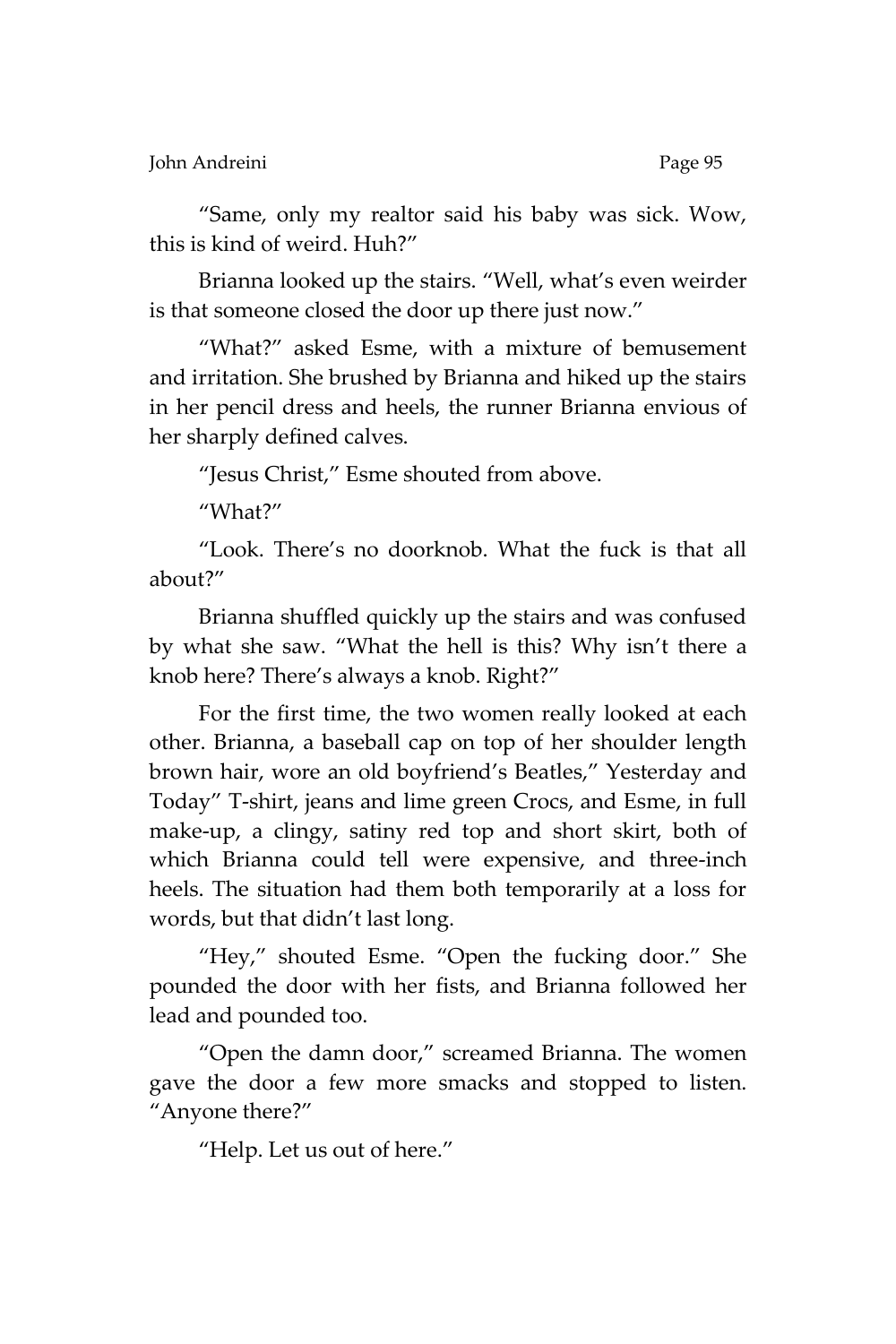Page 96 Phenomenal Literature (Volume 5, Issue 2, Jan-Mar 2021)

They stopped again, their ears to the door, but heard nothing.

'I can't believe this,' said Brianna.

'What's going on here?' Esme asked, but Brianna could only shrug.

'Come on,' said Brianna. 'Let's see if there's any other way out.'

The women stood in the middle of the main room revolving like slow motion dancers.

'No windows,' declared Esme. 'How can there be no fucking windows?'

'Why is this happening?' pleaded Brianna to the ceiling, arms up and beseeching. 'Phone.' She pulled her phone out of her back pocket while Esme went to her purse. 'Fuck me.'

'What?' asked Esme, as she rummaged through her large bag.

'No bars. No connection.'

Esme tapped on her phone with perfect red nails and an annoyed expression. 'How is this possible? I'm supposed to be back at the firm for a two o'clock deposition.'

'I've got a pre-op for a four-year old at two-thirty. People will wonder what's going on. Did you tell anyone you were going to look at a house?'

'Mmm, no. Just took a long lunch hour.' Esme dropped her phone back into her purse. 'You?'

'My sister in L.A. That's it.'

'This is whacked, for sure. I need to sit down. I'm feeling overheated.'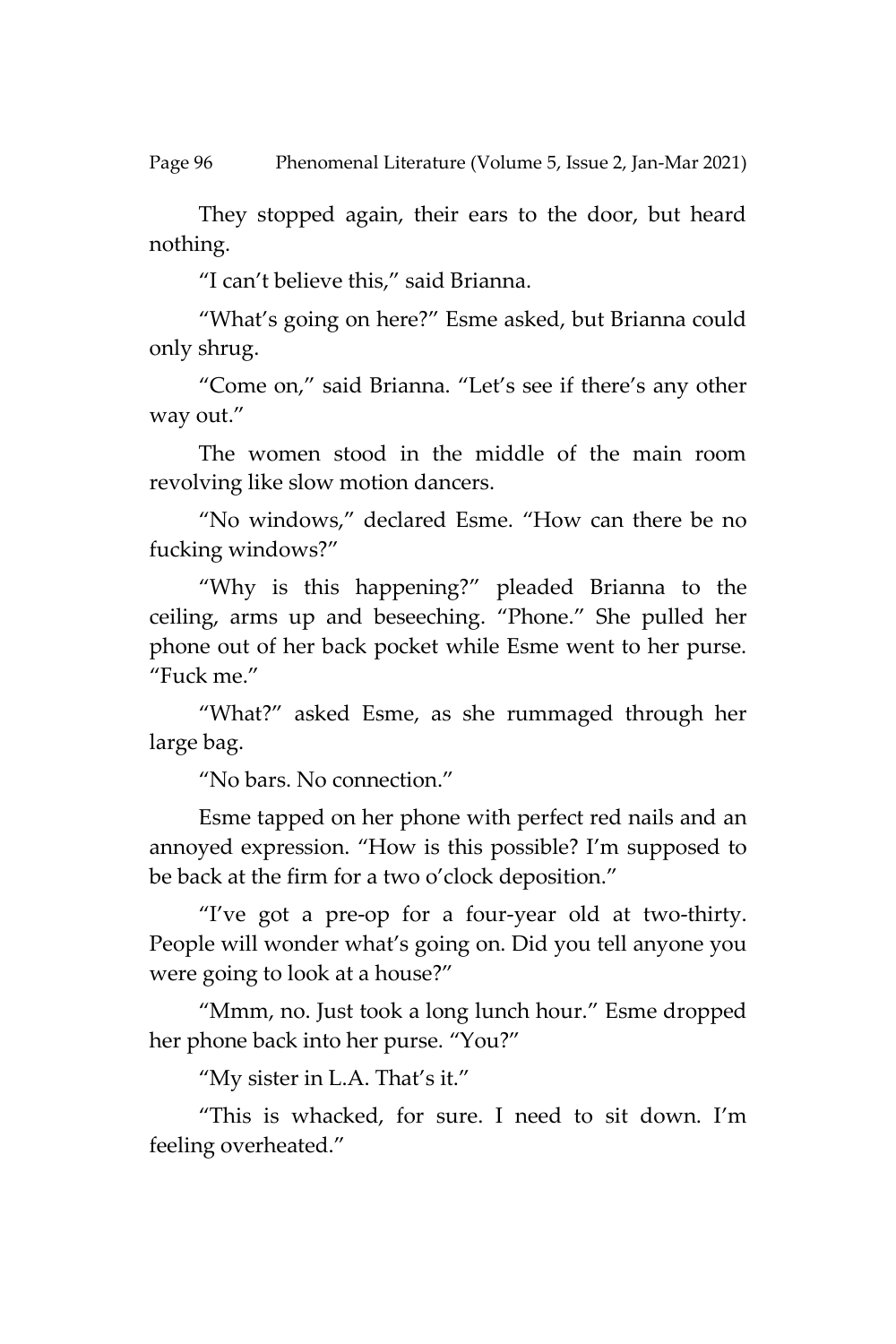John Andreini Page 97

'Who is doing this?' demanded Brianna. 'And what the hell are they doing it for?"

'I'm a criminal lawyer and I don't have a clue except that people are hell a crazy. Who's your realter?'

'Jerry Overstreet.'

'Jesus Christo.'

'Really? This is too freaking weird. Jerry couldn't be doing this. He's not….'

'Listen, too often it's the ones you least expect.'

Brianna fell back into a chair, put a hand to her mouth trying to hold back tears. 'What's he planning to do to us?'

'Nothing, if I have anything to say about it. You're a pediatric nurse. Right?'

'Yeah.' Brianna was confused by the quick topic change and not remembering she'd said anything about paediatrics. 'Why?'

'That has to be a tough job. I mean, seeing babies in pain and…dying. I couldn't handle that. Not in a million years.'

'Well, you don't really ever get used to it, but you find ways to cope, and we help so many children it's really rewarding in the long run.'

'But the ones you don't….'

'Don't what?'

'Help.'

'What about finding something to hit the door with...like a battering ram? Two of us might be able to do it."

Esme nodded and the women began pacing around the den, when Esme called from a far corner.

'Hey. I didn't see this before. There's a door here.'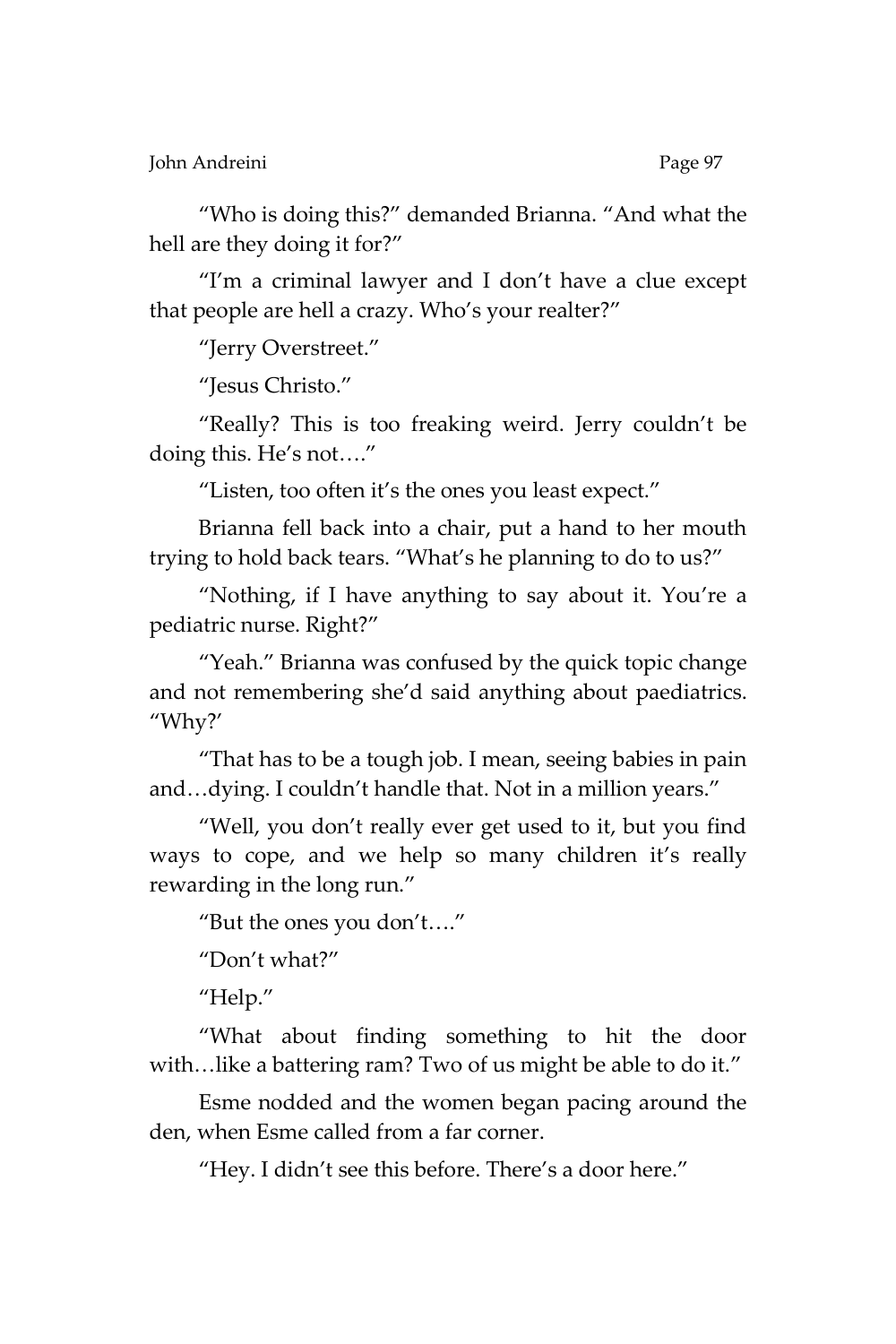Page 98 Phenomenal Literature (Volume 5, Issue 2, Jan-Mar 2021)

'A door?' Brianna went to Esme, who stood with her hand on a brass doorknob. 'Who has a door in their basement?'

'Sometimes there's a door leading out to the backyard. Let's see where this one goes."

Esme took a breath and pulled open the door. Brianna got shoulder to shoulder with her companion, who was radiating an unusual amount of body heat, and looked down a dark flight of stairs. Brianna found the switch and lights popped on. The women leaned in, straining to see where the stairs lead.

'Down? From the basement?' asked Brianna. 'To where?'

'Only one way to find out.'

The two women cautiously descended the stairs and at the bottom found themselves standing in a long rectangular room with floor to ceiling shelves of food and supplies on the left wall, a kitchen area, two beds and a small bathroom. There was also a folding table with chairs, and on the table were two glasses and a full bottle of vodka. Brianna looked at the room like a little girl on Christmas morning.

'Wow. A bomb shelter,' she said, verbalizing her thoughts. 'Who has a bomb shelter in this day and age?'

'Oh you know, the survivalists. The ones worried that the government they voted for would come and take their guns.' Esme walked to the long shelf of food. 'This one is very well stocked. Mmm, Deviled ham.'

'Look at this,' said Brianna pointing to the table. 'They must have known we were coming. Join me?'

'I'm there, Chica.'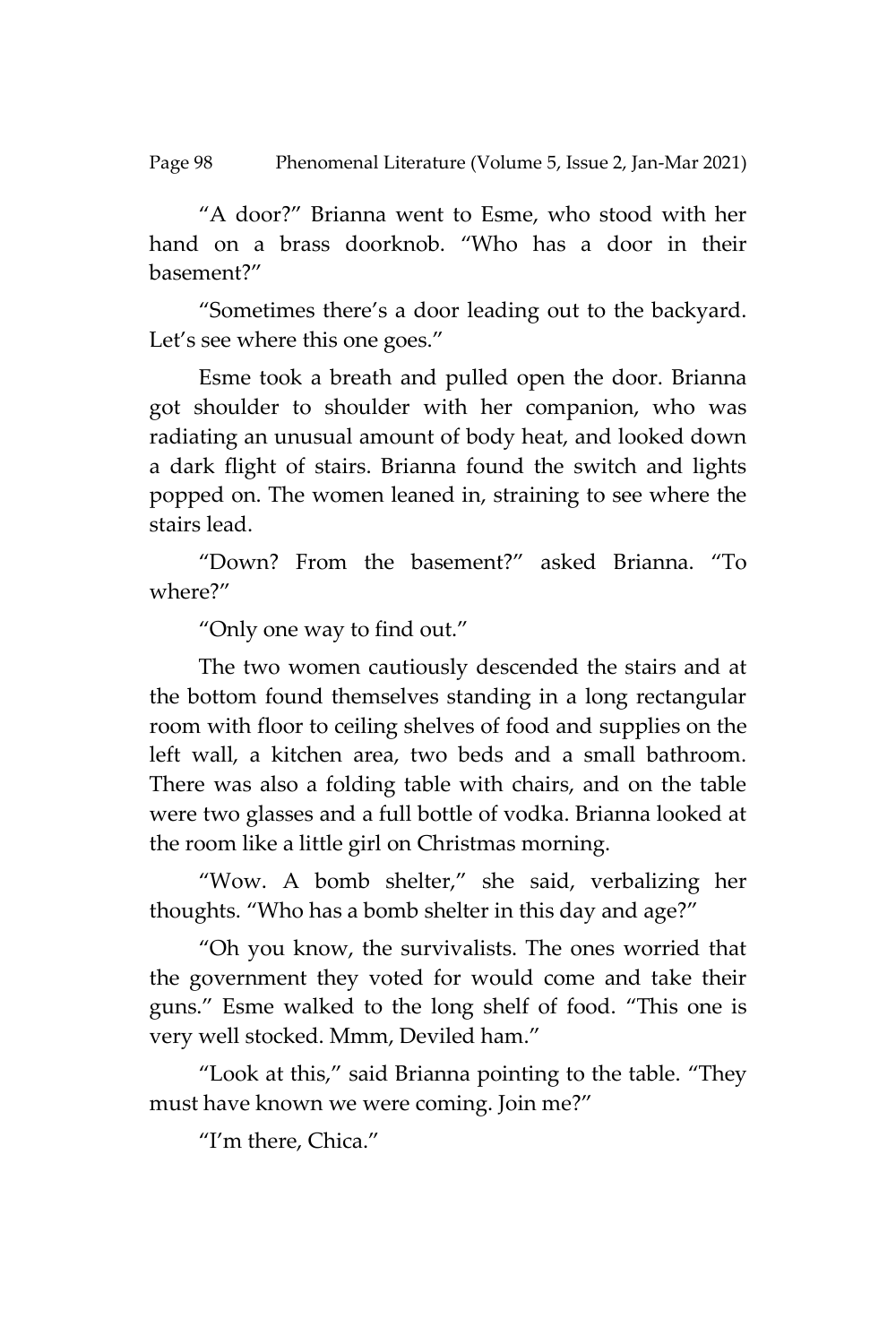John Andreini Page 99

Drinks were poured and glasses raised and the women grimaced at that first harsh gulp of reality. Brianna shuddered.

'Whew. That was…harsh,' whispered Esme.

'Gets better after that first shock.'

'Does your religion help with your job?'

'What do you mean?'

'I mean, when a baby dies, does your religion comfort you?'

'Not trying to be rude, but you seem very interested in dying babies.'

'I am. I mean, I'm interested in how you cope with such tragedy.'

Brianna took another drink. 'You come up with ways. They are such precious little things. Warm and sweet smelling and so completely devoid of evil or hate. They are literally angels. I've asked myself a million times why God made babies so vulnerable, so delicate, when there is so much disease and violence and ignorance in the world. It's not right. Not at all.'

'It isn't easy to accept. I know. Sometimes, don't you want to end their suffering?'

Brianna set the glass down hard on the table and frowned. 'What the hell are you talking about?'

'Can't drink on an empty stomach. Let's see if they have any crackers.'

Esme went to the shelves and ran her index finger along each row, checking labels, while Brianna watched her, feeling unnerved at this point.

'What law firm do you work for?' asked Brianna.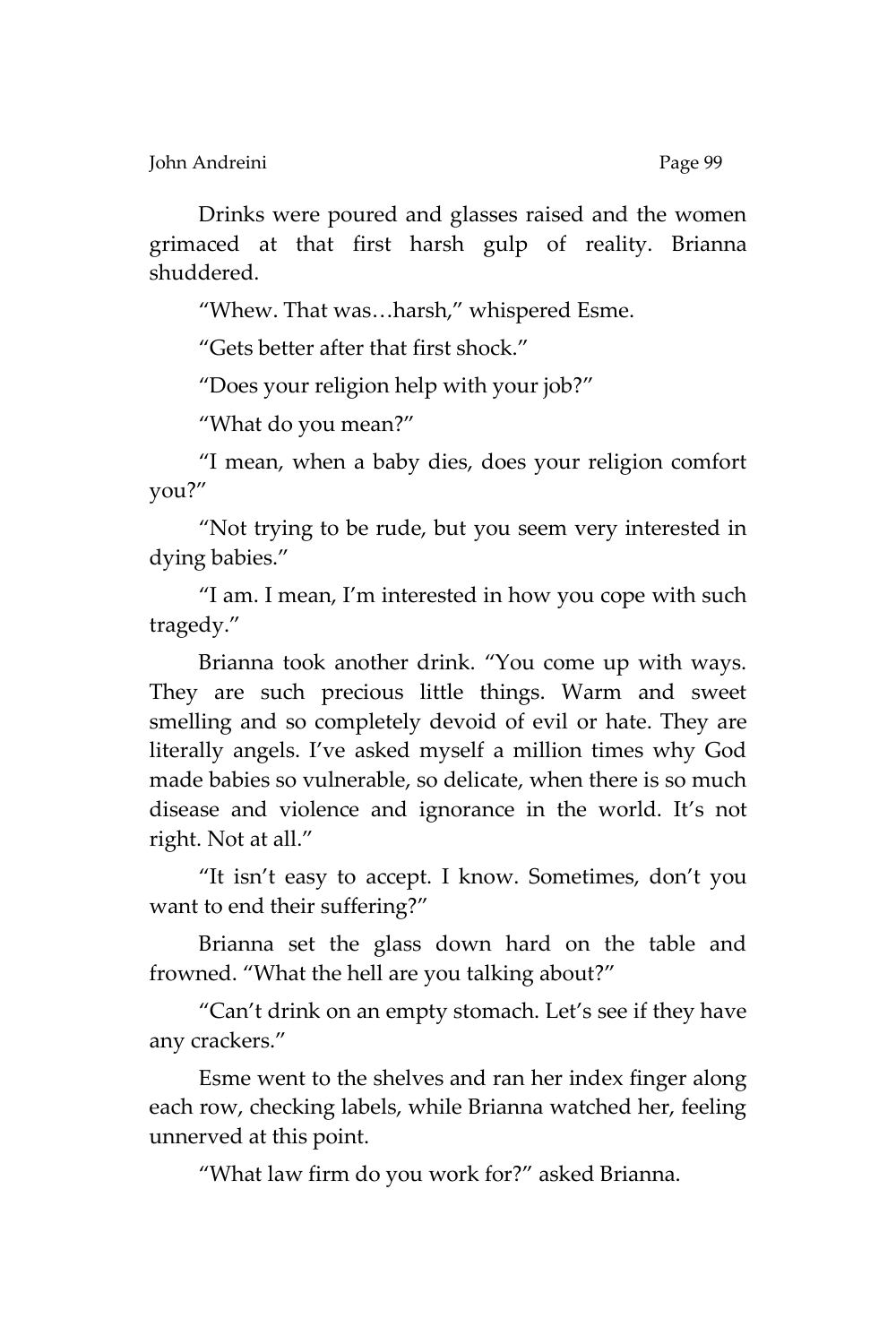Page 100 Phenomenal Literature (Volume 5, Issue 2, Jan-Mar 2021)

'Ah. Here we are. Sesame seed. That okay with….' Esme's attention was drawn to the far end of the room. Walking a few feet in that direction, she stopped and examined something on the floor.

'What is it?' asked a now flushed Brianna.

'Just a minute.' Esme bent down and picked up a handle, then pulled open a door in the floor. "What the hell?" she asked.

Woozy Brianna got up and went to investigate this new mystery, standing next to Esme and staring down a black cement well with metal rungs descending into the darkness. 'Nope. Not going down there. Uh, uh.'

'Wait. It might be a way out. Stinks, doesn't it? To me, that means it goes down to the sewers. The sewers could lead us out.'

'But this…wait. Sewers? Big enough to walk through? In the suburbs?'

'No telling where we are now, Nurse Brianna. Right? Come on.' Esme kicked off her heels and started descending into the abyss, but Brianna went back to the table and took a deep gulp of vodka from the bottle. She looked back toward the hole and knew something was wrong, the earth was off kilter, but took another drink instead of further scaring herself. "Hey," shouted Esme. "You coming?" Brianna considered for a moment shutting the door and locking it, ending the very odd partnership once and for all, but there was no other way out. Bottle in hand, she wobbled to the portal and looked down. "Hey," shouted Esme. "I see a light. Hurry up.' Another drink and she set the bottle on the floor. Does Esme really see a way out or is she lying? The darkness called to her, invited her in, and knew her secrets. Drunk and afraid and tired, and having no hope for redemption in this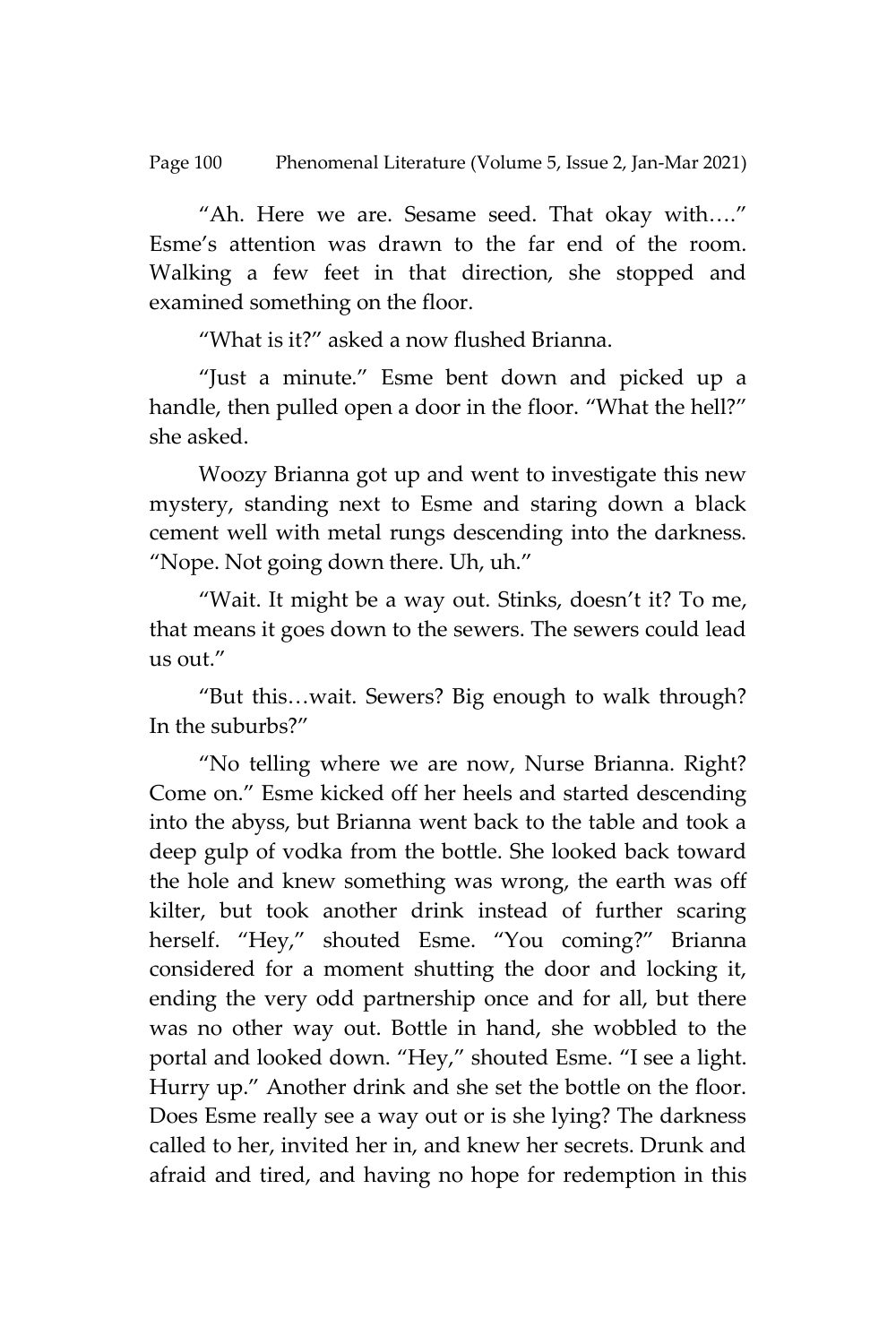world, she stepped on the first metal rung and then eased herself down into the void.

The air was cool and putrid, like rotting things worse than garbage. Brianna tried to hold her breath as she went, but the odor seeped into her pores and forced her to gag. The physical task was not complicated, one foot down, let go with opposite hand, repeat, but her perception was off and she had to go slow to keep from missing a step and falling. It was like she was descending into a pool of ink, darker than with her closed eyes, and frightening not to know if she had feet or miles to go. Tears escaped as the uncertainty of it all became too much, and she stopped, using one grimy hand to wipe her cheeks.

'Hello?' she called out, her voice echoing up and down the hard-sided tube. 'Esme? Where are you?'

'Keep going. You're almost there.'

Esme's voice was comforting, but it was disembodied and sounded far away. Brianna moved at a quicker pace, concentrating on her coordination as her arms began to tire from the exercise. She stepped down once more and her shoe met solid ground.

'Esme? Where are you? Little help here.'

A light burst on nearby, a spotlight from the ceiling opening like a white cone over the floor.

'Over here, Brianna,' came Esme's voice from the darkness.

Swaying now, her vision blurry, Brianna held on to the last rung of the ladder for stability. 'What's going on, Esme? Where the fuck are we?'

'Come over here. Then talk.'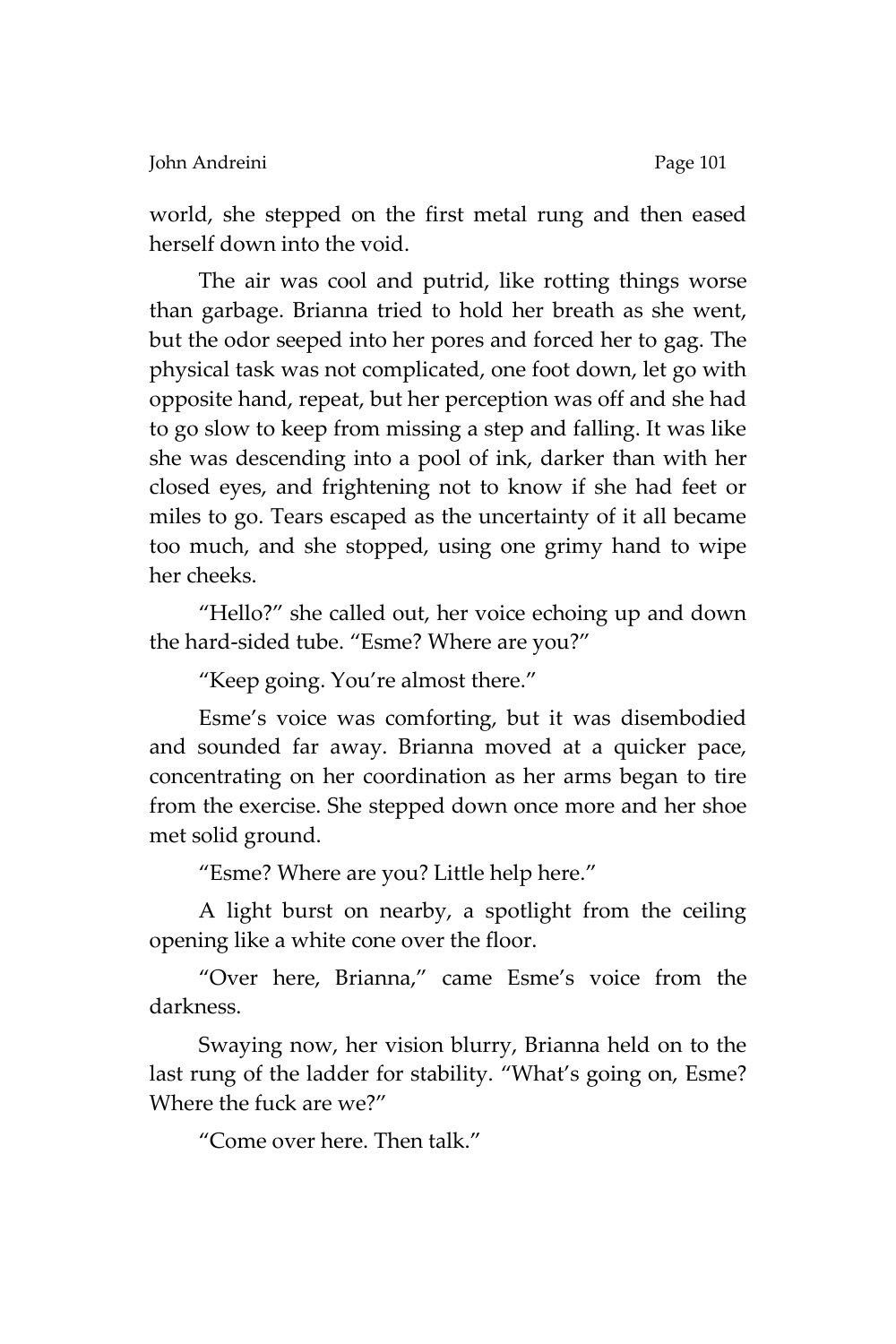Page 102 Phenomenal Literature (Volume 5, Issue 2, Jan-Mar 2021)

'I can hear you fine from here. There was more than alcohol in that vodka.'

'Helps you forget, though. Doesn't it?'

'Forget what?'

Esme's voice seemed to be coming from different directions, as if she was moving through the darkness or part of the darkness itself. 'The babies, Esme. The babies.'

'Babies?'

'The ones that died.'

'Show yourself, coward.'

'The ones that died under your care.'

'Shut up, bitch.' Brianna wobbled toward the chairs, fight in her eyes. 'You don't know anything about it. No one knows.'

'I know it's complicated. You thought you were helping. Doing good.'

Brianna stopped at the chair and gripped the back angrily. 'I was! What is this? Where are you. Stop hiding in the dark.'

'We're both in the dark.'

'What the fuck does that mean? Is this some kind of You Tube bullshit? And what's wrong with helping them get to heaven? Some would have died anyway and the others would lead horrible, sad lives. I did the right thing. Doctors make life and death decisions like that all the time…and, and dying people's relatives. Why can't I?'

Black silence. "No one gave you permission."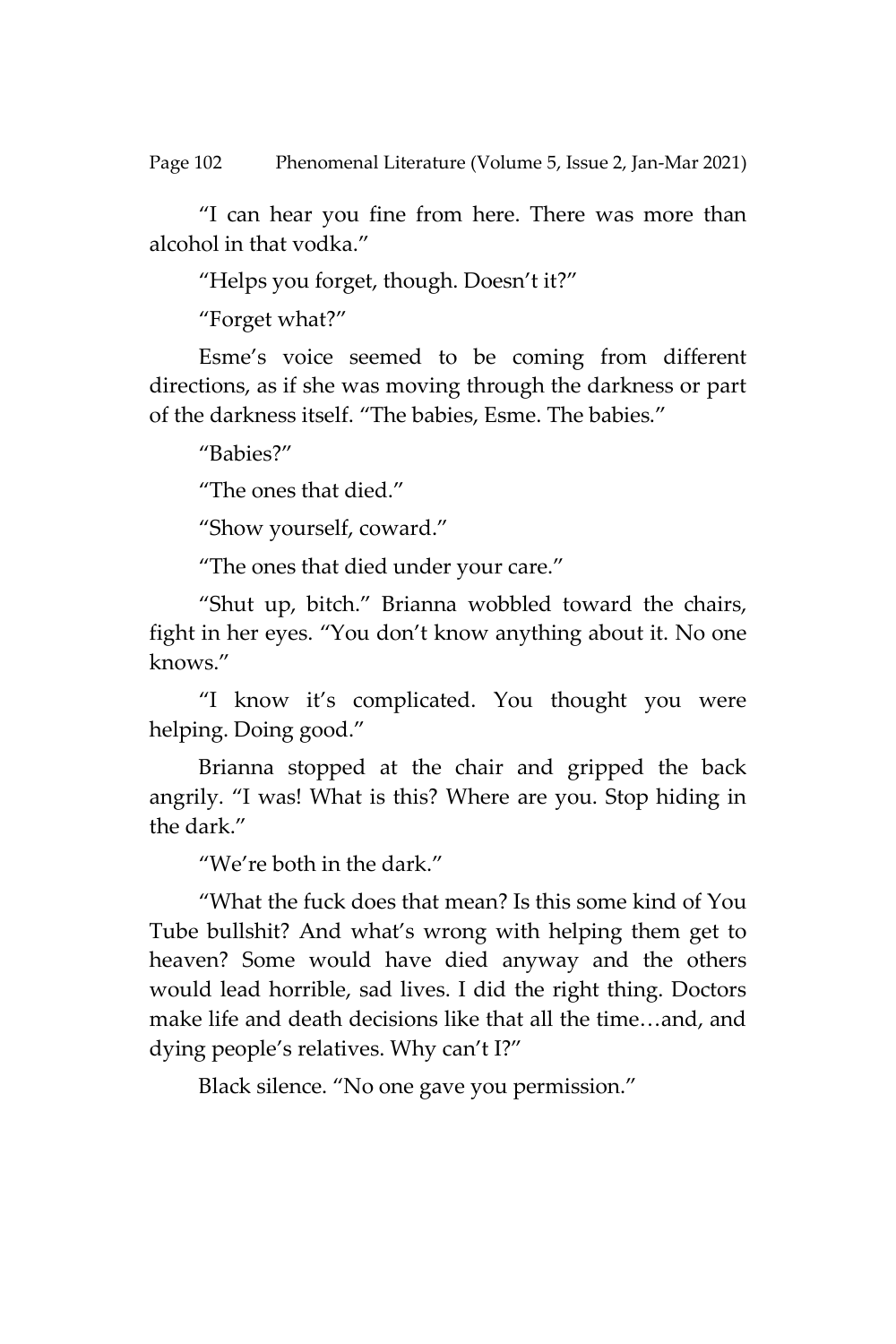John Andreini **Page 103** 

'Stop it,' shouted Brianna, putting her hands over her ears. 'Stop it. God gave me permission. You can't judge. Why am I here, you sadistic bitch?'

'You're home now, Brianna.'

The ceiling light went off. The emptiness was complete and suffocating. The sound of bare feet on cement. A door closed.

"I'm sorry?"

'She's gone. I'm calling it. Time?'

'Three Twenty a.m.'

'What a mess. Poor thing.'

'Falling 23 stories will do that to a body. Okay, let's go people…'

 $\begin{array}{c} \hline \hline \hline \end{array}$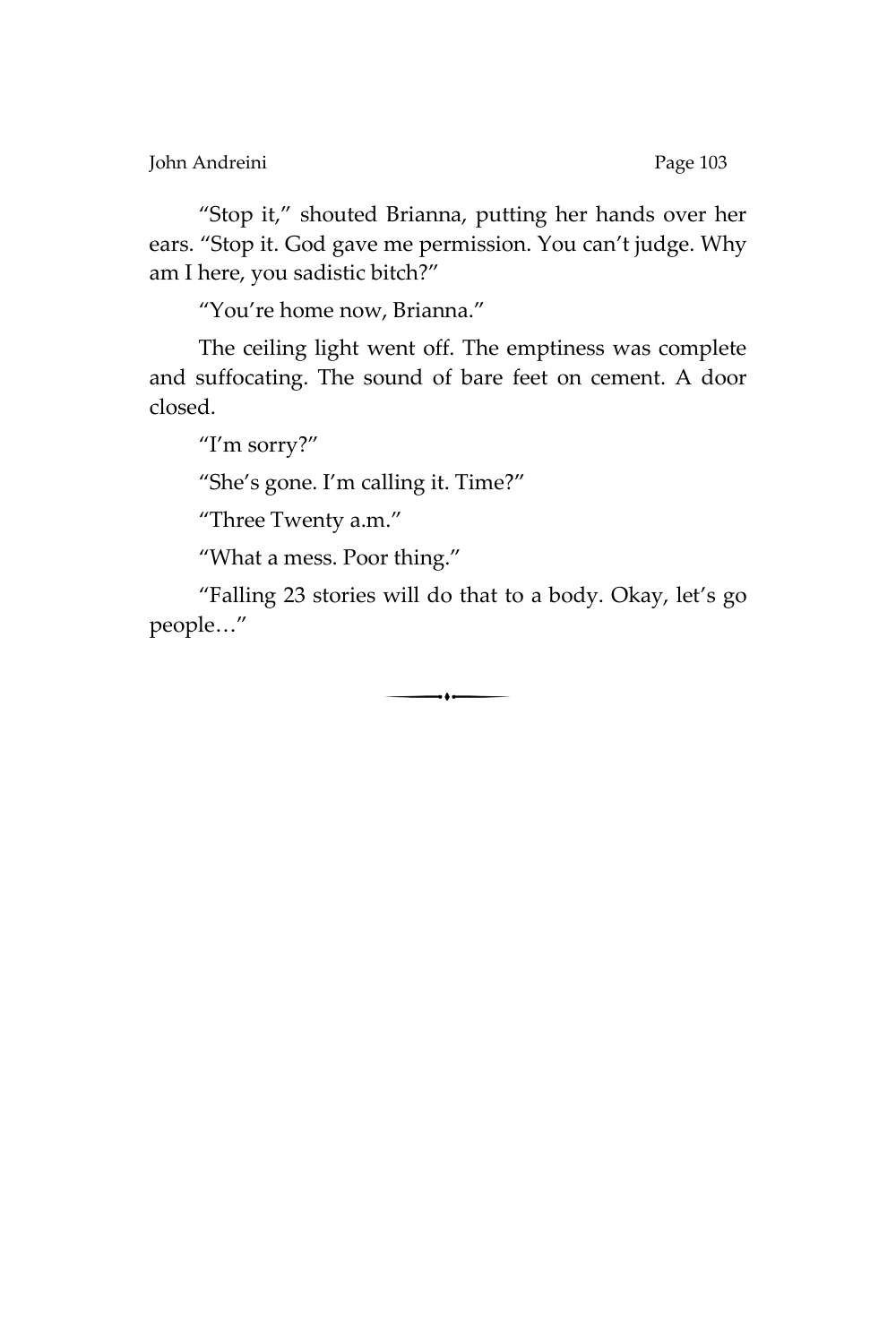## **6 Sanctioned Tyranny M SHAMSUR RABB KHAN**

I am in an inferno, dark, dingy and dreadful: day and night, every minute, I sense I am descending down to the invisible darkness, double punishment and the grave injustice; though mosquitoes are many they just sting the inflamed, bruised spots. In just three days, I have lost my world, and here in this dungeon, I writhe in pain, unbearable pain, but I feel my pain is the pleasure of the world. Are we Homo Sacers to be killed at will? I weep at my bruises and wounds, my loneliness and helplessness; I remember abuses, slaps, hits and hatred, and then frustration and fury. No one listened to the voice of sanity; I cried out but not in a loud voice since a loud cry means an equally severe slap, vengeful torture; so, I must suppress my pain within me like a boiling volcano. I squat, my elbows upon my knee-joints and hands upon the head, teeth squeezed, shivering to feel the parts of the body that was not smacked with a hardrod or rough stick.

Our brave police officers, even of higher ranks, were active participants, encouraging cruel crowd to fire more terrible missiles, kill more innocent humans, and now in this dimly-lit cell, they are authorized to unleash the brute force upon a normal human like them.

'Where did these savage beasts come from?' I asked the concrete wall.

'Are they protectors of the citizens?' I screamed at the floor.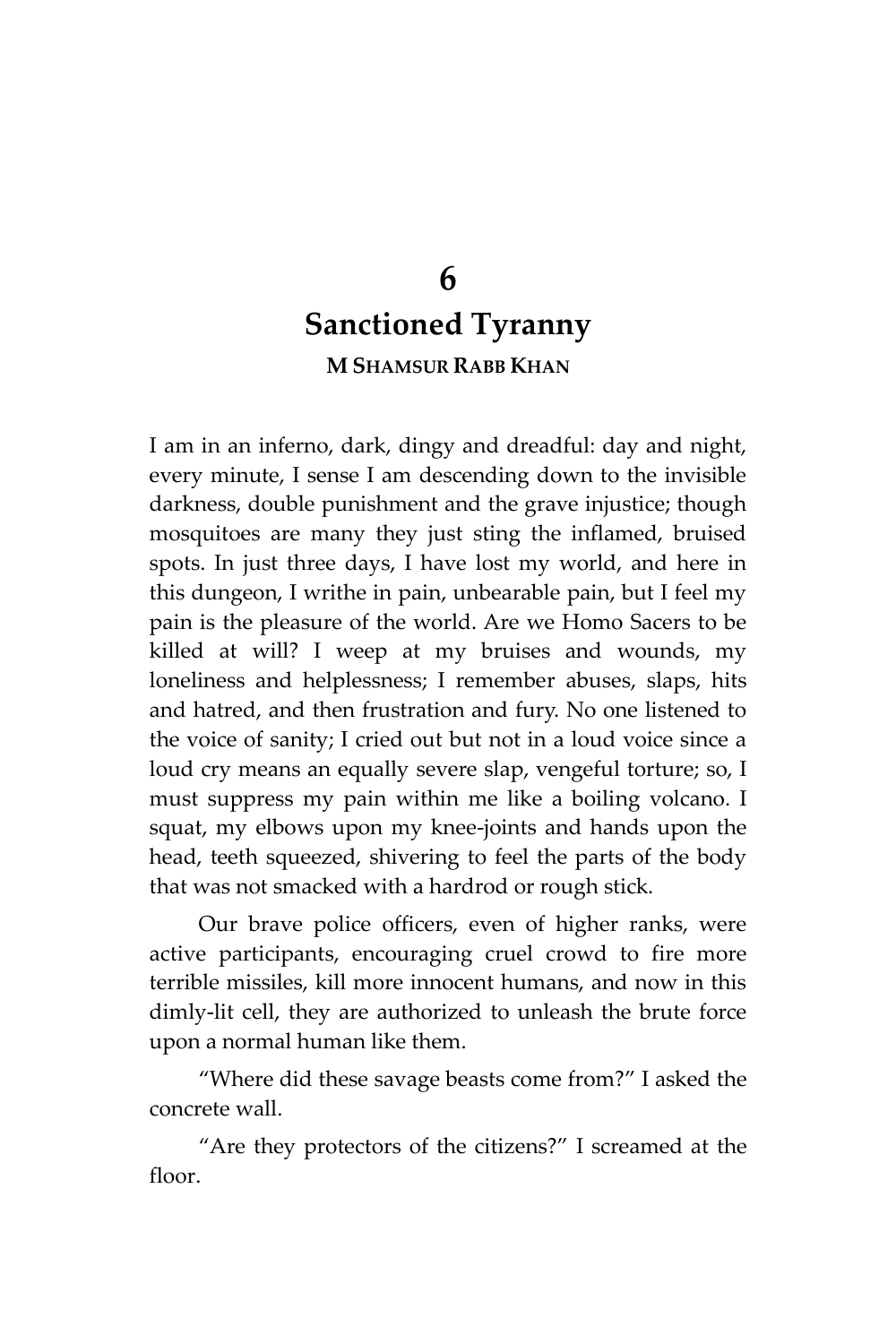That was the night with so much terror, explosions, gun shots, arsons and cries, and I had to abandon my aged parents who got suffocated in smoke and fire. Where is my little sister? In fact, so many sisters? When the dust settle and smoke subsided, vultures perched on the dead bodies, dogs began to bark and flies swarmed on heaps of corpses; the desolate streets were so haunted, and then came the police force with a dizzying rapidity and with a fresh countenance; now victims are accused and perpetrators are free; that was the terror hunt with which we have been attacked, and I boiled with fury when one villain-looking policeman dragged me out on the road, not paying the least attention to my monumental losses, and my cries and pleas.

'These mother-fuckers need tough treatment', one of the officers hurled abuse with hatred.

In the darkness I see devils and witches of terrifying bodies; I see the head of the devils, Yahuda, sitting in the middle of the ocean surrounded by millions of his followers like obedient apparatchiks. This Yahuda, the ugliest of all, the meanest of all and the cruellest of all, is a born genius, an impromptu orator, player of words, brainwasher and wily enchanter. He speaks too much, and this time he spoke thus:

'This race is our arch enemy, and so we are theirs, and we will not secure redemption unless we destroy this race, kill them wherever you find them protesting, kill them whenever you spot them begging, and kill them for whatever they speak against us'. In quick time, all the devils, pregnant with new missionary zeal, fly towards different directions, towards human dwellings and societies. A sudden thumping echo alerted me and put me back to my present woes.

There is a bomb in my mind. How has a bomb taken shape in my mind? Innumerable questions have coiled into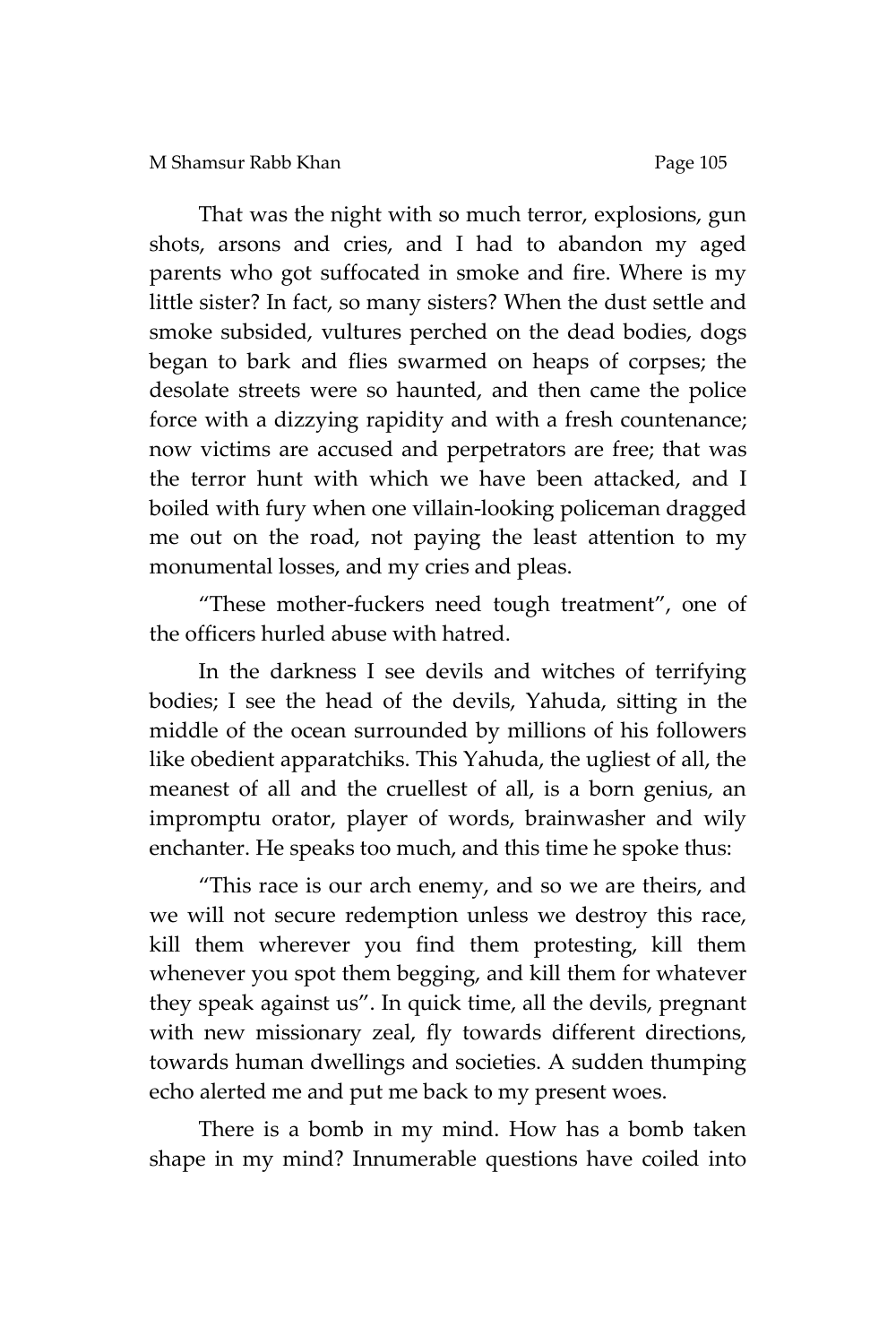an oval form while the voids were created via unanswered spaces. Only questions! Whole night, night after night, the nervous agitation or suppressed fury and the lone cell – these are the new colonial isolations, the tyranny of the new fascists. The wounds and worries get multiplied by the middle of the night: so many innocents are no more; there were young, old, men and women; houses were gutted and precious goods were robbed or burned. At the peak of worry, the mind boils: encounters, arrests, suspects, terrorists, jailed, lynching, thrashed, nabbed, gunned down, missing, traitors, threatening or savage, brute or molesters – these are the words, the troublesome words on a daily basis. Now I experience another set of words: helpless, hapless, defenceless, powerless, leaderless, luckless, and directionless; the burden of such words gave birth to protest, to reject and to oppose. Can anyone feel our misery? Perhaps no one; only the hungry can experience the hunger and naked of clothing. Our young lots are in irreparable depression, our ladies undergo psychological tremors, and our children remain sick and silent. Where shall we go from here? Isn't it so heartening if the neighbours are hostile? I hear voices, simultaneous voices 'unwanted'; I cleared my ears.

'Do you hear dear Prime Minister?' I cried at the top of my voice. I stood up in the invisible darkness and addressed the void. But does he listen? Whom does he listen to?

'Those were the ladies you turned your back upon them; they were like your mothers and sisters, and you remember you projected as their champion, but perhaps when someone toes your line you give your ear and smile; else, you act like a silent enemy'.

Simmering anger pushes for revenge, but then I gulp the fury down to my stomach; the heart burns and anger tastes bloody and bitter, and the sleep fights the multiple injuries.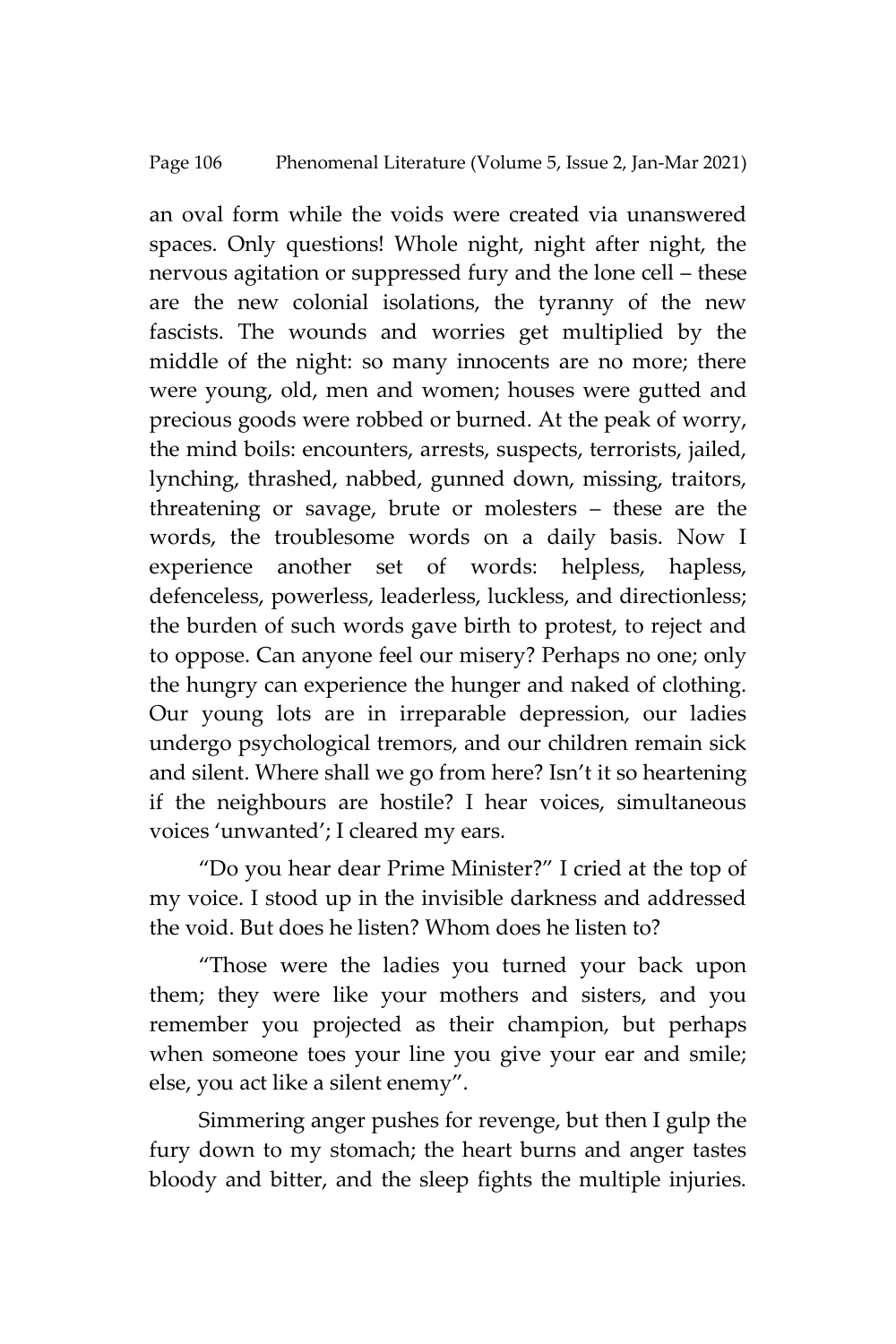The devils are so colossal and ruthless; guns, goons, mobs, chairs, rulers, killers, rapists, police, army, judges, courts, and media, the intellectual terrorists – all are on the other side, the power side. So, I tried with my hands in the air to measure the balance; it sounds, I argue, fair if a tiger fights a bull, but does it sound just if a tiger attacks a lamb?

'Dear President Slump, your predecessor did not act like that. Can you go for an adventurous attack on Moscow or Beijing? Your Trush knew Kabul was so feeble and Baghdad was blabbering. In all your sound and fury Mr Slump, you acted like a nervous racer before that short, bespectacled Kungfu'.

But why go far? One boy cries and cries but no mercy, the crowd hits and hits as if he is an invalid object, devoid of flesh and blood, even though he is dead, the savage vultures caned, smacked and kicked. Is this our proud culture? One man on the road screamed like a slaughtered goat when monstrous beasts rained nonstop hits on his frail body as if they were thrashing paddy on a rocky platform.

'That was terrible culture, my Lord! That was cowardice, dear countrymen. We are human, dear Prime Minister! Don't you think so? Your men, dear sir, speak foul, emit poison and hurl threats, and you stay silent, and they are safe in x, y and z security while innocents are slapped with draconian laws'.

I hear someone speaking: where are we? Not in Parliament, not in Cabinet, not in Assemblies, not even in offices; we are on the road, which is the most unsafe place on earth. I was in my room that was burned down. So scary, so demonic that I still feel shiver down my spine; those terrorists, horrible men, many of them came like cheering devils, or a curse from the sky and the police behind them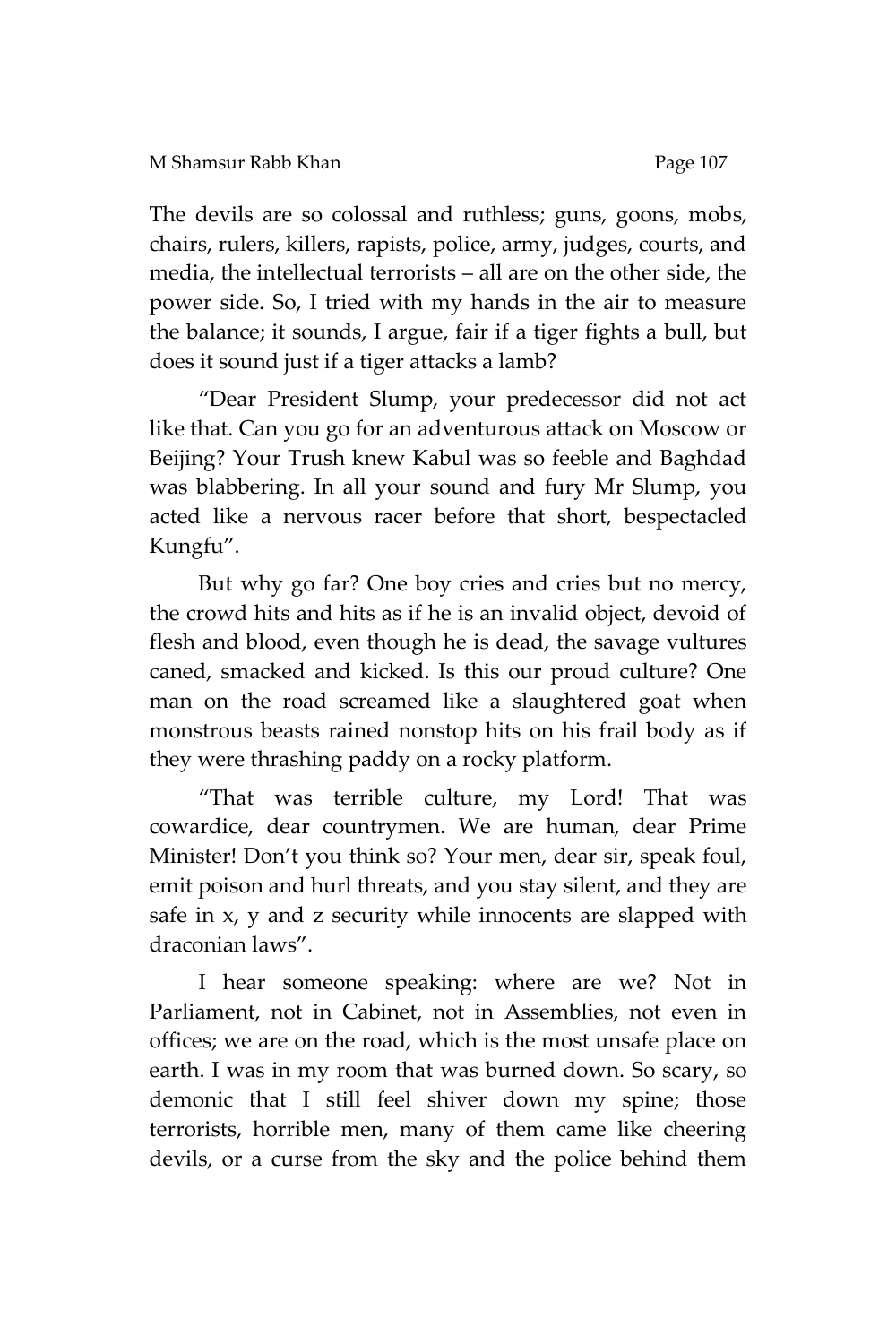and they thundered lightening and explosions. The hellish noise, the death bells, and the whole night macabre dance continued.

'God! How can you be so cruel? Cries, screams, shrieks, wails, sobs and tears; the monstrous laughter, cries of victory and barbarous fanaticism. Aren't all this enough to move your benevolent Self? Frail and ailing elderly men and women howled for help; children hid under the bed, young and middle-aged on the roofs and young girls in fright to save their bodies, but the mysterious neighbours turned hostile, took to firing while many broke the weak door. How can a hen escape when surrounded by a dozen marching cocks?'

I turn to the houses, the dwellers and their families and relations on the other side. I spoke to the countrymen thus:

'How can you live with murderers in your homes, my dear brothers? Your sons and brothers are killers; they escaped the law, they have friendship with the police and they have higher connection grid. Your sons and brothers are looters, my dear sisters; they snatched gold and money, they robbed cells and watches, and they carried goods and grains. How will you live with such loots? Is this the war booty that you think legally and morally usable? How can you turn blind eye to the citizens burning houses down, my dear leaders? Your citizens are arsonists and you speak of development. How can you wait and watch shops turning into charred nothingness, my dear policemen? Your inaction was crime, and later, what you did was even a bigger crime'.

Some days of heated debates, accusations and counteraccusations, some promises, more threats, a few statements and the final report. Well, I forgot the inquiry, the files in rakes and dusts stamped on them like a forced cover on the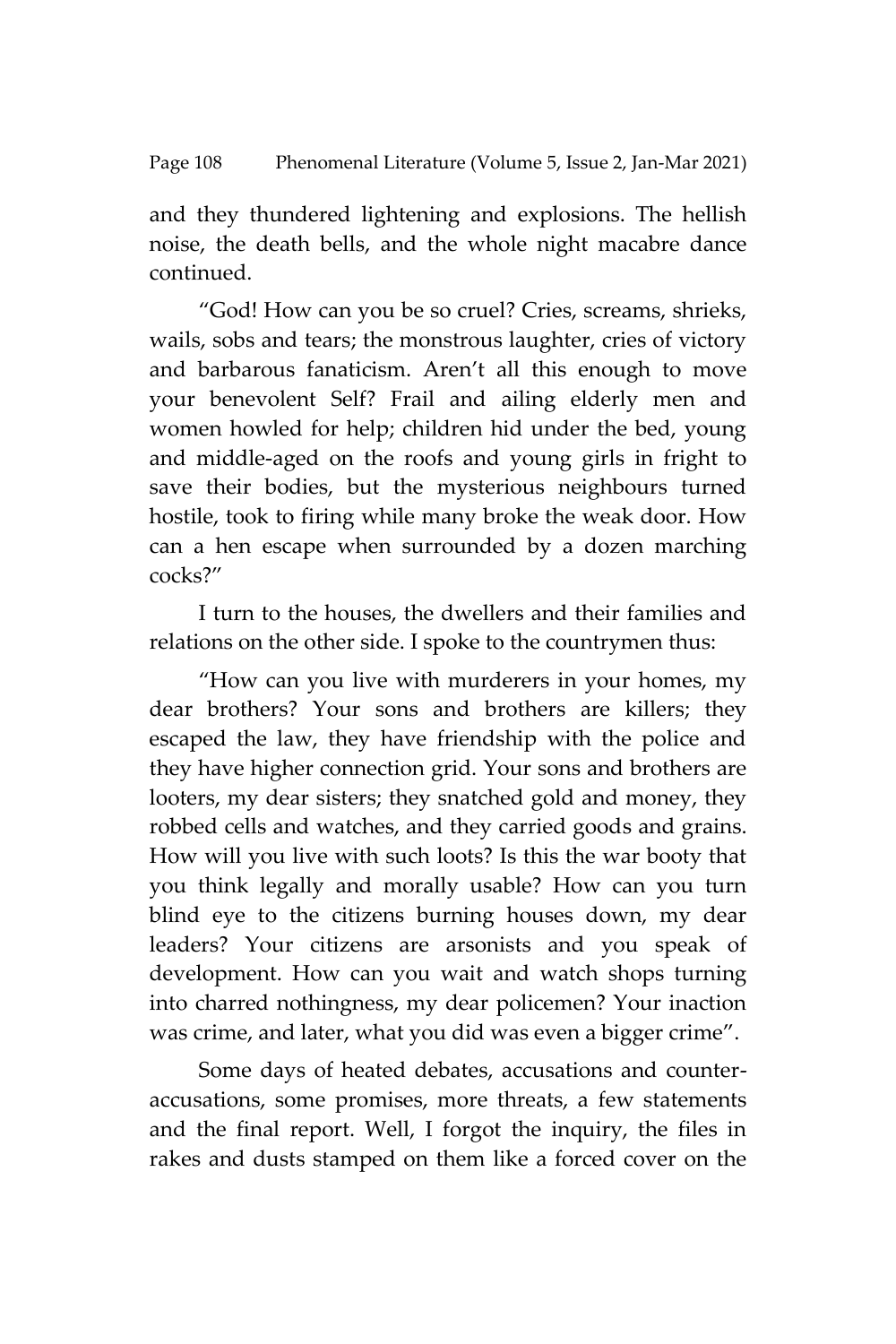deliberate inertia. I moved my palm on the dusty floor as if cleaning the whole dirt of my country.

Shouldn't I tell the tales of media men, the intellectual terrorists? In the art of simulacra, they go about inventing the enemy, work relentlessly to prove right wrong and wrong right. Thank you very much Umberto Eco for showing in *Faith in Fakes*. Such loud-mouthed anchors know what to say and how and where to watch out and why. So, we are the troublemakers. So, we are the actions who must face the reactions; and the reactions are always larger than the actions, the intellectual terrorists argued. You dig history, the long tormenting saga of torture, rape and subjugation; we were like the lustful Turks then and we are the heartless terrorists now. Thank you very much John Bunyan for *The Life and Death of Mr Badman*! We have enough propaganda to make us evil, devil, villain, savage, cruel, lustful, rapist and assassin. The gruesome pogrom is well justified and the rest is omission and commission.

'But how can the same crimes be justified right when you do? You became I; you are my past in the present in pursuit of the golden future. How can Jews to be so inhuman who underwent the most inhuman treatment themselves?"

What is our future? Perhaps, jail: but that's also not safe. Three nights ago, two men, no, two masked men, entered my cell in the silence of the night. But how could they unlock the door? Insider's game, this I often read in newspaper. Had I been sleeping I would have been smothered to breathe my last share of air on earth. But this is no time to sleep; sleep in such dangerous time is actual death; we must be alert all the time. I cried at the top of my voice; that is how I fought back. It was followed by many different horrible cries. You know two is not a crowd, and the cowards need a crowd who have no gumption to face the protests. So, enemy is everywhere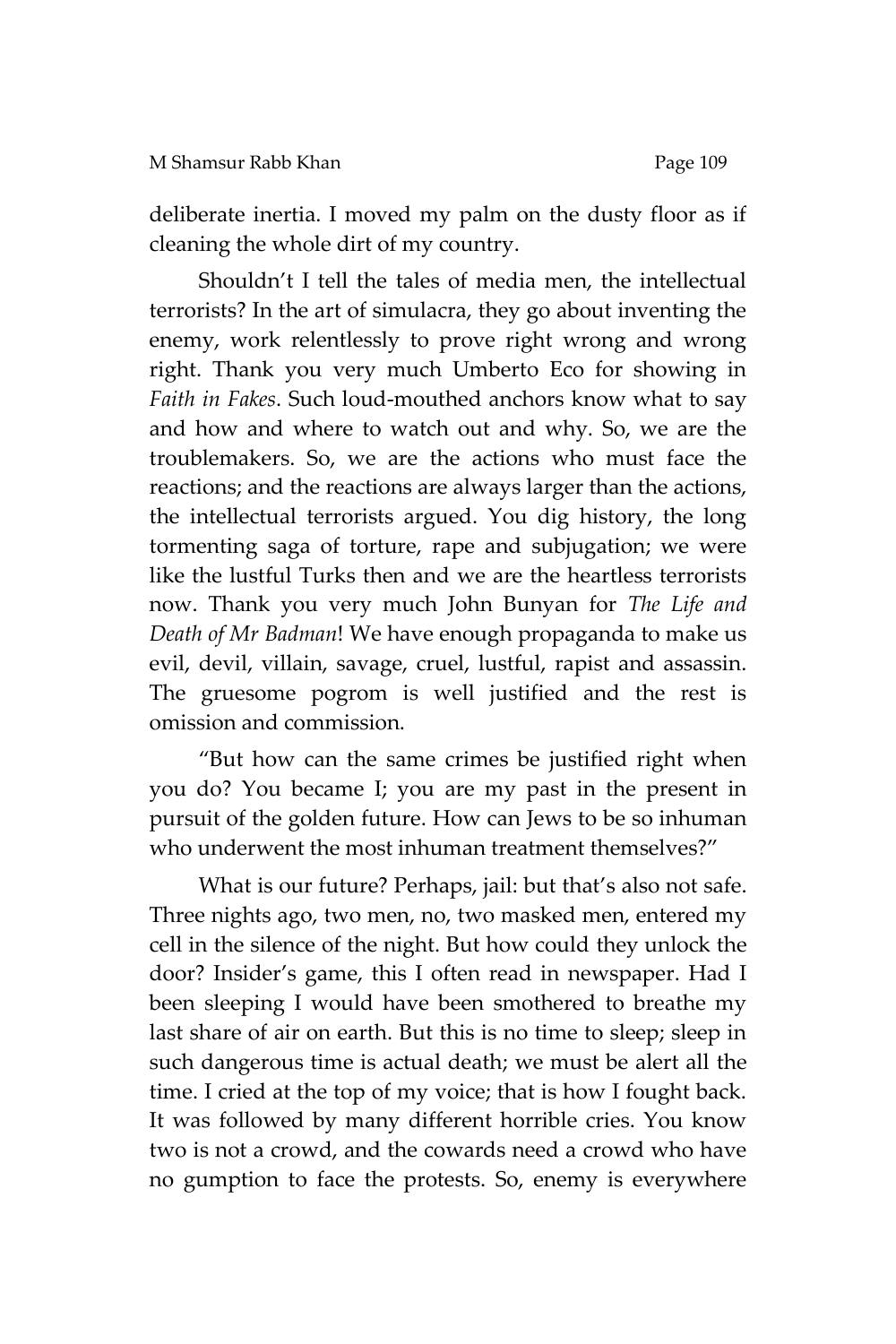#### Page 110 Phenomenal Literature (Volume 5, Issue 2, Jan-Mar 2021)

like invisible virus, in every office like well-dressed gentlemen, and every places like common people. coloured with one colour; different colour of corruption, unprecedented corruption where everyone – from top to bottom – is corrupt, yes corrupt in faith, corrupt in speech and corrupt in deed. And those who investigate corruption are more corrupt.

'O God, save my country! When will the long dark night end?'

The bomb in mind is still ticking; I twist and turn on the rough floor: what should I do? What should we do? Lawyers, courts and judges – all are coloured with one colour, the colour of hatred; and then we don't have money to fight cases in the court of law, the long corridors of corruption, or the hostile officials and antagonistic media. The apex court is coloured as well.

'The biggest casualty is justice, my Lord! Where shall I go with this unwanted figure full of unlimited pain, misery and frustration?'

Two officers arrive with a fresh zeal.

'He needs intellectual torture', with this ugly sentence, the fat-bellied monster asked for a copy of the holy book and asked the other to unzip his pant who took out his sleepy thing and began urinating on the holy book. That is terribly outrageous. They know I am a bearded-man of literature.

'Is the religion of the other so nasty? Or are the faithful so hateful? So mean?' I cried and cried, clutching my head in convulsive fury. But then begins the laughter, sarcastic laughter, and collective laughter on the face of my injured misery. I joined the laughter, broken laughter, weepy laughter and spiteful laughter. They get offended. Why? Is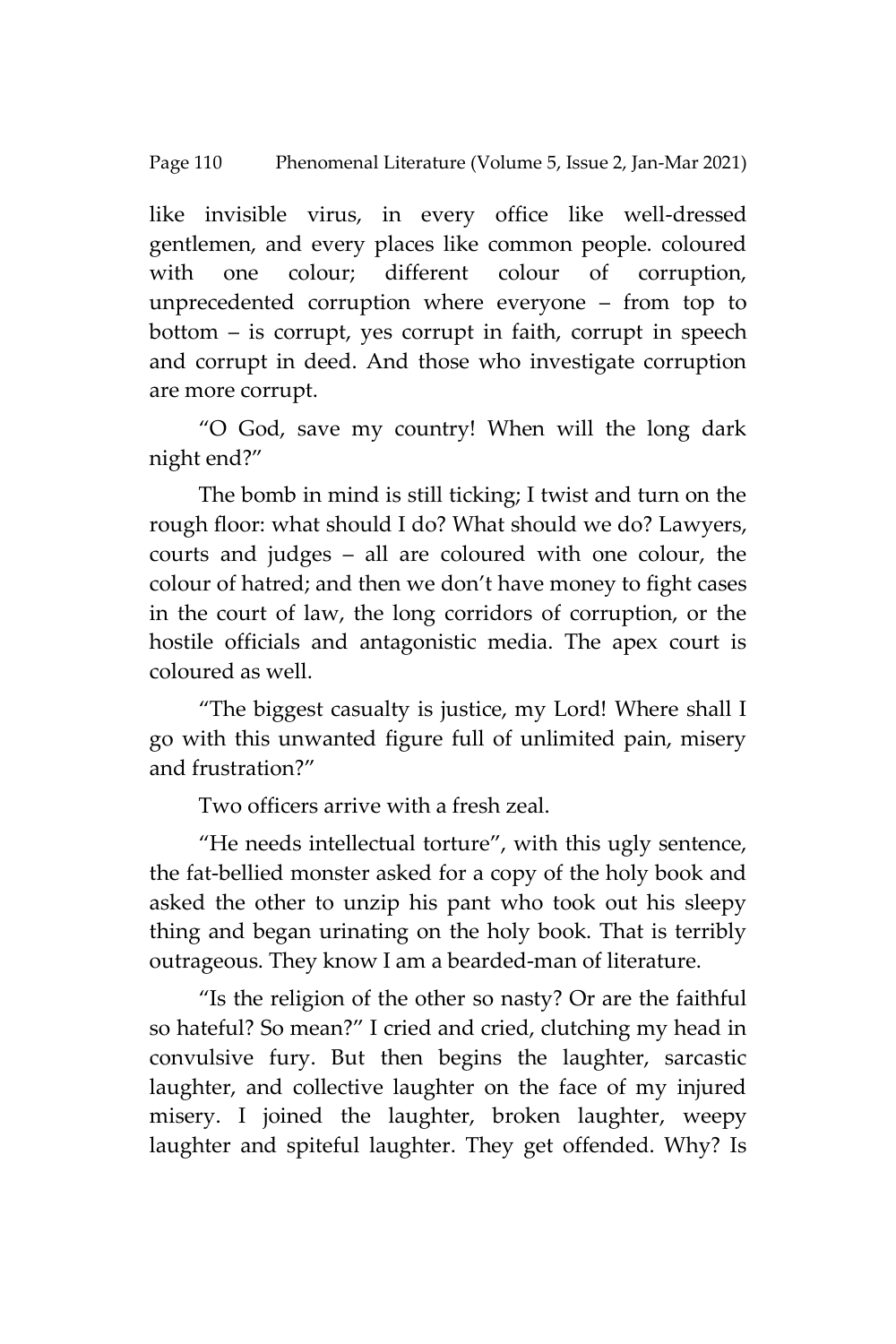my laughter anti-national? Or should I learn how to laugh? How many things should I learn to please you?

They changed the gear: now I have to urinate upon my faith. The gun is out, three steely pistols pointed at me. Will the world ever know the official secrets? I lost contact with this world. From hospital to court to jail to again court, a full three months passed. I just watch men in black with expressionless eyes and feel how lies are sold and bought in the full view of the temple of justice.

'Are you real men with flesh and blood? Do you have families, houses, siblings, feelings, and emotions? Do you have guts to guide your daughters to speak the truth?"

All through the court ordeal I spoke nothing; it was futile, I replied nothing, and I cared nothing. Finally, the judgment, but before, the honourable judge pressed me thrice to speak.

I raised my face, looked around, and then to the man on high chair.

'Am I among humans?'

I fell down and I am dead. The light is gone, and I am being lifted up through the patches of clouds and I see the whole country plunged into darkness.

 $\begin{array}{c} \hline \hline \hline \end{array}$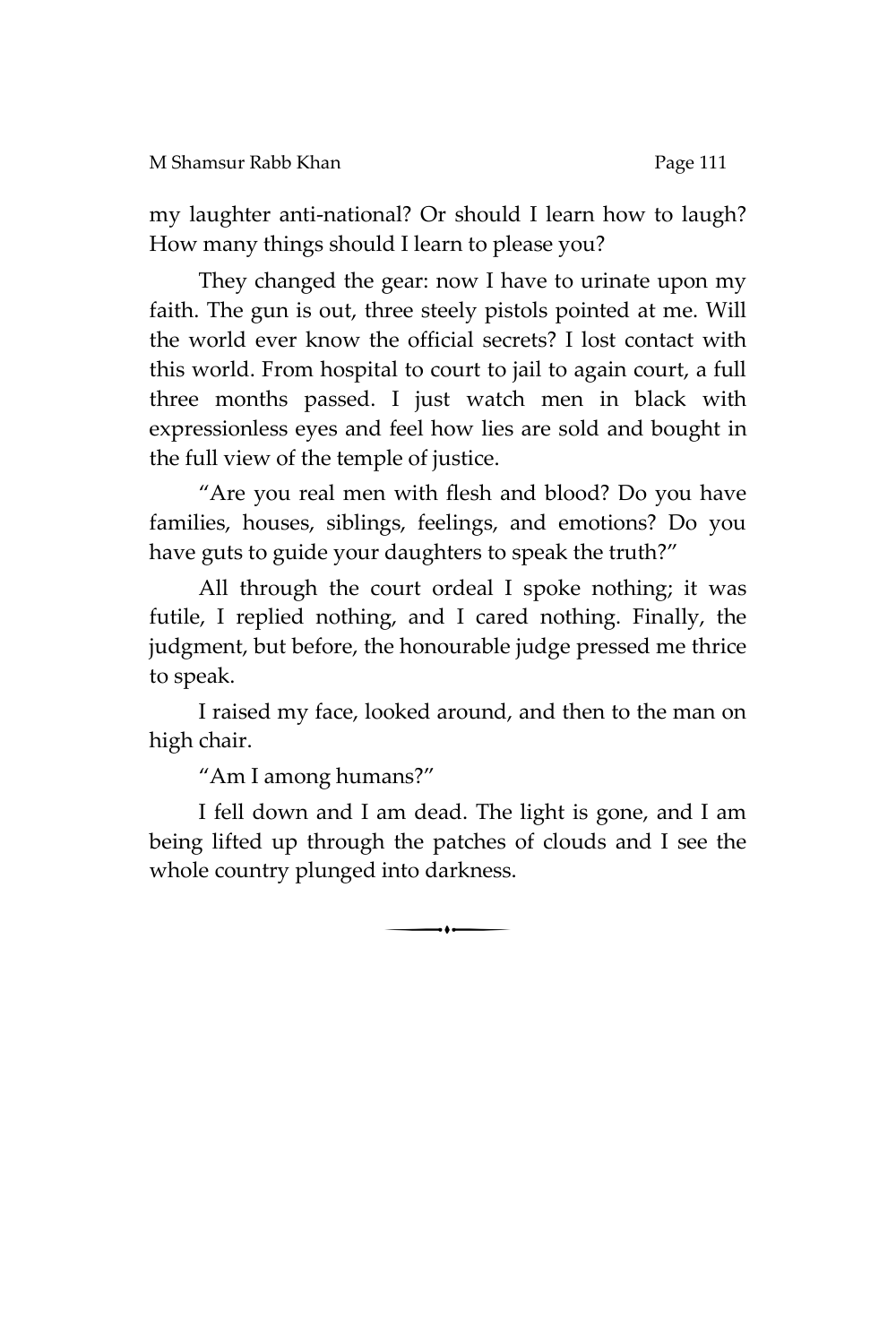## **7 Judgment at TS9 MELANIE FLORES**

Wickyd Rivers nods to the woman overseeing the check-out terminals. Norma Jean had been a beauty ever since he'd laid eyes on her years ago, but something's different about her today. The bounteous lips only rise up on one side when she smiles like she's had a stroke. 'You ok, Norma Jean?' 'Just as fine as an orgasm, Wick. Always happy to see you!' That odd stiffness vanishes and she's back to her vivacious self. Wickyd can tell that he should get moving because his pet beardle, Damiano, is tugging at him and snorting, the way he does when he's about to have a dump. There'd be a pretty pile next to his shoe if he didn't leave soon.

With Damiano relieved, Wickyd makes his way to his living quarters (LQ) in a large dilapidated building complex that looks like it had been built around the time of the Great Implosion of 2020. It was a miracle this building was still standing, considering the paper-thin walls and flimsy structure. On the way to his quarters, he hears that Tesla and Edison are fighting again. Why does Tesla bother letting Edison into his LQ? They hadn't agreed on anything 150 years ago, why would they now? Tesla's voice is straining to be heard over Edison's bellicose pontification. Just as Wickyd Rivers is about to knock on Tesla's door to ask them to tone it down, John Lennon emerges out of his LQ with Jesus Christ. They're immersed in conversation and look more like longlost twin brothers than murdered musical artist and the Son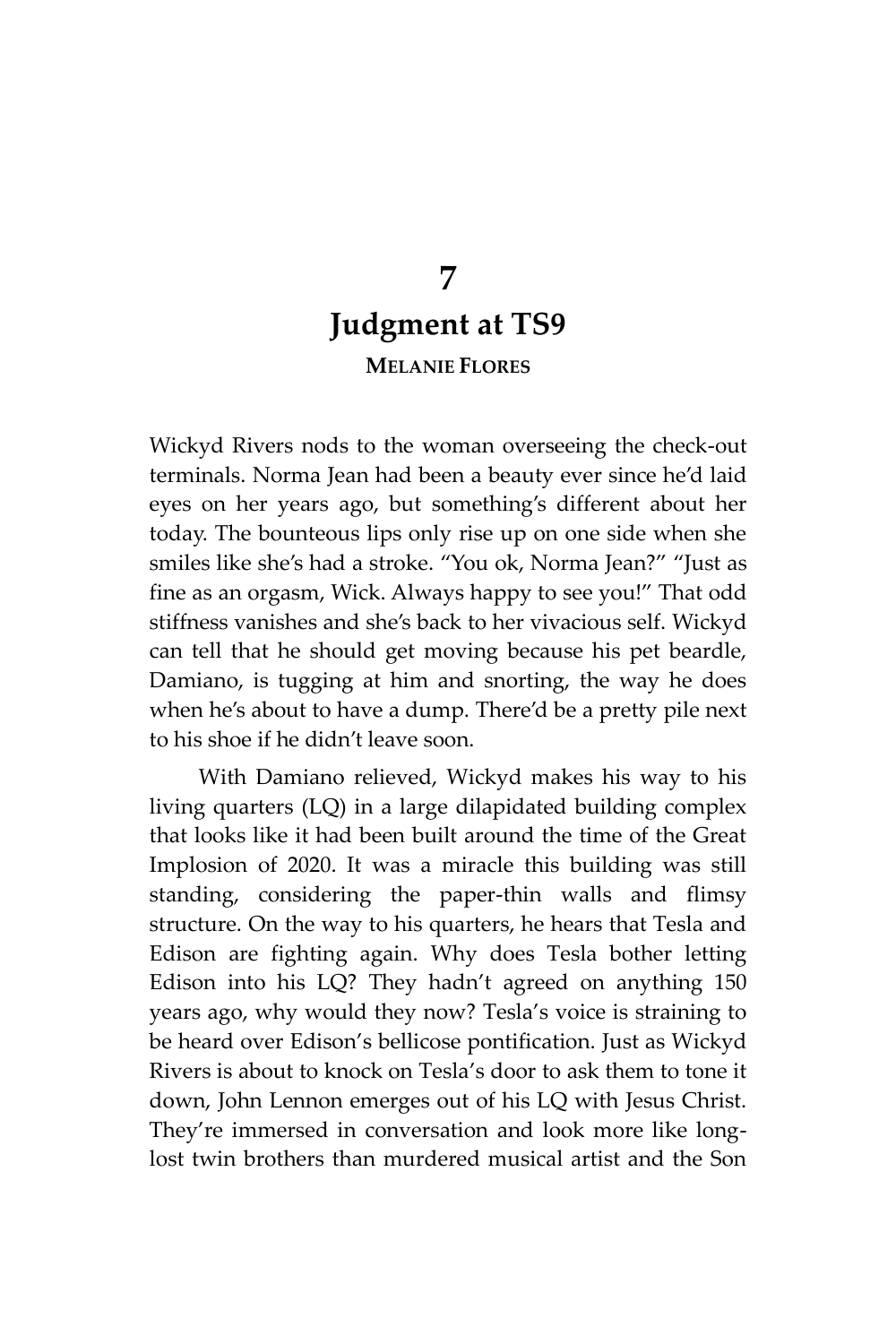of God. Wickyd hears John say something about peace, as Jesus nods.

Reaching his door he eyes the retinal scanner. The door slides silently open. He wasn't expecting to see Leonard Cohen reclining on his chaise lounge. Through a cloud of smoke, Leonard says, 'They're looking for you.' Wickyd hasn't seen Leonard for a few years but every time he does see him, it isn't good news.

'Leonard, they've been looking for me for next to forever. They'll never get me. They don't know who to expect.'

'Look – just because you're a shape-shifting sensomorph it doesn't mean they won't find you. They have your DNA and they're constantly revolutionizing their detection capabilities.'

'I just have to stay ahead of them – like I've been doing all this time. And besides – I've been making some changes.' Wickyd grins.

'What kind of changes?' Leonard is intrigued because that could mean anything, coming out of Wickyd. Wickyd picks up his mister and begins spraying his marijuana plants. 'Let's just say I've done a lot of contemplation here in TS9. I've had fascinating lives, but I felt like something was missing. Caligula – Attila the Hun – Genghis Khan – Vlad the Impaler – Ivan the Terrible – Robespierre – Hitler – The Moghul. I've had all that money could buy, women and people at my disposal, along with the luxury of knowing that no matter what, I would live. Live forever! No consequences for my actions, so I took them to extremes. Torture, mass murders, heinous destruction, and terror. I fed on the terror. It fueled me and drove me. And you were there all along, playing your role but, never interfering.'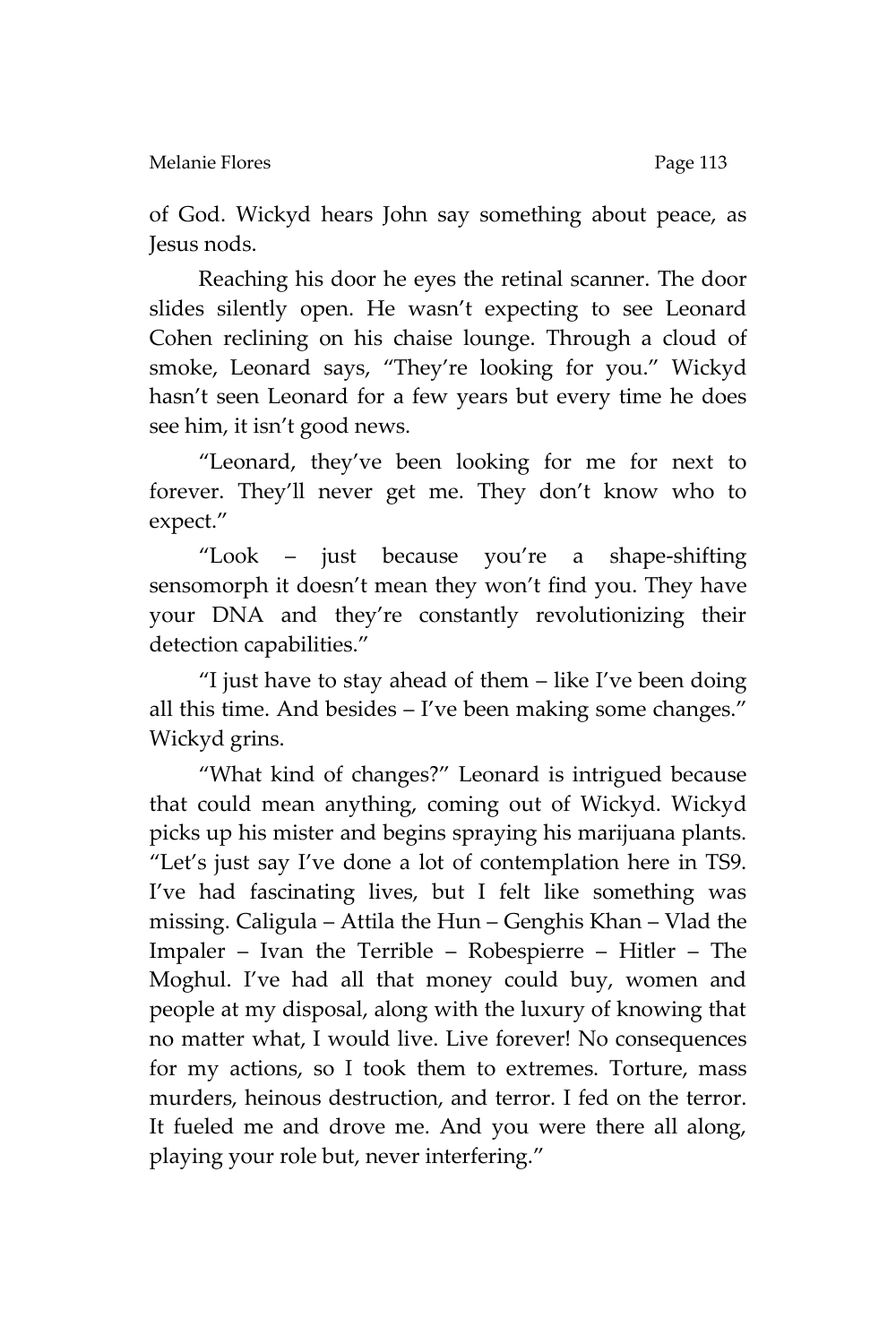'Everyone has their role to play, and mine was 'the bard' – in all my incarnations. It's not my place to interfere and yet for some reason, our lives have been perpetually intertwined. Your actions throughout the ages have saddened my soul and brought me to the deepest, darkest despair.'

'Life-long colleague I've turned over a new leaf. Three years of abstinence from killing has made me realize that sobriety comes with its own hangovers. I lost my thirst for destruction. I need something different, so I've changed my ways.'

Leonard stubs out his cigarette in an empty glass, taking his time then, he looks at Wickyd. 'Do you expect me to believe that? After all you've done? And – it was all done without a tear, a morsel of regret, a glimmer of hesitation. The billions of lives you destroyed, all the pain and suffering you were responsible for – and now you say you're stopping? Cold turkey – just… like… that?'

'I know it's hard to believe. I didn't believe it myself.' The high-pitched doorbell signals that someone is at Wickyd's door. Damiano cocks up one ear but no other part of him moves. 'Enter.' orders Wickyd. The door silently slides open letting in a slight girl of 14 or 15. She smiles when she sees Wickyd. Her shoulder-length, dark hair lies loosely and she wears a 1940's-style dress.

"Anne! Meet  $my - what would I call him - he's not$ really a friend – he's someone I've known for a very long time, though. His name is Leonard, and among other things, he's a writer, like you.'

Anne turns to Leonard and smiles the most genuine of smiles. Leonard stands up and looks at Anne bemused. 'Not Anne *Frank?"*

'Yes – Yes – I am Anne Frank. How did you know?'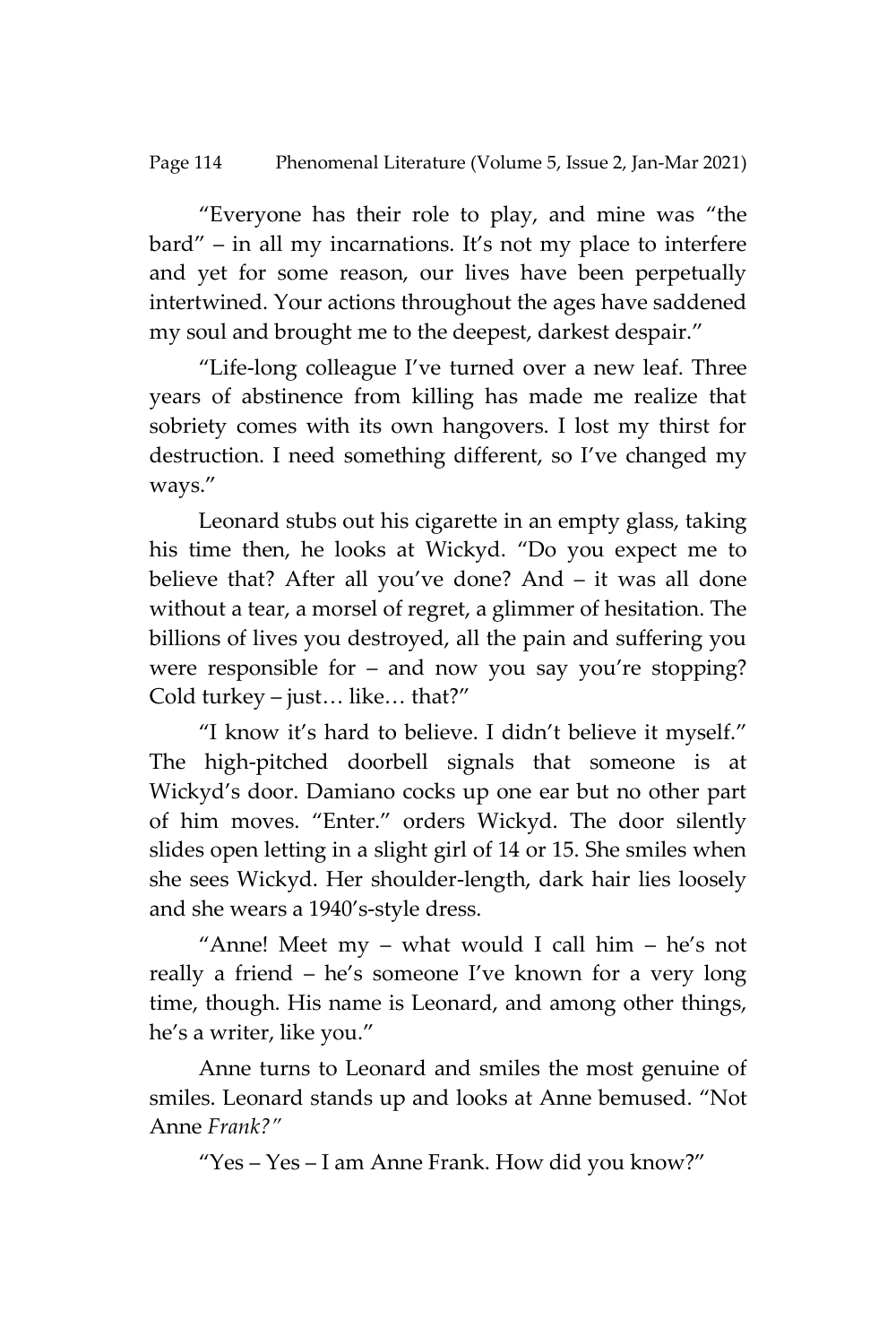Melanie Flores **Page 115** 

'I've seen some pictures of you, and I've read some of your work.'

'I didn't realize I was such a celebrity. I just came over to drop off some more words – for Wick. He enjoys my work and is always asking for more.'

'Her connection with the human soul is astute. What she lacks in years she makes up with in experience.' For a split-second Anne appears as she must have in her last days, dying of typhus, emaciated and frail. Then she is again, Anne.

'I have to go, Wick. I will bring you more words tomorrow.'

'I would appreciate that,' says Wickyd. As soon as the door closes behind Anne, Leonard lashes out at Wickyd.

'You're a parasite feeding off the emotions and the pain of others. I knew you couldn't change, and you cannot convince me that you ever will change. It's who you are!'

'Leonard, I know extreme emotions nurture me. It was that realization that enabled me to make the adjustment. For the past 3 years, I've stayed as Wickyd Rivers, without taking on another murderous incarnation, because the words have been enough.'

'It's just a crutch – you weak little monster!'

'Isn't it better than killing countless innocent souls?'

'If you put it that way, I guess it is. But does she even know who you were?'

'I haven't told her – but she's clever – she may have surmised it.'

Suddenly the door implodes. A troop of government goons, attired in identical grey coveralls storms in armed with laser guns, set on 'Disintegrate'. They part to let their commander enter from the center. Ronald Reagan strides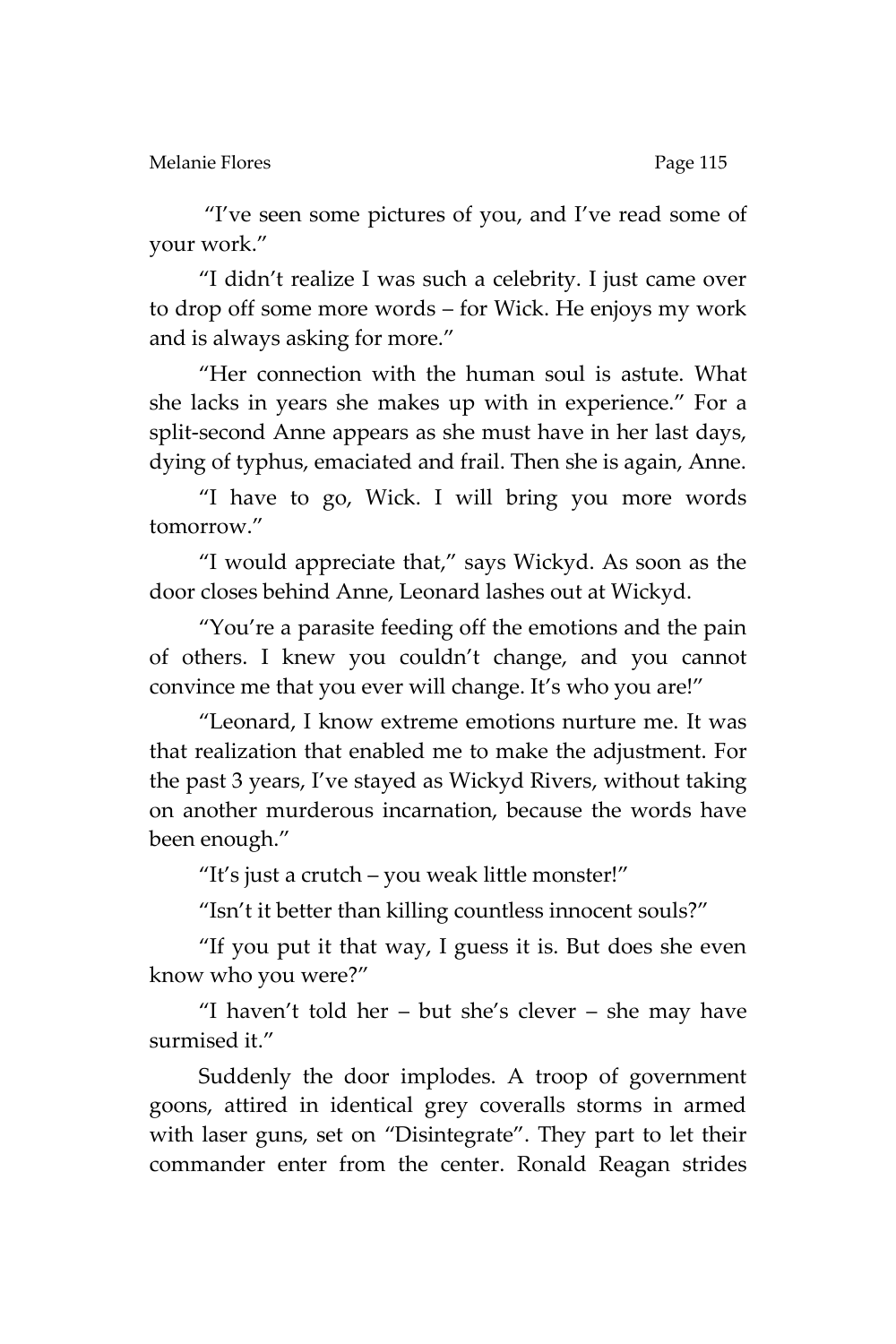through the residual smoke and debris and announces: 'This is your last hurrah, mister. You've been caught, whoever it is you want to call yourself – Hitler, Dracula, or Beelzebub himself. The world's had enough of you. Take him away!"

'Wait!' protests Wickyd. 'I've reformed. I haven't done any killing for over 3 years. I'm not the creature I once was.'

'That doesn't take away the fact that you killed and tortured billions of people throughout your lifetimes. You have to pay for that. And you're going to pay for it - NOW!"

'I demand a trial. You can't be sole judge and jury!'

Ron thinks briefly then says. 'Alright, Wickyd Rivers, you'll get your trial, although, you're the last being in the world that should expect one. You will present your case to three of your peers and they must unanimously agree upon a verdict.' He turns away and says something into his comma device. A few seconds later in walks Wick's judge and jury: Mahatma Gandhi, Joseph Stalin, and Eleanor Roosevelt. They settle themselves in around Wick's dining room table, surrounded by the marijuana plants.

Ronald addresses the triad: 'This being is accused of murdering billions of people while in his various entities. We have undeniable proof that this entity, known as Wickyd Rivers, is culpable – that is not in question. What is in question is what type of punishment he should suffer, if any at all. He claims that he's changed. If he has changed, does that mean that all of his acts of mass annihilation should be forgiven? That is up to you to decide. Wickyd, tell us why they should have mercy on you?'

Wickyd stands before the triumvirate. He looks human and vulnerable. Not at all like the soul-less megalomaniac he's been for centuries. He clears his throat and bows his head, ever so slightly. An act of humility in front of his peers?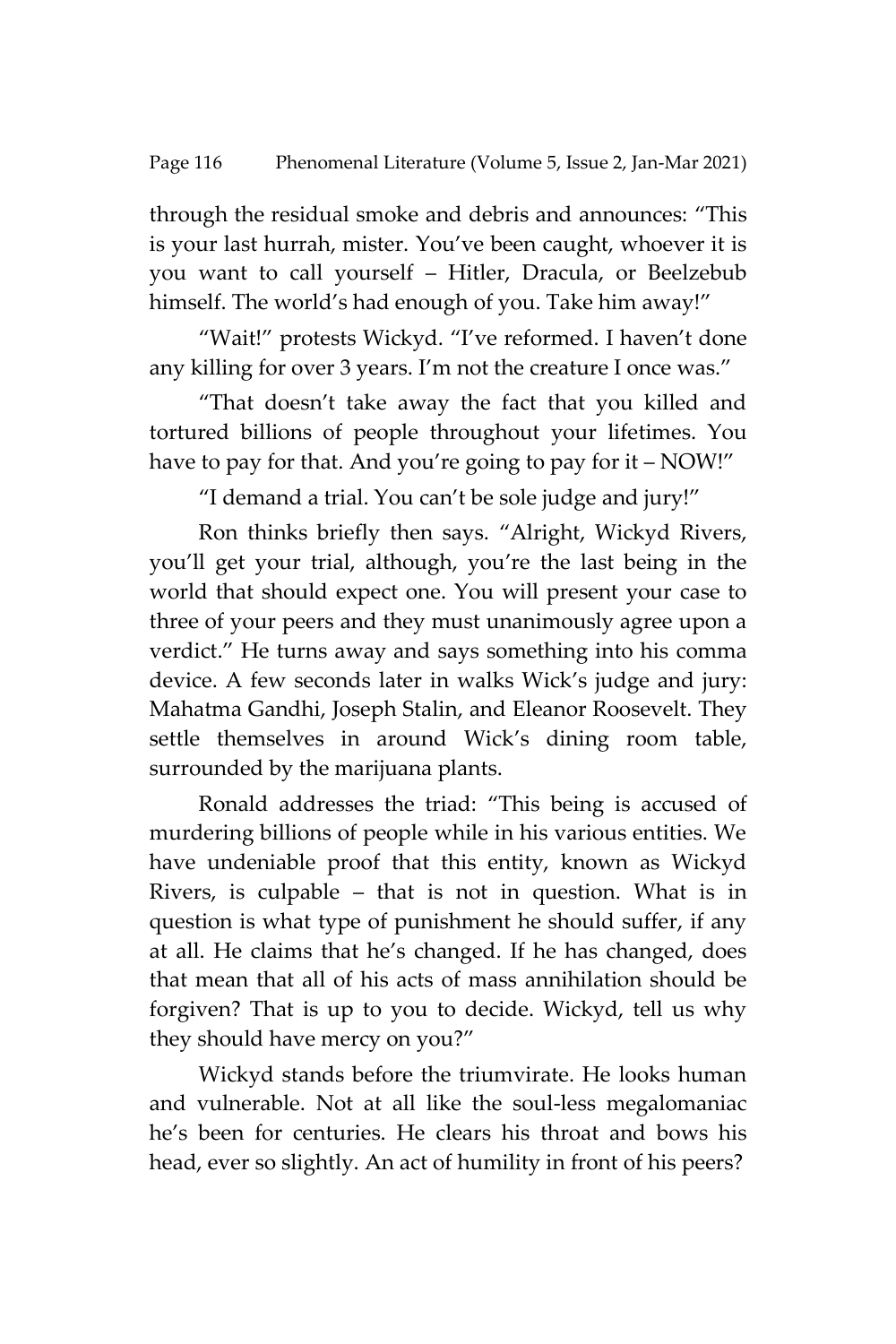'Judges – I stand before you a broken man. A man who has spent centuries murdering and plundering, and as many centuries regretting his actions. Every evil deed plunged me deeper into my abyss as I continued to amass my victims. I've remained in this transitory station now for 3 years, longer than any time before. Here I have befriended many, as they will profess.' He shows a vid-stream on the wall – Norma Jean and countless others give him glowing character references. 'I have tenderly looked after my beloved pet beardle.' As if on cue, Damiano bounds over to Wick and knocks him down, licking his face with his monstrous black tongue. Wick gently carries off his pet to his pet bed and continues.

'Probably most telling of all is that I have been forgiven by those I have wronged.' Victim after victim appears. Each victim offers words of pardon for Wickyd Rivers. Then, finally – Anne Frank. Her dark eyes glisten with a blend of palpable sadness and youthful hope. She speaks softly. 'Wickyd Rivers is a good man. His actions as Hitler should be forgiven for all the love and humanity he has shown.' At the sight of Anne Frank, Leonard shifts uncomfortably in the chaise lounge and his reproachful eyes meet Wickyd's, only to be dismissed. With Wickyd Rivers' visual display over, he faces the judges and says 'Something else you must consider is that I did not act alone. In every incarnation, I had aides to assist in the misdeeds. I am not solely culpable and I can change. Mr. Gandhi wasn't it you who said: *"An eye for an eye only ends up making the whole world blind."* Don't seek vengeance instead, embrace forgiveness.'

Mahatma Gandhi, wearing a simple dhoti and a pair of round-framed glasses, addresses his fellow judges: 'A man is but the product of his thoughts; what he thinks, he becomes.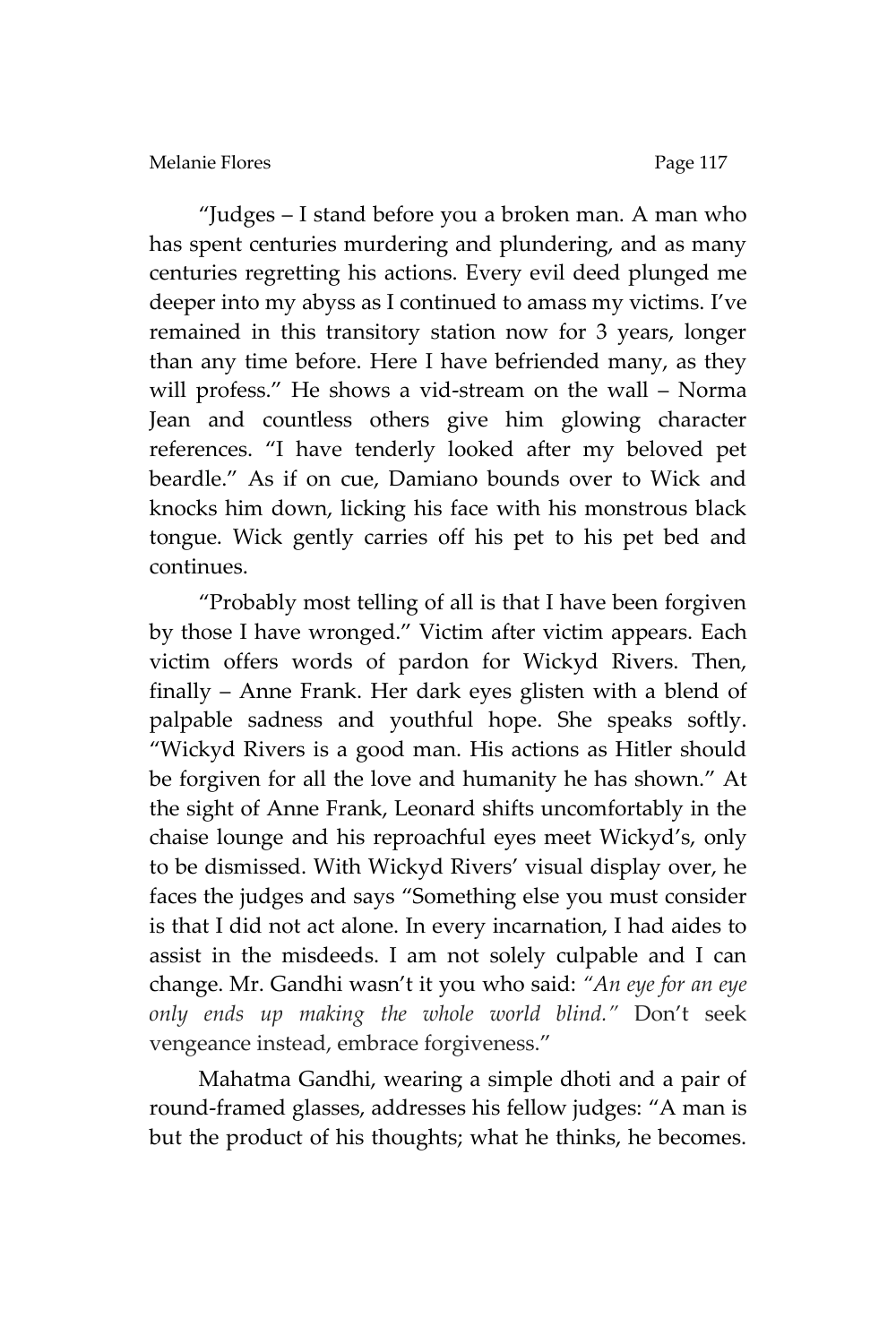And so, it seems that Wickyd Rivers has changed his thinking and, in doing so, has changed his ways.'

Stalin chimes in. 'A man cannot change his ways, like a leopard cannot change his spots. In my incarnations, I have massacred my share of humanity and I enjoyed every minute of it. I cannot turn my back on the 'thrill of the kill', how can Wickyd Rivers?'

Eleanor Roosevelt adds 'Maybe that's why he wants to stop. He's had enough. He can't live with himself anymore after causing so much pain and destruction.'

Stalin rebuffs her 'You obviously don't understand the satisfaction of supreme power. It's invigorating and enlivening. What would the chairman of the United Nation's Human Rights Commission know about the pleasure of watching hundreds of degenerates get their lives sucked out of them in a gas chamber?'

'Only too much, Mr. Stalin, – from the family members left behind to mourn them and from the accomplishments and potential, forever lost to humanity. We may have been so much farther ahead as a race had all those lives not been destroyed. There could have been another Einstein among the victims, or a Tesla, or a Gandhi.'

'I agree with Mr. Stalin that a leopard cannot change his spots. I wrote to Hitler twice pleading with him to cease his abominable actions but my words went unheeded. Some say the British intercepted these missives, but I have my doubts, just as I have doubts as to the credibility of Wickyd Rivers' testimony. Mr. Rivers also said that he did not act alone, but I wonder – is it the puppet master that should be called up for his misdeeds or the puppets? The puppet master, after all, directs the actions of his puppets. Enough musings – my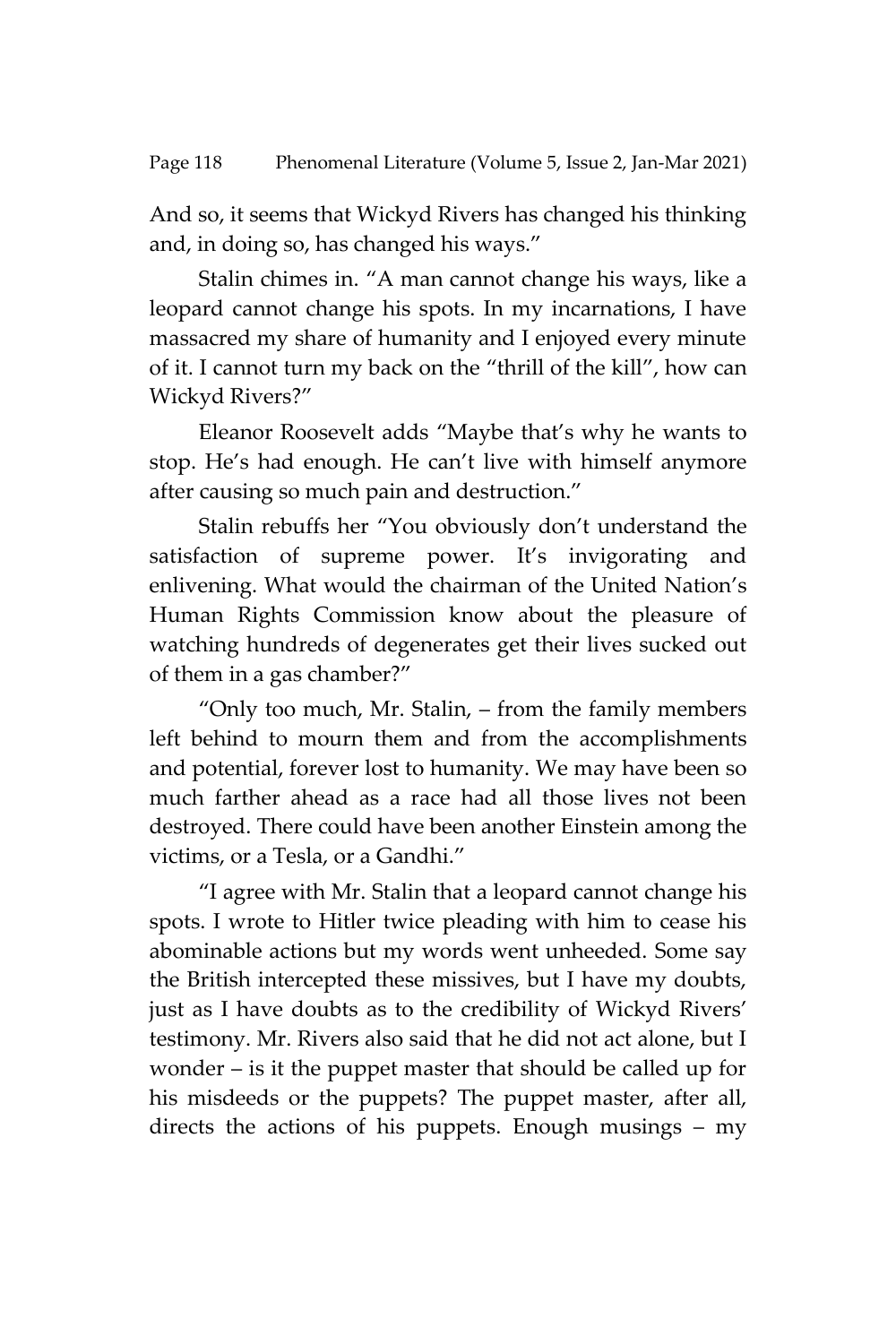colleagues and I will confer and we will return a verdict shortly.'

A sound-proof dome drops from the ceiling surrounding the judging triumvirate as they begin their deliberations. Wickyd Rivers smiles at Leonard and winks, then he goes over to Damiano and smacks him gently on the rump. He turns to Leonard and says 'I have this one in the bag.'

Through the rubble at the front door walks Anne Frank. 'No, you don't Wickyd. Those were not my words that my image spoke. I don't know how you falsified my image and words, but if I can attest that I did not say them then I would probably be safe in saying that your entire presentation is a sham.'

Wickyd hasn't noticed that the judging triad had removed their screen of silence and is raptly listening to Anne. He is absent-mindedly petting Damiano when the judging triad gives their signal to the waiting government goons who aim their lasers and shoot. Within seconds there is no sign of the man that had been Wickyd Rivers – having been killed and cleanly vaporized. Damiano remains in his pet bed unperturbed, licking the spot where Wickyd had just been petting him.

The living quarters soon empty out with only Leonard, Anne and Damiano remaining.

'Somebody's gotta look after that orphaned beardle.' says Leonard.

'I'll take him. I've wanted a pet for a long time, and I've gotten attached to Damiano over the past few years.' Anne reaches out for Leonard's arm and adds: 'Leonard, I couldn't let Wickyd get away with it. I kept seeing all those broken people at the concentration camp and smelling the stench of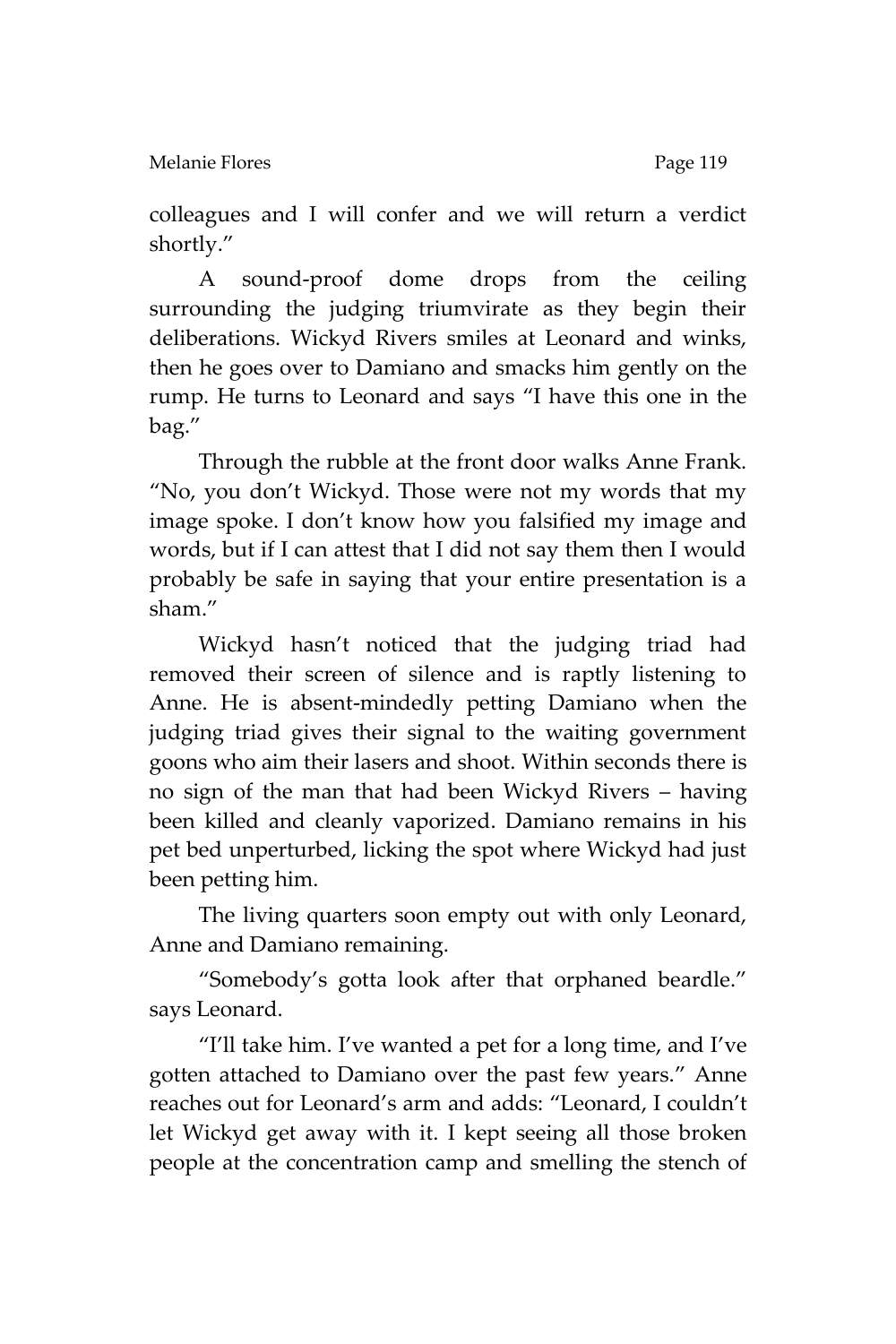death. All those lost lives, all the fear, and despair. I thought Wickyd was a nice man but he fooled me. He fooled everyone.'

'Yeah, kid. He's done that since the beginning of time, but now he's gone and there's one less monster in the world."

Anne picks up the beardle and carries him to the door. 'It was nice to meet you, Leonard. Best of luck to you.'

'It was nice to meet you too, Anne. You are truly inspirational. I wish you as good a future life as you had a bad previous one.'

'Thank you.' She says, walking out the door with Damiano in her arms. Damiano winks at Leonard and disappears from view. Leonard looks at the empty doorway, baffled, and mutters under his breath 'That beardle just winked at me.' Instantly he knows and follows Anne to her quarters. All the way there she's whispering something to the beardle who looks at her with eyes of love. Whatever she's saying soothes him, he's obviously content. By the time they enter her quarters, the beardle is nearly asleep. She puts him down on her cot and pats him gently, lovingly. Then she turns to Leonard and puts a finger to her lips, as if to say 'Quiet. Don't say anything.' Anne picks up a syringe from her side table, turns back to the sleeping beardle and plunges the syringe gently into his fat rump. Damiano/Wickyd flutters his eyes for a second, perhaps at the prick of the syringe, perhaps as a final attempt at life. Then – stillness.

'You knew?' asks Leonard.

Anne nods, with a tear at the corner of her eye.

 $\rightarrow$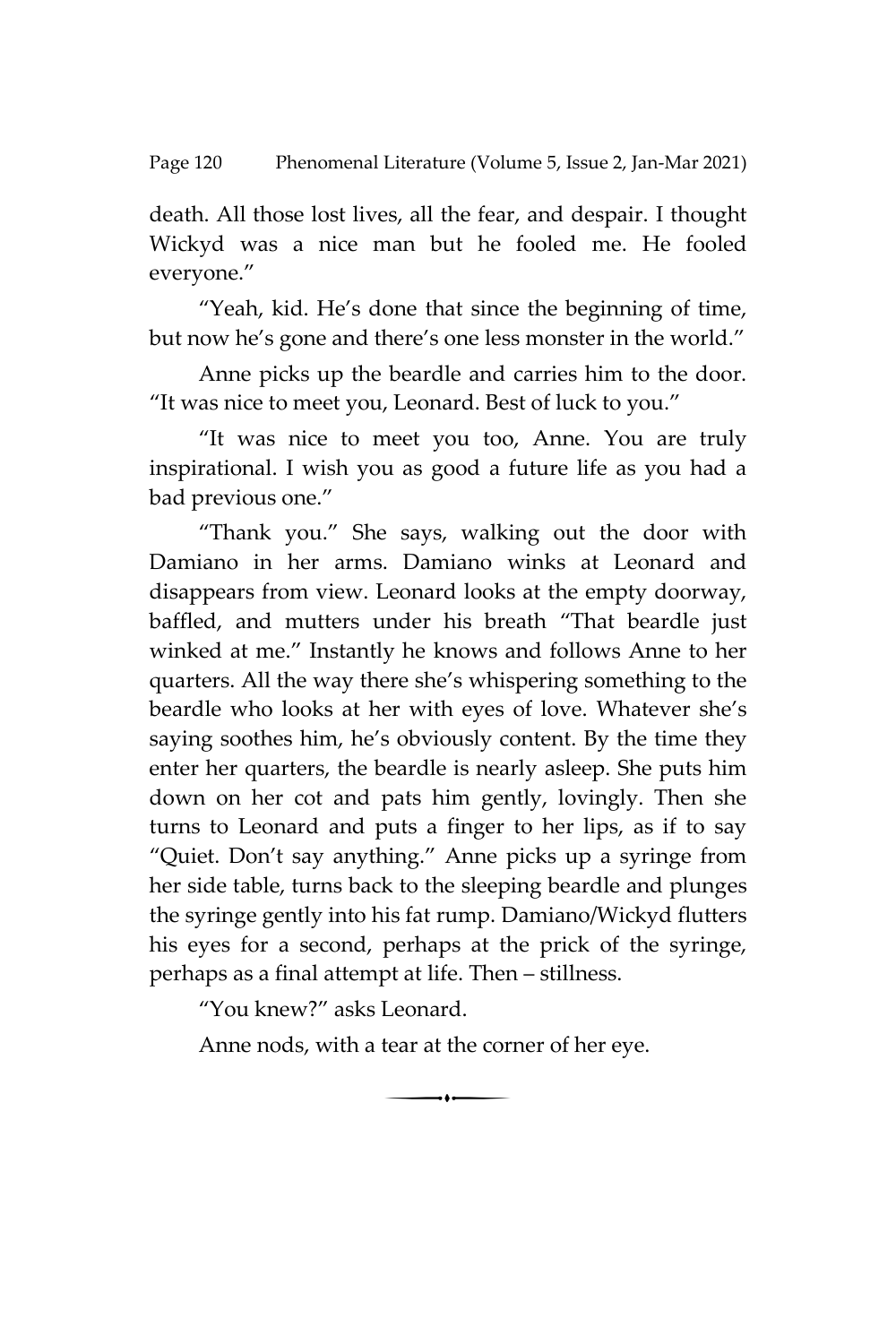# **8 A Lesson**

### **NELS HANSON**

As holy scripture tells us the good Siddhartha Gautama achieved in a blazing instant His Buddhahood and later taught others 40 years to guide those seekers on the path revealed one day beneath the Bo Tree, the fig like Jesus struck dead in his hunger when it offered no fruit as we read in the Christian gospels.

Where Our Teacher sat seven years until the stark flash of enlightenment, he remembered in a second vividly each of his more than 500 lives.

In this life I live now I can remember only one before, holding that hour the Master and my fellow weary acolytes approached a river, one of countless rivers we met and crossed on our one journey toward one end.

His Grace the Bodhisattva first spied an empty boat I'm certain he knew was waiting tethered to the muddy edge.

As we boarded there was one disciple whose name I won't speak to mar his present name, happy in his growing powers, 'siddhis' the Wise One often warned us to ignore, who pranced easily on the blue waters and didn't sink and waved from the distant bank.

I took an oar, my good friend another, as Our Guru watched from the prow.

After we reached the river's far side and left the leaking skiff for future travelers crossing the strong current he spoke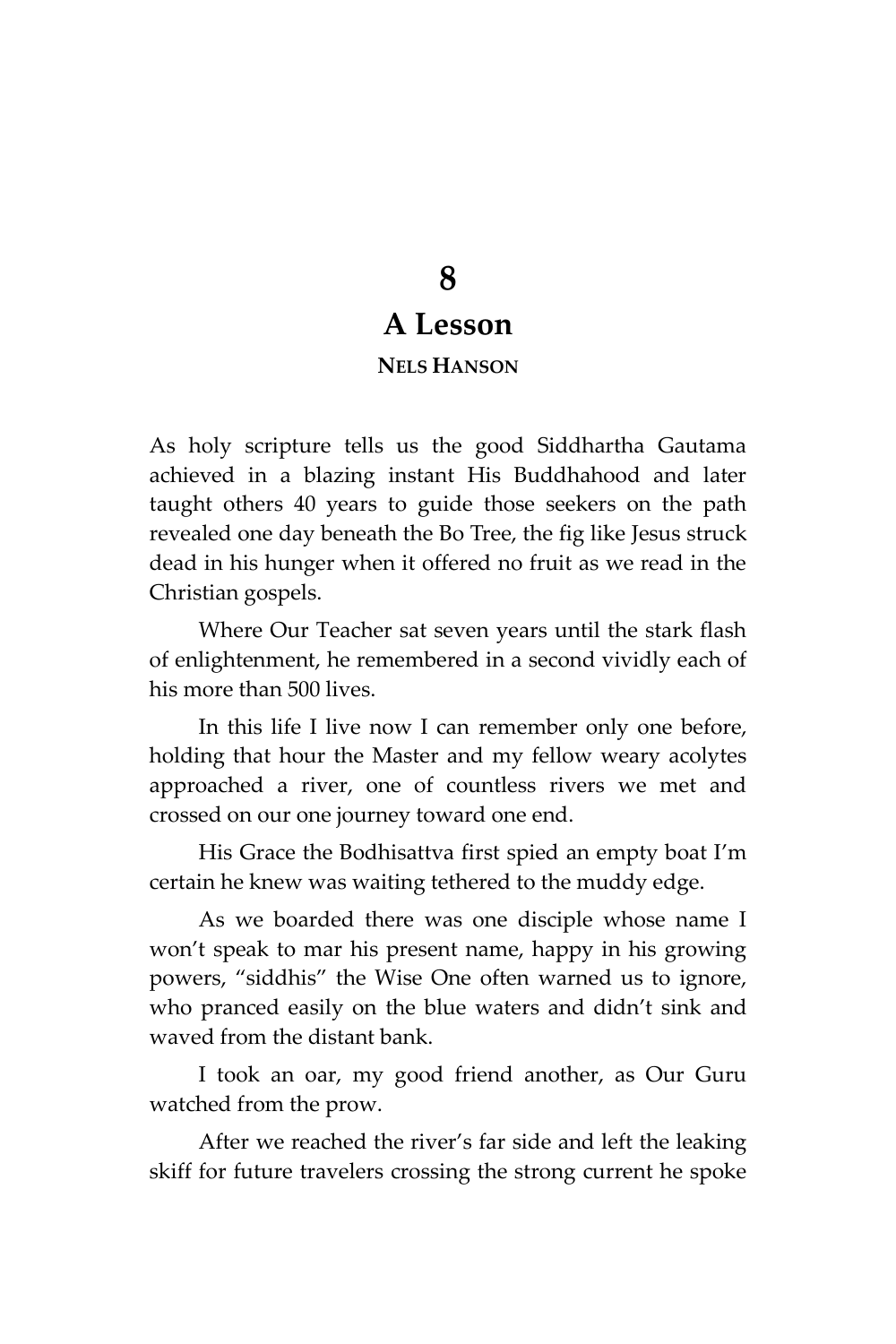in rarest anger, informing the proud failed saint that his miraculous display had not aided one creature's progress or his own a single step toward transcendence.

With a look he sent the boat sailing swiftly back across the river and led us into jungle for the place arranged to lay our mats and I set the kind fire for rice.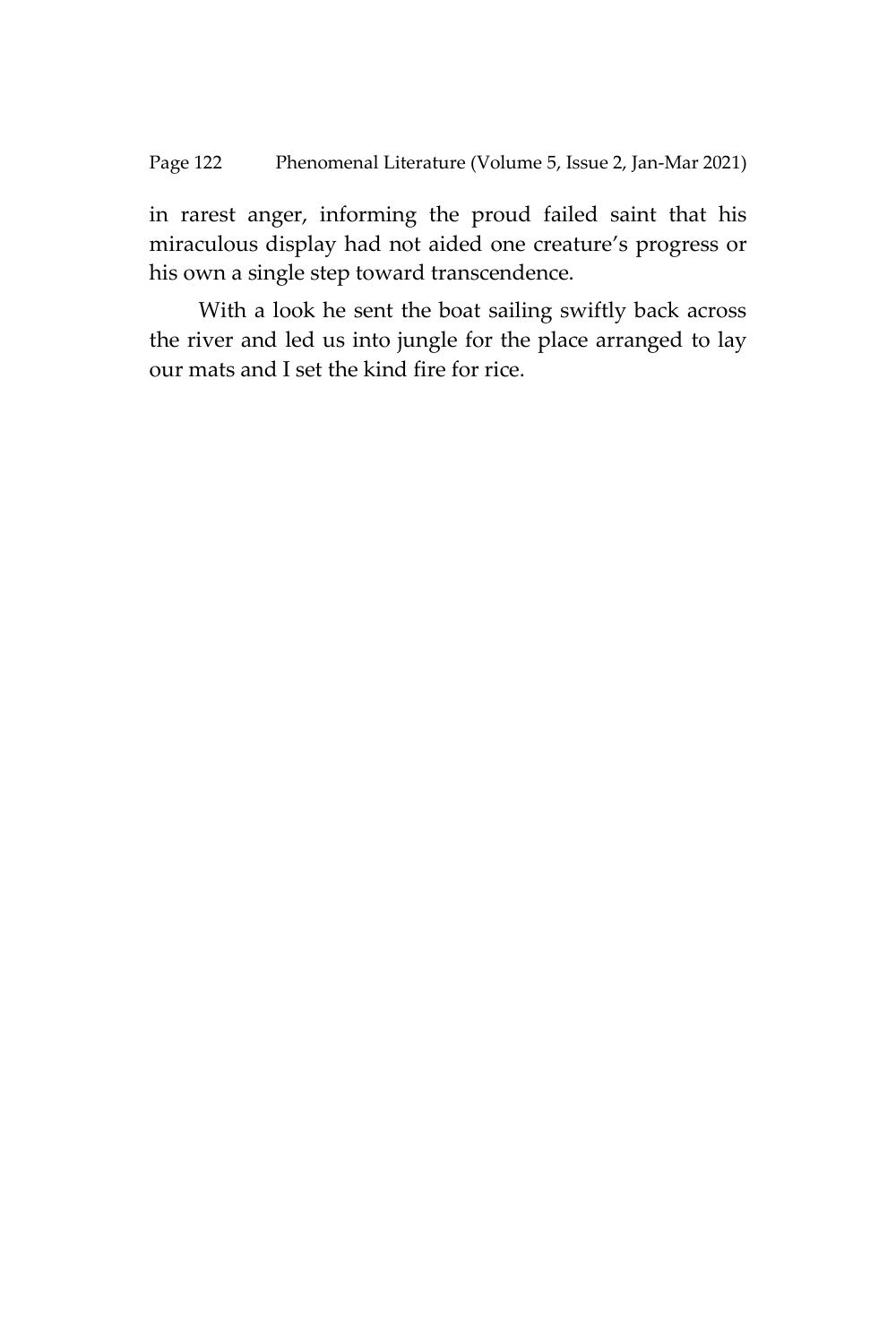## **9 The Mysteries of Water PATTY SOMLO**

The water began leaking in June, though no one saw it start. Several days later, a wide muddy stream began flowing down the block. The sudden appearance of a creek rushing past the front of her house struck Sarah as odd, given that there hadn't been a drop of rain for over a month. Even though Ted had left her seven months ago, for a woman hardly old enough to legally order a cocktail, Sarah figured this had to be her exhusband's fault.

After Ted moved out, Sarah started dating Darrell, who she'd met online. The last time she saw Darrell, they were sitting on the back deck of his condo sipping wine.

'Tuscany,' Darrell announced.

He raised his glass and forcefully swirled the contents around.

'Tuscany,' Sarah echoed wistfully. 'Staying in one of those old villas.'

Sarah leaned back and closed her eyes. She pictured herself looking casually elegant in a white ankle-length linen dress slit up the side, sitting next to Darrell in a loose, tan short-sleeved shirt, on the porch of a burnt orange Tuscan villa. She'd never been to Italy before but had seen the movie *Under the Tuscan Sun* and read the book*,* which helped her visualize the vineyards, drenched golden in the late afternoon sun.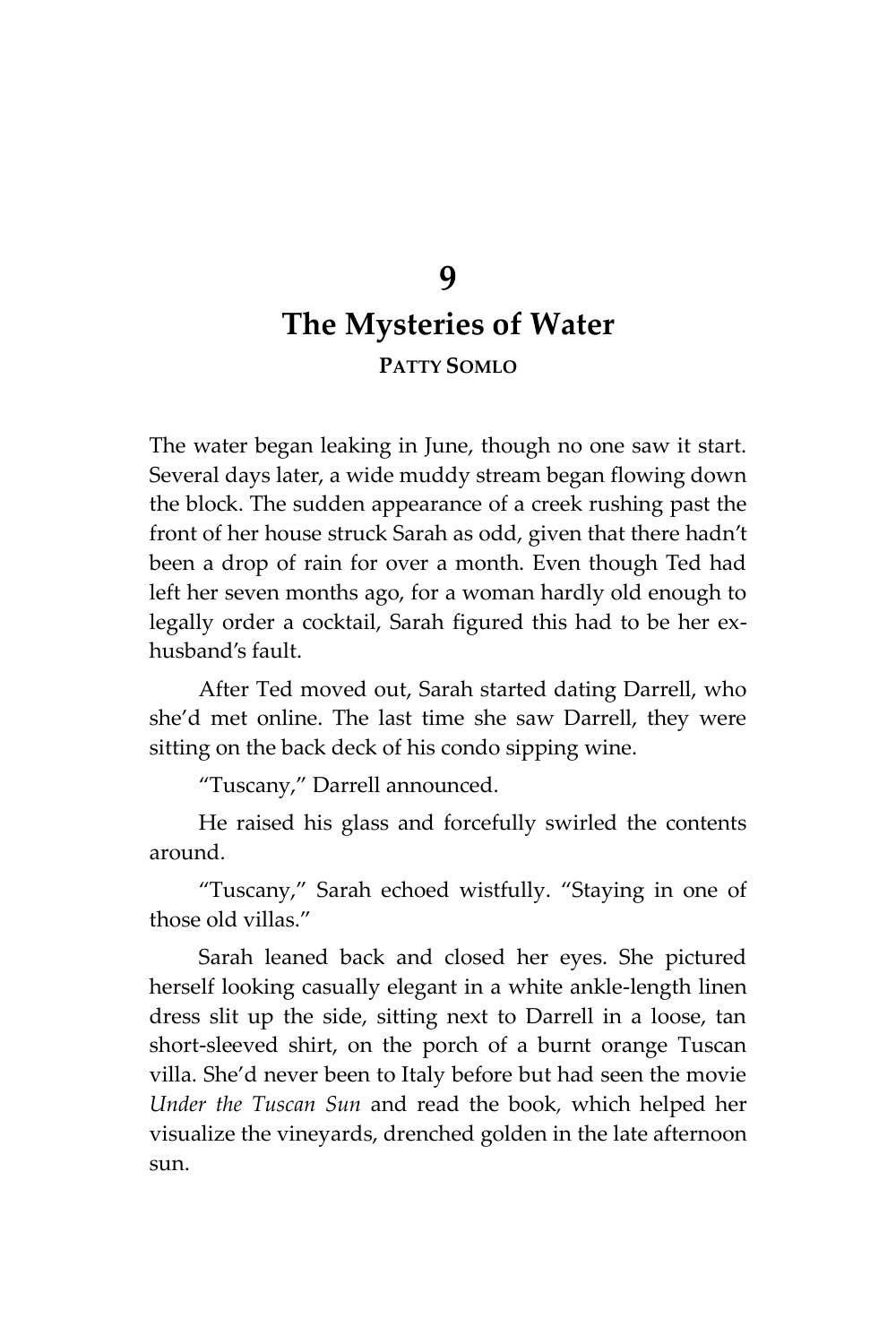Sarah's reverie was interrupted by Darrell's cell phone playing something New Age-sounding. He jumped up and jogged inside.

Sarah frowned as she stared at the water flowing by and wondered if she would hear from Darrell again. In the two weeks since he'd mentioned Tuscany, Darrell hadn't texted, emailed or called.

*Like water,* Sarah scribbled in her journal, then raised her head and once again studied the muddy flowing stream out front. She understood that a relationship needed to keep moving forward or it would die. Before Ted announced that he no longer loved her, Sarah had done her best to ignore how stagnant their life had become. Married nearly two decades and childless, Sarah and Ted had uttered every single thing they had left to say to one another.

Sarah's next-door neighbor, Alan, said that he would notify the city about the water problem. A week and a half later, when the creek alongside the curb appeared to have gotten even deeper, Sarah ran into Alan on the sidewalk.

'Did you call anyone?' she asked, trying to keep the annoyance she felt out of her voice.

Alan sighed. 'First, I called the water department. The woman who answered told me I needed to contact sewers. The guy in sewers claimed this was the street department's problem. I've left a bunch of angry voicemail messages with every city department I could think of, but no one's called or showed up.'

But the following Tuesday morning, Sarah noticed royal blue lines spray-painted on the street, close to where water was spilling out. Someone had even painted the Hosta she had planted the previous spring in the parking strip.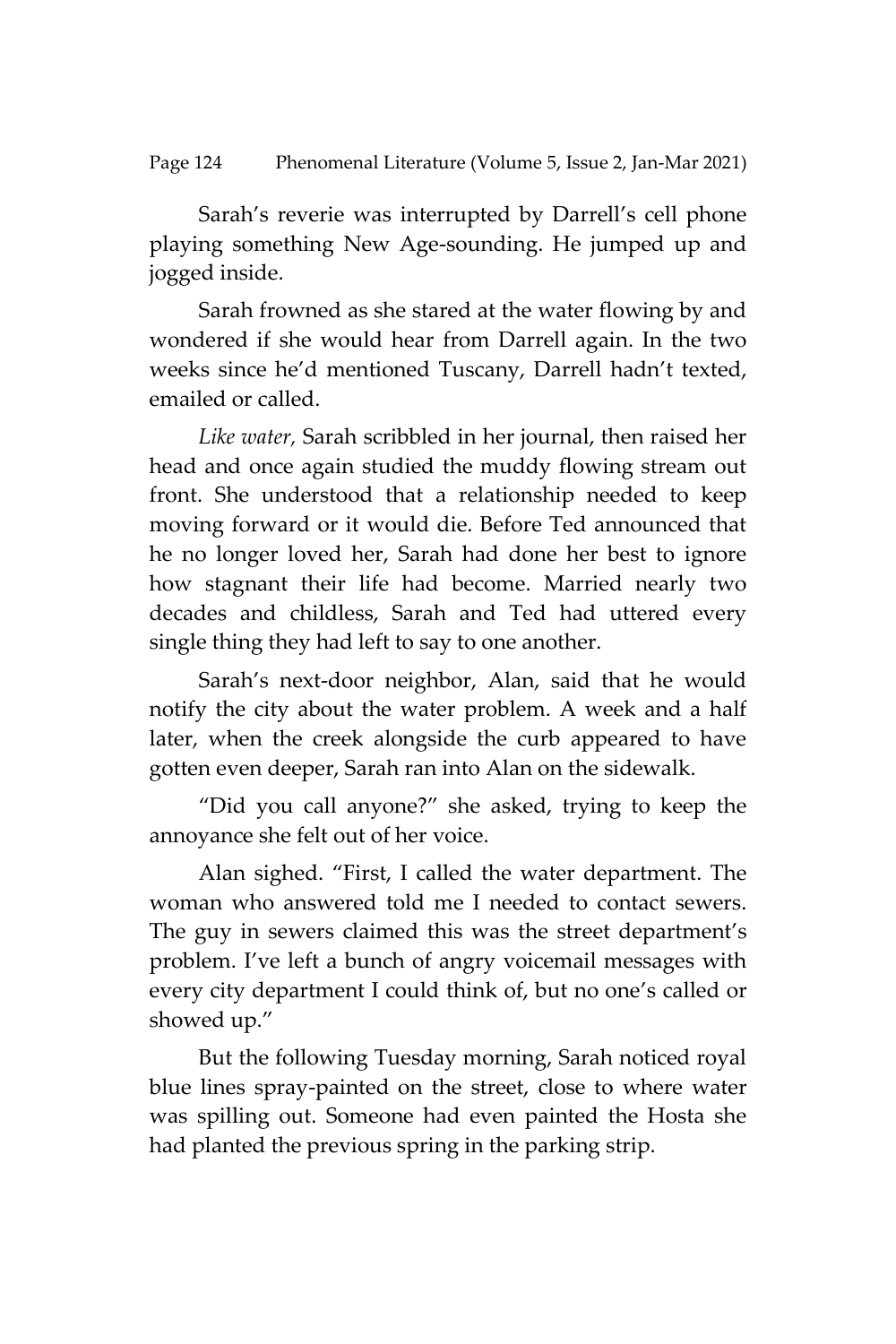Patty Somlo **Page 125** 

'The guys from the city did that,' Sarah's neighbor, Mary, said, when she saw Sarah looking at those blue lines. As usual, Mary was walking her short fluffy dog Herbie up the block. 'They said they'd be back to fix the water problem later this week.'

The week ended, though, without a thing being done.

The following Monday morning when Sarah returned home from yoga, she tried turning right on Elm Street, but an orange *ROAD WORK* sign blocked her way. That forced her to make a U-turn and drive around the block.

Dressed in dark gray knit pants and a black hooded sweatshirt over a sleeveless tee-shirt, she stretched her leg out from the car and planted it on the curb, to avoid stepping in the deep muddy creek. This brown stream, she told herself, might be something she'd just have to get used to. Like being alone after Ted moved in with his girlfriend.

As she walked from the car, she noticed a white van and a bulldozer. A man in a white shirt that contrasted nicely with his walnut-shaded skin was standing a few feet from the curb, next to a white city truck. He looked down at the pavement and jotted notes on a yellow paper attached to a brown clipboard.

About to step up to the porch, Sarah suddenly gasped. Her heart started to pound, as she suddenly remembered what she'd done.

She had turned the engine off and made the extra twist for the ignition lock. Stepping out of the car, she pushed the lock down on the driver's side. The car was almost twenty years old and needed to be manually locked.

Her heart was beating fast and high in her chest and throat now. She reached her right hand into the pocket where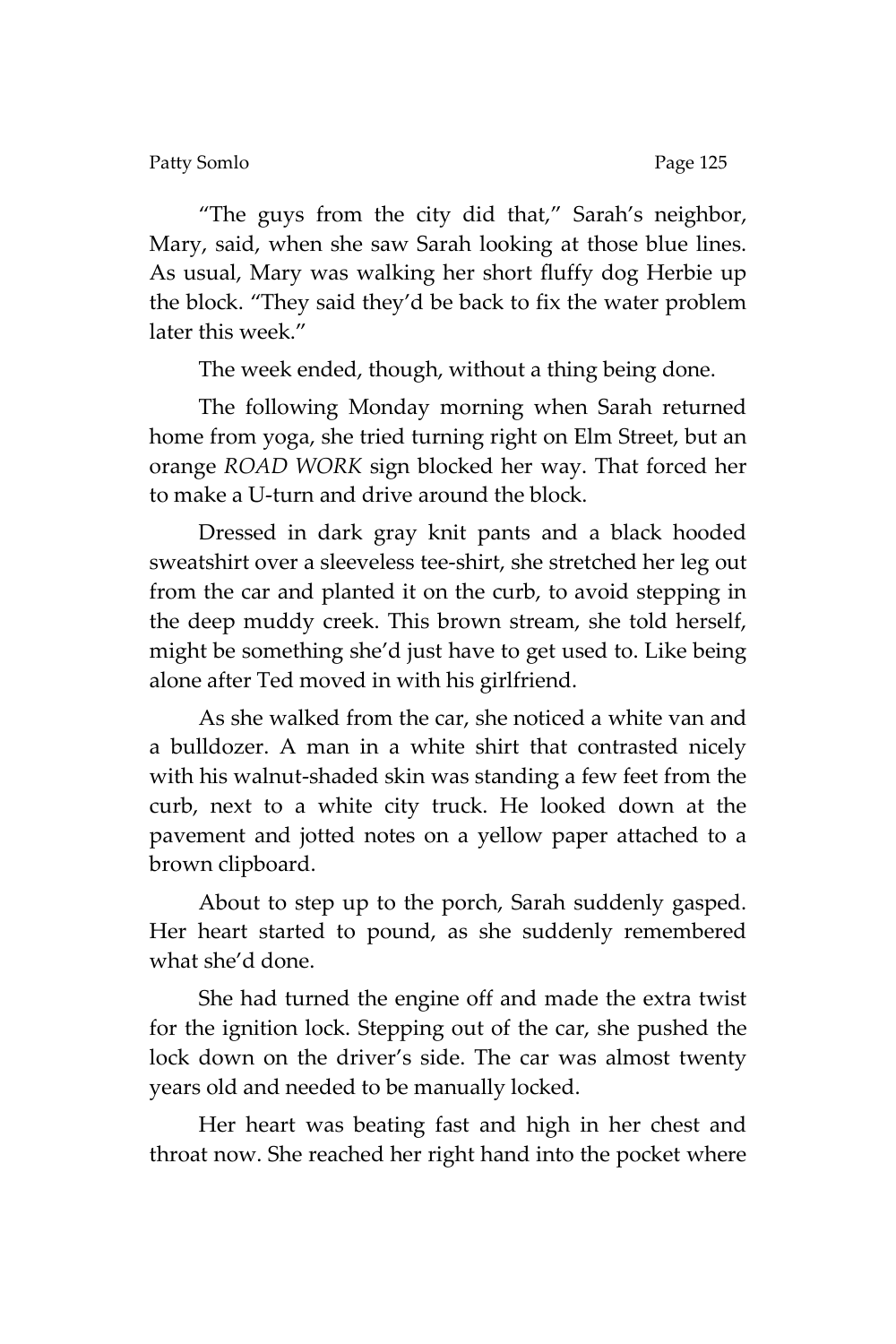she normally kept her keys but found nothing there. Then she ran her fingers underneath her wallet and along the bottom of her purse. Wind rattled in the trees. A bird twittered the same two-note song. She struggled to keep from crying.

Preoccupied as she was, Sarah had failed to notice that the man with the clipboard had moved closer. He now stood on the opposite side of the parking strip and caught Sarah's gaze.

'Is something wrong?' he asked, his wide, kindlooking, deep brown eyes resting on her face.

'My car,' she said, barely above a whisper. 'I locked the keys in my car.'

'Is that all?' he asked, the words drifting into the air with a lilting beat, sounding almost like a song. His eyes made her think of melted dark chocolate. From India, Sarah surmised.

'I would be pleased to help you get them out. This is something I have a great deal of experience with, you see. I have locked the keys in my car more times than I care to count.'

The wooziness left Sarah's head and her breath calmed. Even with a pair of oversized sunglasses burying his eyes, the man's face was a delight. He grinned, as if he and Sarah shared a secret. His teeth were exceedingly white.

'Let's go take a look,' he said to her now.

Sarah led him down to the corner and up the next block. She was grateful that she hadn't replaced her old Toyota, with its manual windows and locks. She was also thankful that her car hadn't budged, with the keys dangling in full view inside.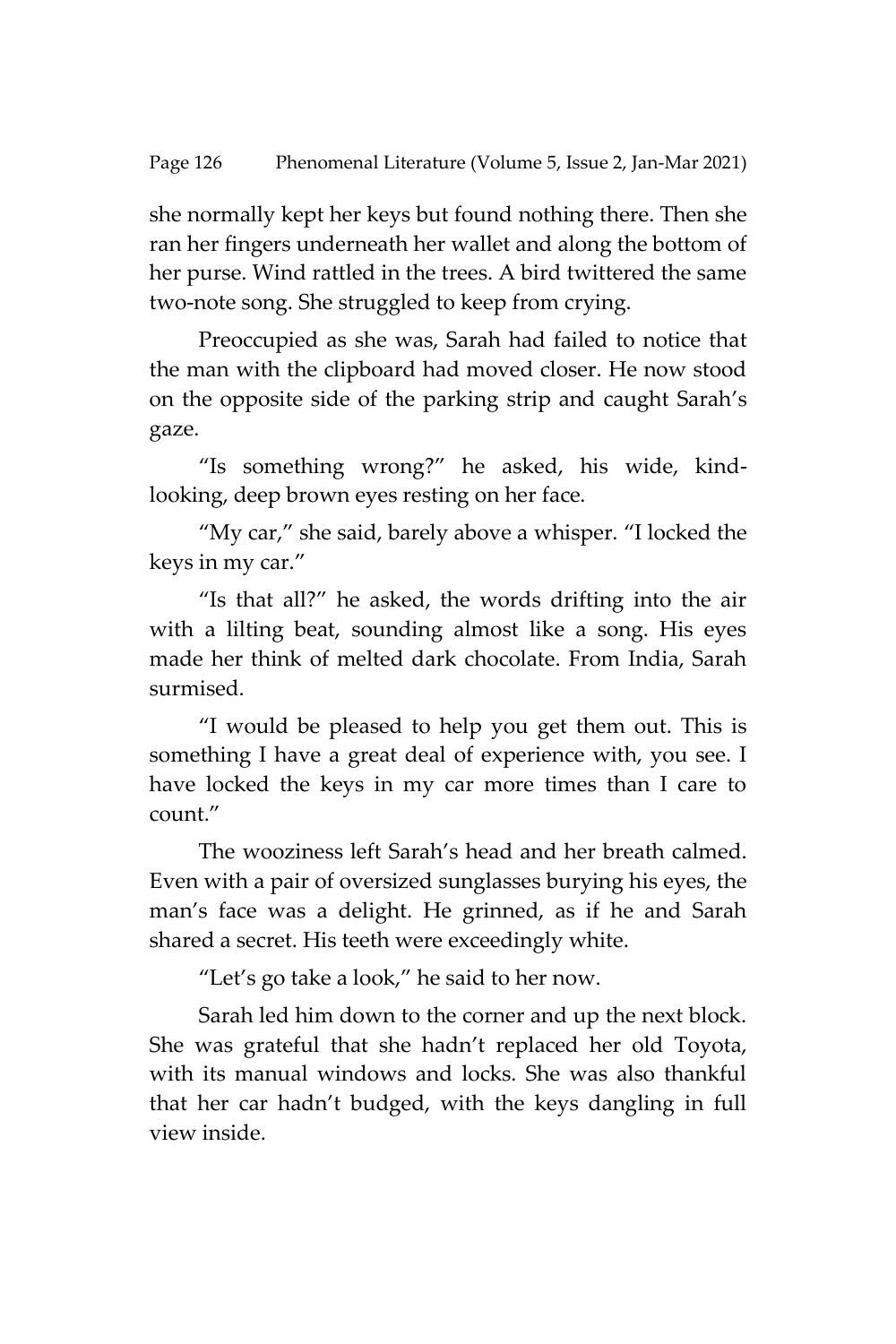After easing up the lock and opening the door, the man leaned in to pull the keys out. The pockets of his pants were stuffed, as if holding tennis balls. The fingers of his left hand balanced on the back of the driver's seat, while he reached in with the right. *No wedding ring,* Sarah noted.

'I've taken you away from your work,' Sarah said. 'You're here to do something about the water?'

She noticed then that the bulldozer had begun moving, beeping every time it backed up.

"Yes, yes," he said. "To fix the water problem. But oh no, you didn't take me away. I was actually finished here. Ready to take a break.'

'Could I buy you a cup of coffee?'

Sarah stopped and looked at her watch.

'Or lunch?'

The man smiled and raised his right wrist to consider his own timepiece, a gold watch that winked in the bright light. He nodded to his wrist, then lifted his head.

'Well, I suppose I am a bit hungry. Is there a café nearby?'

At a table next to the window, sunlight caused the silver napkin holder to shimmer. The man's name was Falguni, and he explained what had caused the asphalt to tear apart and the water to bubble up. He mentioned hydrostatic pressure and cubic inches, and gravity, of course. But most everything came down to the fact that the water pipe was old and shot. A small tear had developed over time, pressure being what it was inside the pipe. Eventually, the weight of all that moving water caused the pipe to bust.

Falguni's soup grew cold while he talked. Sarah hardly ate a bite. She clutched the barely eaten turkey sandwich, as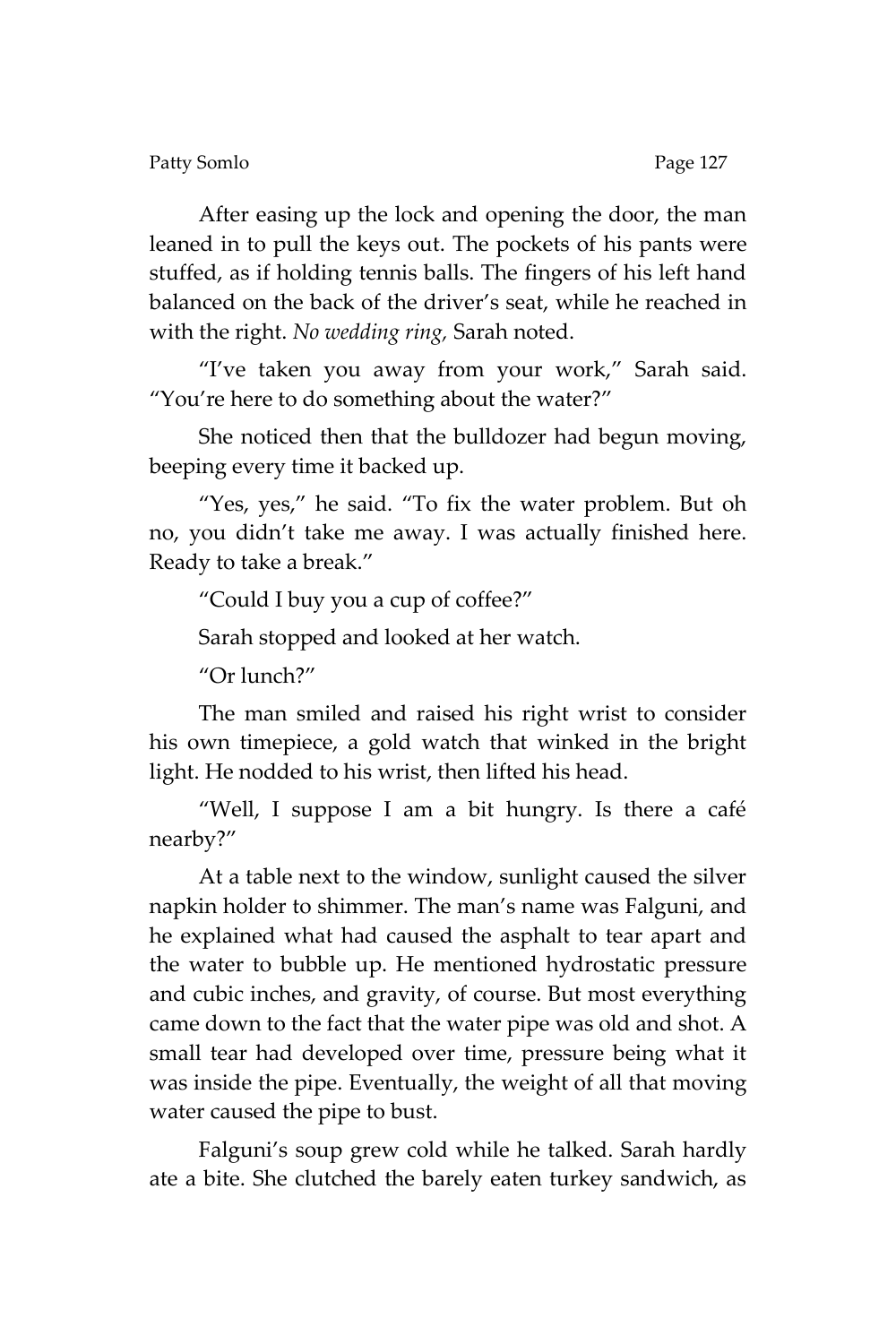Falguni revealed the secret to keeping rushing liquid in check, so it would cause no harm. He didn't tell her she'd been stupid, as Ted would have done, nor did he waste time scolding Sarah for locking her keys in the car. Instead, he invited Sarah to partake of the mysteries of water, without ever bothering to check the time on his watch.

 $\overline{\phantom{a}}$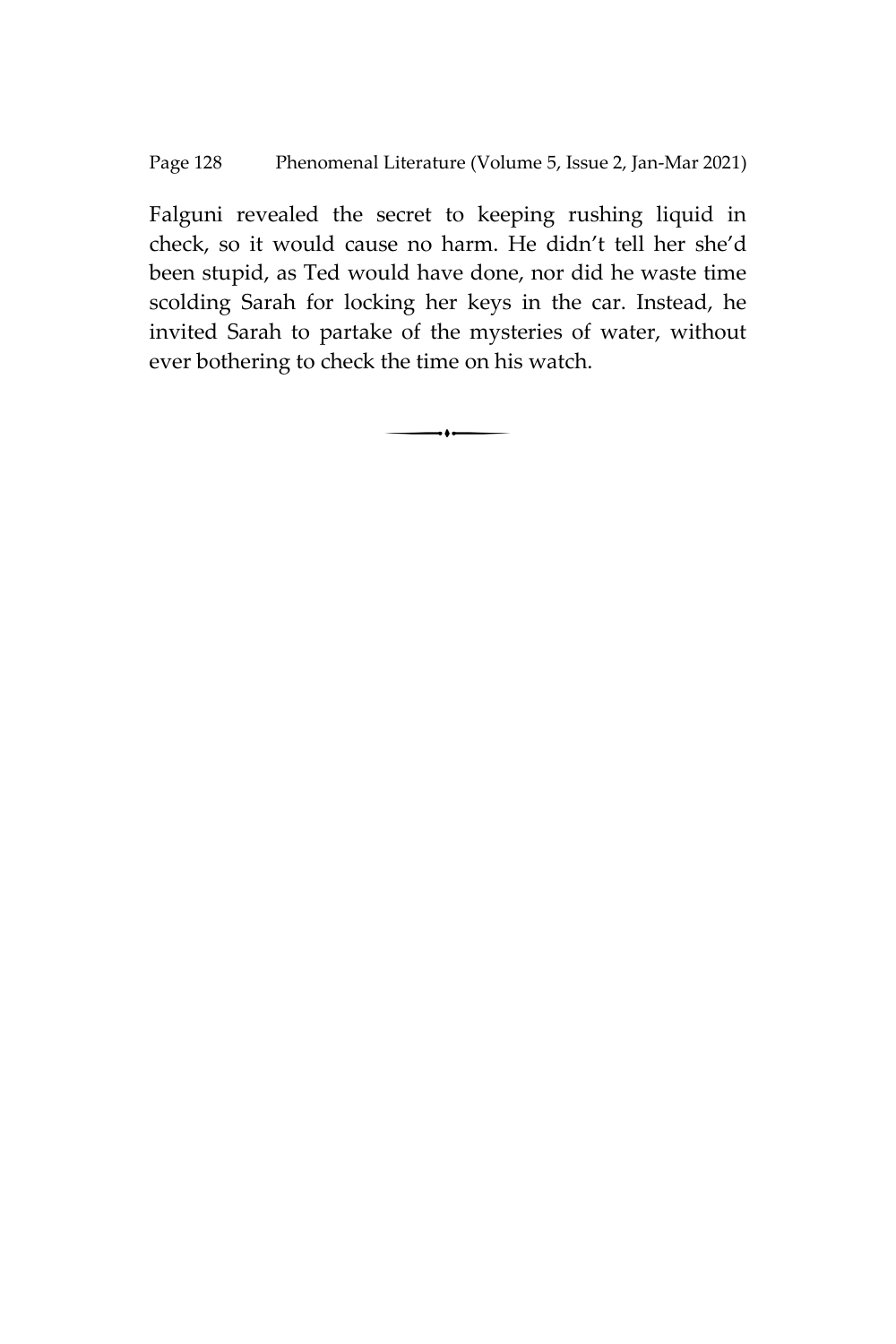# **10 Punching Holes**

### **SCOTT LEVY**

The latte did its job and helped Meg get through the first half hour. Now that it was finished, she was once again on her own.

After triple checking the reports, she dragged herself to Stacy's office, the caffeine from her morning coping mechanism transitioning its effect from energy to jitter.

'They're still not right,' she informed her new boss. 'I'm used to the old system. I thought I had finally wrapped my head around the new one. I thought wrong.'

'Don't sweat it. We told you there would be a learning curve," Stacy said.

'It's already been a week.'

Stacy laughed the laugh of happy hours and lunch breaks gone by. Meg was momentarily transported to the prepromotion days, when learning curves were for the people down the hall.

'A week is nothing! I was still having anxiety dreams two months after my last bump up.'

'So, I have at least two more months of insomnia?'

'You'll do fine, kiddo. And look at the bright side. You're only a couple of card punches away from a free latte.'

Meg could still hear Stacy's chuckle as she approached her desk and prepared for her fourth attempt at navigating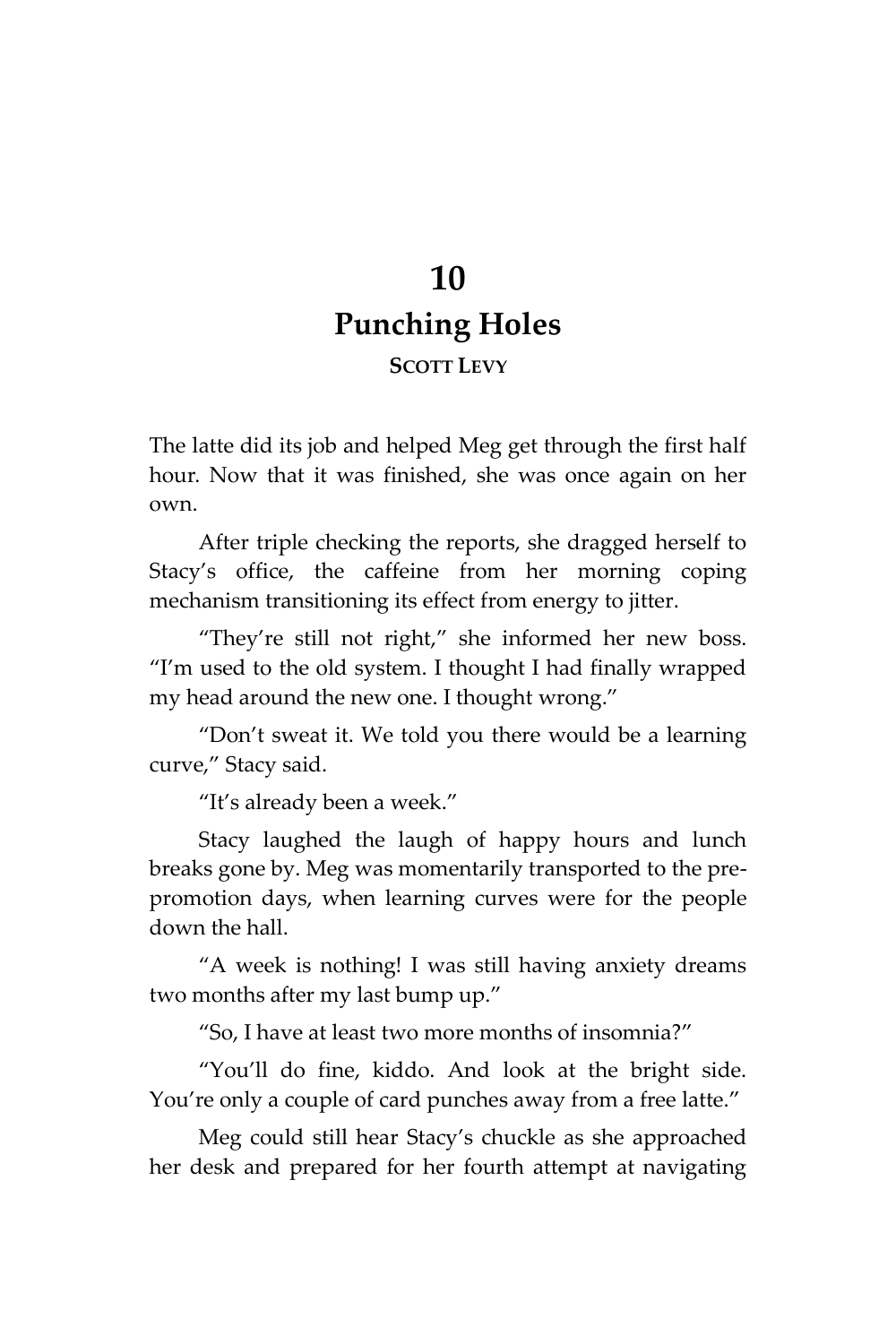Page 130 Phenomenal Literature (Volume 5, Issue 2, Jan-Mar 2021)

the winding loop that challenged her job related comprehension.

That was when she saw the sticky note on her computer screen.

*So glad to see they moved your desk close to mine. I've missed you. Maybe we can pick up where we left off.* 

*Fondly,* 

*Dean.*

Dean?

Meg looked around the large, cubicle-crammed space. In spite of the promotion, she had landed in a far more populated area than she previously occupied, as if the escalation of responsibilities coupled with more pay somehow correlated with an increase in work space population. Most of the faces thus far lacked familiarity- those few that rung the memory bell were attached to other names.

If there was indeed a Dean nearby, it was a mystery to her regarding the all-important 'who.'

She returned to the reports, her learning curve now further twisted by the post-it note.

#### 哈哈哈

Two days later, Meg turned in the fully completed reports. Stacy confirmed that yes, they were indeed done correctly. Meg's buoyant sense of accomplishment lasted a full minute before Stacy shattered the bliss by saying, 'And now comes the hard part. The front office has upgraded that system again, which means you need to re-learn it. Not the entire thing of course-just somewhere in the eighty percent range.'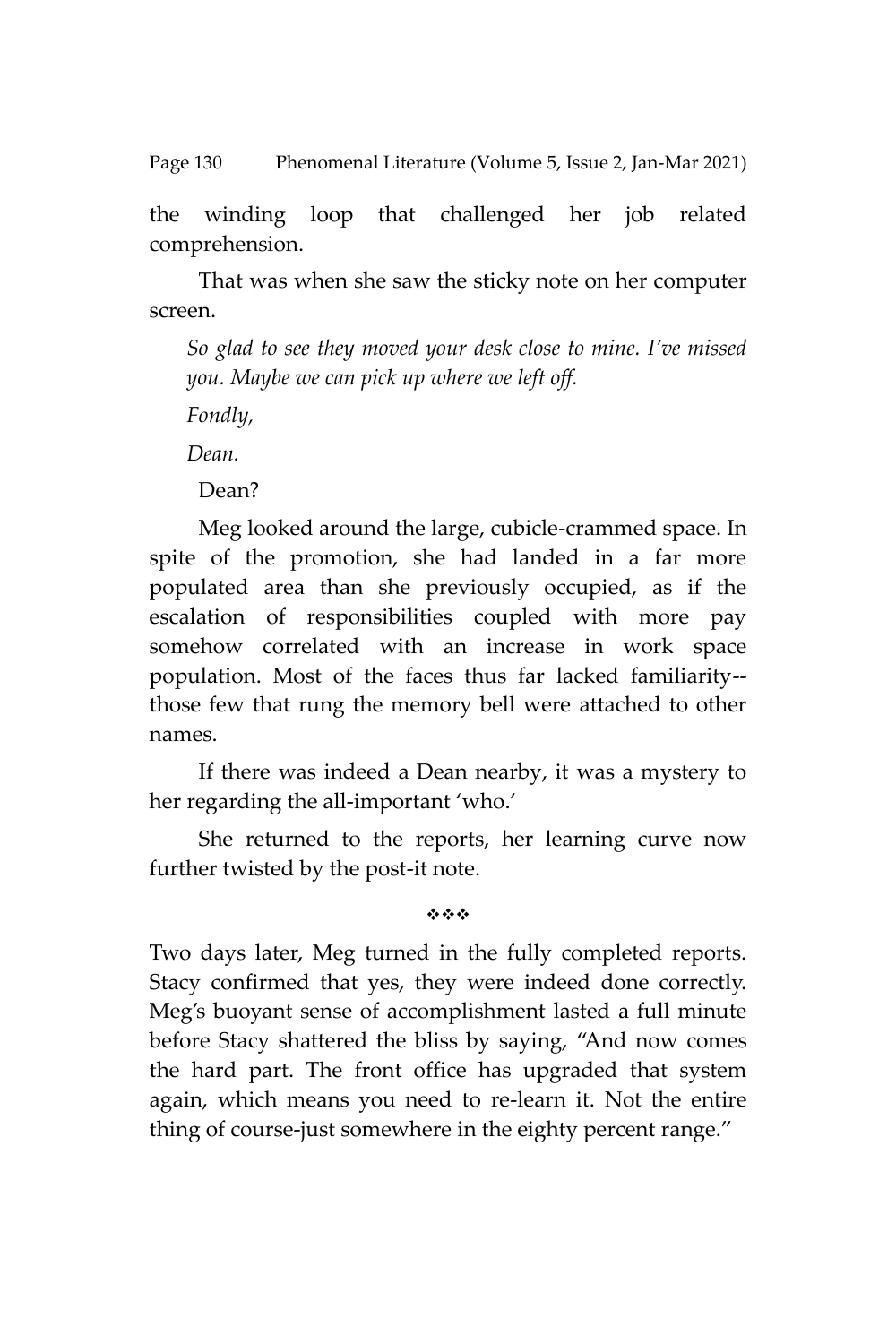Scott Levy Page 131

Unmoved by her friend and supervisor's statement, 'I know you can do it,' and craving the world's biggest latte, Meg returned to the monster that was her desk.

She had forgotten about the first one, until she was greeted by the second sticky note.

*I don't hold it against you that you didn't reach out to me after my last message. I guess I was hoping that there were still a few smoking embers in our now extinguished fire. If you feel any remaining heat, you know how to find me.*

*Very fondly indeed,*

*Dean.*

She did not, in fact, know how to find him. And she wasn't at all certain that she wanted to do so.

#### 哈哈哈

Meg calculated that she had mastered roughly fifty percent of the new learning curve that Stacy had presented a day and a half ago. With approximately thirty percent remaining, she decided to reward herself by paying a visit to the coffee stand on the first floor. At one in the afternoon, she guessed that the line would be minimal. It was a large building with a proportionally sized lobby, but she hoped that the lunch crowd was interested in forms of refreshment other than her steaming energy drug of choice, which was to be served free of charge, thanks to the card that had attained its required maximum of punched holes.

She had the sensation of eyes beaming in her direction. A quick gaze to her left confirmed that she was indeed the target of a stare.

He was of medium height and weight, dressed in the business-casual attire that was the norm on her floor. His unfamiliar face smiled at her.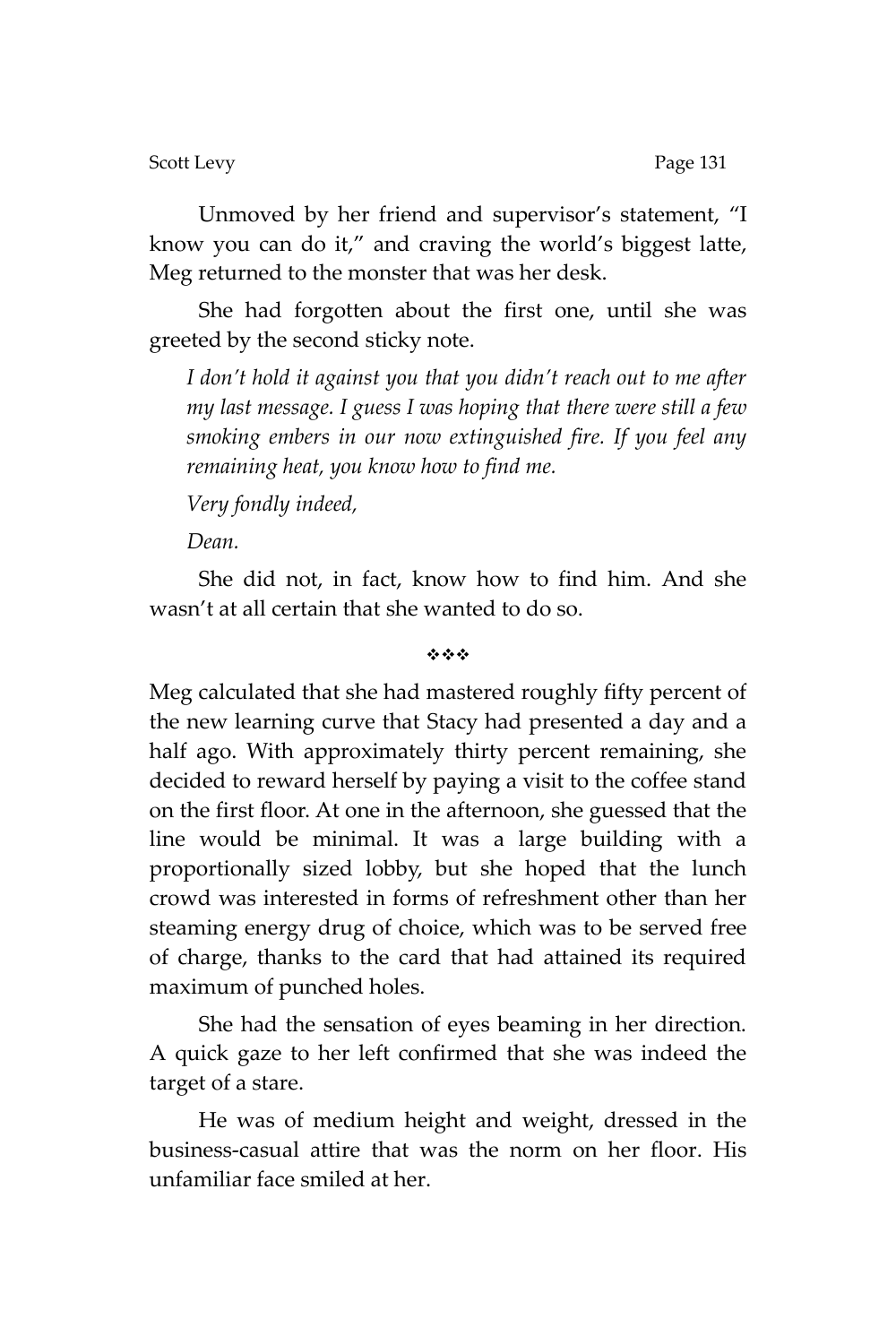Carrying her still hot coffee, she quickly walked away. Although proof eluded her, her gut spoke the name, 'Dean.'

The remaining thirty present now felt like a thousand.

\*\*\*

After a mostly sleepless night, Meg was greeted by a larger than usual sized sticky note stuck to her screen. Once again, the sensation of unwanted focus prickled her skin. She scanned the room, and found, four desks over, the man she had seen the day before. He smiled and nodded. Ignoring the gurgle in her belly, she turned to the note that blocked the visual path to the work that required her attention.

*Meg,*

*I'll come clean. I owe you that much.*

*It is technically true that, other than the moment we shared yesterday in front of the coffee stand, we have not actually officially met.*

*But technical truth is one thing-emotional truth is quite another.* 

*I believe in our connection. I believe it with all my heart.*

*For several months now, I have suffered through my time on this uncaring Earth as a single man. Causing me soul crushing pain, my now former love Martha chose to leave me. After weeks of unreturned calls, and post-knock unopened doors, I learned to accept my cruel fate.* 

*Then I saw you take up residence at the desk space which I now revere as a sacred shrine.*

*And while I am certain that you and Martha have never crossed paths, I can assure you that you are linked by matters of the soul. In terms of bone structure, height, weight, eye and hair color, you are strikingly similar. But of course, your*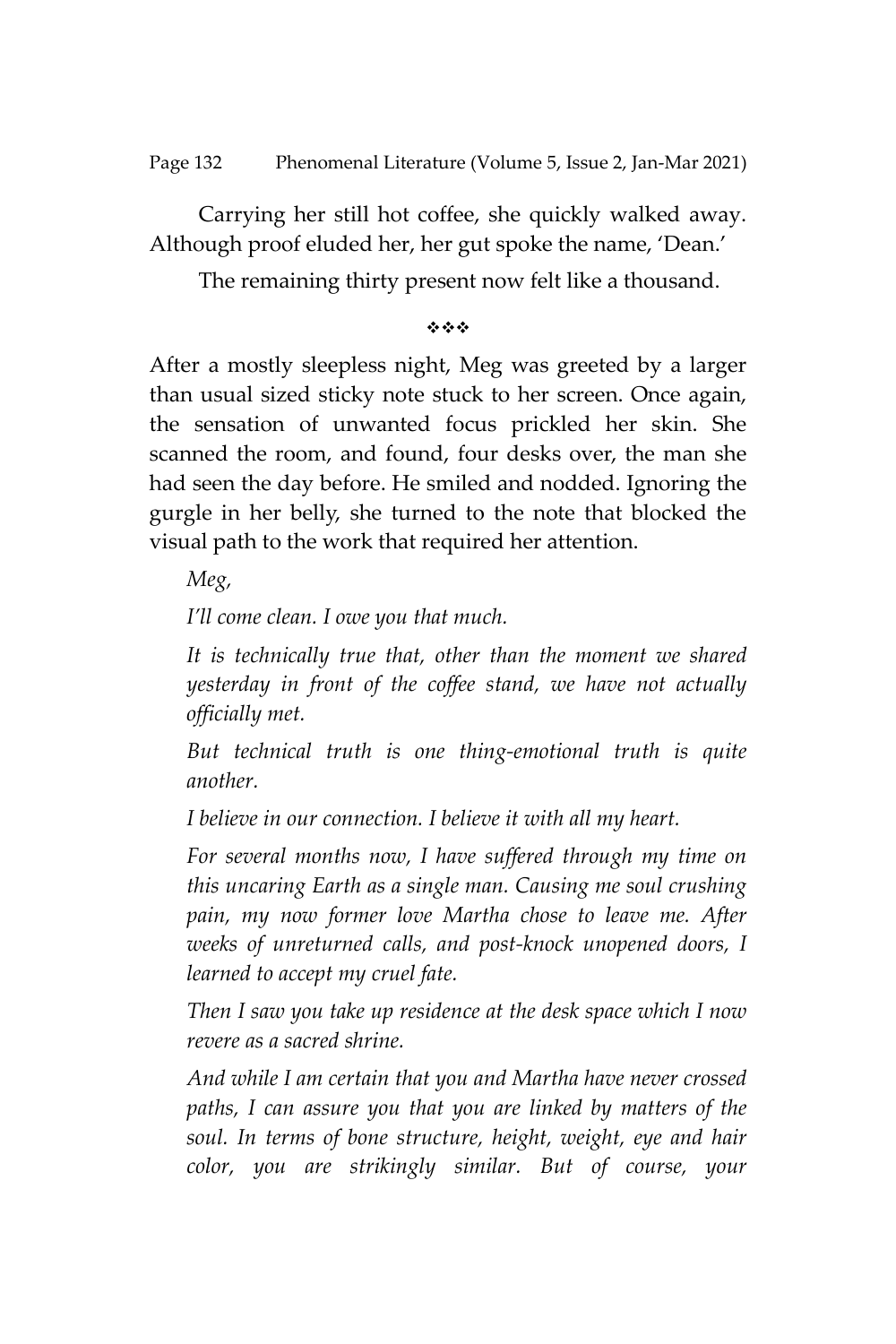#### Scott Levy **Page 133**

*corresponding qualities run so much deeper. Your bearing, your vocal mannerisms, your very essence; all are part of the genuine kindred link you have with her.* 

*Martha-Meg. Meg-Martha. Even in alliteration, you share a bond.*

*It is with great hope that I beseech you to find it within your heart to explore the direction that fate has offered you.* 

*You and I are meant to be. I urge you to trust this truth.*

*With fondness and hope,*

#### *Dean. your vocal*

Meg took a deep breath and opened her top drawer. Packets of sticky notes of various sizes were contained within. Choosing the largest selection, she peeled off the plastic shrink wrap, tore a page off the pad, and walked in the direction of Dean's desk.

#### 哈哈哈

As she stood before him, Dean's eyes widened. He smiled. He looked as if he were about to speak. Meg's action cut him off.

She held up the single sticky note and tore to pieces, showering the scraps upon him.

'I have work to do,' she said. 'I have a difficult new job with many new responsibilities. Your little notes may not take much time to read, but they scare me and piss me off, and I don't have the time for *that.*'

Dean's widened eyes grew even more agape.

She followed her fury and continued.

'I am not Martha. I have absolutely zero interest in bone structures, hair, alliteration, or whatever it is your disturbed little mind deems my 'essence.' I am completely myself. I am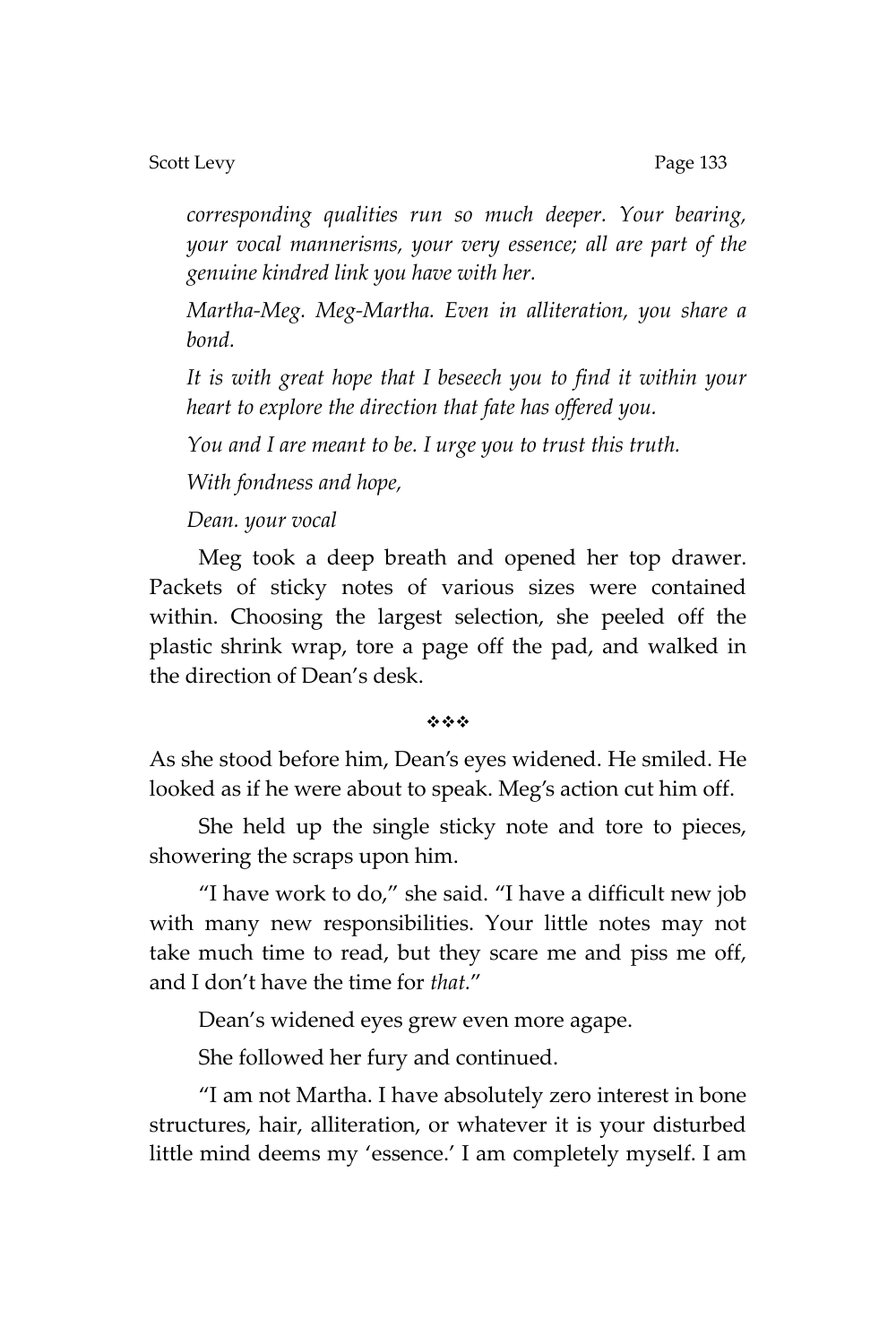not some former, present, or any damn other object of your twisted notion of love. Had you wished to have learned my reality, as opposed to some fantasy, you could have actually spoken to me, and then listened when I spoke back. But you chose instead to assault my brain with a one sided attempt at what you may think of as communication but was in fact harassment. And yes, emphasis on *was.* Because you're never going to do it again. If I see you so much as peel off a sticky note, I will throw my stapler at you, run not walk to H.R., report you, and then slap your stapler-injured head on the way back to my desk where, I repeat, I have *work* to do.'

His widened eyes filled with tears.

'And it's time I got back to it. Yours not at all fondly, Meg.'

#### \*\*\*

That evening, Meg and Stacy reverted to an old habit and attended happy hour at their regular spot down the street from work.

As Meg continued to devour the lion's share of their order of nachos, Stacy said, 'I guess you've earned your gluttony, kiddo. Those reports were perfect. You're killing the learning curve. Keep this up and you'll make the rest of us look bad."

Swallowing, Meg gave her friend and boss a smile before quickly lifting another cheese-goo'd chip to her lips.

'I guess those lattes are doing the trick,' Stacy added.

Meg managed to speak through a mouth crowded with her bar food reward. 'I'm actually thinking of taking a break from those for a while. I believe I've found another source of energy.'

 $\overline{\phantom{a}}$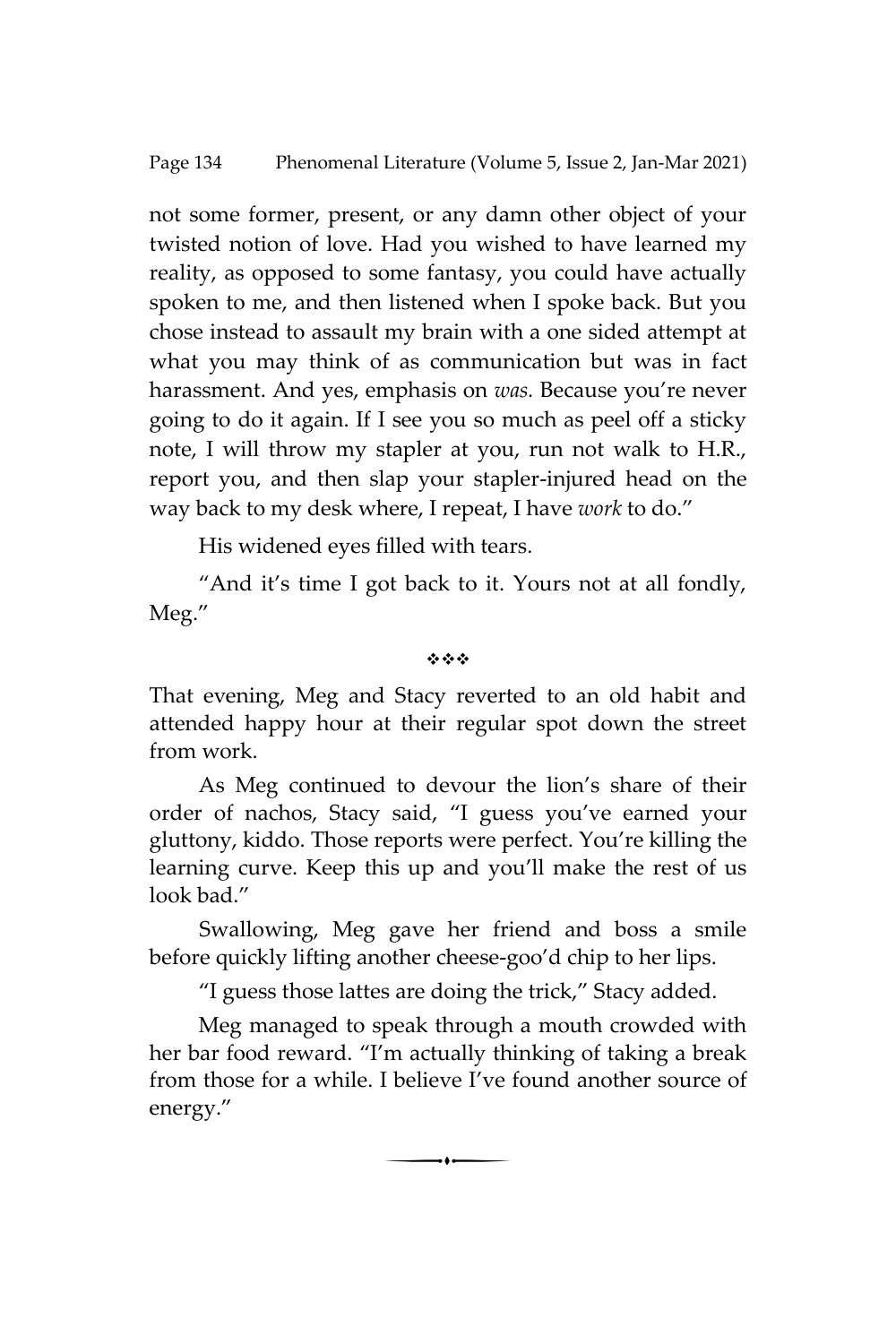# **11 Fisherman's Catch**

### **TIKVAH FEINSTEIN**

We eight children with our disabled mother Ruby had fled a dangerous neighborhood in Pennsylvania to join a cult in Michigan where we had been living as refugees in a headquarters meeting house.

It was on a rural one-lane road a quarter mile from the lake and our mother didn't drive. She made arrangements with other mothers to shop for groceries, about the only trips out of the house that I recall. Religious services were held in our living room. Older members would come to teach us Scripture on Sundays. So naturally we kids loved company. Sometimes one of the cult's men would show up for a visit in the evening without his wife.

Corney (our name for Rev. Cornelius Simpson) came to the door one rainy evening. But when we kids looked for his car, after all, he lived miles away, it was not there. When we questioned him, Corney said he had walked. That he loved to walk. We noticed it was raining and he was not wet. 'Rain doesn't fall on me.' We kids knew better but he kept up the ruse.

Then one afternoon toward winter, Corney appeared unexpectedly at the door dressed in a plaid woodsman coat of wool and a warm leather hat. He had a surprise for us, he said. Corney was a mature man. His children were grown, but he was still a vital outdoorsman and loved to fish. Us kids and Mother donned our coats and went happily with our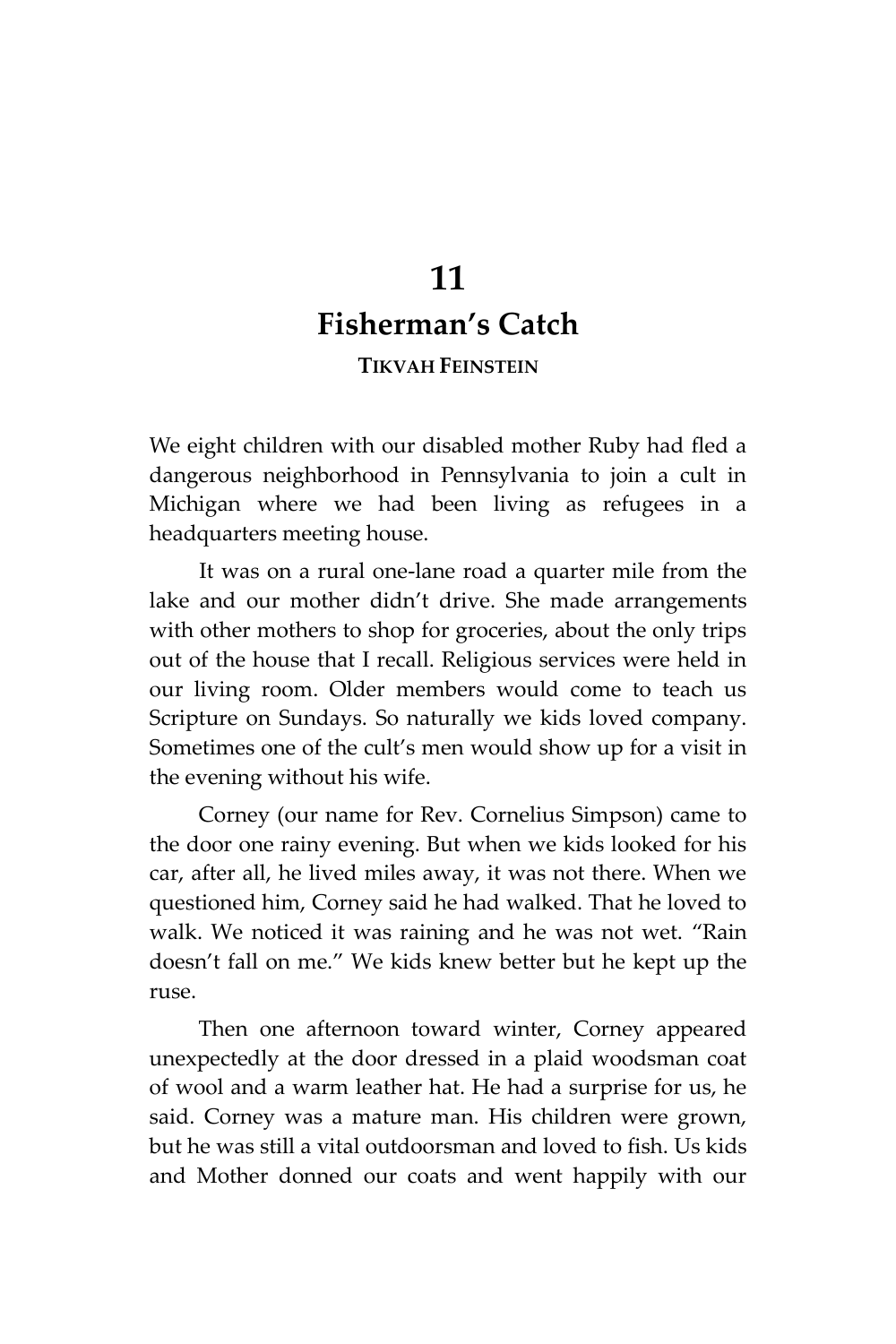visitor. He opened the back door of his gray automobile and motioned for the family to get in.

'Ruby, you and Mickey can sit in front,' he said. He shook his head and raised his eyebrows as he led our mother and brother around the car to the front door. A faint trace of humor appeared on the older man's cleanly shaven face, as he calculated the size of his Ford and the number of passengers loading into it. It was December 1952, and he could see by our flimsy outerwear that the family clearly was not prepared for the cruel Michigan winter. We were eight children ranging in age from sixteen (Mickey was the oldest) to barely five and a mother who was frail and visibly overwhelmed. We all were wearing light threadbare coats – feeble protection from the icy wind from Lake Michigan. We entered the snug warmth of his car as silently and as orderly as possible. He turned the key in the ignition. The car started immediately and began to hum in a steady idle, not like the Studebaker our family had left months earlier stalled on the lawn of the home we'd vacated in Pennsylvania. That's where, from my point of view, we had also left our Dad.

'Hazel is waiting for us,' Corney smiled. The warmth from the heater overtook us, making us drowsy. The car pulled away from the white building with the sign that hung high between two poles in front advertising in large letters Divine Faith Headquarters. The home was a temporary one, but there didn't seem to be any plan for the future. So for this afternoon, Corney had offered the family a respite, a nice lunch in his and his wife's home in Grand Haven, a town several miles from the headquarters. We seven children in back squeezed together, younger ones on laps or just barely on the corners of the seat, where the older ones by crossing their legs had made room at edges for our skinny hips.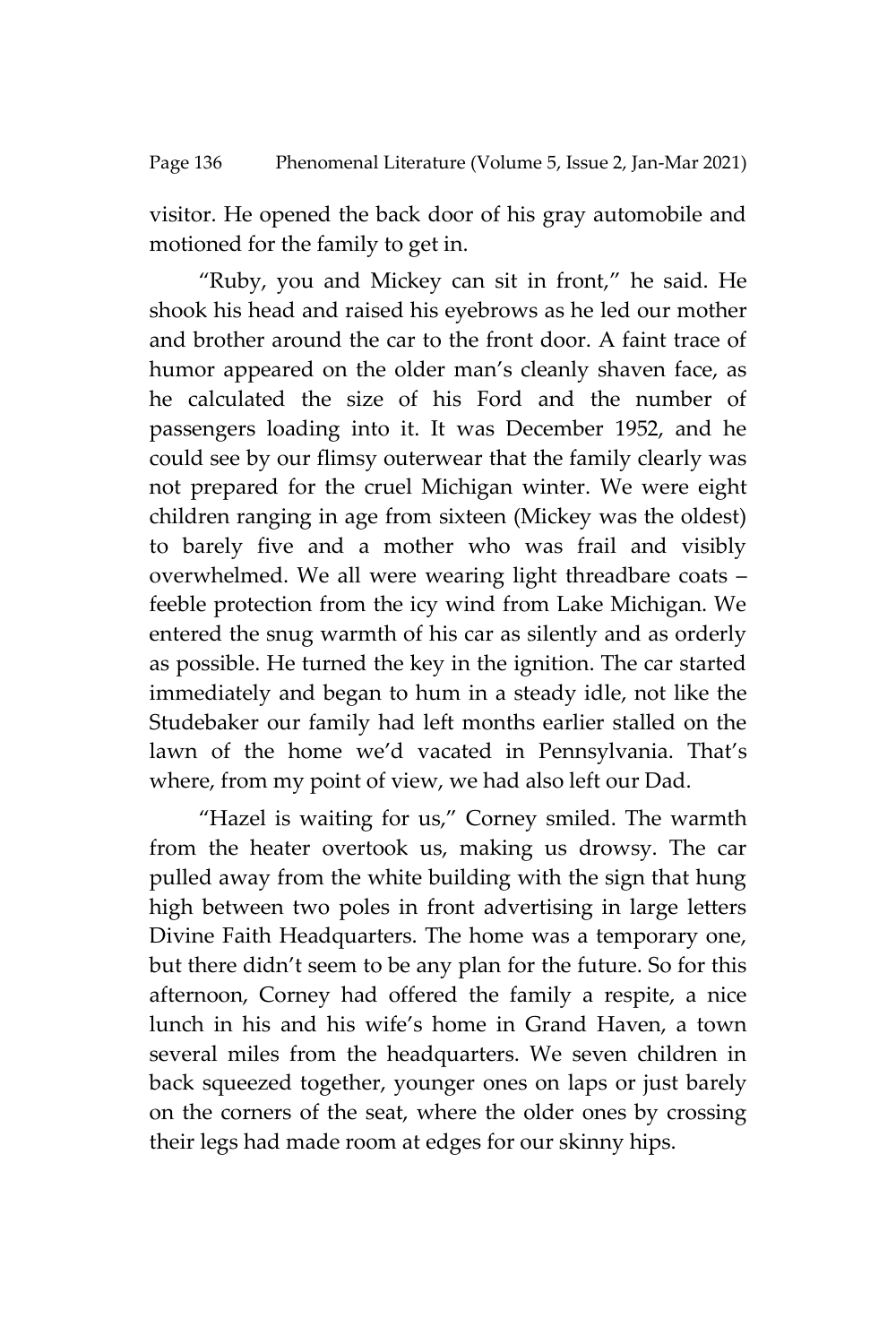The car passed by the icy shore of Lake Michigan. Out of doors without real protection the bitter winds could lift under our oversize coats, but we children now were in a snug car. Still the coldness at the perimeter of the lake always penetrated, seeking marrow of young bones to chill it seemed. Adults either didn't feel the cold as much or didn't complain about it.

I am eight and all my life had been spent listening to grownups talk about God and Jehovah and Jesus and salvation. The cult's leader, David, was in direct contact with God. When we needed anything, we were told to ask God for it. And what we did not have we did not need. Since I am a girl, I get a message that I am considered not quite a person. This is perhaps, I feel, because though I am a responsibility I will someday marry and take a husband's name. I will not carry my father's name nor will my future children. My four brothers will always bear our father's name and will bring his 'real' grandchildren into the world.

It puzzled me that names mean more than people in a world where children were regarded as possessions. I was given the name Hope at birth by David. He reminded me of that often. There would be such pride in his voice when he said it, and he would smile at me, place a hand on my head tenderly and tell me I should never forget that whatever I did not have I always had hope. That *hope* was to prove to be something intangible but real to me as music in a world without much else. I had learned the alphabet and read a lot. I also learned to keep as quiet as possible. I would not mention to Corney's wife that he'd been out to visit our mother several nights ago, being careful to park his car away from the house. Then I almost believed him about the rain. After all he was an officer in the religious movement of which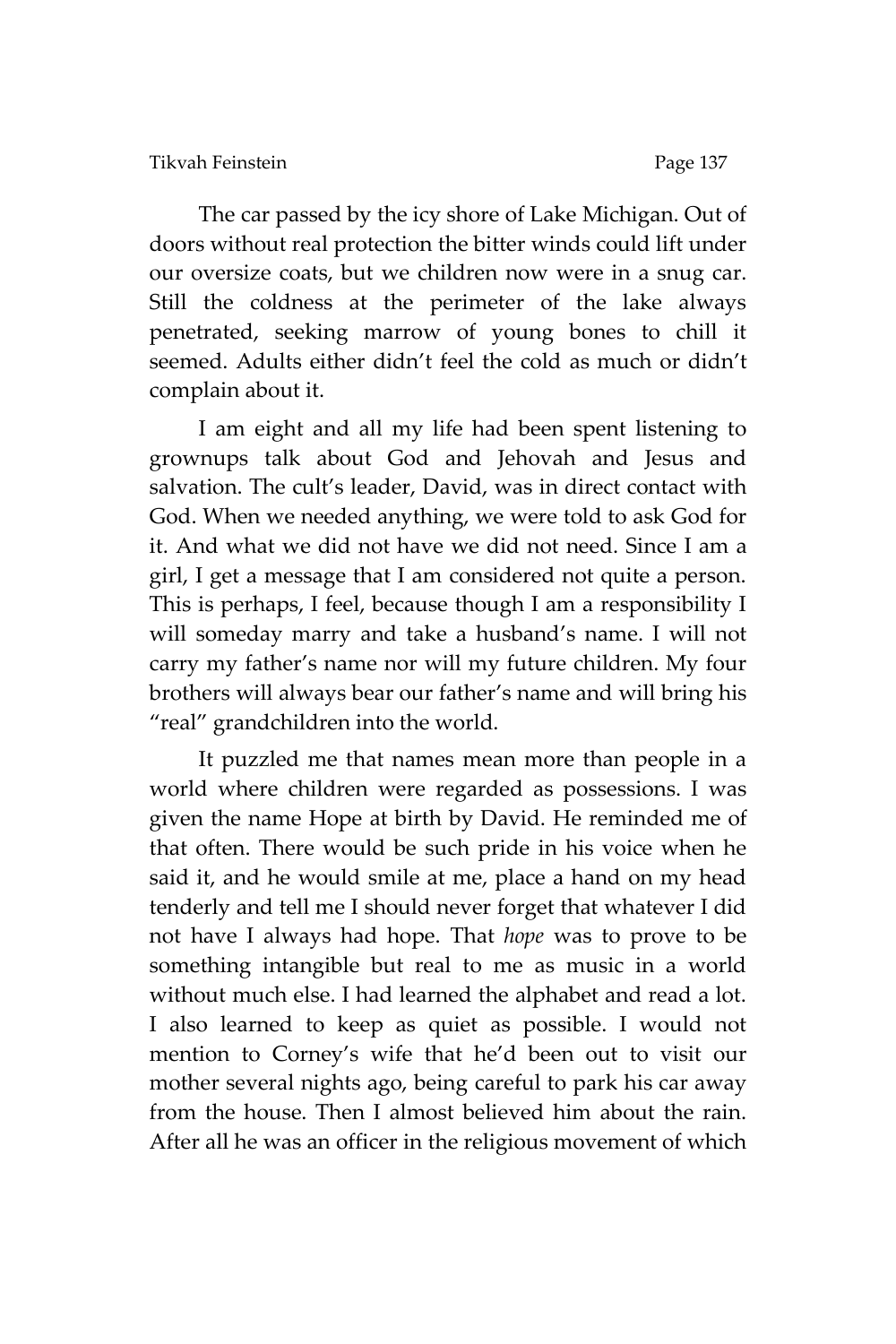#### Page 138 Phenomenal Literature (Volume 5, Issue 2, Jan-Mar 2021)

we had moved here to be part of and I had been made a symbol of and that made us children feel special.

The three-mile ride to Corney and Hazel's took about ten minutes. We children were quietly watching the ice and snow along the lake until the scenery slipped into the bay. The lake area in the summer was like an extended beach with light tan sandy soil. The trees were smaller than the ones in Pennsylvania, thorny pines mostly and sparse shrubs. Holland, Michigan was a mile from headquarters with millions of tulips of every color blooming in the spring, but we had missed that festival arriving in late summer. Mother and Corney in the front of the car talked of religious and political things. The car rounded a bend. Corney applied the brakes and pulled the car into a gravel driveway.

We kids clambered out of the car and up the six or so wooden steps into the bright kitchen. Hazel was a round faced pleasant woman. She was slightly older than her husband, we were told, although it was none of our business and meaningless information for children. We liked Hazel. She had the table set with a vinyl red and white checkered tablecloth and paper plates with plastic forks. Hazel gave us each a paper cup of soda pop after we approached the table having taken off coats and piled them on the floor in a corner of the hall.

'Welcome,' Corney said. 'I caught these fish in the bay yesterday. It was a good day for ice fishing. Those others are from last week that I had frozen There's way more than we can eat ourselves," he boasted.

Corney gestured toward the counter top near the white kitchen stove. There on newspapers were two piles of whole fish. Their scales had been removed, but their heads were still on their bodies with eyes wide and staring. Two black iron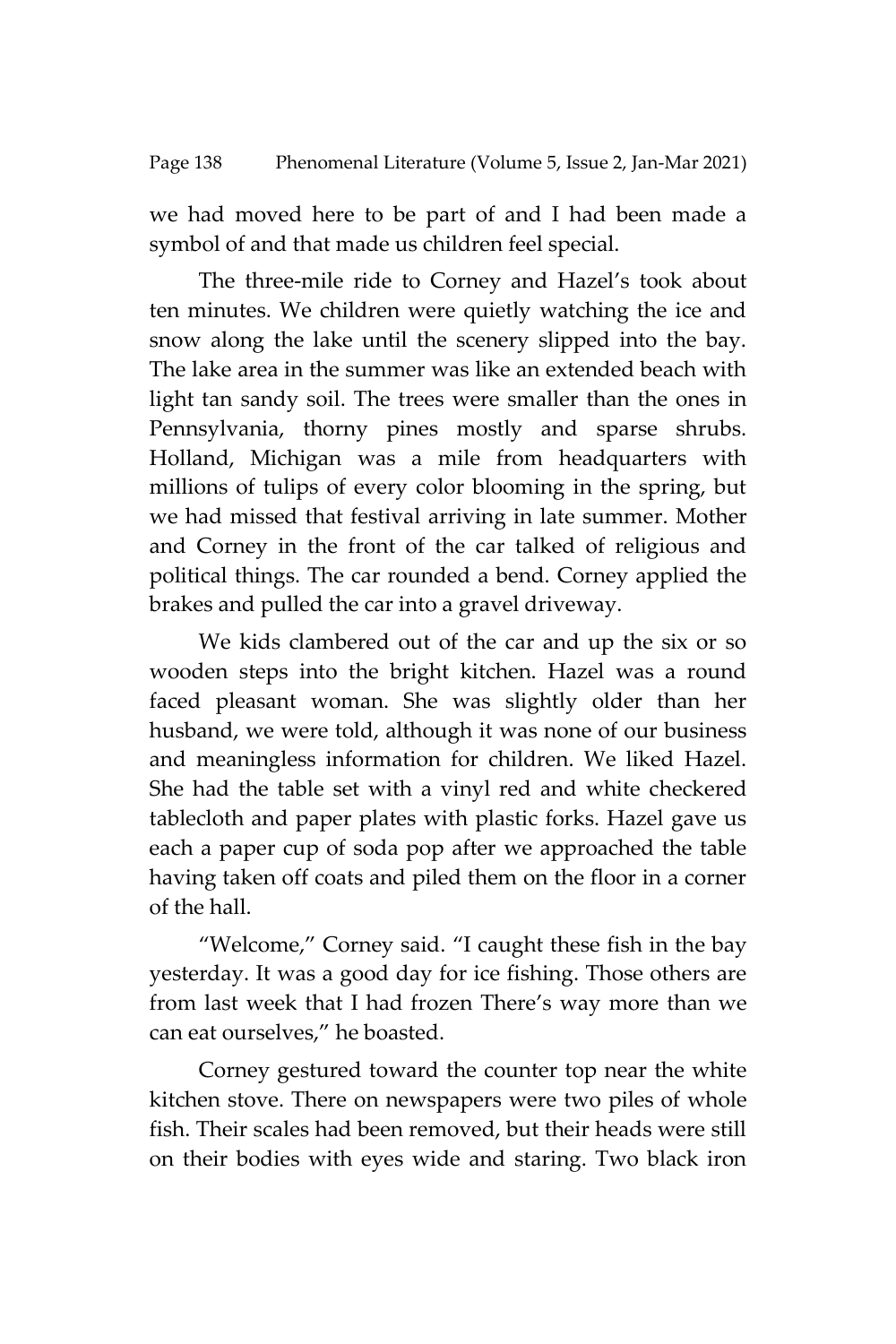skillets were waiting on the burners splattering and spitting hot grease. Corny picked up a fish by the belly and tossed it into a skillet to a rush of sound and splattering grease. He continued to do this. The fish were too small to fillet. Three fishes fit easily into each skillet. I didn't like to see the fishes' eyes melt during the frying so I turned away.

My mother uttered the blessing. We all said Amen. It was unusual to say a blessing before being served, making us aware that poor children must always be grateful. Corney was placing the small cooked fish on our paper plates. He turned back to the piles of raw fish on the counter and filled the skillets once again with their smelly bodies. I sat looking at my plate, then at my siblings. They seemed just as confused as I, poking with plastic forks into white fish flesh surrounded by sharp bones. How to get the little bit of meat away from bones that stabbed our fingers as we did so? Were we supposed to know how? I was afraid to ask. The bones scared me. A piece of bone that was in the flesh that I was chewing stabbed the inside of my cheek and I almost swallowed it. I gagged, removed the bone and just gave up.

'I don't like fish bones,' I said. My mother was busy helping the two youngest children. Hazel had left the room.

"You don't have to eat nothing," Corney answered, placing another fish on Louise's plate. Louise was twelve, a hungry age for kids. She was eating eagerly, prying the flesh from the bones with her fingers and putting it directly into her mouth. 'Your sister here eats like a man. She will eat yours too.' He laughed. Louise lifted her head and while still chewing smiled at Corney. He had turned away and was again filling the two skillets with fish.

Suddenly, she started to choke. Louise gagged, pointing to her throat. She got up from the table and spun around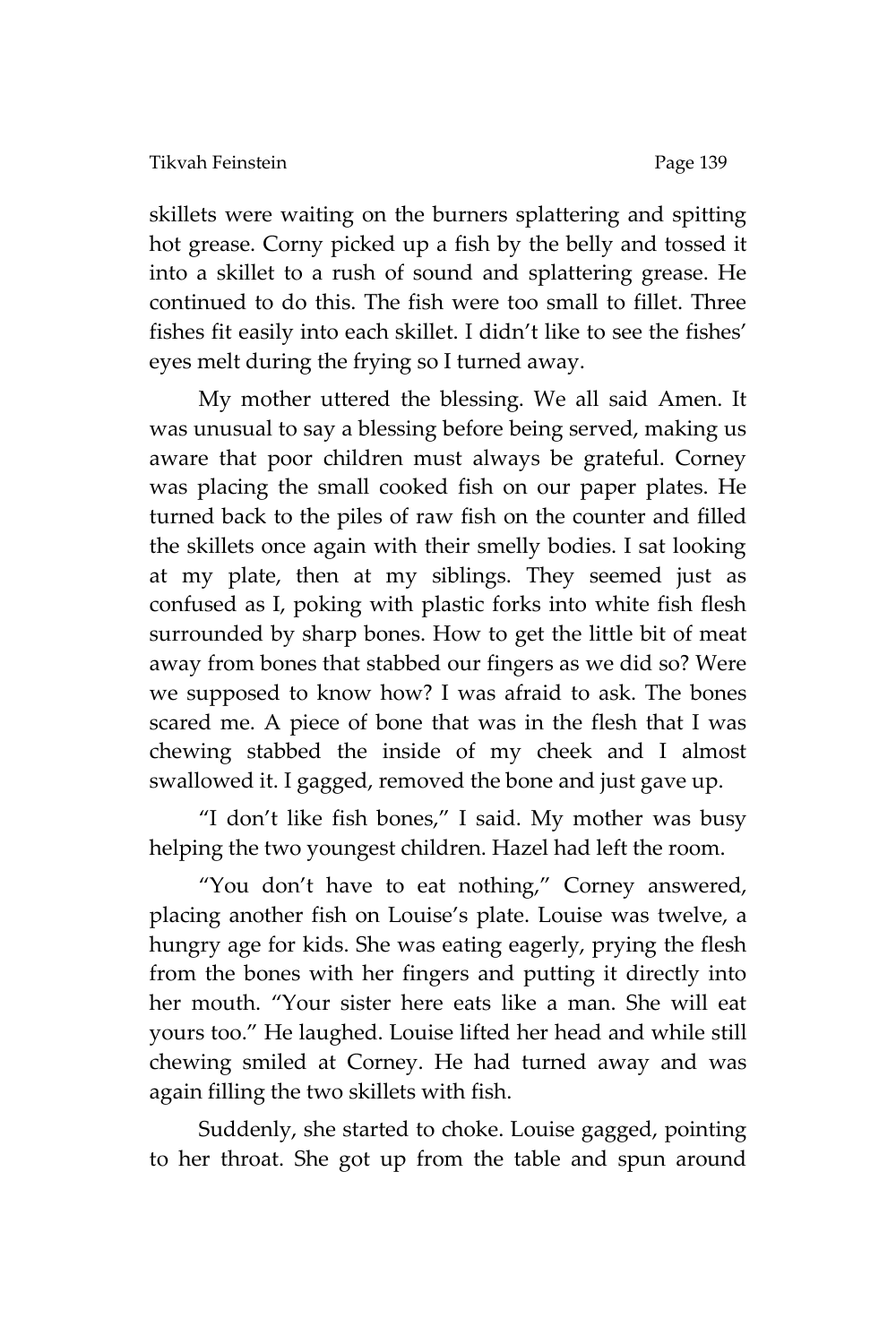wildly, making sounds like a cat hissing. She was turning blue and red in the face and looking frantic.

'Oh God!' Our mother got up from her chair and grabbed Louise, pulling her into the bathroom. There were more sounds of choking, gagging and bodies bumping walls. We heard cries and mumbles and more 'Oh Gods.' Corny continued to serve fish, not noticing that his guests were too frightened to swallow what was in their mouths.

"You can take the rest of the fish home," Corney told us. No one answered. All eyes were on the door of the bathroom where inside the choking and crying continued. We looked at each other, frightened to death of the fish on our plates. 'I told you kids to be careful of the bones!' We looked at our plates in silent horror at what was going on in the bathroom.

After what seemed like hours, Louise and Mother came back to the kitchen. Louise was wet with perspiration and flushed, but she had stopped choking. There was blood on a tissue she was spitting into. Our mother was ashen.

'I think we had better go home now,' she told us, avoiding the eyes of our host.

"All right, I will drive you all back," said Corney, wrapping what was left of the fish in newspaper. 'You kids get your coats.'

Once home, the newspaper with the fish was tossed into the garbage can before entering the house. Our mother was silent. She had been silent all the way home. Louise went directly to the bathroom mirror and opened her mouth to look at her throat. I followed her. I sat on the edge of the bathtub, shaking.

'Are you all right?' Tears welled in my eyes. Louise looked at me. There was emptiness in her direct stare.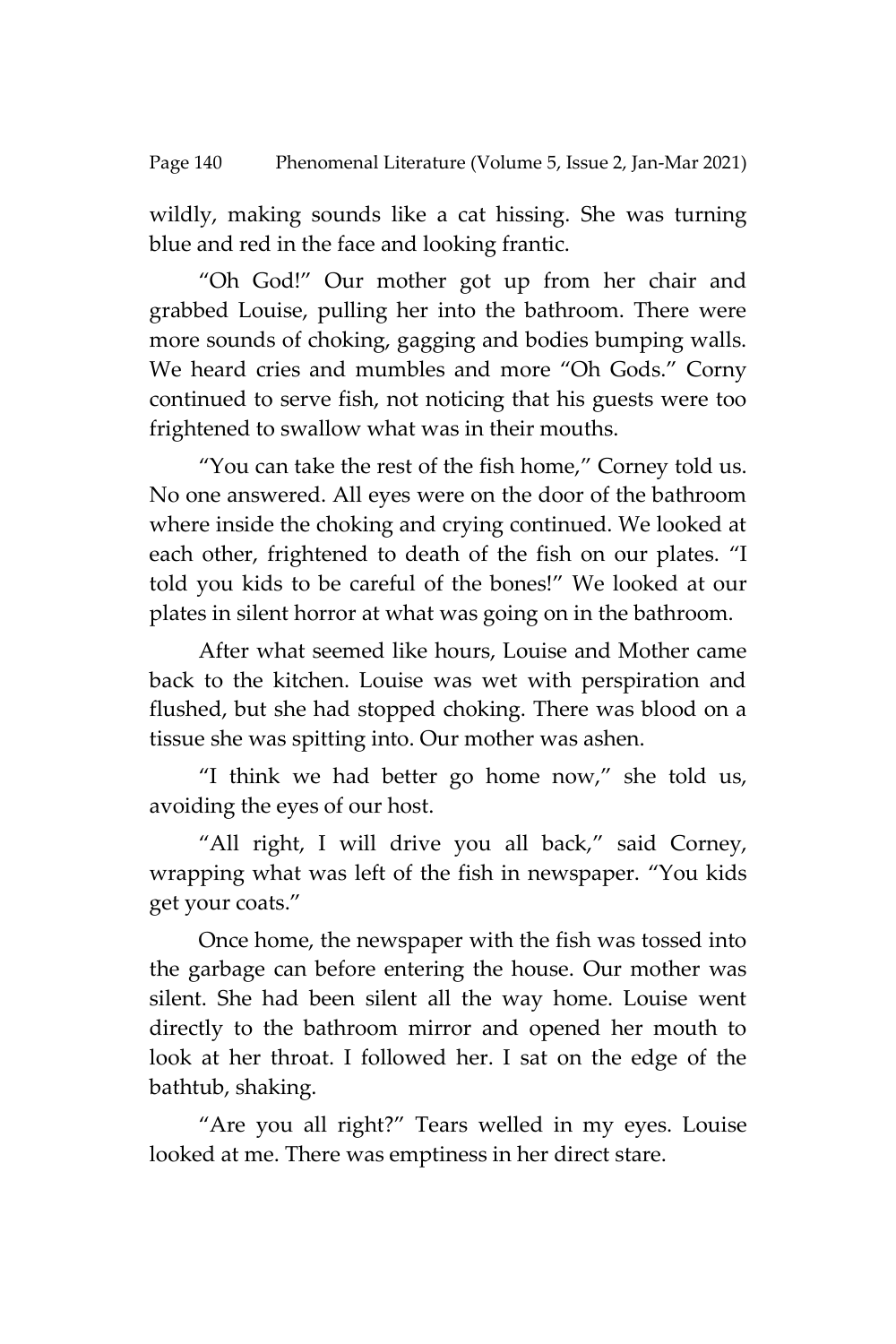Tikvah Feinstein Page 141

'I guess,' she said.

'What happened? Did you swallow a fish bone?'

'A bone got stuck in my throat and I couldn't get it out,' Louise said. Her words were said flatly, without emotion. 'Mom couldn't get it out. I couldn't breathe. I thought I would die. I thought I was dying.'

'What happened?'

'Well, Mom told me right there in all that horrible confusion that she couldn't save me. She told me this: 'If you want to live, you have got to save yourself.' So I put my fingers down my throat and pulled that damn bone out. It ripped my throat up good. But I'm alive.'

I shook with emotion, recalling the invitation to a nice lunch by a friend who preached to us about being tough. The rain did not fall on him. I wondered what our dad would have done if this had happened were he there. I wanted to go back to Pennsylvania. I was feeling confused about something that was supposed to be nice being scary. 'What do we do?'

Louise sighed. Then in a flat tone that would from then on always be her voice repeated the words I recognized at eight would be my own fate: 'I can't save you. If you want to live, you have got to save yourself.'

 $\begin{array}{c} \hline \hline \hline \end{array}$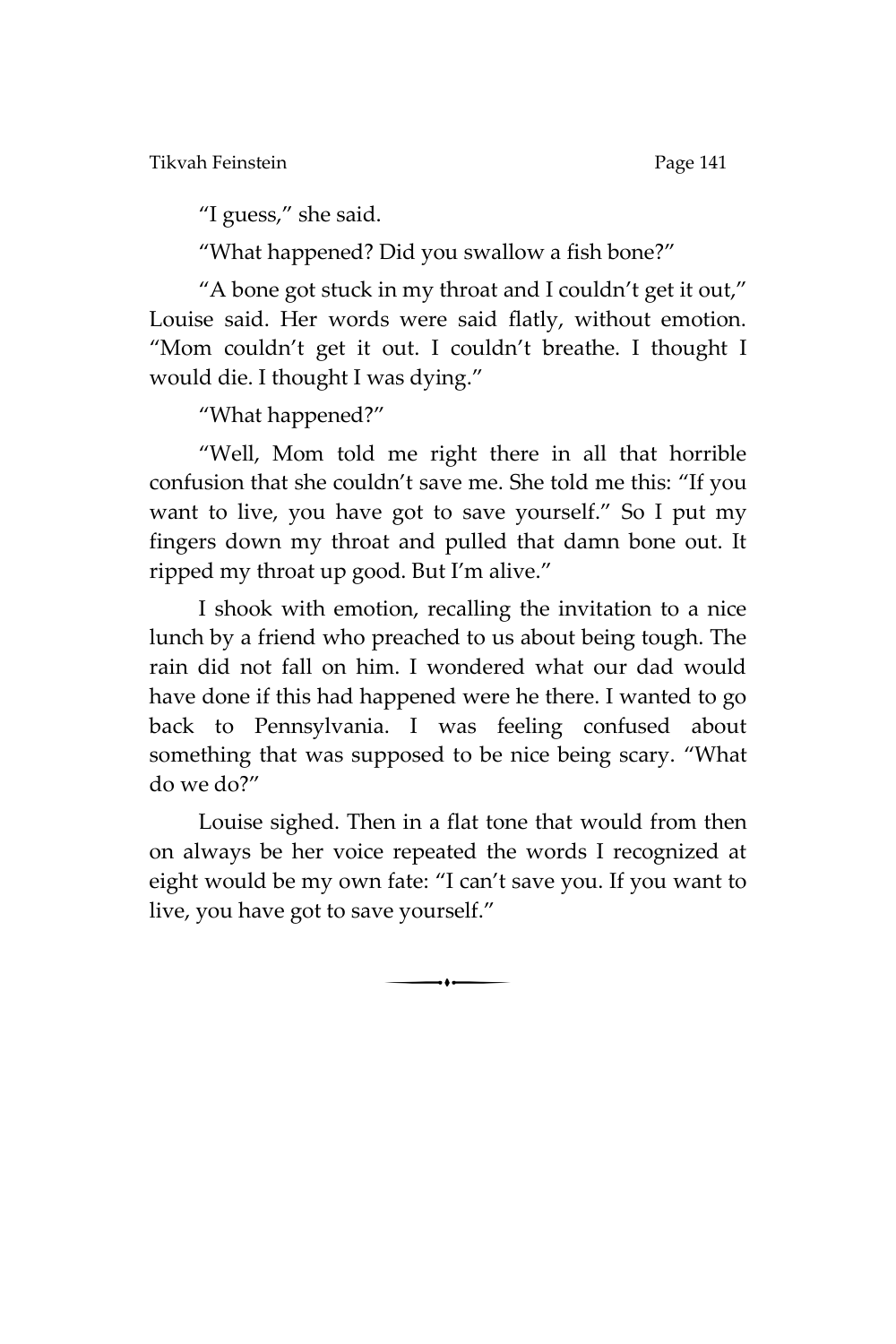## **12 Old Pete VERN FEIN**

When I was a teen, our *nouveau riche* tavern-owner Dad, who also raced thoroughbreds, won a huge bet on his Anniversary with our Step-Mother. He used the *gelt* for a down payment on a horse farm and my brother and I, kicking and screaming, were spirited away from our safe, friend-filled neighborhood to isolation on that Farm.

Apart from our friends, out seclusion was somewhat relieved by several farm hands, mostly Black men, called by the nicknames our Father gave them – No Talk and Buck, the ones I remember most. But Dad also employed an old, Czechoslovakian man who we called Old Pete, because he was old and because we never asked for his last name.

He spoke with a thick accent and always called us Wern and Wic because he could not pronounce the V in our names. He lived in a broken down trailer on the property that was as filthy as he was. To our knowledge, Old Pete never took a bath in the three or so years he lived and worked there. The trailer did not have a shower and I don't think our Step-Mother would ever have allowed his fetid self into the farm house and, shy as they come, Pete would never dare to ask.

His job was to clean the stalls, his age and clumsiness barring him from working with high strung thoroughbreds, that work left to Buck and No Talk. My brother and I cleaned stalls too and did some of the feeding, a job we shared with Pete, a friendly and lonely character, who also, in my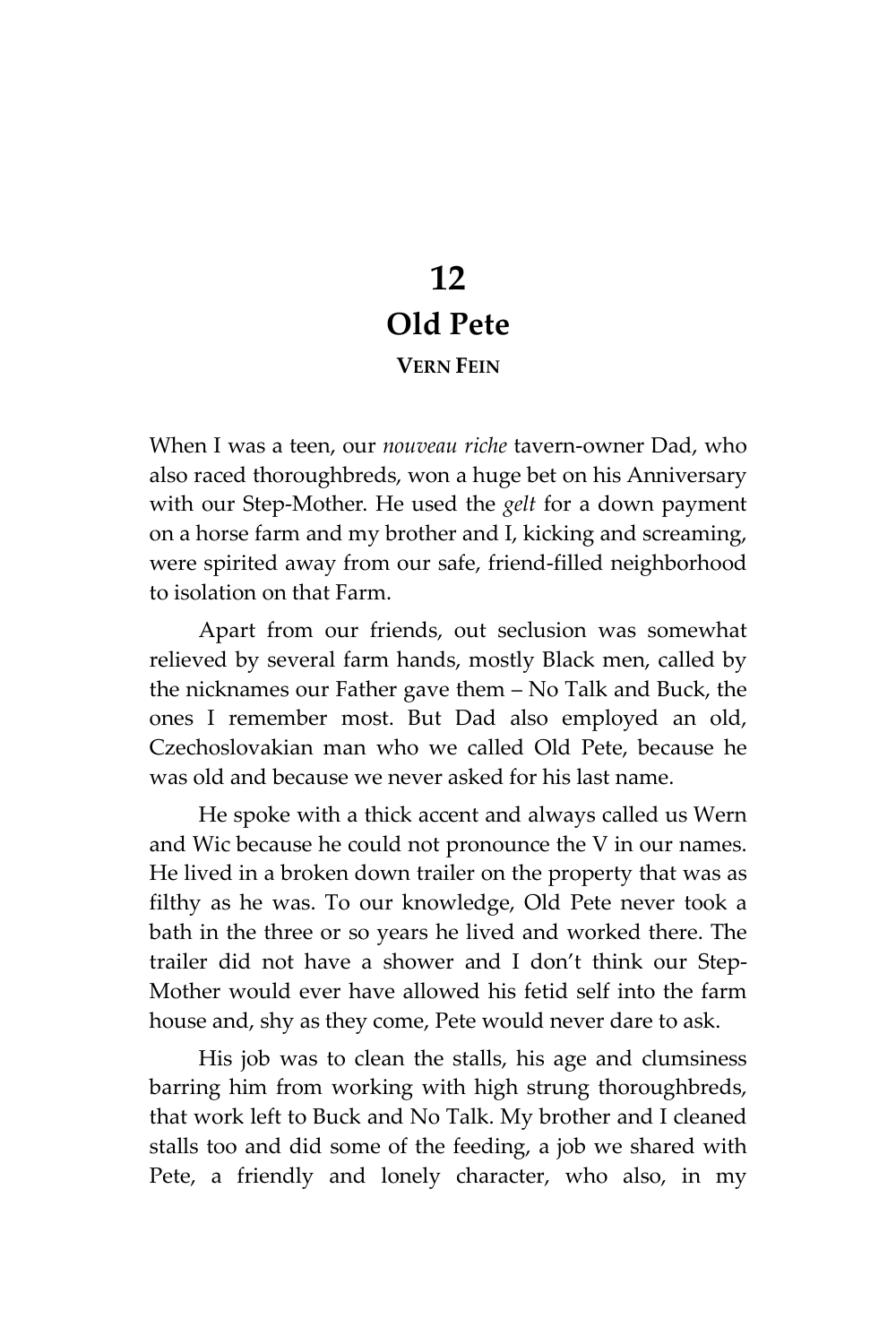#### Vern Fein Page 143

memory, never changed his clothes, always wearing stained overalls.

Pete would try to talk to us in his broken English, neither of us much able to understand what he said. Hard to talk to and smelly, with the tobacco he constantly chewed staining the corners of his mouth in a disgusting way, we avoided him as much as possible. But, because of our extreme isolation, especially in the summers when we weren't in school, we would deign to sit at a distance outside ( I think we braved the interior of the trailer once for a reason I can't remember and left as soon as we could) to listen to him. It has been over fifty years for me now, but I recall he did come from Czechoslovakia when a child and mentioned that he had been married, but had no children.

Our Father, who employed a number of people with down and out circumstances because they were cheap and it was hard, disgusting work, – (one of them a Viennese horse trainer, who was not that at all and lied to get the job and lasted two weeks, dismissed when he was kicked and almost killed by a stallion; another a poor, late teen Mexican boy, who took such advantage of our house that our Step-Mother let him go after he asked her to pull his muddy boots off, but was like a happy, lost child when we let him watch horror movies and eat popcorn with us late on Friday night TV) tolerated Old Pete, despite his physical appearance and odor, and, partly because he felt sorry for him. I do remember Pete saying a lot: 'Keep me, Mr. F. Don't let me go; I have no place else.' And, indeed, we could not imagine anyone else hiring him. He worked on, slow and sporadic, realized in hindsight that he was in a lot of pain from arthritis, which he complained about but could not name.

But, sadly, Pete was his own worst enemy. Besides the filth, smell, poor working habits, often sleeping in, Old Pete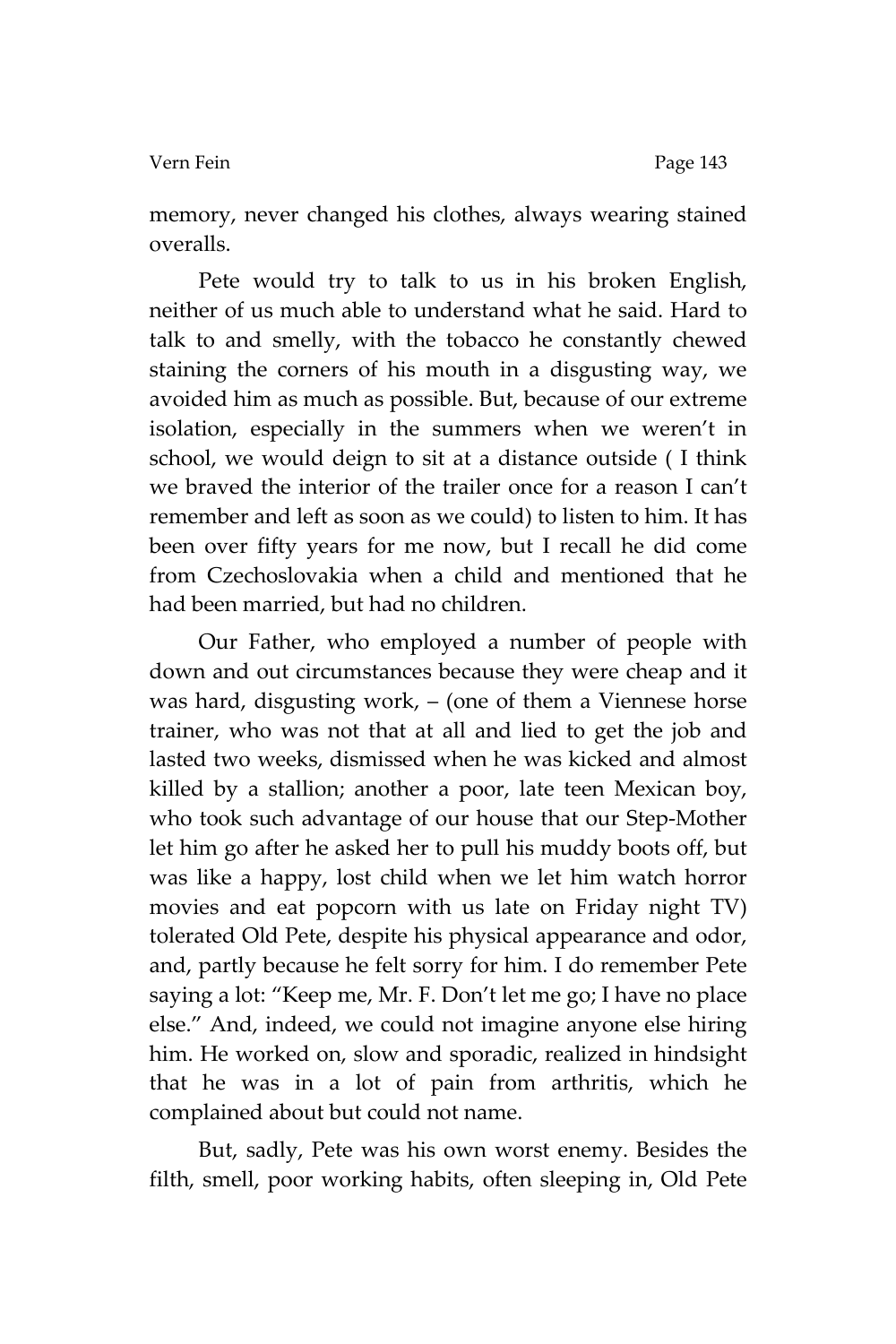had a drinking problem, which was not discovered for some time. He was able to buy his own food because the grocery store was a short walking distance away and he was adamant about doing it himself, despite my Step-Mother's offer to shop for him. Later, we found out why.

When the verdict was all in, it appears that Pete drank about two six-packs a day. He drank openly at first, must have been drunk all of the time. Probably it was his antidote for the arthritis and the loneliness. But since he always did his work, methodically mucking the stalls, there were no complaints at first.

But after a time, it began to affect him and his work. You cannot drink such a prodigious amount and not be negatively affected. Eventually he began to oversleep more and finally, totally drunk, he had a serious fall, cut his head badly and had to be hospitalized for a few days.

That was it for my Dad, who regularly fired his help in both his taverns and the Farm when they screwed up. It was the way it was back then in the post-Depression world. If you did not do your job, you were gone. We had not yet begun to understand that alcoholism was a sickness or that mental health issues were real or that sometimes humans had bad circumstances they could not overcome.

I was there for the firing. When our Dad brought Old Pete back from the hospital, he told Pete that he had to move out in two weeks because of his drinking (a warning he had been given over and over for some time) and that he would give him a month's pay. Pete wept. He wept and begged: 'Please Mr. F. I haf no place ta go. Don't know what to do!'

It touched our Father. He wilted before this pathetic man and gave him another chance, with one stipulation – no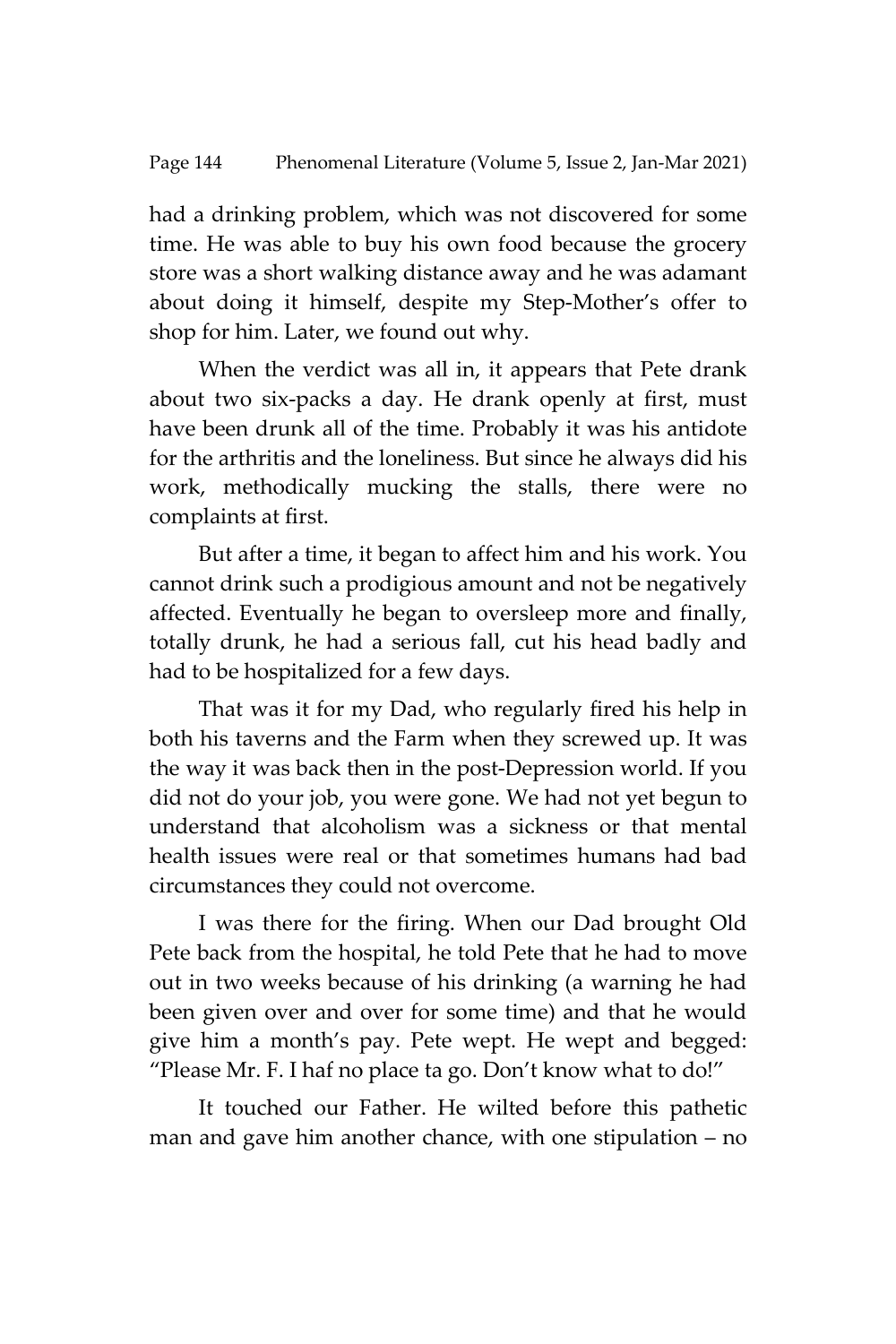#### Vern Fein Page 145

more drinking. Pete vowed over and over and wept in gratefulness at the reprieve.

But you might was well tell Jimmy the Greek to stop gambling. The grace did not work although Pete managed to hide his addiction for some time. But Pete continued to buy six-packs and hide them and, for a good period of time, hid his malady well and things went on, as Pete stayed on his feet mostly and turtled his way through his work.

But all things are eventually revealed – for good or ill – my own life has taught me. One day Pete did not come out of the trailer for a whole day. This had happened before on occasion so we would knock on the door, he would groan he was sick, but he'd be up the next day.

One day in the Spring he did not emerge on the second day. My Father pounded on the door, part out of anger, part out of worry. No answer and the door was locked.

More pounding. Our Father shouted he would call the police or an ambulance, threats bouncing off the door like his fists.

Finally, Pete opened the door. He was clearly very sick and very drunk, everything about him reeked. But, sensing his danger, when our Dad accused him of drinking, Pete began to cry and protested he was not drunk, just sick and our Father, partly because he did not know what to do and because he did not want to fire Pete, relented again.

For some time, Pete seemed to recover, do his work reasonably, and not appear to be drinking, but, in the end, it was a horse that did him in.

Our thoroughbred horse farm had stalls for about 25 head, mostly full of horses from the local race track that needed to rest and heal. Also, it had a torpedo sand training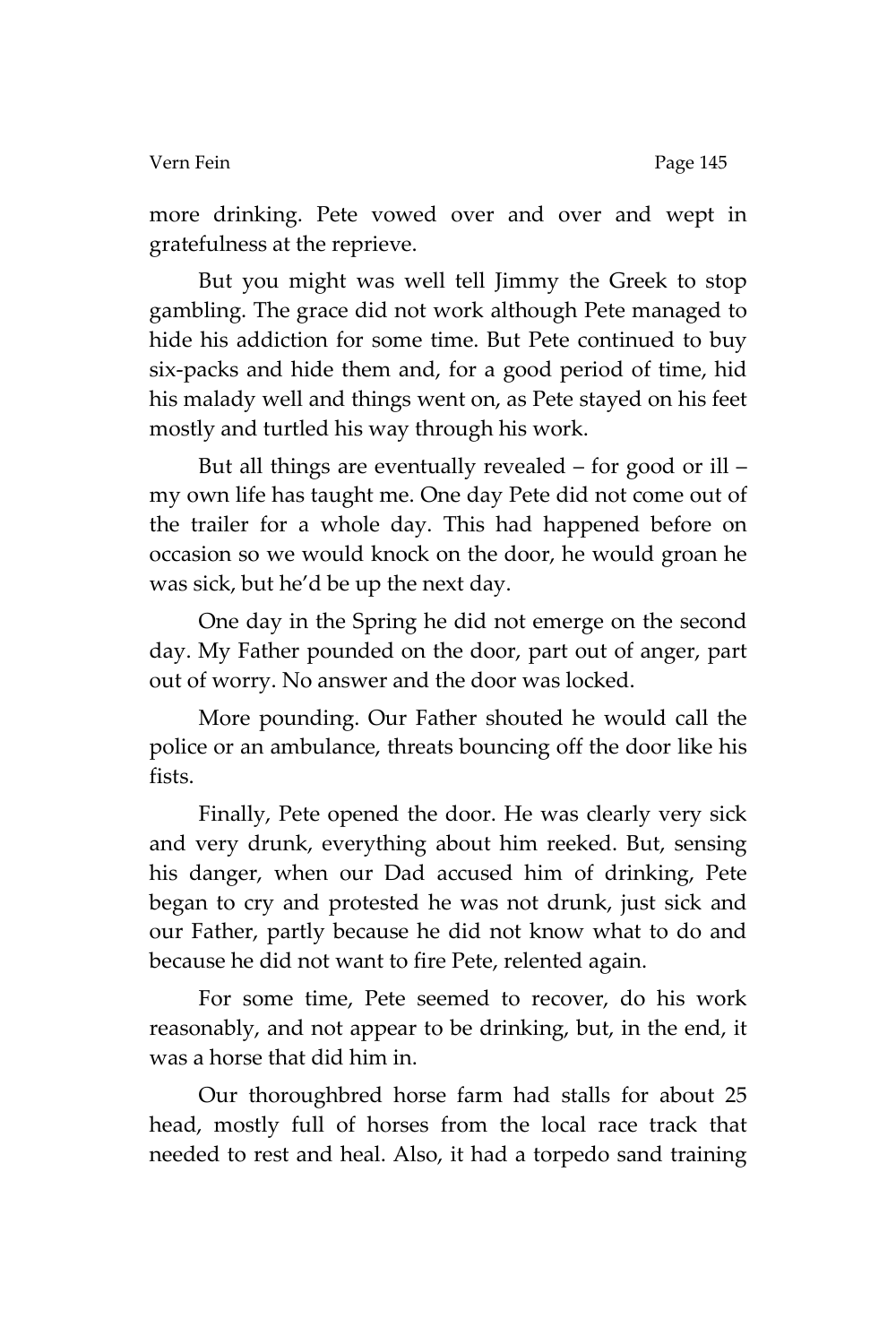track, the kind of footing the real race tracks had, replete with a starting gate for getting horses back up to speed. Coming when needed were a variety of what were known as 'bug boys,' young riders who were too inexperienced to ride in regular races, but eager to apprentice and earn some cash. They would come down for a day and work out the horses that needed it.

Therefore, on that fatal day, two significant events happened – cataclysmic for Old Pete. It was a bright, sunny day and the current bug boy was out in the track area with my Father and some other horse owners to watch several horses work out to see if they were ready to return to the races. The bug boy mounted the first one, guided him into the starting gate, which even had a real bell, and took off around the sandy oval when that bell pierced the summer air. Because of the short distance, the horses would traverse that oval several times and this particular horse was flying. I well remember watching him with the same awe I always had when these magnificent creatures displayed their unique beauty and power.

And then it happened. Old Pete's world came crashing down as the horse, with no warning, stopped suddenly, reared up, and threw the rider over his head. Fortunately, the bug boy was shaken, but not hurt seriously.

'What happened?' our Father called out as he and his cronies sprinted to the jockey, helping him up and dusting him off as the horse continued to run wildly around the track before he came to a natural stop.

The bug boy spoke in a breathless, halting way: 'Something spooked the horse, Mr. F. A flash of light hit us both in the eyes. A glint. It caused the horse to rear. I couldn't hold him"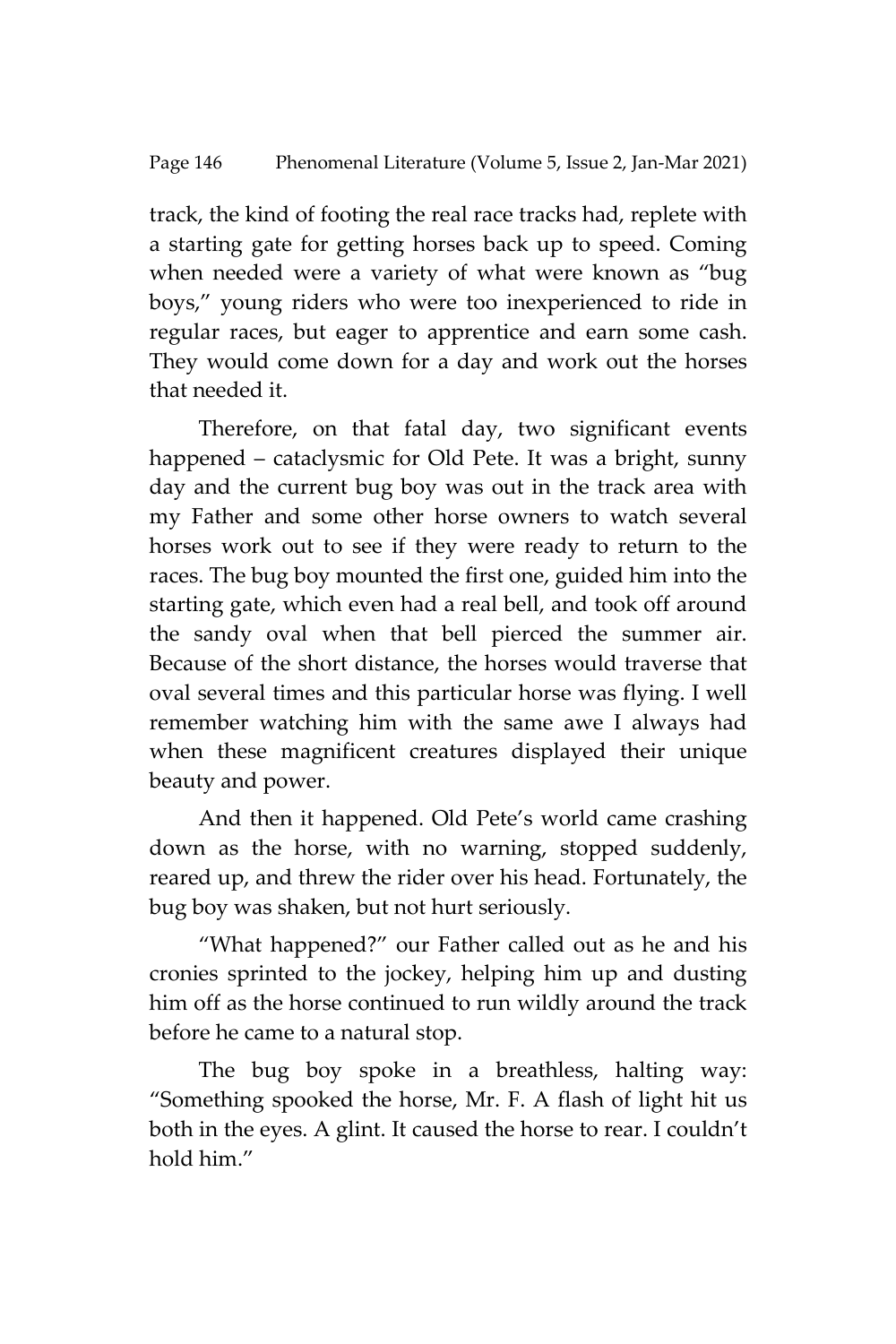Vern Fein Page 147

'A glint?' Everyone just looked at each other.

'It came from the infield,' the jockey said, pointing to the interior of the track, which was covered with high weeds as it always was in the summer. 'That flash came from over there.' He pointed toward the center.

It did not take long to find Pete's folly. Our Dad and the other men ducked under the fence and walked toward where the bug boy pointed, kicking the tall weeds aside as they scoured the area.

Nor too far in, the mystery was solved. Covered by the weeds were scads of empty beer cans, which Old Pete had stashed to cover his addiction. Evidently the sun had glinted off one of them and struck the horse in the eye, causing it to buck the rider off.

It was a long, sad walk back to the barn. And Pete cooperated in the way he did not want to. He did not respond when our Dad called out his name. He was passed out dead drunk near a far stall when Buck found him.

Despite my clear ability to remember all of this so many years later in graphic detail, I confess I do not remember Old Pete's dismissal. Our minds allow us to block some memories.

Now, I am just sitting here at my computer, penning this, with no memory of a good-bye. All I can see is the old trailer, that, for some reason I can't recall, burned down during the next winter, no human able to live in it even though I am sure our Father hired a replacement for Old Pete.

Not every story has to have a moral. Sometimes they are just sad.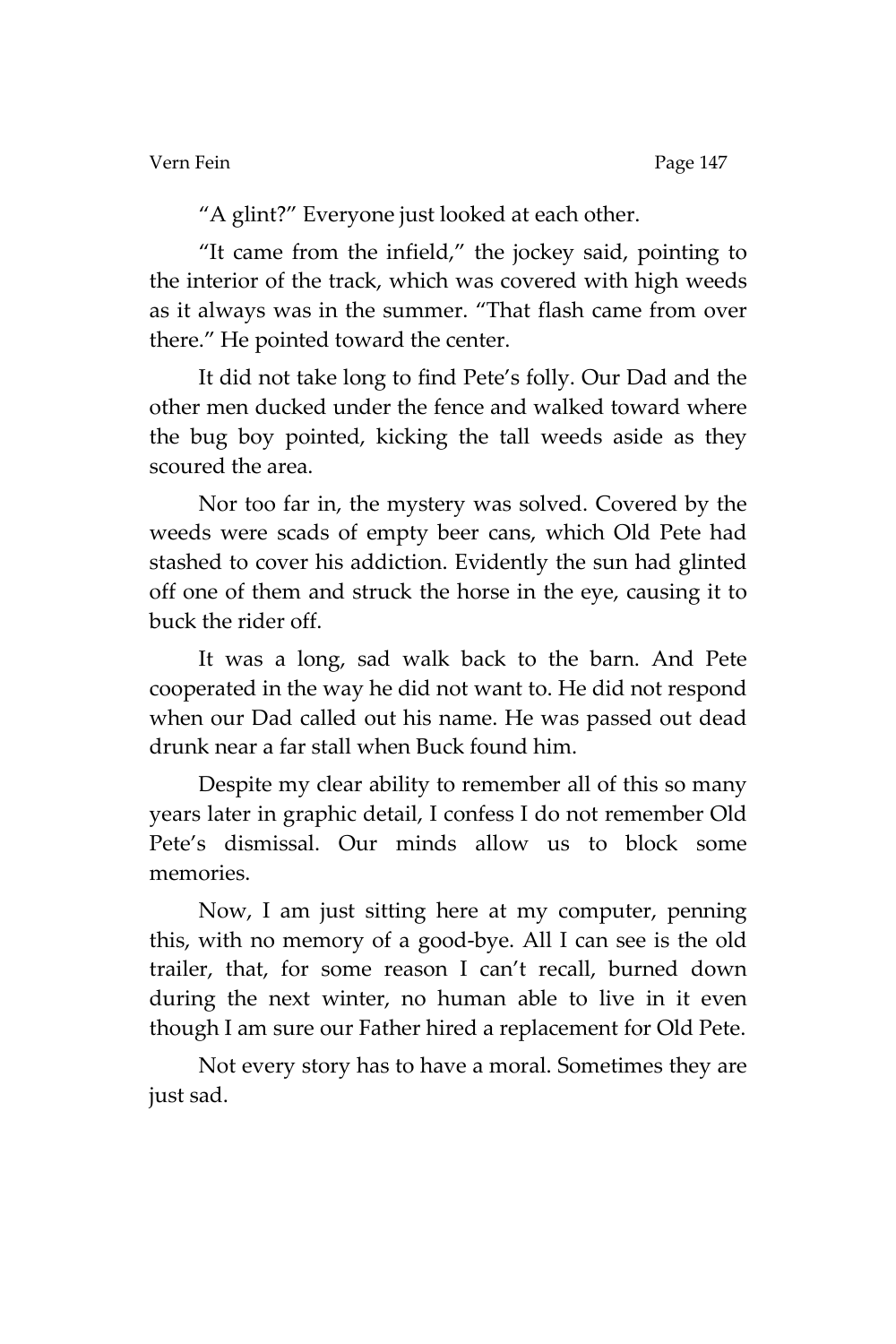# **NOVEL EXCERPT**

## **1**

# **The Marchioness (From the novel, "Pursued: Lillian's Story")**

**FELICE PICANO** 

Miss Harriet B. Elder The Daily Mail & Times Ulvertston, England December  $5<sup>th</sup>$ , 189 –

Dear Miss Elder,

You called upon me yesterday eve with the news that my father-in-law, the former Earl of Ravenglass, had arrived at a peaceful end, at long last, in the prison chamber where he was kept for the past seven years. You asked if I might be able to add to the obituary of this former Lord of the British Exchequer and low-fallen great man for your readers by giving some personal anecdote or other that might serve to make him more sympathetic. I find that I am not able to do so without further tarnishing his name, but upon reflection I recalled –indeed I had never forgotten and had written down in my girlhood diary –an incident regarding his wife, when she was Marchioness, from some years ago that you might find revealing.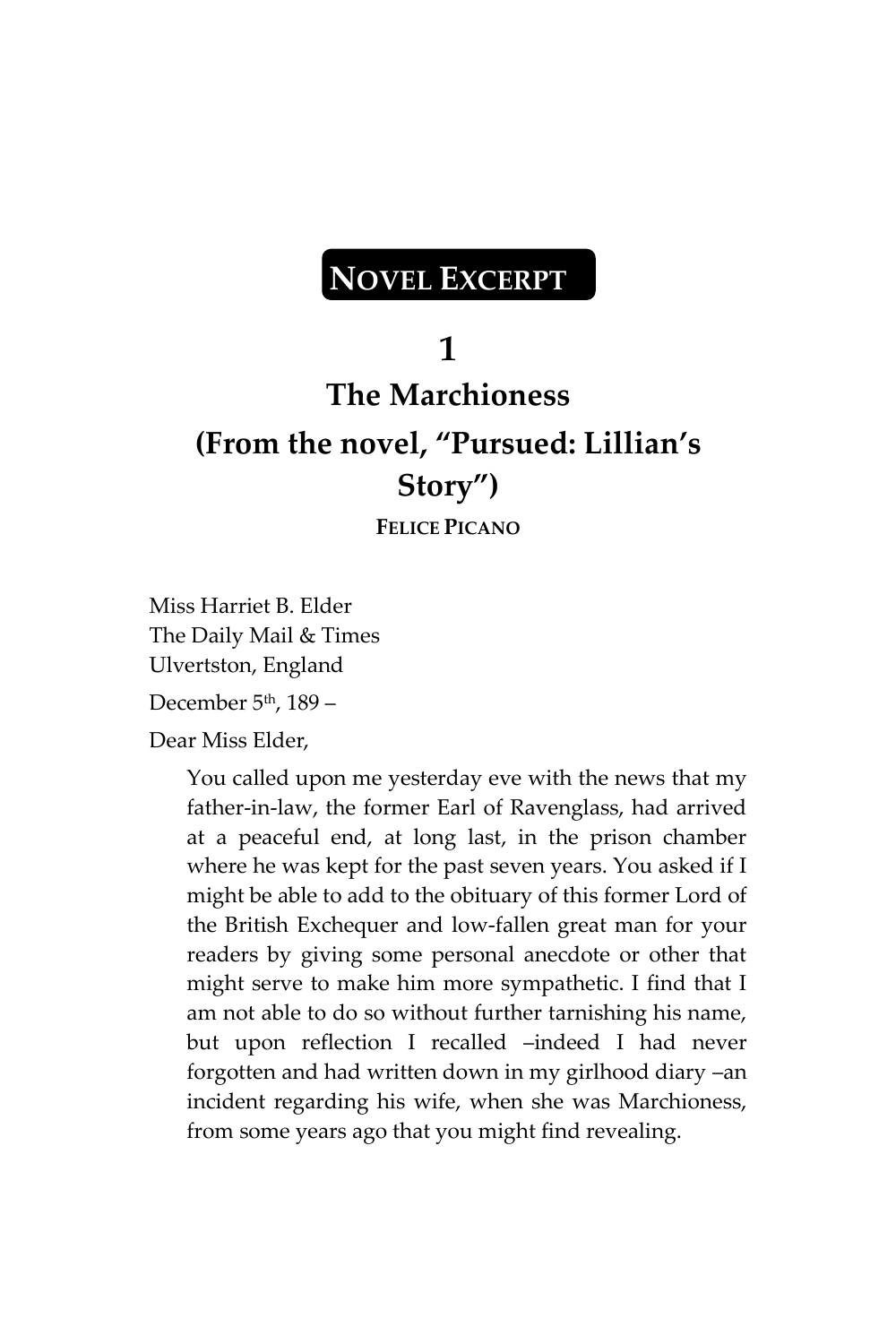It was in the year 184 – and my Aunt Blassage from Lancaster, visited my family in the rectory here, upon the Ravenglass Manorestate. After she had gone, she left my mother as a gift, a lovely lacework collar, made in the Isle of Man, where Aunt had recently journeyed. My mother declared it beautiful if a great waste of money. She went out insufficiently to wear it, and anyway a Vicar's wife, as Aunt B. should well know, oughtn't to display such Vanities upon her Person.

I suggested that mother give it to Her Ladyship, the Marchioness Bella of Ravenglass, who, though she went out even less than mother, we both knew, wore such collars, and who would thereby be particularly obligated to us by its receipt. I think my mother was so surprized I did not ask the collar for own self, that she assented to my plan.

The following afternoon I took it wrapped in fine piece of slightly used muslin up to the Manor House. Mrs. Ounch, the housekeeper, sought to take it from me, promising to pass it on, but I wondered if it would ever get past the servant's hall, and I reminded her that at Her Ladyship's last birth day celebration she had particularly asked me to pay her a call. It was therefore with a rather poor grace, that Ounch agreed to convey my message to her mistress, and a few minutes later I was ushered upstairs and into the winter garden, albeit it was only November, and still inordinately temperate out of doors.

I would have been amazed to see the Marchioness out of her mechanical contraption of a movable wheeled wooden chair and she was not that day. She was in fact, sitting amid its surrounding pillows, and had been placed in a pool of green filtered sunlight, surrounded by oversize *dracenas*, colossal rubber plants, jungles of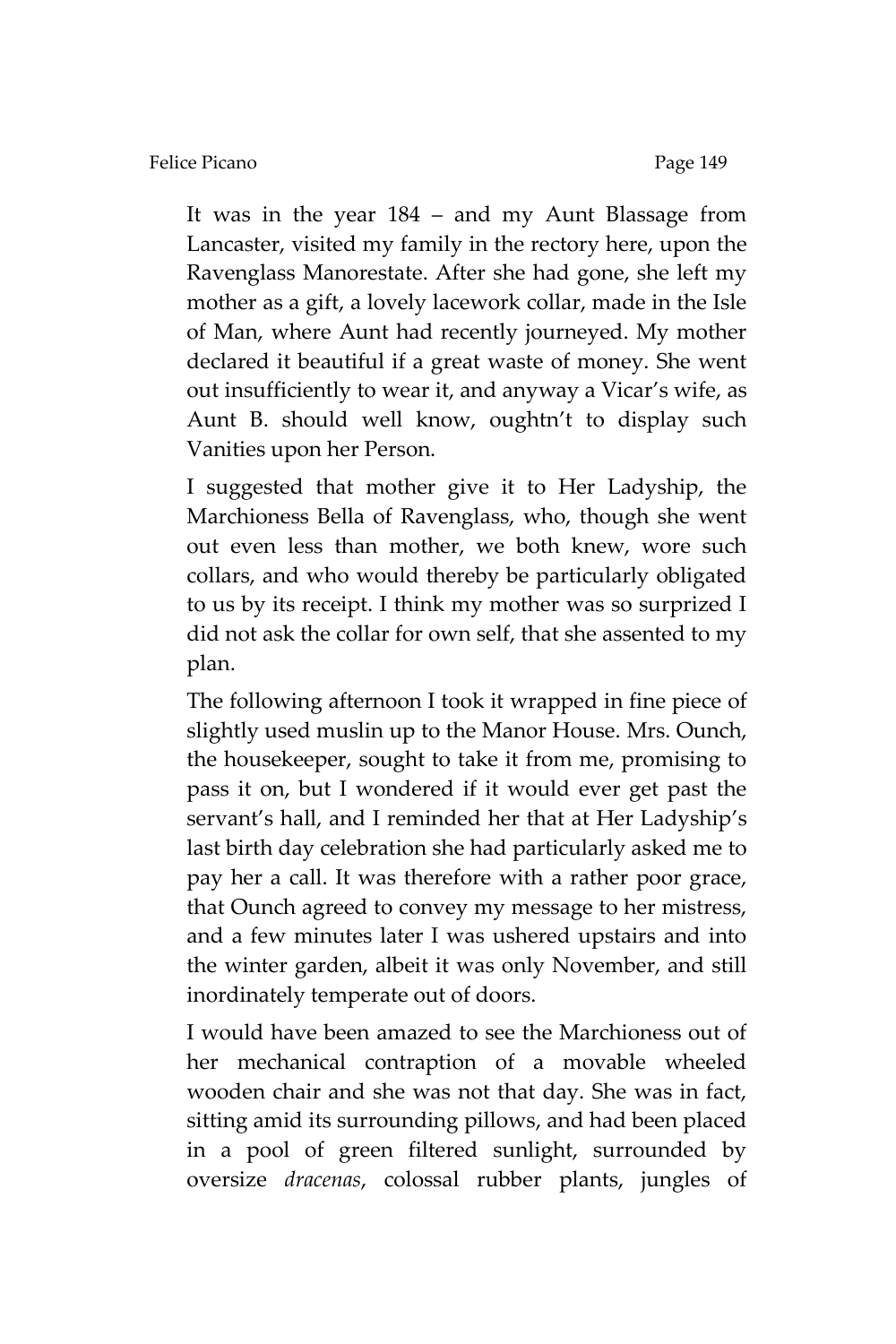orchidaceous vines and lianas, giant pink *amaryllis* and other flora and vegetation of a tropical nature that I was unfamiliar with then but have since come to know. Somewhere above us, a skylight window must have been left ajar as three quite large, iridescent, brilliantly coloured, bottle green horseflies slowly swirled about the vicinity, shaping unhurried figure eights in the pollenmottled air.

I thought the Marchioness asleep, since she was silent, unmoving and her eyes shut, but I curtseyed anyway and went up to her as close as I dared and laid the muslin upon her lap and opened it up, and quietly whispered, revealing and explicating the fineness of jet-work interstitched with the inky lace.

Although she could be no older than five and thirty, from this near, she revealed a face covered with strangely old looking skin and a meshwork of fine lines, especially around her pursed mouth and the almost bruised, dark looking undersides of her eyes. She smelled of Lilac Water yet also, like an older person, rather musty in fact, and there was also another, sharper and somehow Asiatic aroma from nearby. A moment later I was able to trace it as deriving from a narrow violet coloured glass vial with a carved glass stopper and also from a slender, chased silver chalice that could hold no more than half a draught of a drink. Both items were placed upon a wheeled wooden slatted table evidently constructed to complement and accompany her movable chair.

I was about to stand up and go over to the vial for a closer look at the writing, which appeared from this angle to be medically prescriptive, when I felt her hand upon mine and looked up. Her great grey eyes opened slits, then wider, albeit without anything like recognition of me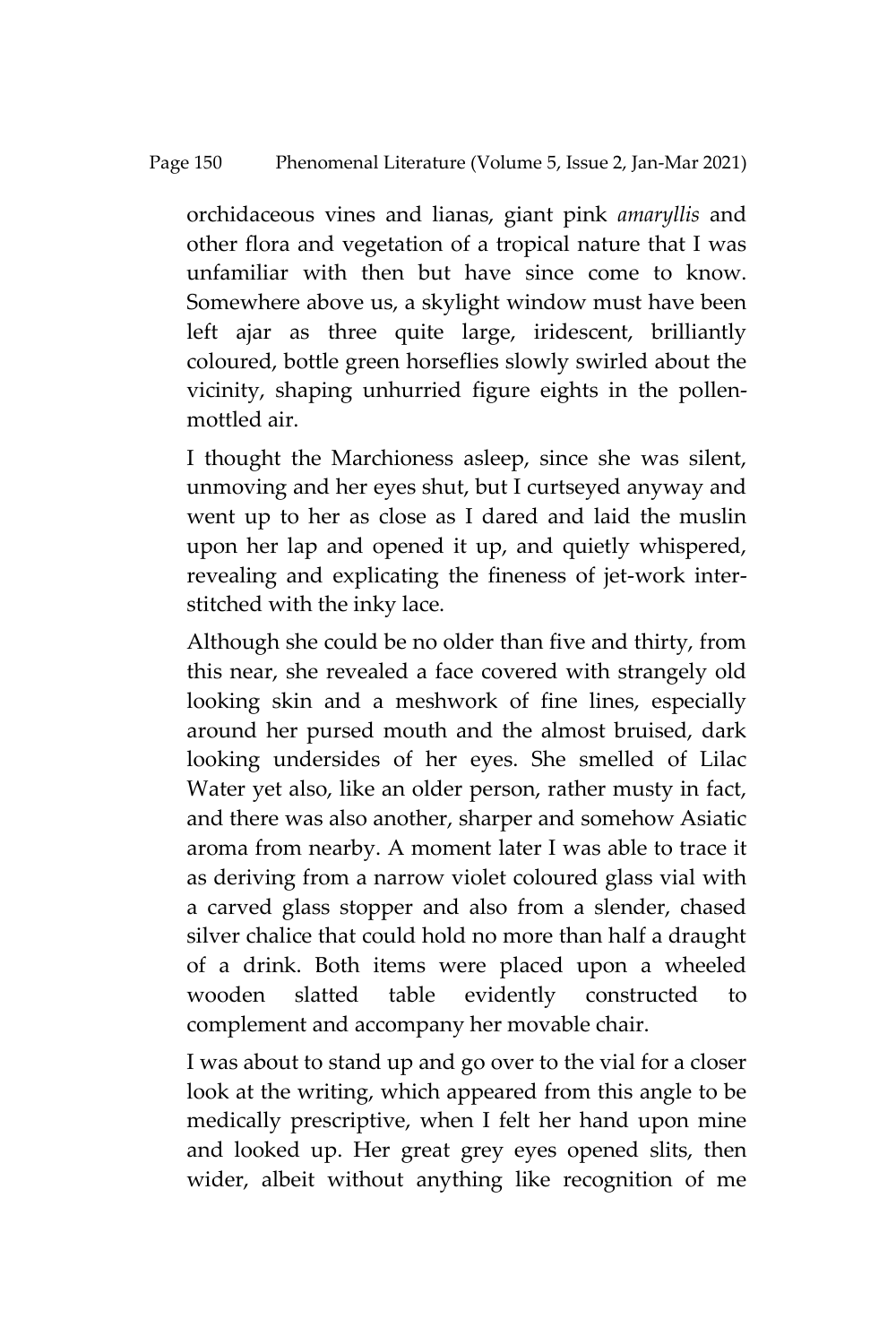even though her mouth became more wrinkled as it *opened slightly* in an approximation of a moue.

'How charming!' she hissed more than whispered.

'My Lady? Ma'am? I've taken the liberty of... ? And I've brought you a gift my mother... ?'

I touched the muslin and her large, veined hands lifted the collar before her eyes.

'From the Isle of Man, my Lady. Hand made by the inhabitants, of course.'

She held it up to the light. "How very intricate," it now came out a whisper. 'I accept it, yes. It will go with my... jade taffeta bodice.'

She returned it to its muslin bed, where a horsefly landed upon it.

She made no effort to brush it off and when I did so, she stopped me.

'Don't you like Nature, young Miss?'

'I do My Lady, very much so.'

'*Very* much so?'

'Yes, My Lady, unlike most girls I am unafraid of animals or... anything in nature. Our dear father lectures us that we must share the world with our animated brethren.'

'Yes. So we must,' she whispered hoarsely. 'And if you really like Nature... ?'

"I do."

'Then you will very much like my Precita.'

So saying she moved a hand to her throat upon which she wore a large, deep-green malachite locket, almost square, set in gold, and hung by three strands of gold beads.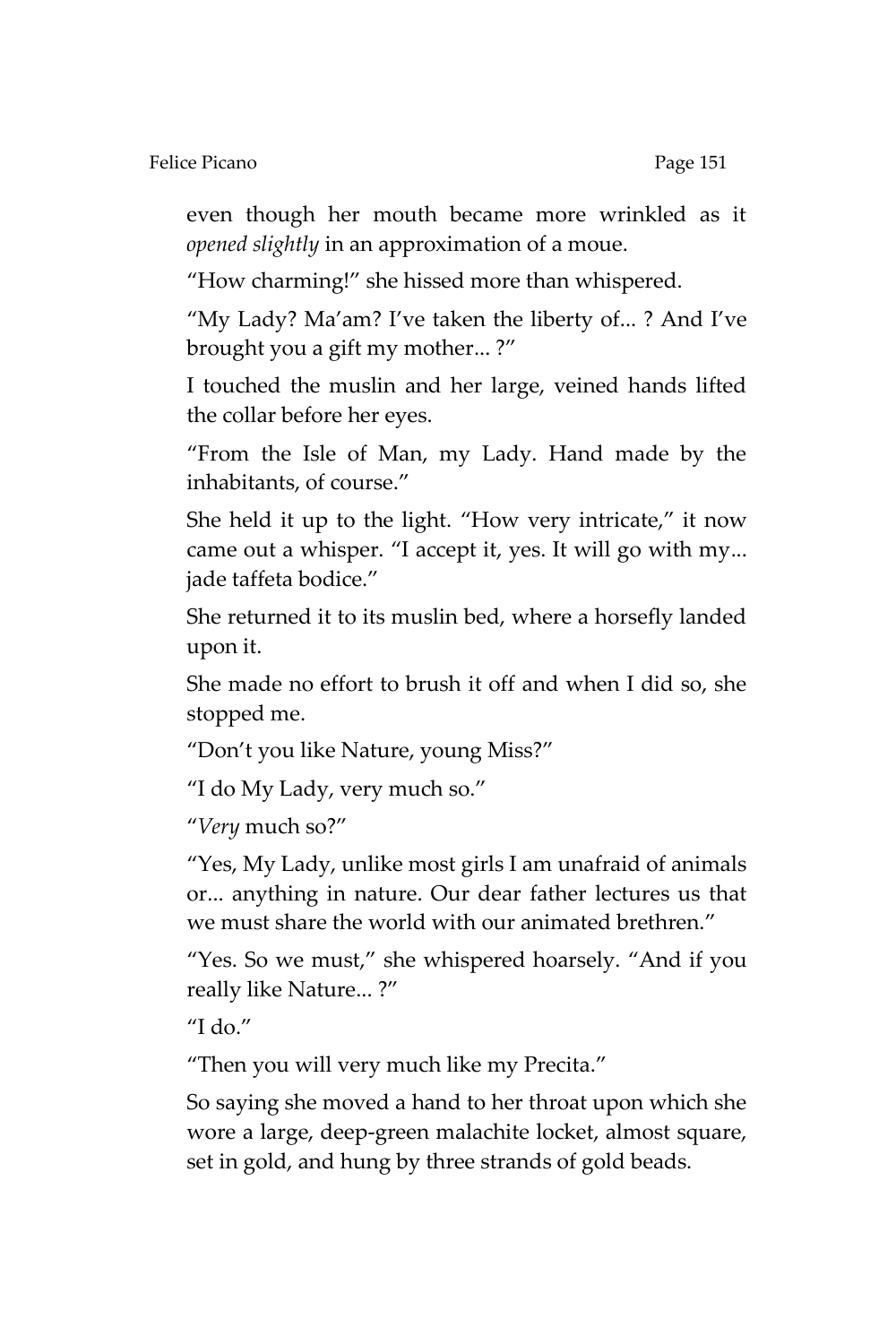No sooner was the locket opened, than I saw it held some white furry object. One of her dried-blood red fingernails gently probed the centre of the locket and on the instant several limbs jumped out around it, grasping the nail closely. Immediately the large furry white thing crawled out of the locket and across her hand, and almost too quickly to follow, rushed onto her throat, crossed onto her long hair, and stopped only when atop her head where it rested long enough for me to fully make it out.

I'd been greatly surprised, for it moved in a fashion unlike any other creature I'd ever seen except perhaps a spider; not quite scuttling as crabs and lobsters do upon the strand yet similar to them; unlike them, it didn't locomote sideways and yet it went so very quickly. I could now see that it *was* some species of spider, though very large, quite furry and the colour of clotted cream, with a beige hue only upon its head and what seemed to be the curved gripping claws of its front arms.

'You do like Nature,' she now hissed at me. 'You haven't fallen back, screaming and rushing out of the room on your hands and knees like most of the fool girls in this house.'

'It's remarkable,' I said. 'In truth, My Lady, what manner of animal is it? It seems an arachnid in shape and limb but it's so large! And furred like a mouse or..."

'It is an arachnid, as you say. A subspecies called a tarantula. But while related, it is not a whit like those of that name we know here in the old world, those black and ugly brutes with their bags of gut and blood red stain. No,' she went on, 'It's from the Sonoran desert. Do you know where that is?'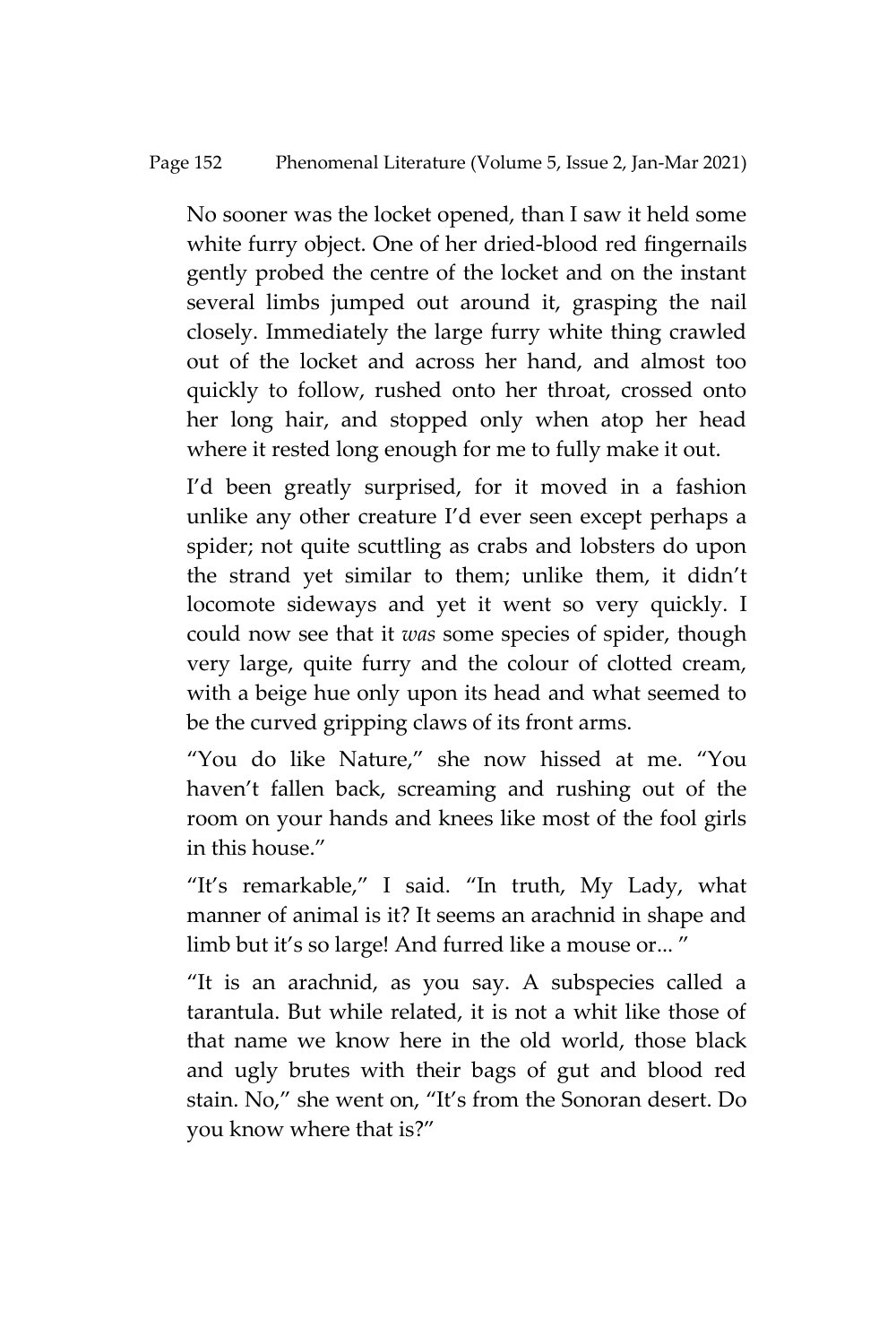Felice Picano Page 153

'In North America, I believe, My Lady: In the northwestern part of the Mexican Empire.'

'So you are intelligent after all. Do you know what it likes to eat?'

'I should think,' I said, 'other creatures from that locality: insects and small rodents and lizards and suchlike."

"Yes," she hissed, "And not little girls, which is why you did not flee from it.' She paused. 'Would you like to touch Precita? To pet her?'

Though subtly horrified, I was most curious. 'May I? I'll be very gentle.'

With a single hand she lifted the tarantula which covered the entire back of her hand and brought it down to the muslin and slowly petted it, until I swore I could hear it purr like a kitten.

'Now you may,' she said and I followed suit, amazed at its silk like fur and its little movements as though coming closer into being caressed.

'You came here not merely to call, nor simply to gift me, you're far too intelligent a girl for that merely,' she said, as we now took turns with the spider.

'It's true, my lady, I came to ask a boon for my dear brother, Rudolf whom you may remember.'

'How could I not remember him? For of late he is to be found all over this house whenever my son, Roland, is here.'

'I hope, My Lady, that my brother does not displease you.'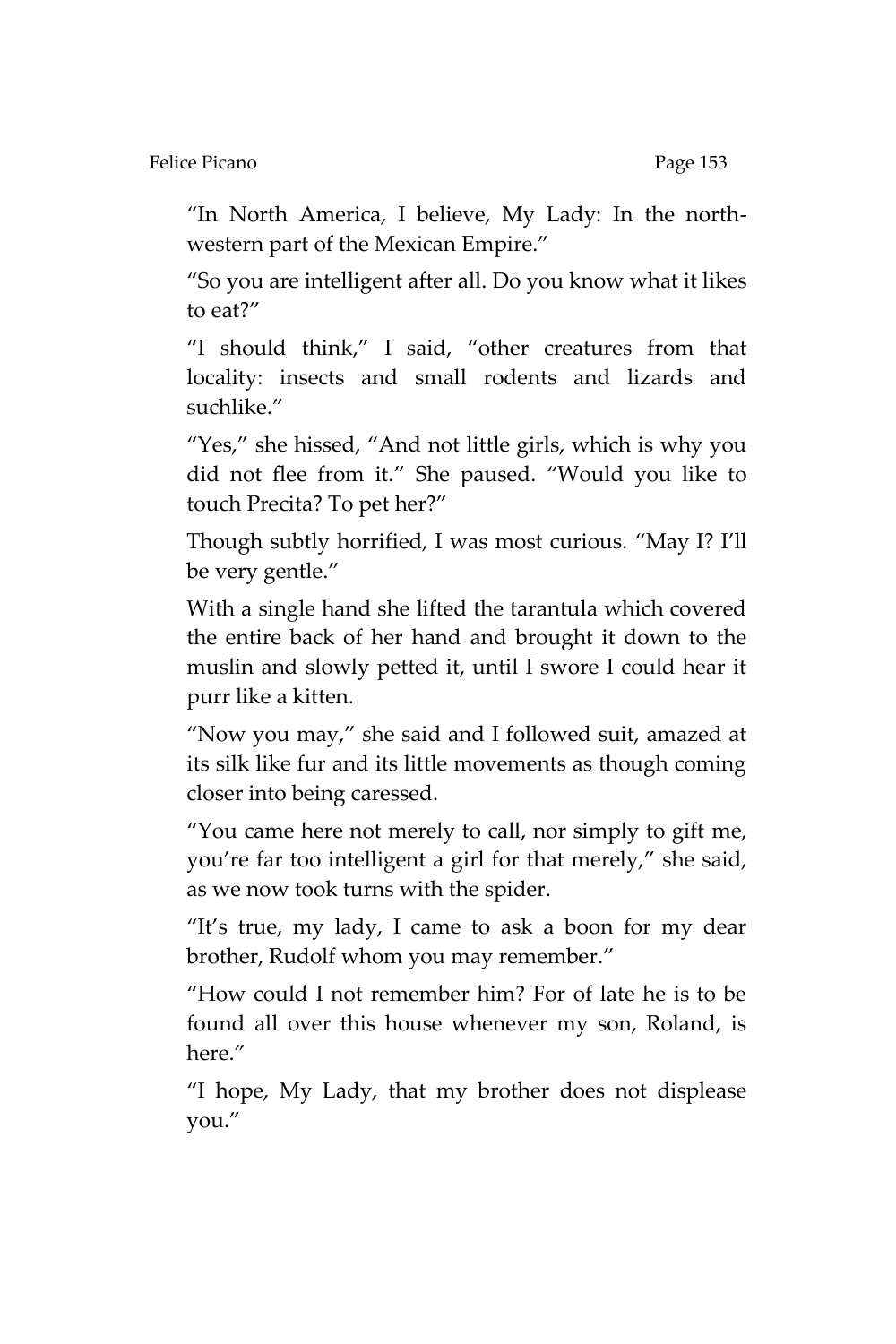'He neither pleases, nor displeases. He is Roland's after all and no business of mine.'

I knew neither what she meant, nor how to take it, pro or no, so I went on, as we doubly caressed the furred, creamcolored arachnid.

'He is of age to continue his schooling. To a college of some sort he must go, yet my father has not lifted one finger to make it so.'

'He is not a good scholar?' she asked.

'Quite good, My Lady. Yet he is in want of... ' I knew not what to say and settled for, "in want of .... Patronage."

'I have not held in my hand even one shilling in more than a decade,' she said sadly, an admittance that I must say amazed me.

'Even so, a word or two from Your Ladyship on the matter. To your son, Roland. Or better yet, to His Lordship. A scholar's stipend after all, although immense to such as we, is but a pittance to …'

She stopped me with another hiss, and I thought my mission lost.

'He is afraid?' she asked very quietly yet very clearly.

'My brother, Ma'am? I think is afraid of no one alive!' Then I understood,' You mean my father, the Vicar? Yes, he is afraid! And especially to ask anything of Lord Ravenglass, no matter how much it is needed. He fears him greatly, I believe."

'And rightly, too. For Lord Ravenglass is powerful and thus much to be feared,' she added and I thought my cause a lost one.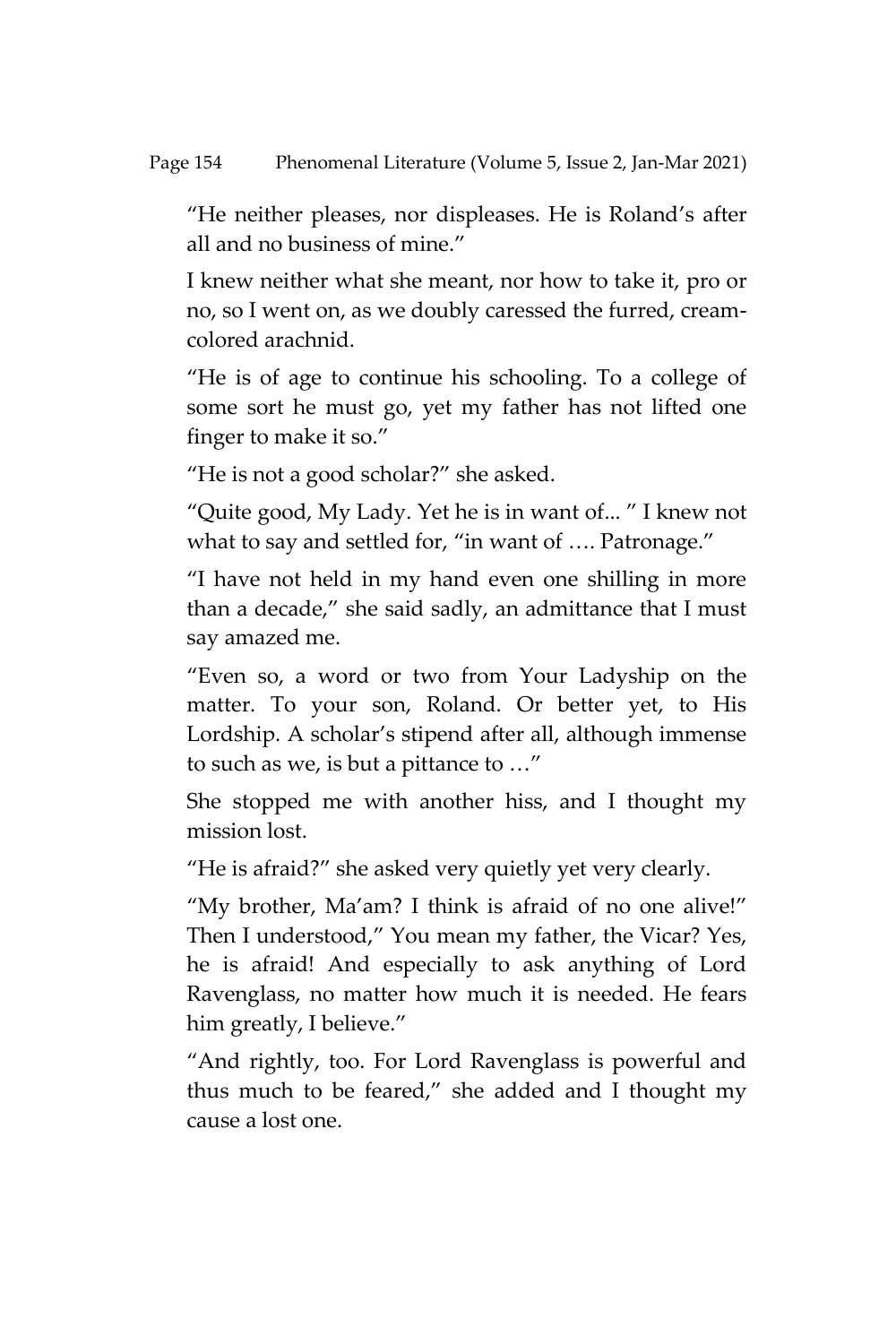"Still," she went on, "It's true that I may now and then wield an iota of influence. If only because he wishes no possible... 'she sought for the words, settling upon, 'possibly solid, *provable* grounds of dissatisfaction.'

'Ah, My Lady,' I almost cried, lifting my hand off the creature. 'My entire family would be so utterly obliged to you.'

'But on condition,' she stopped my effusions. 'Only that you will join your brother in attending a college. For if he is as intelligent as you are, he would want it. And your parents too.'

'I would like that very much, since indeed my parents do believe in girls being educated and have helped me to advance this far in the cottage-school.'

'Then I shall have a little project,' the Marchioness said, and for the first time I heard a smidgen of pleasure in her voice. 'Wherein I may somehow alter the way things are.'

Precita suddenly moved forward from out of her caress. And I couldn't help but notice that one of the bottle green flies had landed nearby, as before, on a particular weave of muslin.

The Marchioness lifted her hand lightly and very gently lifted mine away at the same time.

Precita slowly stood up and I could see the hair on its limbs stand up too. Still, it didn't move. Before it and thoroughly heedless, the bottle green fly turned about upon the spot of muslin, it's feelers and antennae immersed in some area therein from which it hoped to gain sustenance. Precita meanwhile waited, and almost thrummed like a purring cat, but remained utterly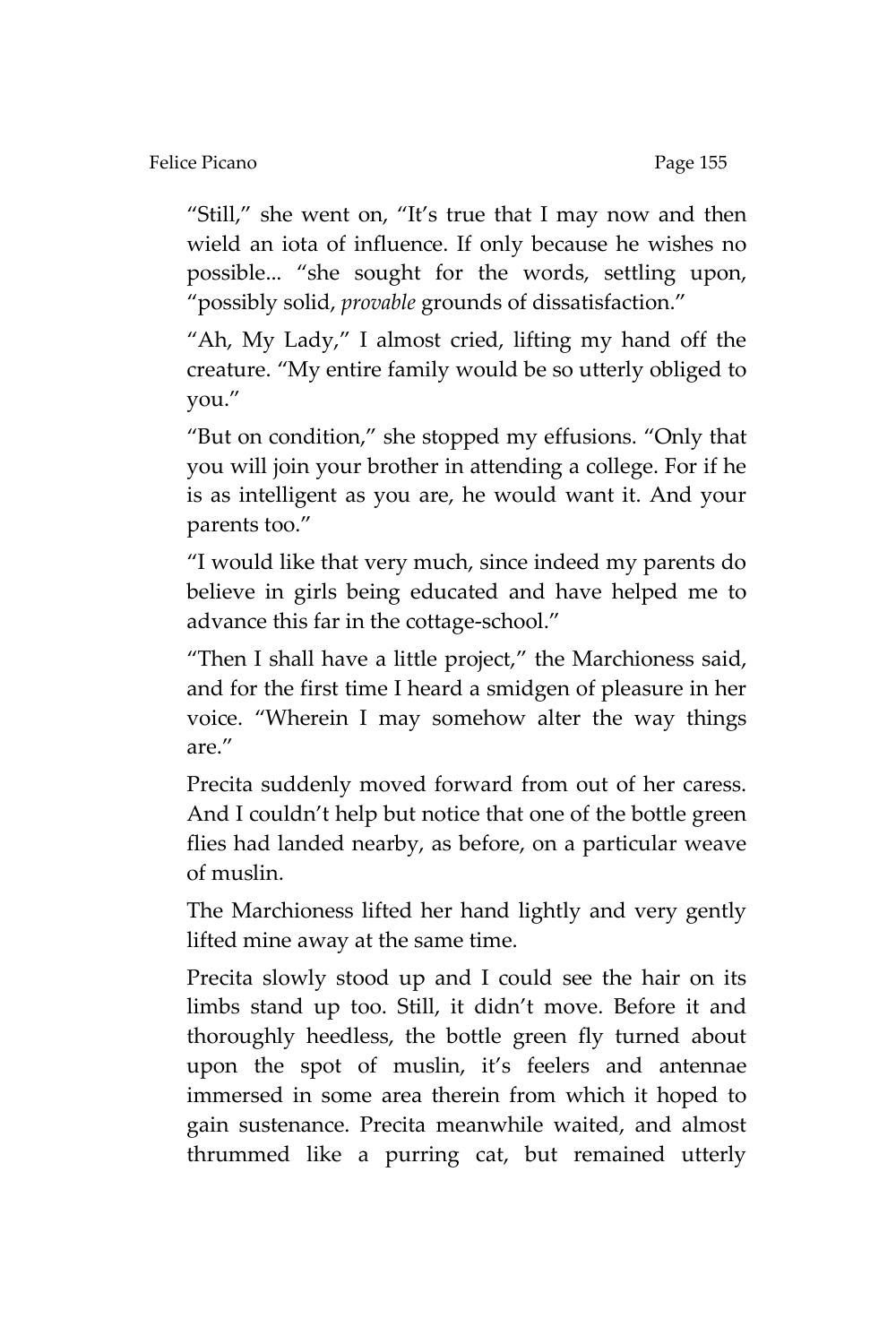#### Page 156 Phenomenal Literature (Volume 5, Issue 2, Jan-Mar 2021)

unmoving the longest time. I was almost about to look away when Precita shot forward and in a half second had the fly caught between its longest palps, had turned it about, thrust out of some openings a network of glistening thread and had wrapped the fly in wet netting.

It worked so quickly, now using several of its legs, that though I observed most carefully I could not make out, how the fly became so mummified. Then Precita stopped, held the fly just so before its high placed little head with five black eyes. She thrust out a single tiny near-invisible needle into the mass, and stung again and again until the fly went still, its alarmed buzzing silenced.

'Now Precita shall dine at leisure,' the Marchioness said, slipping back into her languid hiss of a voice. I watched the tarantula hold the wrapped fly in front of itself as though admiring its work, then crawl up her Ladyship's arm, onto her breast, and from there into the ajar malachite box, where it settled in as though into a nest.

She shut the box, then reached over for the purple glass vial and let several thick liquid drops slowly descend into the chalice, where she indolently swirled the liquid.

Before she could bring the chalice to her mouth, I curtseyed, and began to withdraw.

'You won't forget my brother!' I dared to remind her, suspecting what Lethe was contained in that draught she raised to her lips.

'I assuredly won't forget neither you nor your brother,' she softly said, then tossed back the liquid and I could smell it fully now and identify it as Laudanum from its bouquet like rotten almonds and overripe peaches.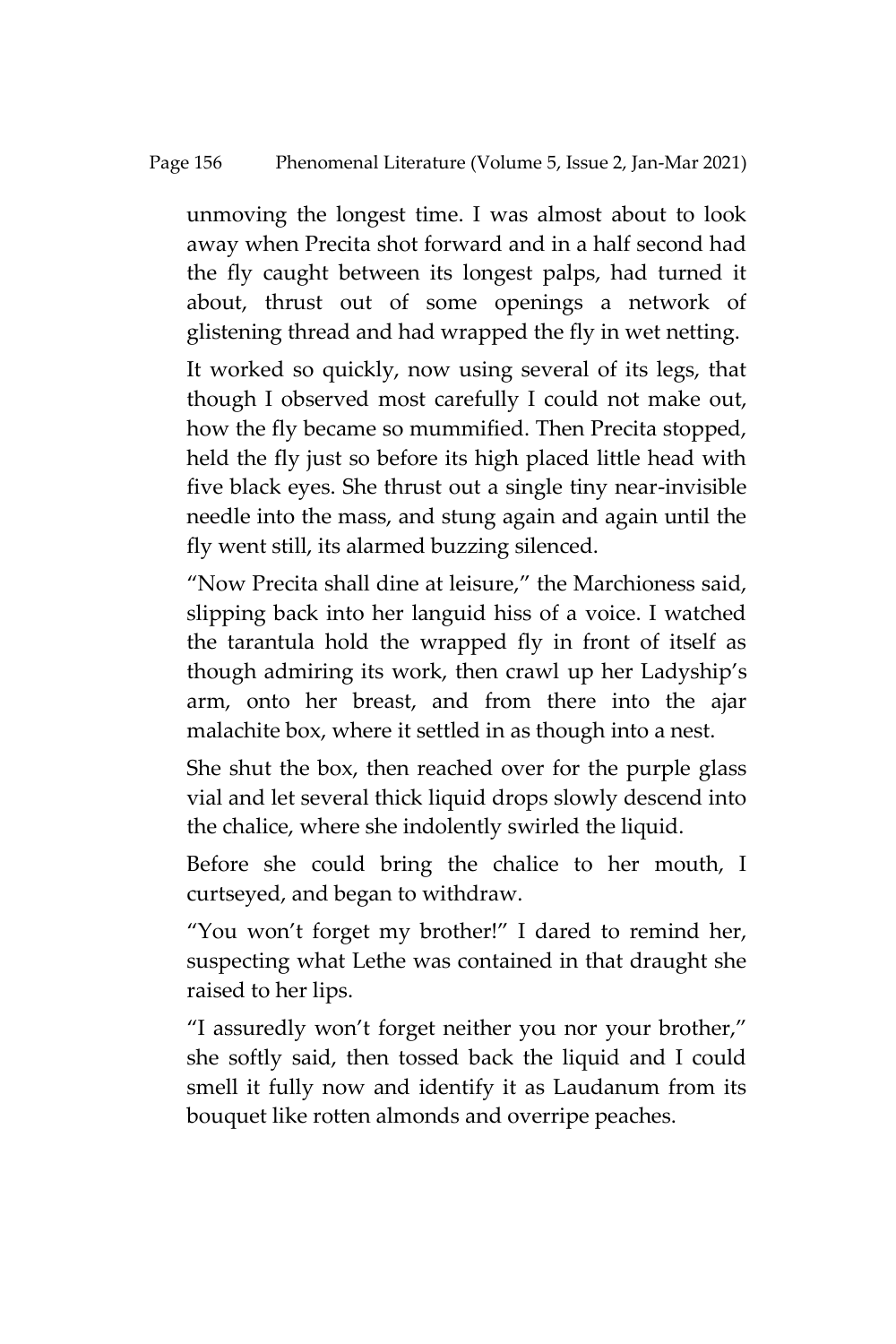Having sipped, she went very still, although her eyes remained open, staring into some baroquely fanciful Beyond, as I slowly backed out of the winter garden.

The Marchioness was as good as her word, and both my brother and I attended college. I until completion of my courses, and he for two years, before he left to obtain a commission in Her Majesty's Imperial Navy where he has served ever since.

 $\overline{\phantom{a}}$ 

Signed, Lady Lillian of Ravenglass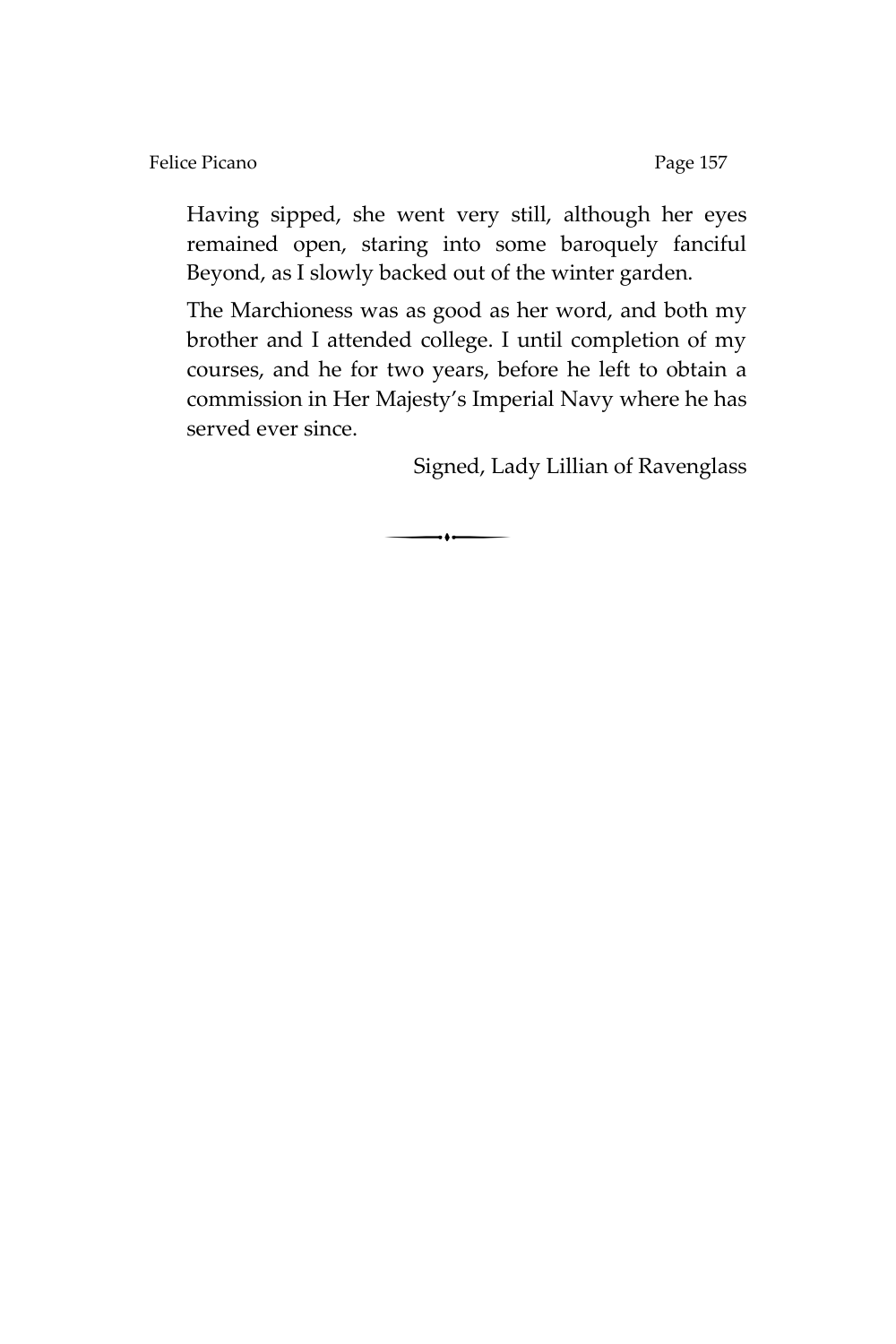# **PLAY**

# **1 Chance of a Lifetime (One-act play)**

## **DAVID JAMES**

### **Characters:**

| Roger: an obsessive director                |
|---------------------------------------------|
| Sharon: his wife                            |
| Lily: their daughter, about 10-12 years old |

### **Setting**

Family is in the living room. Roger sits in a "director's" chair.

| Roger:  | Okay, people, let's take it from the top. And give me<br>your best, will ya? Five, six, seven(points at<br>Sharon). |
|---------|---------------------------------------------------------------------------------------------------------------------|
| Sharon: | I don't believe you. Not again.                                                                                     |
| Lily:   | Come on, he's only trying to help us.                                                                               |
| Sharon: | How does this help? He never moves out of that<br>chair.                                                            |
| Roger:  | Stay in the scene. Lily, comfort Mom. (Lily walks<br>over, give Sharon a hug.) More empathy, please.                |
| Sharon: | Stop it!                                                                                                            |
| Lily:   | But Mom, this is my big scene.                                                                                      |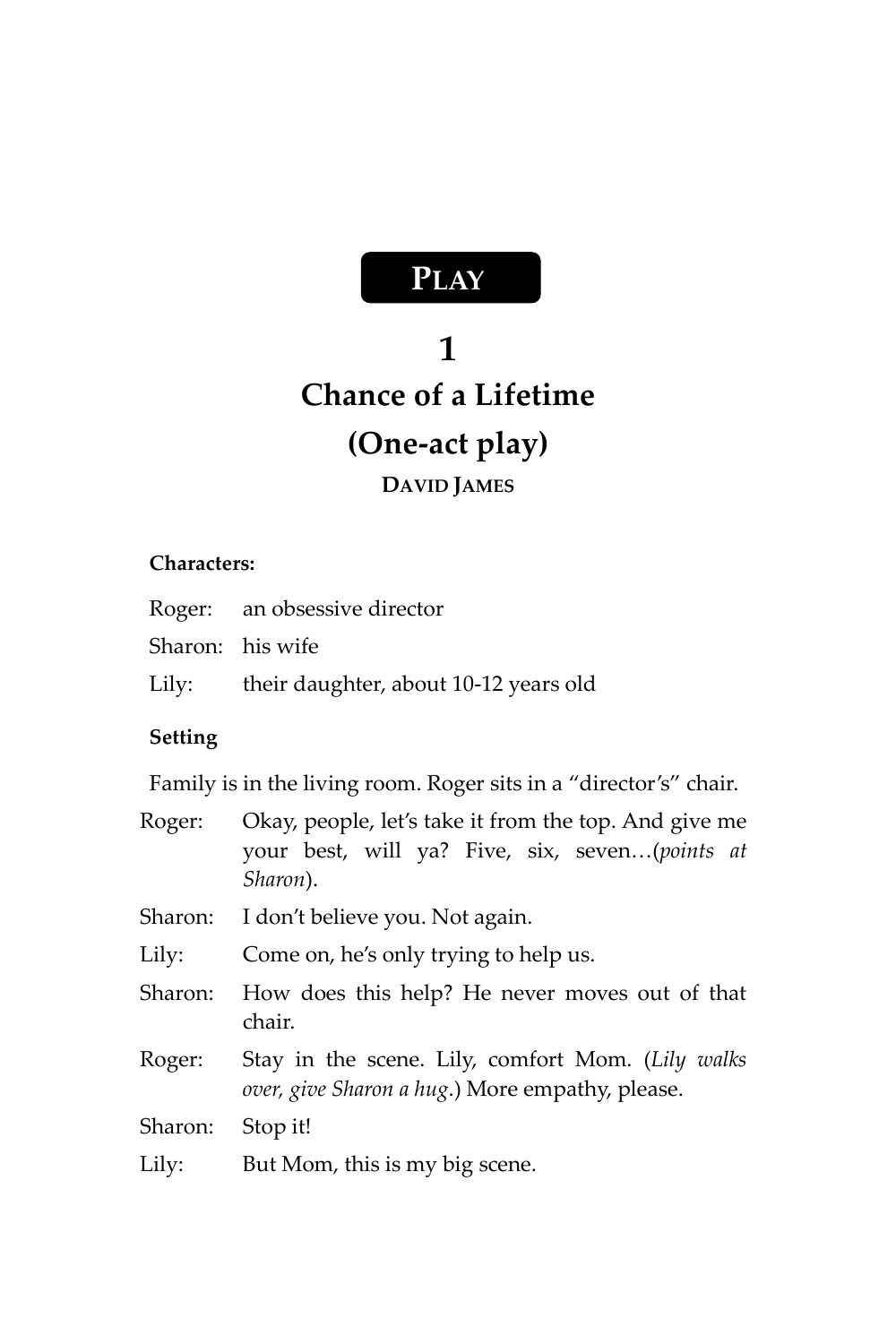David James **Page 159** 

Roger: Look shocked, Lily. Good. Sharon: No, honey, this is your Mom and Dad's scene. Please go to your room. Lily: But Dad says I'm a shoe-in for an Oscar. Right, Dad? (*Roger makes the sign to stretch the scene.*) Sharon: Lily… Lily: Ever since I was a little girl, I've dreamed of being a star. From the time I uttered my first word, I've been practicing for this very moment. And Dad says if I say my lines right and give you this look (*makes an exaggerated sad face*) the critics will be calling me the next – Sharon: Up to your room! Now! I need to talk to your father. Alone. (*Lily pouts, exits*.) Roger: That was brilliant. Beautiful, baby. You nailed the whole desperate mother/wife emotion there. This will blow. People. Away. Sharon: You're sick, Roger. You need help. Let's call Dr. Thompson. Roger: The pity, the concern. Your tone of voice. It's all there. It's hard to believe you're acting. I've never – Sharon: This is not a rehearsal. There is no play. This is you, me and Lily. Our life. Every night, we go through the same damn argument. It's got to stop. Come back to us. Roger: You keep this up, you'll be in major films by the end of the year. (*To no one*.) Okay, everyone, cut and take. That's a wrap. Sharon: Listen to me. I'm taking Lily and we're moving out, going to my mother's in Bridgeport for a while. You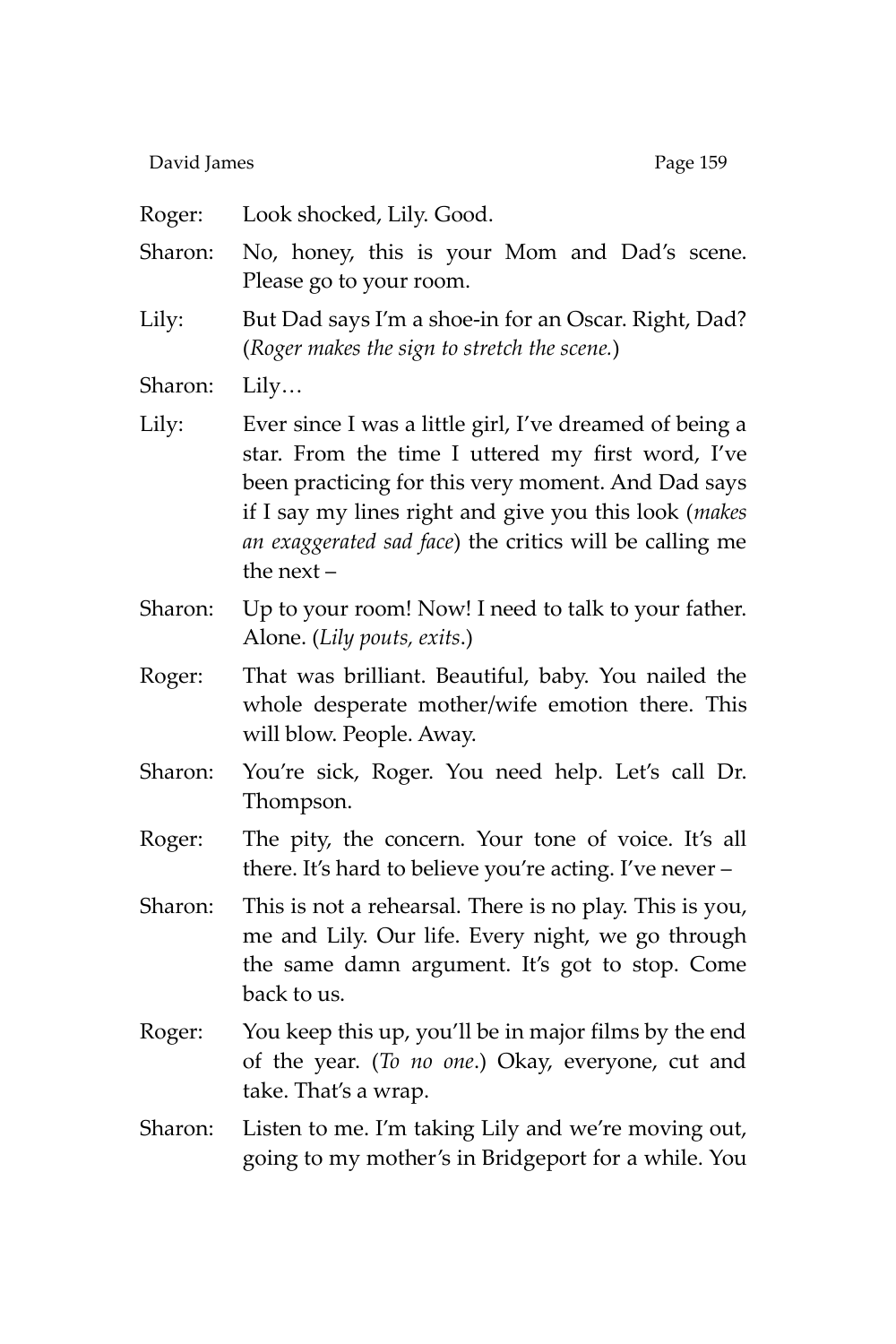Page 160 Phenomenal Literature (Volume 5, Issue 2, Jan-Mar 2021)

need some time. I'm tired and I can't put up with this. (*Sharon kisses him on the cheek and leaves. Roger pauses, thinks.*)

Roger: Improv, yes! Taking it in a whole new direction, I love it. (*Calling out*.) Baby, that's a great idea. (*Long pause. Looks around at no one*.) Sharon? Lily? (*Long pause*.) Help?

### LIGHTS OUT.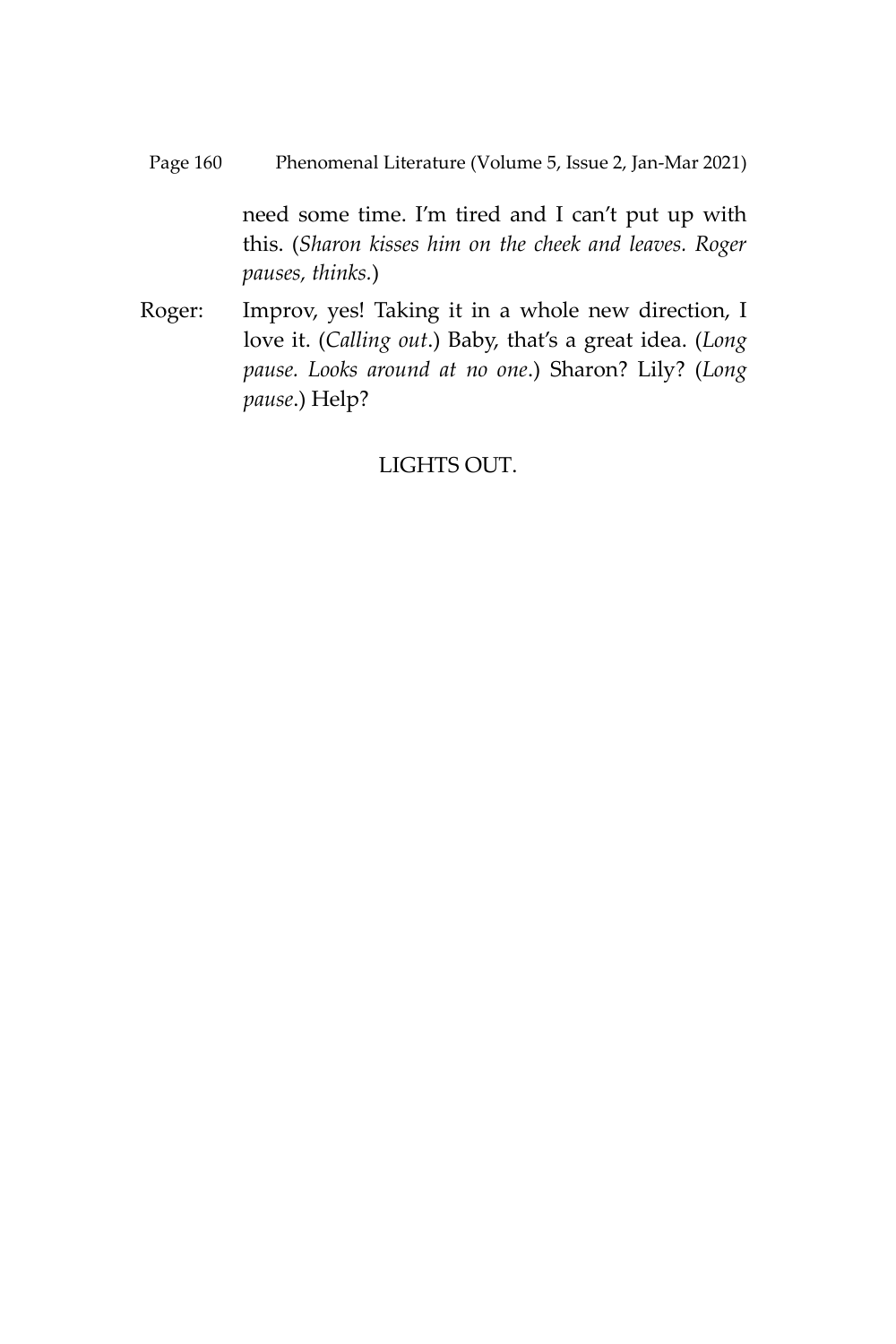## **2 Tennis Dad GARY BECK**

Pre-show sound track – recorded sounds of warm-up rally. At curtain, official's a junior tournament.

Preliminaries: linesman ready, players ready, play. Sound track of tennis match during the match. Mom and Dad are watching a match between their son and his opponent.

- Dad: Why didn't he rush the net? God damn it! He ought to be putting those hangers away.
- Mom: He was right to stay back. He's got to build sound ground strokes.
- Dad: There you go again. As if I didn't know that! But if he hangs around the baseline all the time, he'll get to be one of them specialists, and they never make it big.
- Mom: Borg did.
- Dad: That was long ago and he was an exception. He was relentless on the court. He reminds me of this movie I saw once. It was a foreign picture in another language and I couldn't understand a word of it. It had English words at the bottom of the screen that didn't make much sense. It was real boring….
- Mom: Then why tell me about it?
- Dad: 'Cause just as I was getting ready to walk out, this army started to march towards these other guys, who were waiting for them. They had these big old-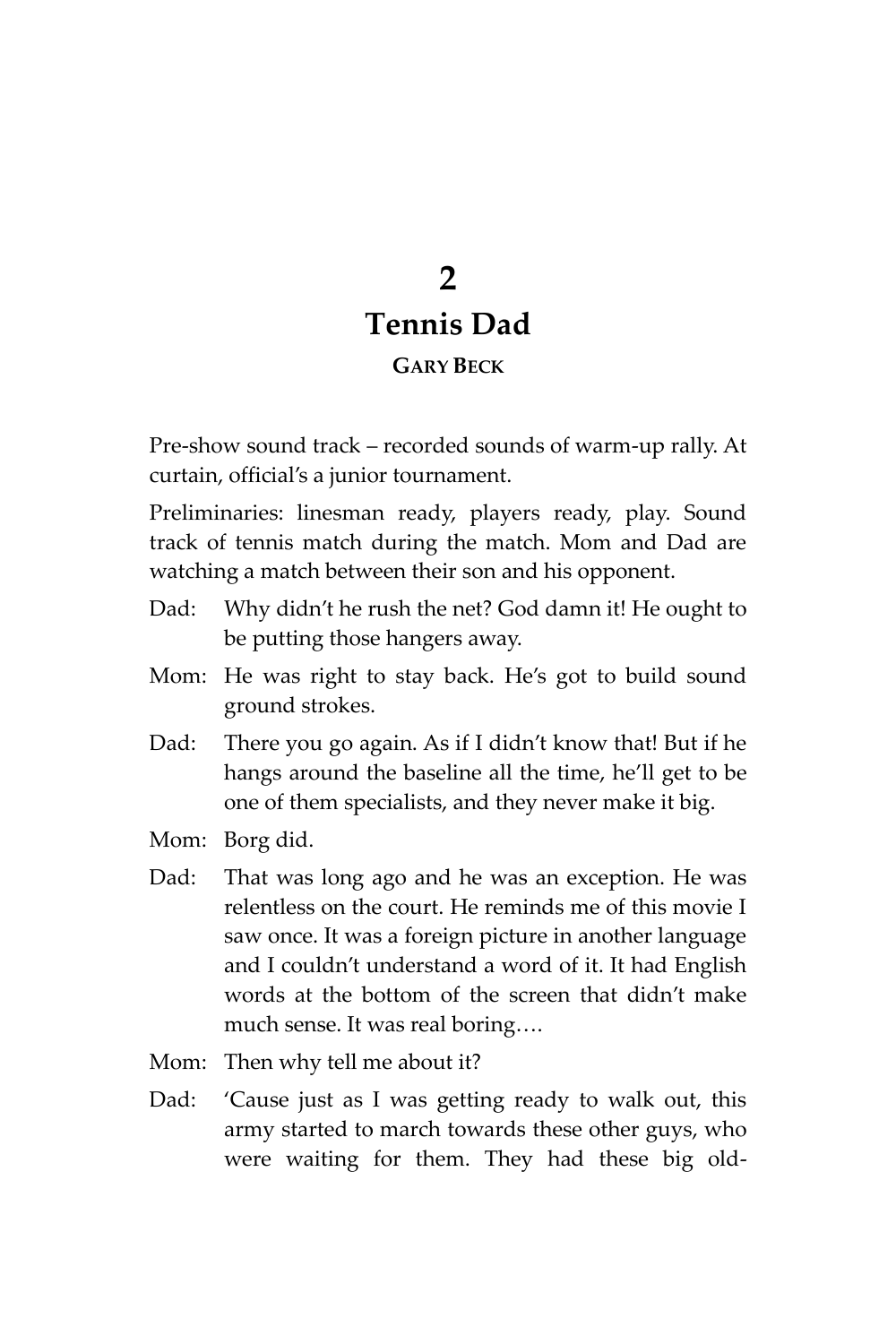fashioned guns with bayonets, and they were crossing a field to get at the other guys. These other guys were shooting the shit out of them, but they just kept coming. They didn't look around, they didn't look scared, and they didn't curse or yell or anything. They just kept getting closer. And when they got close enough for the other guys to see their faces, the other guys started running away, 'cause they knew these guys were animals and they were just gonna keep coming until they stuck their bayonets in them real deep. They were Swedes. Real brutes.

- Mom: So what?
- Dad: Borg's a Swede.
- Mom: What does that have to do with anything?
- Dad: I don't want my kid being an animal on the court.
- Mom: You're the one who's always telling him that he's got to be a killer out there, or he won't get anywhere.
- Dad: Sure he's got to be a killer. But not an animal.
- Mom: What's the difference?
- Dad: There's a big difference. A killer wants to win at all cost and does everything he can to beat his opponent. An animal won't stop until he grinds the other guy into the dust.
- Mom: They sound exactly the same to me.
- Dad: No. They don't.
- Mom: Yes. They do.
- Dad: Aw. You don't understand.
- Mom: Then explain, mister tennis expert.
- Dad: There you go again.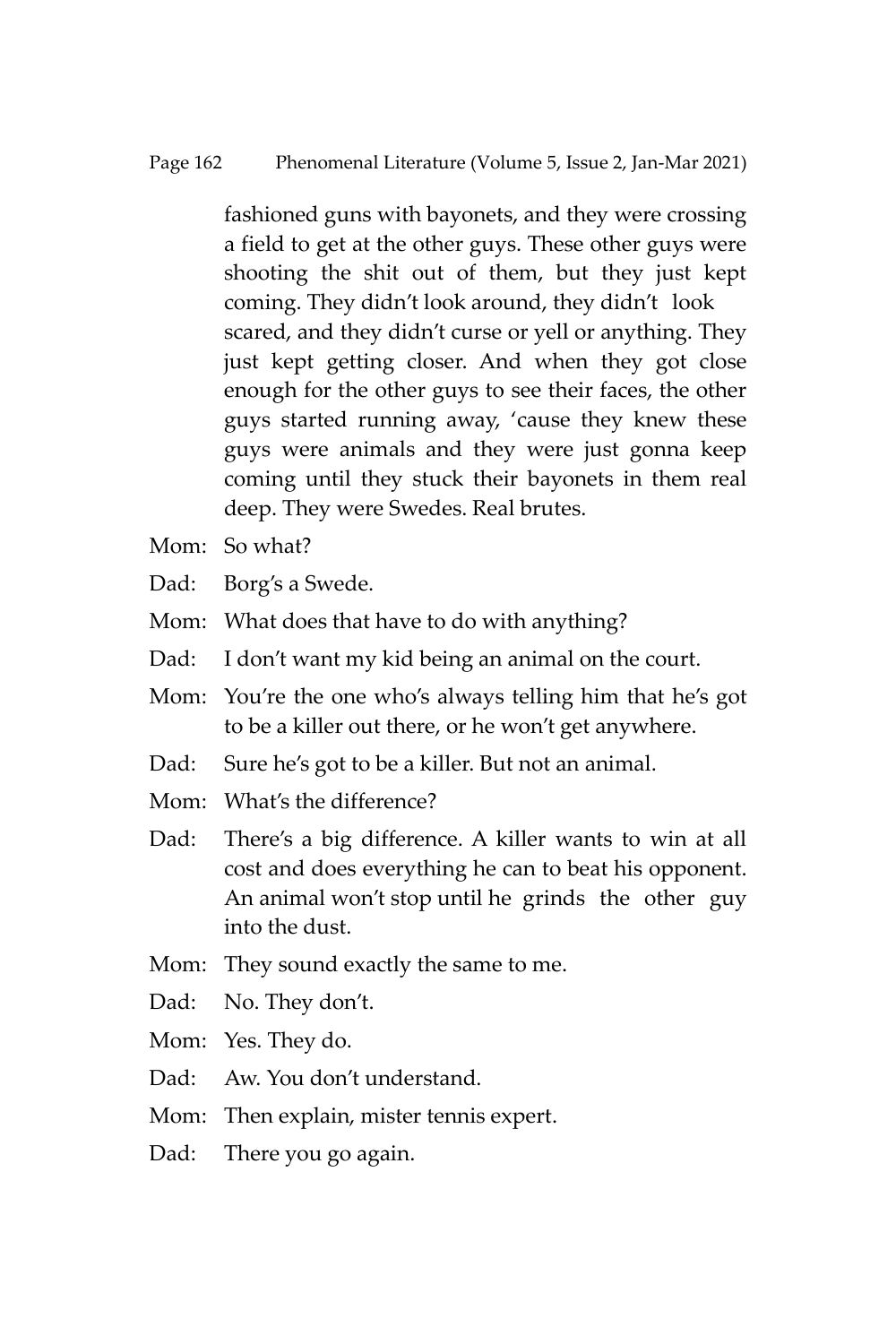Gary Beck Page 163

- Mom: What?
- Dad: You know.
- Mom: No. I don't.
- Dad: Being sarcastic when I'm trying to have a serious conversation with you.
- Mom: If you didn't yell all the time when I disagree with you I wouldn't be sarcastic.
- Dad: Ha. You admit it.
- Mom: What?
- Dad: You insult me, instead of being reasonable.
- Mom: I can't be reasonable with you. Every time I try, you either yell at me or call me names.
- Dad: That's not true.
- Mom: Yes. It is.
- Dad: No. It's not, you dope.
- Mom: See what I mean.
- Dad: What?
- Mom: Name calling, instead of discussing.
- Dad: Aw. You twist everything around. I was just trying to make a point.
- Mom: By insulting me?
- Dad: I was talking about junior's net game, when you started this argument.
- Mom: You mean I dared to ask a question?
- Dad: It's how you ask it. You've always got an attitude.
- Mom: I wonder who I got it from,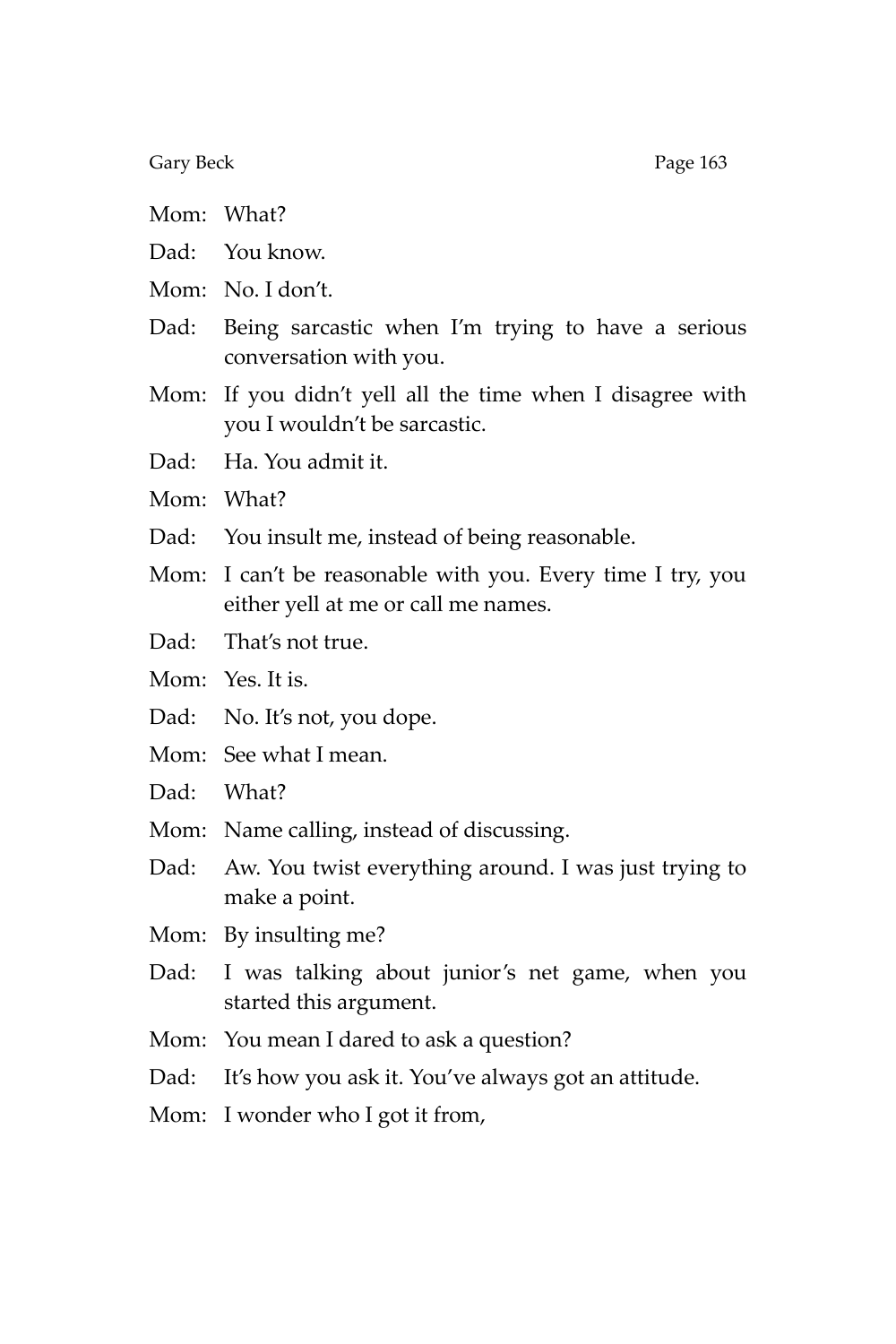- Dad: Well, you didn't get it from me. (He ignores her disbelieving stare.) Can we get back to junior's game?
- Mom: Yes. Can I ask a question?
- Dad: Yeah.
- Mom: Why do you think you know enough about tennis to coach junior? You never played.
- Dad: I watch it on TV all the time and I'm reading a strategy book.
- Mom: If you're serious about his becoming a tournament player, shouldn't we get him lessons from a tennis pro?
- Dad: I know enough to start him off. If it turns out he has talent and the will to win we'll get him some lessons.
- Mom: Are you qualified to judge those things?
- Dad: Why not? I'm as smart as the next guy.
- Mom: Shouldn't a professional assess his potential?
- Dad: I can do it.
- Mom: Well I guess there's no sense going further with that.
- Dad: What does that mean?
- Mom: Your mind is made up.
- Dad: What's wrong with that?
- Mom: Nothing. If you know what you're doing.
- Dad: Well I do.
- Mom: Did you ever ask junior what he wants?
- Dad: What would he know? He's only a kid.
- Mom: It's his life you're deciding.
- Dad: You're blowing this out of proportion.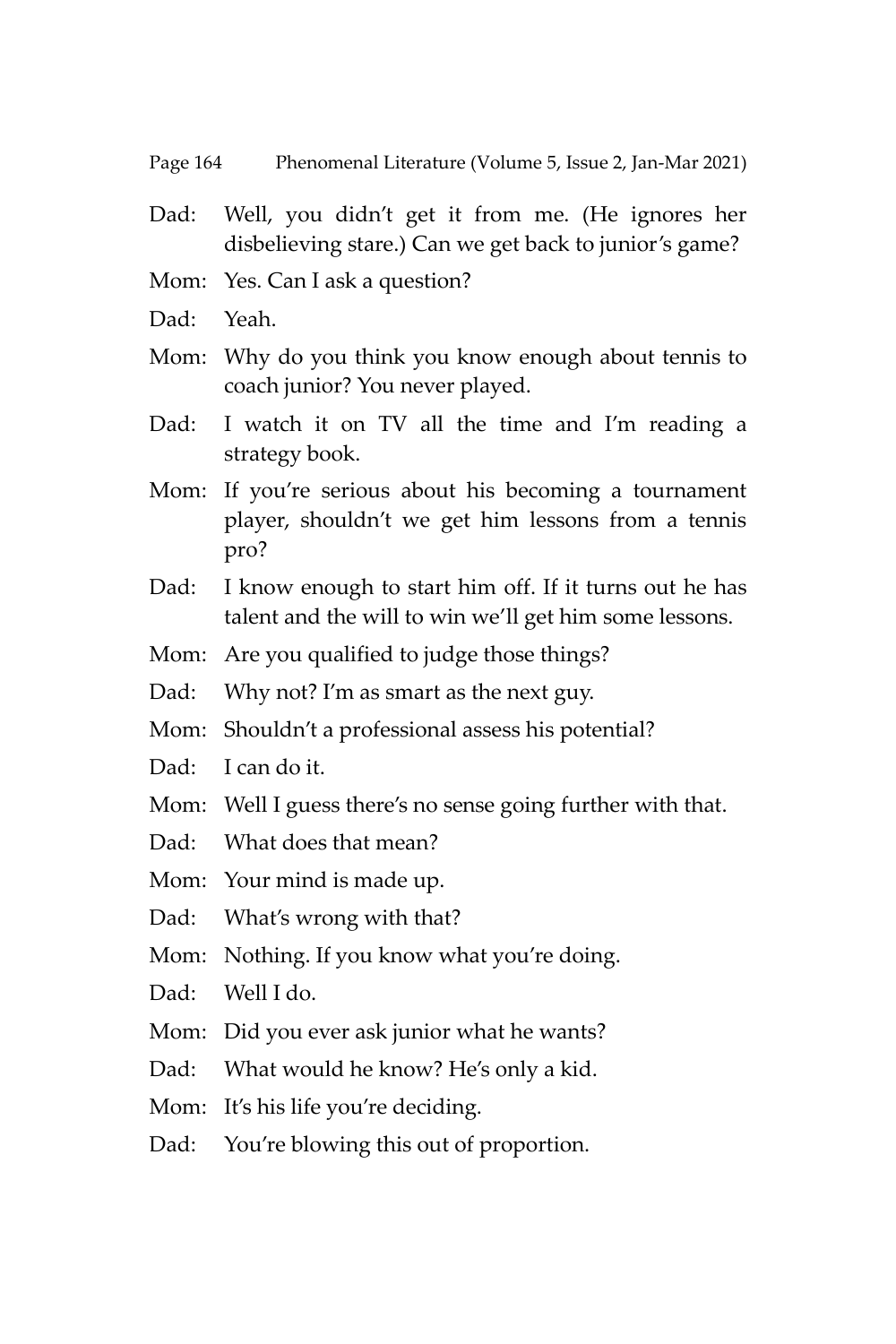Gary Beck Page 165

- Mom: Am I?
- Dad: Yes. It's only a game.
- Mom: But you behave like it's life or death.
- Dad: It is, if you want to be a champion. You gotta steam roller anything that gets in your way. Crush it. Pound it into the ground….

Mom: Like an animal?

- Dad: Whatever it takes…. Aw. You know what I mean.
- Mom: Yes. Now let's sit down with junior tonight and find out what he wants to do.
- Dad: Aw…. Alright.
- Mom: And don't try to influence him.
- Dad: I wouldn't do that!
- Mom: (She ignores his indignant protest.) Then it's settled.
- Dad: Yes, dear.

 $\begin{array}{c} \hline \hline \hline \end{array}$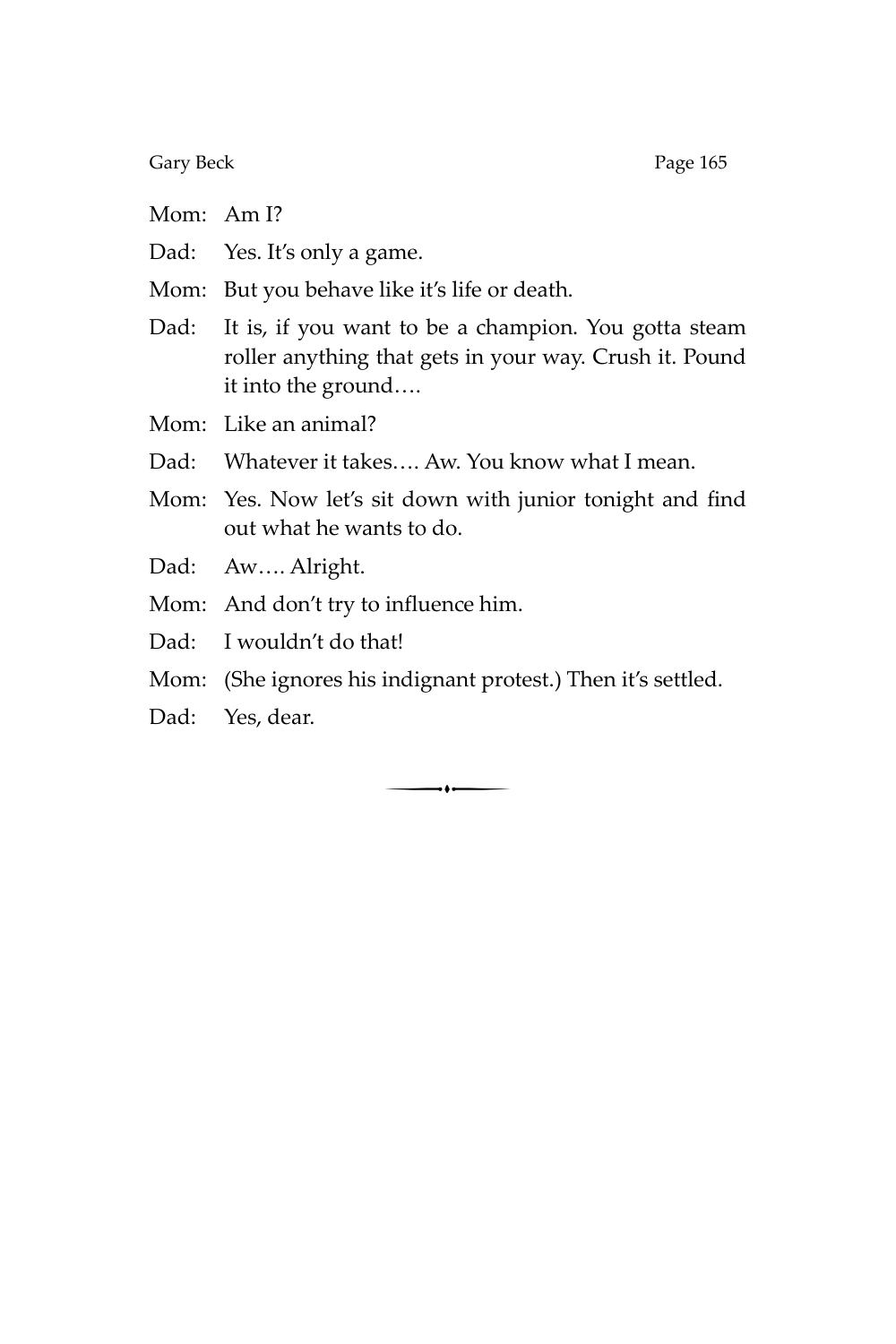### **3**

## **The Reality that Questions itself Deep down inside**

**RENÉ VAN DER KLOOSTER**

Scene: a rowboat in the centre of the stage. This rowboat turns slowly around, as if it was bobbing. All around the rowboat a mist arises. There are no oars present.

Characters: two castaways.

A: Mo Hamlet.

B: the bartender.

Playwright: the playwright.

Director: dr Mess.

M.: spectator.

(note: these characters are present in other works of the author as well)

- A: how do we start?
- B: with what?
- A: ha, unnoticed, it has already happened, the beginning has started by itself.
- B: the beginning of what?
- A: the beginning of the game.
- B: the game? I picture our circumstances somewhat more desperate.
- A: that is the game.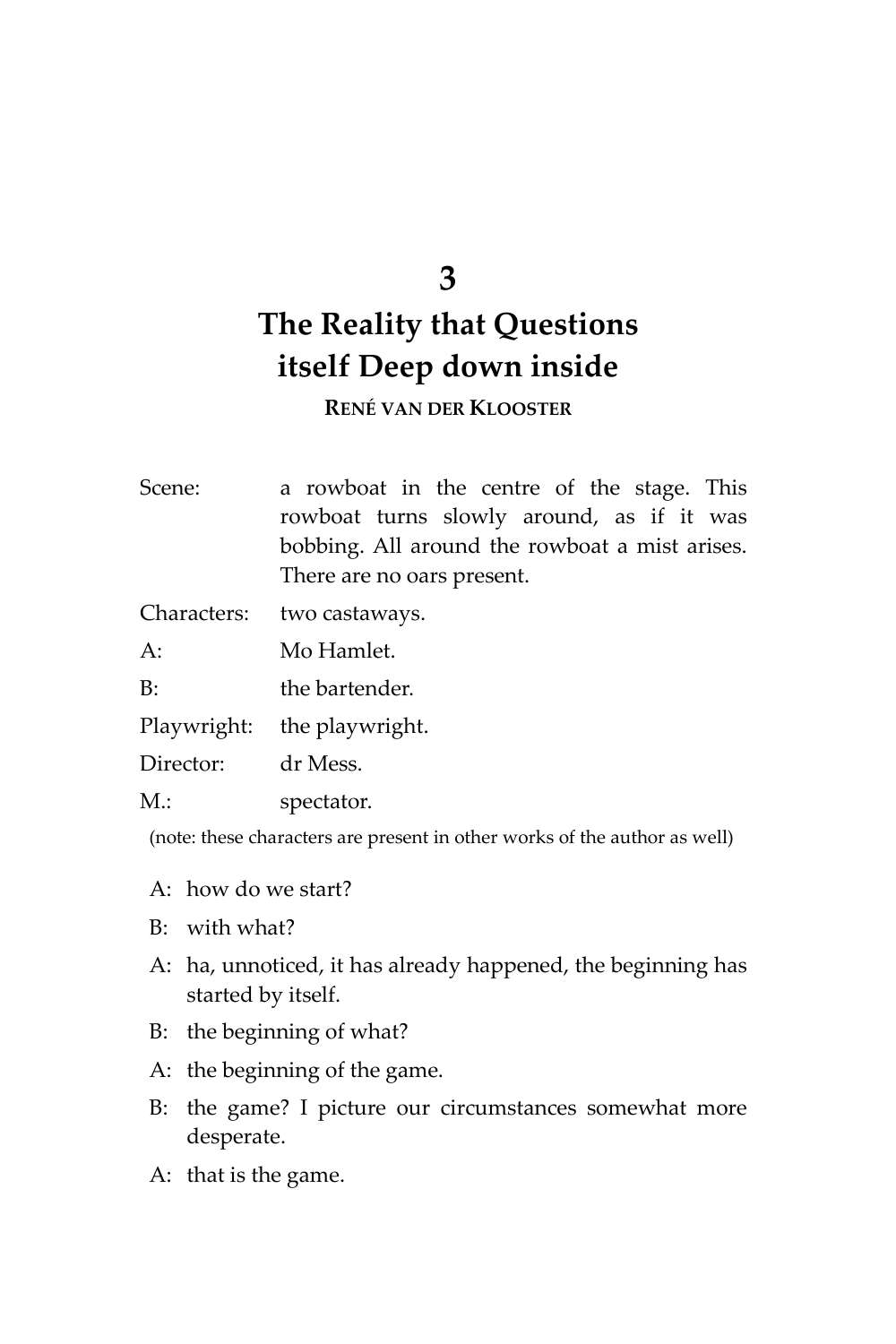- B: evoked drama, now, even now, in these dire straits?
- A: as in a play, I want to use our circumstances to translate it in such a way that it questions itself deep down inside.
- B: seriously?
- A: yes, and I want to do that through improvisation.
- B: and do I have to participate in that?
- A: as soon as the beginning started, you started too, there is no way around it.
- B: is that so? And if I go on a strike?!
- A: but you don't have a cardboard sign to write something on. And you can't walk around here in circles and be angry and shout out that you want this or that.
- B: well, suppose, I am willing to participate in this bold plan, how do we question this deep down inside? Or is this yet another attempt of yours to explore the boundaries between the real and the unreal? Because I think it is real as hell that we are lost, floating around in this immense sea.
- A: that is why we need to do this, to verify whether we can escape, to save ourselves by the imagination, the idea that all of this is not what it seems to be, and that the play that we are performing now will be our salvation. That we are not here to drown, but to ask the question: where is the earth, where is the solid ground?
- B: your imagination is so ridiculously large, you lose yourself in it; I regularly jump back into reality to prevent a total embedding.
- A: but we cannot do anything else, can we? Our situation is quite hopeless. And is it really that absolute? I mean the boundary between reality and unreality?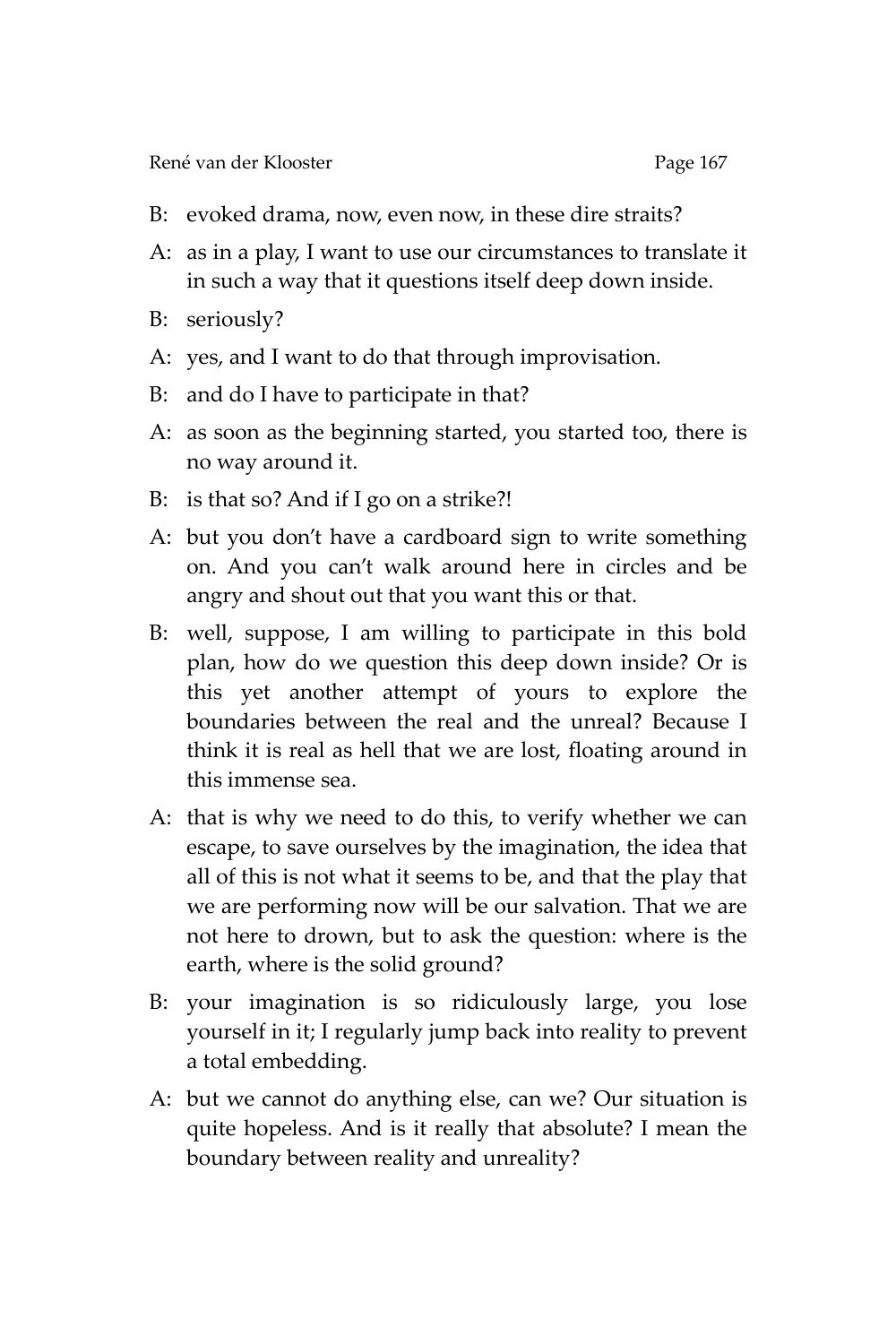- B: you have to determine the boundaries within which you operate, outside of them chaos reigns.
- A: but yet it is possible that something appears first in a dream and only afterwards in reality, and then you have to ask yourself the question what is more real, which appearance was more real.
- B: well, I believe that you can overcome certain barriers through the imagination, but with the new imagination acquired through these actions you are actually throwing up new barriers.
- A: in order not to be blinded, the last imagination is that what is left for us; I try as long as I live to depict, between myself and the Great Imagination, with her unbearable light, a hint of opacity, indeed, drawing on the same Great Imagination, to restrain her inevitability…
- B: the hint of opacity, this mist, which you invented?
- $A^{\dagger}$  and the boat.
- B: also the boat?
- A: and our characters.
- B: you invented me?
- A: and myself, that was much more difficult, almost impossible.
- B: and why didn't you invent the oars?
- A: because I didn't invent the sea either.
- B: but this boat you did invent? And why the hell are we spinning around?
- A: for the effect, the spectator's view of our faces, our gestures, changes constantly after all, as if we are a film projection incarnated, or, as if we are standing still and a camera is circling around us.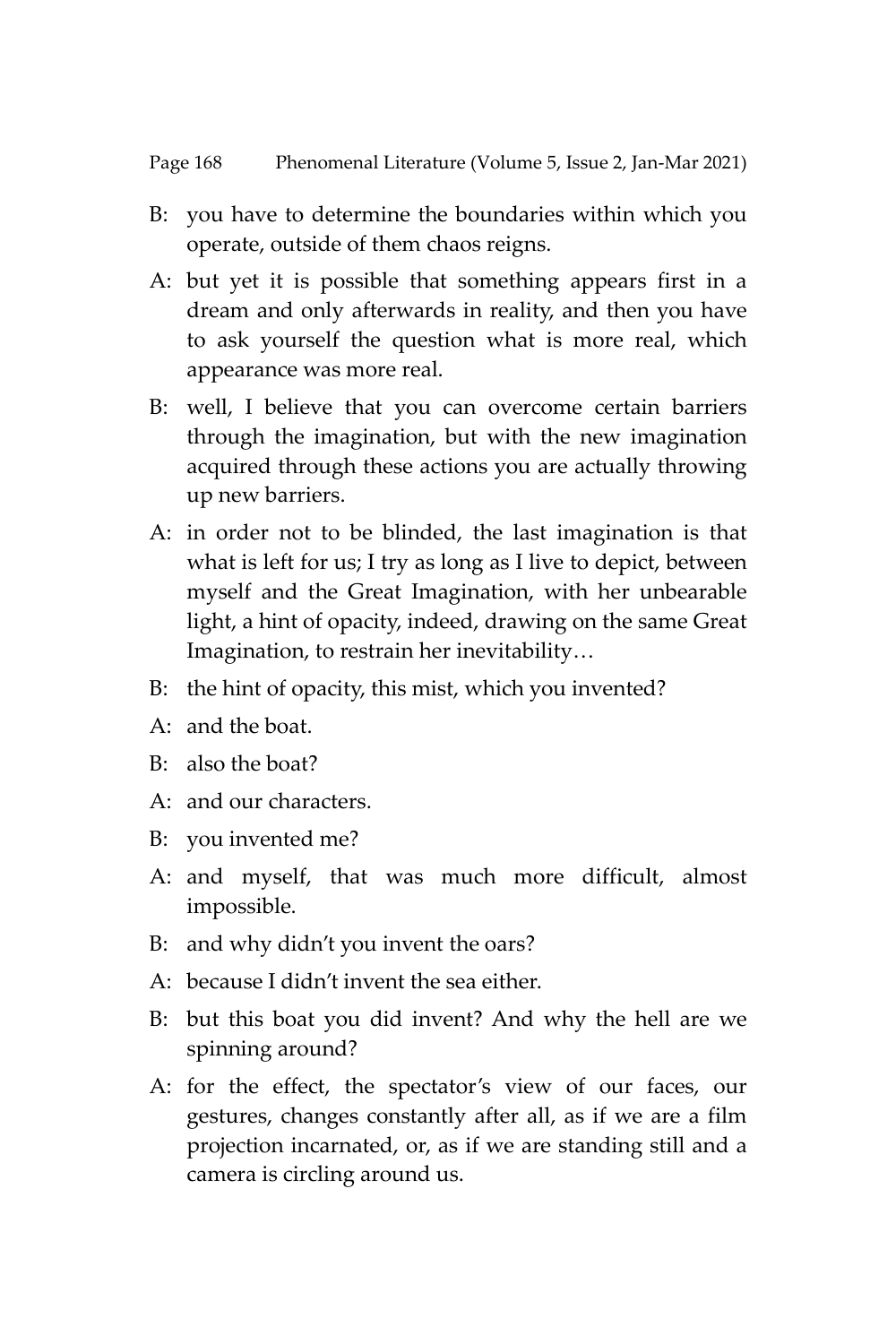René van der Klooster **Page 169** 

- B: and how is this going to end?
- A: with the mist clearing and the light getting brighter.

(*this happens*)

- B: we cannot escape it?
- A: we cannot escape the end, this play has to stop at one point.
- B: and we cannot escape the real end either?
- A: the real end is the last barrier, the demons are waiting for you there, the demons that have been in sync with your intellect inside your head, but now have rushed ahead to outsmart you.
- B: my demons? But what about your demons?
- A: that is you.

*(B becomes indignant, stands up, A follows his example, they grab each other by the shoulders and start to push each other (in slowmotion), the boat wobbles, the mist clears even more, the light gets stronger)*

- B: I have to … I have to push you, my best friend, over the edge, so that you will not overwhelm me, because if I am your demon I must surely die before I see the light?
- A: which you cannot bear, the light, I can, if I push you over the edge at least, you, my last barrier.
- B: it is so hot, suddenly all around the boat these flames, as if we are bobbing in a sea of sulfur, do I have to go under in that?
- A: that will be your new reality.
- B: my demons, I see them in the flames, they reach out their hands to me…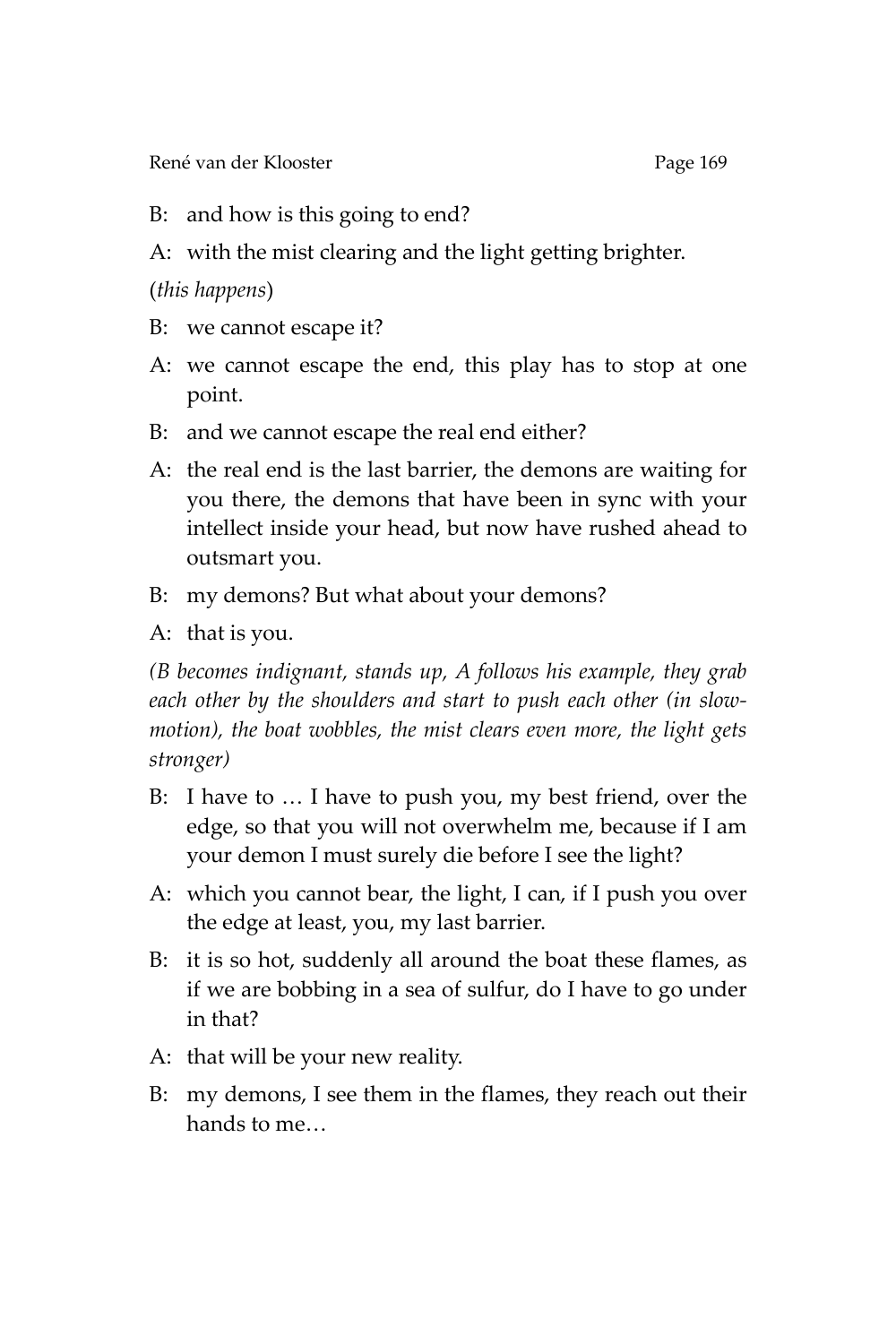- A: but above me, in the light, the hands of my angels reach out to me…
- B: fortunately it is not real.
- A: I am real, because…

'Stop stop,' the playwright suddenly shouts, 'that was very good, but I lost the ending, I don't know how to end it, I don't know how to put one in the light and the other in the darkness, I cannot and do not want to make that choice! Let the light get brighter, *(the light gets brighter)* so bright that we cannot bear it, let heaven and hell scorch us, stir up the fire, *(the flames are stirred up)* so that the stage goes up in flames *(the stage goes up in flames)* and all the spectators will flee the room *(all spectators (i.e. M.) flee the room)* and we also, *(the four men flee the room)* back into the intolerable but precious reality, this street full of permanent mist and obscure neon light!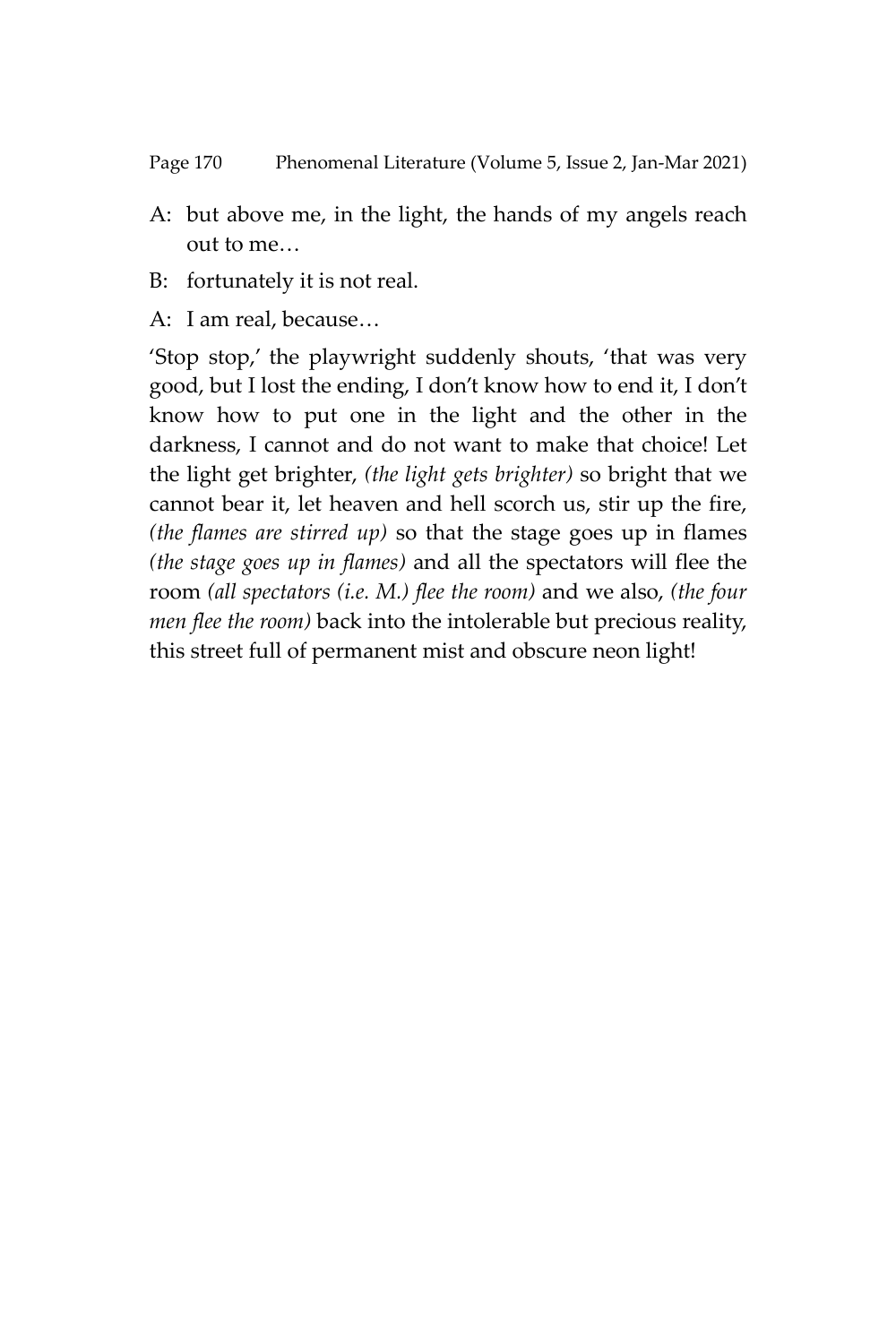## **1 Heart Connections SUSAN P. BLEVINS**

**ESSAY**

As an ex-pat Brit for the past fifty-five years, I have led an interestingly peripatetic life and made emotional connections with many of the lands I visited. The trouble with being an ex-pat is that we belong everywhere and nowhere. We are betwixt and between, always.

I used to travel to India frequently, just for the love of it, and the minute I set foot there, every time, I felt a sense of belonging, of having come home. My travels on that wonderful sub-continent have always been happy, peopled by friendly and helpful locals, and the intense colors that assail my eyes and the pungent odors of food and early morning dung fires never fail to thrill my senses. Although I always traveled there alone, I never felt alone, and never racially discriminated against, even though the British ruled India for decades, sometimes with a less than gentle hand. I was always welcomed and made to feel at home. That feeling of mutual respect and affection persists to this day in the several friendships I have with Indians living both in the USA and in England. They are always ready for *chai and chat*!

Another area of the world where I feel a deep connection, is the Middle East. Egypt in particular feels like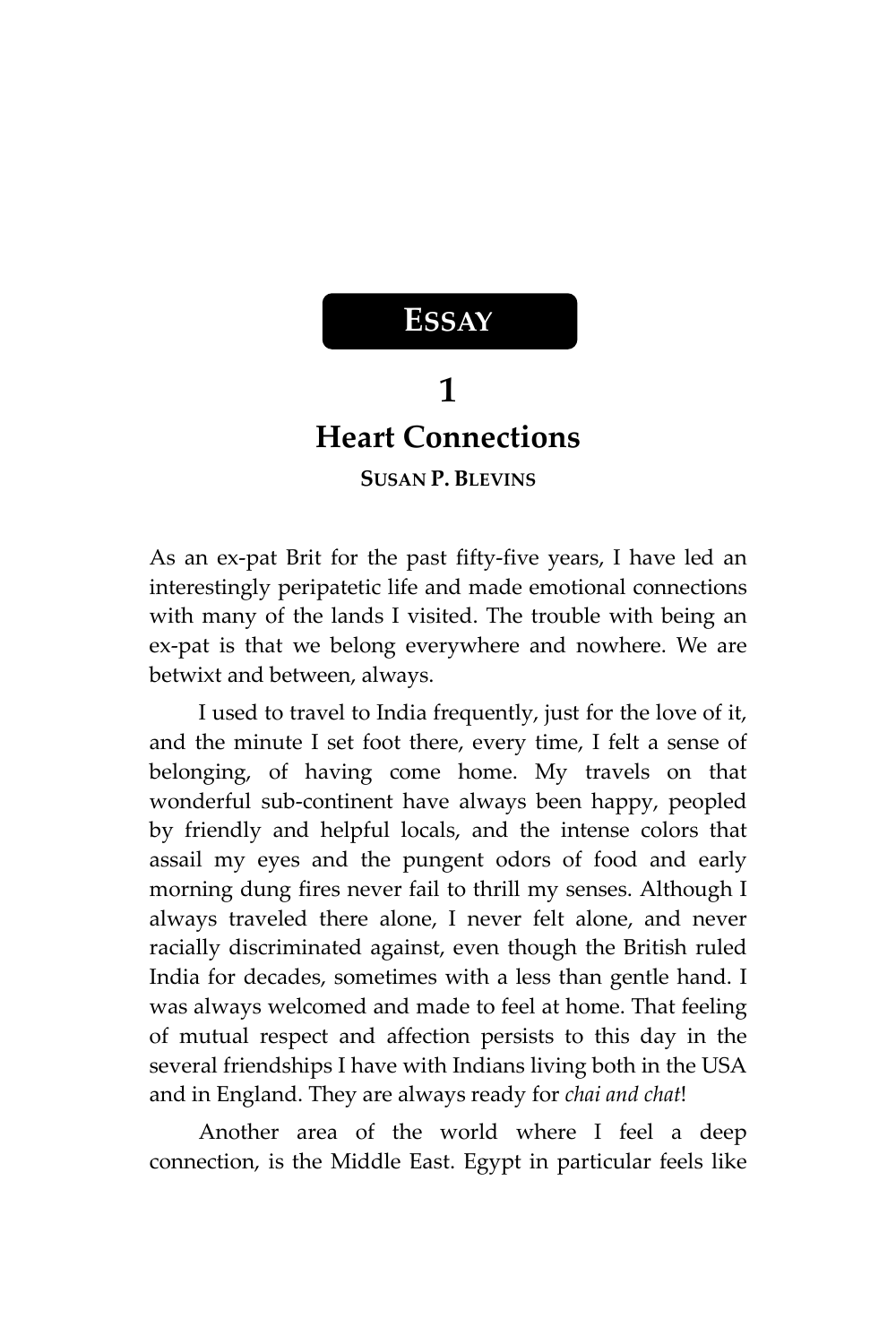home to me, especially ancient Egypt. When I visited the pyramid of Cheops on my honeymoon and went down into its dark depths, I felt I had been there before, and my guide was startled by the knowledge I seemed to have, which I could only explain as a prior knowing from a previous lifetime.

On another, later occasion, when I was visiting Egypt for the second time with my God-Mother, we attended a Sound and Light performance on the Giza plateau. We sat on tiered seats beside the sacred lake of Karnak, with the towering pyramids, the sphinx and other monuments towering in the background, brilliantly illuminated in different colors, while the story of ancient Egypt was narrated. I was delighted and awe-struck in particular by the barges being rowed across the lake, with the oarsman standing in full regalia, and a seated woman in the prow of the vessel. I commented afterwards to other tourists on how amazing it was to see the barges slowly moving back and forth on the lake. I was given startled looks and told there had been *no* barges on the lake. Just the narrator telling the story. Evidently, the veil had been pulled back briefly for me and I had glimpsed ancient times. What I saw was as clear as the people sitting around me, but from their expressions I could see they thought I was mad.

In September, 2010, I returned yet again to Cairo for two months of intensive Arabic language studies. I was too swamped by homework to have past life visions, but I did feel at home hearing the muezzin call the faithful to prayer five times a day. Here too I was always welcomed and treated respectfully, and felt safe walking around on my own. I was there just before the Arab Spring erupted in December of that year, so things are probably somewhat different now.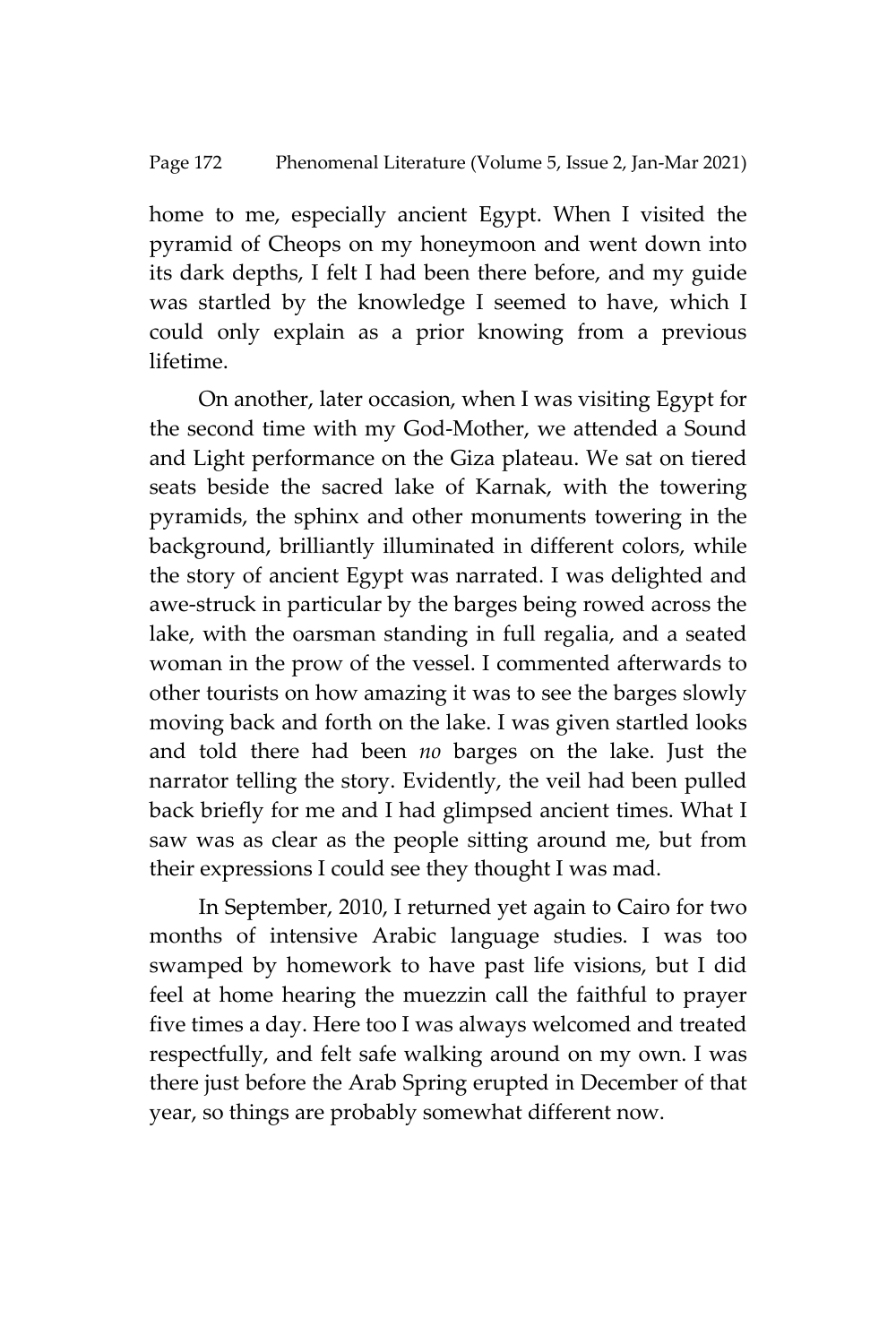Susan P. Blevins **Page 173** 

Basically, I find that though the whole world fascinates me, there is only one place that has my heart forever, always has and always will, and that is Italy.

I could not wait to leave England, and left as soon as possible, in 1965, when I was twenty. I had been working at an opera house, and met many Italians, and I fell in love with them all. When I arrived In Italy I knew I had *really* come home. I could stretch freely, breathe deeply, and finally be myself. England was suffocating me and slowly draining me of life, and Italy restored me to a fullness of life I had only dreamed of. I just knew from the first minute that that was where I belonged. And the Italians I met all told me I looked like a portrait by Botticelli: the high forehead, the heartshaped face, the classic Florentine noblewoman. Well, I drank all that up, of course, and was in heaven.

But I had to leave in 1991, to be with my American husband, who by this time was ailing and needed me to be with him in the USA. Leaving Italy was like cutting my umbilical cord all over again. It was painful, but I knew I had to do it.

When I hear Italian music today it brings tears to my eyes and my heartbeat races. When I have the joy of speaking with an Italian I am transformed. Language shapes people as well as the other way around. I lived there for twenty-six amazing years. I arrived when I was twenty, going on twelve in English terms of those days, and I grew up there, I was formed there. I still speak to myself, and to my cat, in Italian. Which reminds me: after I had been there for perhaps three years I had a health crisis and had to be rushed to hospital for an emergency procedure. While in and out of the anesthetic the ER surgeon had given me, the surgical staff told me I had been babbling in Italian. When I learned that, I knew I'd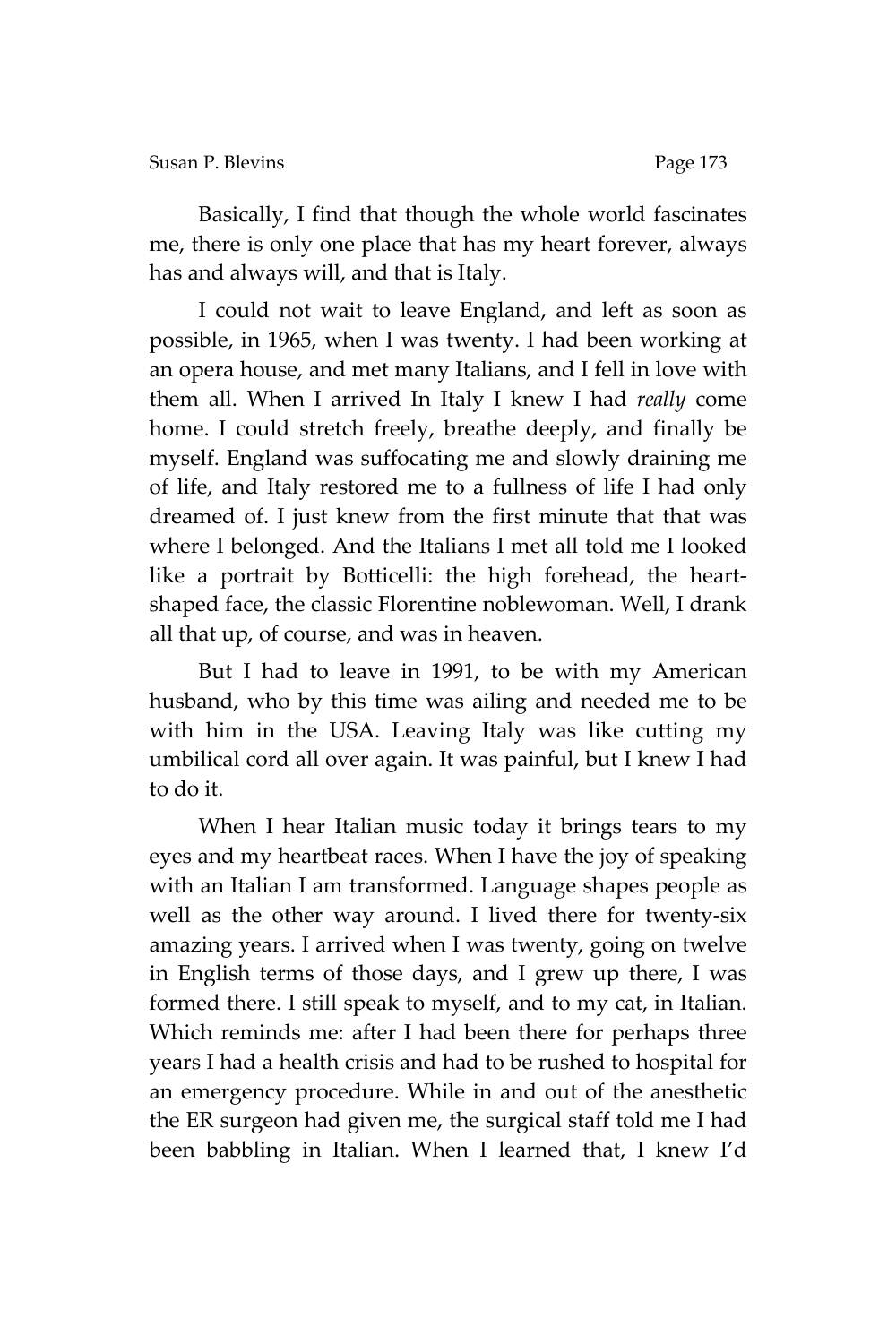*arrived*. I had to have surgery to remove a ruptured ovarian cyst and I recovered well.

As long as my husband was alive I refused to go back to Italy. I told him I was afraid that if I went, I would not return to him in the USA. So I didn't go, and although he died fourteen years ago, I still have not returned. Perhaps at this point I am afraid I will be disappointed, because I know it has changed greatly, how could it not? I keep telling myself I will return. One day.

There is just so much to love about the Italians, but I think what stands out most for me is their intense joie de vivre, their total commitment to living in the moment. Not to mention, of course, their incredible food, their magnificent landscapes, and their central location in Europe that makes travel to all points of the compass so easy. Italy is where I feel most at home, most *me*.

I realize also, intellectually, that home is mostly a state of mind. Home is where our love resides. Home is seeing the divine in all places and peoples. Home is the feeling of inner contentment with being just who we are and where we are. Home is that ineffable feeling of being home to oneself.

But platitudes aside, my place on this planet where I resonate and feel joyful, is Italy. I carry that feeling with me wherever I am, including here in Houston, where I currently live. The world will always fascinate me and draw me out to new adventures, but my compass always reverts back to Italy. I have the definite feeling that when I do finally return, I shall feel the overwhelming urge to do as the Pope does when he returns from a trip abroad: fall to my knees, kiss the ground and give thanks.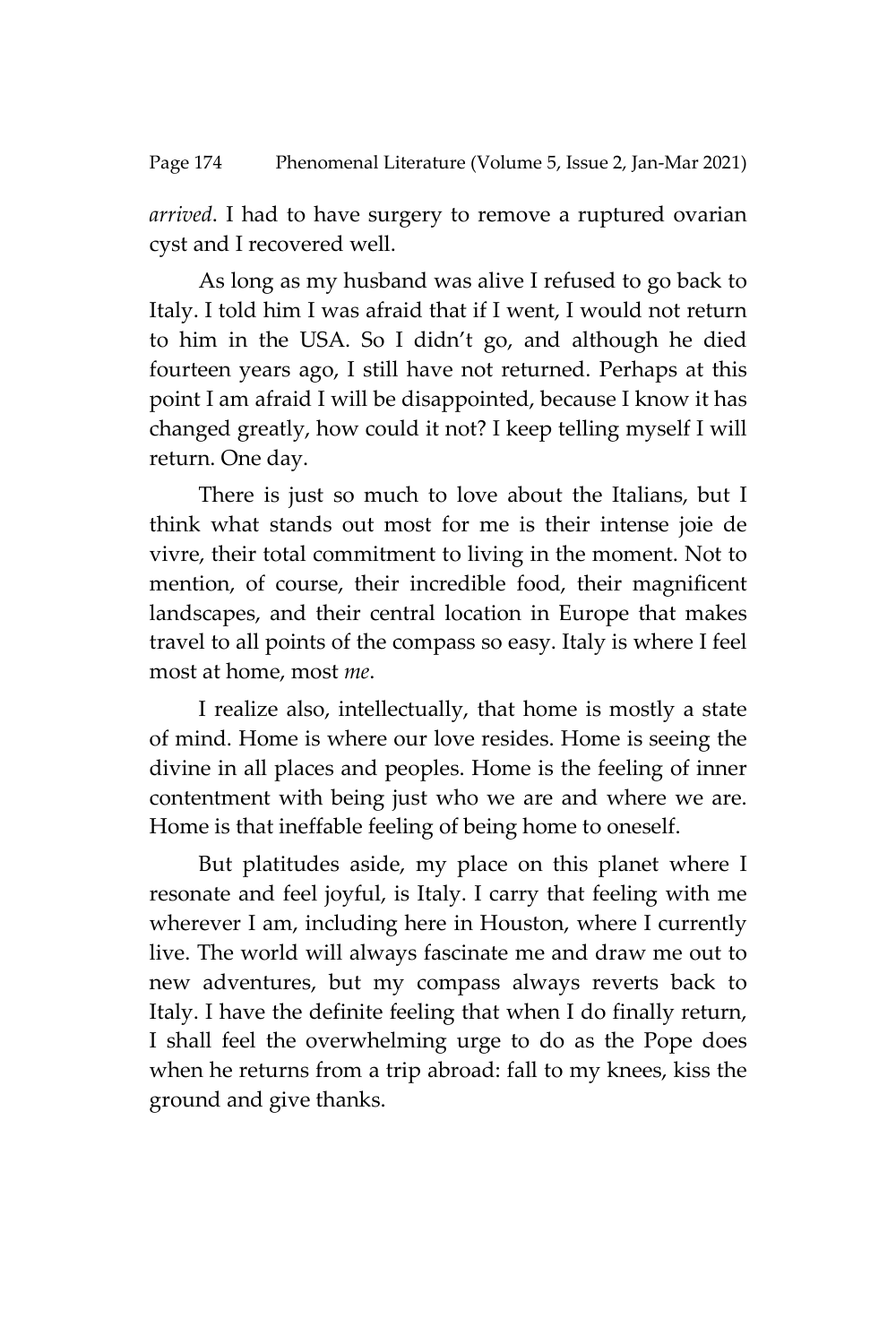## **ARTICLE**

### **1**

# **Return to Nature: An Ecocritical Study through Gita Mehta's "A River Sutra"**

### **DR. SUBAS CHANDRA ROUT**

#### **Abstract**

The current state of the world is inflicted by the dreadful infectious ailments like SARS, MERS, ZIKA, Ebola and COVID-19. Such health hazards seem to be obvious as the contemporary humanity, being materially swallowed up, has made the earth 'a grocery store of wastes' and the carbon economy rewrites the fate of the universe. The problem of the environment springs from the insatiable desire and unconquerable mind of human beings making derangement and deterioration of ecosystem. Their aggressive capitalism and rapacious commercialism sabotages both biotic and abiotic. Corollary to this, vehicular emissions, industrydischarge biocide, 'depletion of green cover', increasing toxicity, nuclear hazards, and population explosion etc. rupture many times to the planet. The upshot of this, the present world is increasingly lost to the holocaust of global warming, appalling climate change, hole in the ozone layer, melting of glaciers, potential danger of landslides, transmittable viruses and shortage of life-supporting clean air. Besides, consumerism constructs a great divide between man and nature that makes the earth inhospitable for life of any kind. Pollution-free ecosystem has been the greatest challenge in twenty-first century as air-borne transmissions and pollutants spread their network and threaten to the existence of life. Such ecological threat operates from the flaw in man's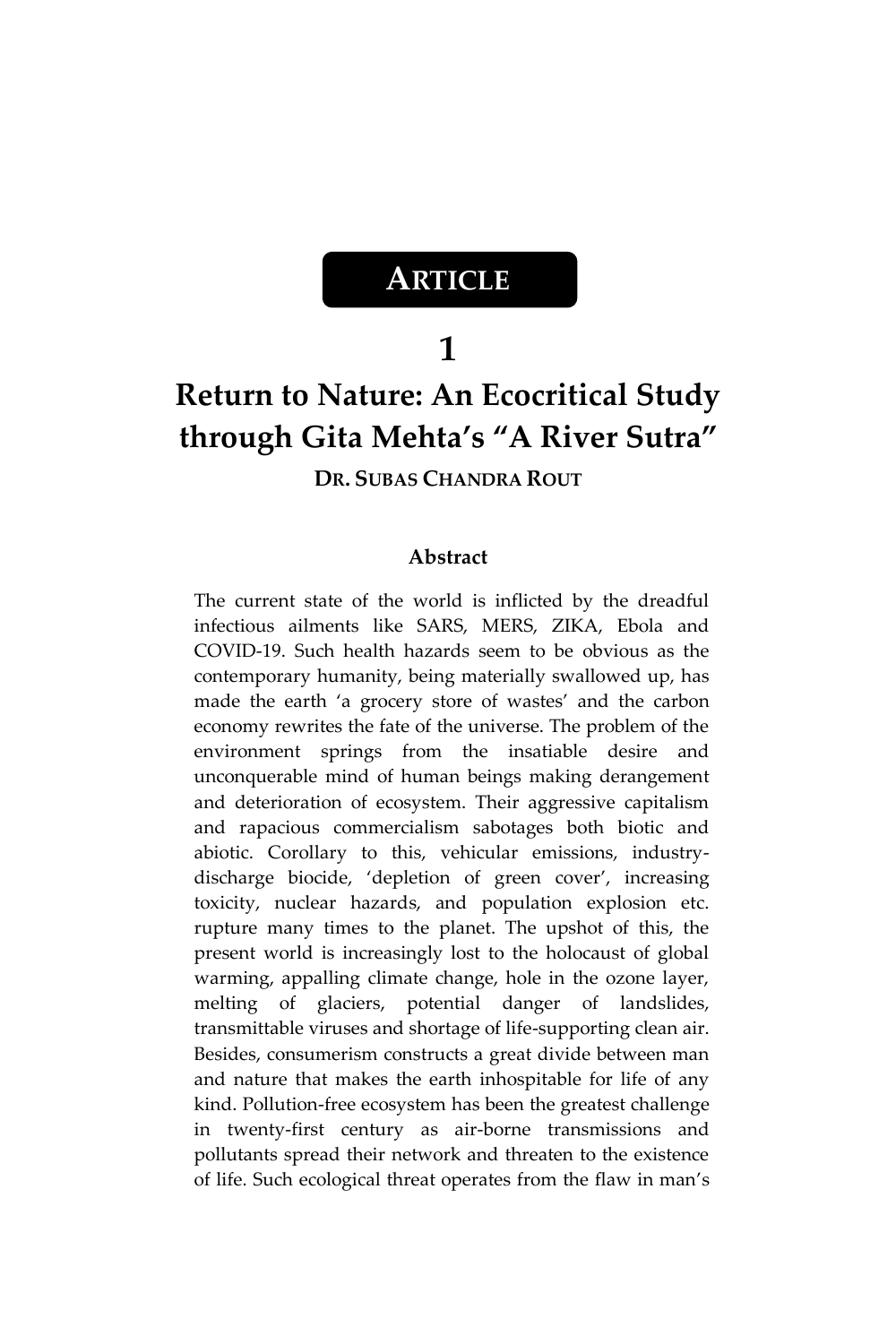#### Page 176 Phenomenal Literature (Volume 5, Issue 2, Jan-Mar 2021)

anthropocentric vision. But Gita Mehta makes a holistic approach to biocentricism. In her unique creation *A River Sutra,* she presents the sensory vision to locate the importance of nature through aestheticism and asceticism*.* Instead of revealing the compulsion to conquer and exploit over nature for 'greed economy', Mehta narrates the mode of living harmoniously in the soft, tender lap of nature.

Keywords: capitalism, consumerism, biocentrism, anthropocentrism, biomes

Presently, everyone is in search of life-sustaining air as the emergence of pandemic corona virus has been the dreadful threat to the survival of mankind. In spite of these entire terrific crises, it is a matter of irony that man feels proud for his modern culture which is defined by its quantum of pollution and waste. This sense of oppression to nature damages the planet's basic life support systems. In such context, Timothy W. Luke's opinion assumes significance:

Nature is turning to 'Denature'. Much of the earth is a 'built environment', a 'planned habitat', or 'managed range' as pollution modifies atmospheric chemistry, urbanization restructures weather events, architecture encloses whole biomes in sprawling megacities, and biotechnology reengineers the base codes of existing biomass (Luke,1997:195).

But man has to realize that he lives in nature, 'nature is his body' and he has to maintain a proper relationship with her, otherwise it would lead to a catastrophic destruction.

The yearning for a life in harmony and amicability with nature finds expression in pastoral which is a real empathetic engagement with the biophysical world. On the otherhand, Mehta does not advocate the humans directly to save the universe from total destruction, rather indirectly gives the message that 'human beings are alive because the earth is alive'. Her detailed and innumerable description of natural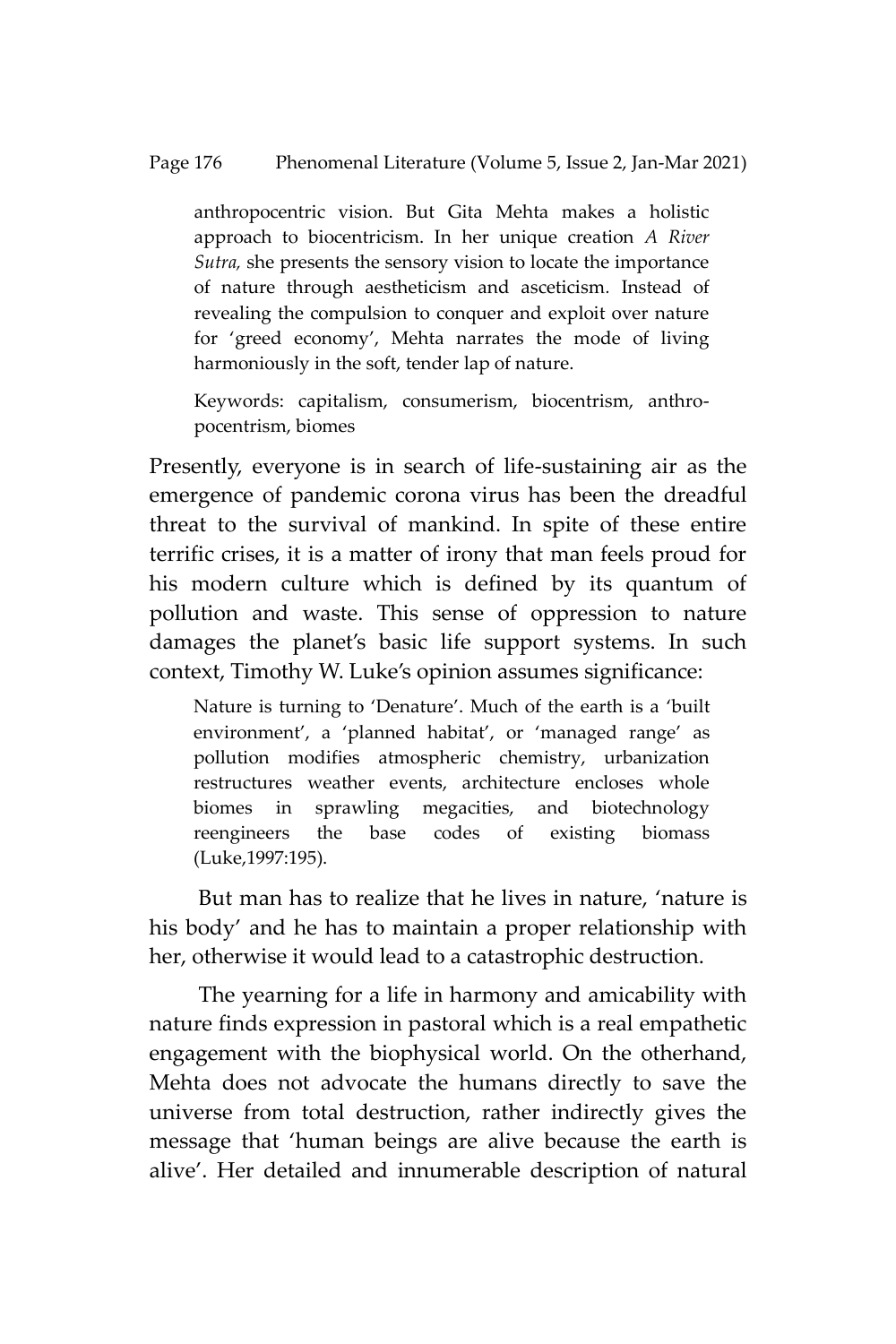world especially flora and fauna connected to the river Narmada proves her inner sense of caring and betterment of a healthy environment. 'The sky overhead was blue, without a cloud in sight. A thick undergrowth of ferns had sprung up in the jungle…avoiding the fallen creepers-blue convolvulus, white jasmine, orange-pink lantana-floating in the water…and I paused to watch a peacock fanning its tail as it performed in mating dance to some peahen, invisible in the distance' (112-113). The inherent value of aesthetic

experience qualifies Mehta's biocentricism.

Through the wandering of her central character – the retired bureaucrat – in pervasive peace and tranquil atmosphere in the jungle surrounding within the perimeter and immediate vicinity of the Narmada, Mehta presents the experiences of a nature lover. In the beautification of nature, the narrator expresses, 'THE SMELL of vegetation rose from the earth as I followed the mud path through the trees back to the bungalow. The jungle was seething with activity. Parakeets and cuckoos, wood pigeons and mynahs shrieked and cawed as they built their nests before the heat of summer seared the forest' (167). The bureaucrat's encounter with several animals and birds suggests the ecological diversity of the region. The aesthetic experience of the wilderness seems to establish Mehta's caring about nature.

While the contemporary ecologists claim about our active participation in 'greed economy' and turning nature into a 'carbon sink', in the meantime Mehta distances her characters from that culture. There is no capitalistic mind-set in them; rather they love nature. The bureaucrat denounces luxury and loves for returning to nature. In such context, he says:

On entering the jungle of my morning walk, I loiter under the trees… To dispel my morbid thoughts I admire the red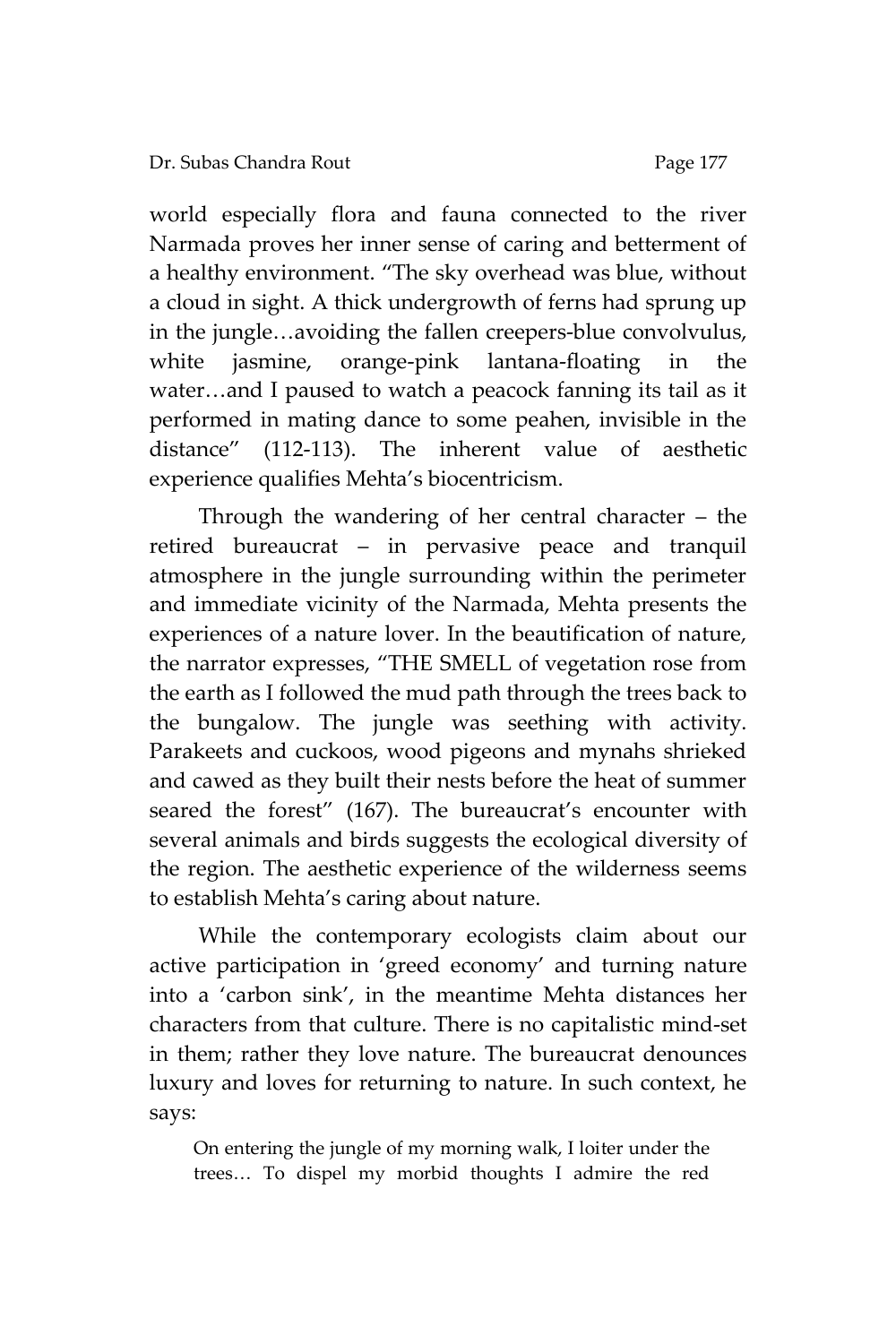blossoms shaken from the flame trees by clambering monkeys. Or I pause between the branches rooted in the soil around an immense banyan tree like pillars in an ancient temple to watch birds guarding their nests from the squirrels streaking through the flat leaves… On the far bank of the river the morning sun is striking the canals that irrigate the fields, and I can see farmers moving behind their buffaloes through the flourishing crops interlaced by silver ribbons of water (28- 29).

Such spectacular account explains Gita Mehta's awareness of pastoral ecology that gives the idea of nature as stable. It endures "the counterpoint to the disruptive energy and change of society' (Garrard, 2012:63). Through the bureaucrat, Mehta foregrounds the biocentric motto which is far away from anthropocentric vision of life. The quality of aesthetic experience of the locale provides the value of nature. On the otherhand, aestheticization of that region with visual images announces the writer's uniqueness to keep nature free from carbon economy. The question of late-capitalist mind-set that overwhelms the entire world has not touched her, nor has she been fumbled by anthropocentric arrogance.

The text unfolds the colorful portrayal of natural exquisiteness of the region which advocates the ideology that living with nature is a state of extreme pleasure. It occurs with the bureaucrat when he rejects the metropolitan life and comes to the region to enjoy the living. Corollary to this, the bureaucrat expresses, 'There was indeed a mood of longing in the jungle. Small flowers foamed over the leaves of the mango trees, the wind carried the scent of lemon blossoms and sandalwood to my nostrils' (61). Some may argue that this description as scenic or picturesque but it is the touchstone of exquisite esthetic tastes. In the ensuing situation, 'The emphasis of pastoral has generally been on the impact of the environment on the human rather than the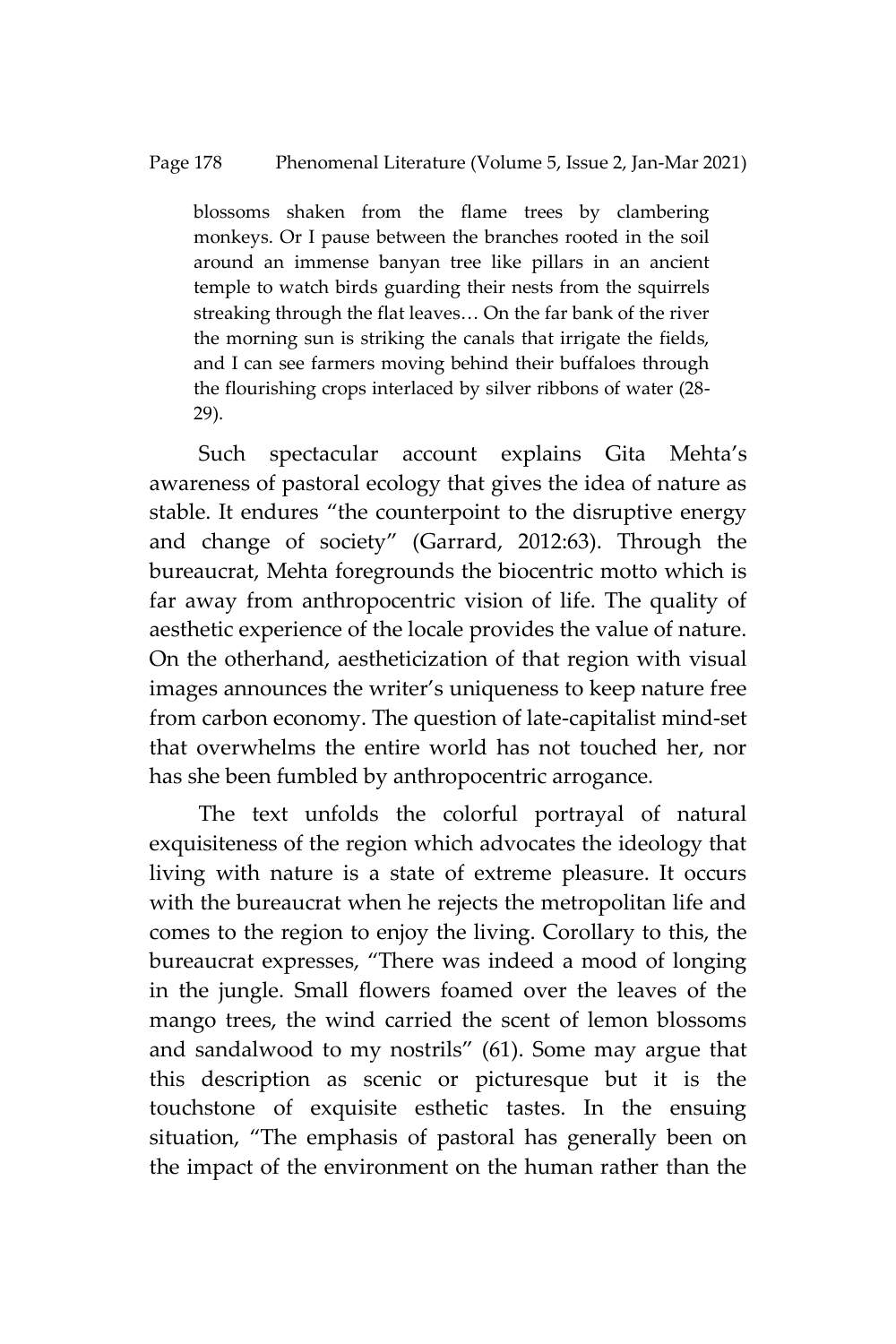other way around' (Huggan and Tiffin, 2015:16). It promotes one's love and integrity for nature. If everyone fosters such tendency, nature will not be ruptured and mankind will not suffer what it has been today on account of global pandemic.

Gita Mehta does not separate us from nature through the mega machinic grids for industrial processing nor present 'an economic model based on the idea of limitless growth'. On the contrary, she tries to reshape humans' attitude to return to nature. The writer does not exhibit that landscape as 'toxic riskscape' for consumerism and capitalism, rather designs the region as a space of purity and serenity impregnated with attitude of reverence and humility. Such is understood when the bureaucrat recounts:

Behind me I could hear the rushing of the waterfalls. I pushed the papers away and walked to the end of my small lawn to look down at the Narmada River. At noon the sun is so strong its harsh light gives the river the appearance of beaten metal, but at this hour the morning light catches every nuance of the water's movement. Below me the wind was tossing the rippling waves up so that they sparkled in the light, before disappearing into the shadows below. I watched the water sparkling and disappearing, sparkling and disappearing (62- 63)...

The text needs to be examined in the present context of climate change and global warming when the industrial emission damages the planet's basic life – support systems. Instead of demonstrating the background of mechanistic modernism and materialistic culture, Mehta portrays the landscape of flora and fauna. In search of peace, a reader can find out, 'Of gardens more beautiful than those of gods themselves with ponds of crystalline water alive with leaping fish, silver among the water lilies and trees bending under the weight of flowering vines. A world devoted to pleasure and learning, its serenity guarded by hooded serpents with great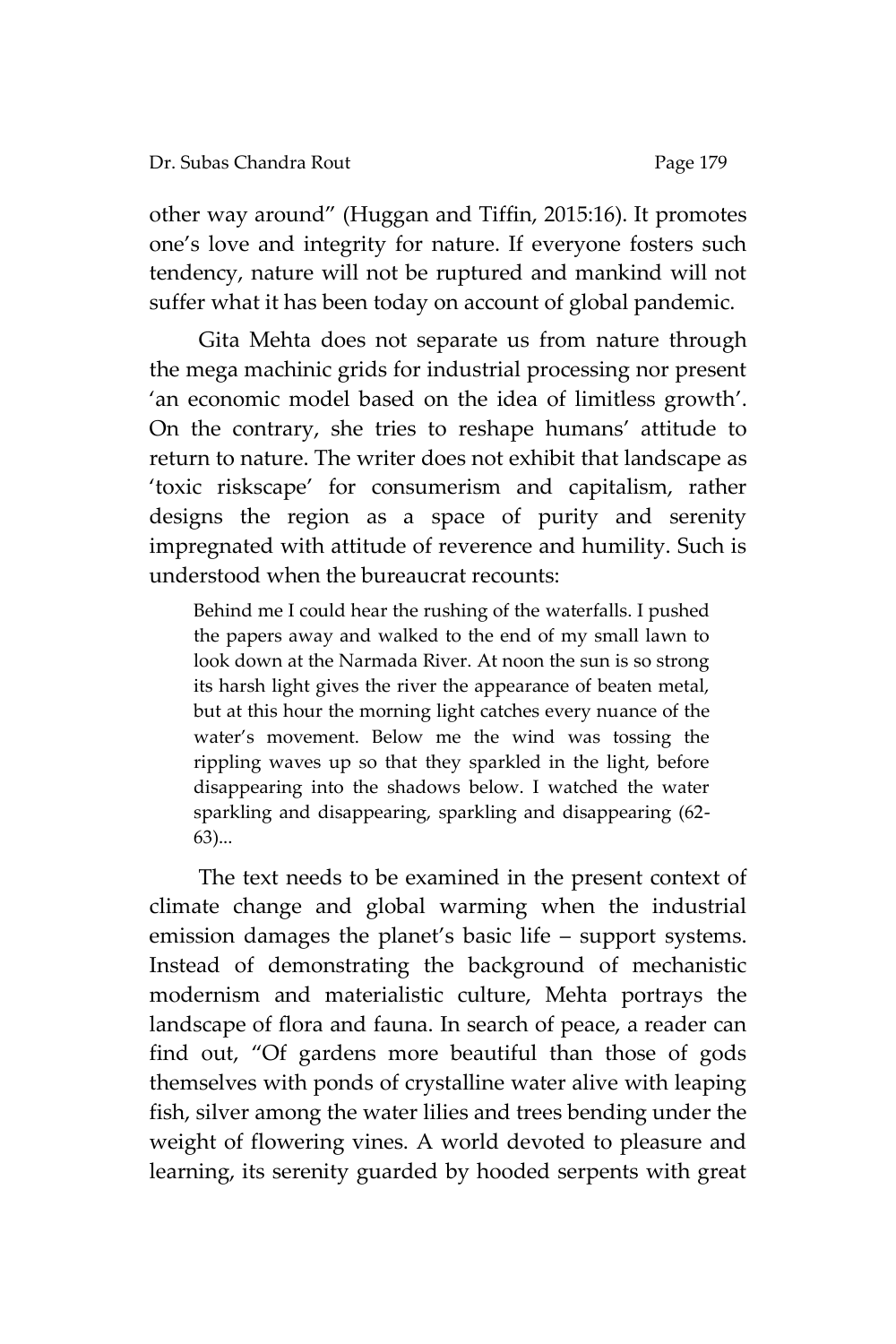gems flashing from their hoods'(77-78). It seems that the artist tries to re-establish man's relation with nature. Such description articulates eco-friendly tendency of the writer. 'Yet it also, just as emphatically, envisions this ideal as a beautiful and just relation between human beings and the natural world' (Borlik, 2012: 177).

The healing power of nature is overtly depicted to solace the narrator's desolate mentality. The idea of glorification and beautification of nature shapes the platform to make it safe from the toxic waste dump. Aesthetically such sentiment nourishes to grief-stricken mind. In case of the bureaucrat, he realizes this and says,' I watched the water slowly redden, catching reflections from the rose colors of dawn, and imagined the river as a woman painting her palms and the soles of her feet with vermilion as she prepared to meet her lover'(90). The appearance of the river turns into coloured beauties as the morning sun shines on her breast. Moreover, the artist becomes elated and thrilled at the tonalities of the Narmada, 'Dawn lightened the sky and I was able to see the Narmada leaping headlong through the distant marble rocks, the spraying waterfalls refracting the first rays of sun into arcs of colour as if the river were a woman adorning herself with jewels' (ibid). In such context, Timothy Clark views, 'Aesthetic atmospheres are inseparable from the fact that the human body, as a part of nature, participates in the showing and letting-be-felt of things in their multiplicity and varied tonalities' (Clark, 2014:82).

Adoption of nature-description provides a potential boost to ecological sense. The artist contemplates the natural scenes and sights silently, 'I sat in the darkness repeating the invocation until the first rays of daylight pierced the monsoon mists shrouding the fields across the river. A strong wind was pushing banks of clouds toward our hills. I watched them changing shapes and colours in the sunlight as they raced toward the eastern horizon like herds of animals or the battlements of medieval cities, some yellow, some the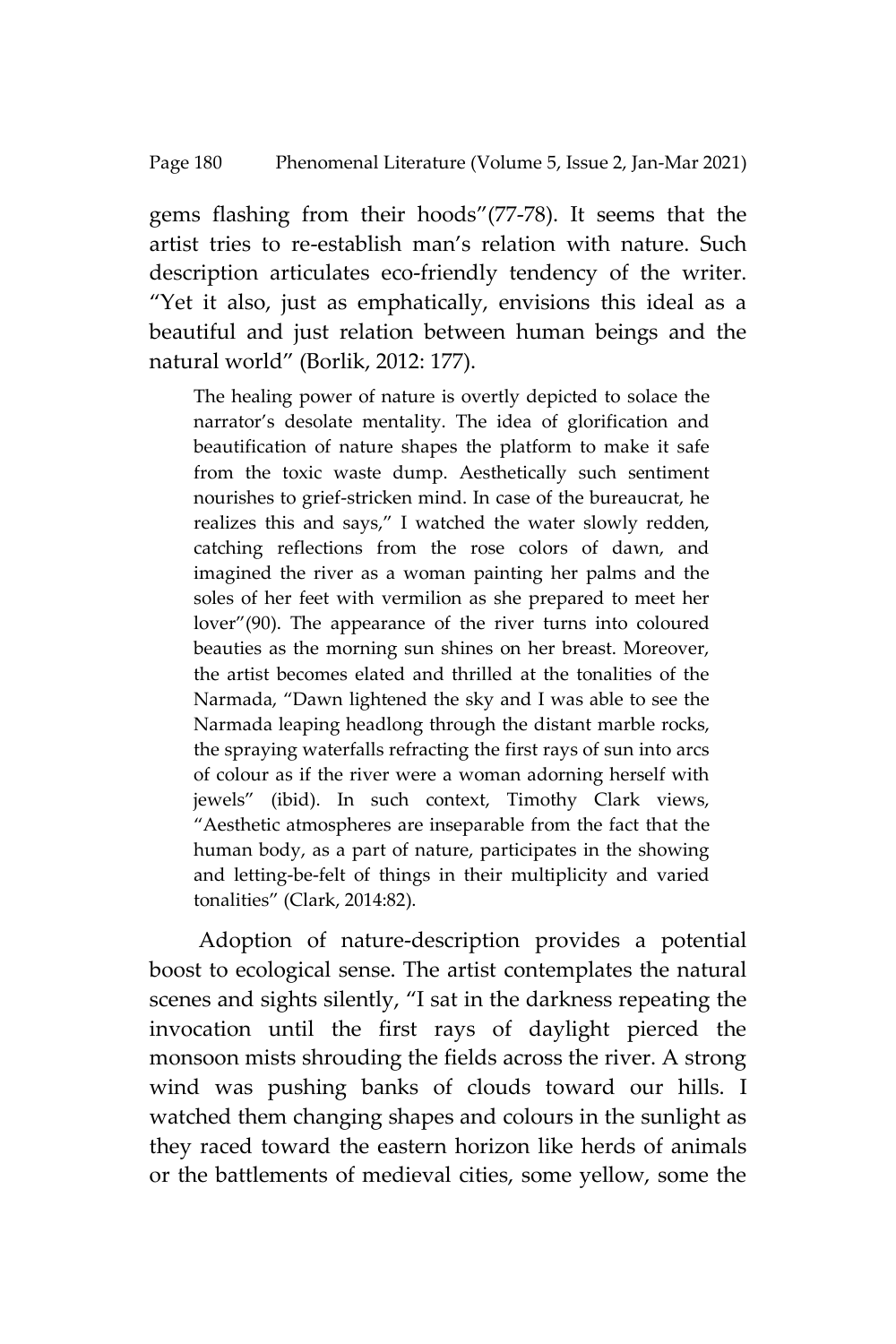color of smoke, some white with the pink blush of conch shells' (112). Such soft, tender delicacies aim at reducing mental stress and lead to live in peace and harmony with nature.

The text provides information of the river, the geographical settings of the regions, their climatic condition and their biodiversity. The writer beautifully narrates the environmental elements to unfold stories before the readers. To admit it explicitly, such stories in *A River Sutra*, string together the views of Jainism, Hinduism and Islam to remember the sacred nature of the Narmada. It begins with the introduction of an aged bureaucrat who voluntarily renounces the world of comfort and luxury. Instead of living in 'a built environment' and being 'a planned habitat', he comes to live in natural environment in the lap of the Narmada. The first story is about an affluent Jain businessman Ashok who rejects the enormity of wealth at the age of twenty six and leads to a monk's life. Renunciation is the negation of capitalistic mind-set. It is important to note that the materialistic attitude literary consumes the earth. The second story is about Master Mohan, the music teacher who takes care of Imrat, a boy gifted with a wonderful voice. He does not prefer to run after money and sacrifices his own life for Imrat. Money makes one selfish and self-centered attitude is not good for environment. The third story tells the tale of Nitin Bose who choices to live in the hills of Kamarupa and later becomes enchanted by a woman. 'What this means is that nature is imaged as a woman whose basic tasks include reproduction and nurture' (Nayar, 2015:250). Next is the heartrending story of a courtesan and her daughter who lived in a haveli. Exploitation in life is a reference to nature. Then, the reader reads the story of a young musician who is on a pilgrimage to the Narmada to mediate and cure herself from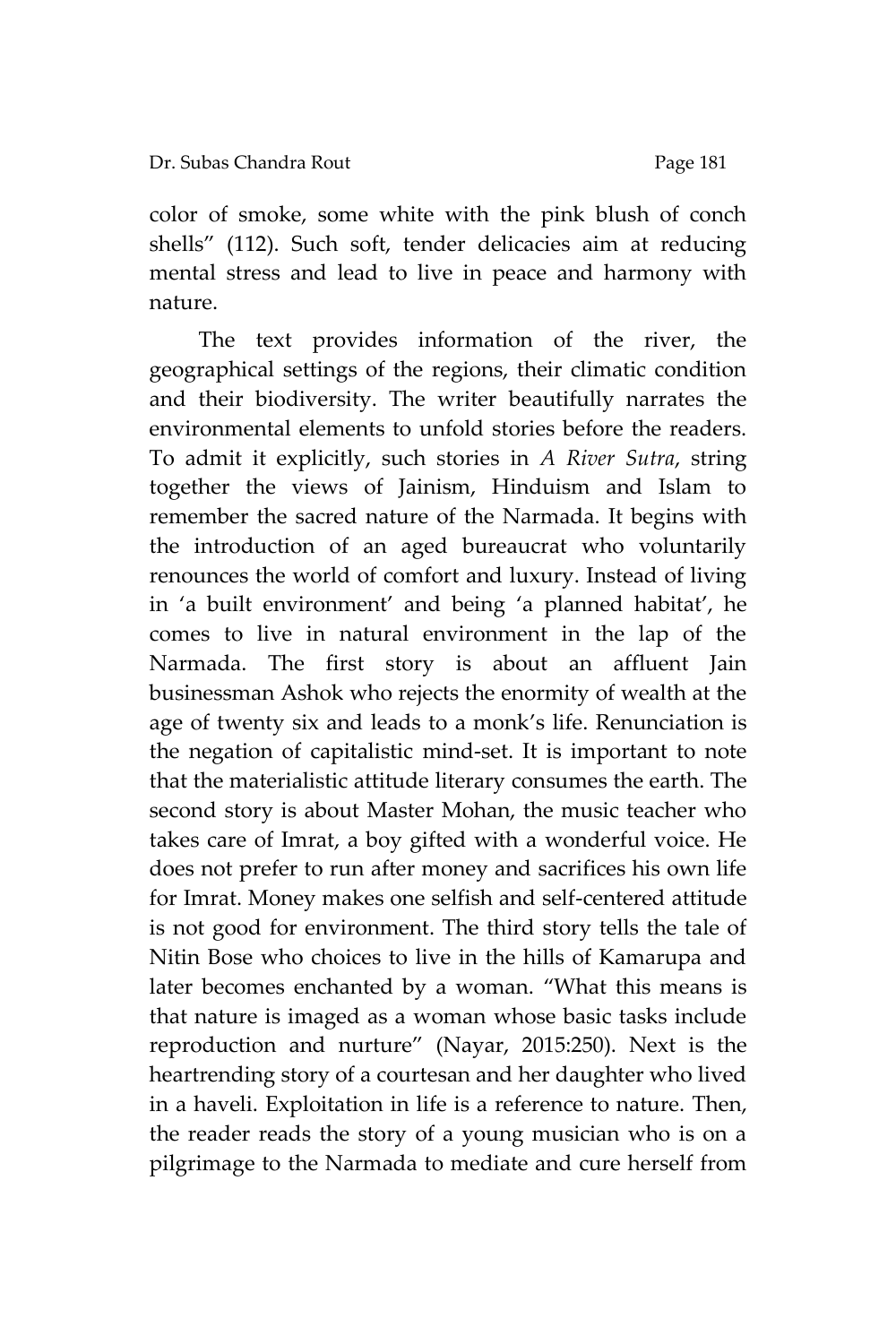the attachment with her past. Involvement in worldly life full of desires is painful and the expansion of such desires starts consuming the earth for fulfillment. In this anthropocentric worldview, humans commit ecocide. The last one is the tale of Naga Baba, an ascetic. Tariq Mia, the bureaucrat's friend narrates everything about Naga Baba who later returns as Professor Shankar to study upon 'body-mind' battle. Thus, the cumulative effect of the narrative tries to bestow the shimmering beauty of nature to afford a safe haven.

Mehta sets the background of the text in a quiet and serene locale in the Vindhya Range which is not yet packed down by the destructive foot of the modem man. Apparently there seems no life-threatening presence of poisons and pollutants in the region. Besides, the characters created by her are detached from human materialism. There is the rare mention of the hustle and bustle of life in mega cities. Instead of fossil fuel – industrialism and competitive commerce, the text delves into pastoral integrity, 'Under the great trees glistening with dew-teak, peepul, silk cotton, mango, banyan – the mud path is still deserted, crossed only by bounding monkeys, leaping black buck, meandering wild boar as if the animals are glorying in their brief possession of the jungle' (3-4). As a biocentrist, Mehta connects her vision with animals and plants to form a silent universe free from rustle and bustle of commercialism.

There is naturalness and transcendence in this pastoral landscape, thereby drawing the ascetics to her shores for different kinds of fulfillment in their lives as they believe in the healing and cleansing powers of the Narmada. Moreover, the minstrel sings, 'Turtles and river dolphins find refuge in your waters/ Alighting herons play upon your tranquil surface, / Fish and crocodiles are gathered in your embrace,/ O holy Narmada. / Bards and ascetics sing your wonders,/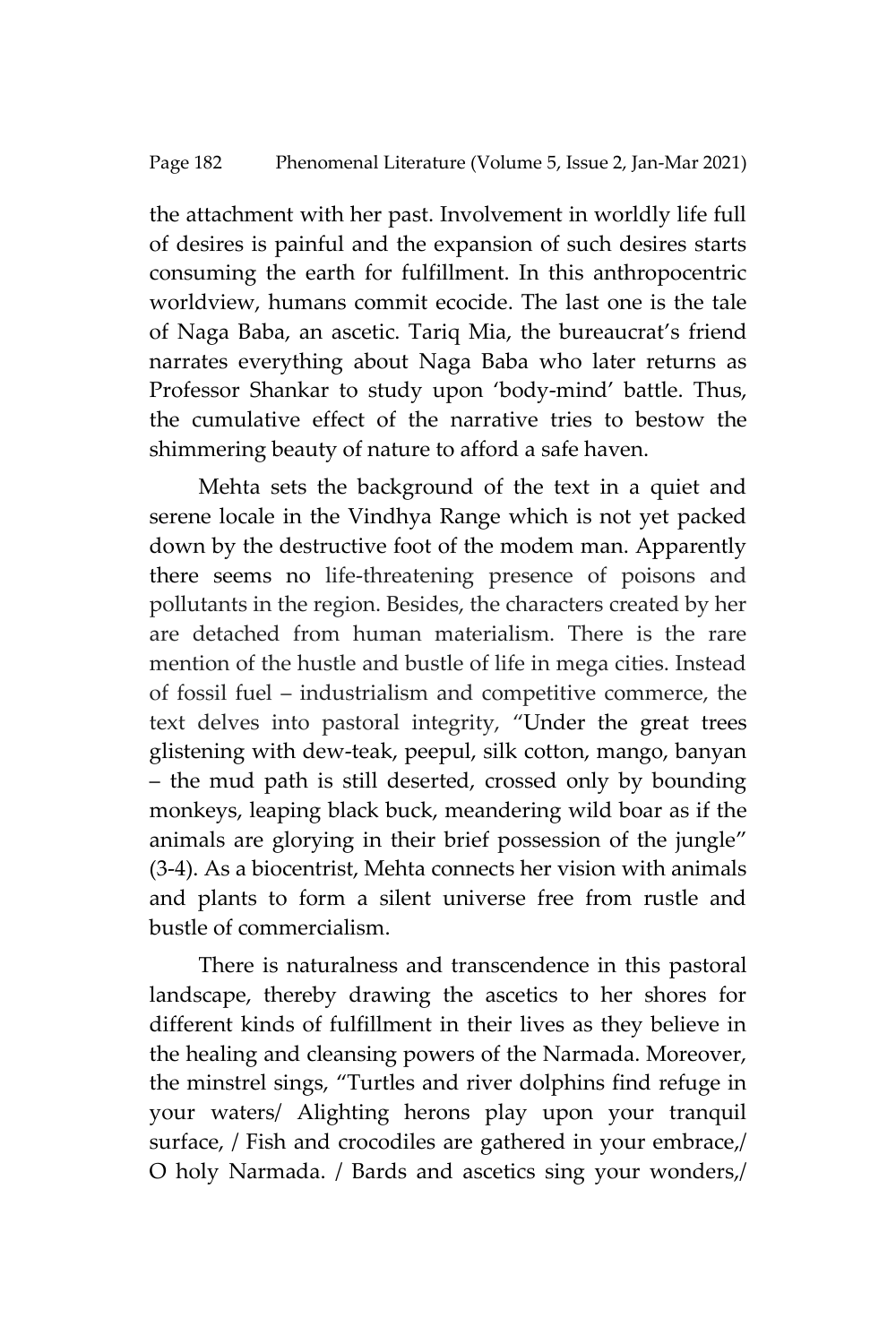Gamblers, cheats, and dancers praise you,/We all find refuse in your embrace/ O holy Narmada' (181). Such descriptions reveal Mehta's notion of nature as a sacred space 'what environmental theorists call the 'sanctuary' or the 'cathedral' concept, according to which sacred space is more distinctly marked off from the profane' (Buell, 1995: 213).

It seems significant to note that stern challenges to nature arise due to population boom and widespread deforestation. Aggressive capitalism and toxic waste put great risk to environment. The writer through the Courtesan reacts, 'Where there used to be gardens now we have factories. Our gracious old buildings have been torn down to be replaced by concrete boxes named after politicians. The woods that once ringed the city have been cut down for the shantytowns of labor colonies"(108). Such anthropocene puts a challenge to humanity as the humans change the basic physical processes of the earth. Similarly, the city life in Calcutta, the artist feels restless as it is 'crumbled under the weight of neglect, exploitation, poisonous humidity, traffic jams, power failures and the roads plowed up…the devastations of nature that daily drew the desperate to a great metropolis itself desperately surviving as if a war had just ended' (71). The recognition of the realities of these plights is due to the estrangement from nature. Such distorting biocide is antagonism of sustainable living.

Mehta resists humans' aspirations to conquer and subdue the earth. For her, man is not above and apart from the natural world. Her philosophy is 'based on a profound respect for nature and the interdependence of all life' (100). Therefore, the narrator admits, 'The beauty of the Narmada makes it a perfect retreat for anyone like myself wishing to withdraw from the world' (146). Through this, everyone has to understand that nature is our constant friend. As humanity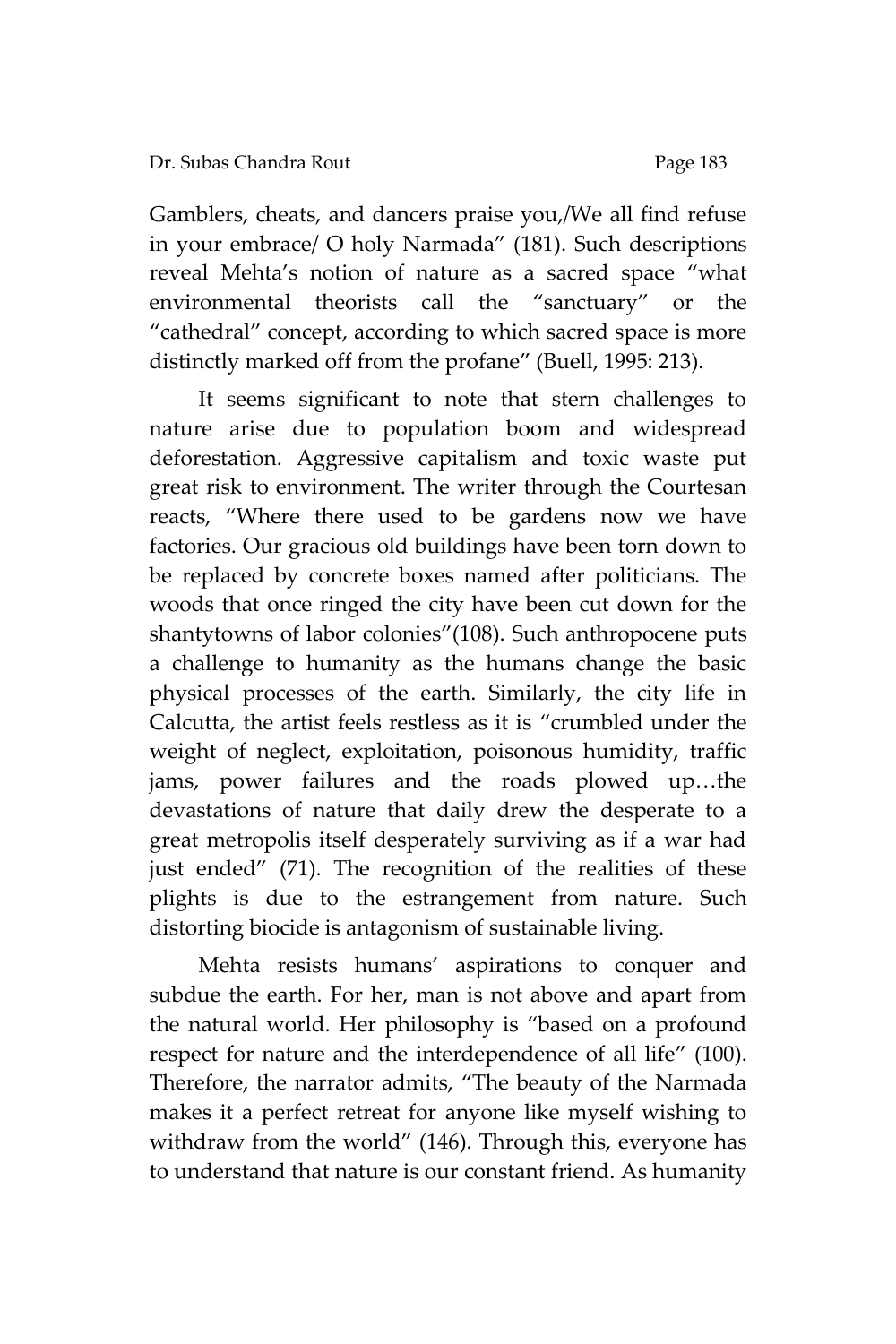is experiencing an unprecedented moment now, it is articulated to maintain a balanced and harmonious relationship with environment. We can return and regenerate the earth. In this presumption, Paula Gunn Allen states, 'An Indian, at the deepest level of being, assumes that the earth is alive in the same sense that human beings are alive' (Glotfelty & Fromm, 1996:257). It is Indian awareness that becomes reflected in Mehta's creative output with profound insight and powerful vision. The implication of such insight is necessary in the present challenging times.

#### **Bibliographical References**

#### *Primary Sources*

Mehta,Gita. *A River Sutra*, the Penguin Group, PENGUIN BOOKS, Penguin Random House India Pvt. Ltd, 7<sup>th</sup> Floor, Infinity Tower C, DLF Cyber City, Gurgaon 122002, Haryana, India,2018. Print.

#### *Secondary Sources*

- Borlik, Todd A. *Ecocriticism and Early Modern English Literature*, Routledge, Taylor & Francis Group. 2015. Indian Reprint.
- Buell, Lawrence. *The Environmental Imagination: Thoreau, Nature Writing and the Formation of American Culture*, London: Princeton University Press. 1995. Print.
- Clark, Timothy. *The Cambridge Introduction to Literature and the Environment*, Cambridge, Cambridge University Press, CambridgeCB28BS, United Kingdom. 2014. Print.
- Garrard, Greg. *Ecocriticism,* Routledge,2 Park Square, Milton Park, Abingdon, Oxon. 2012. Print.
- Glotfelty, Cheryll & Harold Fromm. *The Ecocriticism Reader: Landmarks in Literary Ecology*, Athens, GA: University of Georgia Press, 1996. Print.
- Guha, Ramachandra. *Environmentalism: A Global History, A* Penguin Random House India Pvt. Ltd. New. 2014. Print.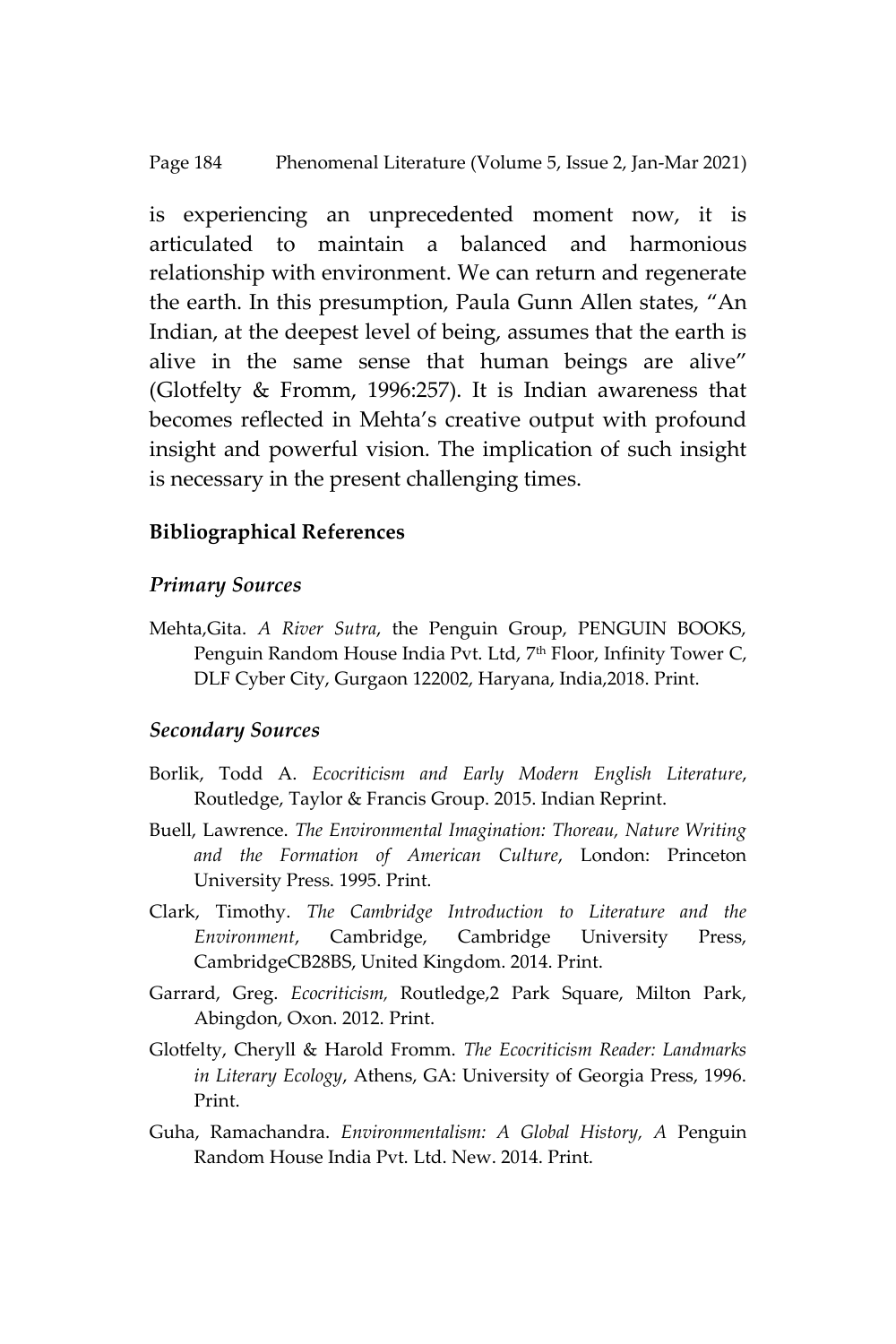- Huggan, Graham & Helen Tiffin. *Postcolonial Ecocriticism: Literature, Animals, Environment*, Routledge, 2 Park Square, Milton Park, Abingdon Oxon. 2010. Print.
- Luke, Timothy W. *Ecocritique: Contesting the Politics of Nature, Economy, and Culture* Minneapolis: University of Minnesota Press, 1997. Print.
- Nayar, Pramod K. *Contemporary Literary and Cultural Theory: From Structuralism to Ecocriticism*, Published by Dorling Kindersley (India) Pvt. Ltd, Licensees of Pearson Education in South Asia. 2015. Print.
- Westling, Louise. *The Cambridge Companion to Literature and the Environment*, Cambridge University Press, 32 Avenues of the Americas, New York, NY10013-2473, USA.2014.Print.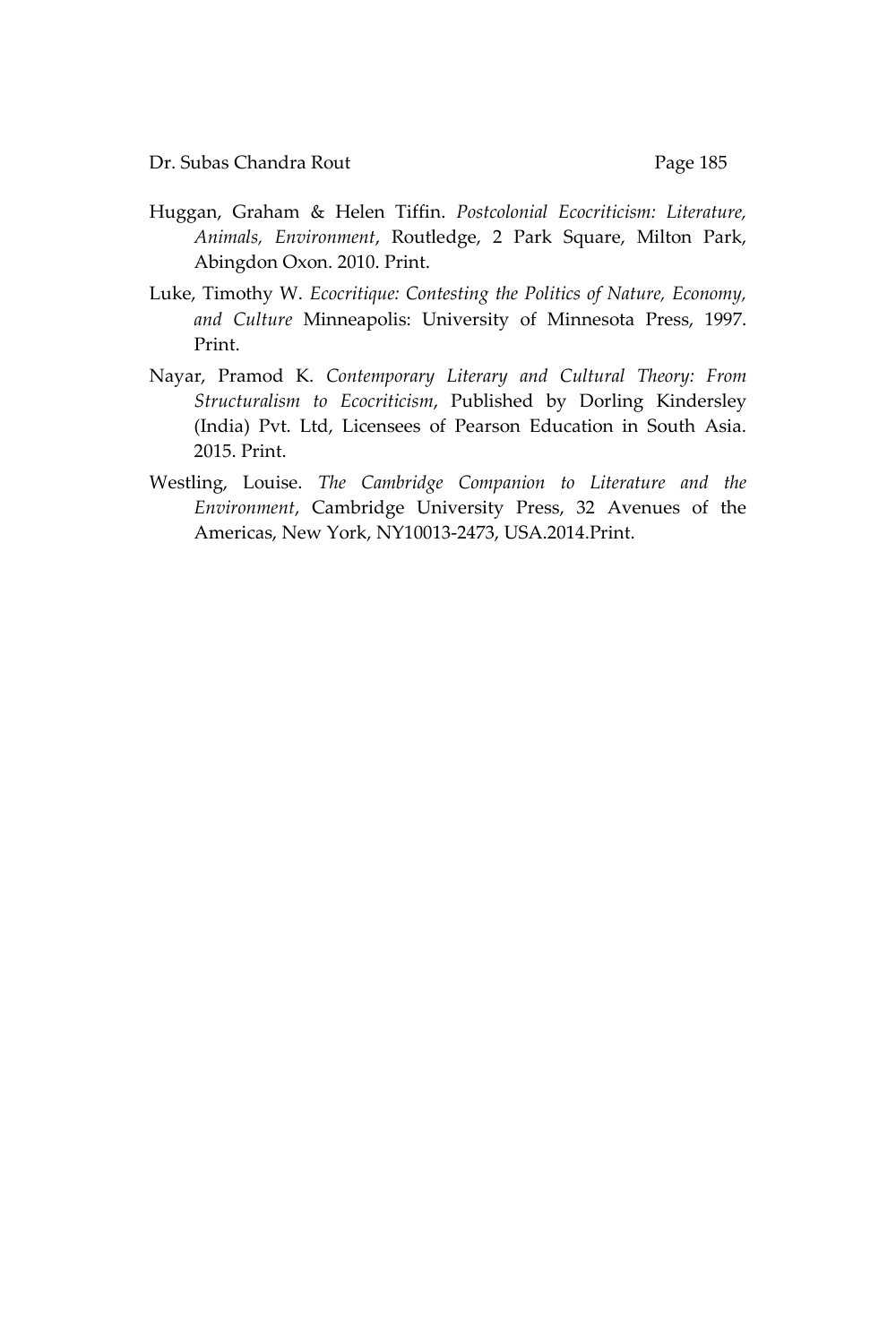## **BOOK REVIEWS**

**1**

## **Review of Chandra Shekhar Dubey's Poetry Collection, "The Door And the World"**

# **(The Door And The World: A Collection of Poems, Chandra Shekhar Dubey, Authors Press, New Delhi, 2020.pp 84. Price: Rs. 395)**

**SWATI TYAGI**

'The poetry is the Earth, charming; The river, flowing from lofty mountains; Nature, a young woman and a heavenly plant with blossoming flowers, sinking in the garden of the mind.'

> – Manmohan Acharya (*Song of the Bumblebee*, 2008)

The above quote holds true for 'The Door and the World' by Dr. Chandra Shekhar Dubey. The poems in this collection written over a span of five years, dwell on multiple themes from personal, social, political and philosophical to contemporary issues. The book under review opens 'the door' of human mind to think and introspect over their each and every action. The cover page of the collection depicts a door that 'holds key to the world, showing up panoramic life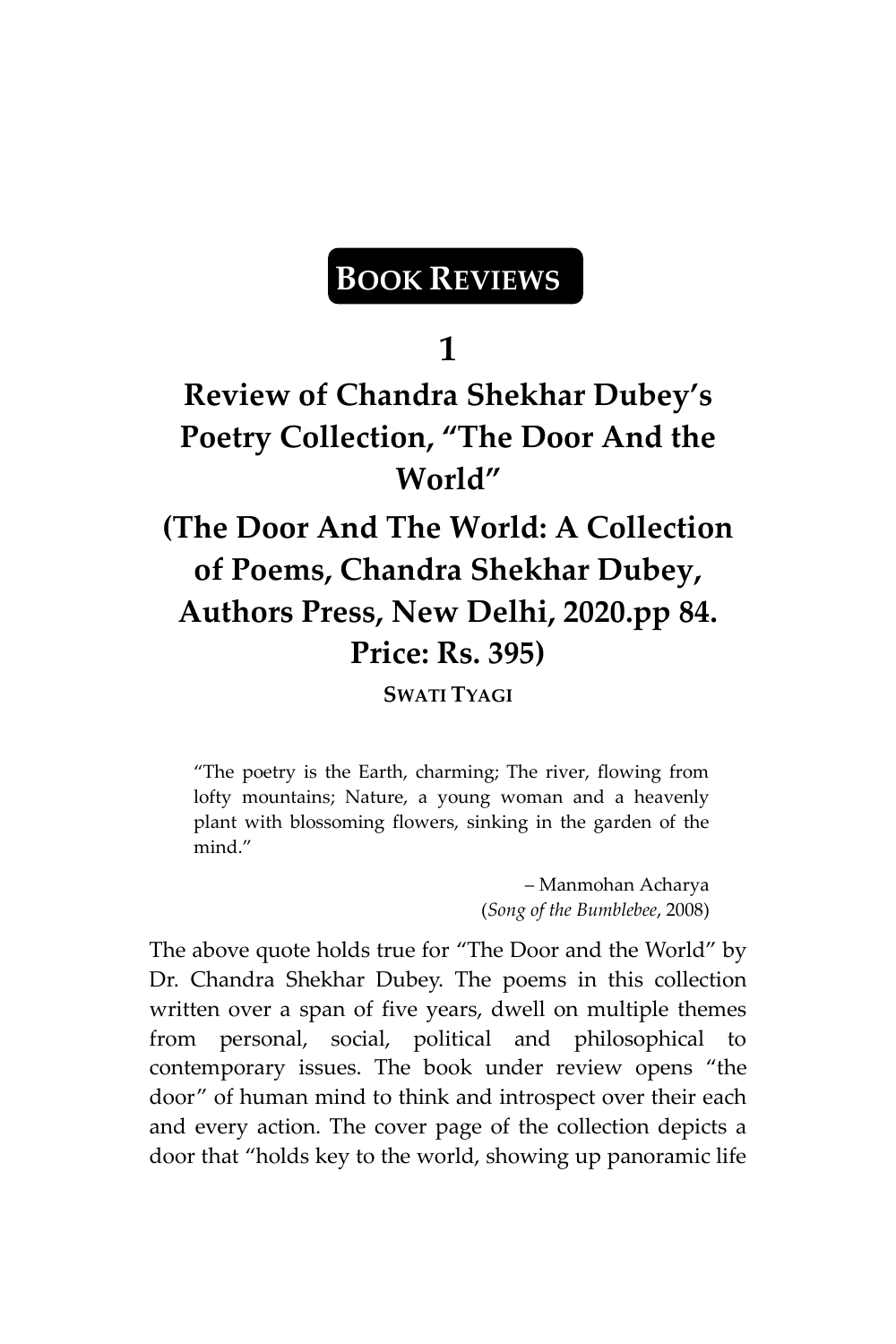#### Swati Tyagi Page 187

hidden from the human sight'. The collection transports the readers to 'a world of longing, living and survival instincts'.

This collection gives glimpses of the world and opens doors of promises, sunshine and rain. The poet states the fact that the 'door to the world is what key is to lock', and highlights the importance of doors in life that bring "rain of hope' and 'wind of love'. The door transports the reader to an enlightened world where "light of life" is "wrapped in delightful rewards'. And therefore, the title of the collection is very apt and suggestive.

There is a source of inspiration for every poet for creation. The poet is also inspired by the 'Silent Muse' that has awakened him 'to meditative moments, to think, to create a mansion out of ashes'. The 'silent muse' unlocks the 'mind's wings to soar high like wandering Zeus in search of a new constellation'. The poet simply translates the 'silent whispers into sounds of words, rhythms of thoughts mundane and sublime', and presents it in the form of a collection of poems to the readers.

'The Door and the World' begins with the 'Healing Prayer' and chanting of its verses which transport the readers to the ignited world of the 'spiritual flames' that would heal its ruptured soul. The collection comes to a full circle with the last but not the least, poem 'Om Sai' centred on Sai Baba as 'saviour of humanity', where the poet expresses his feelings of gratitude and abiding faith "safe under the umbrella" of 'divine bliss'. This serves as an epilogue to this collection and structural integrity to this collection. Between the first poem 'Healing Prayer' and last poem the interregnum is filled with a world of diverse themes depicting the variety and richness of this world, a world that amuses and thrills.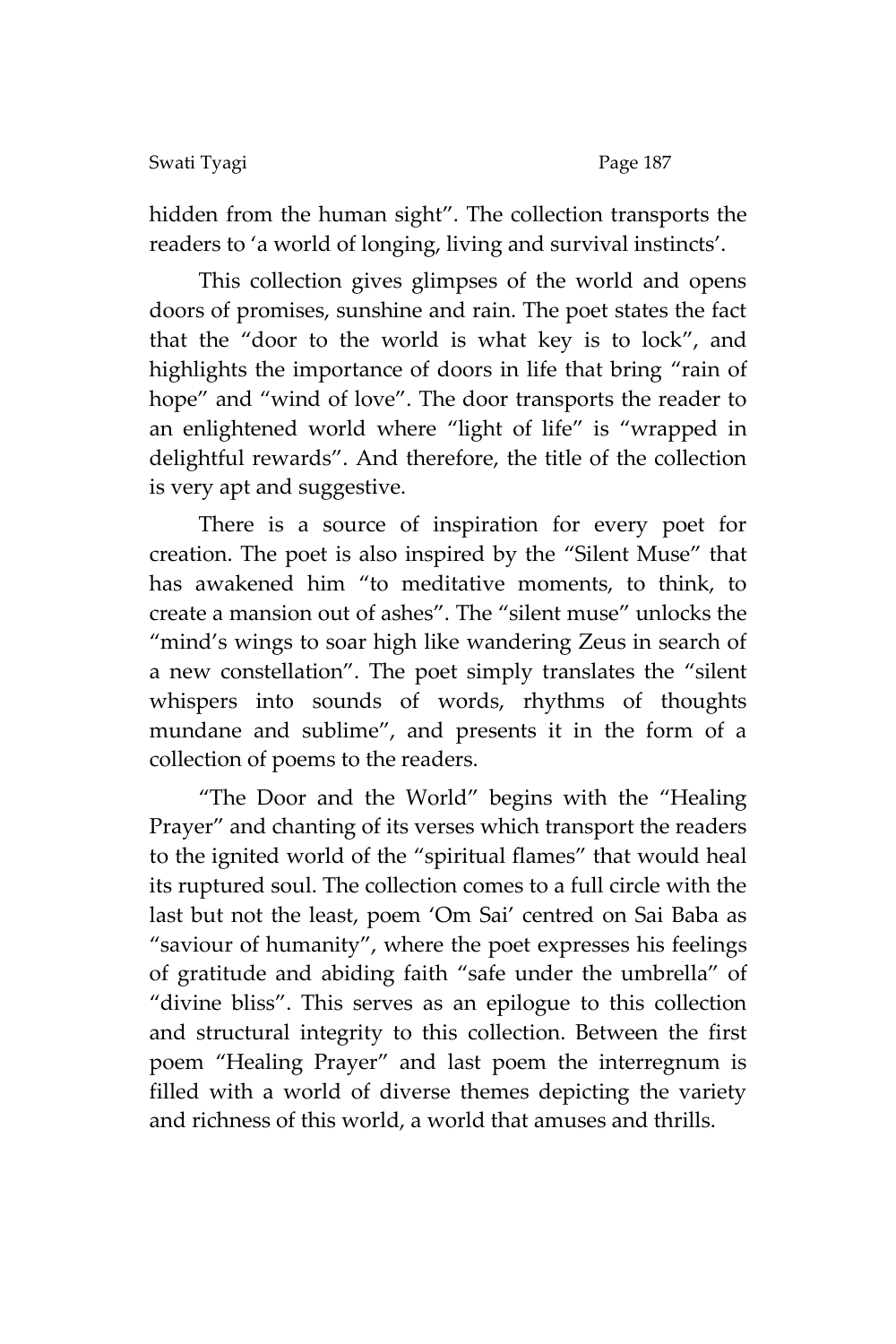Page 188 Phenomenal Literature (Volume 5, Issue 2, Jan-Mar 2021)

Poems in this collection show spiritual faith in the divine power, where the poet is relieved and healed by the divine 'touch'. The poet sings the song of 'lasting glory' of the divine and becomes 'a seeker' for the 'nectar' of compassion where the benediction lies in the "touch" that heals his "body, mind and soul'. The poet stresses on the importance and need of 'divine rain' to dispel the darkness and enlighten the world. The 'healing grace of *Satchidananda*' representing 'truth, consciousness and bliss' soothes the senses to the 'sublime' and 'spreads the light of life like blossoms in spring'.

The poet is an "alchemist" who transmutes "negative impulses into positive energy' and churns 'thoughts into a cauldron of self-retrieval'. The poet seeking the 'healing grace' calls himself as a 'miniscule atom' that dances to the 'luminous waves relentlessly in the eternal gyre of endless loop'. The poet prays to the 'invisible power of divinity to heal his wounded soul. The poet asks the invisible power to provide him the 'healing sparks' of light that 'cuts all worldly chains'.

Some poems in this book also show poet's environmental consciousness. His focus on the tranquility, serenity and "eternal bliss" provided in the lap of the nature is highlighted in several poems of the collection. The nature 'heals' the 'freezing pangs' of the poet. The poet listens to 'the music of nature' and gets uplifted 'from deep forest of darkness to the light of eternity'.

The poems in the collection contain two odes where one is addressed to the forest and the other to the Earth. The 'Ode to Forest' focuses on 'nature's temple of learning' where the poet sings the songs of antiquity and grandeur of green groves of Aranayaka. The poet seeks for the 'dignity' of the nature 'to see, to feel, to hear and sing' the mystical musings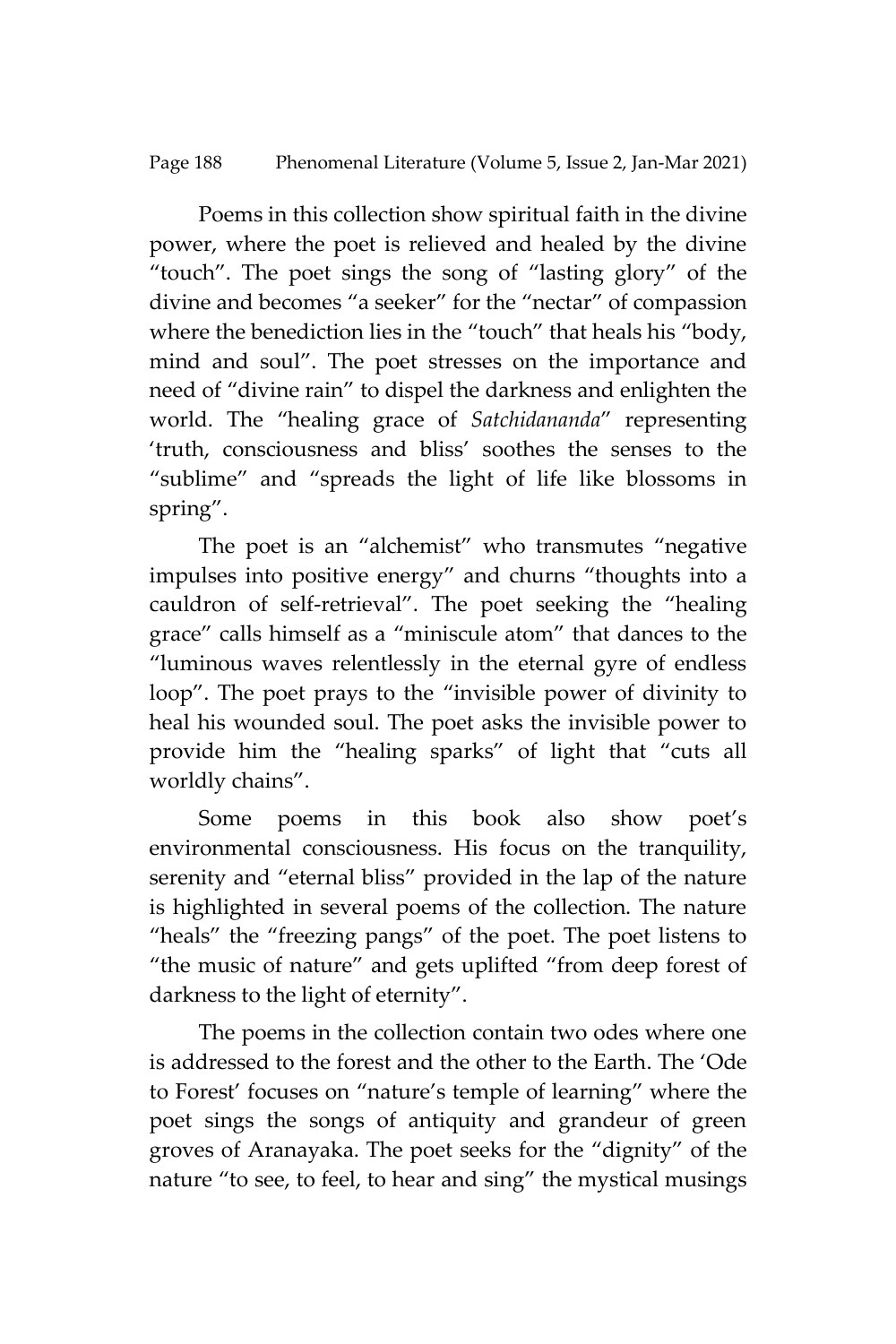#### Swati Tyagi Page 189

and 'whispers on the windy lyres'. The 'Ode to Earth' is addressed to the 'Mother Earth' who is a 'gentle spirit of benevolent power' and 'a container and preserver of life'. The poem gives a personification of nature in the form of the mother where the Earth 'foster(s) all forms of life' and the poet seeks for its 'fragrance' to 'sweeten all mortals with vigour" and "wisdom to see".

The poet holds a positive outlook towards the life and uses the imagery of lamp and light for life to make the readers aware about life. The poet bears an optimistic outlook towards life and explains the readers that the difference in understanding and temperaments of two entities, is like 'two spheres' that 'may not overlap or intersect'. The poet explains that the life is "like a constellation" and has its "own pathway ". There is an urge to "understand this truth to live and let live". The poems highlight the need to "light a lamp" to every dejected soul so as to 'restore the fallen hopes' and overcome 'the spirit of defiance against the inner darkness reigning every soul'. The poet tells that 'light is life and life is light" opening the doors of life to a positive world which knows no defeat. The hope has to be restored 'to see love in life and life in love' where the readers find no reason to be happy but only seek happiness "arising as bubble from water to pop up, to flicker and to burst into the oblivion of everlasting desires'.

These poems teach the principle of living life equating life to the river. In a positive way just like the 'destiny of a river lies in flowing forward and not receding' so is the way of life to move forward 'to breathe life [even] into dying moments'. The poet conveys that life has to be 'bloomed in gloom' just like the living spirit of the 'Forest Spry'. In all these poems the undefeated spirit of human being triumphs over a sea of troubles. It is this positivity which makes his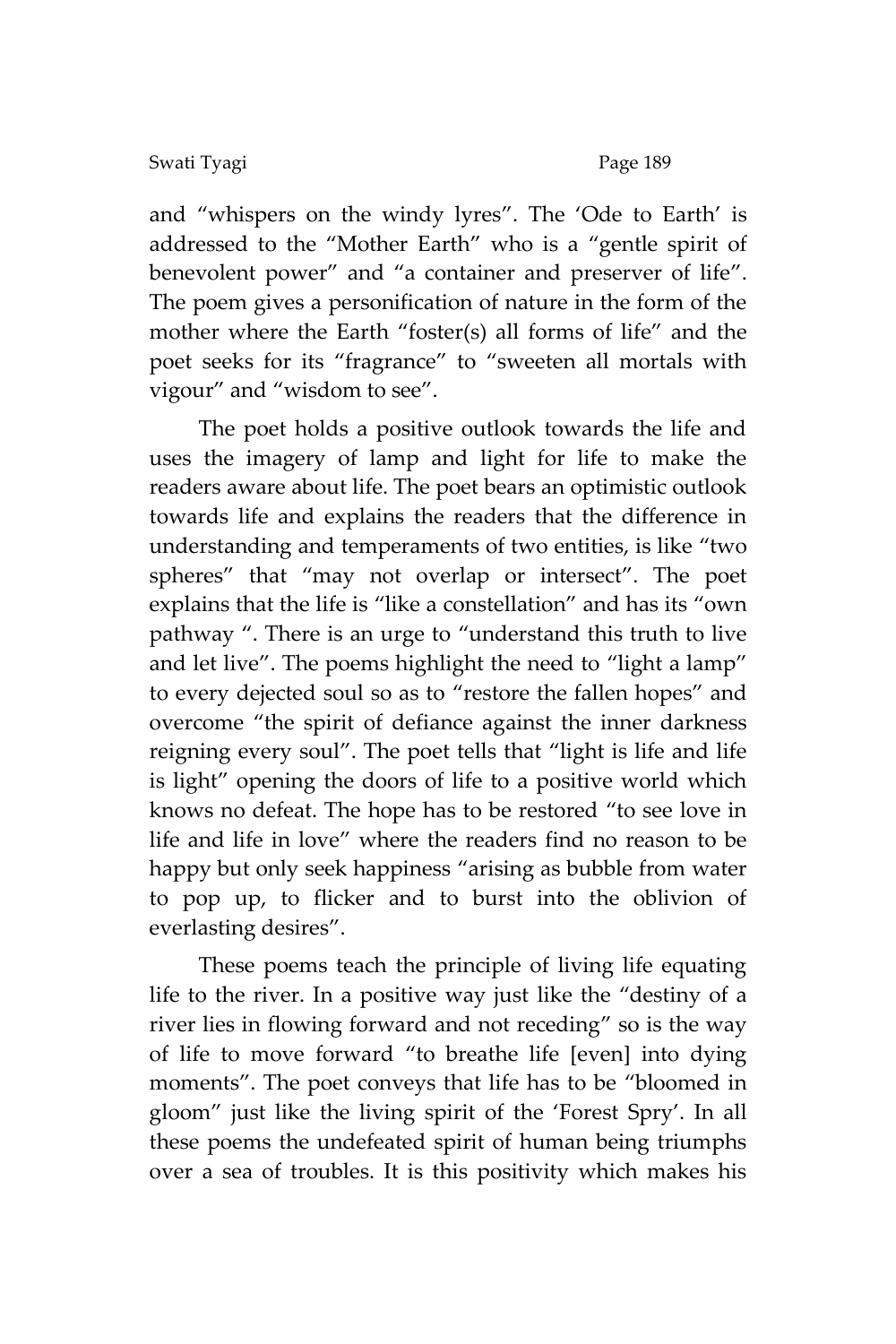poems appealing to the senses of the readers. The running motif of hope and positivity is present throughout the poems in the collection, where the 'moon' may not appear at a time but 'the other night, the moon blossomed full'. The holy bliss filled in the 'beatific smile' and charm of innocence possessed by a child makes the poet 'lost in the spell' forgetting the 'mundane dell of sprite'. The poet motivates the readers at every point to enjoy and celebrate life in the collection.

His poem 'Mother' holds that in this festival of life 'mother is constant celebration of life – in every breath and every sensation'. The mother is held at the high position in life by the poet where 'no words can sing mother's glory'. The mother is a "great teacher" and "an epitome of courage". She is a 'living source' behind all the inspirations who teaches 'sagacity in adversity, wisdom in hostility and humility in victory'. The poet keeps mother in his prayers 'for the countless blessings' and celebrates each day of life as 'Mother's Day'.

The poet laments over the loss of nature in the poems. The poet mourns over the loss of cultural and literary legacy of Assi Ghat where 'life giving' Ganga has shrunken and has lost its glory. The poet finds no love or compassion but a 'meaningless existence'. He finds himself as 'an alien' in 'his own city' where harmony is swallowed by hatred and the humanity is lost.

The poet cites the great figures of Krishna and Rama from the Indian epics to 'awaken' the readers to the 'realm of shared humanity in pain'. 'Empathy' is the only solution to restore and resurrect humanity in the world. His poems titled 'Migrant Labours', 'I Walk', 'Grand Spectacle' depict the problems of migrant labours during pandemic. The voice of migrant workers becomes the voice of the entire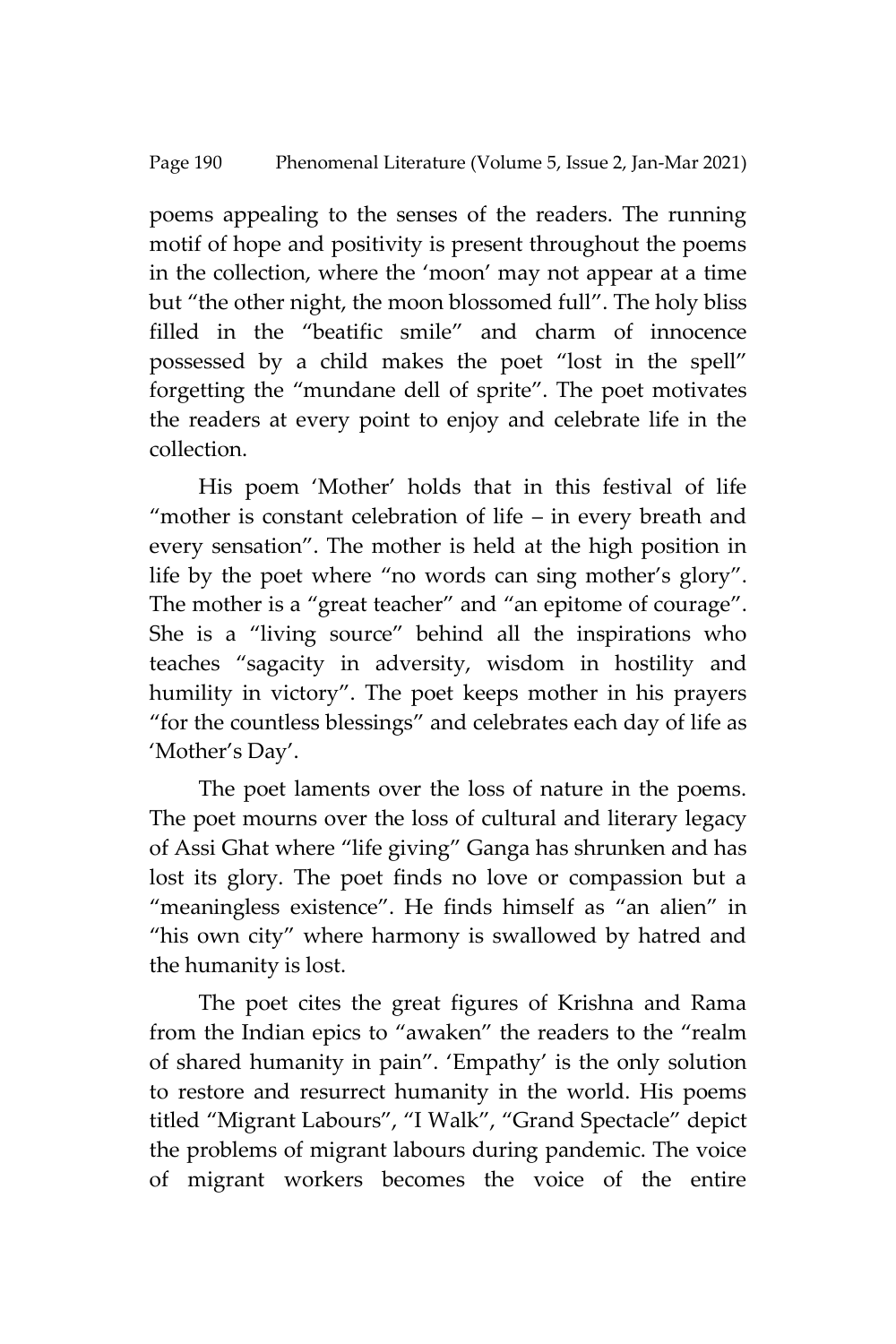community. These poems reveal social and moral conscience of the poet. The poet finds solace in the escape where he walks over his past in the 'land' of his 'memories and dreams'. The poet leaves behind the world and goes to the stories to his 'granny beyond the worries of the world that lies behind'. The poet becomes voice of thousands of such helpless workers who were forced to leave their work places to their native homes. There is a quest for peace and harmony and truce with the warring self in the poems.

The poet is the most unpoetic being in the world. His sensibility creates out of the society in which he is related with many or none. The function of 'memories' and 'consciousness' is central to the poems in the collection. For poet, the memory is 'your lotus eyes float in my beleaguered being, gauging my foamy heart'.

The poet addresses the current social and political issues of the present times in the nation and the world in the poems. These issues are about Palghar lynching and CAA protest. The poet also talks about racial inequality and pays a tribute to George Floyd in the poem 'Day of Judgement'. The poet also touches upon the topic of suicide where he may be possibly referring to suicide of Sushant Singh Rajput. The poem redirects to the view of John Donne of 'Death be not proud" where death is "a painful reality".

Some poems in this collection are addressed to the current pandemic of COVID-19 and its effects and affects on the world. The poet through the poems tells the readers that the 'mighty and deadly' Corona's Ghost arrived 'to rule the world' 'shifting the paradigms' and 'meaning of life'. The poet also conveys the feelings of rootlessness and displacement of the migrants during the lockdown due to the pandemic. The poet muses on the 'locked world' where silent night converses with the "salubrious day". The poems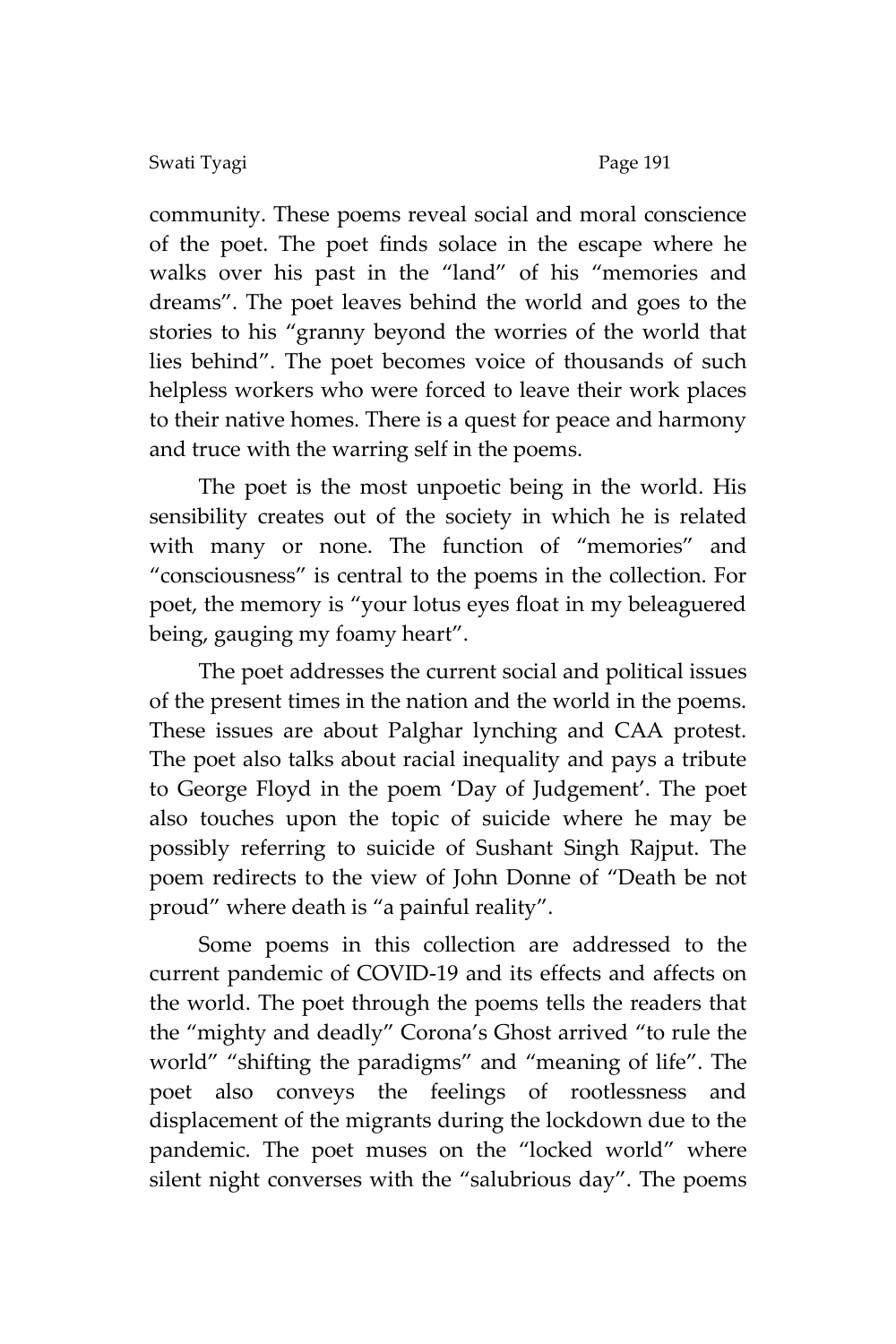bring out the hope out of despair for 'nature is at work healing all' where life will smile and sing again. The 'benevolent nature' gives the world the 'impulse for true living' in the difficult time of pandemic where 'a pandemic free world' shall surely emerge leaving behind the 'swollen faces' of the 'zoom meetings'.

The call of the present time is that the 'fallen Faustus' in every human across the world needs to "arise, awake and break the veil that clouds their consciousness'. The poems convey the message that human beings should stand together for the welfare of the country and the world just like a 'solider' who 'lives to die and die to live in the eternity of our love for the country'.

'The Door and the World' bears the hallmark of true poetry that takes the readers to the 'colours of life' in their myriad shades through its rich and vivid, yet, simple and shorter-imaginative, biographical and autobiographical poems. These poems are prismatic like the world thrilling the readers, evoking curiosity in their minds and inspiring their hearts. Truly the poems in this collection can be identified with the view of Salvatore Quasimodo: 'Poetry is the revelation of a feeling that the poet believes to be interior and personal but which the reader recognizes as his own.' (New York Times, 14 May 1960). I strongly recommend this collector's pride and reader's possession to readers of all reasons and seasons. Authorspress has brought out it magnificently with intelligently worded blurb by a wellknown poet and editor Dr. Vivekanand Jha.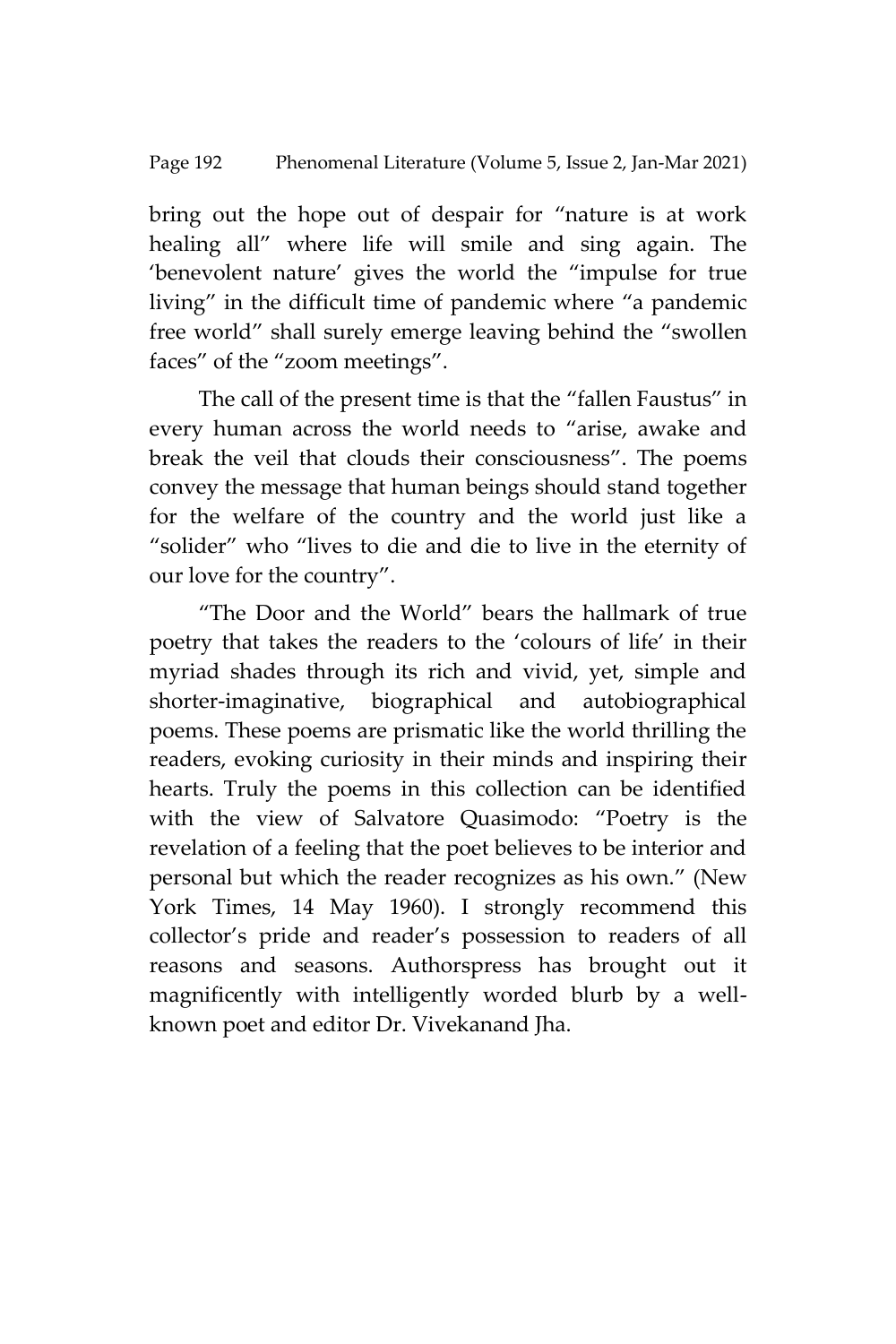### **CONTRIBUTORS**

- 1. **Alan Cohen** was a poet before beginning his career as a Primary Care MD, teacher, and manager, and has been living a full and varied life. He has been writing poems for 60 years and is beginning now to share some of his discoveries. He's been married to Anita for 41 years, and they've been in Eugene, OR these past 11.
- 2. **Alessio Zanelli** is an Italian poet who writes in English and whose work has appeared in over 180 literary journals from 16 countries. His fifth original collection, titled *The Secret Of Archery*, was published in 2019 by Greenwich Exchange (London). For more information please visit www.alessiozanelli.it.
- *3.* **Andrew Scott** is a native of Fredericton, NB. During his time as an active poet, Andrew Scott has taken the time to speak in front of classrooms, judge poetry competitions as well as had over 200 hundred writings published worldwide in such publications as The Art of Being Human, Battered Shadows and The Broken Ones. Andrew Scott has published five poetry books, *Snake With A Flower, The Phoenix Has Risen, The Path, The Storm Is Coming and Searching* and one book of photography, *Through My Eyes. Whispers Of The Calm* is his sixth poetry book. *andrewscott.scott@gmail.com*
- 4. **Avdhesh Jha** an author, poet, teacher and observer is a strong critic with an inclination towards societal development. Presently he works with EDI of India. With ten doctoral scholars, being awarded the doctorate degree, the guide and mentor to Ph.D. aspirants, has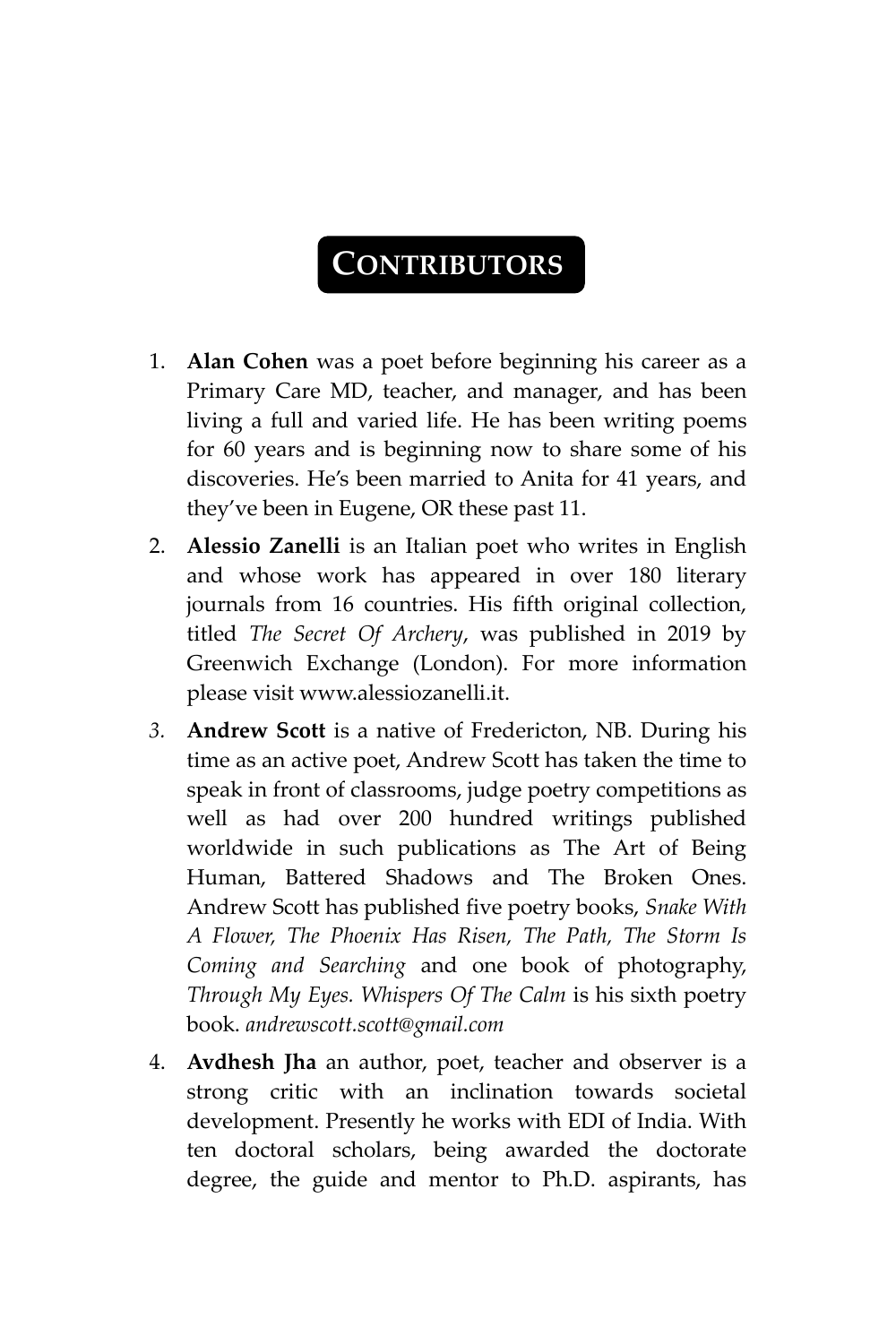#### Page 194 Phenomenal Literature (Volume 5, Issue 2, Jan-Mar 2021)

presented several papers on different topics at national and international seminars. He has written about more than 200 poetries in English and Hindi. Associated with institutes of national repute, he has organised seminars and workshops and delivered talks and lectures at various seminars, workshops etc. He is awarded with CHAROTTAR GAURAV and BHARAT EXCELLENCE.

- 5. **Beverly Matherne**, the author of six bilingual books of poetry, is professor emerita of English at Northern Michigan University (in the United States), where she served as director of the Master of Fine Arts program in creative writing and poetry editor of *Passages North* literary magazine. Winner of seven first-place prizes, including the Hackney Literary Award for Poetry, she has also received four Pushcart Prize nominations. She is widely published in reviews and anthologies, including *Universal Oneness: An Anthology of Magnum Opus Poems from around the World.* With Samuel Beckett, Vladimir Nabokov, and five other writers, she is the subject of bilingual writing in a completed doctoral dissertation from the University of Paris III.
- 6. **Bishnupada Ray** is an Associate Professor of English at the University of North Bengal. His poems have appeared in many journals and anthologies.
- 7. **Christian Loid Valenzuela** is an award-winning writer, an internationally-recognised poet, a former Wattpad Ambassador, a professionally-trained book editor and a Bachelor of Secondary Education with a specialisation in English student from the Philippines. Christian Loid is also a member/researcher of the Social Science and Humanities Research Association. He has an unconditional love for books, literature, research and teaching.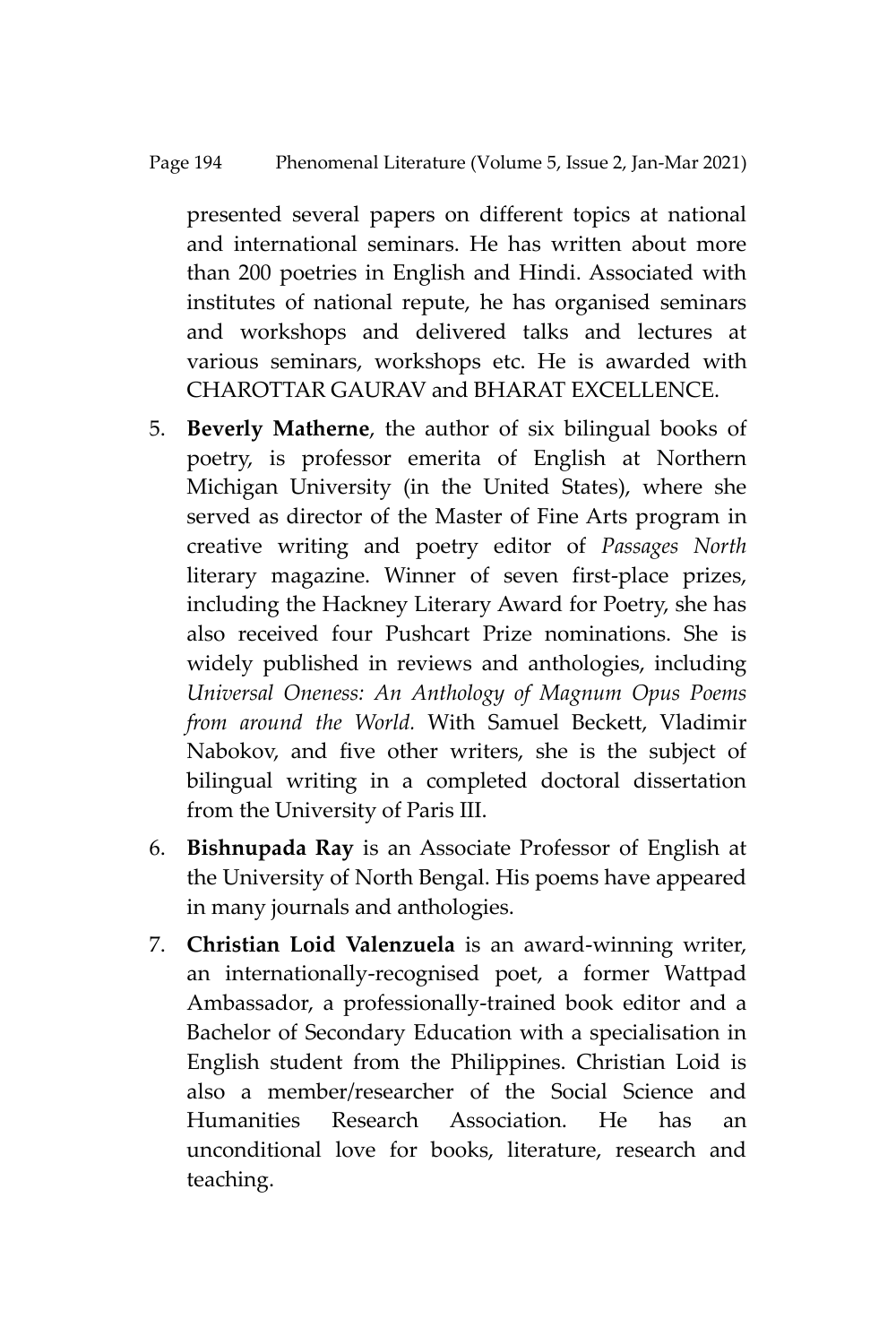- 8. **Debra Amirault Camelin** is a 9<sup>th</sup> generation Acadian living in Yarmouth, Nova Scotia. Debra has been published in numerous anthologies and has won prize money for several poems. In 2019, she released a selfpublished book of poetry: *Light in the Mist* (a Baret Days book). Debra draws much of her poetry from her Acadian heritage and travels. Her poems are described as transporting readers through time and through space on a journey both emotional and geographical. She is a certified labyrinth facilitator with Veriditas and currently hosts labyrinth retreats in Nova Scotia that incorporate writing poetry. Debra has a Bachelor of Journalism from Carleton University in Ottawa and over 30 years' experience working in the field of performance and learning.
- 9. **Dhruv Somayajula** uses writing as a creative outlet, when he is not at work or busy reading anything and everything of interest. He posts his thoughts on [https://northstartalks.art.blog/.](https://northstartalks.art.blog/)
- 10. **Donna Pucciani**, a Chicago-based writer, has published poetry worldwide in Shi Chao Poetry, Voice and Verse, Poetry Salzburg, ParisLitUp, Meniscus, Mediterranean Poetry, Acumen, Journal of Italian Translation, and other journals. Her seventh and most recent book of poetry is EDGES.
- *11.* **Frank Joussen** is a German teacher and writer, member of a one-world group. His publications include two selections of his poetry, one of them being a bilingual collaboration with Romanian poet Ana Cicio. He has coedited two international anthologies of poetry/fiction in India and one of short stories in Germany. His poems and short stories have also been published in a variety of literary magazines and anthologies in India (*Poet,*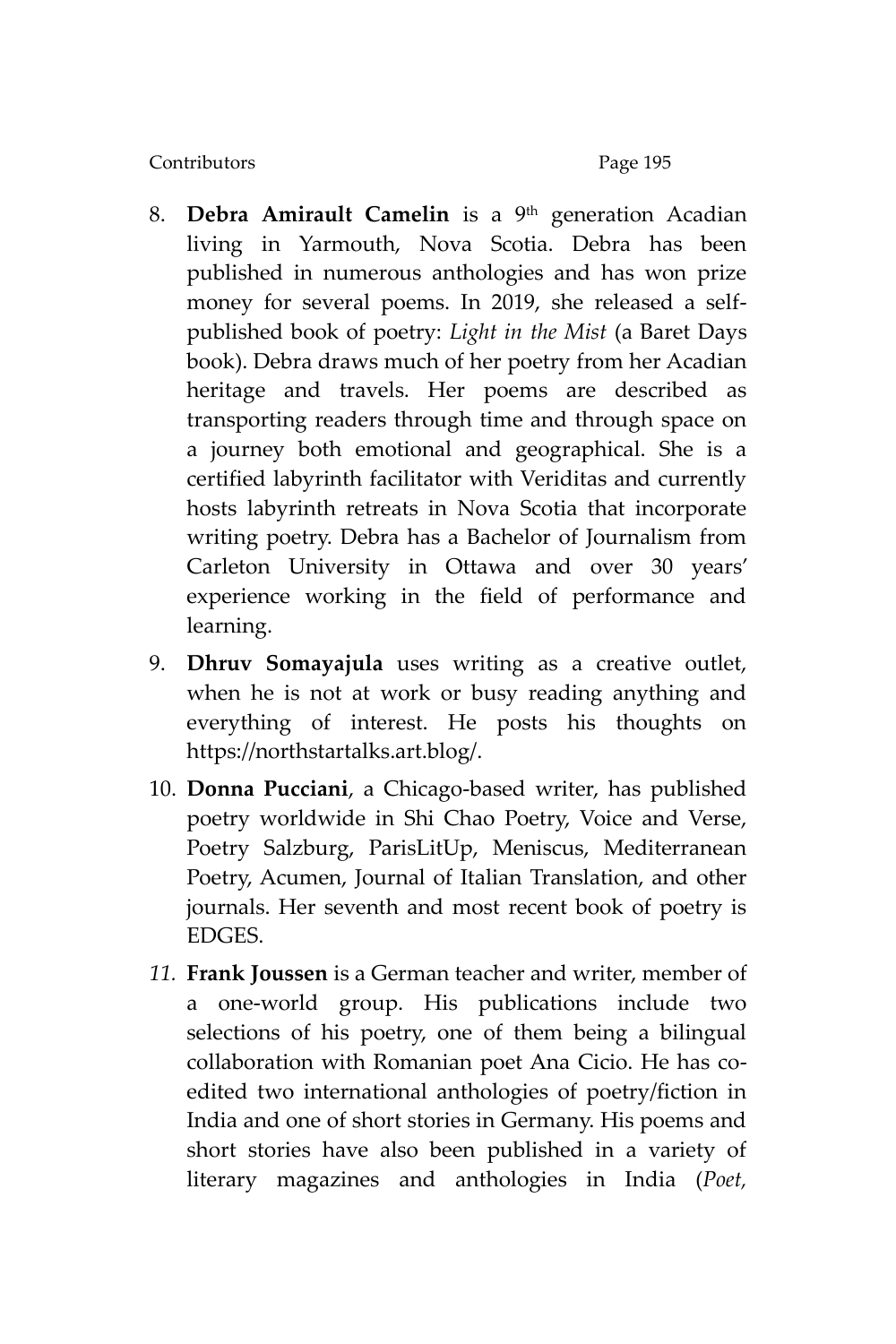#### Page 196 Phenomenal Literature (Volume 5, Issue 2, Jan-Mar 2021)

*Metverse Muse, Prosopisia, Poetry Today, Triveni, Canopy, Celebrating India* etc.) Australia, G.B., the Republic of Ireland, Germany, Romania, Malta, the U.S.A., Canada, India, China, Thailand and Japan; some of them have been translated into German, Romanian, Hindi and Chinese. His latest publications include *Pulsar* (G.B.), *Panku Poems* (Canada) and *Earthborne* (Australia), *The Poetry Kit (G.B.)* and *Muse India.*

- 12. **Germain Droogenbroodt**, is a Belgian poet, translator and promoter of international poetry. He received many international awards and is yearly invited at the most prestigious international poetry festivals, nominated in 2017 for the Nobel Prize of Literature. He wrote 13 books of poetry published so far in 29 countries. Thachom Poyil Rajeevan compared his philosophical poetry with the poetry of Rabindranath Tagore whereas in Spain his poetry has been compared with Juan Ramón Jimenez. According to Chinese critics his poetry is TAO and ZEN. Several of his books, two written in India, are illustrated by Satish Gupta.
- 13. **Guna Moran** is an Assamese Poet and critic. His poems are published in more than hundred international magazines, journals, webzines, blogs, newspapers, anthologies and have been translated into thirty languages around the world. He has three poetry books to his credit. He lives in Assam, India.
- 14. **James G. Piatt,** a Best of Web nominee and three time Pushcart nominee, has had four collections of poetry; 'Solace Between the Lines,' 'Light,' 'Ancient Rhythms,' and 'The Silent Pond,' over 1500 poems, five novels and 35 short stories published worldwide. He earned his BS and MA from California State Polytechnic University, SLO, and his doctorate from BYU. James' fifth book of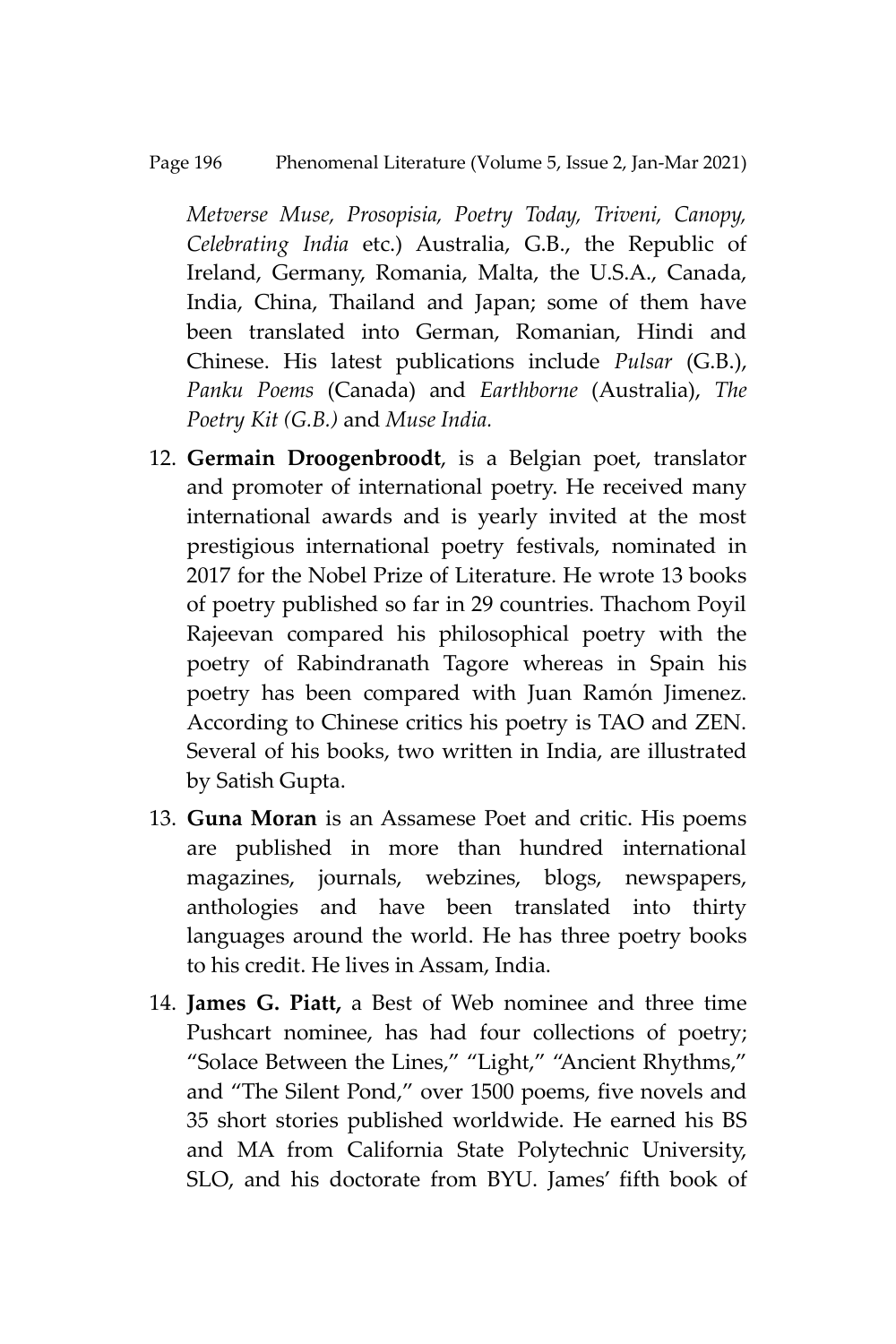poetry, Serenity-Soft Poems for Hard Times, a book of spiritual, reflective, tranquil, and meditative poems to soothe the anxiety of these trying times, will be released in March.

- 15. **James Mulhern's** writing has appeared in literary journals over one hundred and thirty times. In 2013, he was a Finalist for the Tuscany Prize in Catholic Fiction. In 2015, Mr. Mulhern was awarded a writing fellowship to Oxford University. That same year, a story was longlisted for the Fish Short Story Prize. In 2017, he was nominated for a Pushcart Prize. His most recent novel, Give Them Unquiet Dreams, is a Readers' Favorite Book Award winner, a Notable Best Indie Book of 2019, a Kirkus Reviews Best Book of 2019, and a RED RIBBON WINNER, highly recommended by The Wishing Shelf Book Awards in the United Kingdom.
- 16. **James Ragan** has authored 10 books of poetry (Grove/Atlantic, Henry Holt, Salmon Publishing, etc.) with poems in Poetry, The Nation, NAR, Epoch, Bomb, World Lit Today, Los Angeles Times, and 30 anthologies. Translated into 15 languages, honors include 2 Honorary Ph.D's, 3 Fulbright Professorships, the Emerson Poetry Prize, 9 Pushcart nominations, a Poetry Society of America Citation, NEA Fellowship, London's Troubadour Poetry Prize finalist, and the Swan Foundation Humanitarian Award etc. His plays 'Commedia' and 'Saints' have been staged in the U.S, Moscow, Beijing, Athens etc. He has read for 7 international heads of state and for the U.N, Carnegie Hall, CNN etc. and audiences in 34 nations. He's the subject of the documentary, 'Flowers and Roots' (Arina Films), awarded recognitions at 17 Int. Film Festivals, including the Platinum Prize at the 49th Houston Int. Film Festival.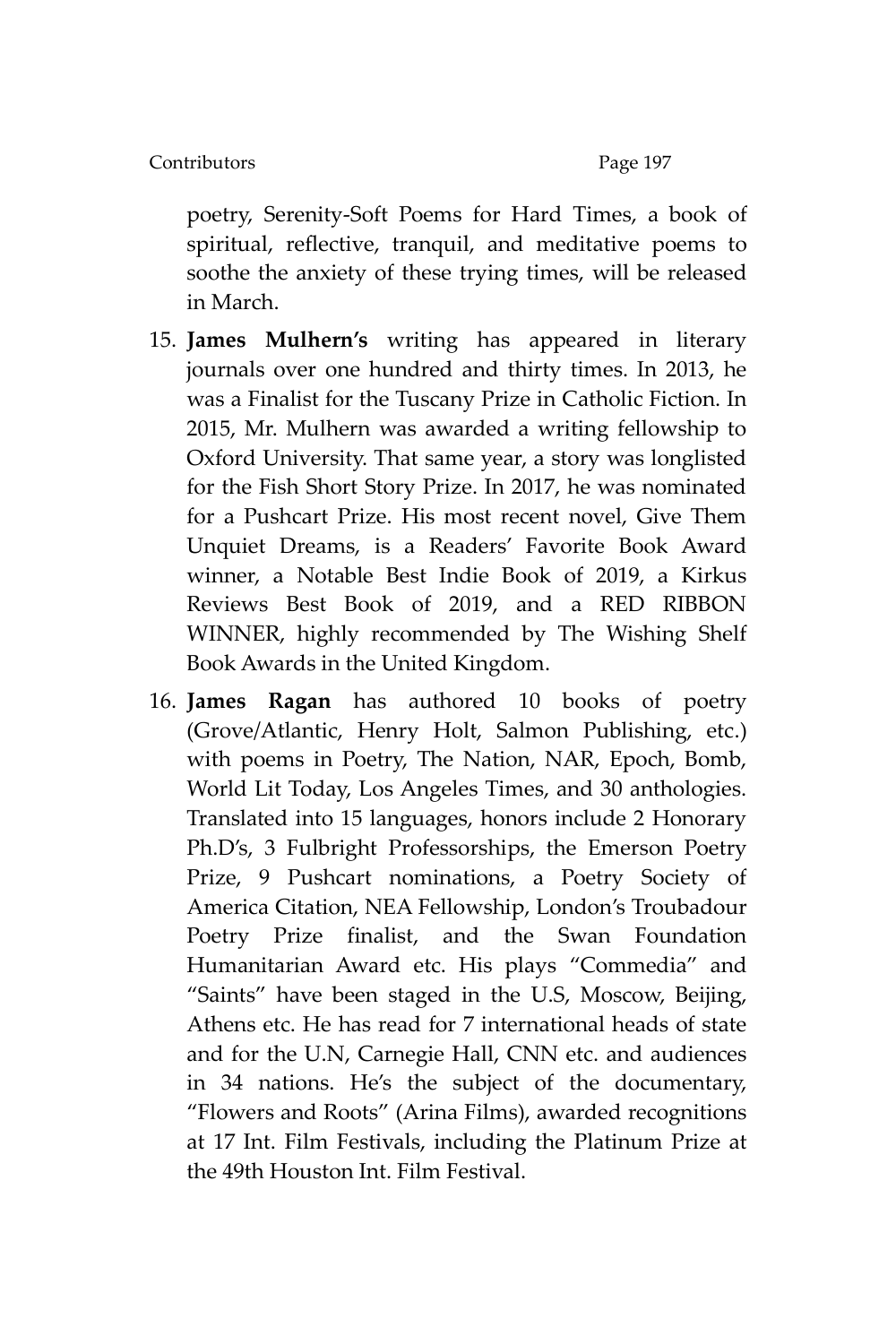- 17. **Jeffrey Zable** is a teacher and conga drummer who plays Afro-Cuban folkloric music for dance classes and Rumbas around the San Francisco Bay Area. His poetry, fiction, and non-fiction have appeared in hundreds of literary magazines and anthologies. Recent writing in Former People, Ariel Chart, Boston Literary Magazine, Pensive Stories, Third Wednesday, Untitled Writing, The Nonconformist, Corvus, Uppagus, and many others.
- 18. **John Grey** is an Australian poet, US resident, recently published in Soundings East, Dalhousie Review and Connecticut River Review. Latest book, 'Leaves on Pages' is available through Amazon.
- 19. **Joseph Hart** has a BA in psychology. For several years he has had poems published in small magazines, and was twice nominated for a Pushcart. His favorite poets are Keats, Millay and Robinson.
- 20. **Keith Inman**'s work can be found in major libraries across North America, in Dublin, and Zurich. His latest book, The Way History Dries, 2021, from Black Moss Press, unfolds like a novel. Canlit compared his previous work, The War Poems: Screaming at Heaven, to Atwood, Boyden and Itani. Keith lives in Thorold, Ontario, Canada.
- 21. **Prof (Dr) Kum Kum Ray** is the Founding Member Professor & Director of Amity School of Language Amity University Lucknow Campus in 2004, who drafted the modules & Course Curriculum for English / Communication Skills / Buss Communication for the Value Added Mandatory Courses of Amity University Uttar Pradesh. She was awarded the Henry Derozio award for Excellence in Education by the Indian Council for Certificate Examination in 2000. Her poems and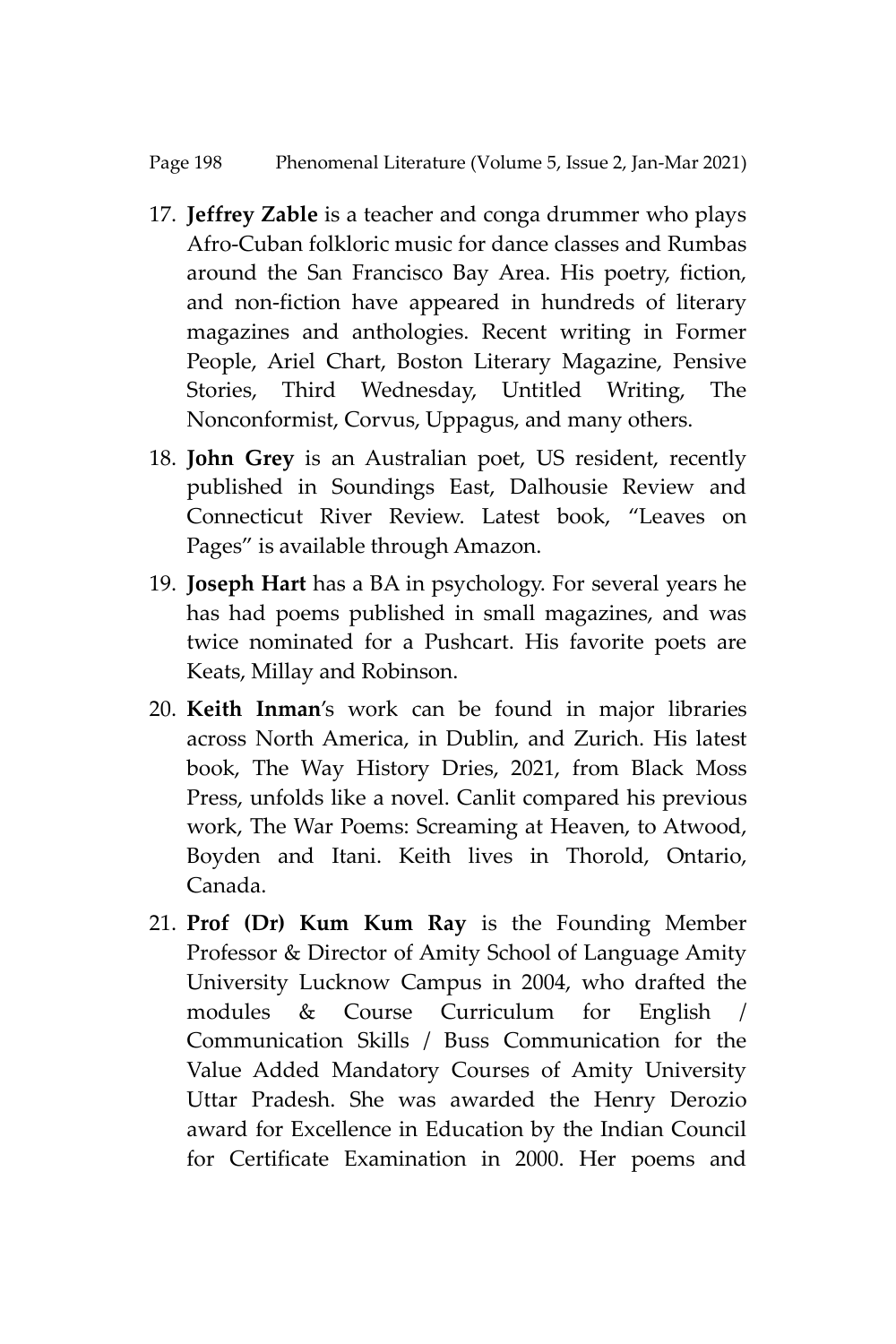papers have been published in renowned indexed journals. [www.profkumkumray.com](http://www.profkumkumray.com/)

- 22. **Laraine Kentridge Lasdon** attended the University of the Witwatersrand in South Africa. She studied drama, dance and music in London and pursued writing poetry. Ms. Kentridge hosts a Poetry group in Austin, Texas and has recently issued a Collection of her work. Ms. Kentridge currently lives in Austin Texas with her husband Professor Leon Lasdon. [www.austinmarketing.biz](http://www.austinmarketing.biz/)
- **23. Loretta Diane Walker,** a member of the Texas Institute of Letters, an award-winning poet inspired by a collection of remarkable people and poets, is a nine-time Pushcart Nominee and Best of the Net Nominee, won the 2016 Phyllis Wheatley Book Award for poetry for her collection In This House. She has published five collections of poetry. Loretta received a BME from Texas Tech University and earned a MA from The University of Texas of the Permian Basin. Loretta teaches music in Odessa, Texas.
- 24. **Michael Keshigian** from New Hampshire, is the author of 14 poetry collections, his latest, *What To Do With Intangibles*, released in January, 2020, by Cyberwit.net. He has been published in numerous national and international journals and has appeared as feature writer in twenty poetry publications with 7 Pushcart Prize and 2 Best of the Net nominations. His poetry cycle, *Lunar Images*, set for Clarinet, Piano, Narrator, was premiered at Del Mar College in Texas. Subsequent performances occurred in Boston (Berklee College) and Moleto, Italy. *Winter Moon*, a poem set for Soprano and Piano, premiered in Boston. (michaelkeshigian.com)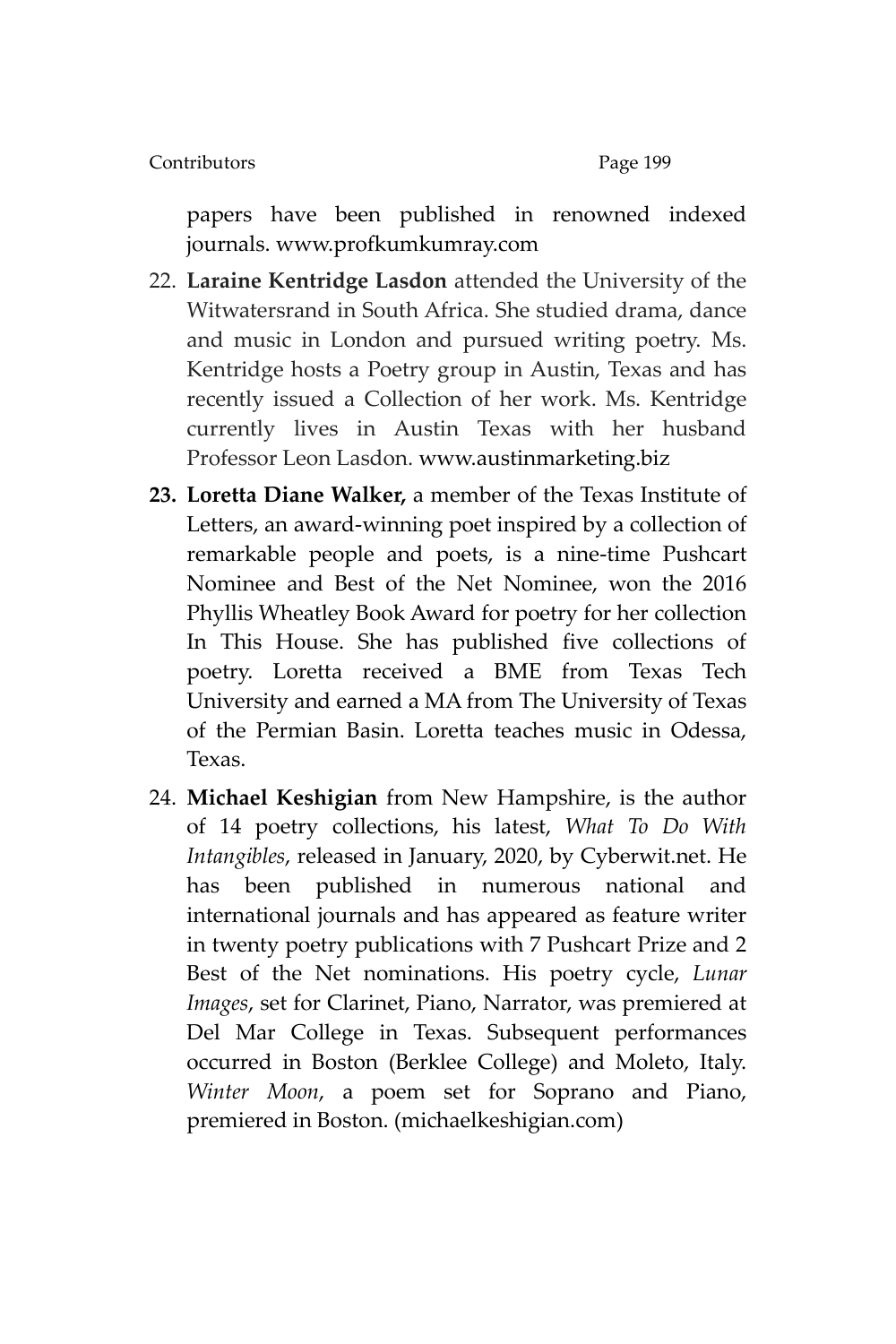Page 200 Phenomenal Literature (Volume 5, Issue 2, Jan-Mar 2021)

- 25. **Michael Lee Johnson** lived ten years in Canada during the Vietnam era and is a dual citizen of the United States and Canada. Today he is a poet, freelance writer, amateur photographer, and small business owner in Itasca, DuPage County, Illinois. Mr. Johnson published in more than 2,013 new publications, and his poems have appeared in 40 countries, he edits, publishes ten poetry sites. Michael Lee Johnson has been nominated for 2 Pushcart Prize awards poetry 2015/1 Best of the Net 2016/2 Best of the Net 2017, 2 Best of the Net 2018.
- 26. **Natalia Fernández Díaz-Cabal.** Professor, Ph. D. in Linguistics and Ph.D. in Philosophy. Essayist, poet, traveler, nomad, translator of 7 languages. Author of several books of essay (intercultural communication, gender violence) and poetry, among them: 'The tree looking at light', 'Sarcoma offspring', 'The white statue of your absence', etc. Translated into Italian, English, Arabic and French.
- 27. **Nilamadhab Kar** MD, DPM, DNB, MRCPsych, writes poetry, and occasionally stories and short essays, in English and Odia. His poems have been published in magazines and anthologies in USA, UK, and India. He has published three poetry books (*Tama Paain*in Odia, selected poems; Reverberation and Tomorrow's Morning Sun – translated poetry anthologies). He has edited a few literary magazines and is on the editorial board of some. He is a psychiatrist; besides clinical work he is actively involved in clinical research and publications.
- 28. **Pankajam Kottarath** retired from BHEL as Deputy Manager/Finance is a bilingual poet and novelist (writing in English and Malayalam), settled at Chennai. She has twenty-three books so far published, including fourteen books of poems, a translated poetry collection in French,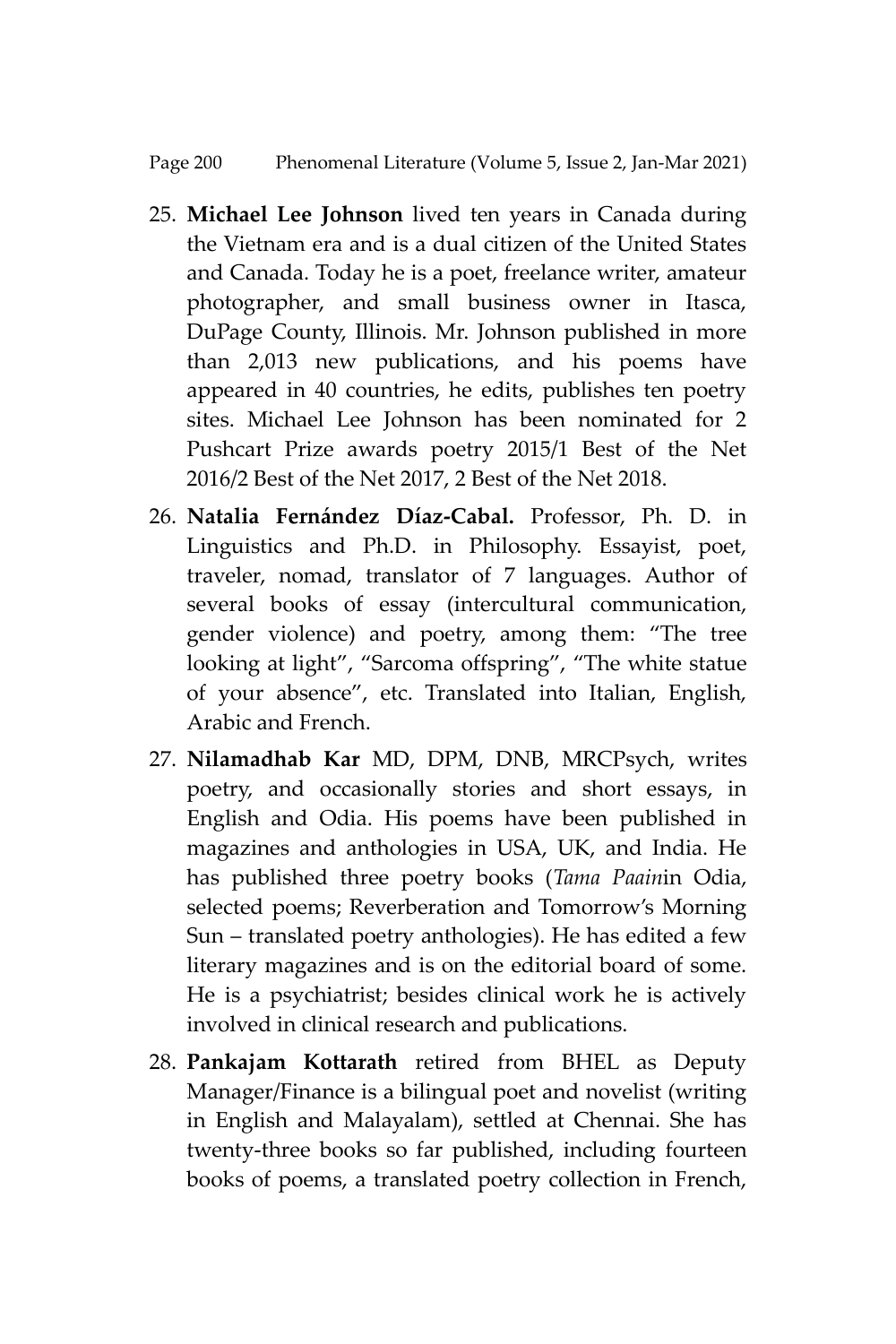three fictions in English and six books in Malayalam and a couple of books in the pipeline. She is the recipient of many awards such as Rock Pebbles National Literary Award 2019; Cochin Litfest Prize 2019; Essay competition award conducted by ISISAR, Calcutta in the World Thinkers and Writers Peace Meet 2019; Literary Excellence Award from Gujarat Sahitya Akademi and Motivational strips on the eve of India's Independence Day 2020, etc. She can be reached at kp\_bhargavrag @yahoo.co.in

- 29. **Paweł Markiewicz** was born 1983 in Siemiatycze in Poland. He is poet who lives in Bielsk Podlaski and writes tender poems, haiku as well as long poems. Paweł has published his poetries in many magazines. He writes in English and German.
- 30. **Pooja Vijay** was born in 1999 in Thiruvananthapuram, Kerala. Now studying B-Tech Aeronautical Engineering at Rajadhani Institute of Engineering and Technology, Tvm. She published one of her Malayalam poem in the public magazine Sthree Sadbam in 2011.
- 31. **Rajiv Khandelwal** is an Electrical Engineer by education and is now a business man by profession. Rajiv Khandelwal has published 4 volumes of Poetry – 'Conch Shells and Cowries' – published in 1998, 'Love is a Lot of Work' and 'A Monument to Pigeons' both published in 2013. 4th poetry volume titled 'A Time to Forget' – published 2017. Rajiv has been awarded 'Literary Creative Award' by Naji Naaman's Foundation for Gratis Culture, of Lebanon in which the Foundation had 2371 participants in their 2018 competition, from sixty six countries and has declared/rewarded 64 prize winners. Rajiv is one of the prize winners. [http://your](http://your/) productfinder.com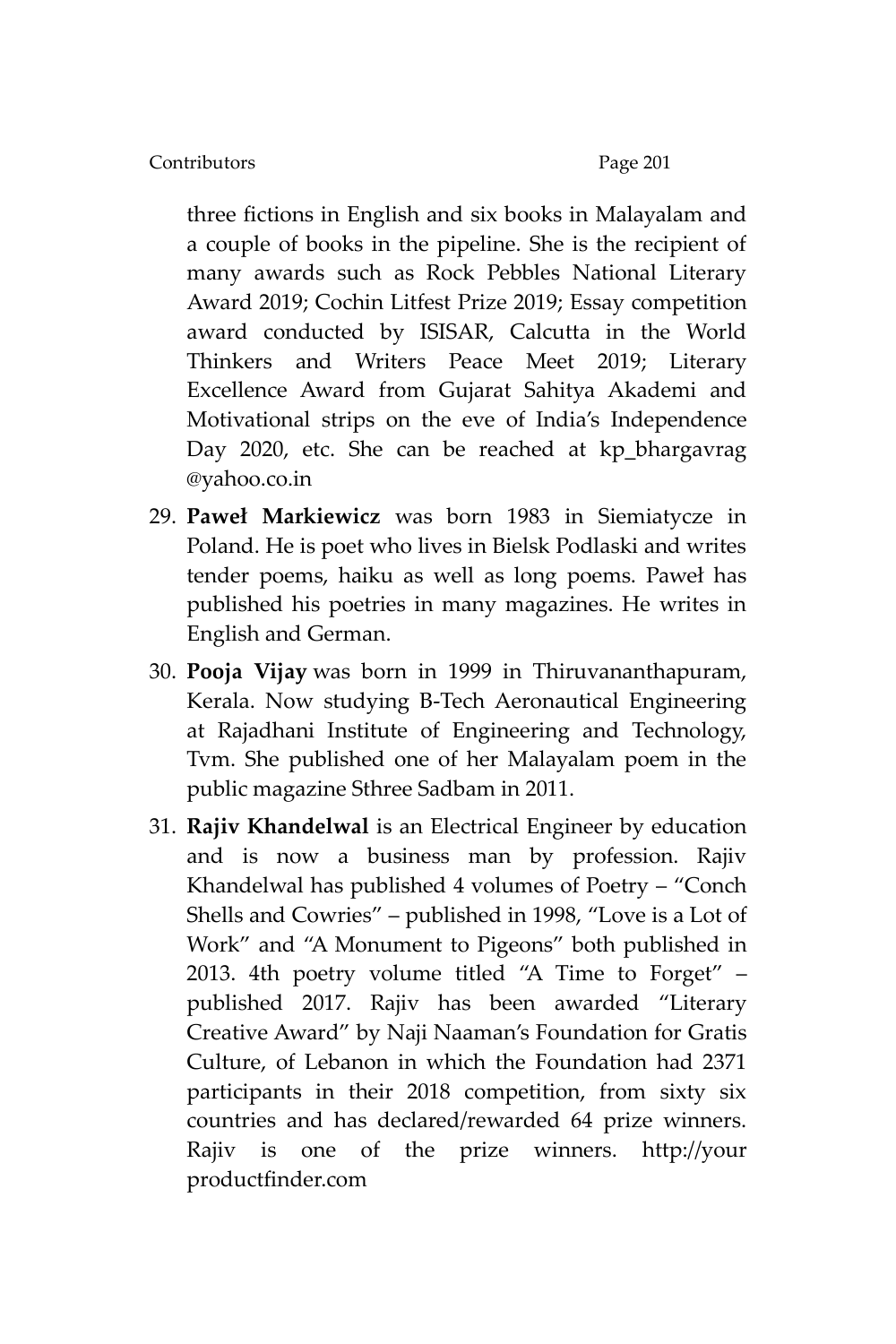- 32. **Roger G. Singer**, Poet Laureate Old Lyme, Connecticut; Connecticut Coalition of Poets Laureate; President, Shoreline Chapter; Connecticut Poetry Society.
- 33. **Sarah Brown Weitzman** was a National Endowment for the Arts Fellow in Poetry and twice nominated for the Pushcart Poetry Prize. She has had poems published in hundreds of journals and anthologies including *New York Quarterly, North American Review, Rattle, New Ohio Review, Verse Daily, Mid-American Review, Poet Lore, Potomac Review, Miramar, The American Journal of Poetry, New York Quarterly,* and elsewhere. Her fifth book, AMOROTICA, is forthcoming from Main Street Rag.
- 34. **Scott Thomas Outlar** lives and writes in the suburbs outside of Atlanta, Georgia. His work has been nominated for the Pushcart Prize and Best of the Net. He guest-edited the 2019 and 2020 Western Voices editions of Setu Mag. Selections of his poetry have been translated into Afrikaans, Albanian, Bengali, Dutch, French, Italian, Kurdish, Malayalam, Persian, Serbian, and Spanish. His sixth book, Of Sand and Sugar, was released in 2019. His podcast, Songs of Selah, airs weekly on 17Numa Radio and features interviews with contemporary poets, artists, musicians, and health advocates. More about Outlar's work can be found at [17Numa.com.](http://17numa.com/)
- 35. **Sunil Sharma,** Ph.D (English), is a senior academic, critic, literary editor and author with 22 published books: Seven collections of poetry; three of short fiction; one novel; a critical study of the novel, and, nine joint anthologies on prose, poetry and criticism, and, one joint poetry collection. He is, among others, a recipient of the UKbased Destiny Poets' inaugural Poet of the Year award--- 2012. His poems were published in the prestigious UN project: *Happiness: The Delight-Tree: An Anthology of*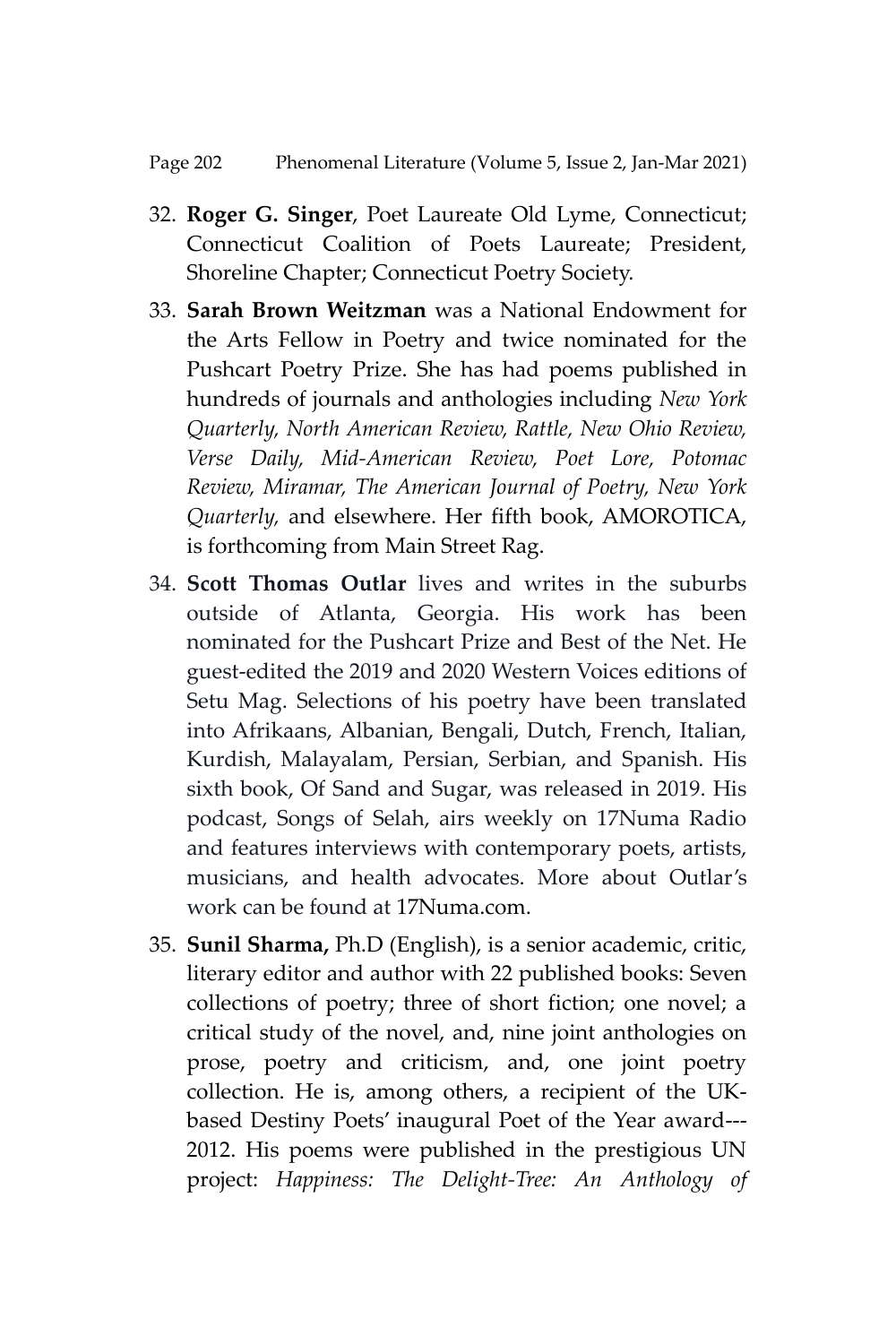*Contemporary International Poetry*, in the year 2015. Sunil edits the English section of the monthly bilingual journal *Setu* published from Pittsburgh, USA For more details, please visit the link: [http://www.drsunilsharma.](http://www.drsunilsharma.blogspot.in/) [blogspot.in/](http://www.drsunilsharma.blogspot.in/)

- 36. **Susan P. Blevins** was born in England and moved to Italy when she was 20, where she lived for the following 26 years. While there she had a weekly column in an international newspaper. She moved to the USA and spent 16 years in Taos, NM, where she wrote about gardens for various magazines, and is now living in Houston, TX, writing about her interesting life and travels. She is published in various literary journals in the USA and overseas, including New Verse News, Scarlet Leaf, Chicago Literati, Qutub Minar, The Ekphrastic Review and many others. She loves classical music, gardening, reading, writing, cats and intelligent, stimulating conversation. She also enjoys reading for the blind.
- 37. **Albert Russo** who has published worldwide over 85 books of poetry, fiction and essays (35) and photography (50), in both English and French, his two mother tongues, and sometimes in Italian, (Italian being his 'paternal' tongue) – he also speaks Spanish and German and still has notions of Swahili –, is the recipient of many awards, such as The New York Poetry Forum and Amelia (CA) Awards, The American Society of Writers Fiction Award, The British Diversity Short Story Award, The AZsacra international Poetry Award (Taj Mahal Review – US\$ 500), the Books & Authors Award, several Writer's Digest poetry and fiction Awards (winner and finalist), aquillrelle Awards, the Prix Colette and the Prix de la Liberté, among others. His work has been translated into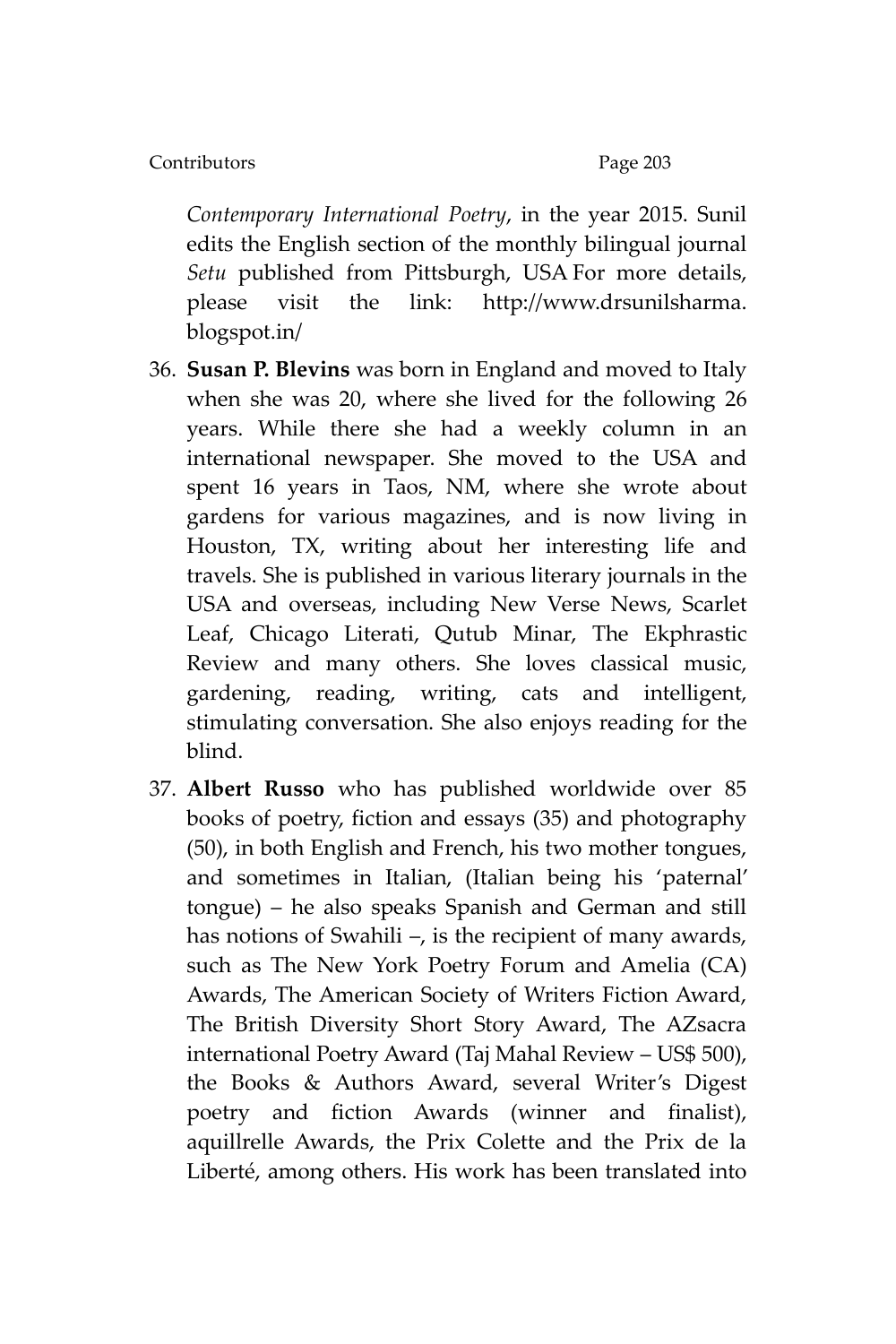about 15 languages in 25 countries, on the five continents. http://www.albertrusso.com

- 38. **DJ Tyrer** is the person behind *Atlantean Publishing*, was placed second in the Writing Magazine 'Mid-Story Sentence' competition and short-listed for the 2015 Carillon 'Let's Be Absurd' Fiction Competition, and has been widely published in anthologies and magazines around the world, such as *Apples, Shadows and Light*  (Earlyworks Press), and *Marked By Scorn* (Solarwyrm Press), and issues of *Belmont Story Review*, *Tigershark*, *The Enchanted File Cabinet*, and *Carillon*, as well as having a novella available in paperback and on the Kindle, *The Yellow House* (Dunhams Manor). DJ Tyrer's website is at <https://djtyrer.blogspot.co.uk/>
- 39. **Eric Dreyer Smith** lives in San Antonio. He graduated from Trinity University in 1989. Books published include *No One Blames San Antonio for the Civil War* and *Eligible Atrocities*. He is currently completing an M.A. in counseling and his hobbies include short film production.
- 40. **Jevin Lee Albuquerque** grew up in California, on the local pier in Santa Cruz, fishing for striped bass. He evolved into a fly fisherman, obsessed with trout and steelhead. Recent publications include: Catamaran Literary Reader, VerbalArt, Phenomenal Literature, and the poetry anthology, Universal Oneness (Authorspress, New Delhi, India, 2020); fiction forthcoming in Confrontation Magazine (Spring, 2021). In a former life he was a professional soccer player. He has a degree in Latin American Studies from UCLA.
- 41. **John Andreini** calls Portland, Oregon home. He writes short stories in the horror, thriller and SF genres that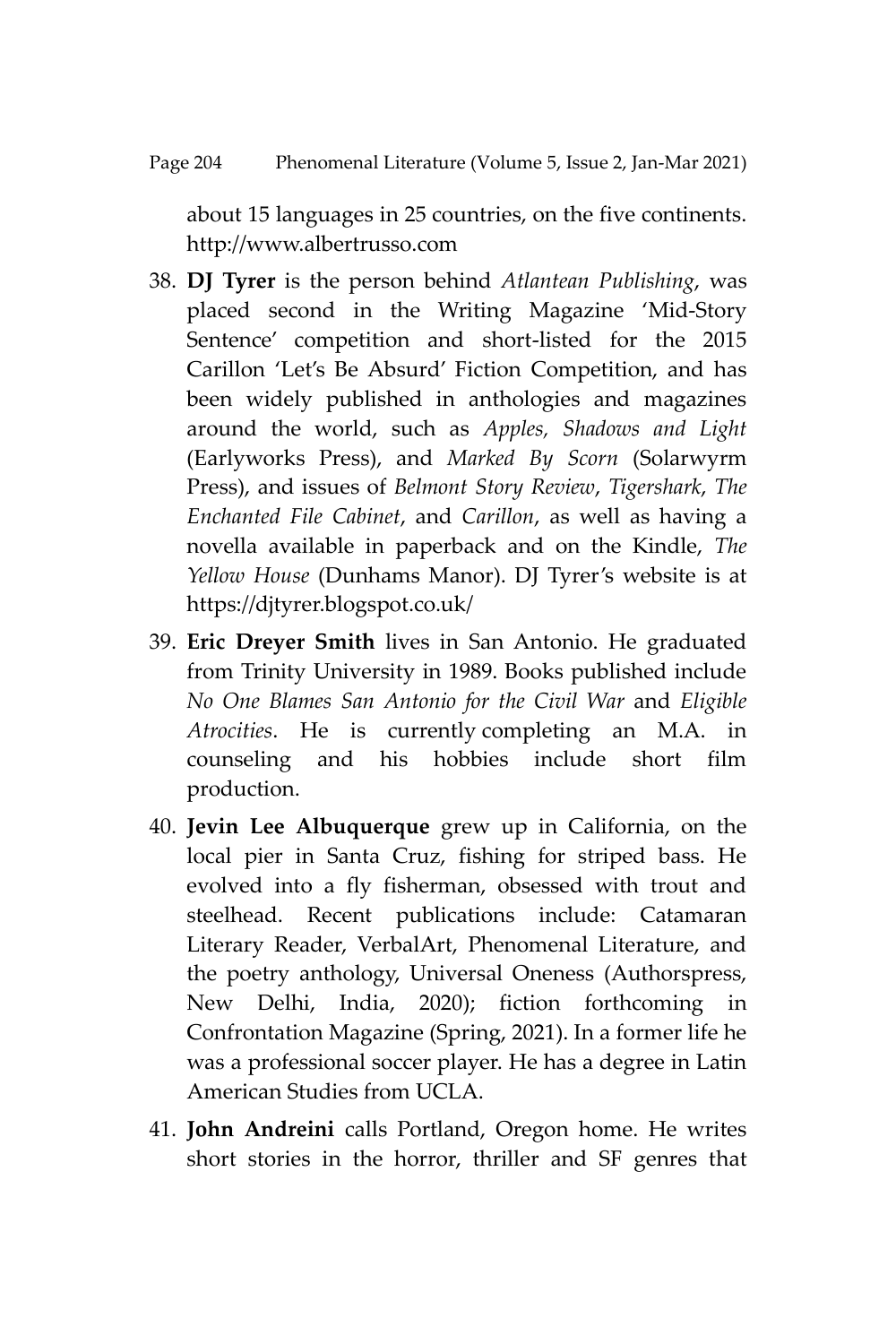reveal people's darkest fears in an unforgiving world. John has published numerous short stories and flash fiction (list available), and some of those stories have been made into popular Creepyasta YouTube videos. Films based on his short stories have been official selections at seven national film festivals.

- 42. **M Shamsur Rabb Khan** is an Assistant Professor, Language and Translation department, King Khalid University, Abha, Saudi Arabia. His short stories are published in Muse India, The Statesman, and The Children Book Trust. He has also written six books, several research papers and articles for journals.
- 43. **Melanie Flores** was born in Toronto, ON. She divides her time working as an editor/proofreader/writer and audiobook narrator and writing poetry and short stories. Her work has appeared online, in print journals, and in various international and national anthologies. Her work has been described as moving and provocative. Melanie recently won first place for 'Dandelion Smiles' in Polar Expressions 2020 Short Prose Contest. She has also won awards in several poetry competitions. An Associate Member of the League of Canadian Poets, Melanie published a poetry chapbook, 'The She: An Exposé', in 2019 and a YA novella entitle 'Whisper of the Golden Feather: A Spirit-Animal Chronicle in 2021. Melanie is currently working on her first full-length novel and a book of poetry.
- 44. **Nels Hanson** grew up on a small farm in the San Joaquin Valley of California and has worked as a farmer, teacher and contract writer/editor. His fiction received the San Francisco Foundation's James D. Phelan Award and Pushcart nominations in 2010, 2012, 2014 and 2016, and poems received a 2014 Pushcart nomination, Sharkpack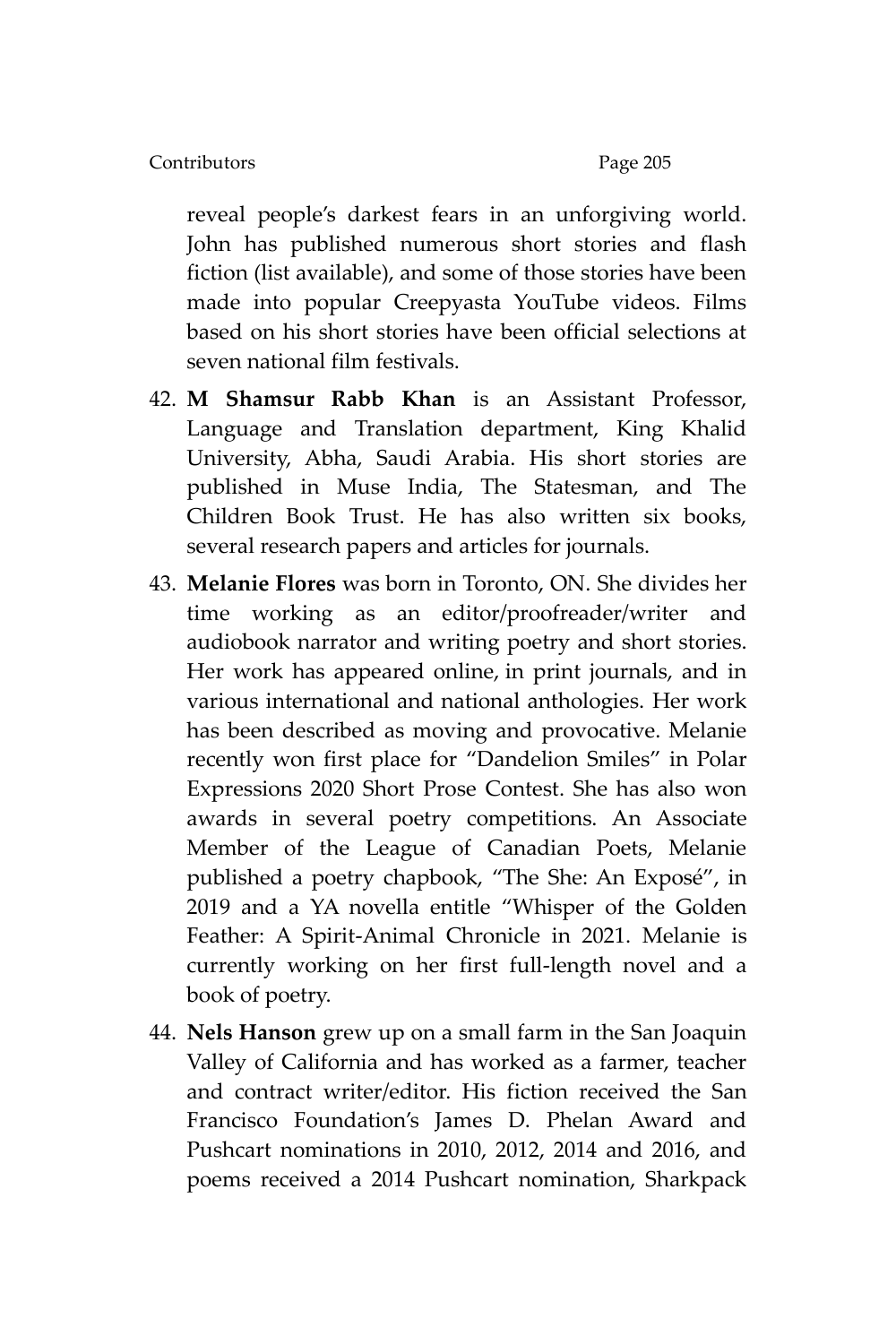Review's 2014 Prospero Prize, and 2015 and 2016 Best of the Net nominations.

- 45. **Patty Somlo**'s most recent book, *Hairway to Heaven Stories,*  was published by Cherry Castle Publishing, a Blackowned press committed to literary activism. *Hairway* was a Finalist in the American Fiction Awards and Best Book Awards. Two of Somlo's previous books, *The First to Disappear* (Spuyten Duyvil) and *Even When Trapped Behind Clouds: A Memoir of Quiet Grace* (WiDo Publishing), were Finalists in several book contests. She received Honorable Mention for Fiction in the Women's National Book Association Contest, was a Finalist in the Parks & Points Fall Essay Contest, and had an essay selected as Notable for Best American Essays.
- 46. **Tikvah Feinstein**'s poetry is widely published in the USA and internationally, including The BeZine, Verbal Art, Loyalhanna Review, Boston Poetry Magazine and others. A graduate of the University of Pittsburgh, she has worked as staff writer for a daily newspaper, is author of 4 books, and edited and illustrated others. Editor and publisher of Taproot Literary Review for 25 editions, her story 'The Purpose of Tears' won the 2017 Westmoreland Short Story Award from Westmoreland Arts & Heritage Festival. She received the 'Albert Nelson Marquis Lifetime Achievement Award' for 2019.
- 47. **Vern Fein**, a retired teacher, has published over a hundred poems and short pieces on over sixty sites, a few being: \*82 Review, The Literary Nest, Bindweed Magazine, Gyroscope Review, Vietnam War Poetry, Ibis Head Review, Soft Cartel, Spindrift, Former People, 500 Miles, and The Write Launch, and has non-fiction pieces in Quail Bell, The Write Place at the Write Time, and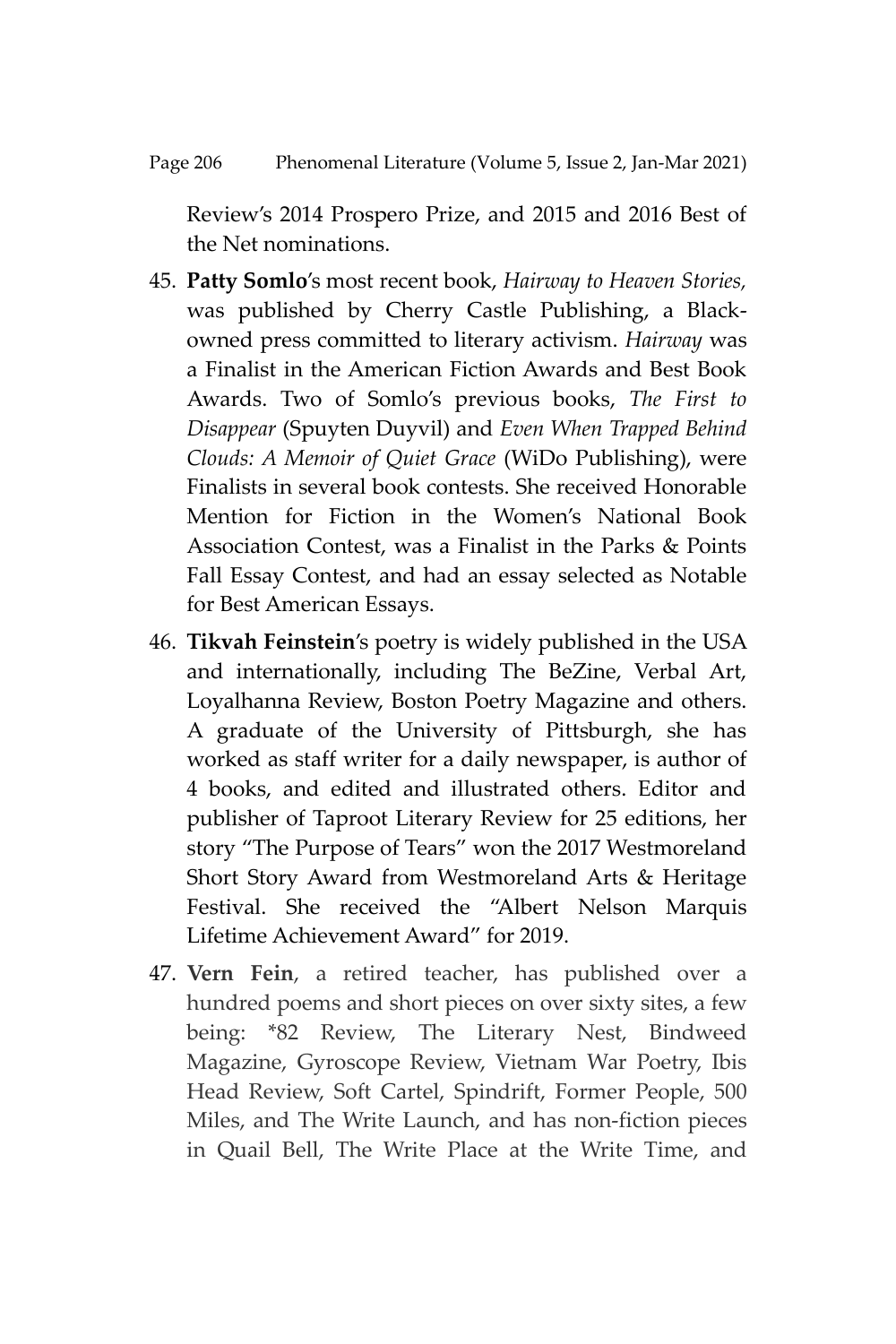Adelaide, plus a short story in the online magazine Duende from Goddard College.

- 48. **Felice Picano**'s stories, novellas and novels are translated into seventeen languages, and include national and international bestsellers. Four plays were produced. He's received awards for poetry, drama, short stories, novels and memoirs. His newest books are Songs & Poems, and the novel, Pursuit: A Victorian Entertainment; his novel Dryland's End (2003) was just republished. Several new stories will appear in 20021 anthologies and magazines. Picano lectures on Vintage Hollywood and screenwriting and teaches writing at workshops for the West Hollywood Public Library. [www.felice.picano.net](http://www.felice.picano.net/)
- 49. **David James** has published five books, six chapbooks, and has had thirty of his one-act plays produced in the U.S. and Ireland. He teaches at Oakland Community College in Michigan, U.S.A.
- 50. **Gary Beck** has spent most of his adult life as a theater director and worked as an art dealer when he couldn't earn a living in the theater. He has also been a tennis pro, a ditch digger and a salvage diver. His original plays and translations of Moliere, Aristophanes and Sophocles have been produced Off Broadway. His poetry, fiction and essays have appeared in hundreds of literary magazines and his published books include 30 poetry collections, 12 novels, 3 short story collections, 1 collection of essays and 3 books of plays.
- 51. **René van der Klooster** is multifaceted. Besides an author of poetry, prose and plays (in Dutch and English), he practices visual arts, including drawing, painting and sculpting, moreover, formerly he worked as an architect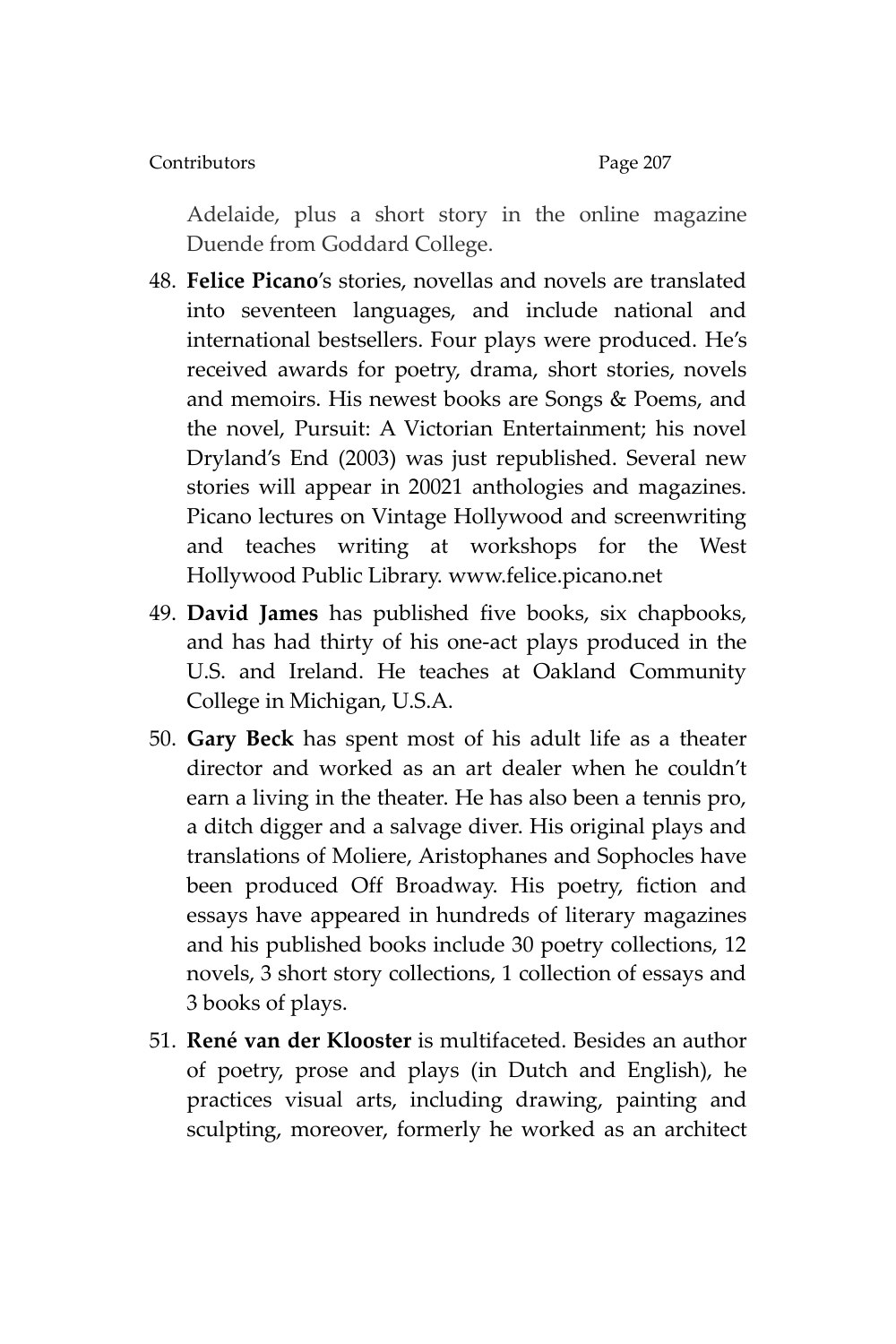and in that capacity he is currently designing lamps. Website: www.renevanderklooster.com

- 52. **Susan P. Blevins** was born in England and moved to Italy when she was 20, where she lived for the following 26 years. While there she had a weekly column in an international newspaper. She moved to the USA and spent 16 years in Taos, NM, where she wrote about gardens for various magazines, and is now living in Houston, TX, writing about her interesting life and travels. She is published in various literary journals in the USA and overseas, including New Verse News, Scarlet Leaf, Chicago Literati, Qutub Minar, The Ekphrastic Review and many others. She loves classical music, gardening, reading, writing, cats and intelligent, stimulating conversation. She also enjoys reading for the blind.
- 53. **Subas Chandra Rout** (born 1969) has obtained his degree of M.A., M.Phil. in English Literature, Ph.D. in Language and Literature and LLB. from Utkal University and Utkal University of Culture, Bhubaneswar, Odisha. He started his Professional Career as a Lecturer in English at Biju Pattnaik College of Science and Education, Jaydev Vihar, Bhubaneswar in 1993. He is the Co-Editor of *Rock Pebbles,* a Peer-Reviewed Journal of Multidisciplinary Studies. He has to his credit about fifteen published Research Papers in National and International Journals and also one book, *Amitav Ghosh: An Ecocritical Study* by AUTHORSPRESS*.*  His poems in Odia have been published in different Odia Magazines. His areas of interest are interdisciplinary approaches to the study of Environmentalism, Ecocriticism, Ecofeminism, EcoMarxism and Ecoracism.
- 54. **Swati Tyagi** is a research scholar at Shri Venkateshwara University, Gajraula, Uttar Pradesh. As a Literature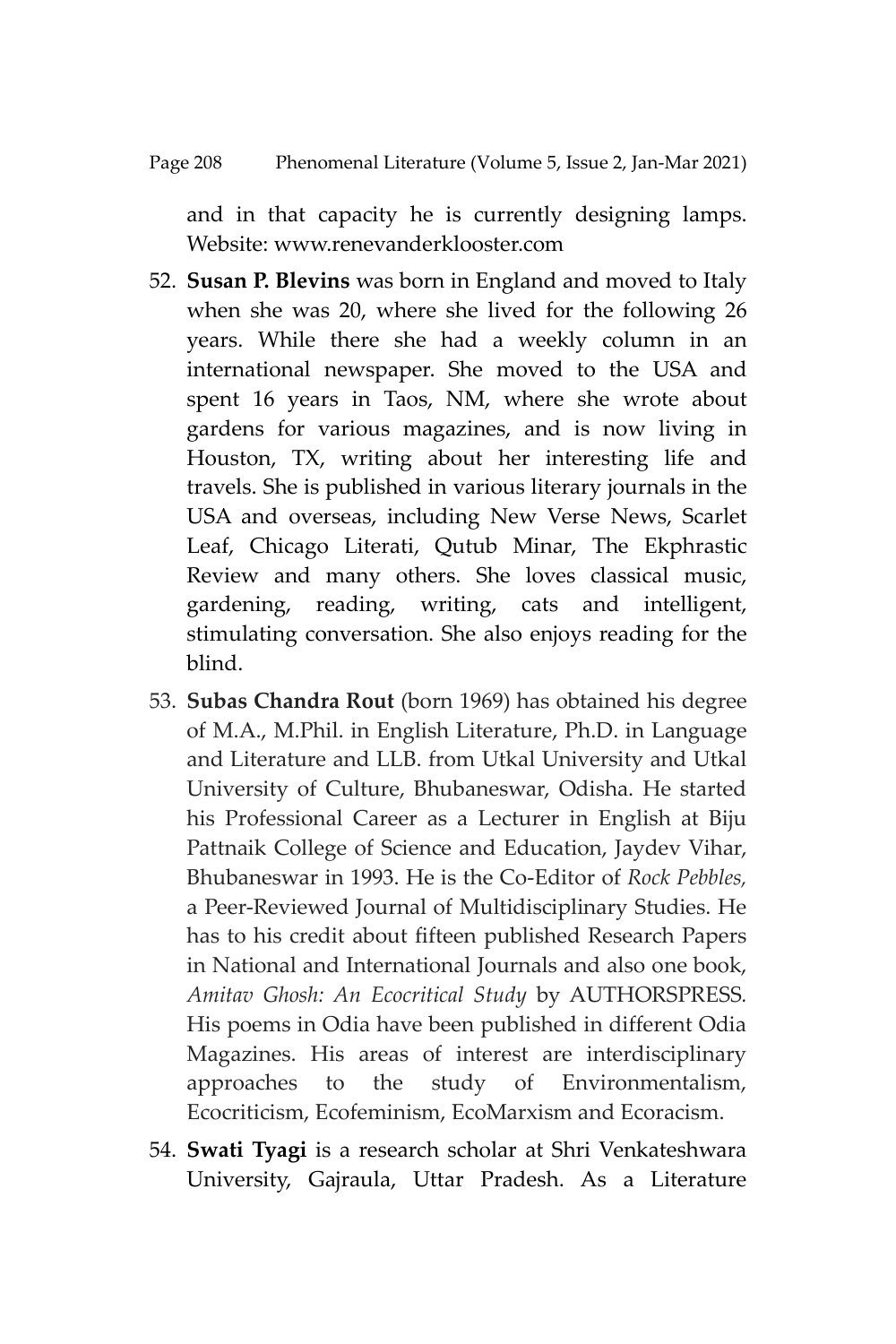scholar, she exhibits devout interest in literature encompassing domains of British nineteenth century literature, Romanticism, Modernism, Partition Literature, Indian Writing in English, Classical Literature and Indian Epics. She possesses dynamic skills and great zeal for writing research articles and book reviews. She is also proficient in communication skills along with her creative writing skills.